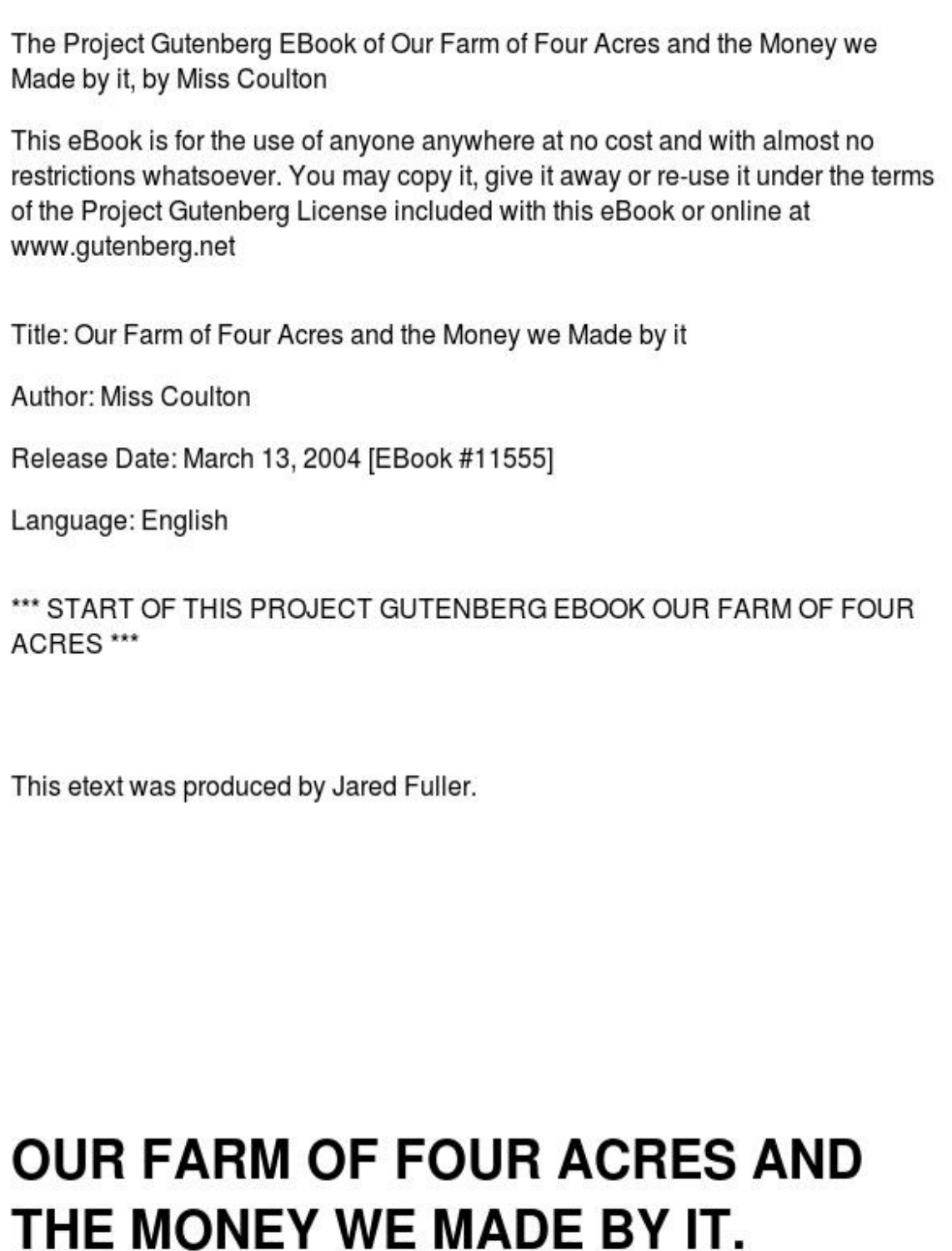The Project Gutenberg EBook of Our Farm of Four Acres and the Money we Made by it, by Miss Coulton

This eBook is for the use of anyone anywhere at no cost and with almost no restrictions whatsoever. You may copy it, give it away or re-use it under the terms of the Project Gutenberg License included with this eBook or online at www.gutenberg.net

Title: Our Farm of Four Acres and the Money we Made by it

Author: Miss Coulton

Release Date: March 13, 2004 [EBook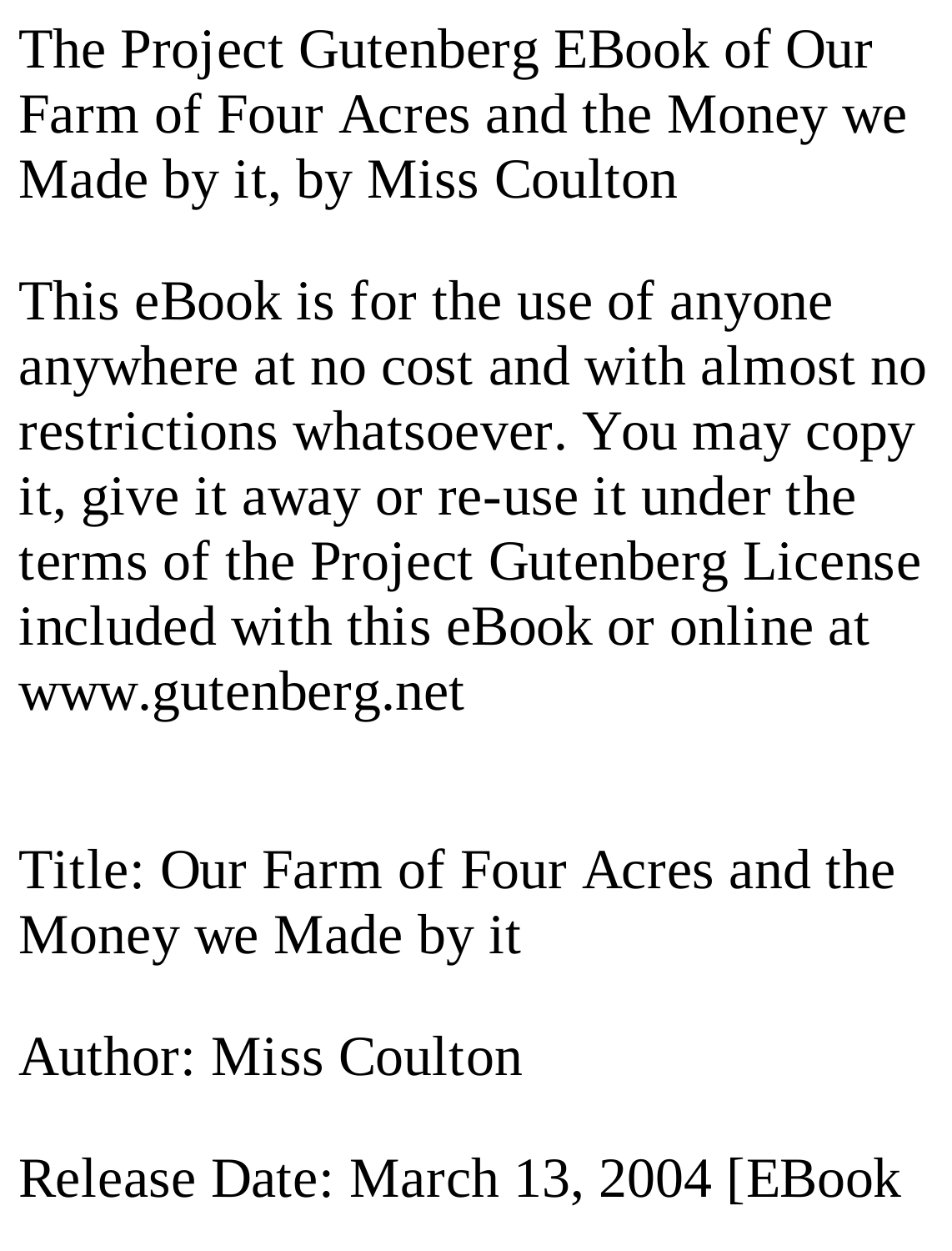### #11555]

#### Language: English

#### \*\*\* START OF THIS PROJECT GUTENBERG EBOOK OUR FARM OF FOUR ACRES \*\*\*

This etext was produced by Jared Fuller.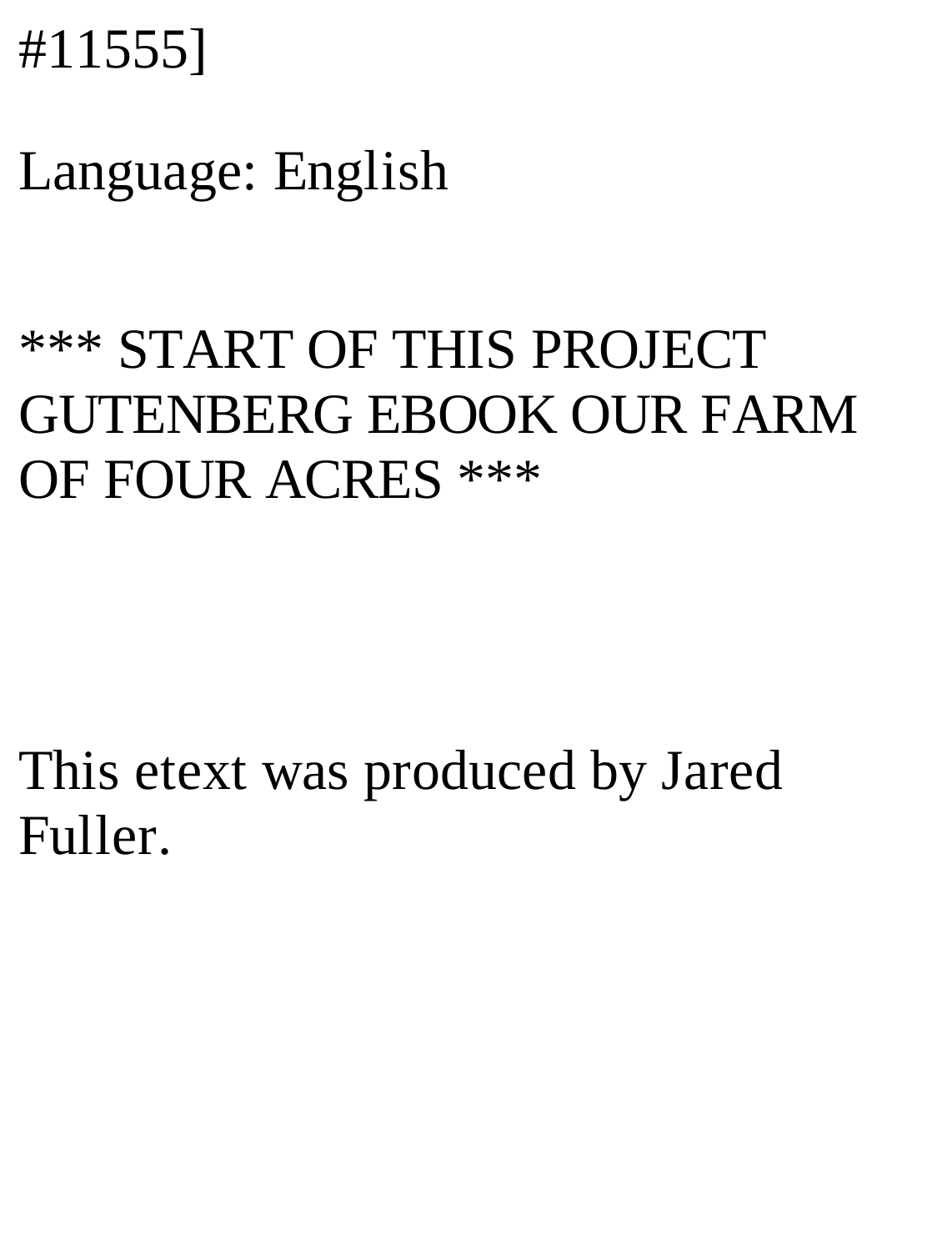# **OUR FARM OF FOUR ACRES AND THE MONEY WE MADE BY IT.**

Miss Coulton

*From the Twelfth London Edition.*

**WITH AN INTRODUCTION BY PETER B. MEAD, EDITOR OF THE HORTICULTURIST.**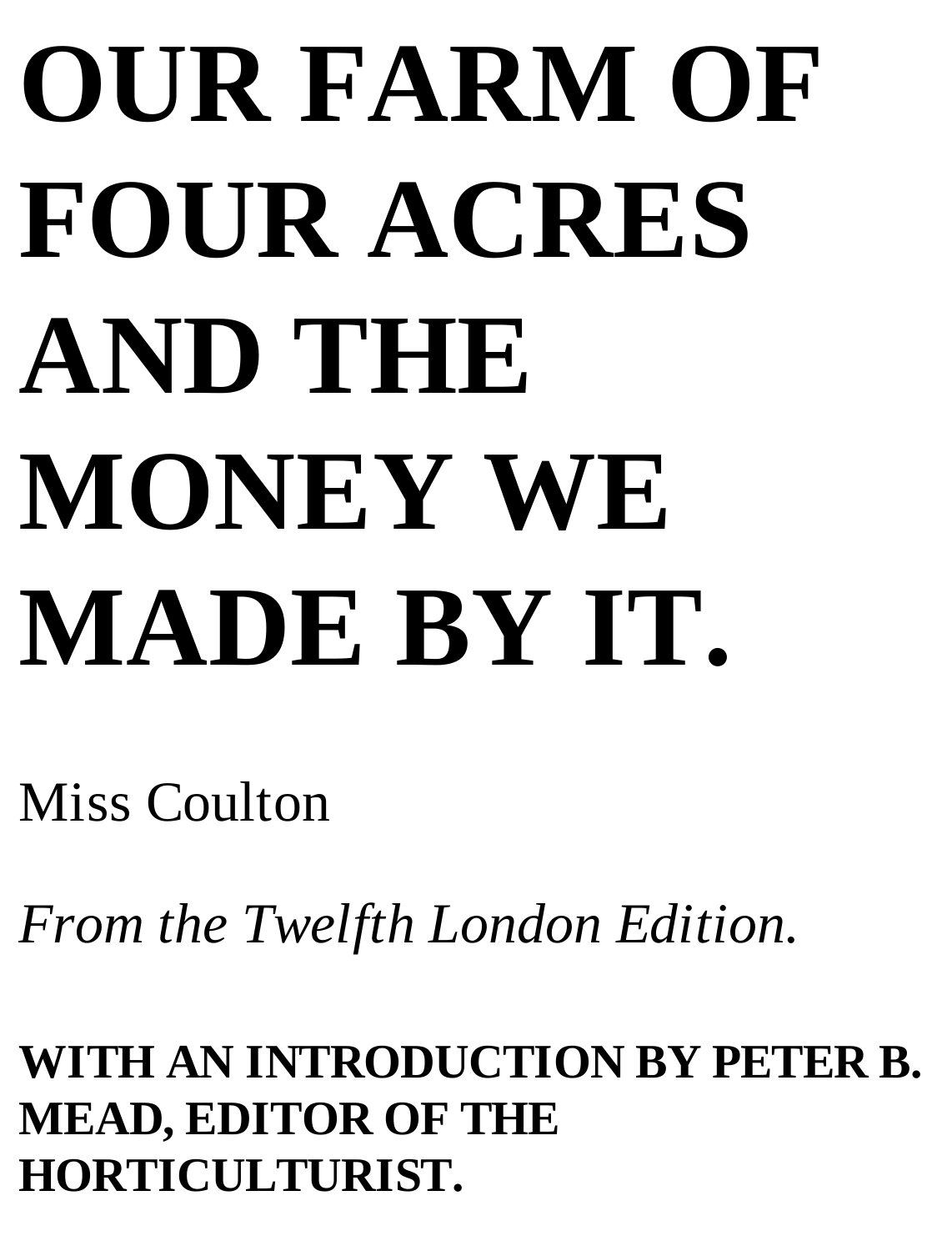## 1860

#### Preface to the Twelfth London Edition.

This little volume has been received with so much favor, both by the public and the press, that I cannot refrain from expressing my gratitude for the kind treatment I have experienced. From many of the criticisms which have appeared respecting "Our Farm of Four Acres," I have received not only complimentary remarks, but likewise some useful hints on the subjects of which I have written. With the praise comes some little censure; and I am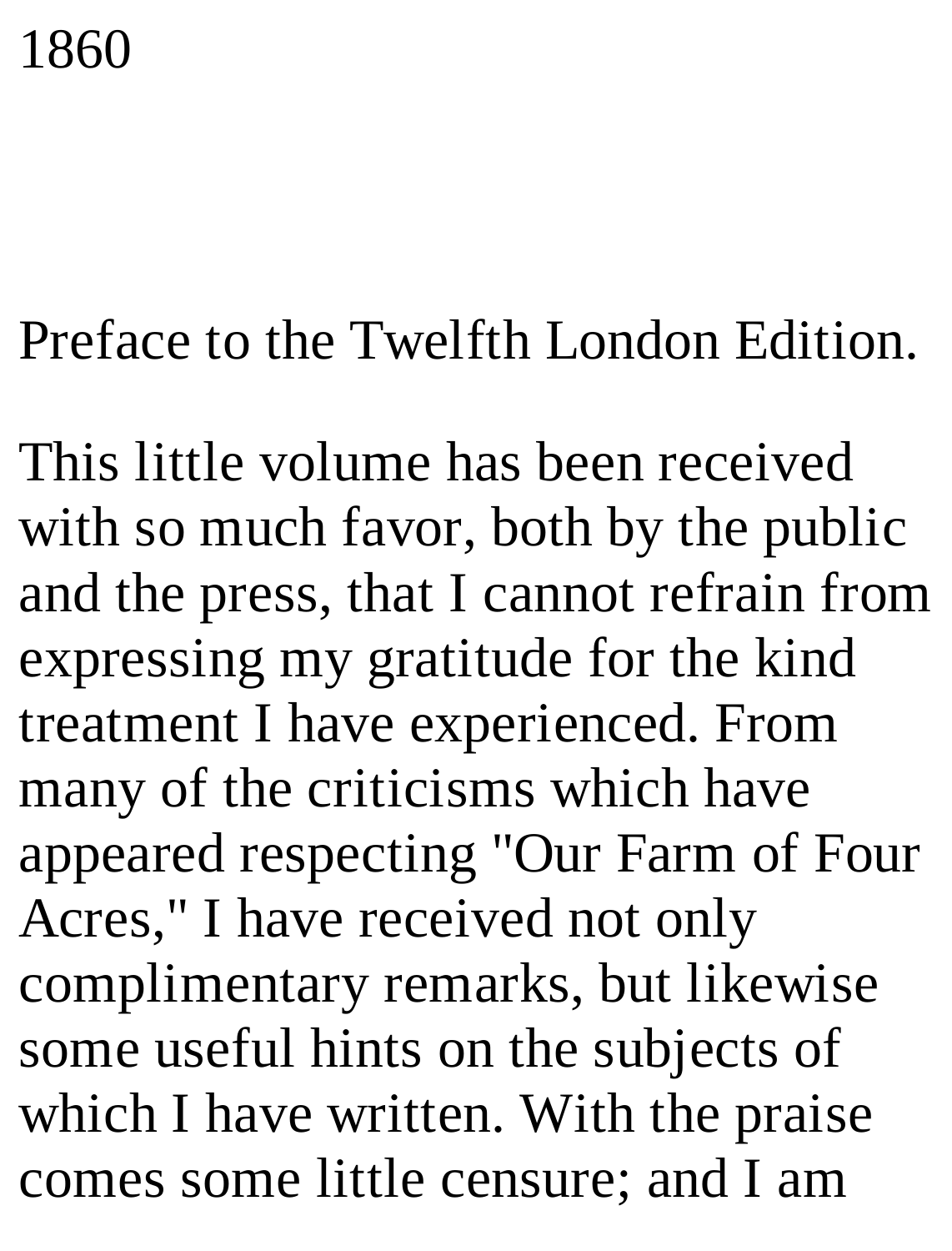charged by more than one friendly critic with stupidity for not ordering the legs of our first cow to be strapped, which would, they consider, have prevented both milk and milker from being knocked over. Now this was done, but the animal had a way of knocking the man and pail down with her side; every means was tried, but nothing succeeded till her calf was parted with. We have been asked whether we had to keep gates, hedges, &c., in repair, or whether it was done at the expense of the landlord. As far as regarded the gates and buildings, that gentleman was bound by agreement to keep them in order, and as for hedges we have none. A stream runs round the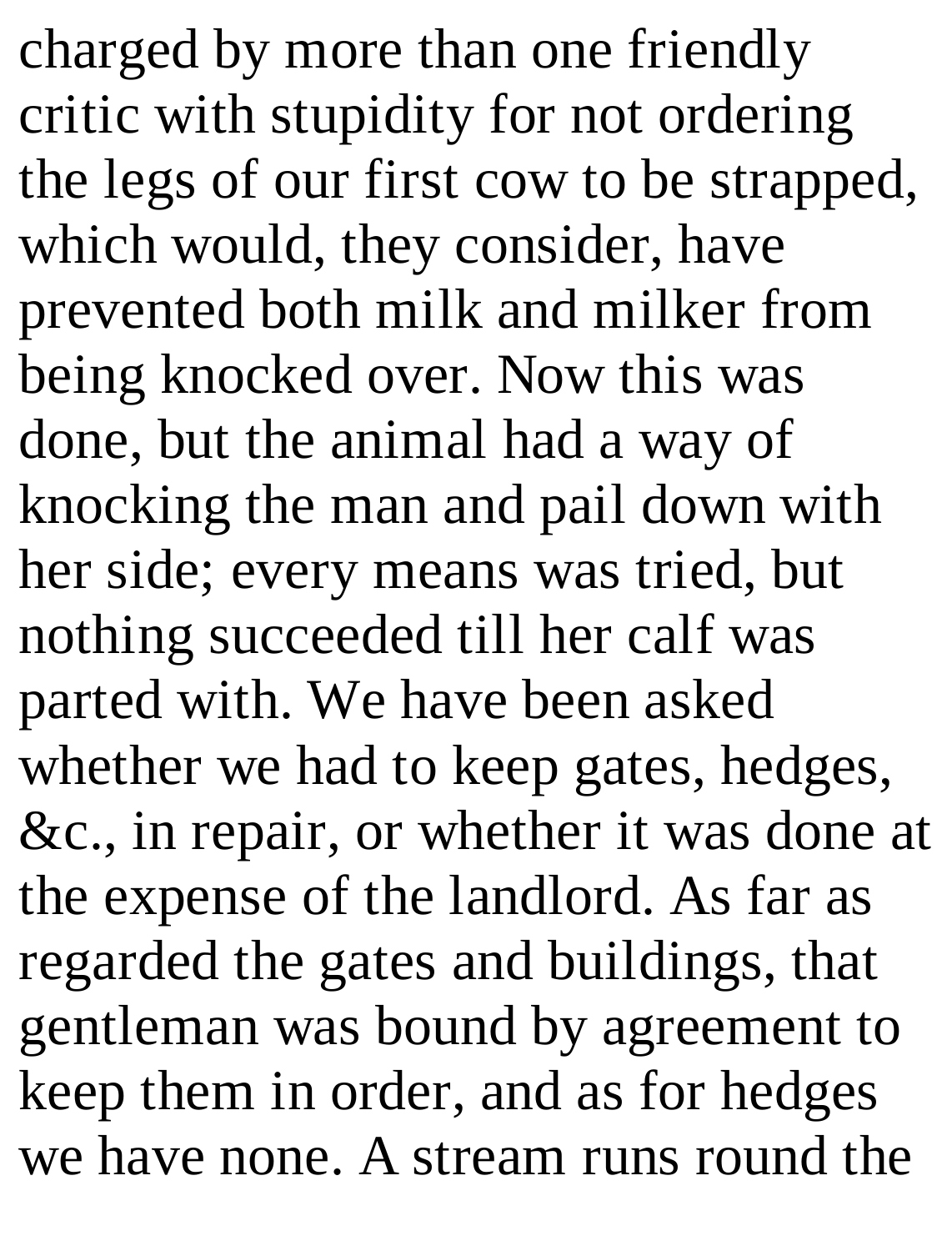meadows, and forms the boundary of our small domain. Since our little work was written we have had nearly eighteen months' further experience, and have as much reason now as then to be satisfied with the profits we receive from our four acres. I must add a few words concerning our buttermaking. Some doubts have been expressed relative to our power of churning for four hours at a time. Now it certainly was not pleasant, but it was not the hard work that some people imagine: fatiguing certainly; but then H. and myself took it, as children say, "turn and turn about." We did not entrust the churn to Tom, because he was liable to be called away to perform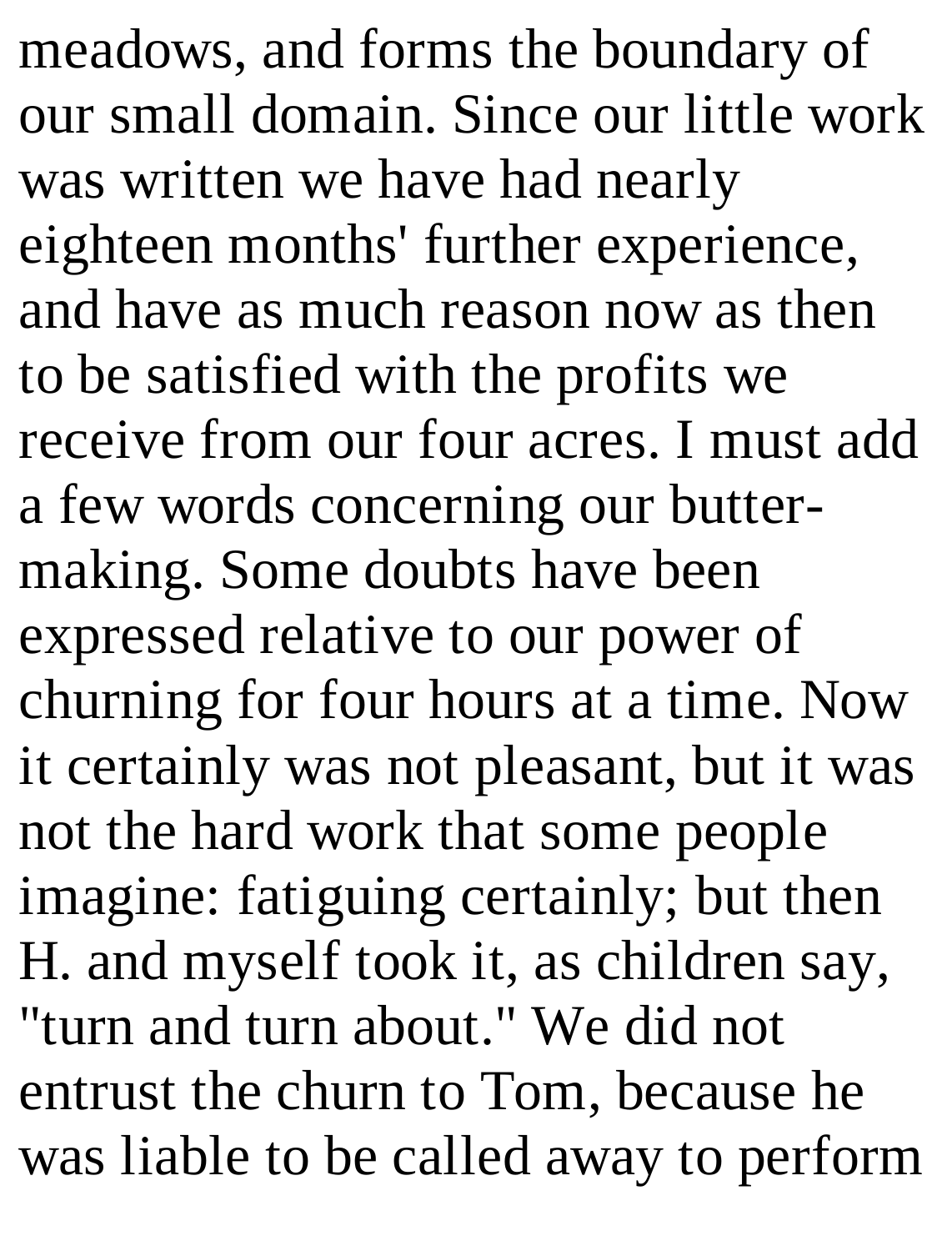some of his many duties. Had we not had the toil, we should not have acquired the knowledge which now enables us to complete our work in three-quarters of an hour. We have been pitied for being always employed, and told that we can never know the luxury of leisure. We answer this remark with the words of "Poor Richard," that "leisure is the time for doing something useful."

#### **INTRODUCTION TO THE AMERICAN EDITION.**

This little volume will possess rare interest for all who own a "four-acre farm," or, indeed, a farm of any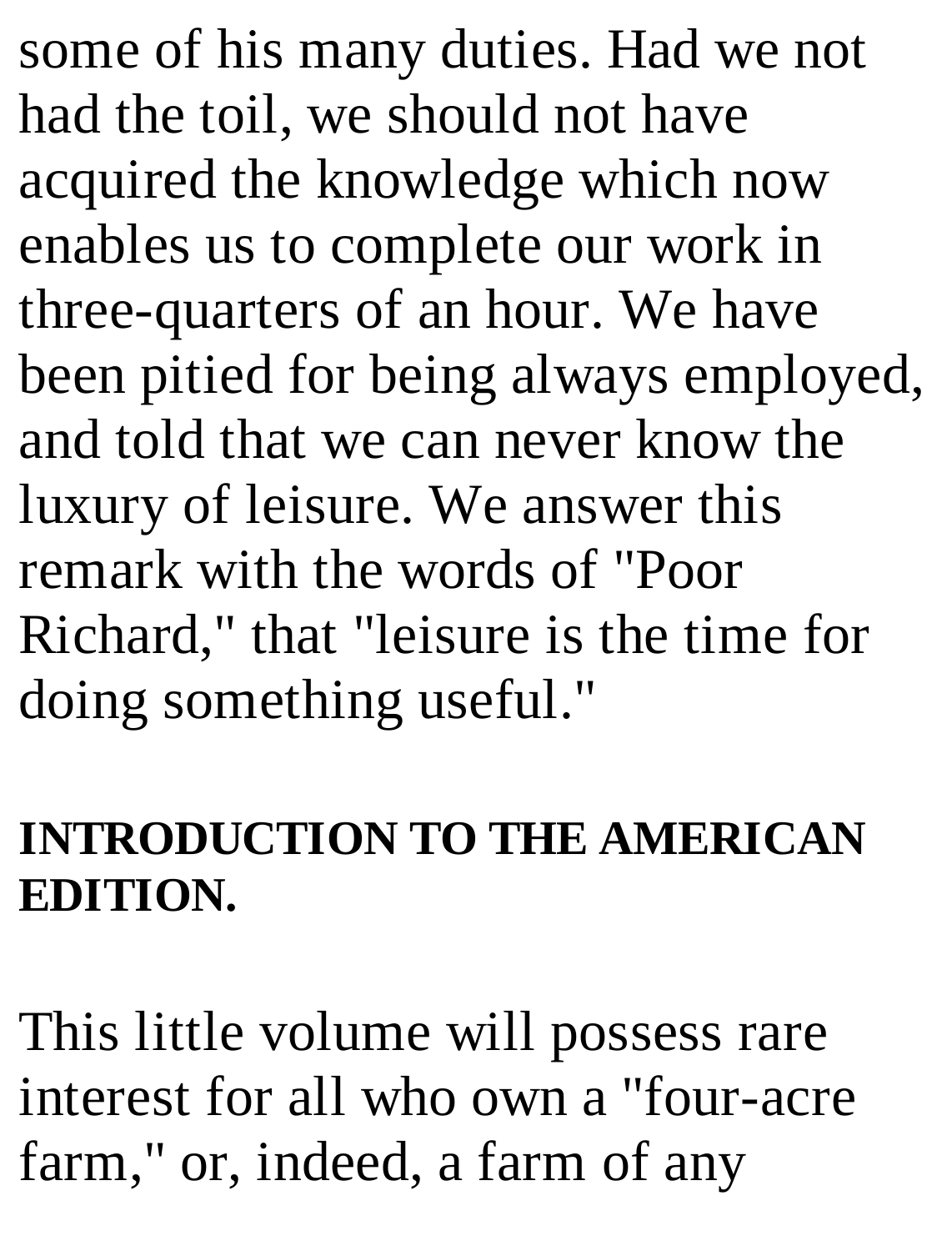number of acres. Its chief value to the American reader does not consist in its details of practice, but in the enunciation and demonstration of certain principles of domestic economy of universal application. The practice of terra-culture must be varied to meet the different conditions of soil and climate under which it is pursued; but sound general principles hold good everywhere, and only need the exercise of ordinary judgment and common sense for their application to our own wants. This is now better understood than heretofore, and hence we are better prepared to profit by draughts from the fount of universal knowledge. We would not be understood as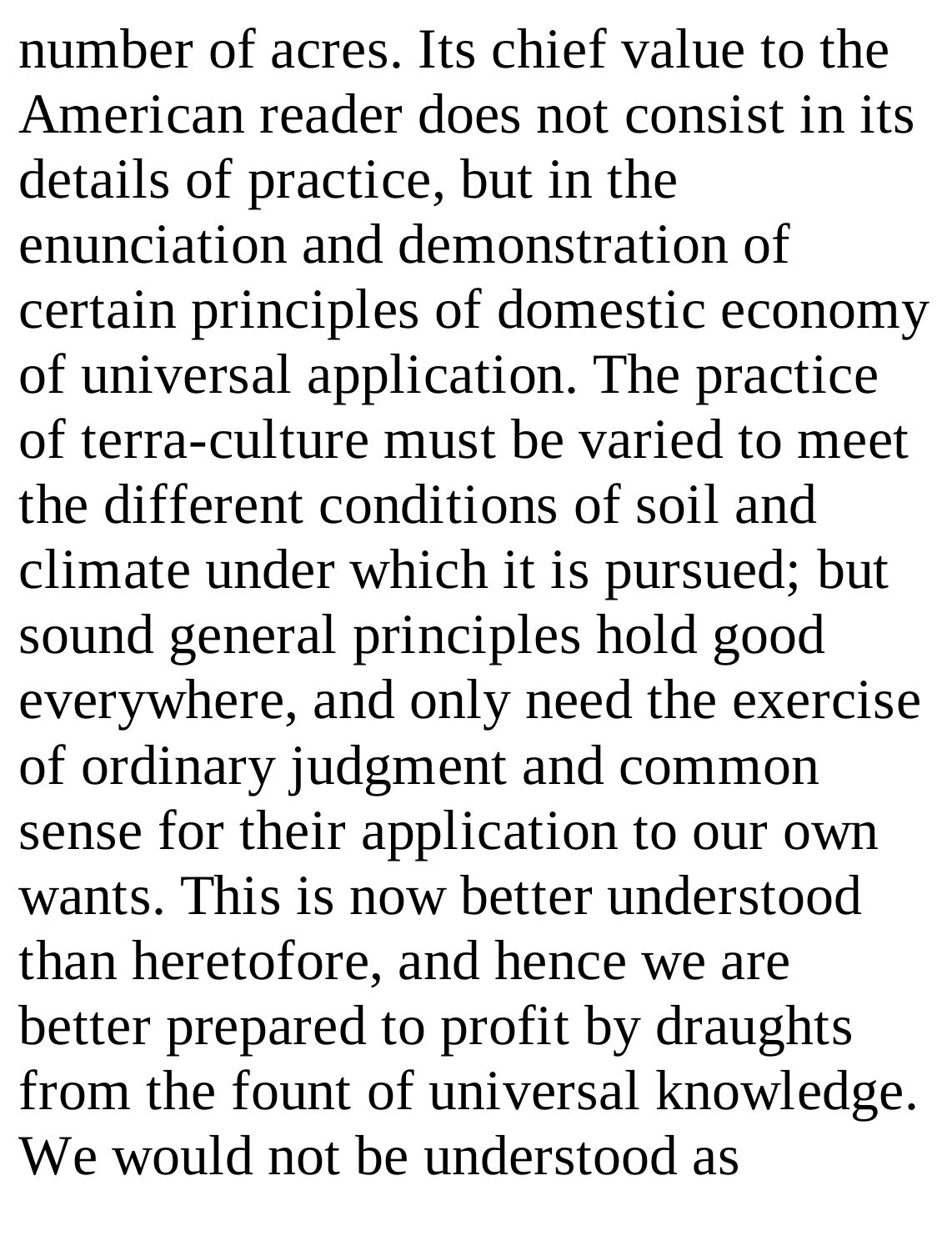intimating, however, that only the general principles set forth in this little book are of value to us; the details of making butter and bread, feeding stock, etc., are just as useful to us as to the English reader. The two chapters on making butter and bread are admirable in their way, and alone are worth the price of the book. So, too, of domestics and their management; we have to go through pretty much the same vexations, probably a little intensified, as there is among us a more rampant spirit of independence on the part of servants; but many of these vexations may be avoided, we have no doubt, by following the suggestion of our author, of procuring "country help" for the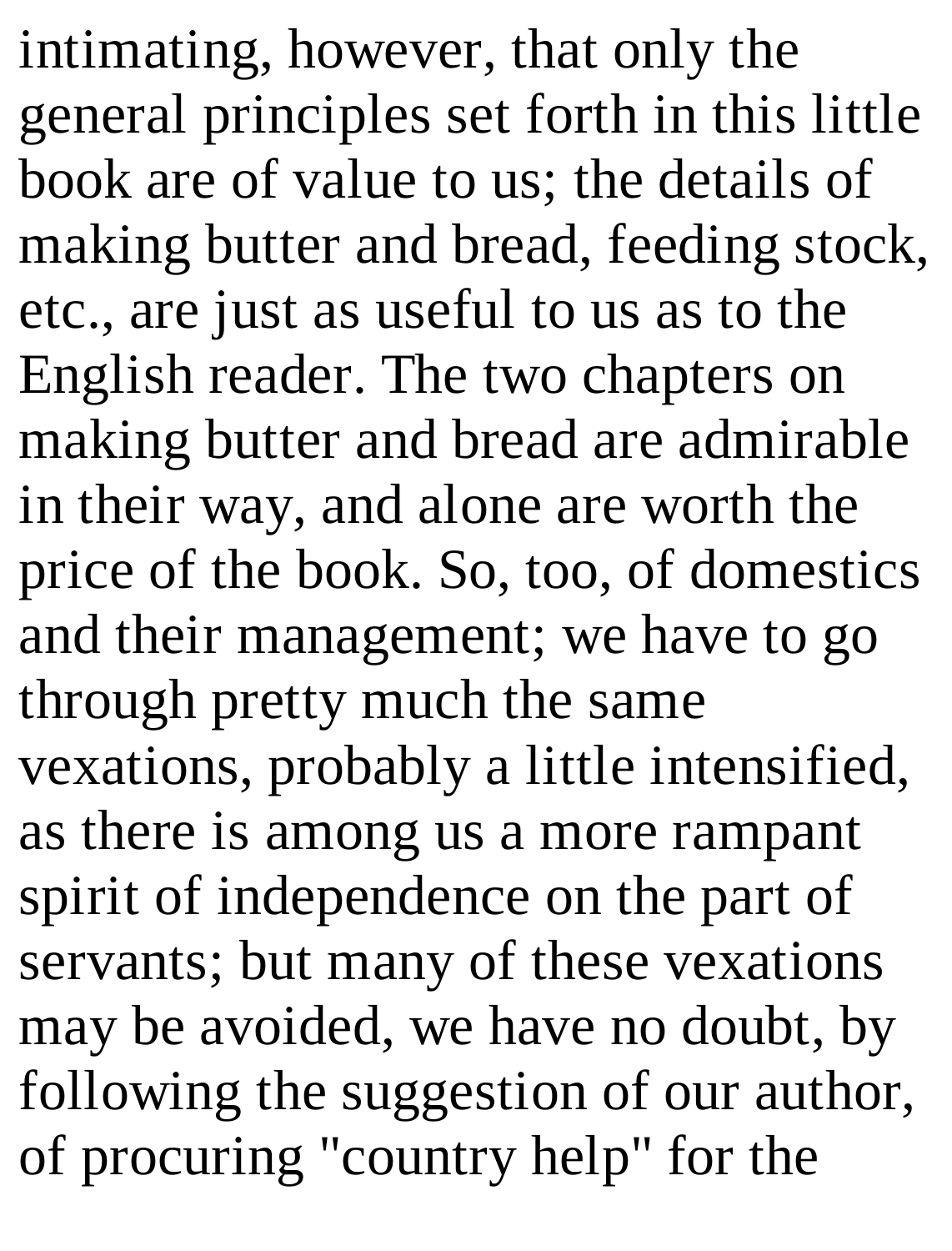country. Domestics accustomed to city life not only lack the requisite knowledge, but are unwilling to learn, and will not readily adapt themselves to the circumstances in which they are placed; in fact, the majority of them "know too much," and are altogether too impatient of control. A woman, however, must be mistress in her own house; this is indispensable to economy and comfort; and the plan adopted by our author will often secure this when all others fail.

We have not deemed it advisable to add anything in the way of notes; we have made a few alterations in the text to adapt it better to the wants of the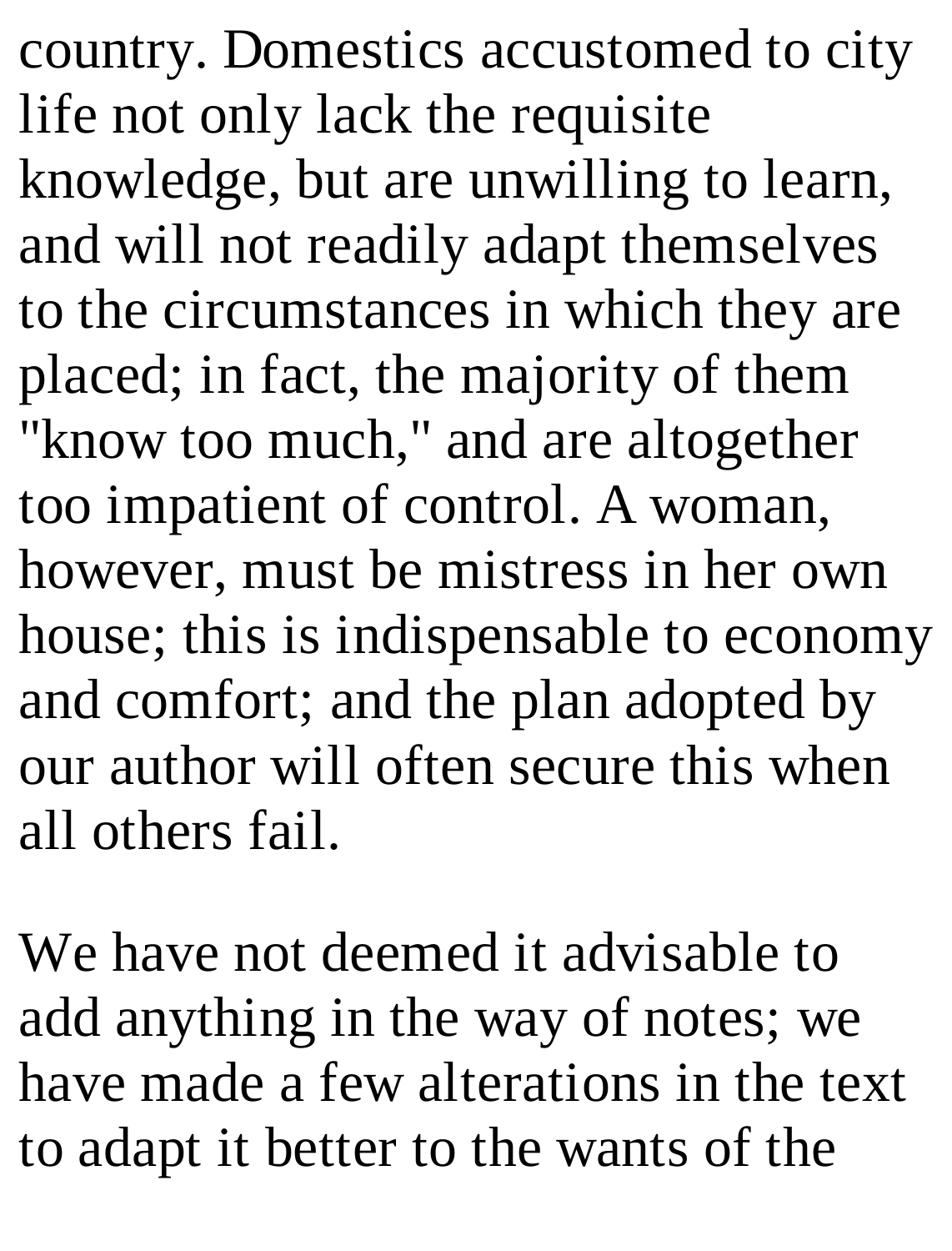American reader, and for the same reason we have altered the English currency to our own. In other respects the work remains intact. In some works of this kind notes would have been indispensable, but in the present case we have thought we could safely trust to the judgment of the reader to appropriate and adapt the general principles set forth, leaving the application of details to the shrewdness and strong common sense characteristic of the American mind. The object of the work is rather to demonstrate a general principle than to furnish all the minutiae of practice, though enough of these are given to serve the purpose of illustration. The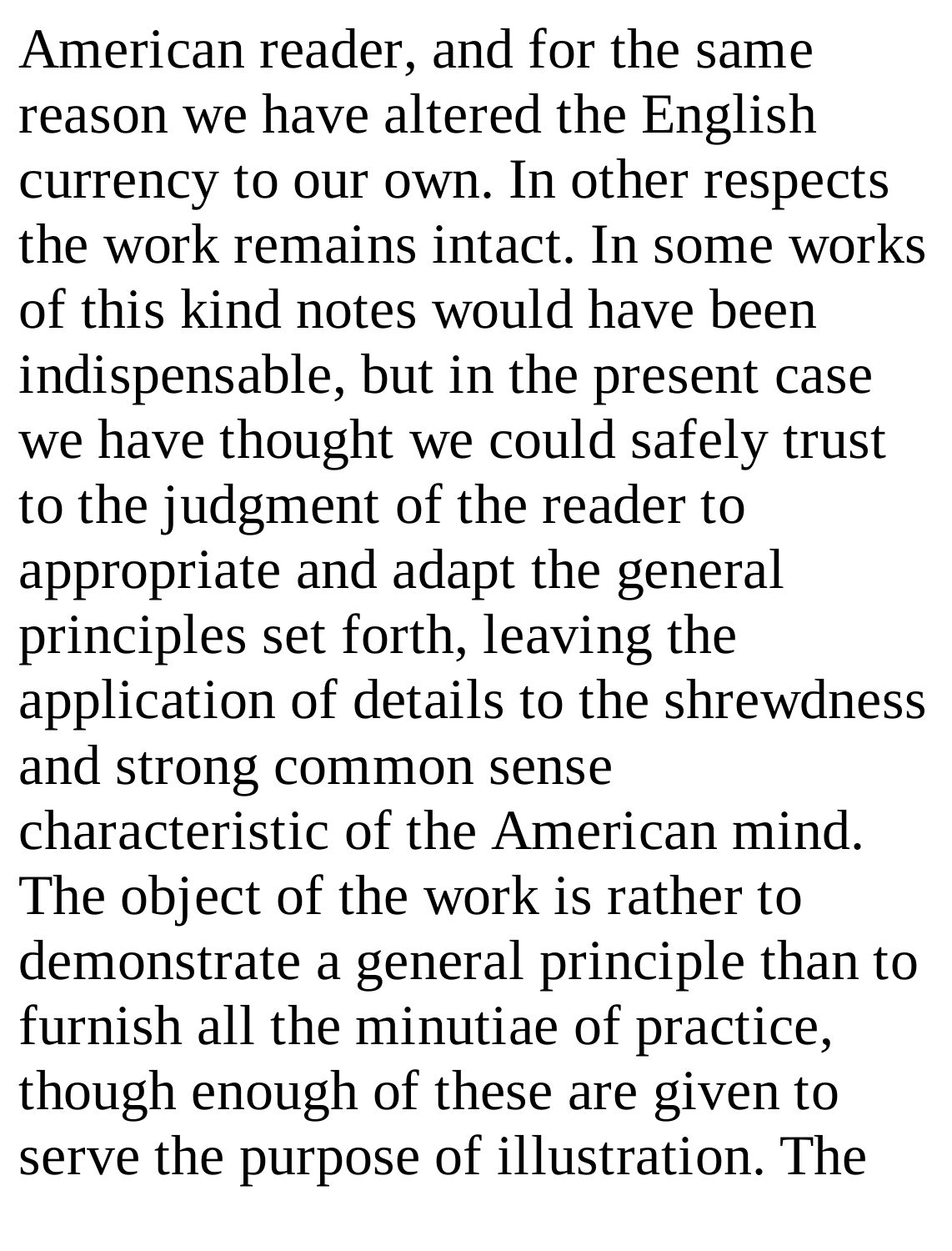American reader will not fail, of course, to make due allowance for the difference of rent, prices, etc., between this country and England, and the matter of adaptation then becomes a very simple affair.

In conclusion we present the work as a model in style. It is written with a degree of simplicity which makes it readily understood, and is a fine specimen of good old Anglo-Saxon. Portions of it are fully as interesting as a romance. It is written by a lady, which fact gives it an additional interest and value as a contribution to the economy of country life, in which it may be admitted that women are our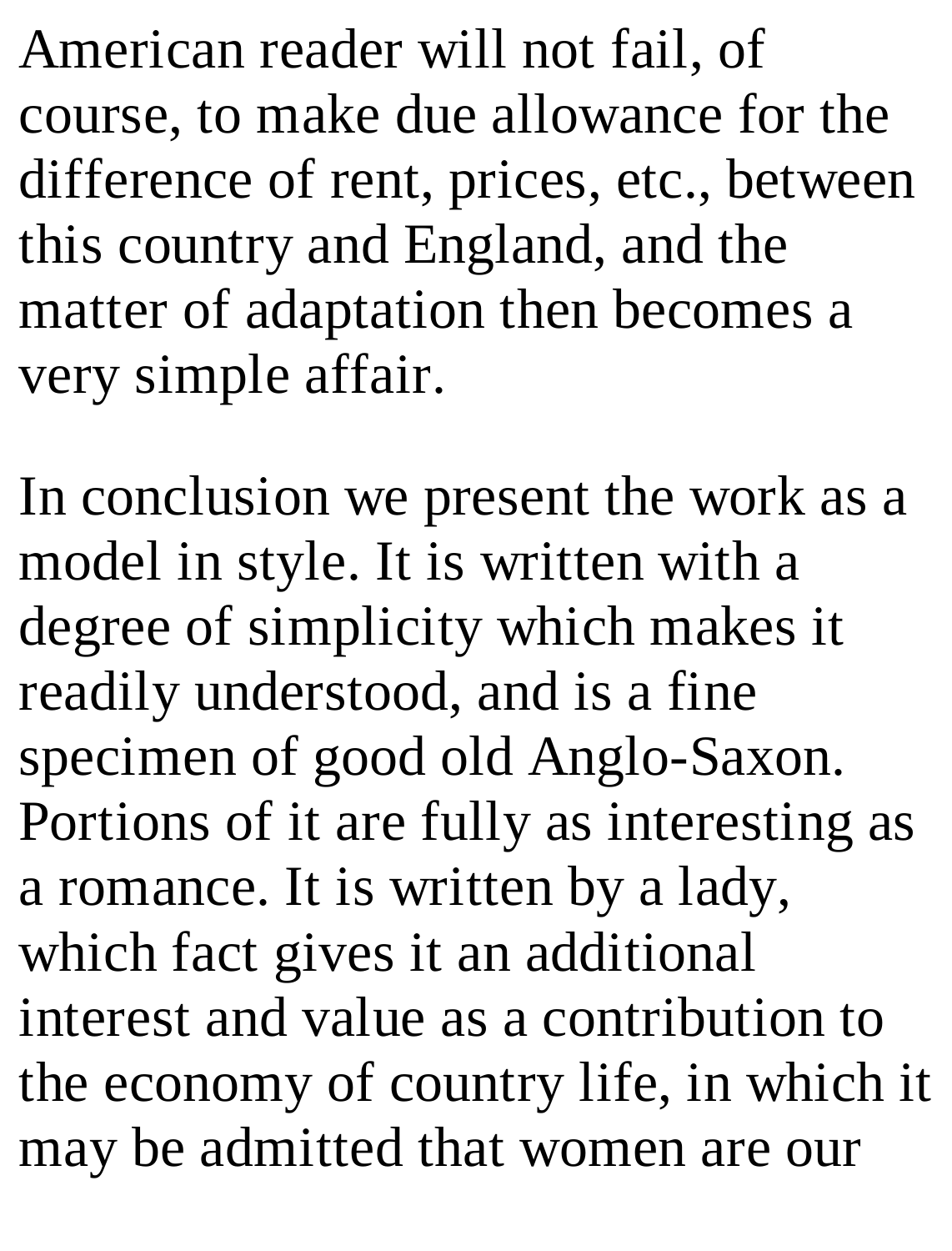masters. The incidents connected that women are our masters. The incidents connected with hiring "our farm of four acres" are related in a life-like manner, and will be appreciated by our own May-day hunting country-women, who, we trust, will also appreciate the many important facts set forth in this little volume, which we heartily commend to them and to all others, with the wish that it may be as useful and popular as it has been at home.

**P.B.M.**

#### **CHAP. I.—WHERE SHALL WE LIVE? II.—OUR FIRST**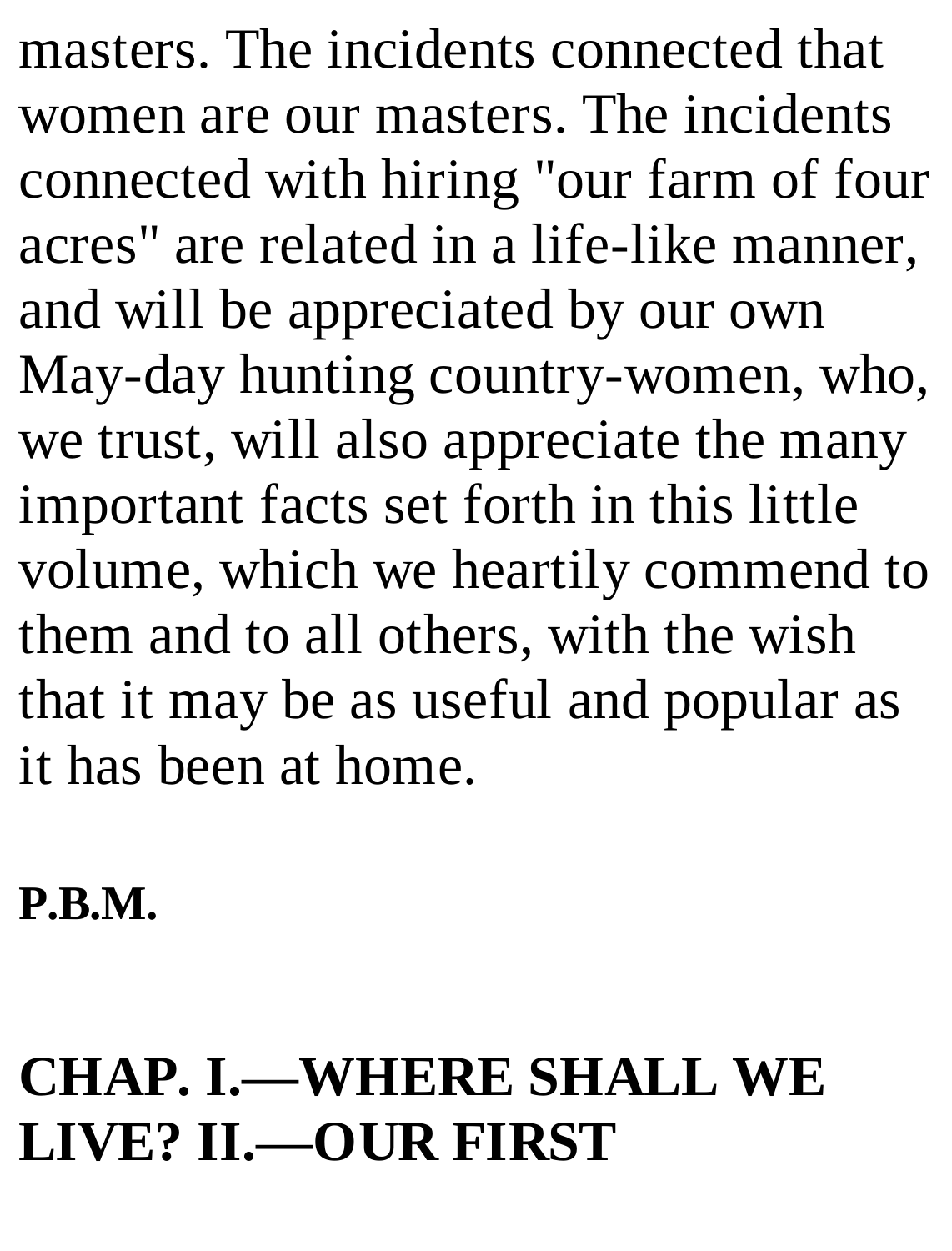**DIFFICULTY. III.—OUR SECOND COW. IV—HOW TO MAKE BUTTER. V.—WHAT WE MADE BY OUR COWS. VI.—OUR PIGS. VII.—OUR POULTRY. VIII.—OUR LOSSES. IX.—OUR PIGEONS. X.— HOW WE CURED OUR HAMS. XI. —OUR BREAD. XII.—OUR KITCHEN-GARDEN. XIII—THE MONEY WE MADE. XIV.—THE NEXT SIX MONTHS. XV.—OUR PONY. XVL.—CONCLUSION.**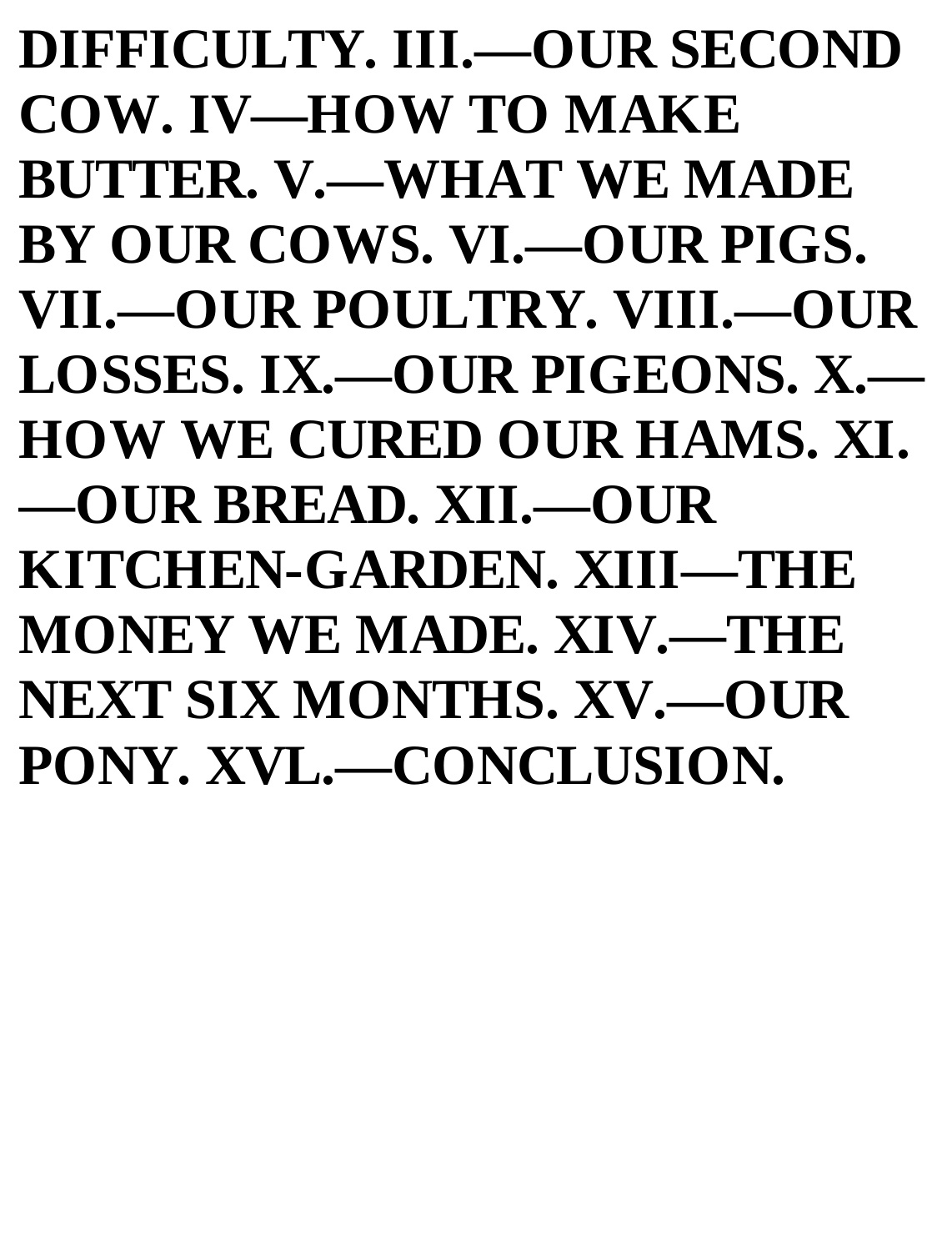# **OUR FARM OF FOUR ACRES.**

#### **CHAPTER I.**

#### **WHERE SHALL WE LIVE?**

"Where shall we live?" That was a question asked by the sister of the writer, when it became necessary to leave London, and break up a once happy home, rendered desolate sudden bereavement.

"Ah! Where, indeed?" was the answer.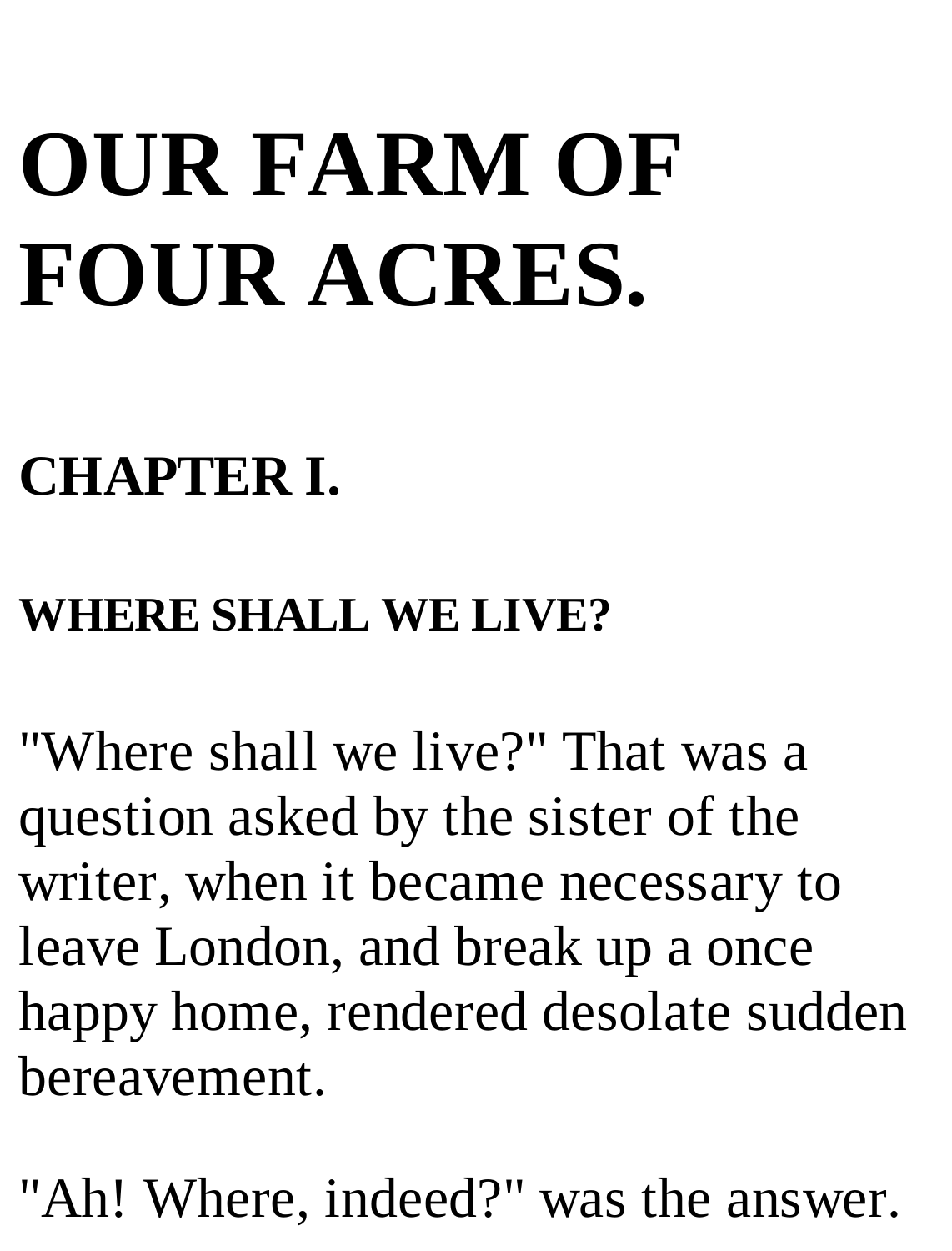"Where can we hope to find a house which will be suitable for ourselves, six children, and a small income?"

"Oh," answered H., "there can be no difficulty about that. Send for the 'Times' and we shall find dozens of places that will do for us." So that mighty organ of information was procured, and its columns eagerly searched.

"But," said I, "what sort of place do we really mean to take?"

"That," replied H., "is soon settled. We must have a good-sized dining-room, small drawing-room, and a breakfastroom, which may be converted into a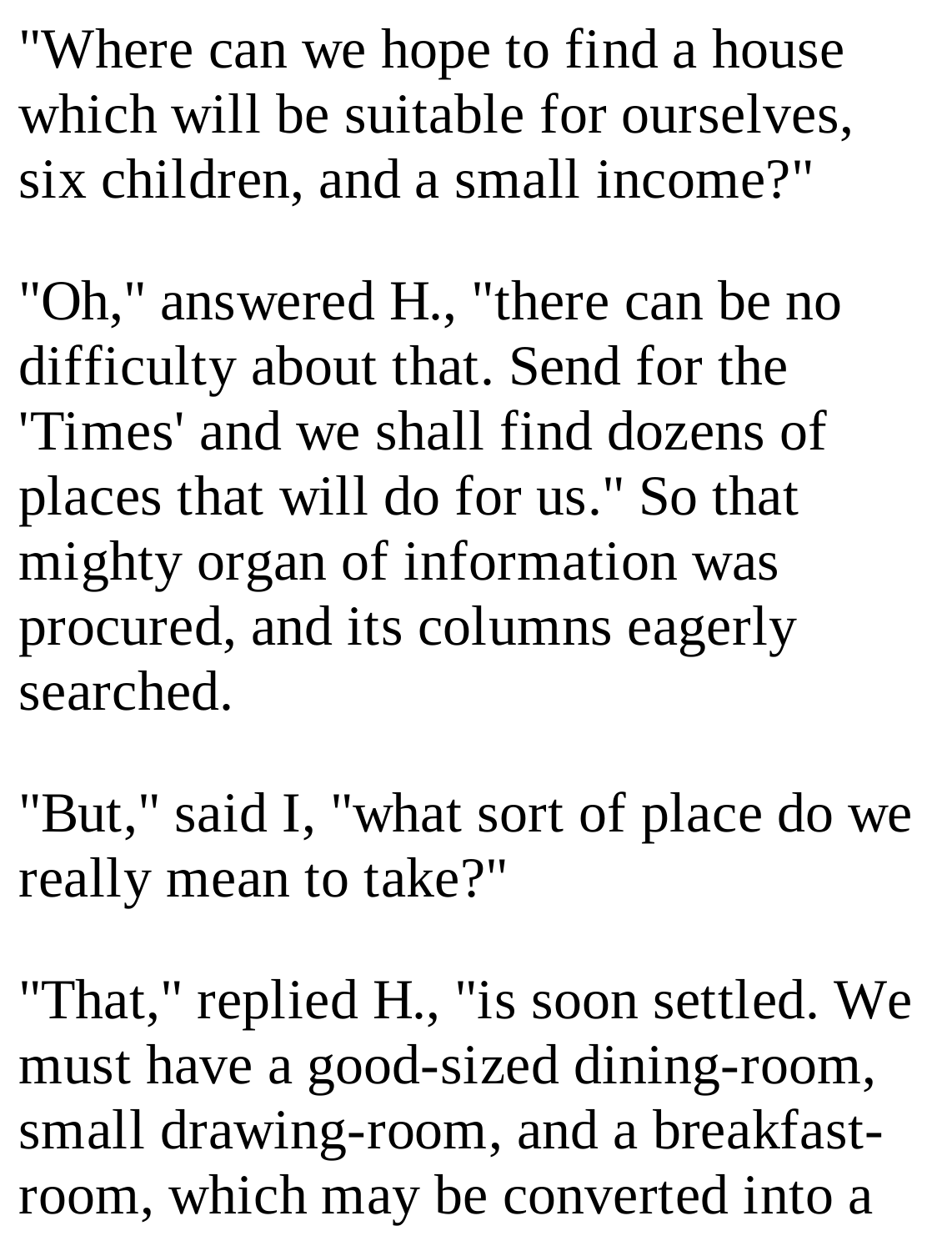school-room. It must have a nursery and five good bed-chambers, a chaisehouse, and stable for the pony and carriage, a large garden, and three or four acres of land, for we must keep a cow. It must not be more than eight miles from 'town,' or two from a station; it must be in a good neighborhood, and it must—"

"Stop! Stop!" cried I; "how much do you intend to give a-year for all these conveniences:"

"How much?" Why, I should say we ought not to give more than \$250."

"We ought not," said I, gravely, "but I greatly fear we shall for that amount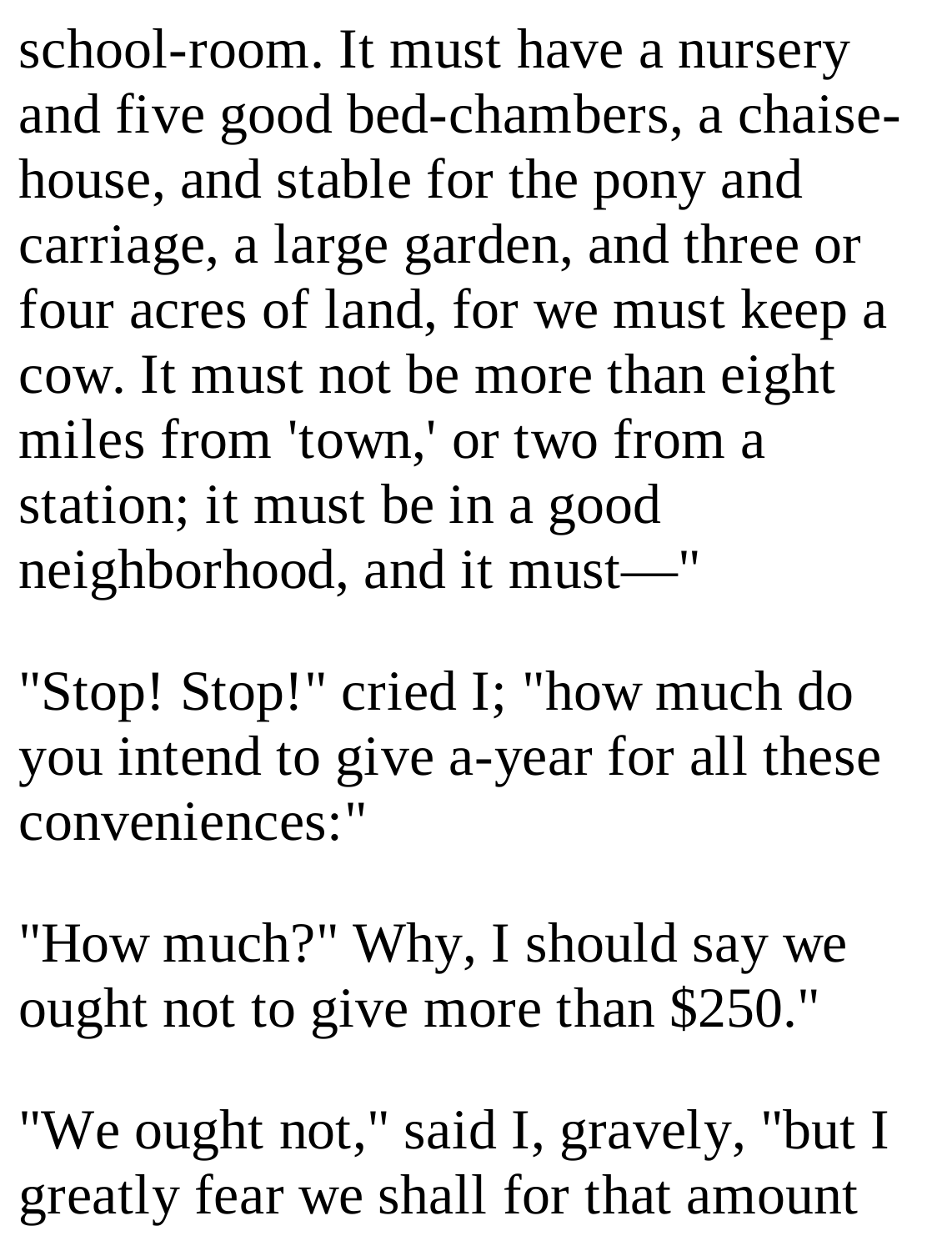have to put up with a far inferior home to the one you contemplate. But come, let us answer a few of these advertisements; some of them depict the very place you wish for."

So after selecting those which, when they had described in bright colors the houses to be let, added, "Terms very moderate," we "presented compliments" to Messrs. A., B., C., D., and in due time received cards to view the "desirable country residences" we had written about. But our hopes of becoming the fortunate occupants of any one of those charming abodes were soon dashed to the ground; for with the cards came the terms; and we found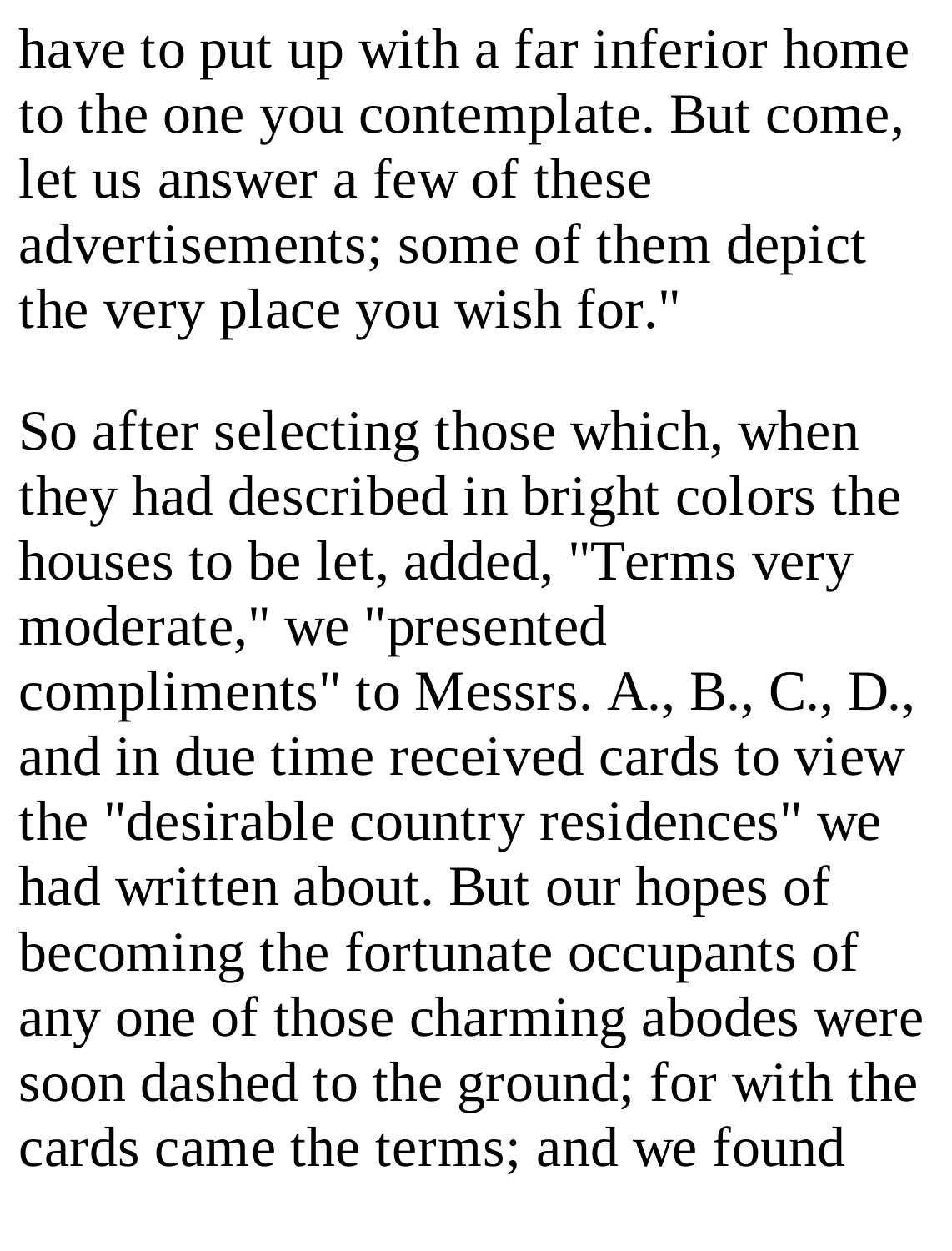that a "very moderate rental" meant from \$600 to \$750 per annum. We looked at each other rather ruefully; and the ungenerous remark of "I told you so" rose to my lips. However, I did not give it utterance, but substituted the words, "Never mind, let us send for another 'Times,' and only answer those advertisements which state plainly the rent required." This time we enlarged our ideas on the subjects of rent and distance, and resolved that if that beautiful place *near* Esher would suit us, we would not mind giving \$300 ayear for it.

In a few days arrived answers to our last inquiries. We fixed on the one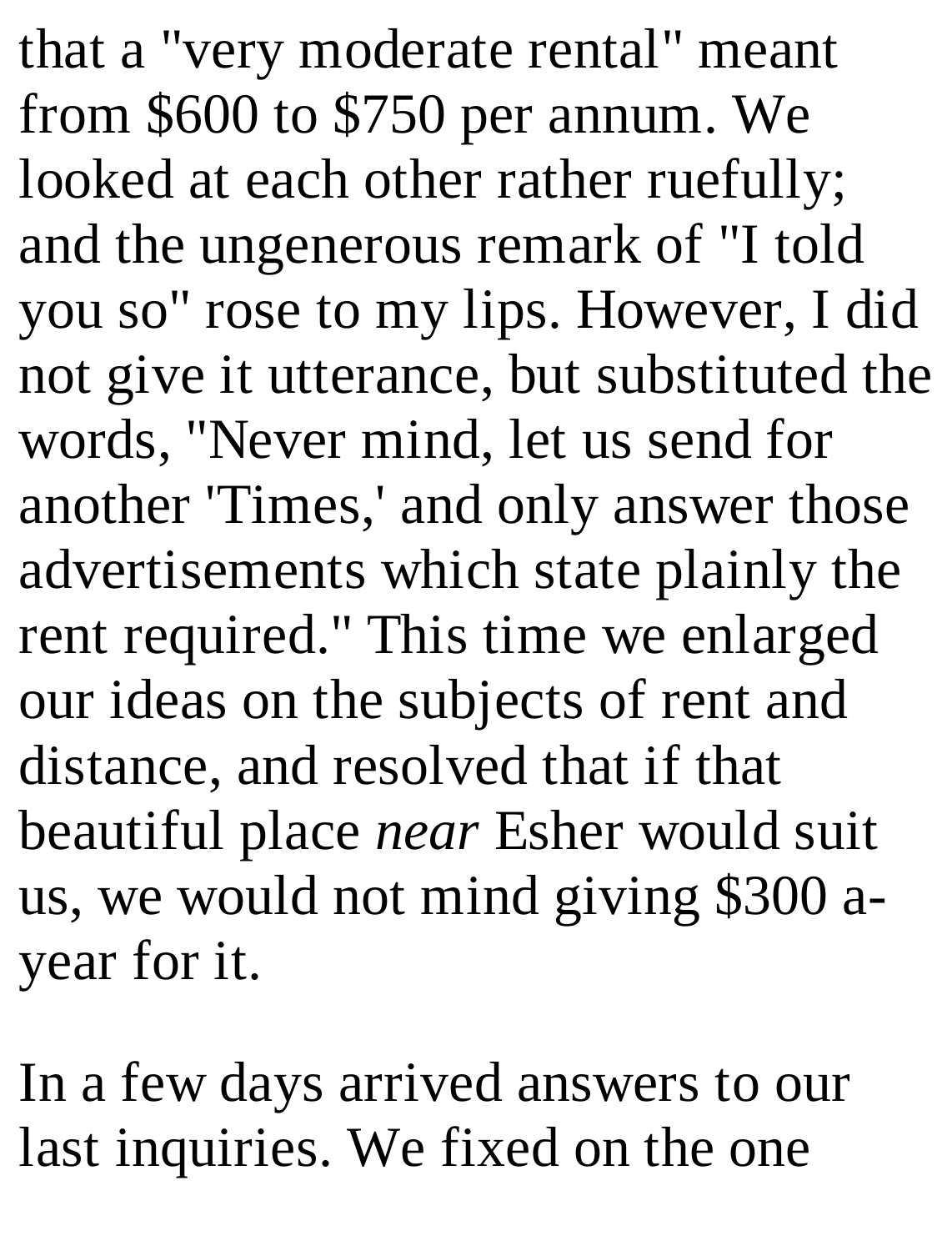which appeared the most eligible, but were a little dismayed to find that "near Esher" meant six miles from the station.

"Never mind," said H., resolutely, "the pony can take us to it in fine weather, and in winter we must not want to go to London."

We started the next morning by rail, and found the "Cottage" almost as pretty as it had appeared on paper. But, alas! it been let the day previous to our arrival, and we had to return to town minus five dollars for our expenses.

The next day, nothing daunted, indeed, rather encouraged by finding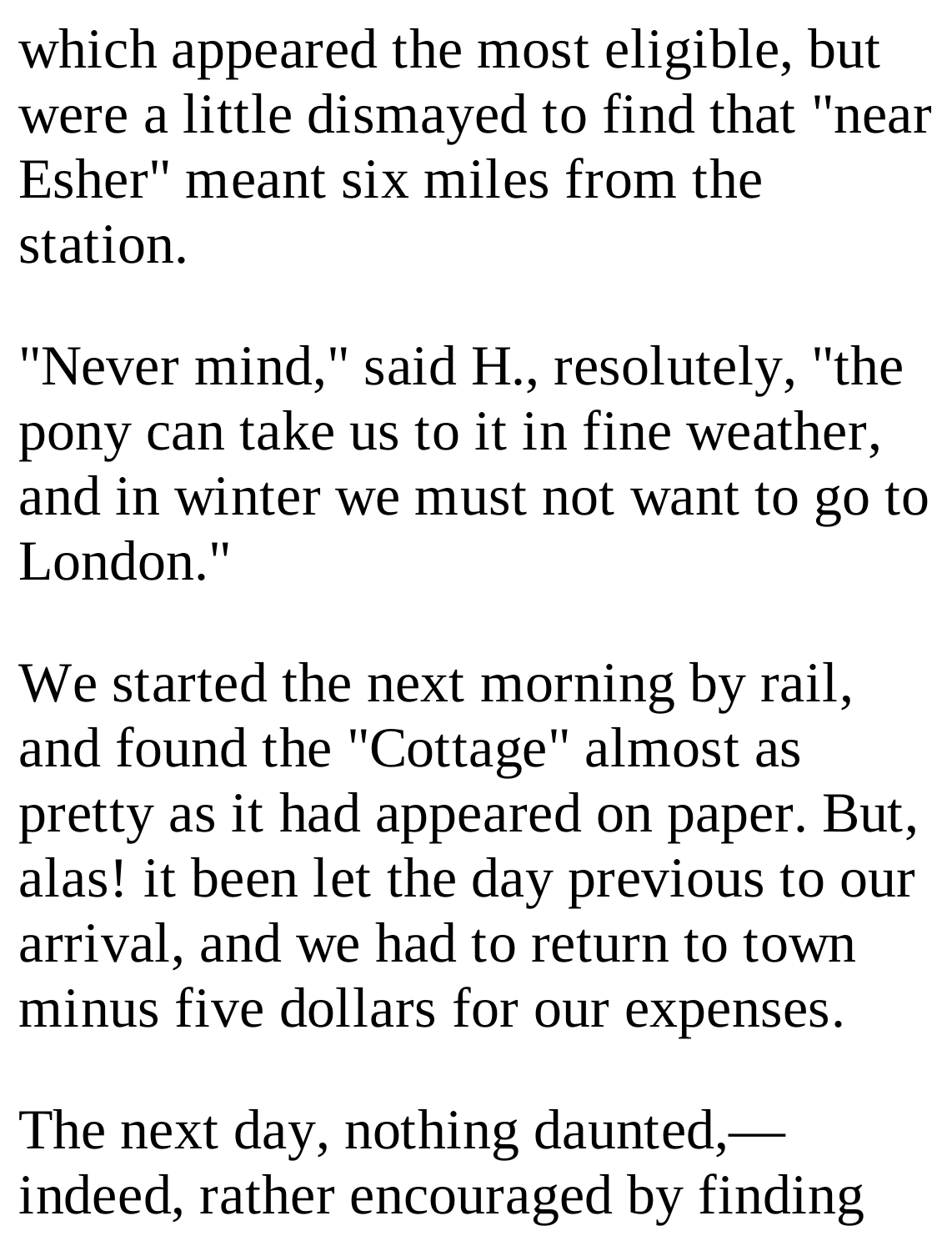the house we had seen really equal to our expectations,—we set off to view another "villa," which, from the particulars we had received from the agent, appeared quite as attractive. This time we found the place tenantless; and, as far as we were concerned, it would certainly remain so. It had been represented as a "highly-desirable country residence, and quite ready for the reception of a family of respectability." It was dignified with the appellation of "Middlesex Hall," and we were rather surprised when we found that this high-sounding name signified a mean-looking place close to the road; and when the door was opened for our admission, that we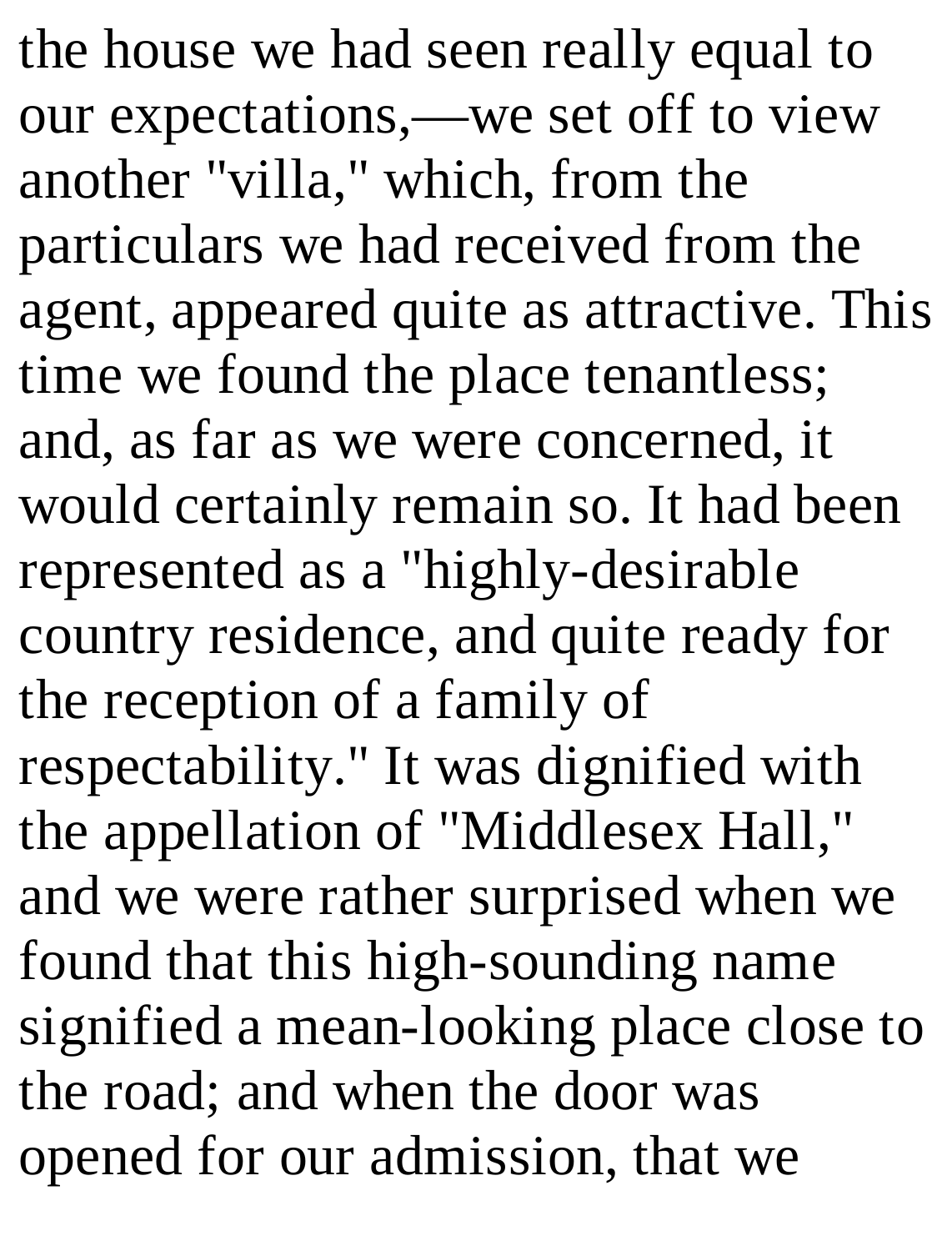stepped at once from the small front court into the drawing-room, from which a door opened into a stone kitchen. The rest of the accommodation corresponded with this primitive mode of entrance; the whole place was in what is commonly called a "tumbledown" condition: there was certainly plenty of garden, and two large meadows, but, like the rest of the place, they were sadly out of order. When we said it was not at all the house we had expected to find from reading the advertisement, we asked what sort of house we expected to get for \$300 with five acres of land. Now that was a question we could not have answered had we not seen the pretty cottage with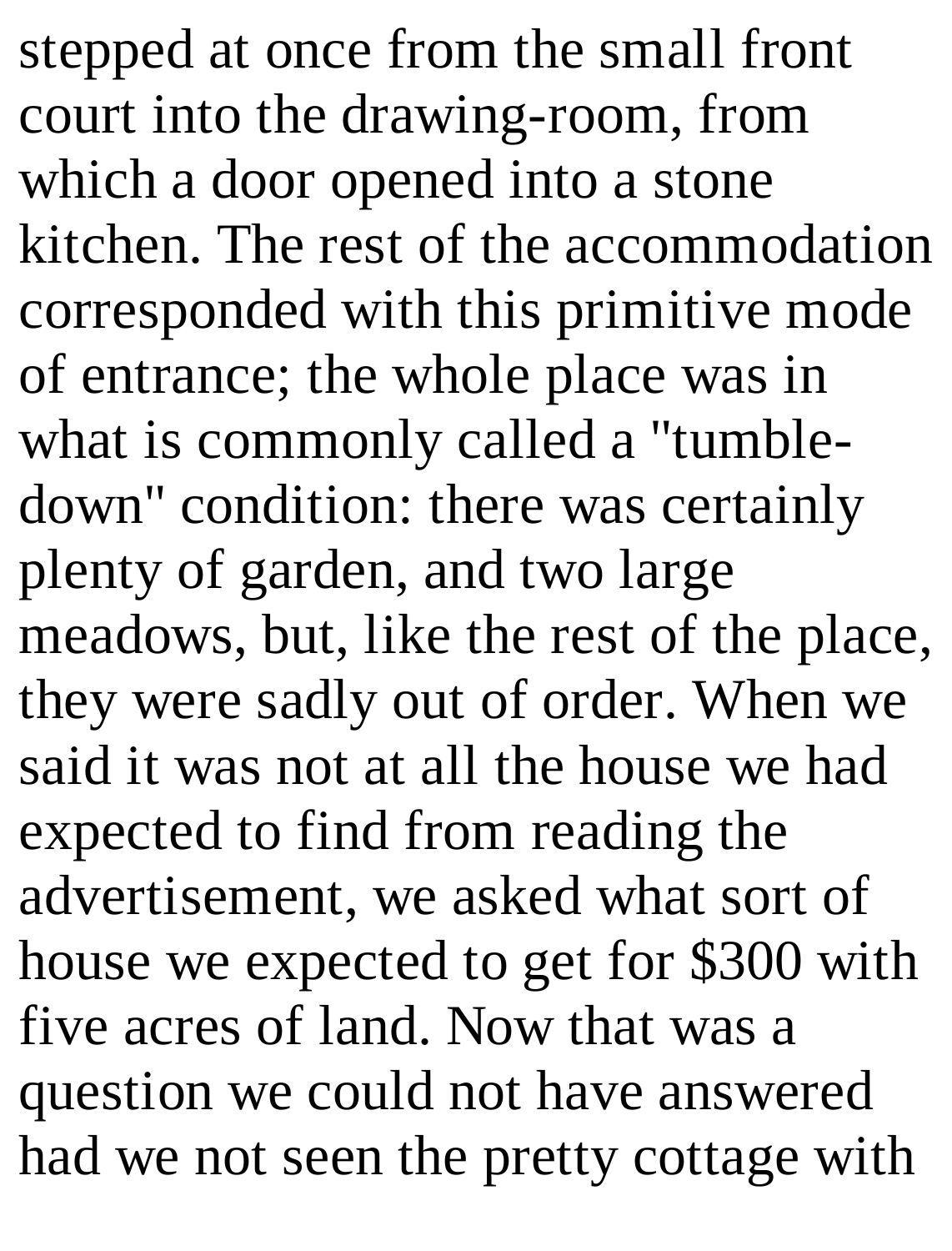nearly as much ground at Esher; however, we did not give the owner the benefit of our experience, but merely said that the house would not suit us, and drove back four miles to the station, rather out of spirits with the result of our day's work.

For more than a fortnight did we daily set forth on this voyage of discovery. One day we started with a card to view "a delightful Cottage Ornee, situated four miles from Weybridge;" this time the rent was still higher than any we had previously seen. When we arrived at the village in which the house was represented to be, we asked for "Heathfield House," and were told that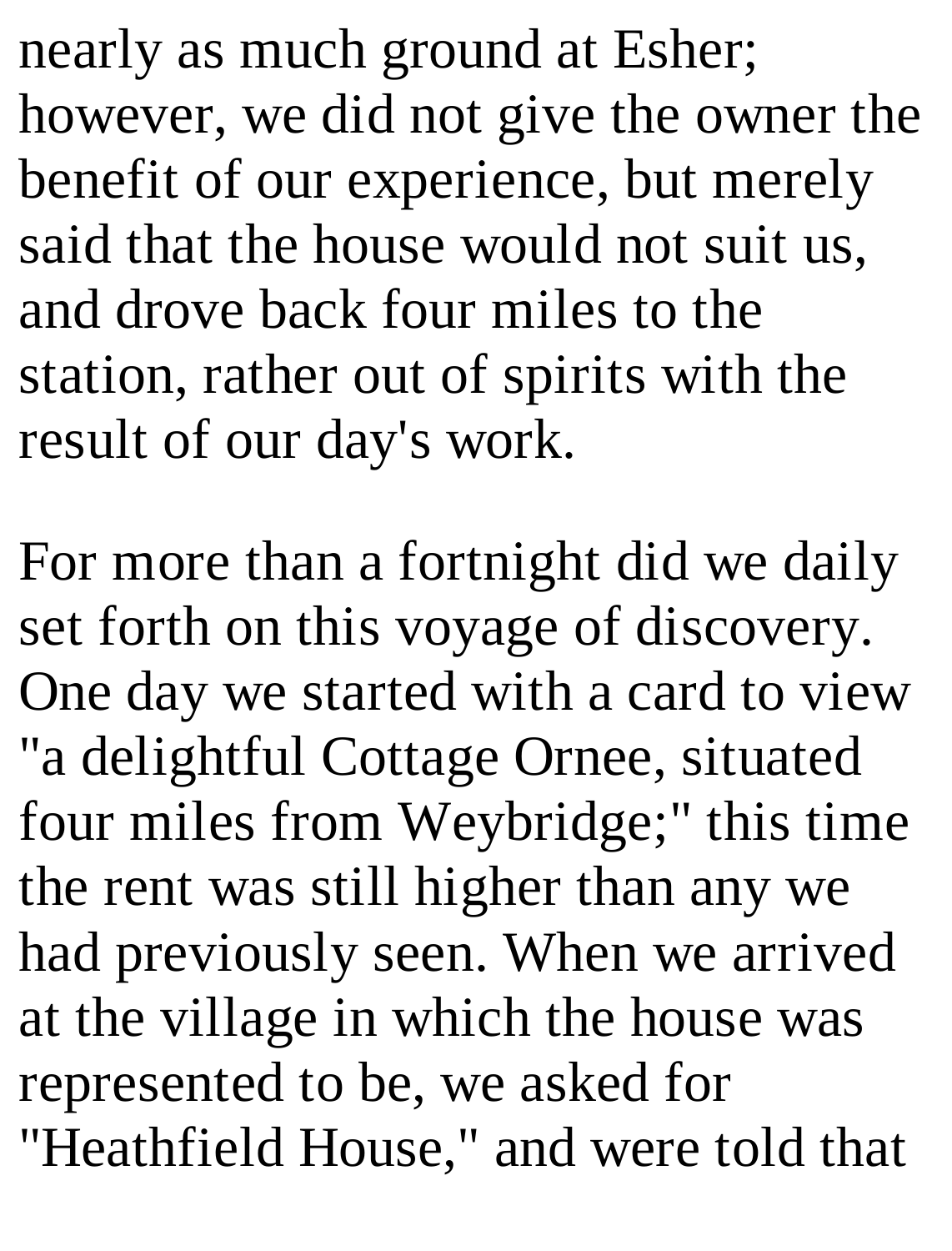no one knew of any residence bearing that name; we were a little perplexed, and consulted the card of admittance to see whether we had brought the wrong one—but no; there it was, "Heathfield House," four miles from Weybridge, surrounded by its own grounds of four acres, tastefully laid out in lawn, flower and kitchen-gardens, &c, &c. Rent only \$350. We began to imagine that we were the victims of some hoax, and were just on the point of telling the driver to return to the station, when a dirty-looking man came to the carriage, and said, "Are you looking for Heathfield House?"

"Yes," said we.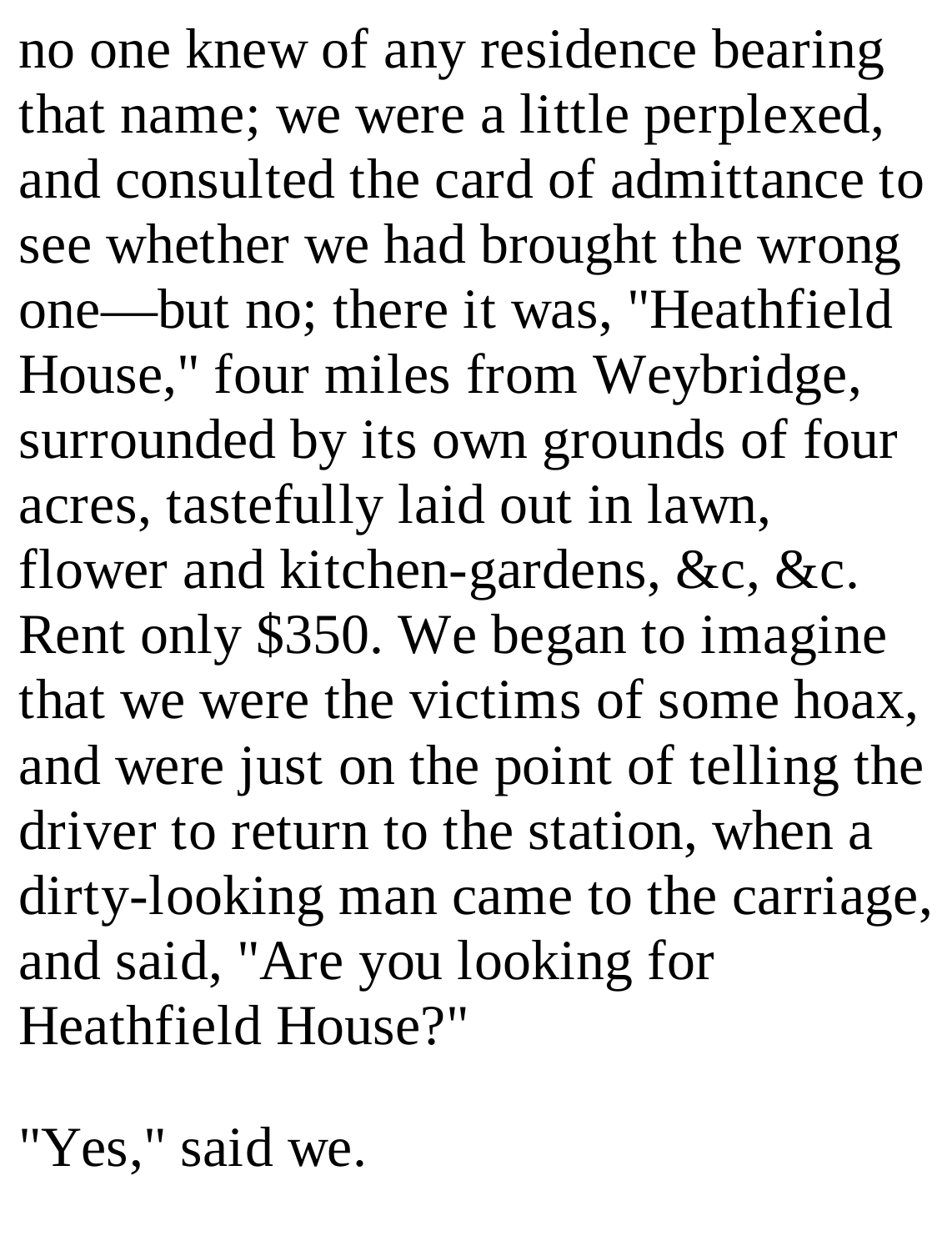"Well, I'll show it to you."

"Is it far?" we asked; as no sign of a decent habitation was to be seen near us.

"No; just over the way," was the answer.

We looked in the direction he indicated, and saw a "brick carcase: standing on a bare, heath piece of ground, without enclosure of any kind.

"That!" cried we; "it is impossible that can be the place we came to see!"

"Have you got a card from Mr.—?" was the query addressed to us.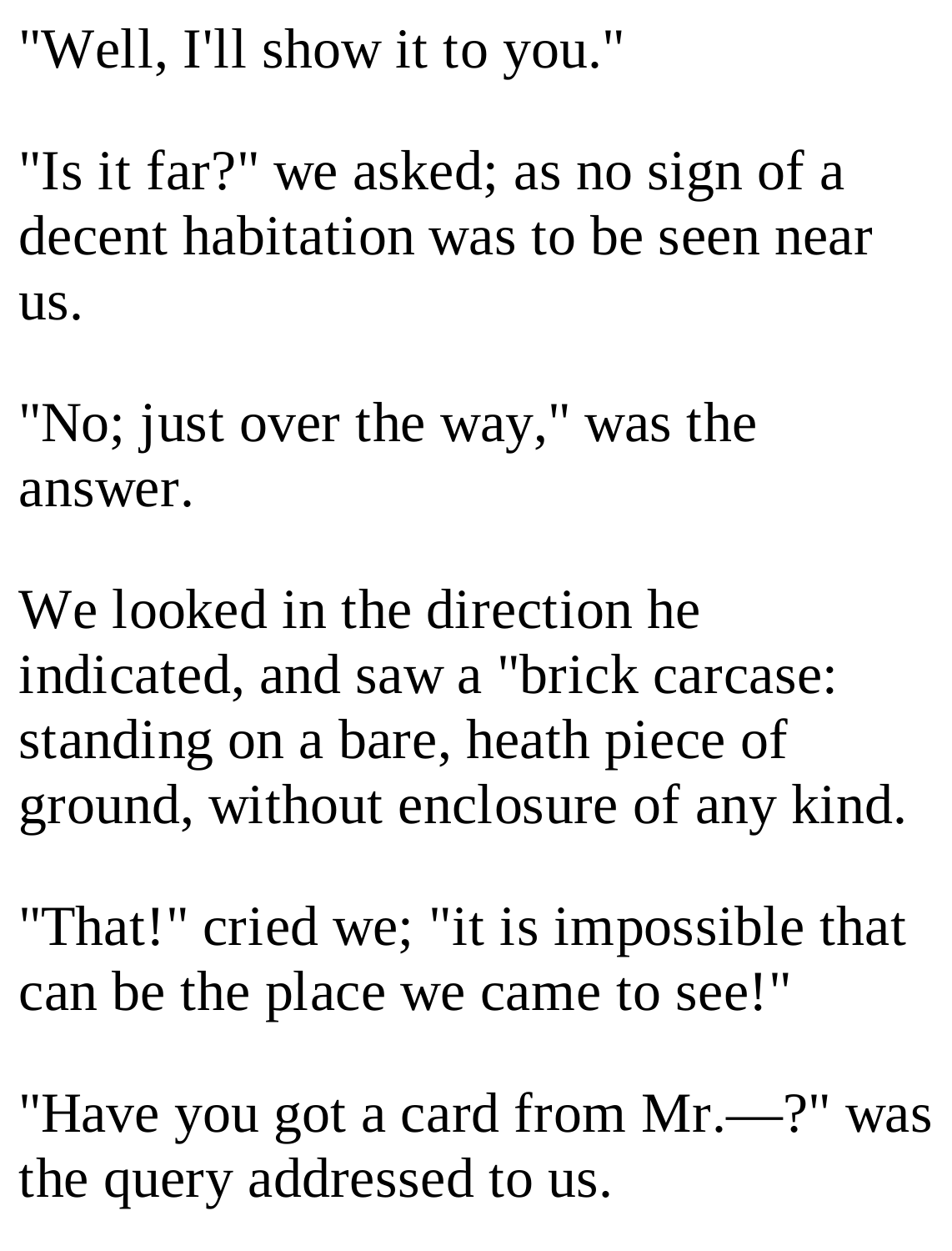"Yes," was the reply.

"Very well; then if you will get out I'll show it to you."

As we had come so far we thought we might as well finish the adventure, and accordingly followed our guide over the piece of rough muddy ground which led to the brick walls before us. We found them on a neared inspection quite as empty as they appeared from the road; neither doors nor windows were placed in them, and the staircases were not properly fixed. It was with much trouble we succeeded in reaching the floor where the bed-chambers were to be, and found that not even the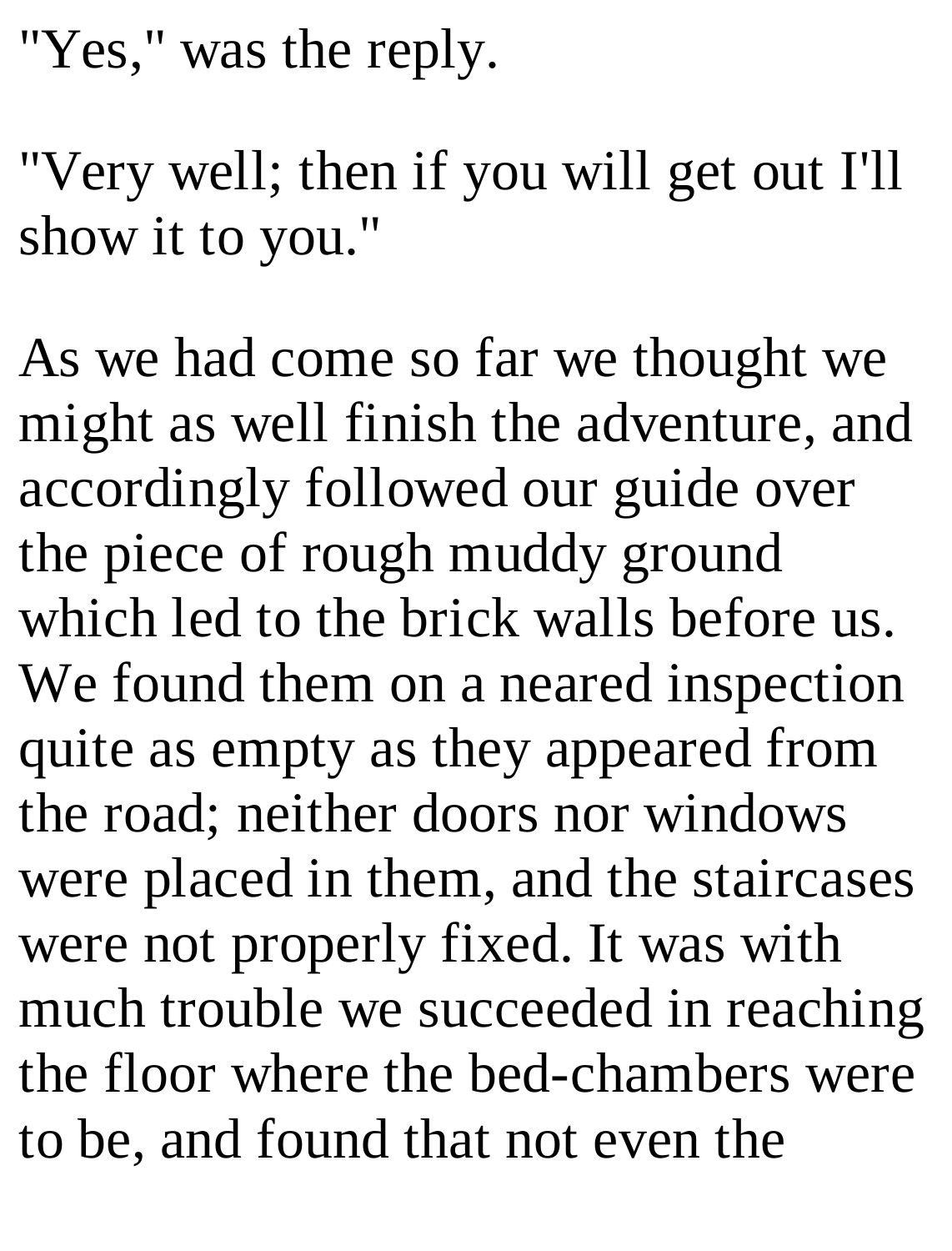boards were laid down. We told our conductor, that the place would not suit us, as we were compelled to remove from our present residence in three weeks.

"Well, if that's all that hinders your taking it, I'll engage to get it all ready in that time."

"What! get the staircases fixed, the doors and windows put in, the walls papered and painted?"

"Yes," was answered, in a confident tone, which expressed indignation at the doubt we had implied.

We then ventured to say, that,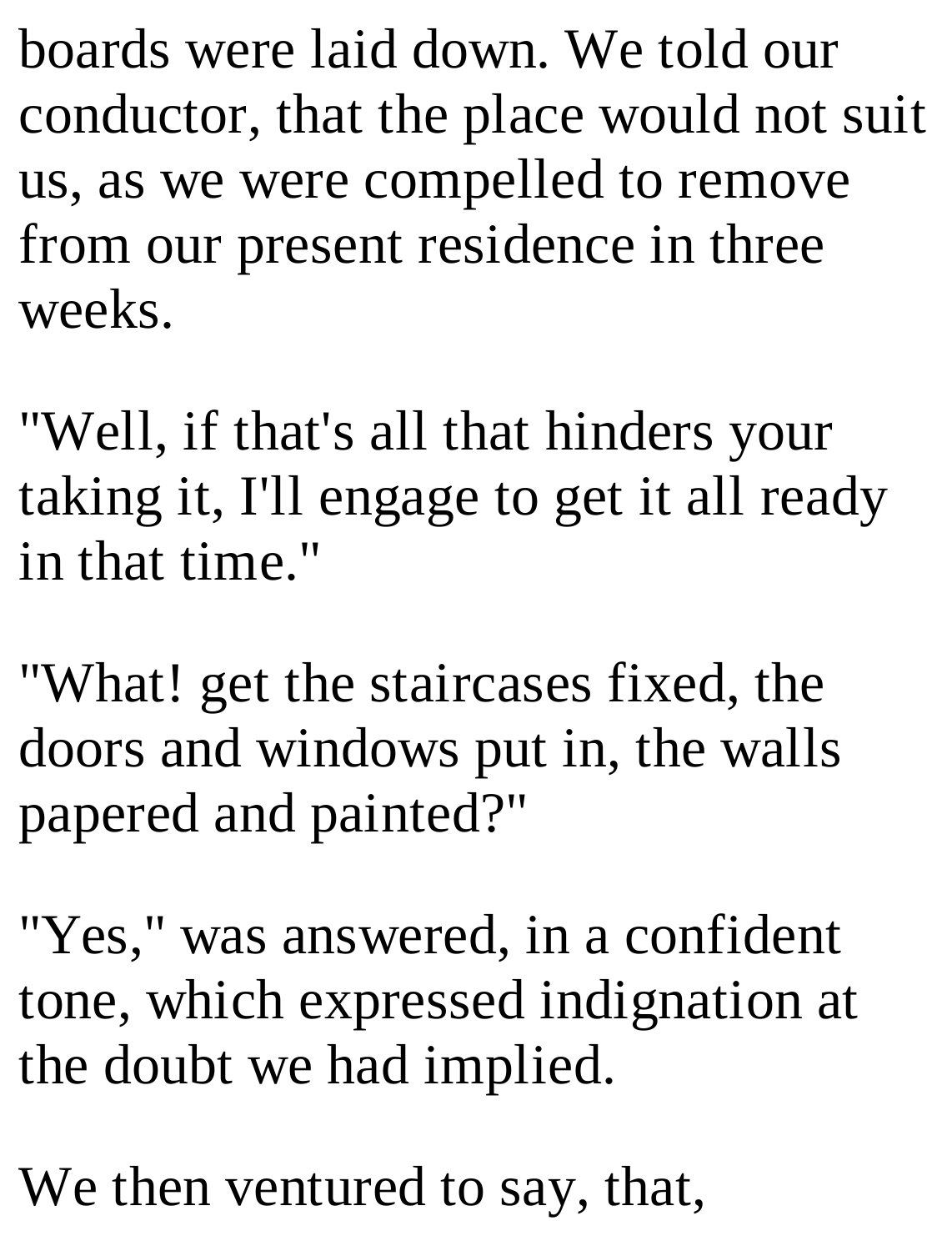"Allowing he could get the house ready by the time we required to move, we saw no sign of the coach-house and stable, lawn or flower-garden, kitchen or meadow."

"As for the coach-house and stable," said the showman, "I can get your horses put up in the village."

We hastened to disclaim the *horses*, and humbly confessed that our stud consisted of one pony only.

"The less reason to be in a hurry for the stable, for you can put one pony anywhere; and as for the lawn and gardens, they will be laid out when the house is let; and the heath will be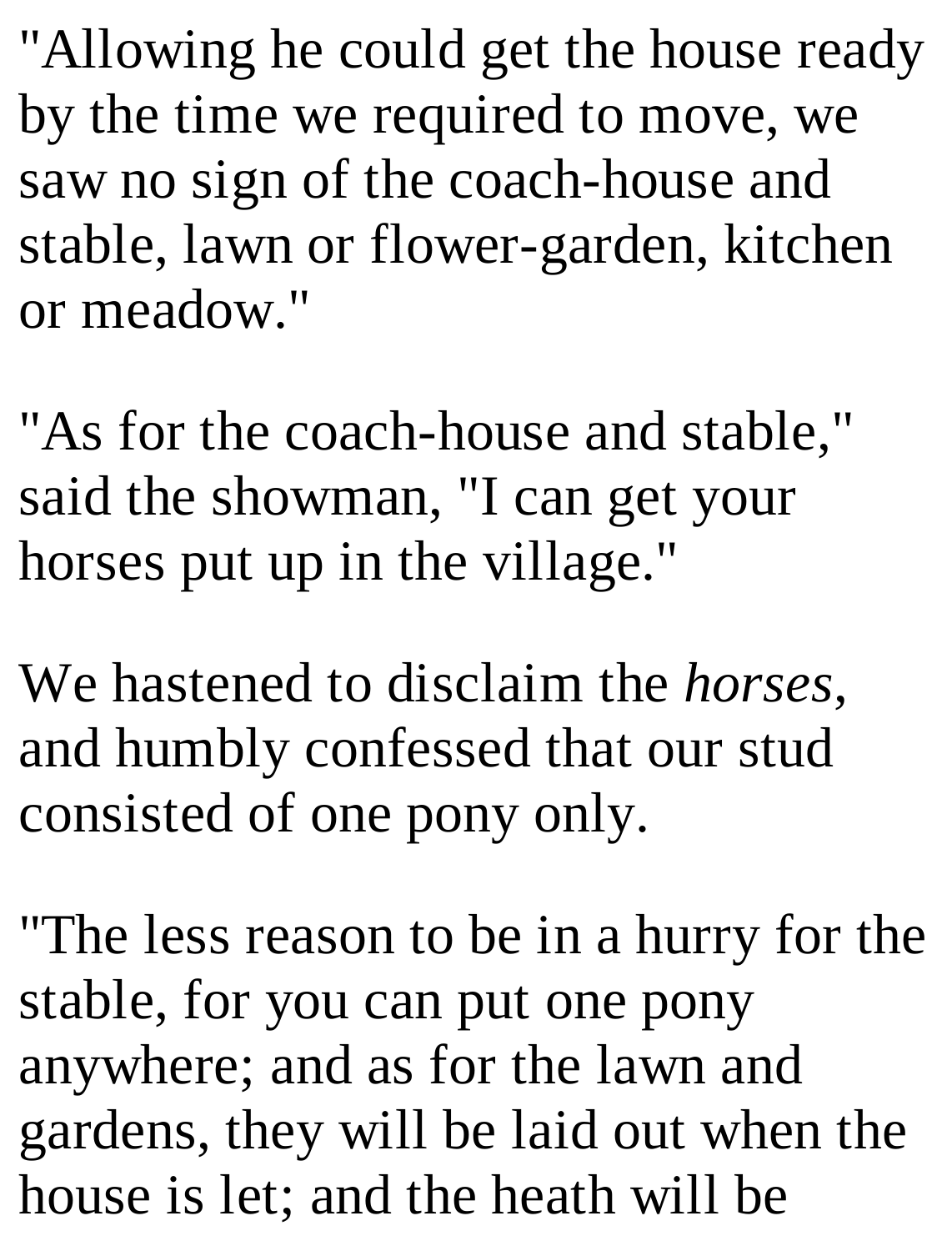levelled and sown for a meadow, and anything else done for a good tenant that is in reason."

We were likewise assured that wonders had been done already, for that four months ago the ground was covered with furze. We got rid of our talkative friend with the promise that we would "think of it;" and indeed, we *did* think, that Mr.—, who was a very respectable house-agent, ought to ascertain what sort of places were place in his hands before he sent people on such profitless journeys. The expense attending this one amounted to nearly eight dollars.

Another week as passed in a similar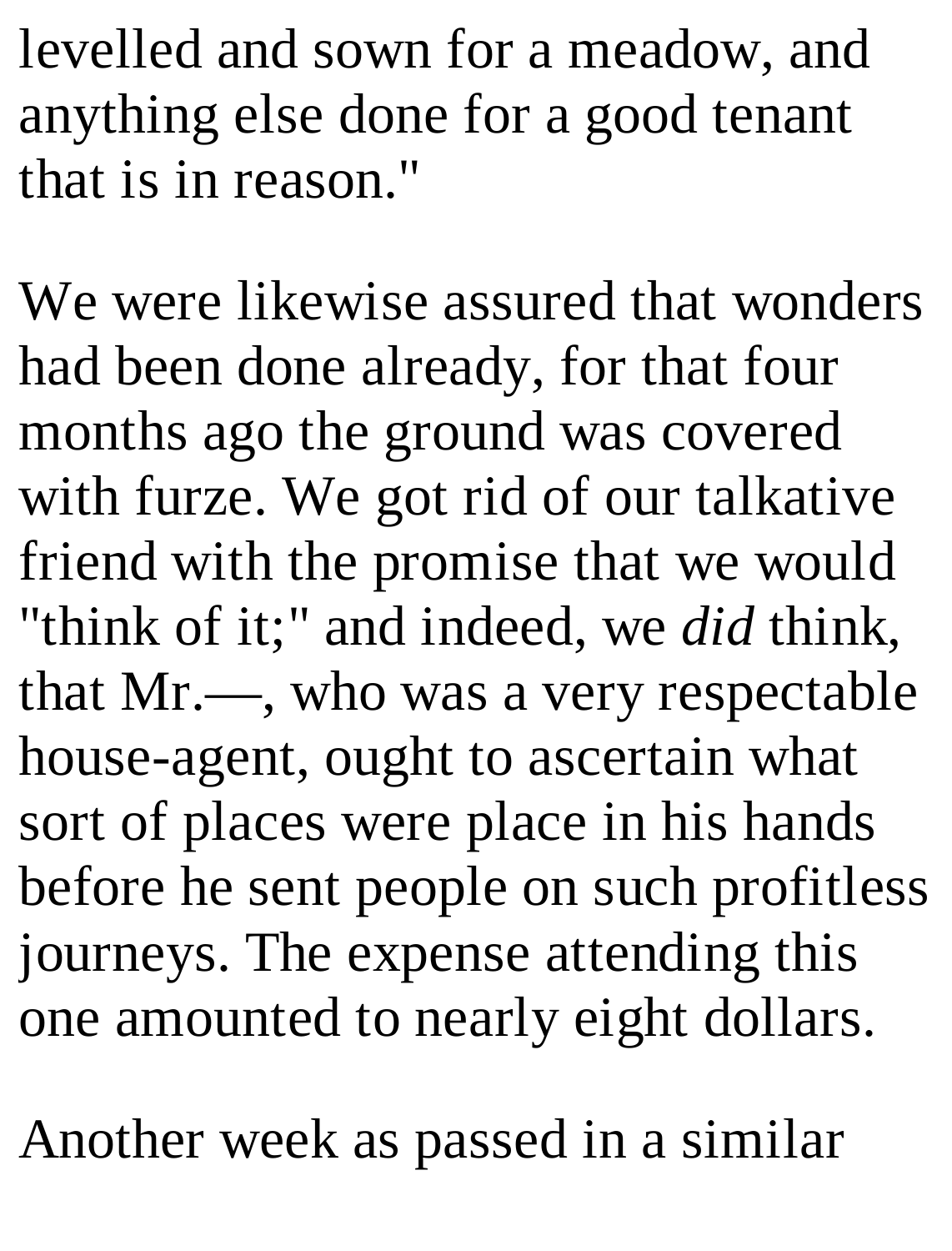manner, in going distances varying from ten to twenty-five miles daily in pursuit of houses which we were induced to think must suit us, but when seen proved as deceptive a those I have mentioned. We gained nothing by our travels but the loss of time, money, and hope. At last the idea entered our heads of going to some of the house-agents, and looking over their books.

Our first essay was at the office of Mr. A. B., in Bond street. "Have you any houses to let at such a distance from town, with such a quantity of land, such a number of rooms?" &c.

"Oh, yes madam," said the smiling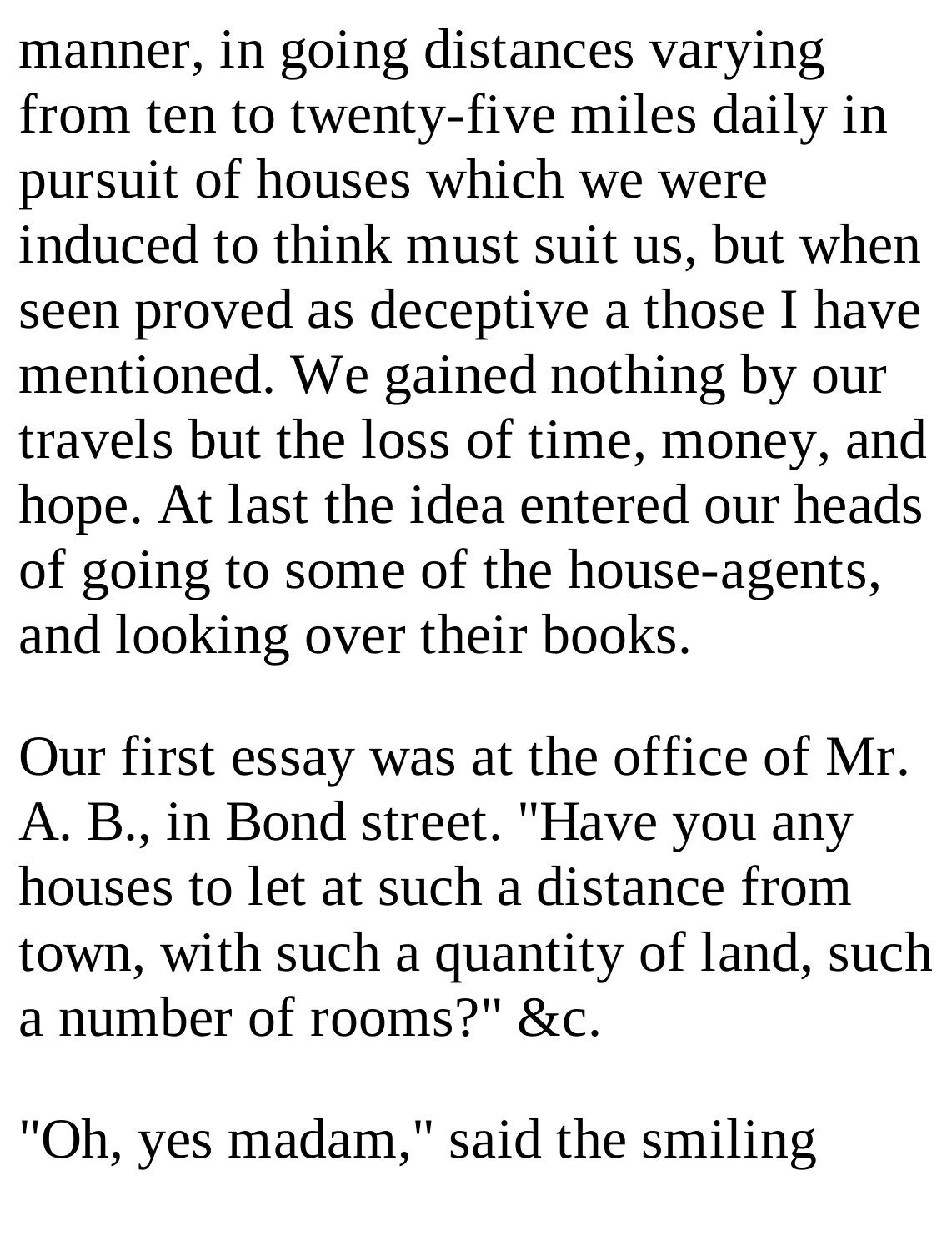clerk, and immediately opened a large ledger; "what rent do you propose giving?"

"From \$250 to \$350 yearly," answered we, and felt how respectable we must appear in the opinion of the smart gentleman whom we addressed; how great then was our surprise when he closed his large volume with a crash, and with a look of supreme contempt said, "*We* have nothing of that kind in *our* books." To use one of Fanny Kemble's expressions, "we felt mean," and left the office of this aristocratical house-agent half ashamed of our humble fortunes.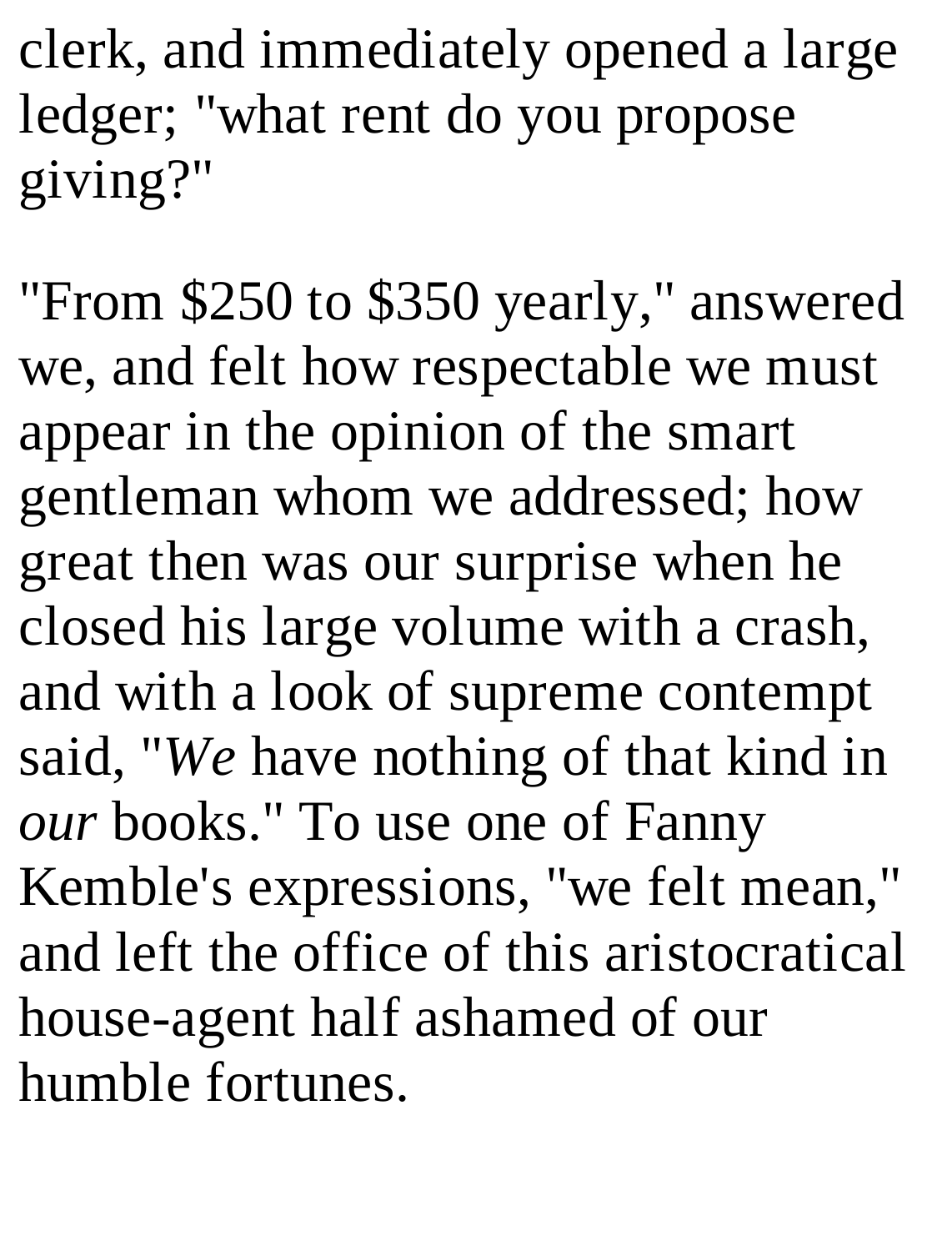I fear I should tire the patience of the reader, did I detail all our "adventures in search of a house," but we must entreat indulgence for our last journey. We once more started on the South-Western line, to see a house which, from the assurances we had received from the owner, resident in London, must a last be *the* house, and for which the rent asked was \$350; but once more were we doomed to disappointment by finding that the "handsome dining and drawing-rooms" were two small parlors, with doors opening into each other; and that "five excellent bedchambers" were three small rooms and two wretched attics.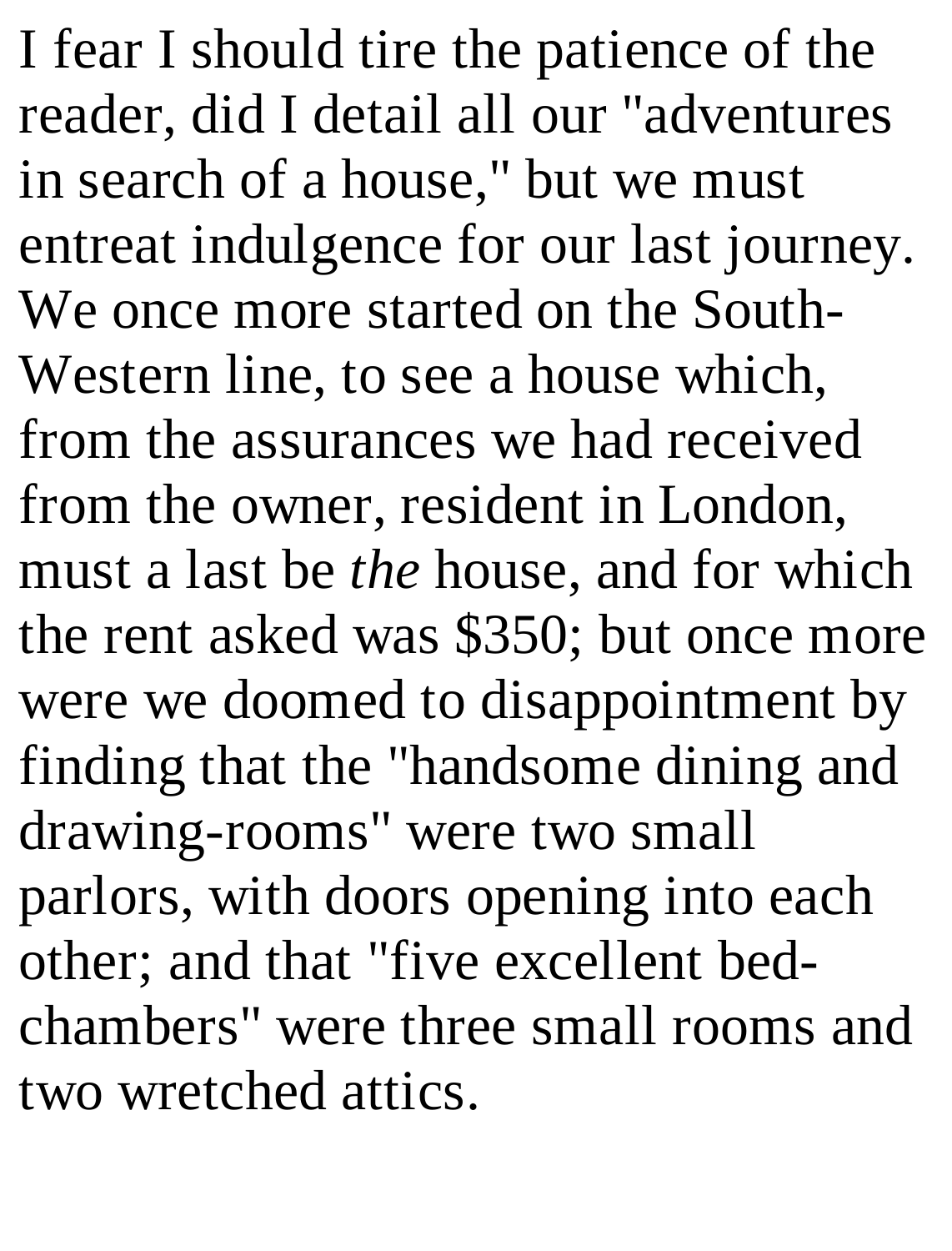From the station to this place was four miles; and, as weary and hopeless we were returning to it, it occurred to H. to ask the driver if he knew of any houses to let in the vicinity. He considered, then said he only knew of one, which had been vacant some time, and that parties who had been to see it would not take it because it was situated in a bad neighborhood.

At the commencement of our search that would have been quite sufficient to have deterred us from looking at it, but we could not now afford to be fastidious. Our own house was let, and move from it we must in less than a fortnight; so we desired the driver to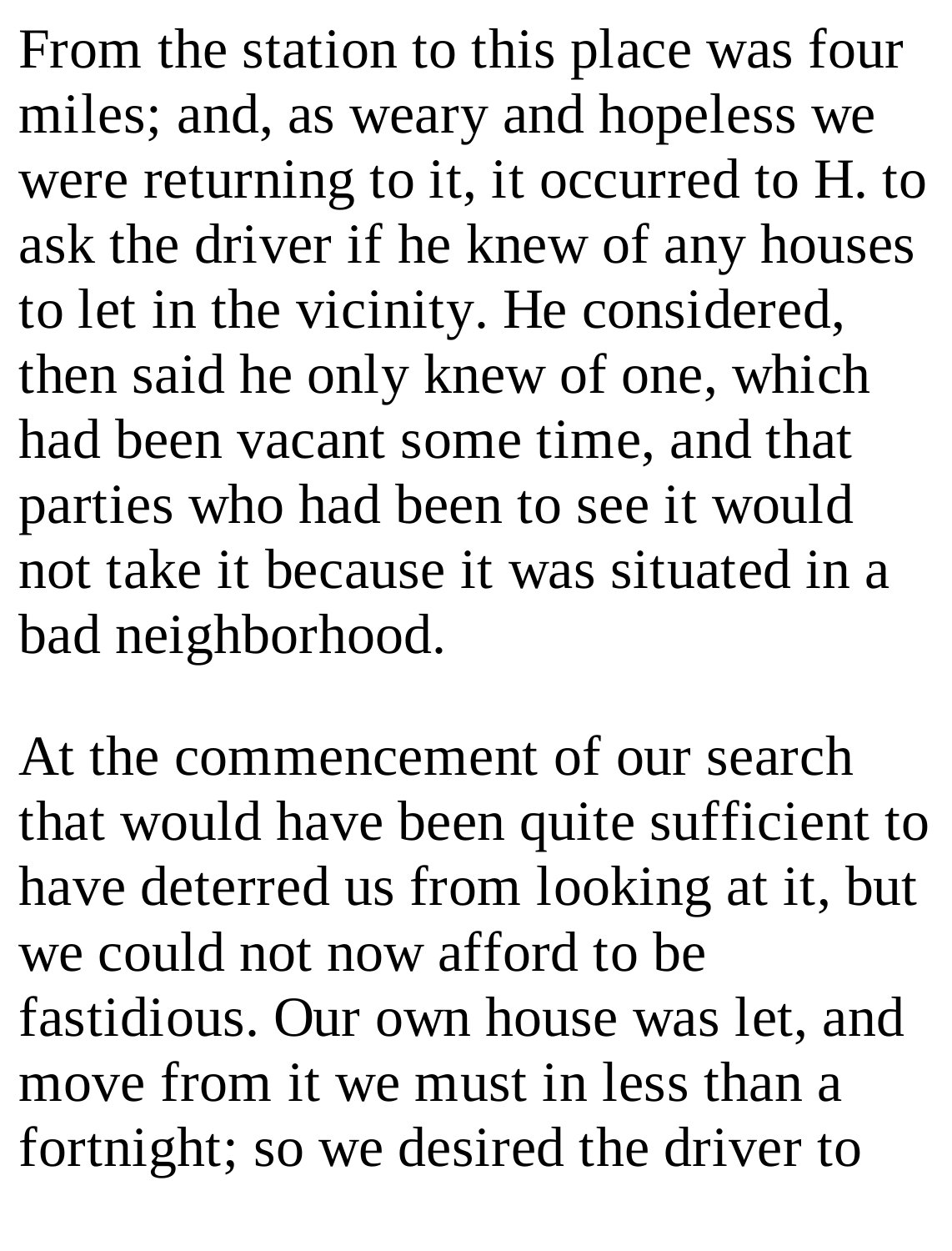take us into this bad neighborhood, and were rewarded for the additional distance we travelled by finding an oldfashioned, but very convenient house, with plenty of good-sized rooms in excellent repair, a very pretty flowergarden, with greenhouse, good kitchengarden of on acre, an orchard of the same extent well stocked with fine fruit-trees, three acres of good meadow-land, an excellent coachhouse and stabling, with houses for cows, pigs, and poultry, all in good order.

The "bad neighborhood" was not so very bad. The cottages just outside the gates were small, new buildings; and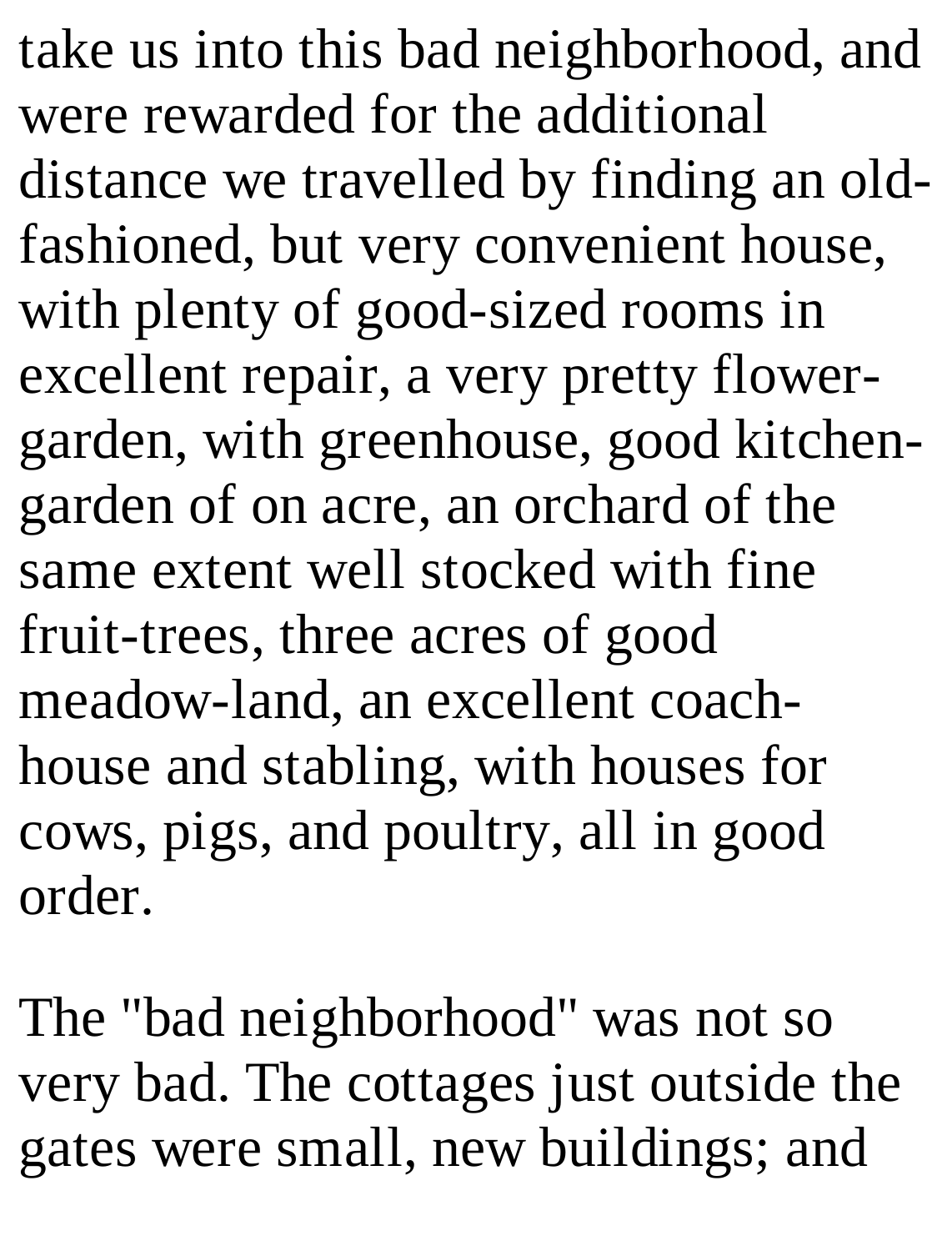once inside, you saw nothing but your own grounds. It possessed the advantage of being less than two miles from a station, and not more than twelve from London.

"This will do," we both exclaimed, "if the rent is not too high."

We had been asked \$600 for much inferior places; so that it was with great anxiety we directed our civil driver to take us to the party who had the disposal of the house. When there, we met with the welcome intelligence, that house, gardens, orchard, meadows, and buildings, were all included in a rental of \$370 per annum. We concluded the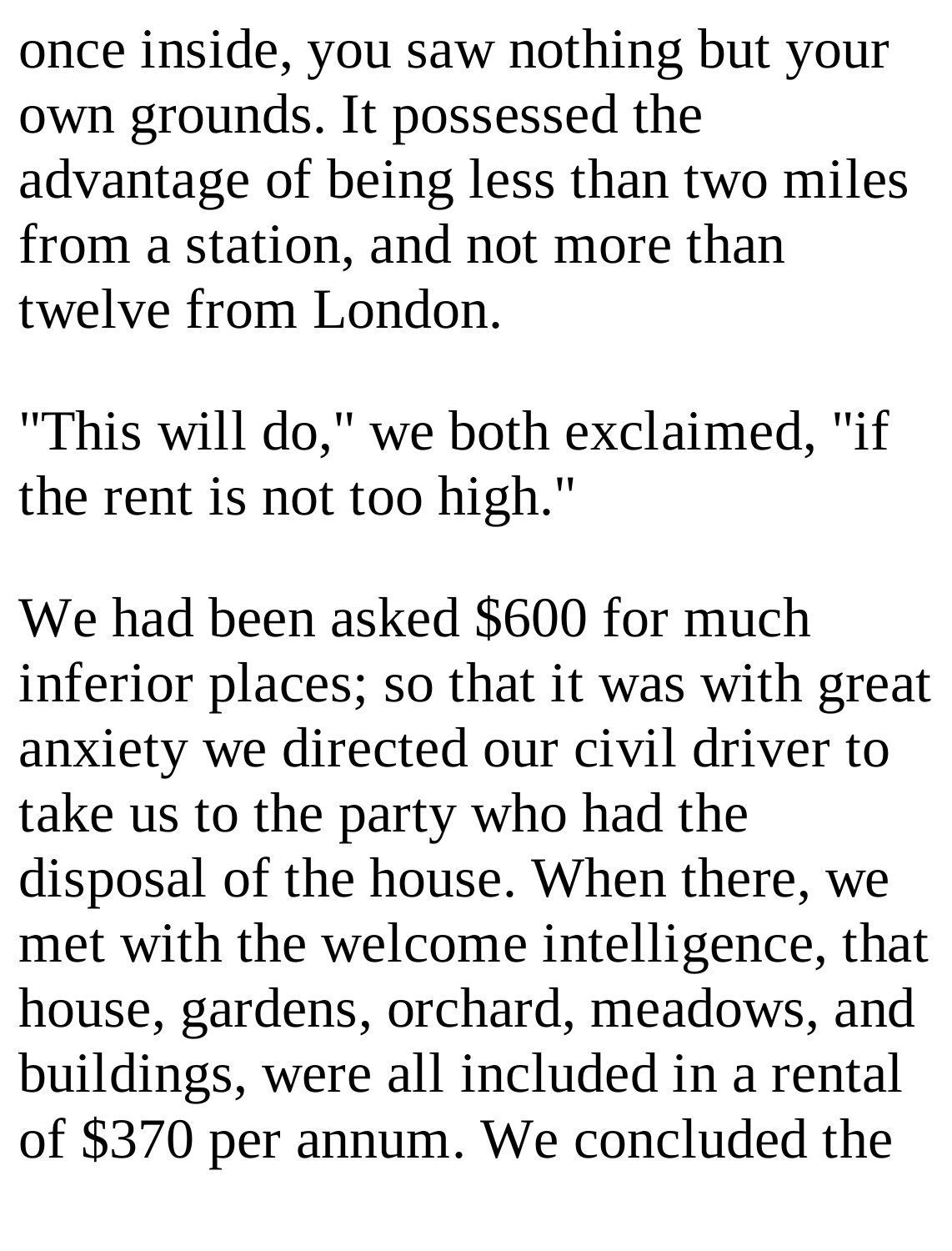bargain there and then, and on that day fortnight took possession of "Our Farm of Four Acres."

Before we close this chapter, we will address a few words to such of our readers as may entertain the idea that houses in the country may be had "for next to nothing." We had repeatedly heard this asserted, and when we resolved to give \$300 a year, we thought that we should have no difficulty in meeting with a respectable habitation for that sum, large enough for our family and with the quantity of land we required, as well as within a moderate distance of London. We have already told the reader how fallacious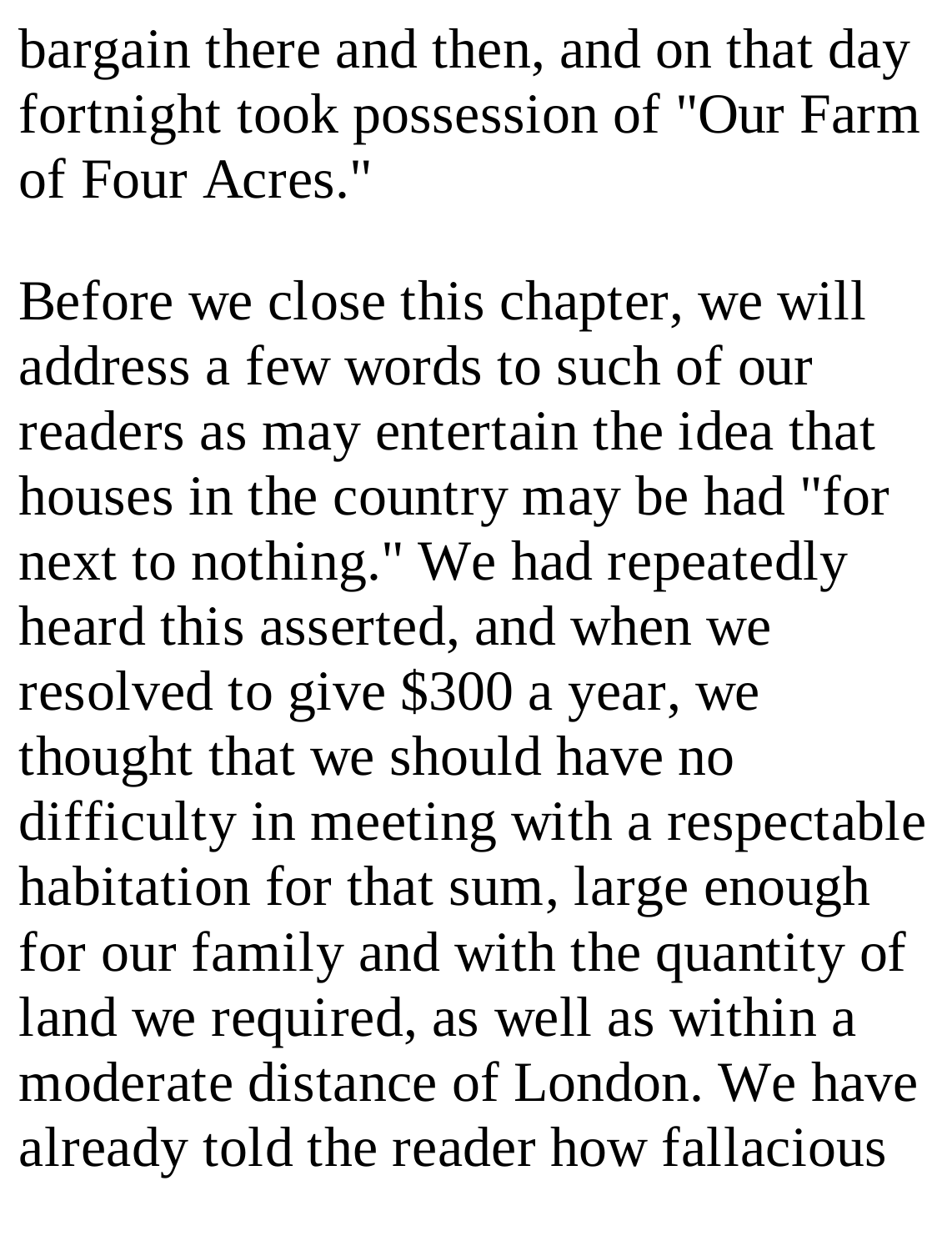we found this hope to be. Houses within forty or fifty miles of London, in what are called "good situations," are nearly, if not quite as high rented, as those in the suburbs, and land worth quite as much. If at any time a "cheap place" is to be met with, be quite sure that there is some drawback to compensate for the low price.

In our pilgrimages to empty houses, we frequently found some which were low-rented, that is from \$200 \$250 per annum; but either they were much smaller than we required, or dreadfully out of repair, or else they were built "Cockney fashion," semi-detached, or, as was frequently the case, situated in a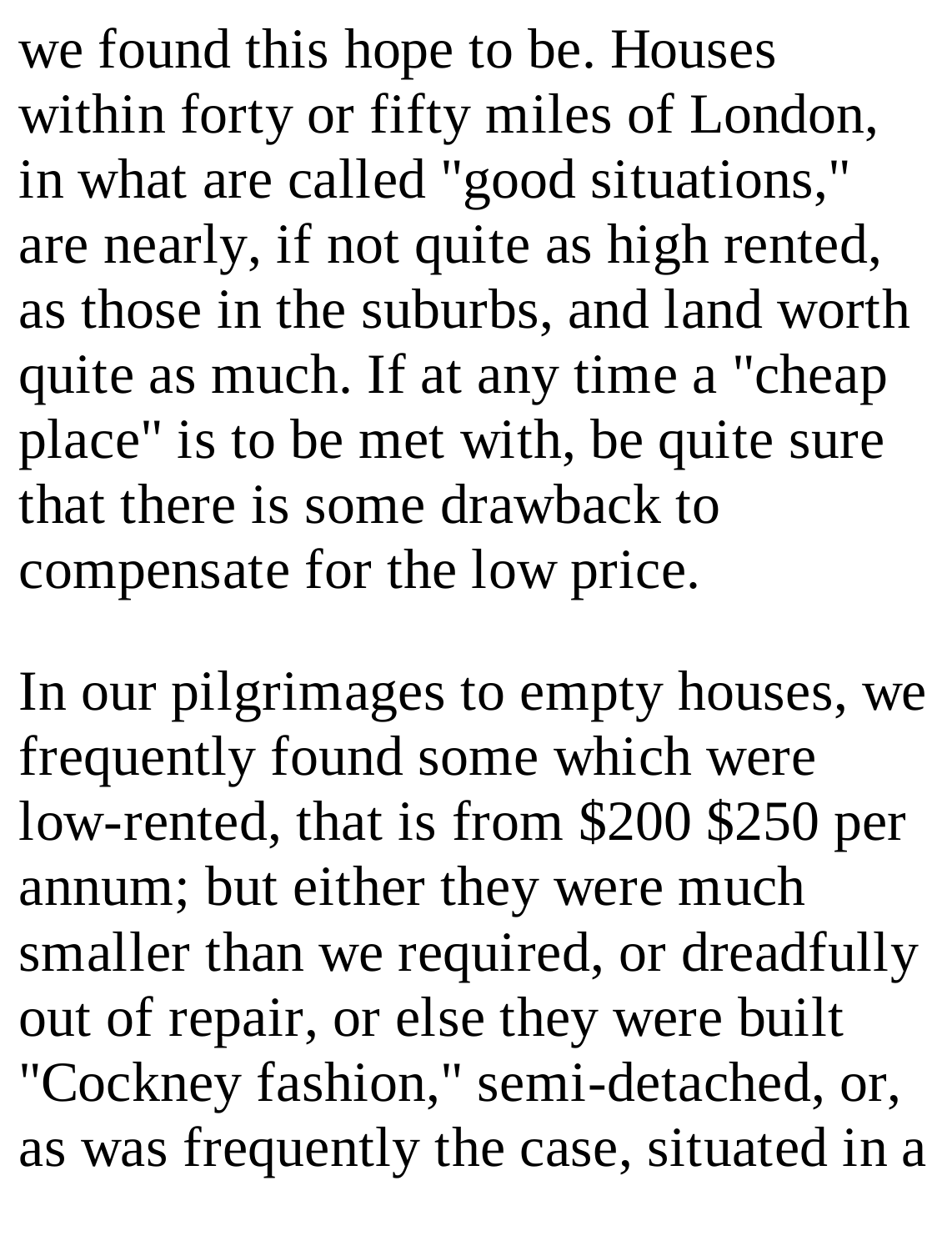locality which for some reason or other was highly objectionable. We always found rents lower in proportion to the distance from a station.

We one day went to Beaconsfield to view a house, and had a fly from Slough, a drive of several miles. The house was in the middle of the town, large and convenient, with good garden and paddock; the whole was offered us for \$200 yearly; and we should have taken it, had it not been in such a dismantled condition that the agent in whose hands it was placed informed us that though he had orders to put it in complete repair, he would not promise it would be fit for occupation under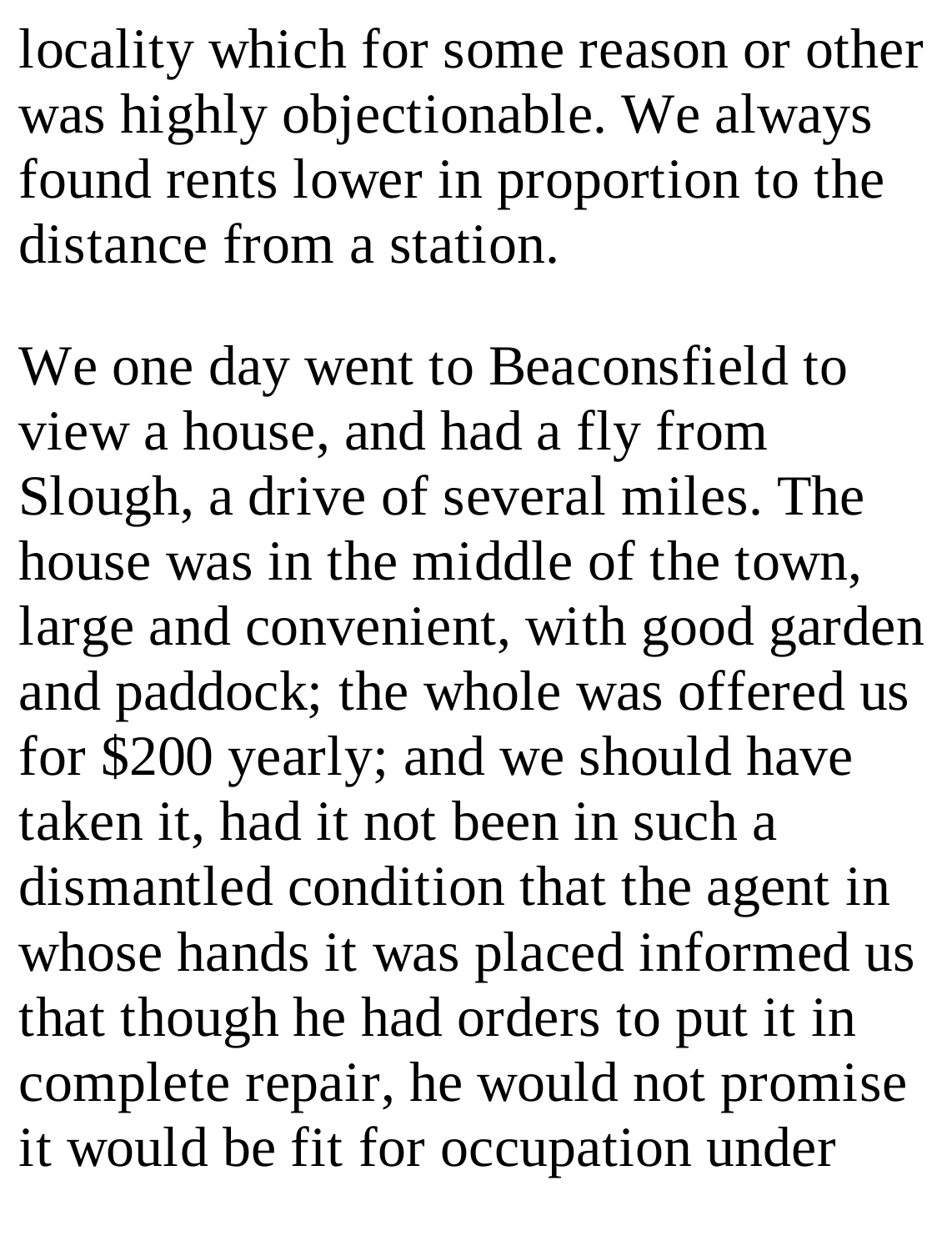several months. The office of this gentleman was next door to Mr. A. B.'s, in Bond street; and we are bound to state, that though we said that we did not wish to give more than \$300, we were treated with respect; and several offered us under these terms, though attended with circumstances which prevented our availing ourselves of them.

The house we at last found was not, as regarded situation, what we liked; not because of the cottages close to the entrance, but for the reason that there was no "view," but from the top windows; as far as the lower part of the house was concerned, we might as well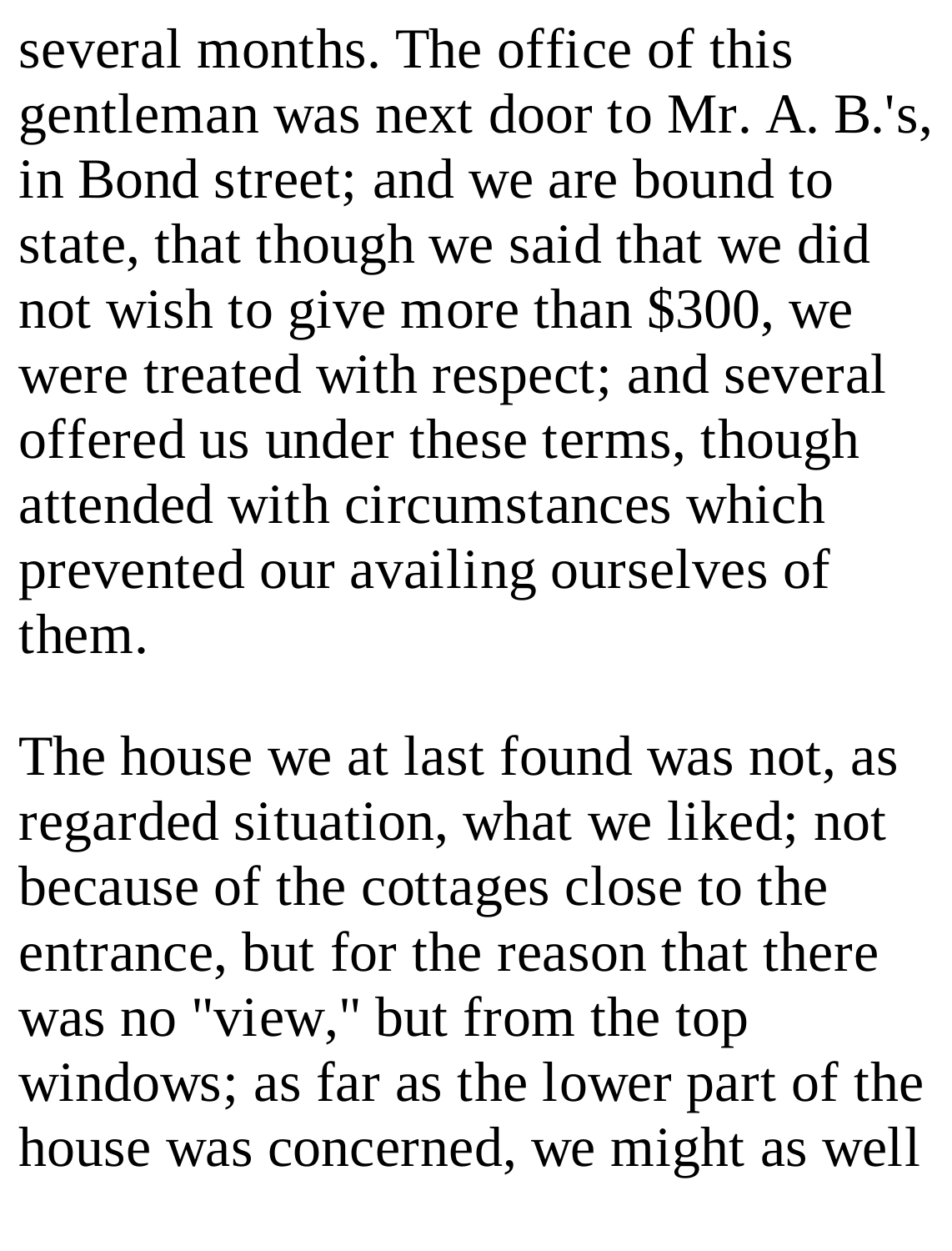have been in the Clapham Road. It is true we looked into gardens, front and back, but that was all; and we had to go through two or three streets of the little town in which we were located whenever we left the house for a walk. Still we were, on the whole, well pleased with our new home, and in the next chapter will tell the reader how we commenced a life so different to that we had been accustomed to lead.

### **CHAPTER II.**

#### **OUR FIRST DIFFICULTY.**

Once fairly settled in our new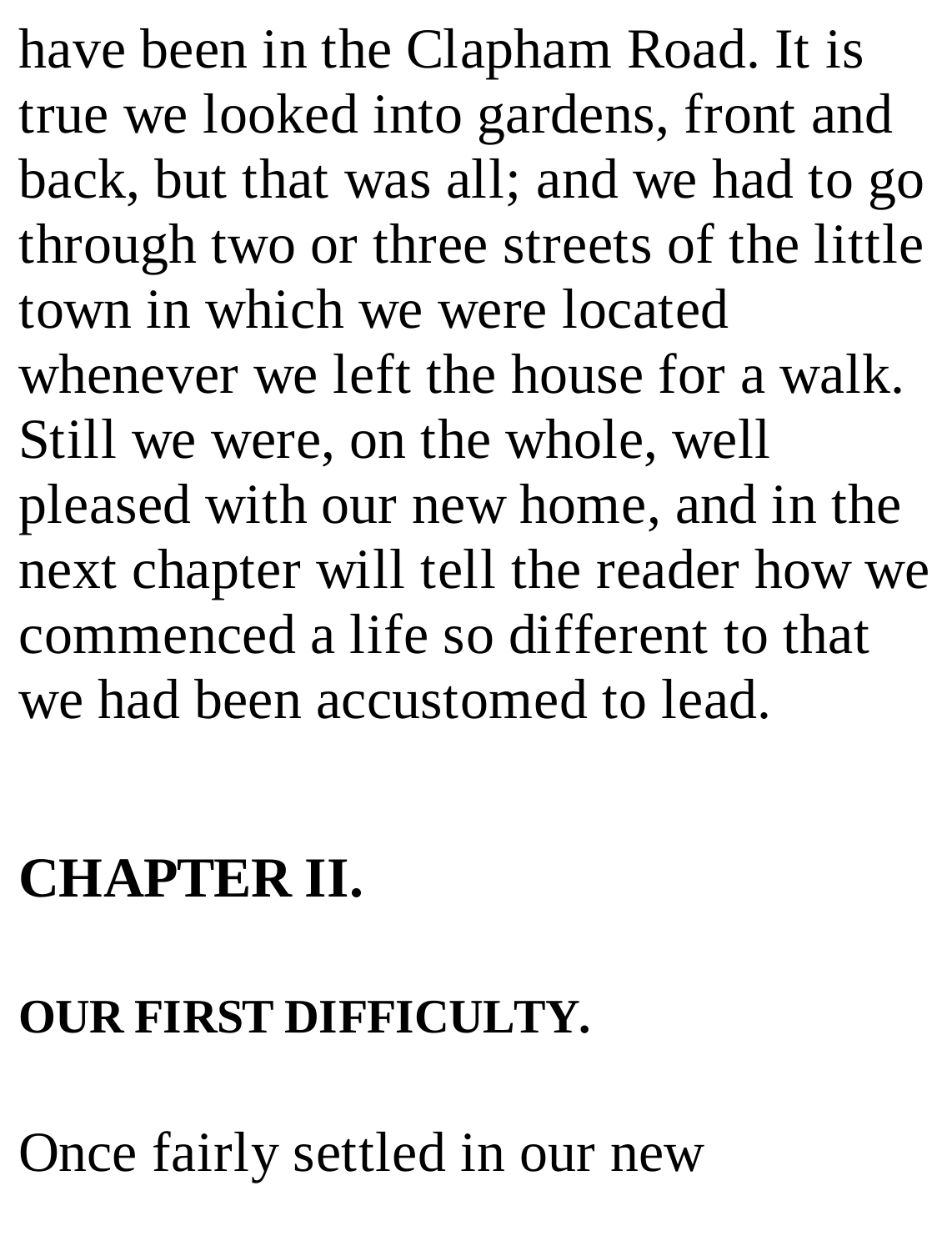habitation, and all the important affairs attending the necessary alterations of carpets, curtains, etc., being nearly finished, we began to wonder what we were to do with "Our Farm of Four Acres." That we must keep a cow was acknowledged by both; and the first step to be taken was to buy one. The small town in which our house was situated boasted of a market weekly, and there we resolved to make the important purchase. Accordingly, we sent our man-of-all-work to inspect those offered for sale. Shortly he returned, accompanied by a small black cow, with a calf a week old. We purchase these animals for \$50; and it was very amusing to see all the half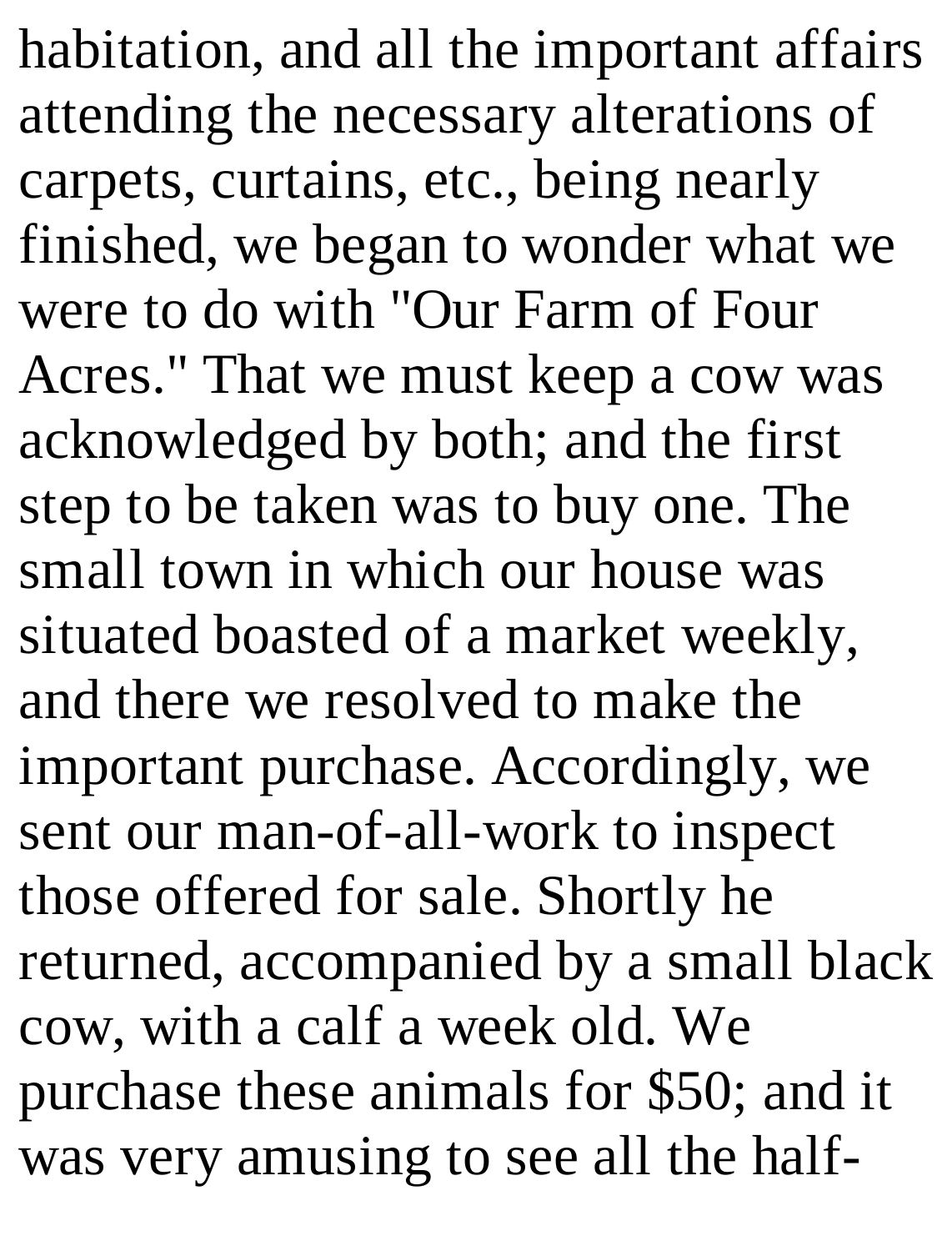dozen children running into the stableyards, with their little cups to enjoy the first-fruits of their country life. But what proved far more of a treat than the new milk was the trouble of procuring it, for the cow proved a very spiteful one, and knocked the unfortunate milker, with his pail, "heels-overhead." AS he was not in the least hurt, the juveniles were allowed to laugh as long as they pleased; but H. and myself looked rather grave at the idea having the milk knocked down as soon as there was about a quart in the pail. We were, therefore, greatly reassured when told that "Madam Sukey" would be quiet and tractable as soon as her calf was taken away. "Then why not take it at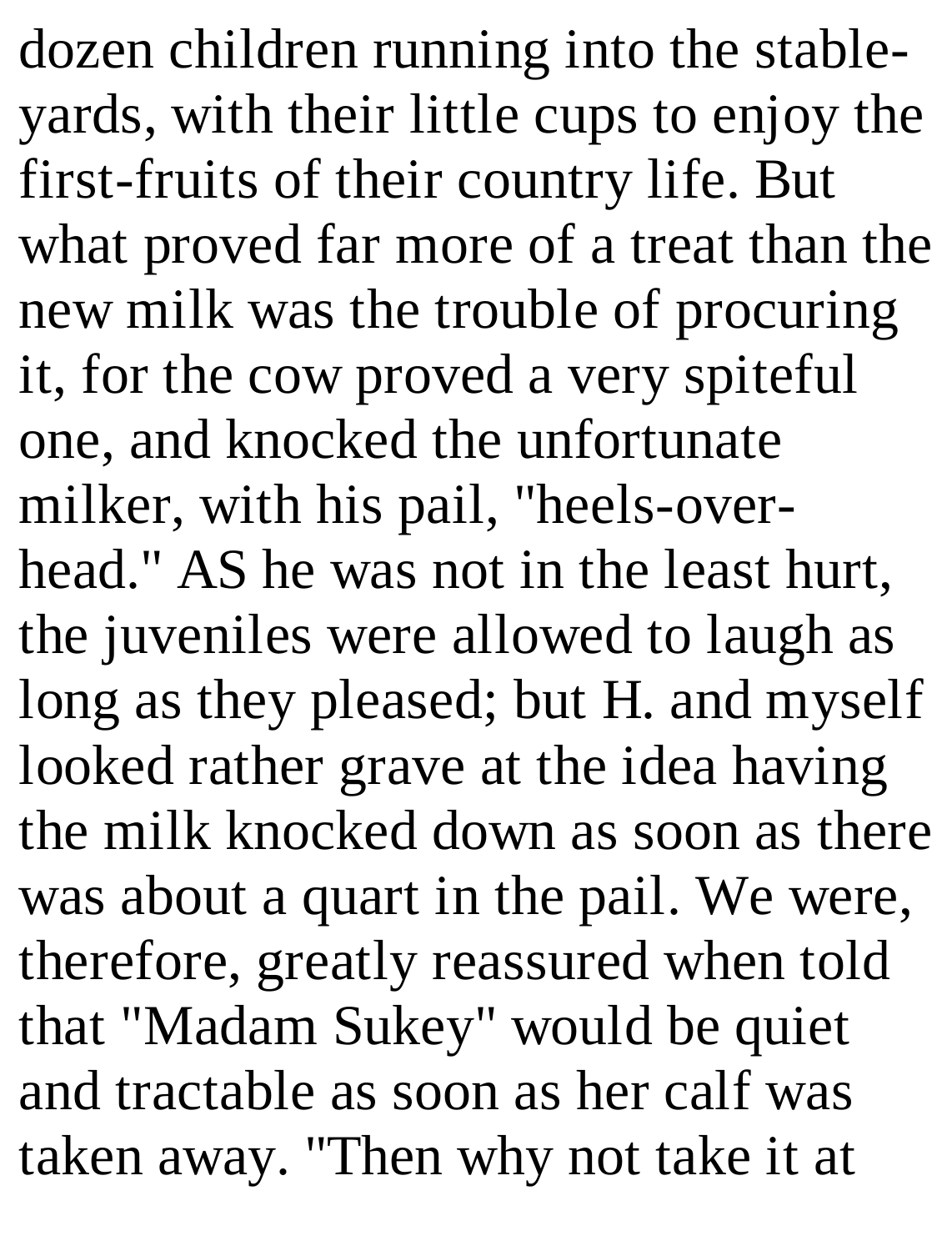one?" said I; but was informed that we must not deprive her of it for a week. However, I am bound to confess that our first week's farming turned out badly, for the cow would not be milked, quietly, and every morning we were informed that two men were obliged to be called in to hold her while she was milked. At the end of the week we sold the calf for five dollars, and after a month the cow became on quite friendly terms with her milker, and has proved ever since very profitable to our small diary.

We did not contemplate making butter with one cow, as we thought so large a household would consume all the milk.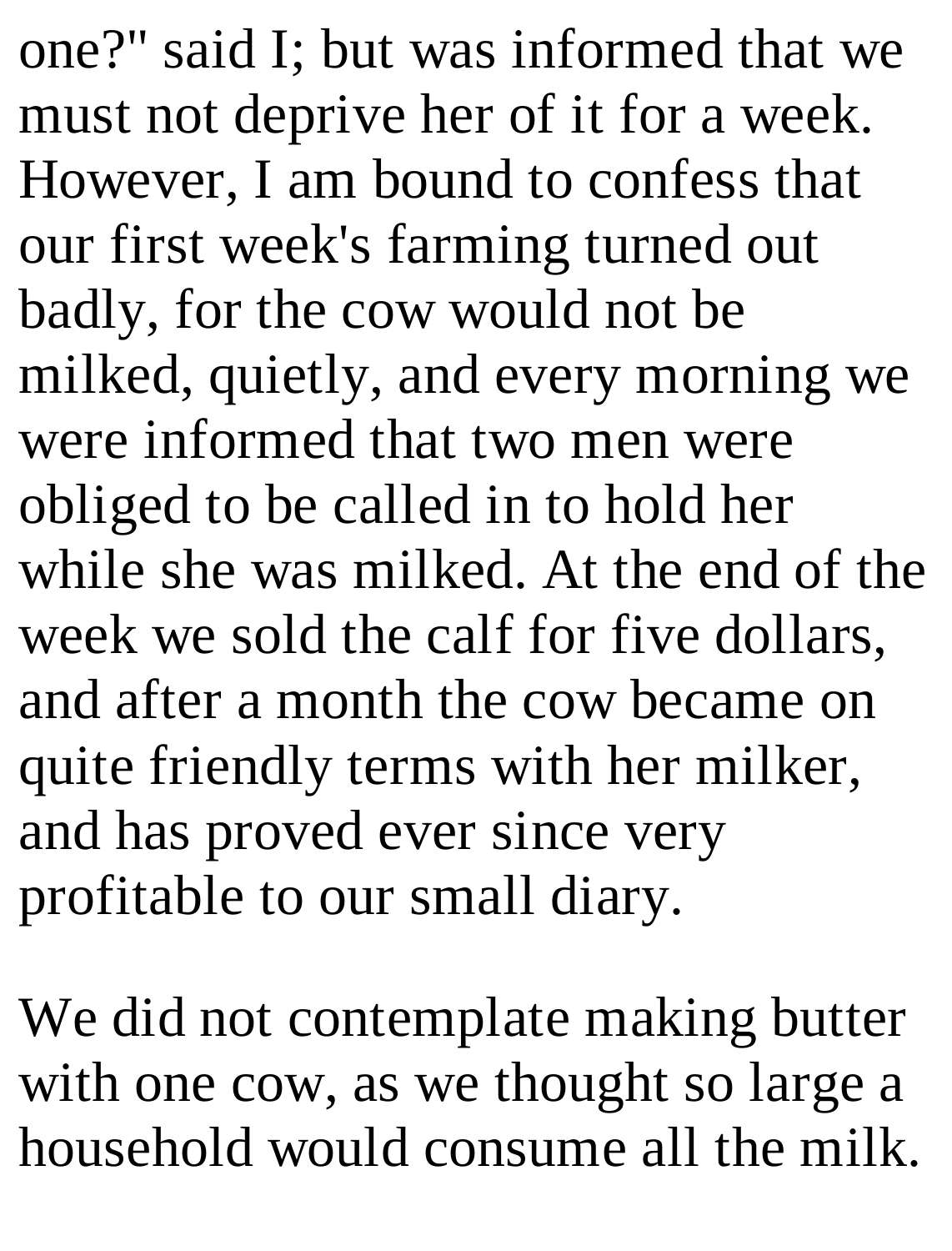Very soon, however, "nurse" complained that "the milk was 'too rich' for the children; it was not in the least like London milk; it must either be watered or skimmed for the little ones: but she would rather have it skimmed." That was done, and for a whole fortnight H. and myself used nothing but cream in our tea and coffee. At first this was a great luxury, and we said continually to each other, how delightful it was to have such a dainty in profusion. Soon, like the children, we began to discover it was "too good for us," and found that we liked plenty of new milk much better for general use; besides, consume as much as we would, we had still more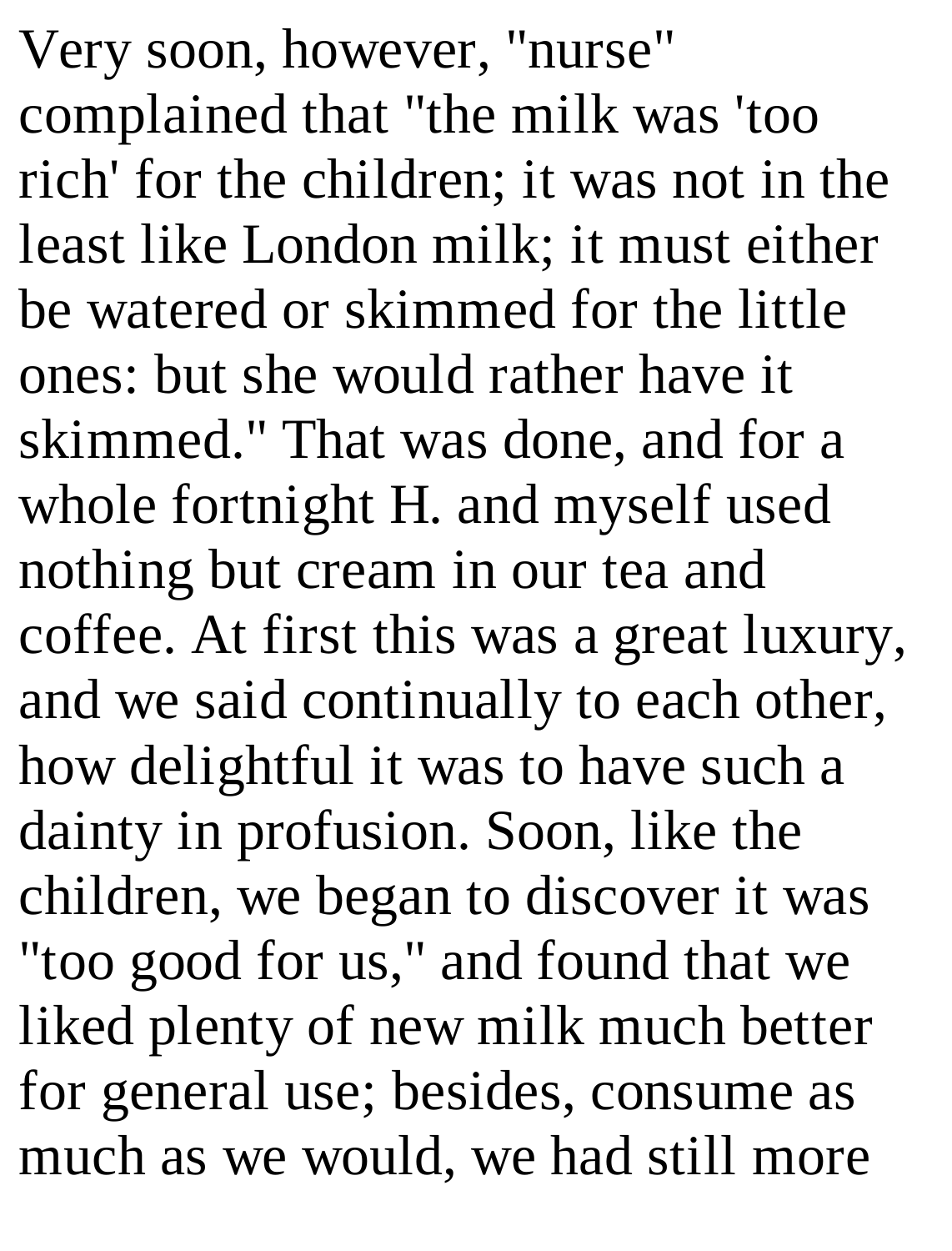than was wanted: so we invested fifteen dollars in a churn and other requisites, and thought with great satisfaction of the saving we should effect in our expenses by making our own butter. But now arose a difficulty which had not previously occurred to us: Who was to make it? Our domestic servants both declared that they could not do so; and the elder one, who had been many years in the family, was born and bred in London, and detested the country and everything connected with it, gave her opinion in the most decided manner, that there was quite enough "muck" in the house already, without making more work with butter-making, which she said confidently, would only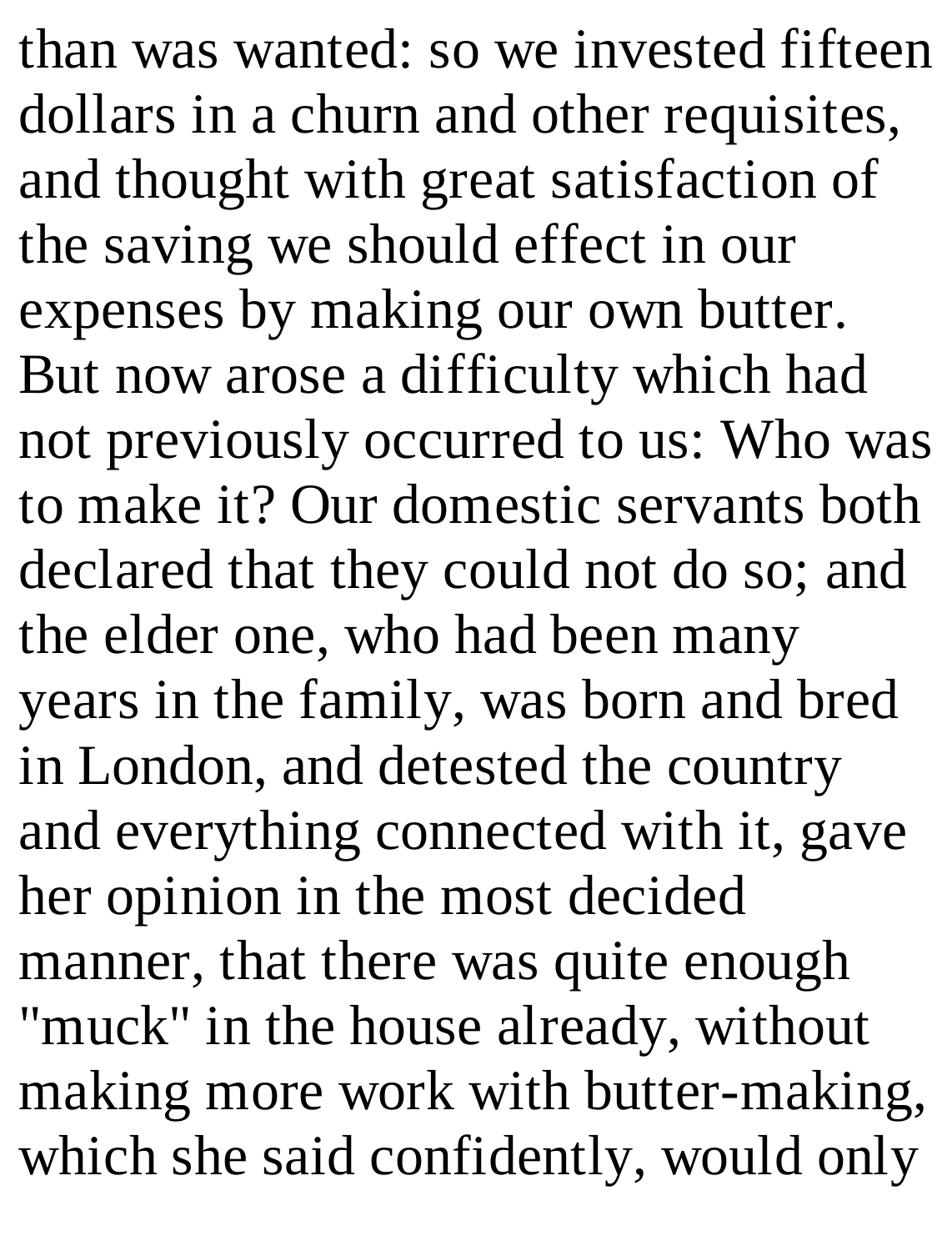be fit for the pig when it was made. Here was a pretty state of things! What were we to do? must we give up all hope of eating our own butter, and regard the money as lost which we had just expended for the churn, etc.? After a few minutes' bewilderment, the idea occurred to both of us at the same moment: "Cannot we make the butter, and be independent of these household rebels?"

"But," said I, dolefully, "we don't in the least know how to set about it."

"What of that?" replied H.: "where was the use of expending so much money in books relative to a country life as you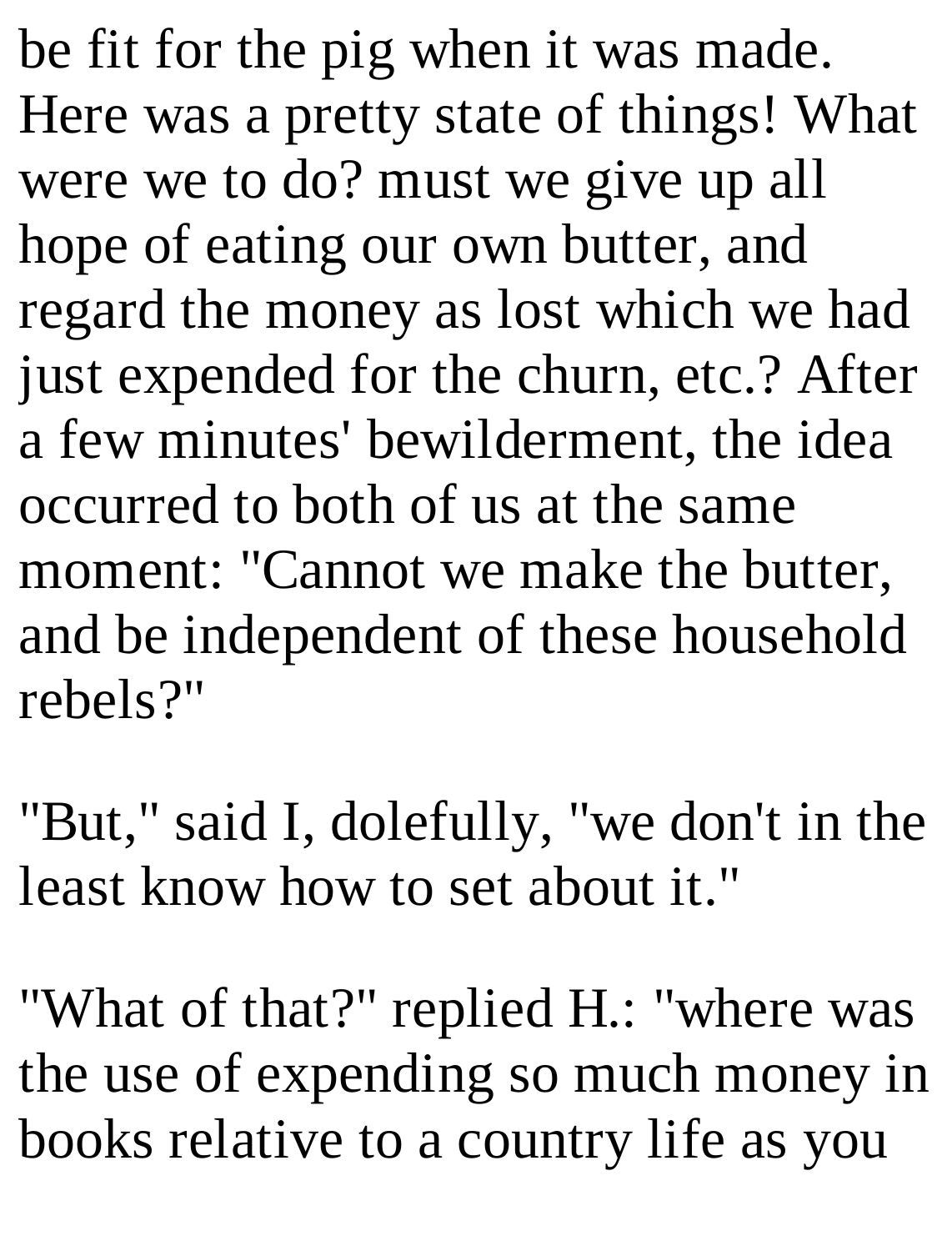did before we left town, if they are not to enlighten our ignorance on country matters? But one thing is certain, we cannot make butter till we have learnt *how*; so let us endeavor to obtain the requisite knowledge to do so tomorrow."

We accordingly devoted the remainder of the day to consulting the various books on domestic and rural economy we had collected together previous to leaving London. Greatly puzzled we were by them. On referring to the subject ob butter-making, one authority said, "you must never was the butter, but only knock it on a board, in order to get the buttermilk from it." Another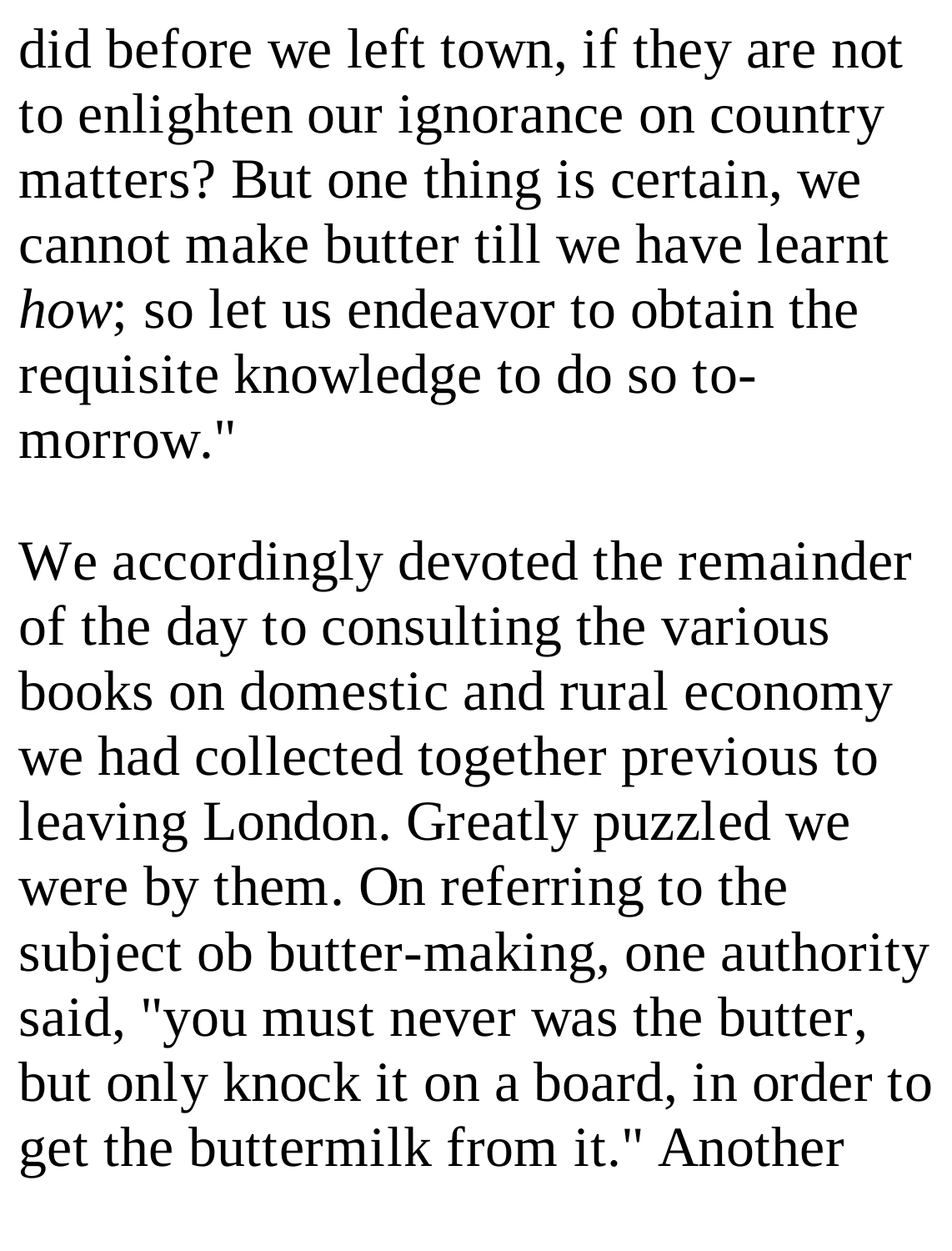only told us to "well cleanse the buttermilk from it," without giving us an idea how the process was to be accomplished; while the far-famed Mrs. Rundle, in an article headed "Dairy," tells the dairy-maid to "keep a book in which to enter the amount of butter she makes," and gives butt little idea how the said butter is to be procured. Another authority said, "after the butter is come, cut it in pieces to take out cow-hairs;" this appeared to us the oddest direction of all, for surely it was possible to remove them from the cream before it was put into the churn. We were very much dissatisfied with the amount of practical knowledge we gleaned from our books; they seemed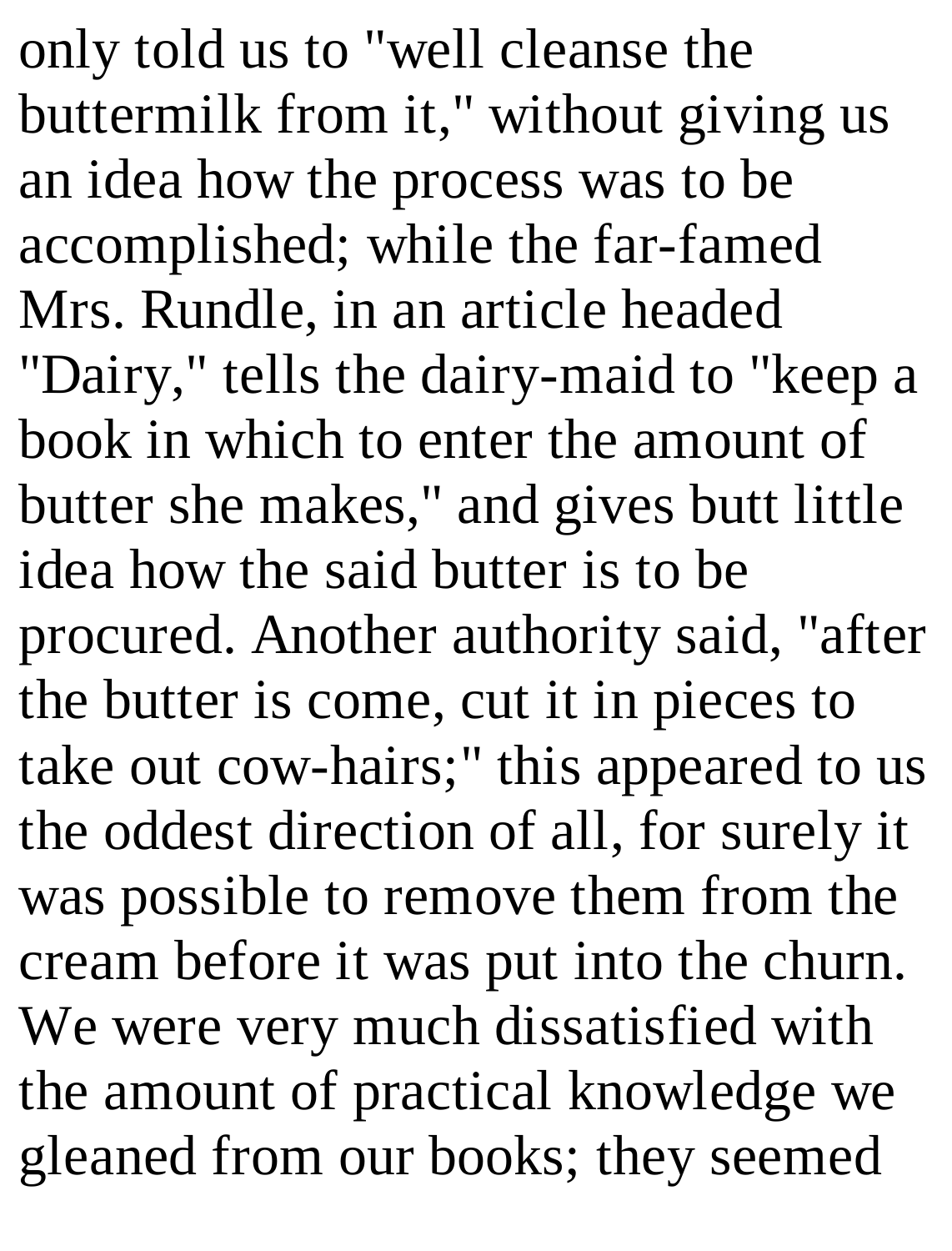to us written for the benefit of those who already were well acquainted with the management of a dairy, and consequently of very little service to those who wished to acquire the rudiments of the art of butter-making.

The next morning we proceeded to make a trial, and the first thing we did was to strain the cream through a loose fine cloth into the churn, then taking the handle we began to turn it vigorously;\* [Ninety times in a minute is the proper speed with which the handle should be turned.] the weather was hot, and after churning for more than an hour, there seemed as little prospect of butter as when we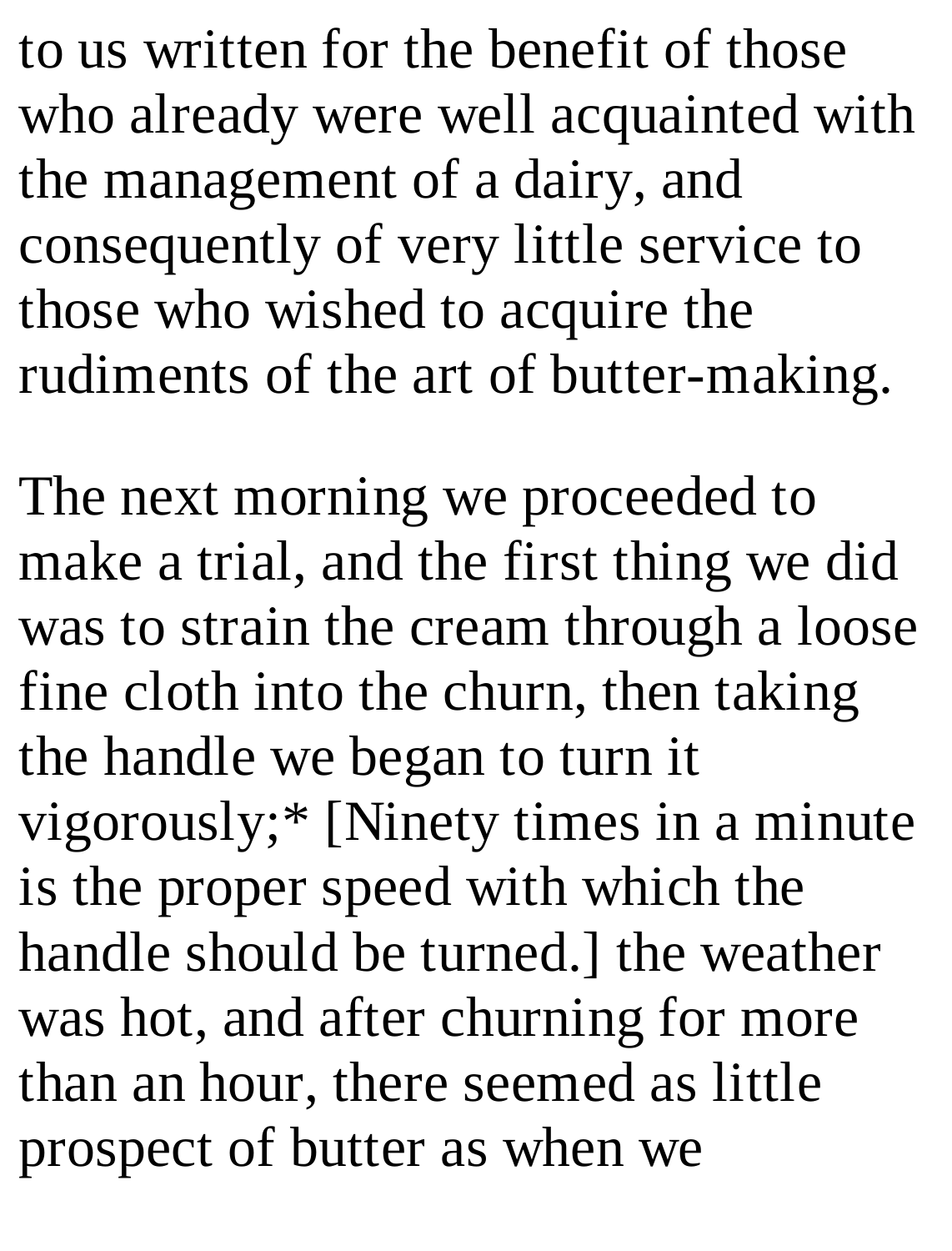commenced. We stared at each other in blank amazement. Must we give it up? No; that was not to be thought of. H. suddenly remembered, that somewhere she had heard that in warm weather you should put the churn in cold water. As ours was a box one, we did not see how we could manage this; but the bright idea entered her head, that if we could not put the water outside the churn we might *in*: so we pumped a quart of spring-water into it and churned away with fresh hopes: nor were we disappointed; in about a quarter of an hour we heard quite a different sound as we turned the handle, which assured us that the cream had undergone a change, and taking off the lid—(how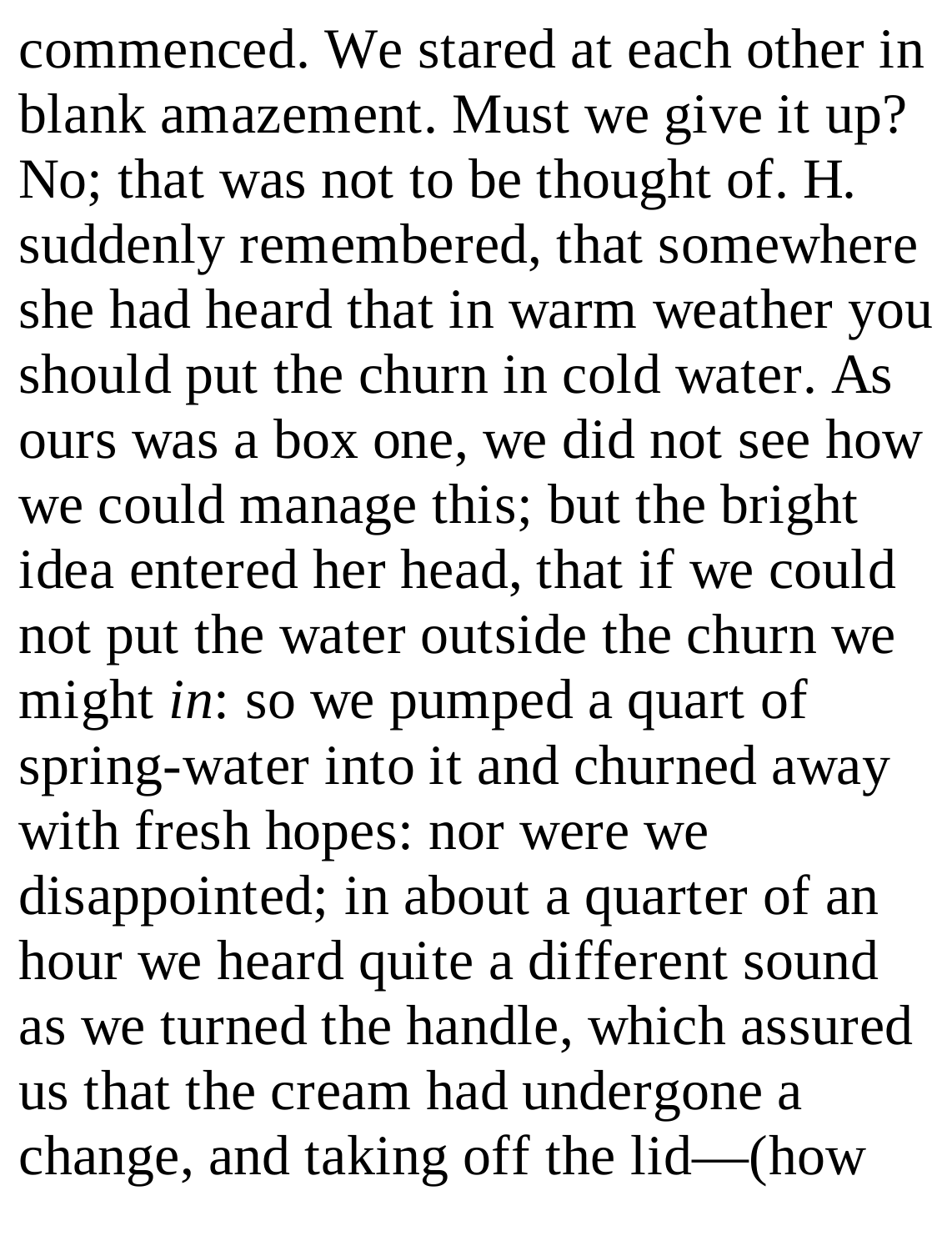many times had we taken it off before!) —we saw what at that moment appeared the most welcome sight in the world—some lumps of rich yellow butter. It was but a small quantity, but there it was: the difficulty was overcome so far. But now there arose the question of what we were to do with it in order to clean if from the butter milk, for all our authorities insisted on the necessity of this being done, though they did not agree in the mode of doing it. One said, that "if it was washed, it would not keep good, because water soon became putrid, and so would the butter." We were told by another book, "that if it was *not* washed it would be of two colors, and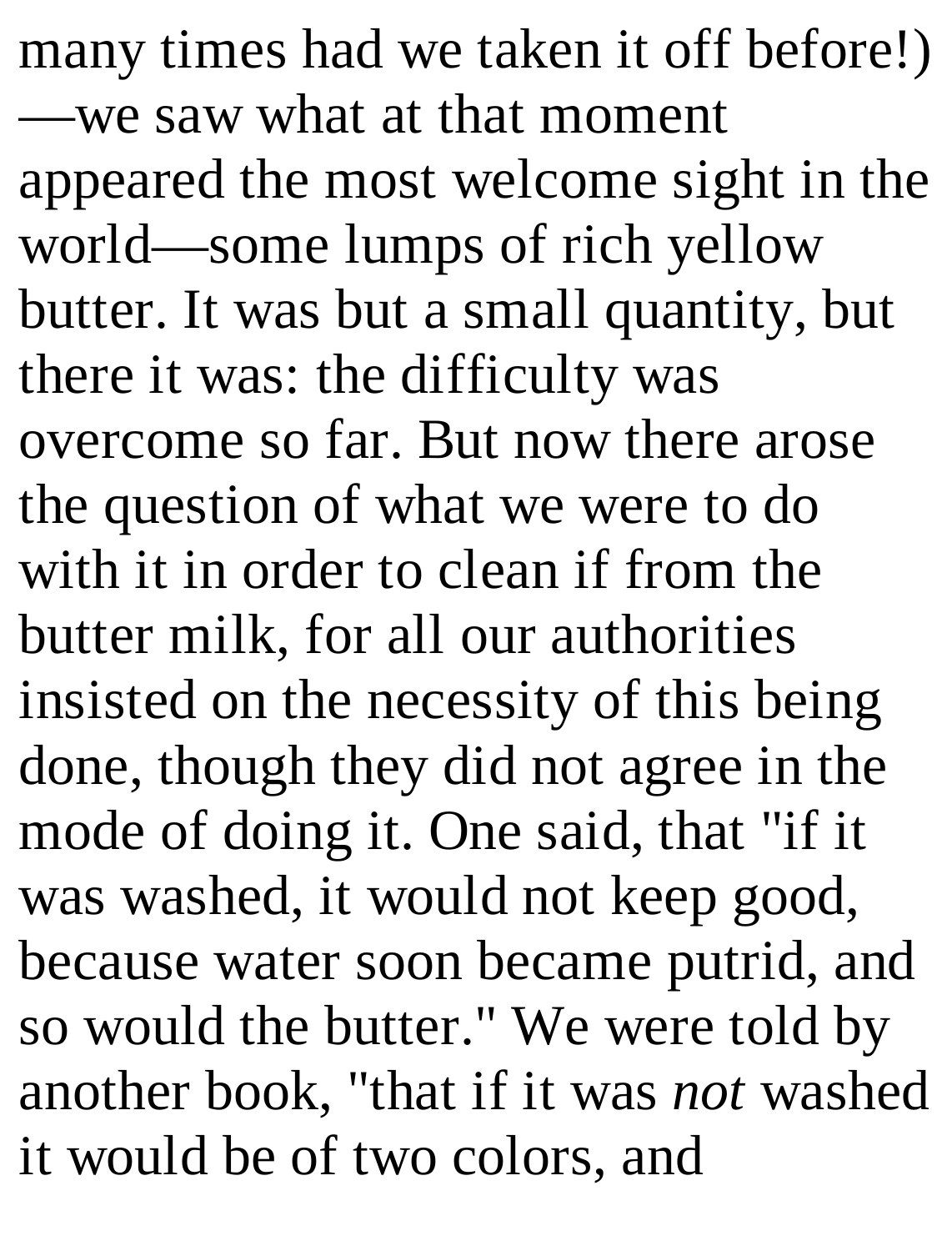dreadfully rank." We thought that it would be easier not to wash it, and it was bad enough to justify the term "muck," which was applied to it by the kitchen oracles, who rejoiced exceedingly in our discomfiture. We left the dairy half inclined to abjure butter-making for the future. In a day or two we began to reflect, that as we had a "Farm of Four Acres," we must mange to do something with it, and what so profitable to a large family as making butter? So, when we had collected sufficient cream, we tried again, and this time with great success. We commenced as before, by straining the cream, and then taking the handle of the churn we turned it more equally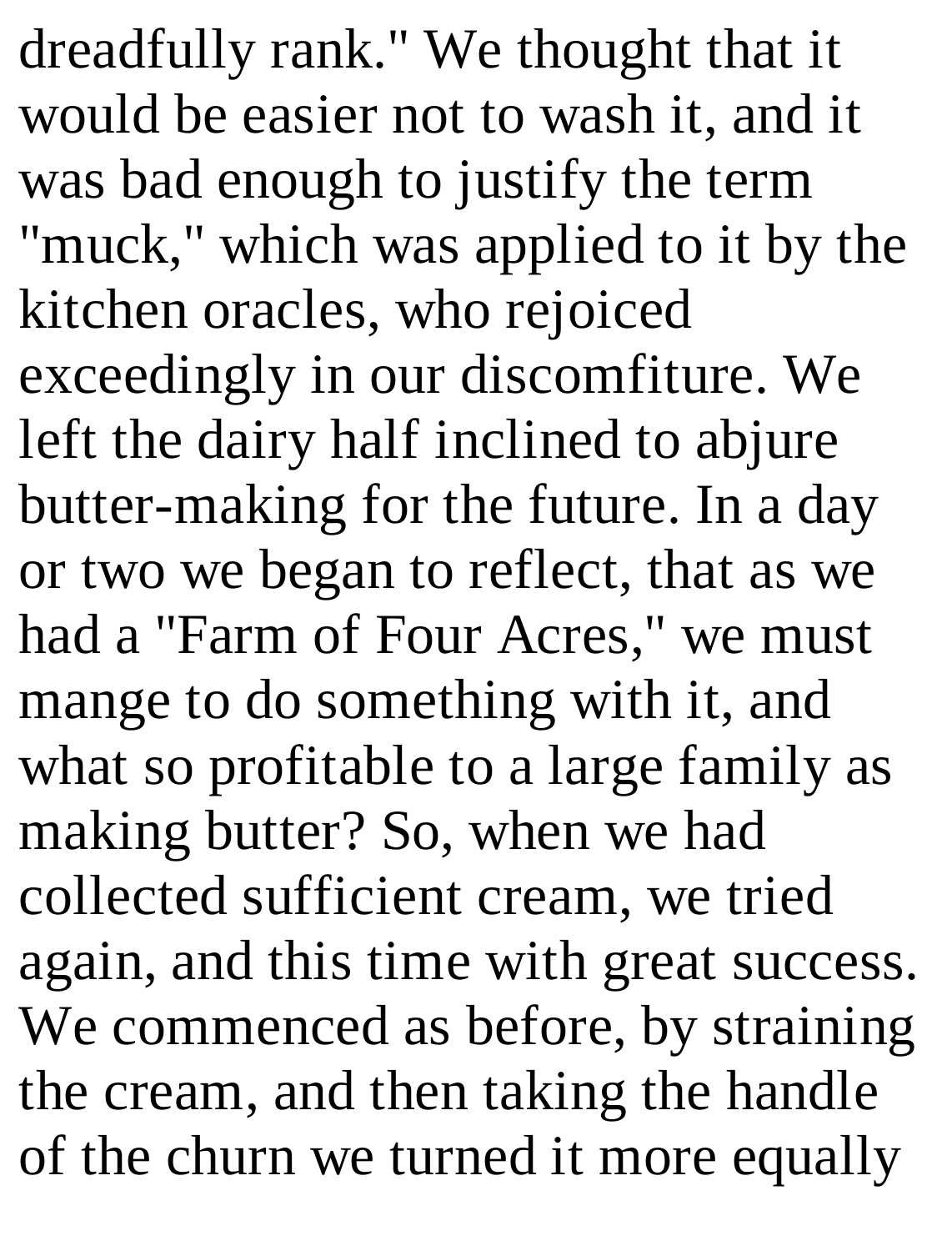than we had done before; in half an our we heard the welcome sound which proclaimed that the "butter was come." This time we washed it well; it was placed in a pan under the pump, and the water suffered to run on it till not the least milkiness appeared in it; we then removed it to a board that had been soaking for some time in cold water, salted it to our taste, and afterwards, with two flat boards, such as buttermen use in London shops, made it up into rolls. It was as good as it could be, and we were delighted to think that we had conquered all the difficulties attending its manufacture: but we had yet to discover the truth of the proverb, that "one swallow does not make a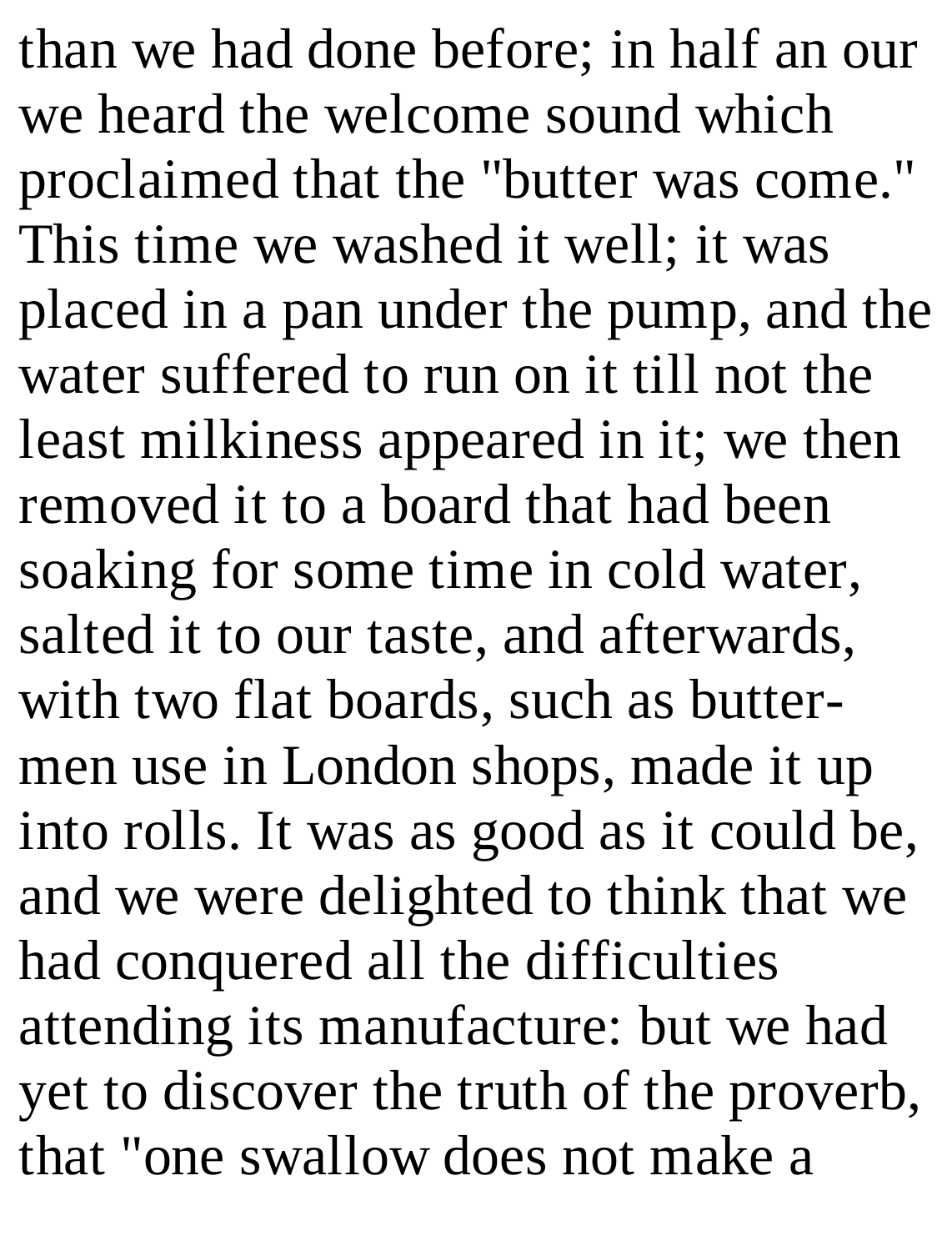#### summer."

# **CHAPTER III.**

### **OUR SECOND COW.**

We soon found that we could not expect to supply our family with butter from one cow, and we thought that, as we had to perform the duties of dairywomen, we might as well have the full benefit of our labor. We, therefore, purchased another cow; but before doing so, were advised not this time to have Welsh one, but to give more money and have a larger animal. This we did, and bought a very handsome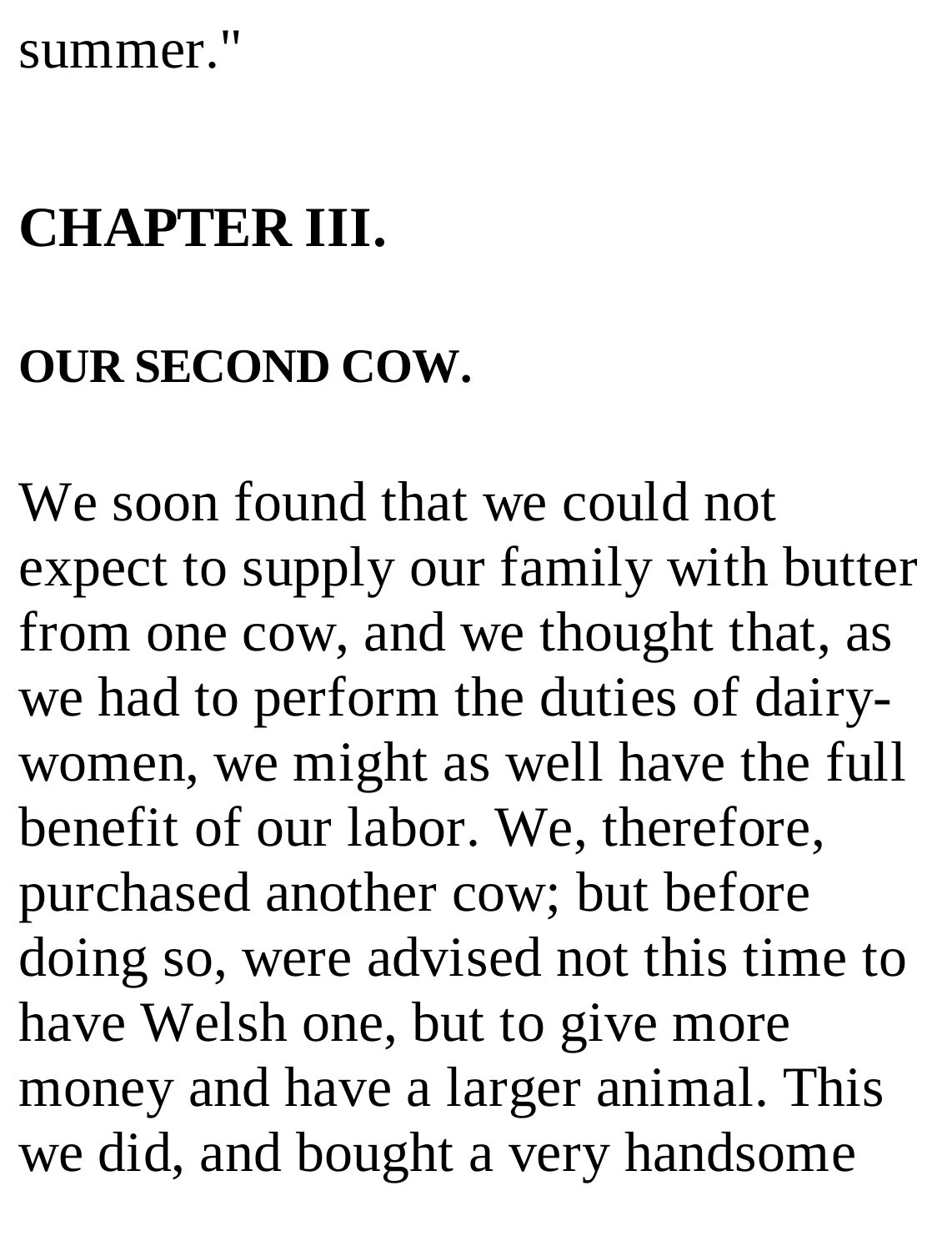strawberry-colored one, for which, with the calf, we gave \$75; and here it will be as well to say that we think it was \$25 thrown away, for in respect did she prove more valuable than the black one, for which we had given but \$50. For a small dairy, we think the black Welsh cow answers as well, or better, than any other. The price is very small, and, judging from our own, they are very profitable. They are also much hardier than those of a larger breed, and may be kept out all winter, excepting when snow is on the ground.

After our new cow had been in our possession just a week, we received one morning the unwelcome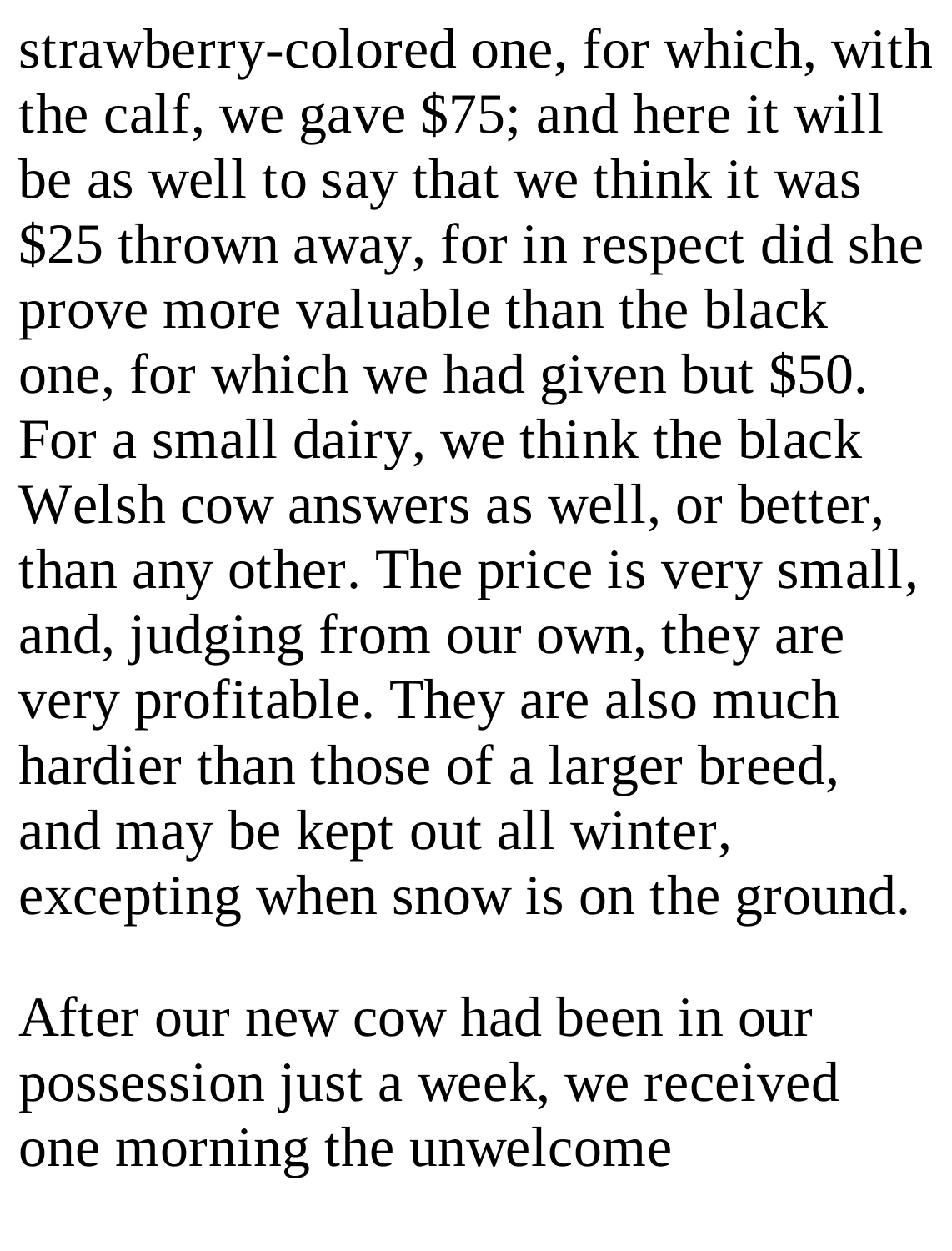intelligence that the "new cow" was very bad. We went into the meadow, and saw the poor creature looking certainly as we had been told, "very bad." We asked our factotum what was the matter with her. To this he replied, that he did not know, but that he had sent for a man who was "very clever in cows."

In a short time this clever man arrived, bringing with him a friend, likewise learned in cattle. He went to see the patient, and returned to us looking very profound.

"A bad job!" said he, with a shake of the head worthy of Sheridan's Lord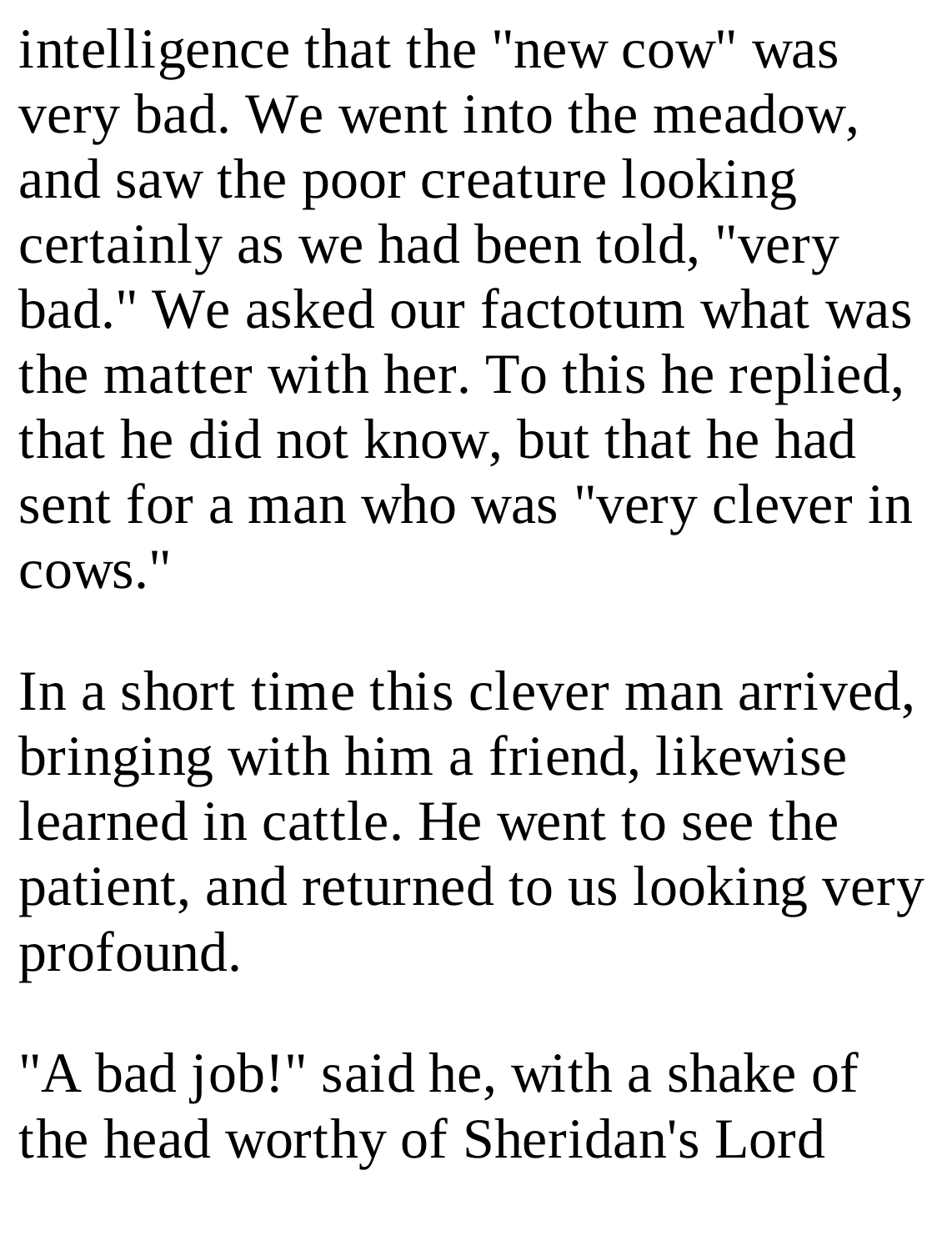Burleigh. "A sad job, indeed! and you only bought her last market-day. Well, it can't be helped."

"But what ails her?" said I.

"What ails her! why, she's got the lung disease."

"But what it is that? said I.

"What's that! why, it's what kills lots of cows; takes 'em off in two or three days. You must sell her for what she'll fetch. Perhaps you may get \$10 for her. I'll get rid of her for you."

"But," said H., "if she has the 'lung disease' you talk of, you tell us she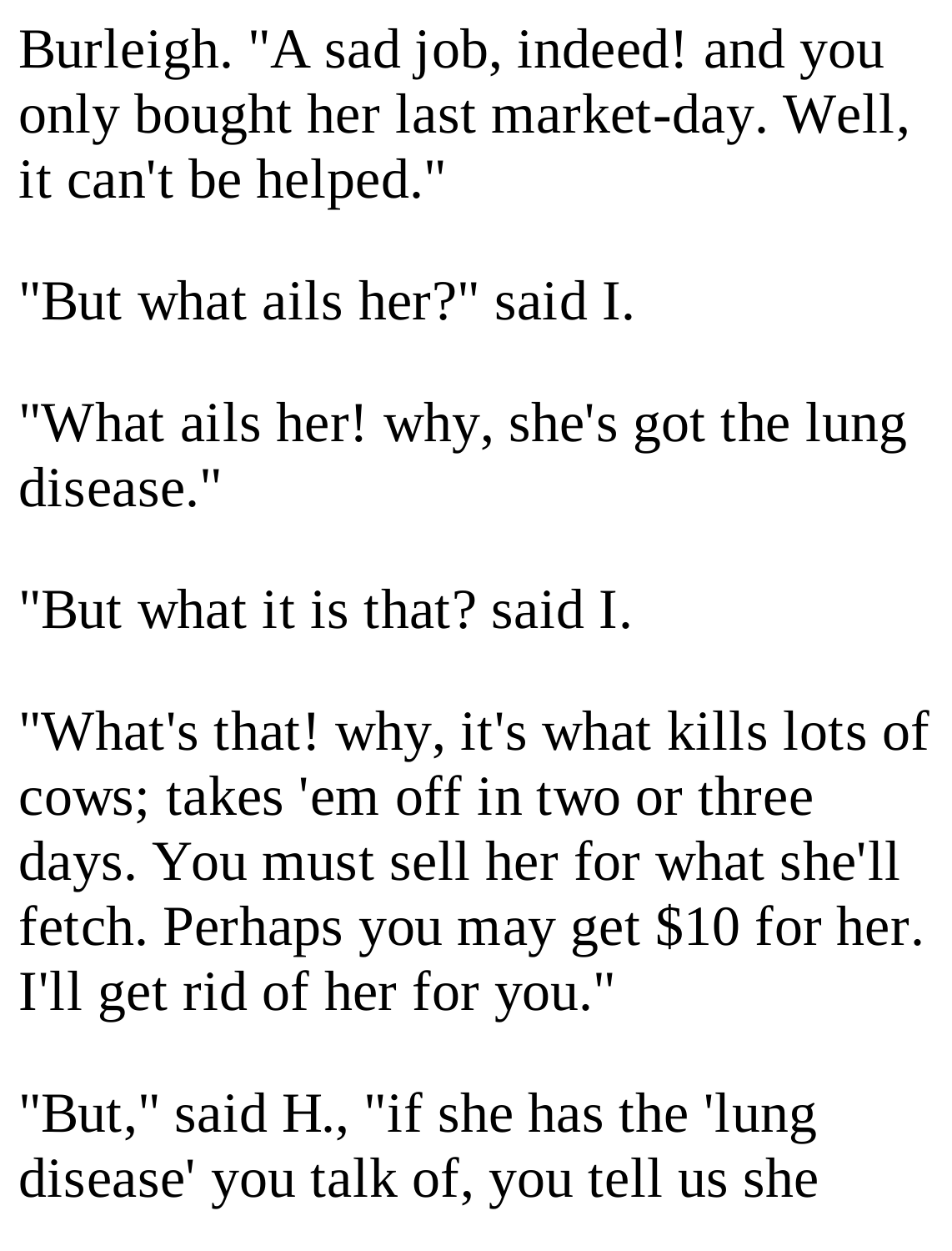must die."

"Yes; she'll die, sure enough."

"Well, then, who will buy a cow that is sure to be dead to-morrow or next day?"

"Oh, that's no concern of yours! *You* get rid of her, that's all."

To this dictum we rather demurred, and resolved to send for a cow-doctor, and see if she could be cured; if not, to take care she was not converted after her death into "country sausages," for the benefit of London consumers of those dainties. Our friendly counsellor was very indignant at our perversity in not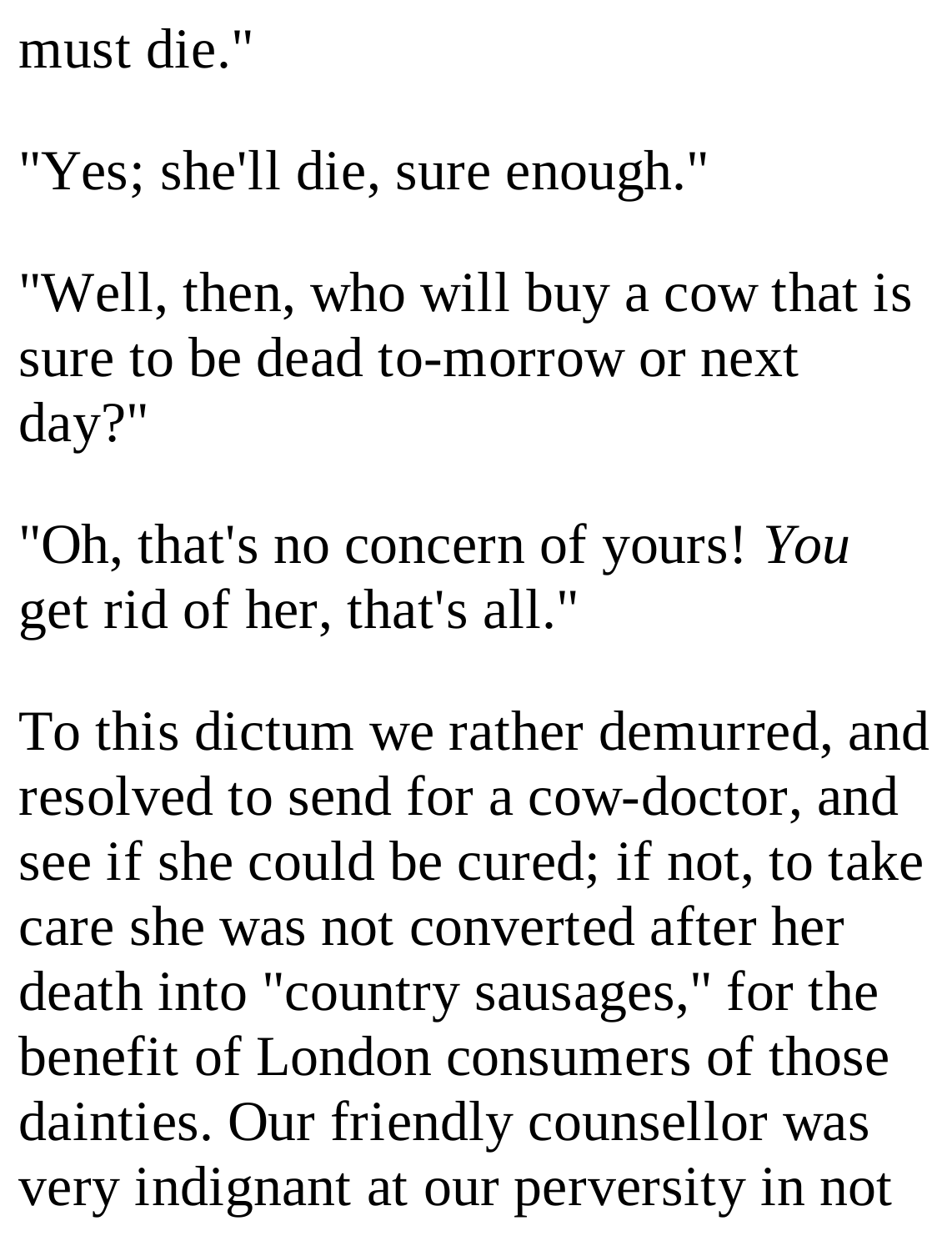getting rid of a cow with "the lung disease," and stumped out of the yard in a fit of virtuous indignation. With proper treatment the cow soon got well.

We still had occasional trouble with our butter-making; sometimes it would come in half an hour, sometimes we were hard at work with the churn for two or three hours, and then the butter was invariably bad. We tried to procure information on the subject, and asked several farmer's wives in the neighborhood "how long butter ought to be in coming." We always received the same answer:—

"Why, you see, ma'am, that depends."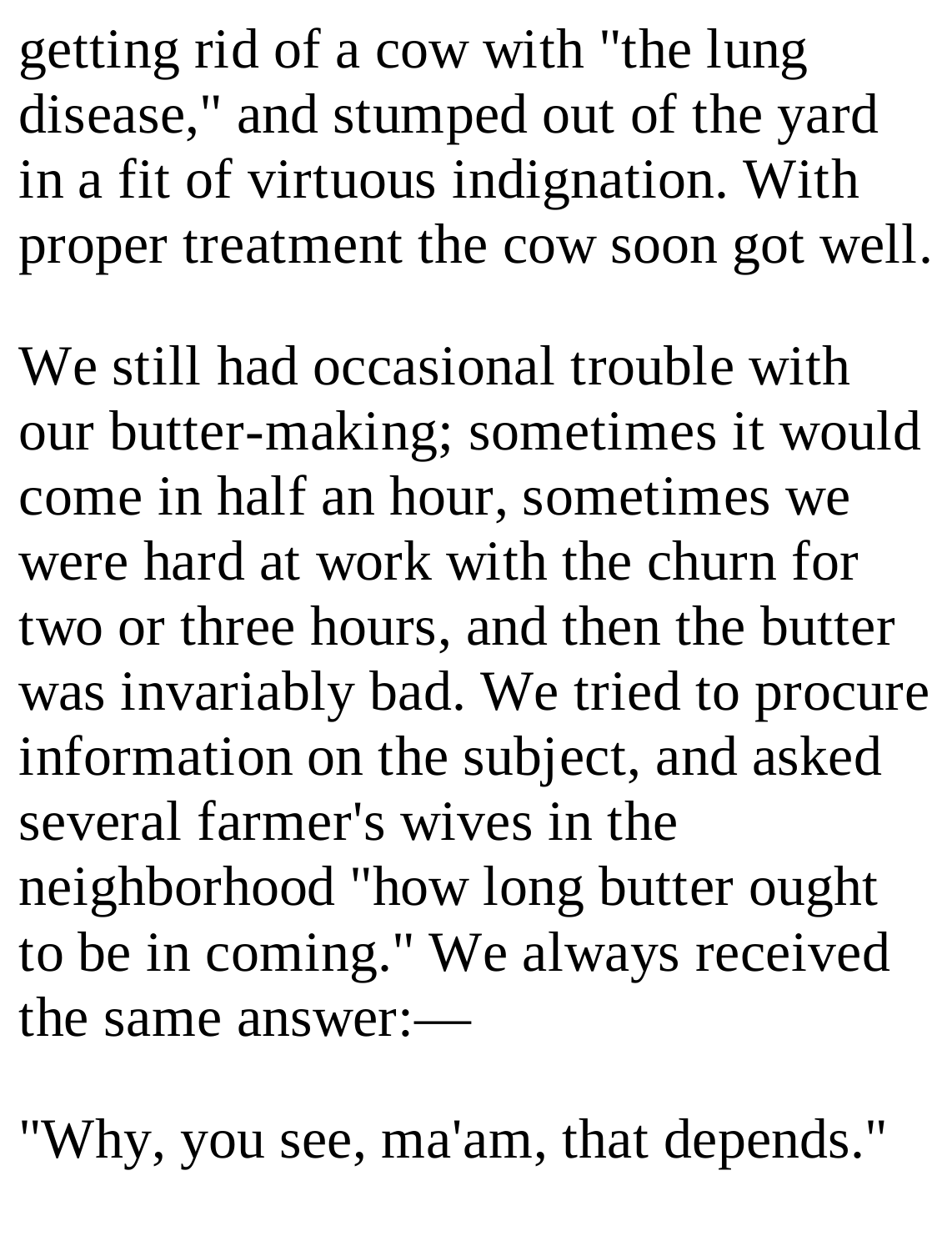"Well," we asked, "what does it depend on?"

- "Oh, on lots of things."
- "Well, tell us some of the things on which it depends."

"Why, you see it's longer coming in hot weather, and it's longer coming in cold weather; and it depends on how long the cow has calved, and how you churn, and on lots beside."

We found we must endeavor to discover for ourselves the reason why we were half an hour in getting it one day, and the next, perhaps, two or three hours.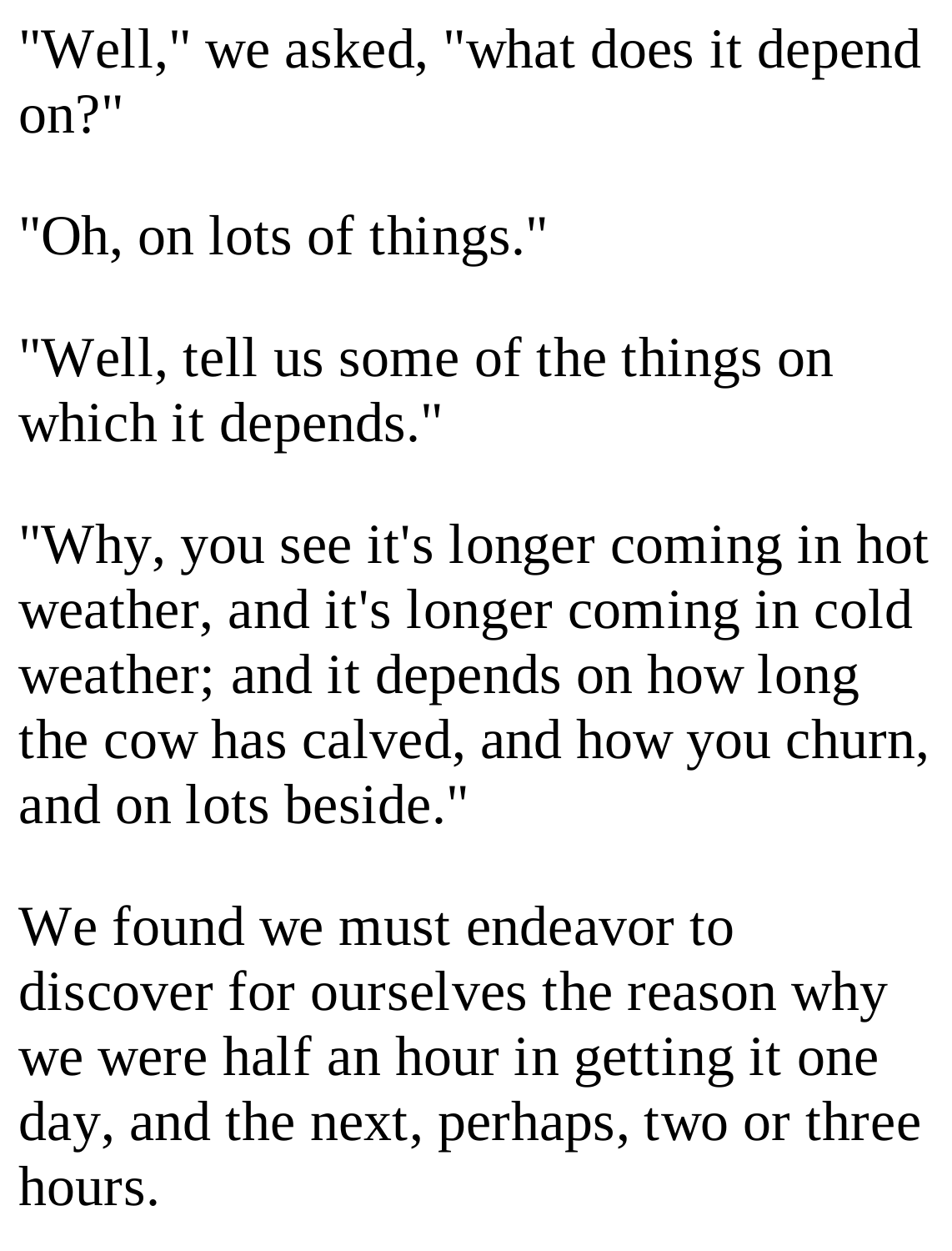As the weather became colder we found it more troublesome, and one frosty day we churned four hours without success. We put in cold water, we put in hot we put in salt, we talked of adding vinegar, but did not; we churned as fast as we could turn the handle, and then as slowly as possible, but still no butter. At the end of more than four hours our labors were rewarded. The butter came; strong, rank stuff it was.

We determined before the next churning day to try and find out the reason of all this trouble. We once more took to our books, but were none the wiser, for none of them told us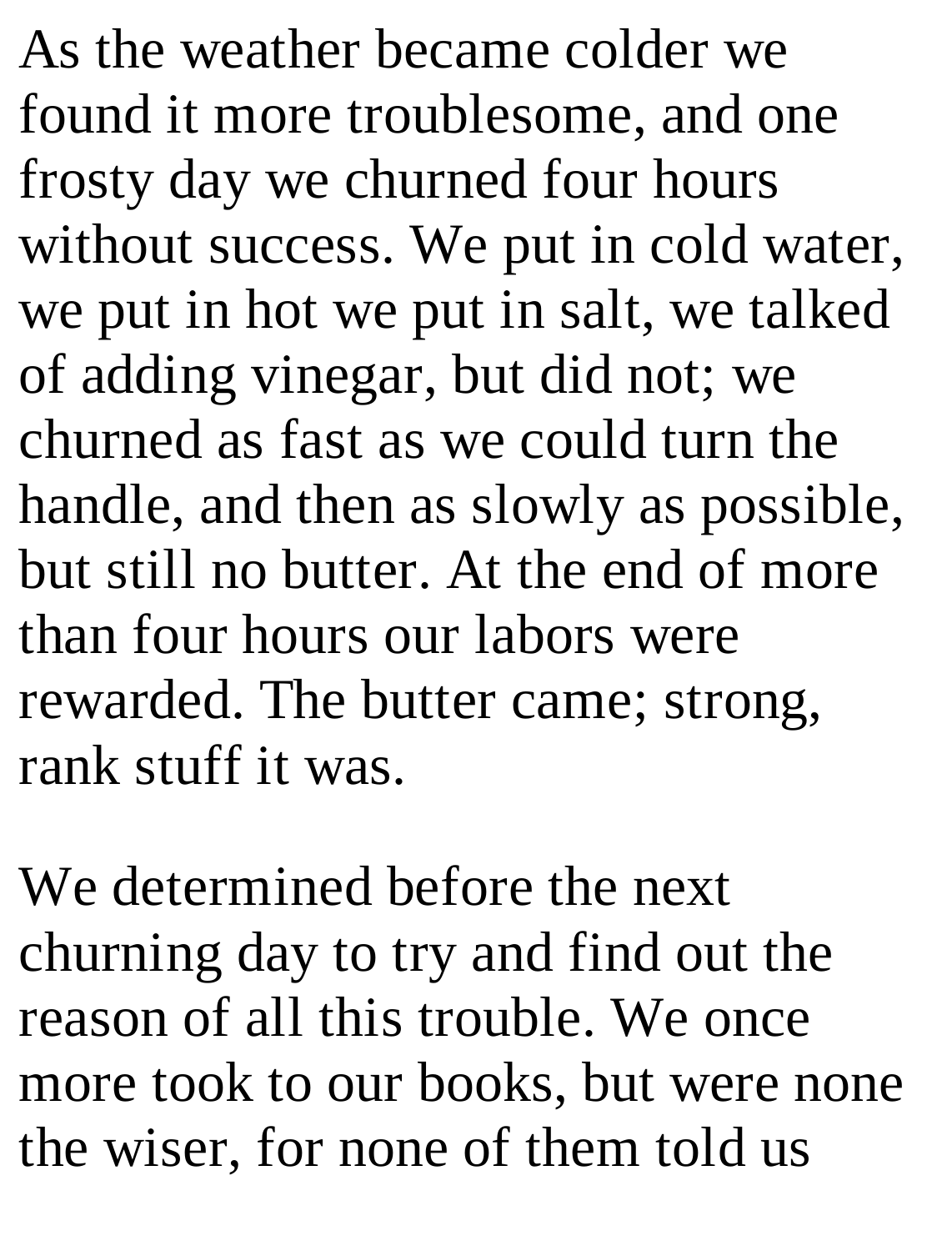anything about the particular thing we searched for. After many experiments we tried the effect of bringing the cream into the kitchen over night, and see if warmth would make any difference. It was guess-work for two or three churnings, but the discovery was made at last, that we were always sure of our butter in half an hour, provided the cream was, when put into the churn, at a temperature of from 50' to 60'.\* [We kept a small thermometer for the purpose of plunging into the cream-pot. If it was lower than 55' we waited till it reached that degree: if the weather was very warm, and it rose higher than we have specified, we did not attempt to churn till by some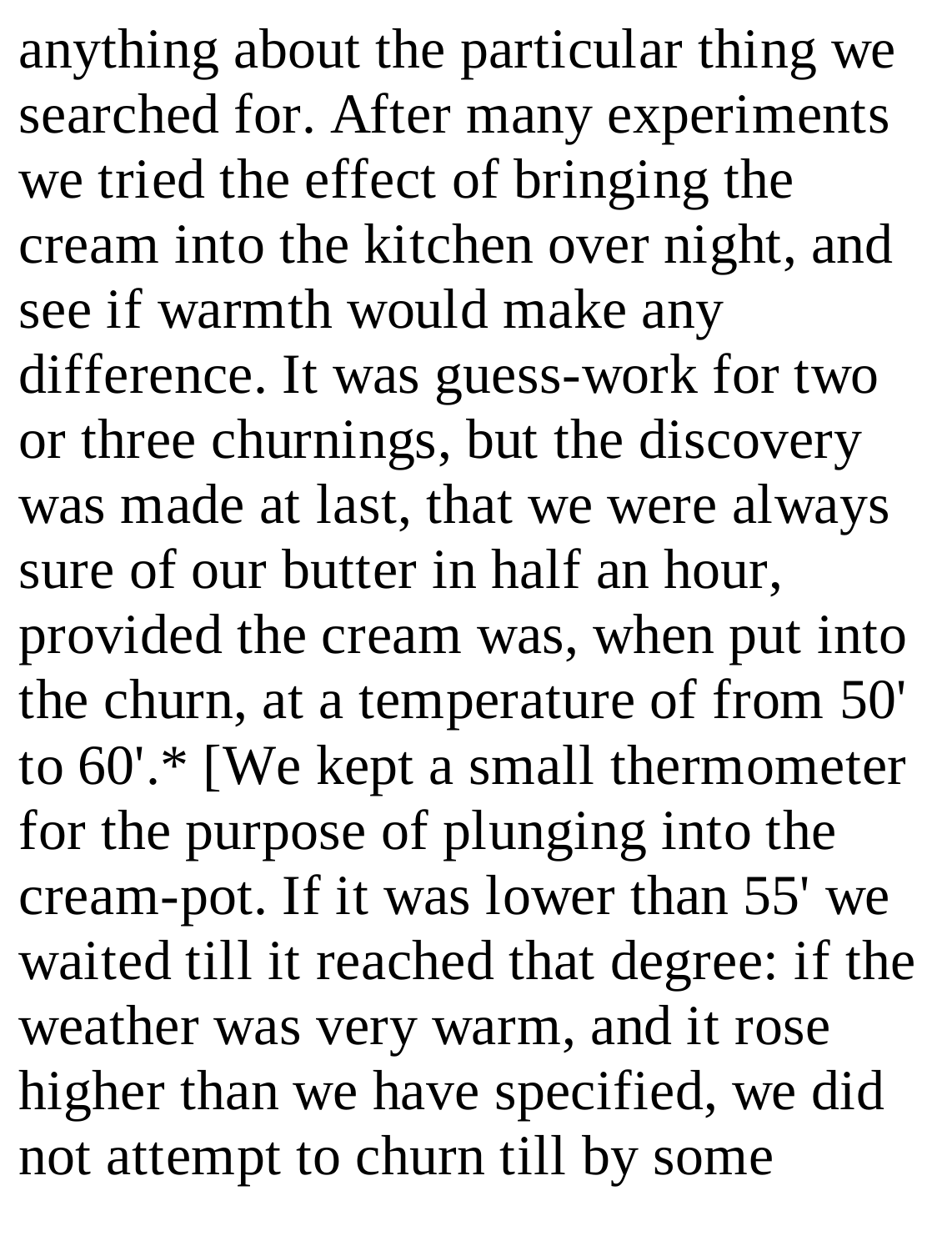means we had lowered it to the proper temperature.] No matter how long the cow had calved, how hot or how cold the weather, if we put the cream into the churn at that degree of heat the butter was sure to come, in as near as possible the time we have specified.

This, in the winter, was effected by bringing the cream-pot into the kitchen over night, and if the weather was very cold, placing it on a chair a moderate distance from the fire for about a quarter of an hour in the morning: boiling water was likewise put into the churn for half an hour before it was used.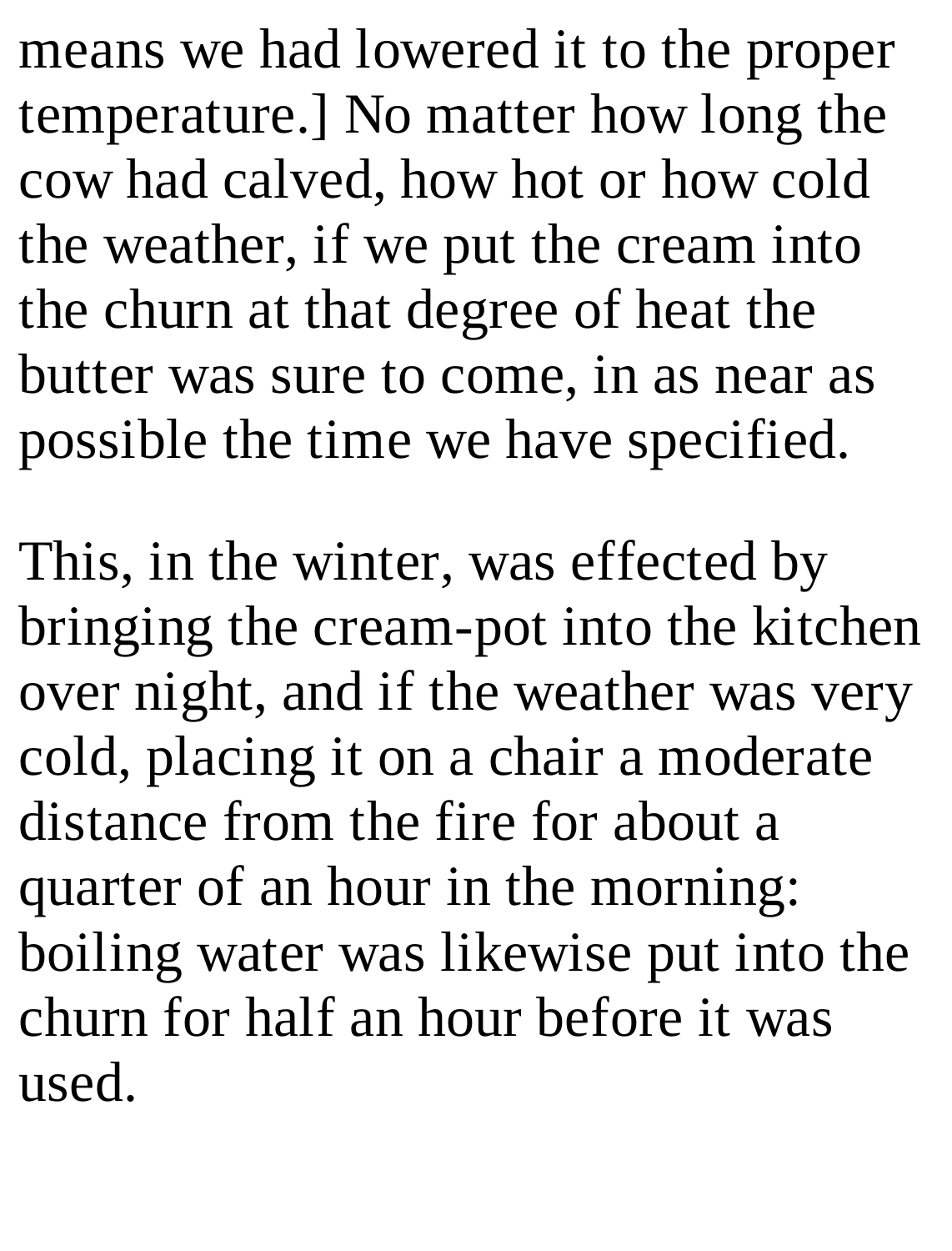Now, no doubt, a regular dairymaid would "turn up her nose" at all these details; but I do not write for those who know their business, but for the benefit of those ladies who, as is now so much the custom, reside a few miles from the city or town in which the business or profession their husbands may be situated. In many cases they take with them town-bred servants to a country residence; and then, like ourselves, find they know nothing whatever of the duties required of them. To those who have several acres of pasture land, of course this little book is all "bosh." They employ servants who know their work and perform it properly; but most "suburbans" require the cook to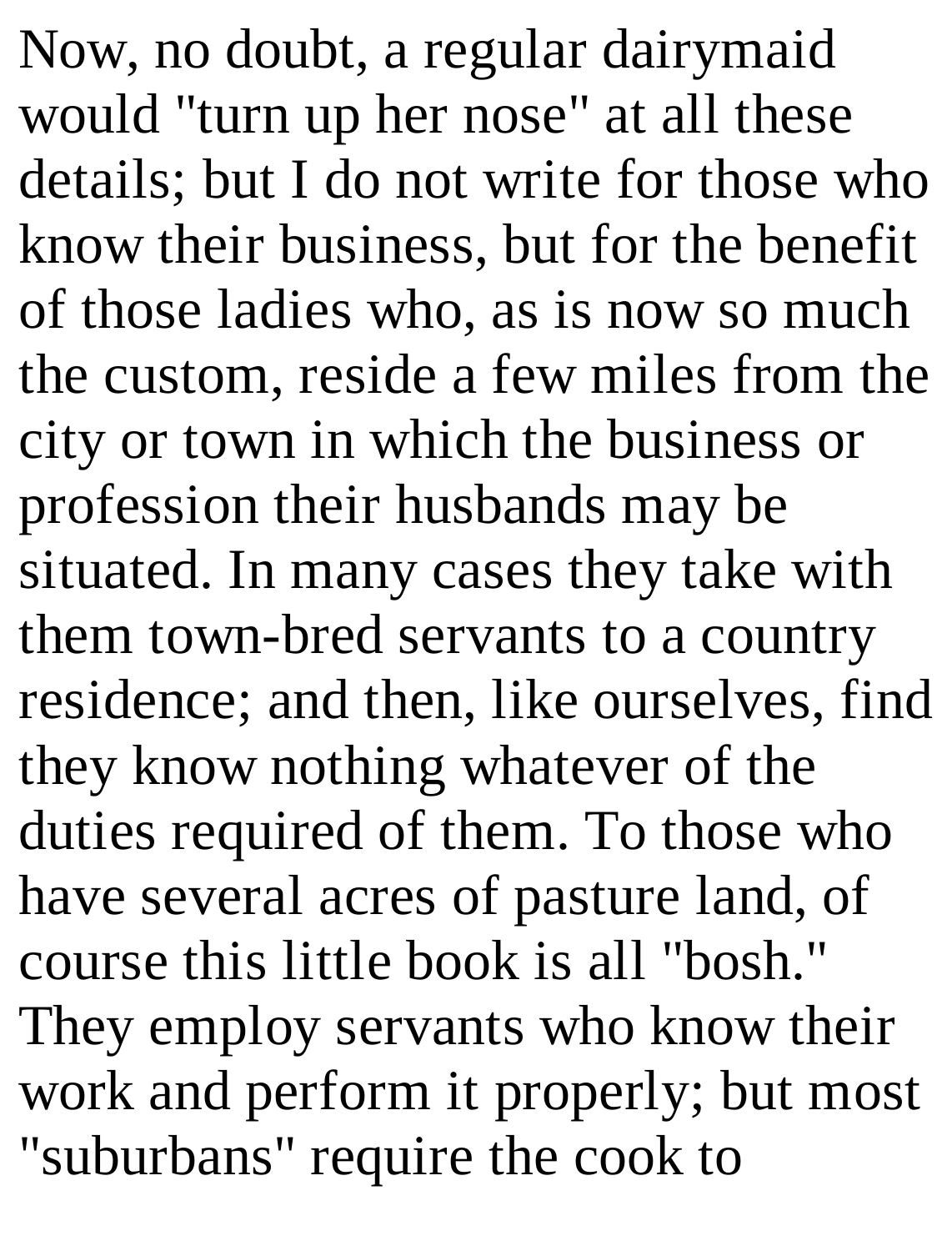undertake the duties of the dairy, and unless they are regular country servants they neither do their work well nor willingly. If any lady who has one or two cows will instruct her servant to follow our directions, she will always be sure of good butter, with very little trouble. All that is required is a churn, milk-pans (at the rate of three to each cow), a milk-pail, a board (or, better still, a piece of marble), to make the butter up on, a couple of butter-boards, such as are used in the shops to roll it into form, and a crock for the cream.

In the next chapter we will give, as concisely as we can, the whole process that we ourselves used in our dairy.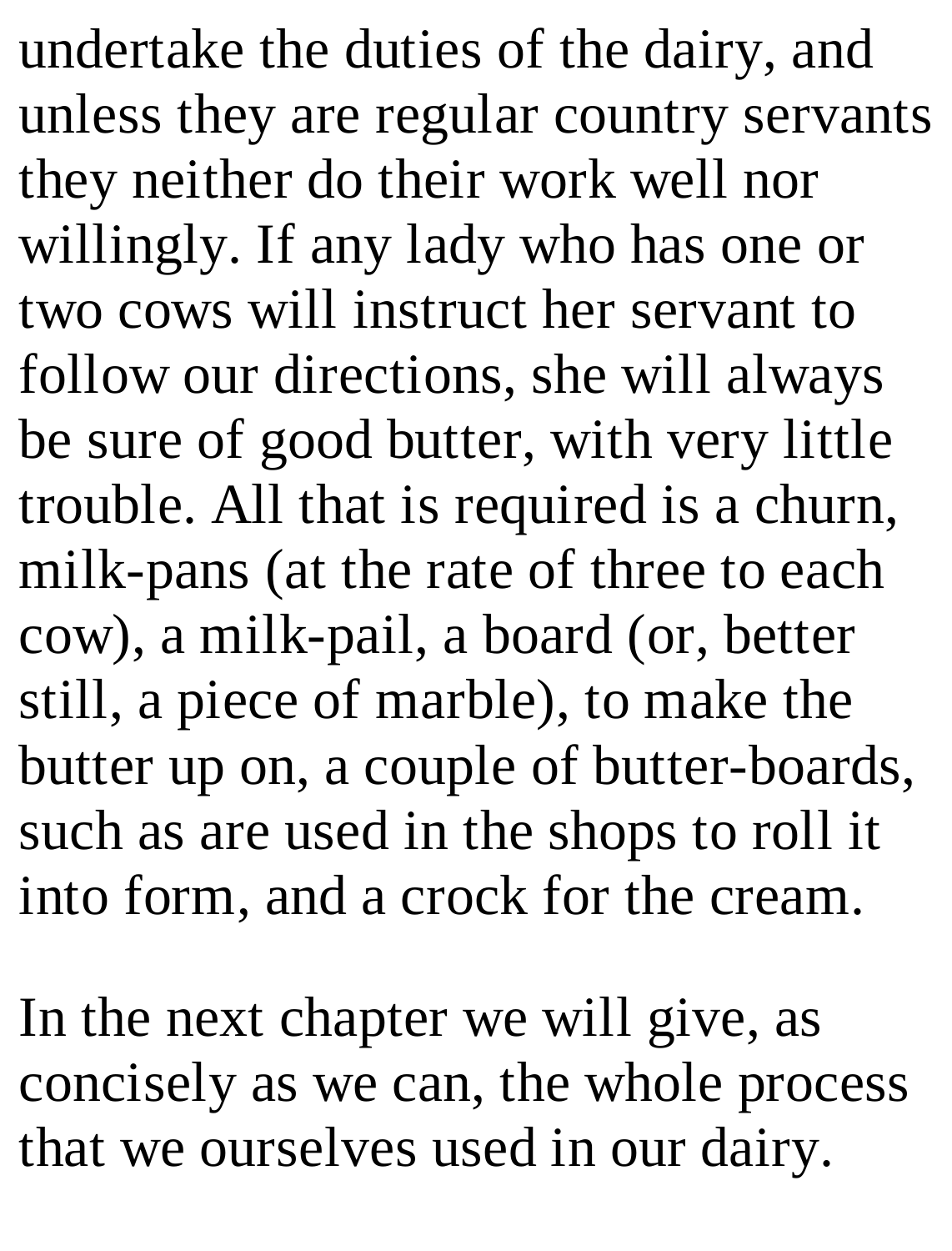## **CHAPTER IV.**

### **HOW TO MAKE BUTTER.**

Let the cream be at the temperature of 55' to 60'; if the weather is cold, put boiling water into the churn for half an hour before you want to use it: when that is poured off, strain in the cream through a butter-cloth. When the butter is coming, which is easily ascertained by the sound, take off the lid, and with one of the flat boards scrape down the sides of the churn; and do the same to the lid: this prevents waste. When the butter is come, the buttermilk is to be poured off and spring-water put in the churn, and turned for two or three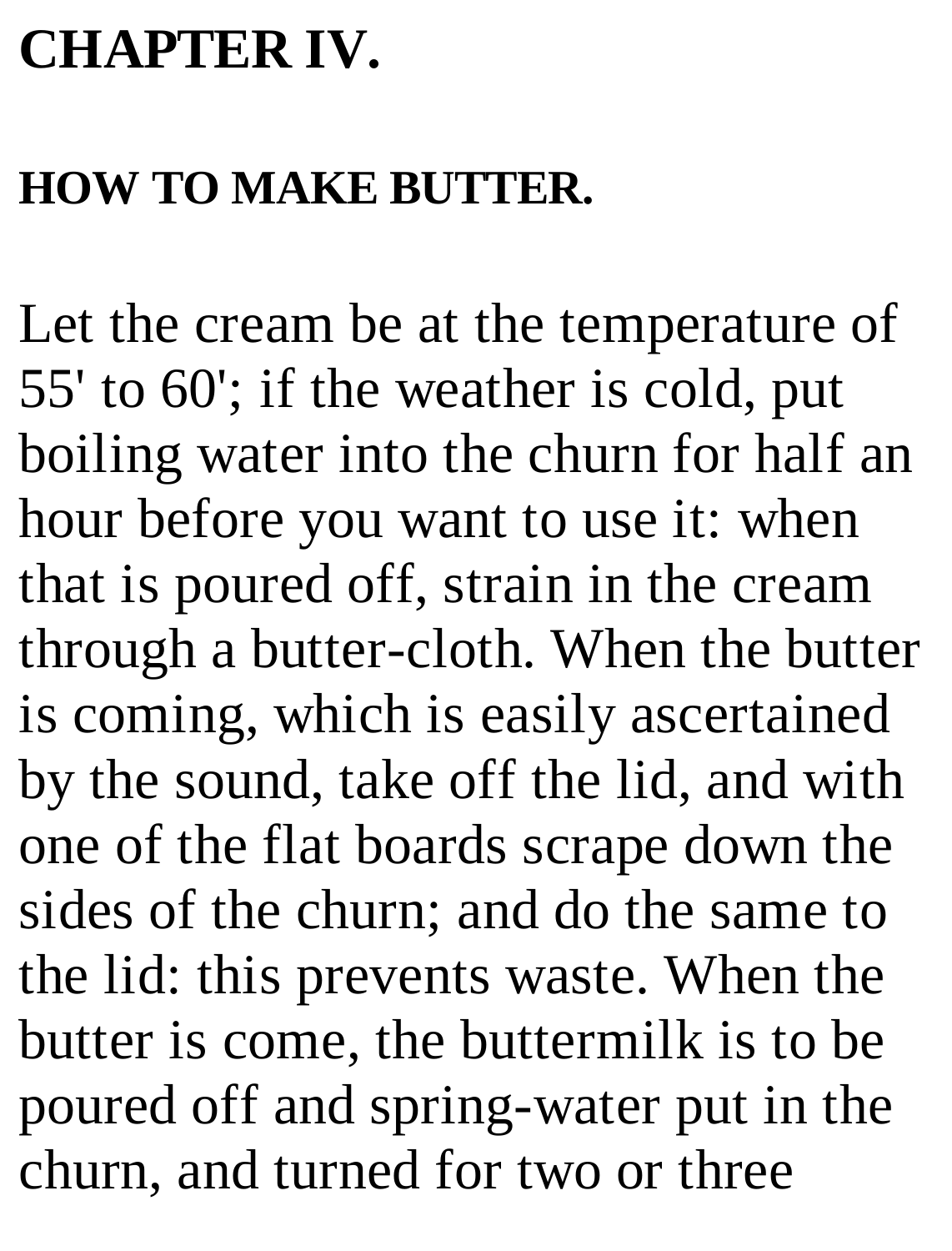minutes: this is to be then poured away, and fresh added, and again the handle turned for a minute or two. Should there be the least appearance of milkiness when this is poured from the churn, more is to be put. This we found was a much better mode of extracting all the buttermilk than placing it in a pan under the pump, as we did when we commenced our labors. The butter is then to be placed on the board or marble, and salted to taste; then, with a cream-cloth, wrung out of springwater, press all the moisture from it. When it appears quite dry and firm, make it up into rolls with the flat boards. The whole process should be completed in three-quarters of an hour.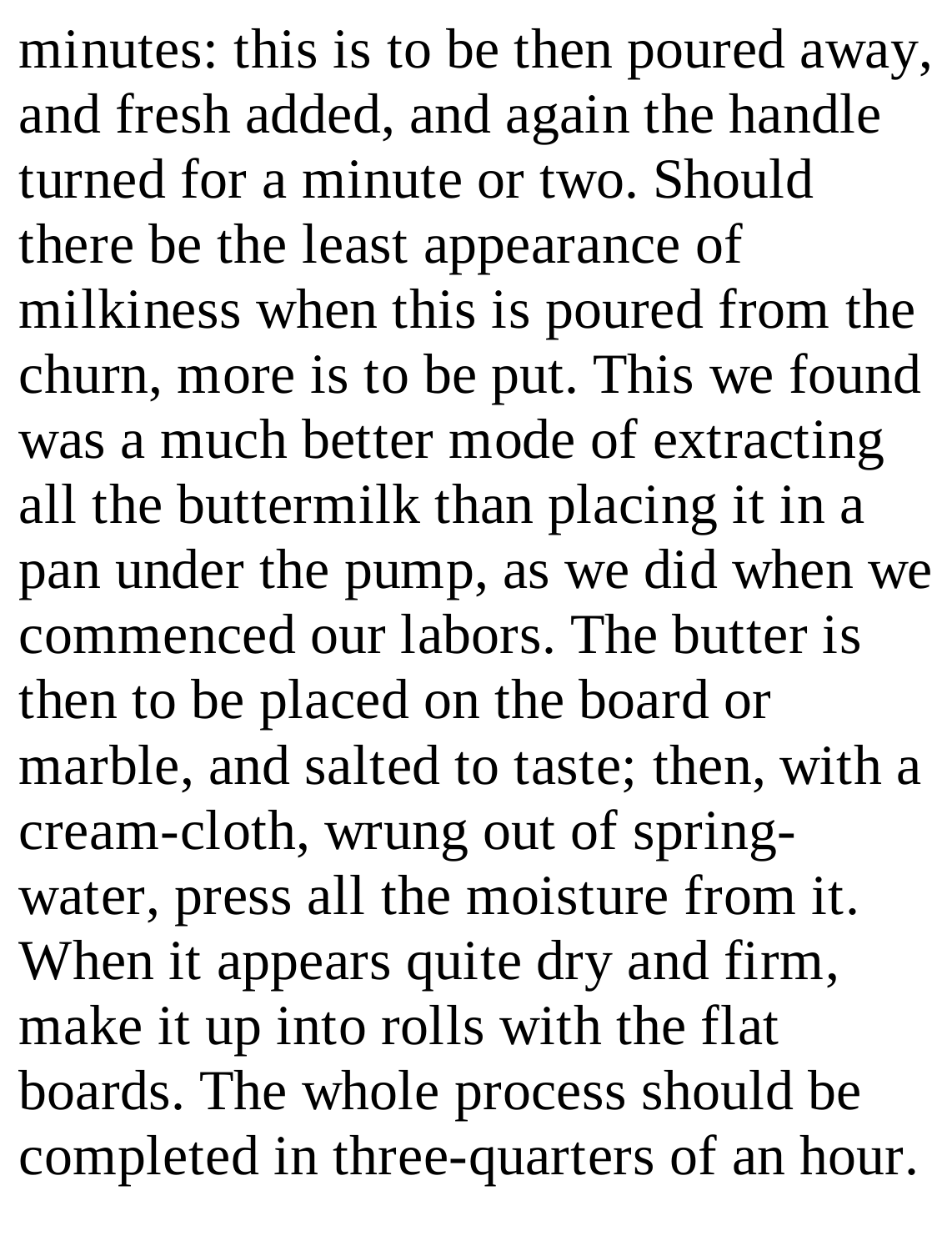We always used a large tub which was made for the purpose, and every article we were going to use was soaked in it for half an hour in boiling water; then that removed, and cold spring-water substituted; and the things we required remained in it till they were wanted. This prevents the butter form adhering to the boards, cloth, &c., which would render the task of "making it up" both difficult and disagreeable.

In hot weather, instead of bringing the cream-crock into the kitchen it must be kept as cool as possible; for as it is essential in the winter to raise the temperature of the cream to the degree I have stated, so in the summer it must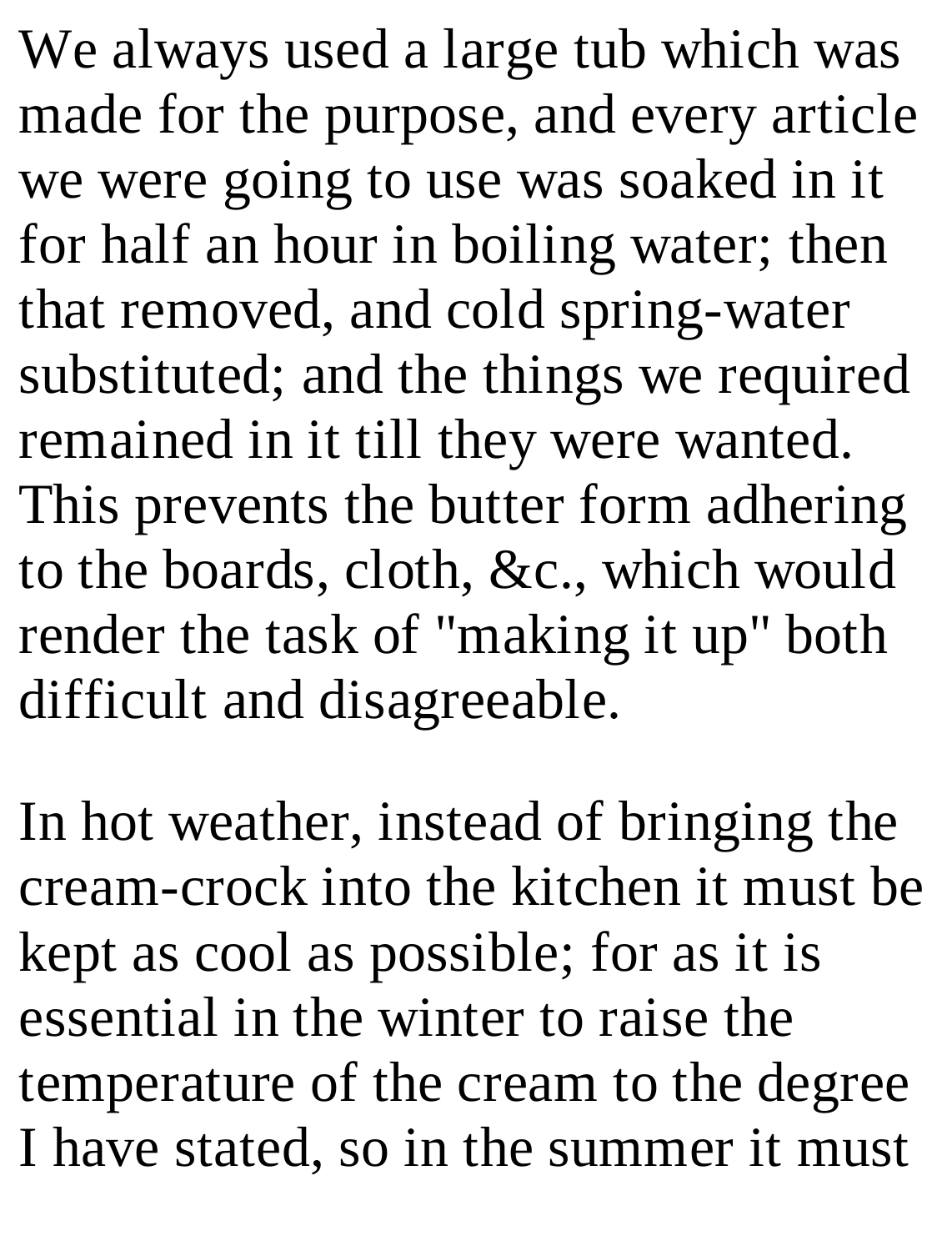be lowered to it. Should your dairy not be cool enough for the purpose, it is best effected by keeping the cream-pot in water as cold as you can procure it, and by making the butter early in the morning, and placing cold water in the churn some time before it is used. By following these directions you will have good butter throughout the year.

The cows should be milked as near the diary as possible, as it prevents the cream from rising well if the milk is carried any distance.\* [In very cold weather the milk-pans must be placed by the fire some time before the milk is strained into them, or the cream will not rise.] It should be at once strained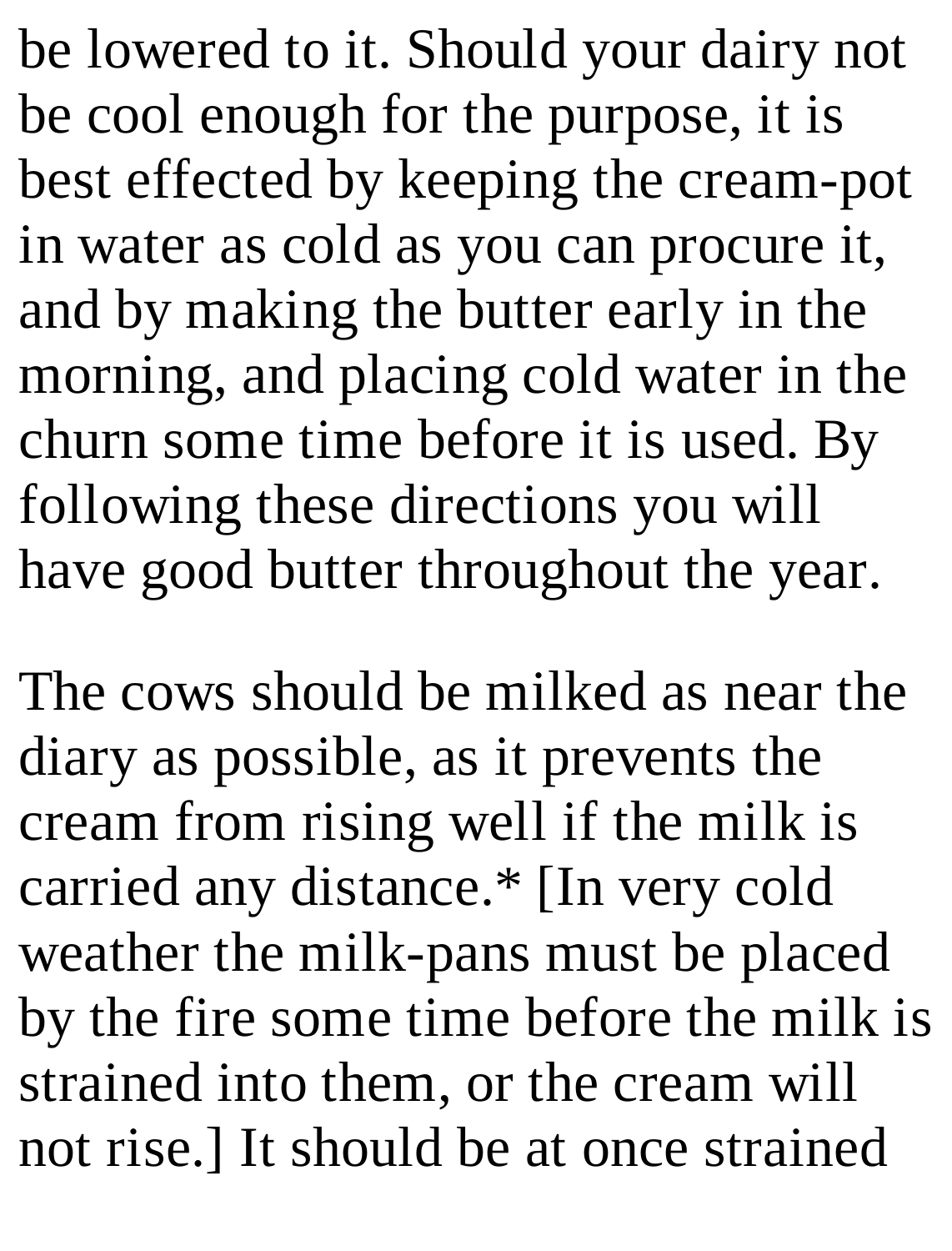into the milk-pans, and not disturbed for forty-eight hours in winter, and twenty-four in summer. In hot weather it is highly important that the cream should be perfectly strained from the milk, or it will make it very rank. Half a dozen moderate-sized lumps of sugar to every two quarts of cream tend to keep it sweet. In summer always churn twice a week. Some persons imagine that cream cannot be "too sweet," but that is a mistake; it must have a certain degree of acidity, or it will not produce butter, and if put into the churn without it, must be beaten with the paddles till it acquires it. The cream should, in the summer, be shifted each morning into a clean crock, that has first been well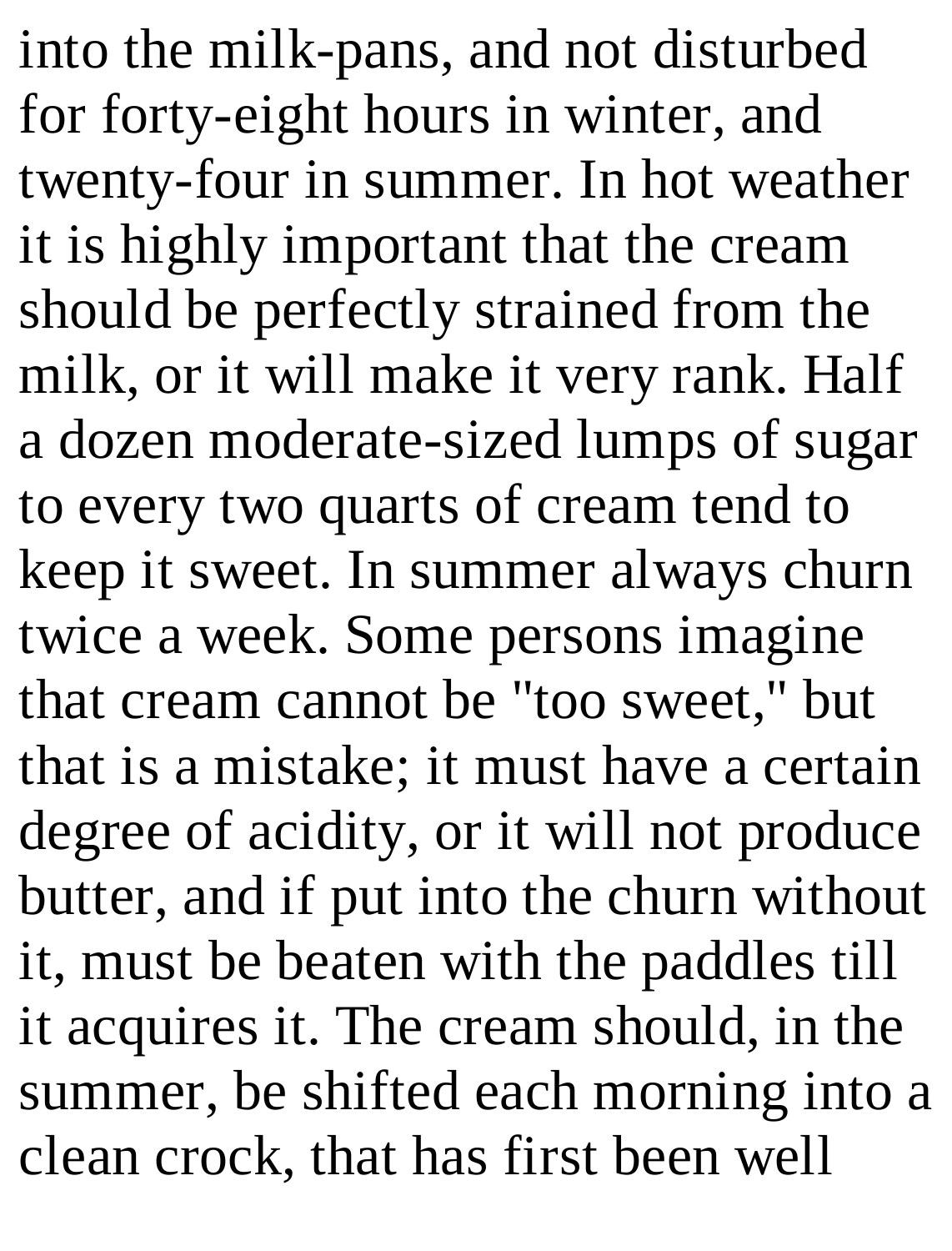scalded and then soaked in cold water; and the same rule applies to all the utensils used in a dairy. The best things to scrub the churn and all wooden articles with, are wood ashes and plenty of soap.

In some parts of the country, the butter made by the farmers' wives for sale is not washed at all; they say, "It washes all the taste away." They remove it from the churn, and then taking it in their hands, dash it repeatedly on the board; that is what they call "smiting" it. The butter so made is always strong, and of two colors, as a portion of the buttermilk remains in it: if any of it were put into a cup, and that placed in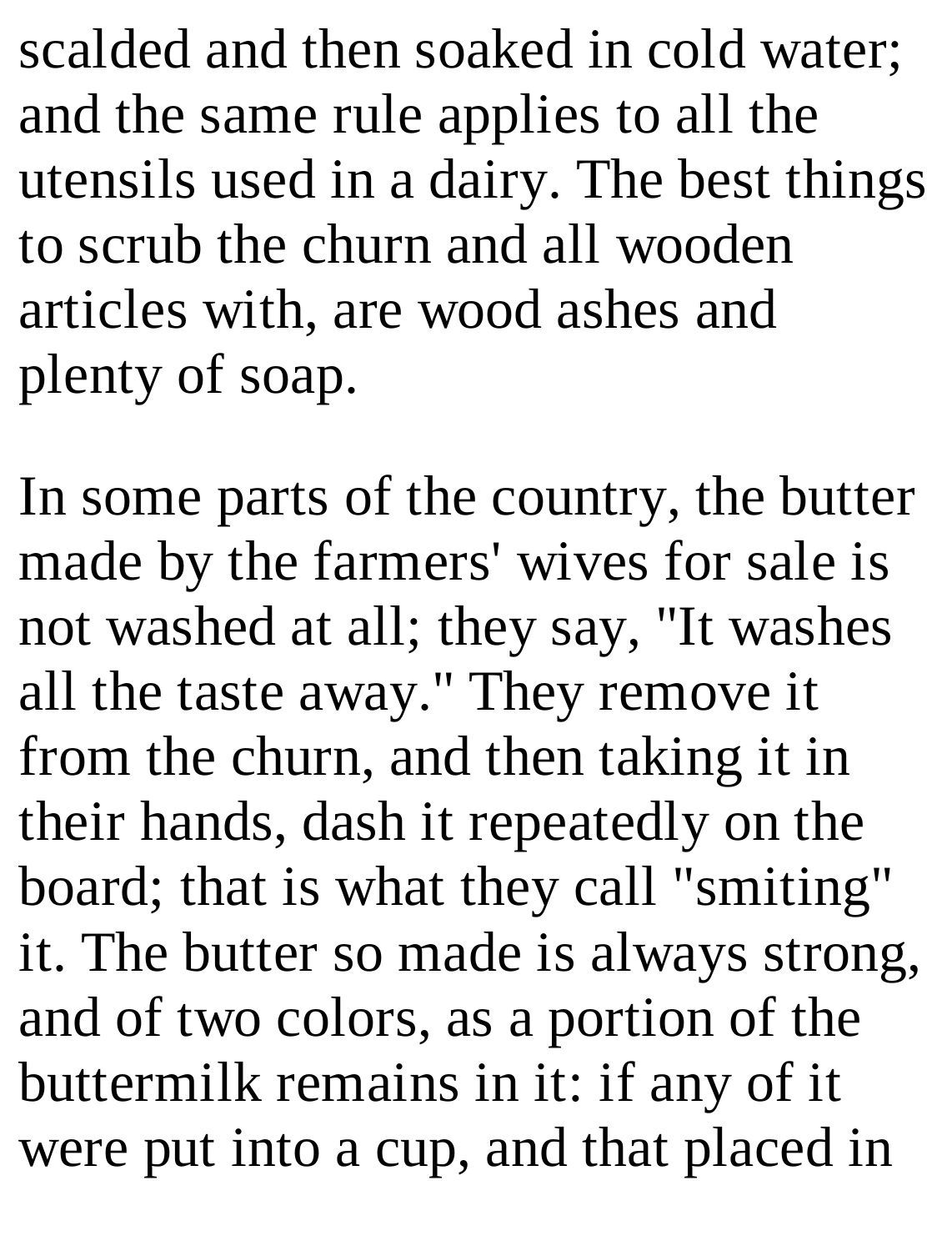hot water, for the purpose clarifying, there would, when it was melted, be found a large deposit of buttermilk at the bottom of the cup. We have tried the butter made our way, and there was scarcely any residuum.

Besides, this "smiting" is a most disgusting process to witness. In warm weather the butter adheres to the hands of the "smiter," who puffs and blows over it as if it were very hard work. Indeed, I once heard a strong-looking girl; daughter of a small farmer in Kent, say she was never well, for "smiting" the butter was such dreadful hard work it gave her a pain in her side. After this "smiting" is over, it is put on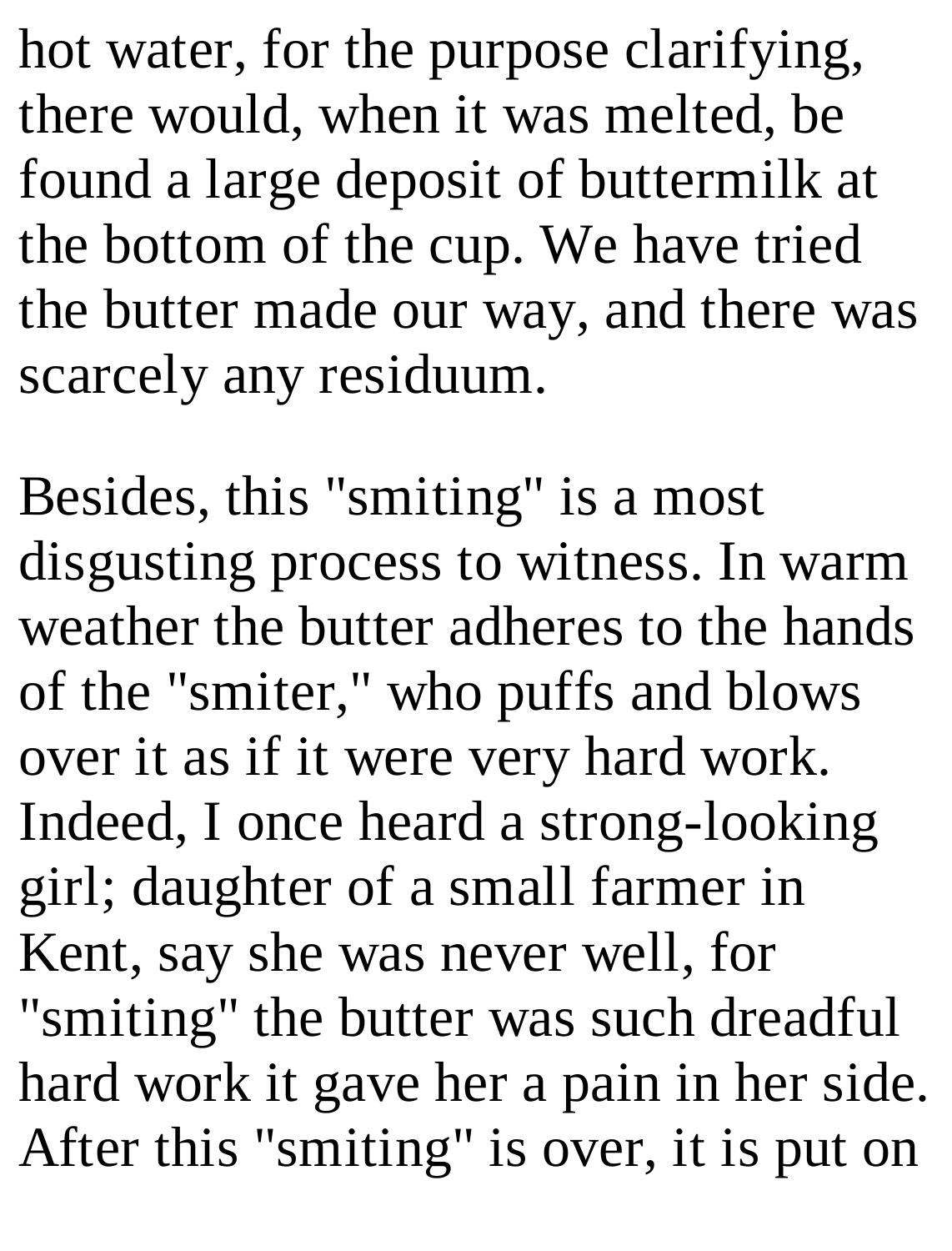a butter-print, and pressed with the hands till it is considered to have received the impression. It is then, through a small hole in the handle, blown off the print with the *mouth*.

I don't think I shall ever again eat butter which appears at table with the figures of cows, flowers, &c., stamped on it. I should always think of the process it has gone through for the sake of looking pretty. Nearly all the fresh butter which is sold in London is made up in large rolls, and, like that we make ourselves, need not be touched by the fingers of the maker.

### **CHAPTER V.**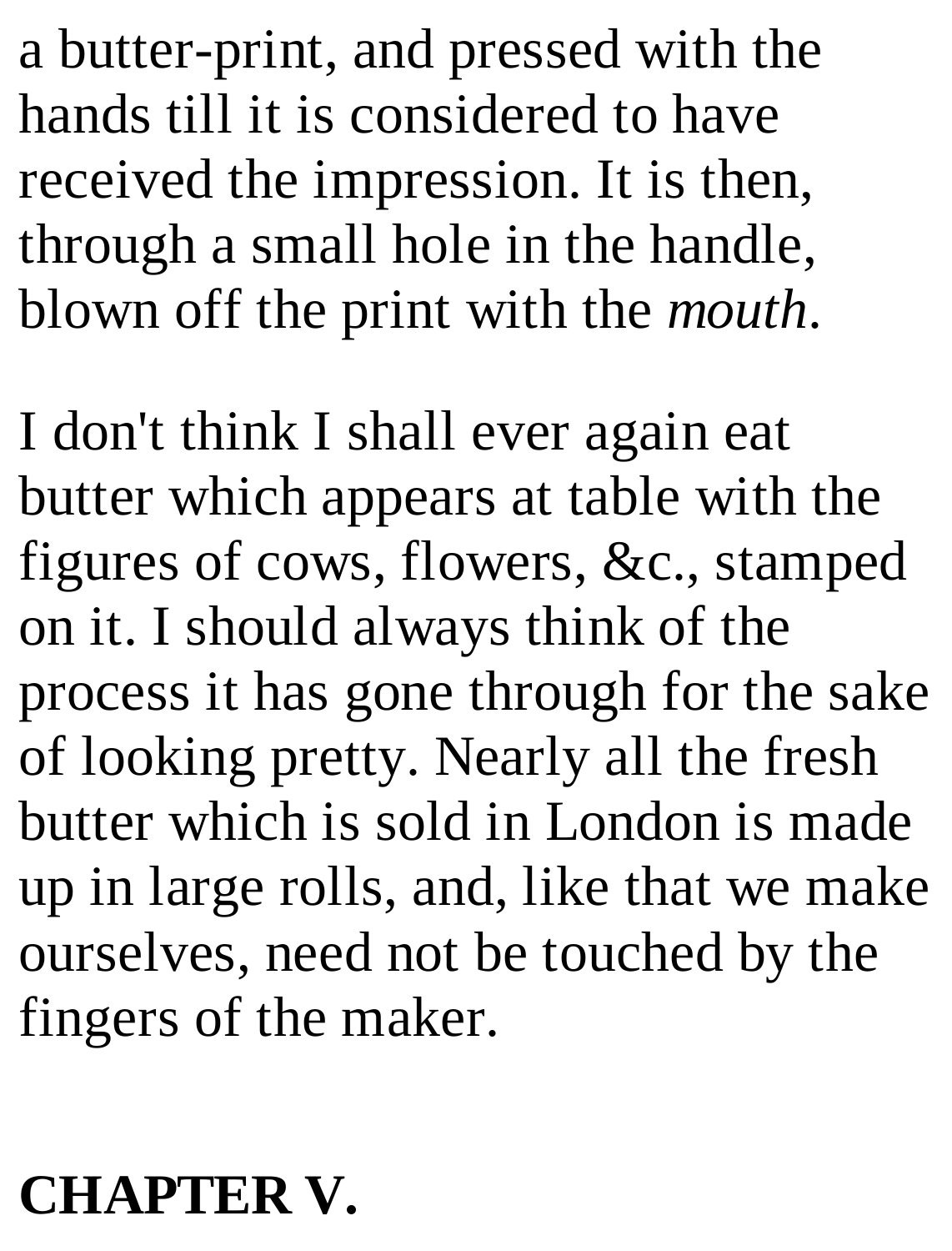#### **WHAT WE MADE BY OUR COWS.**

Every week we kept an account of the milk and butter we consumed, and entered it in our housekeeping-book at the price we should have paid for it, supposing we had purchased the articles. We did not put down London prices, but country ones: thus, we charged ourselves with milk at 6 cents the quart, and butter 27 cents the pound; at the end of six months we made up our accounts, and found we should have paid for milk from the 14th to the 24th of January, \$44, and \$66 for butter. The food for the cows during this period cost us but \$4 50, which we paid for oil-cake, of which,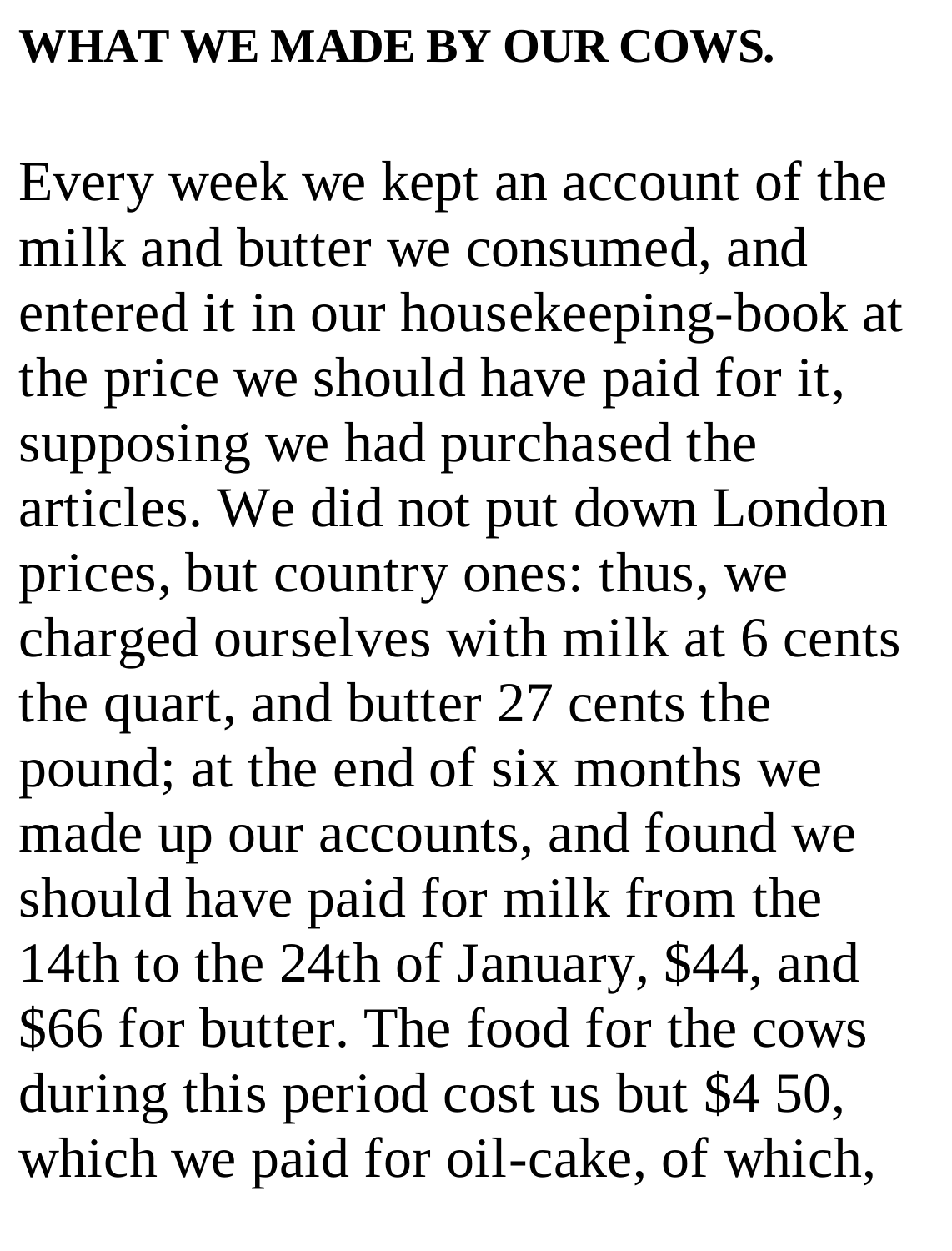when the weather became cold, they had two pounds each daily. We do not reckon the value of the hay they consumed during winter, because we included the land in our rent. We mowed three acres, which produced rather more than six loads of hay.\* [We always had good crops, as the land had been always well kept. It was not "upland" hay, but our man said it had good "heart" in it for the cows.] Getting in the crop and thatching it cost, as nearly as possible, \$15, and this quantity was quite sufficient to supply the two cows—with the calf of the Strawberry, which we reared—and the pony.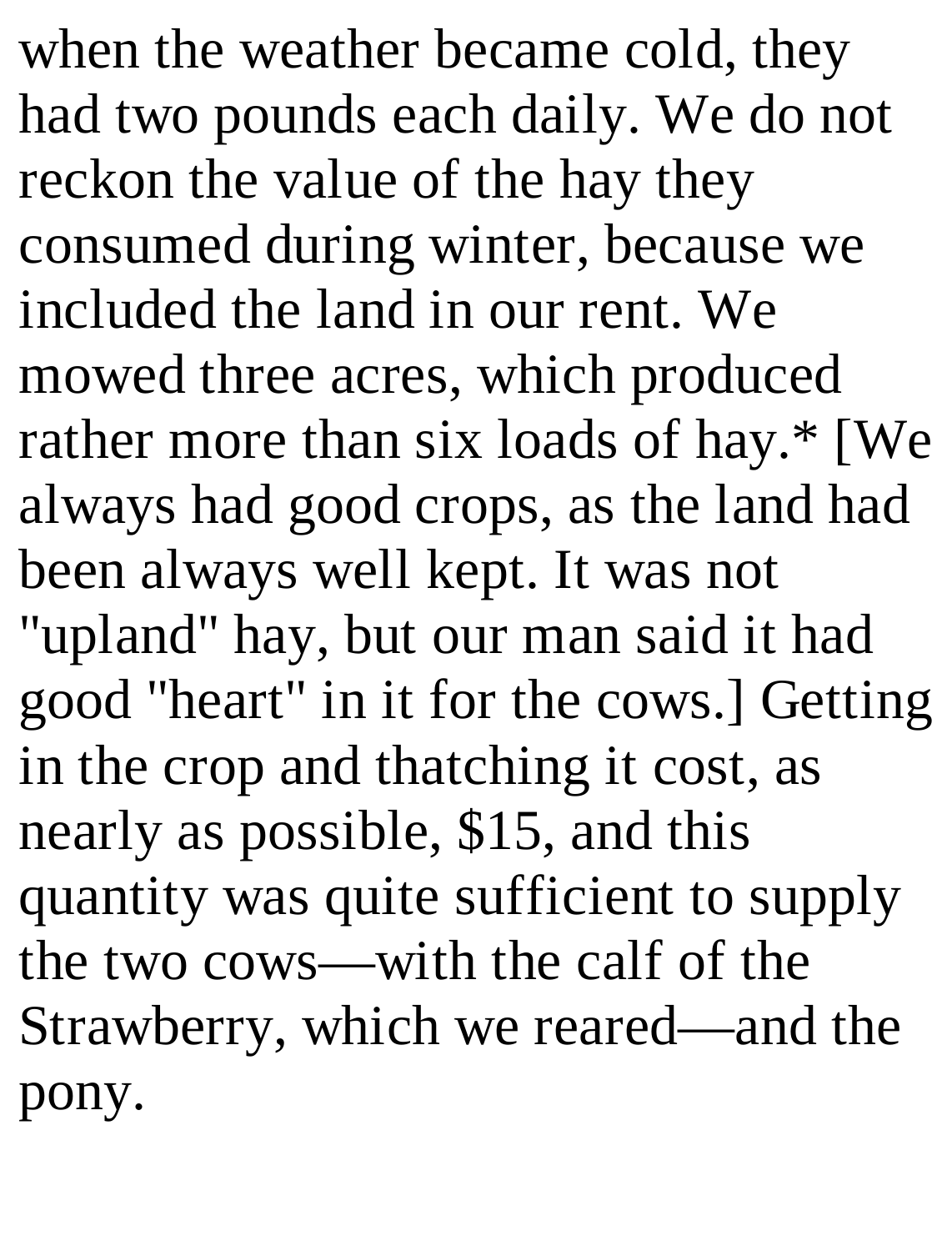An acre of grass is usually considered sufficient to support a cow during the year. If that had to be rented apart from the house, the average price would be about \$25. Supposing we place that value on our land, the accounts for six months would stand thus:

### EXPENSES.

Land at \$25 the acre, for half a year, . . . . . . . . . \$25 00

Oil-cake, . . . . . . . . . . . . . . . . . . . . . .

. 4 50

Half the expense of getting the hay, .

. . . . . . . . . 7 50

\$.

# 00 PRODUCE.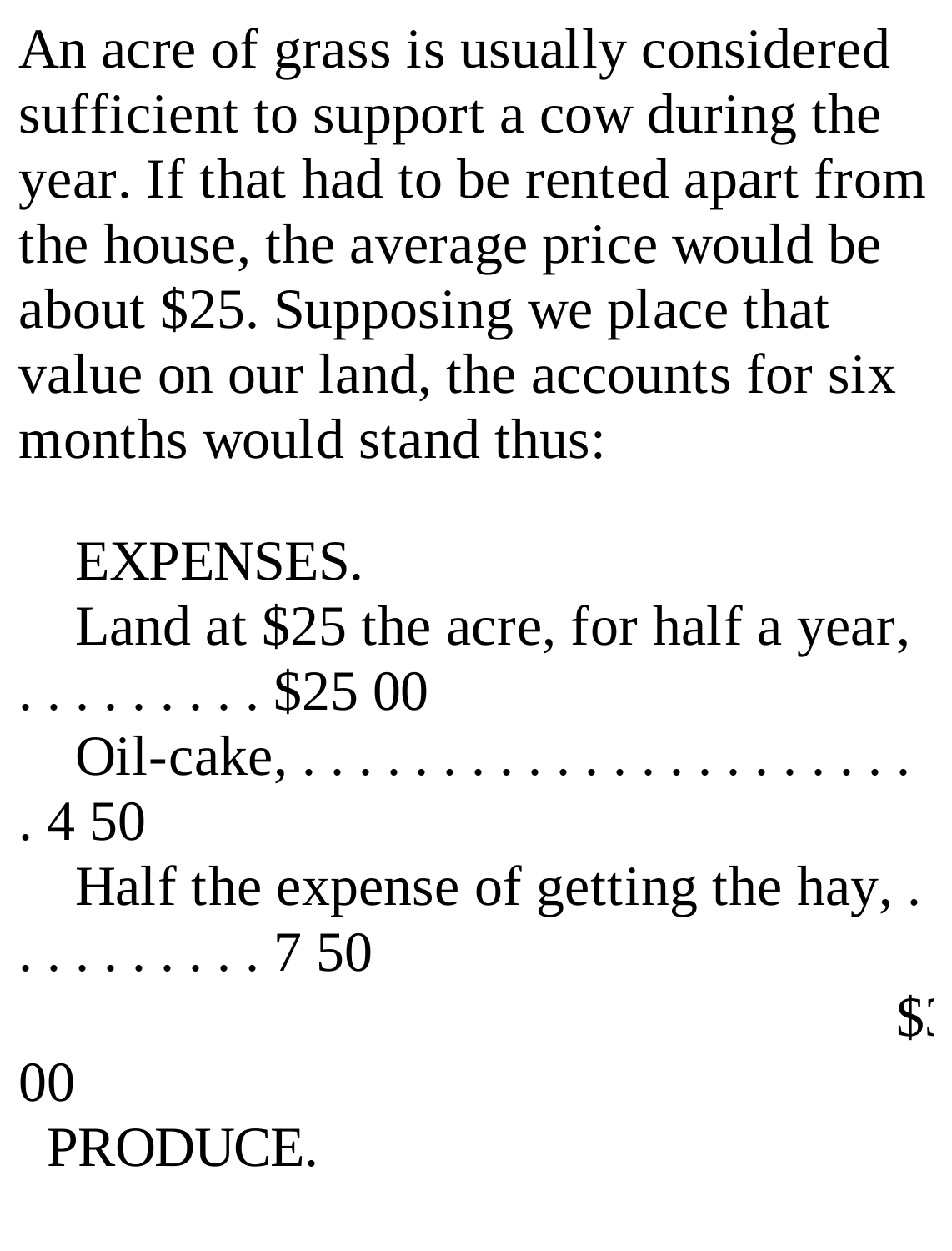Value of milk and butter, .........  $\ldots$ .  $$116\,50$ 

Leaving a balance in our favor, at the end of six months of \$79 50.

At the commencement of the winter, a cow-keeper in the neighborhood told our man that we should give our cows a little mangel-wurzel. We inquired, Why? and were told that we should "keep our cows better together;" so we paid a guinea for a ton of that vegetable. The first time we made butter after they had been fed with it, we found it had a very strong, bitter taste. Still, we did not condemn the mangel-wurzel, but tried it another week. The butter was again bad, so we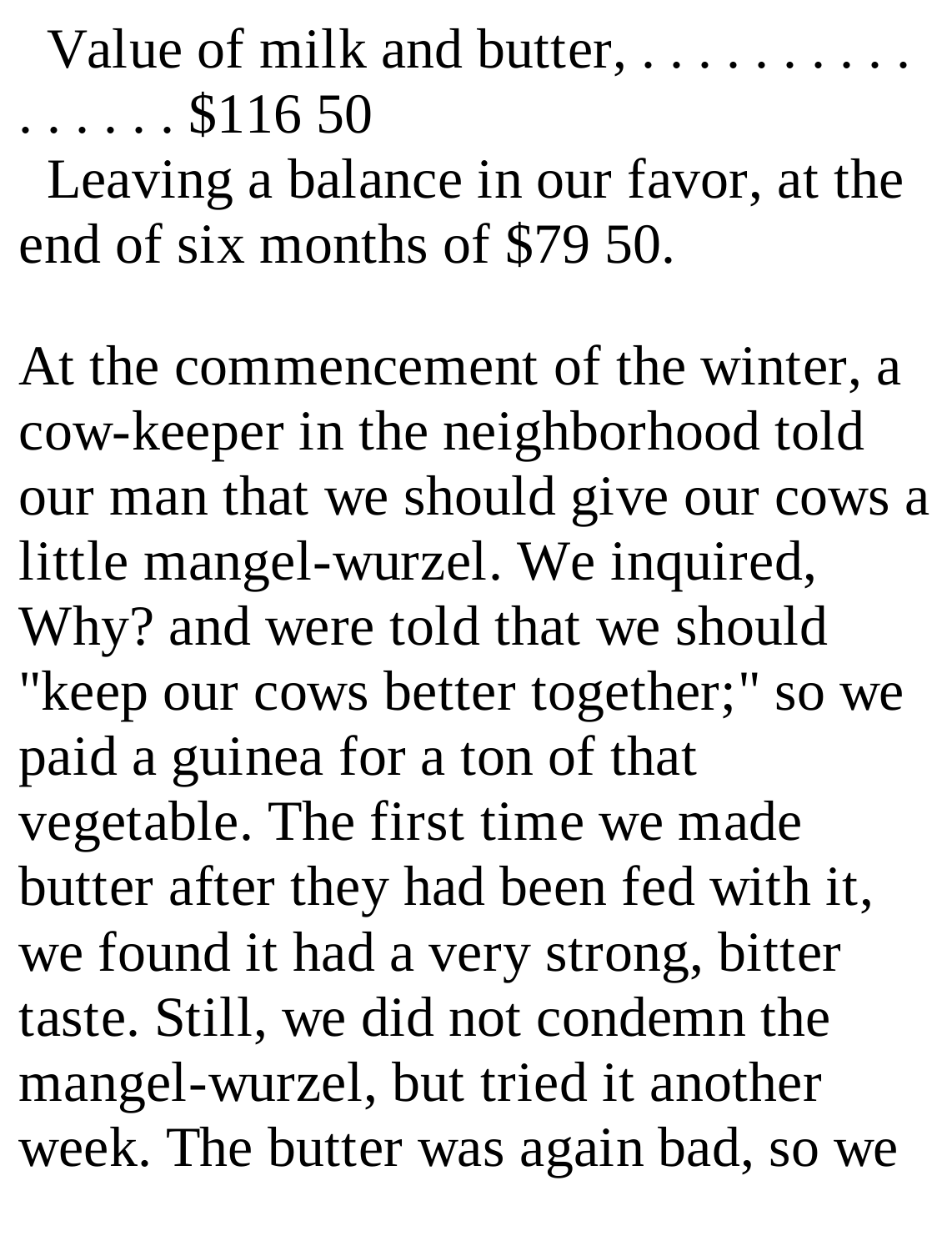abandoned the roots, and resolved to give the animals nothing but hay.

When they were quite deprived of green food the milk began to decrease; and as we had heard that oil-cake was given to cattle, we thought we would try some. We did so, and with complete success; we had plenty of milk, and the butter was as good as in the middle of summer, and nearly as fine a color. We did not make so much as when the cows had plenty of grass,—besides, it was now several months since the black cow had calved,—but we had sufficient for the consumption of the family. The children, it is true, did not have so many tarts as when the fruit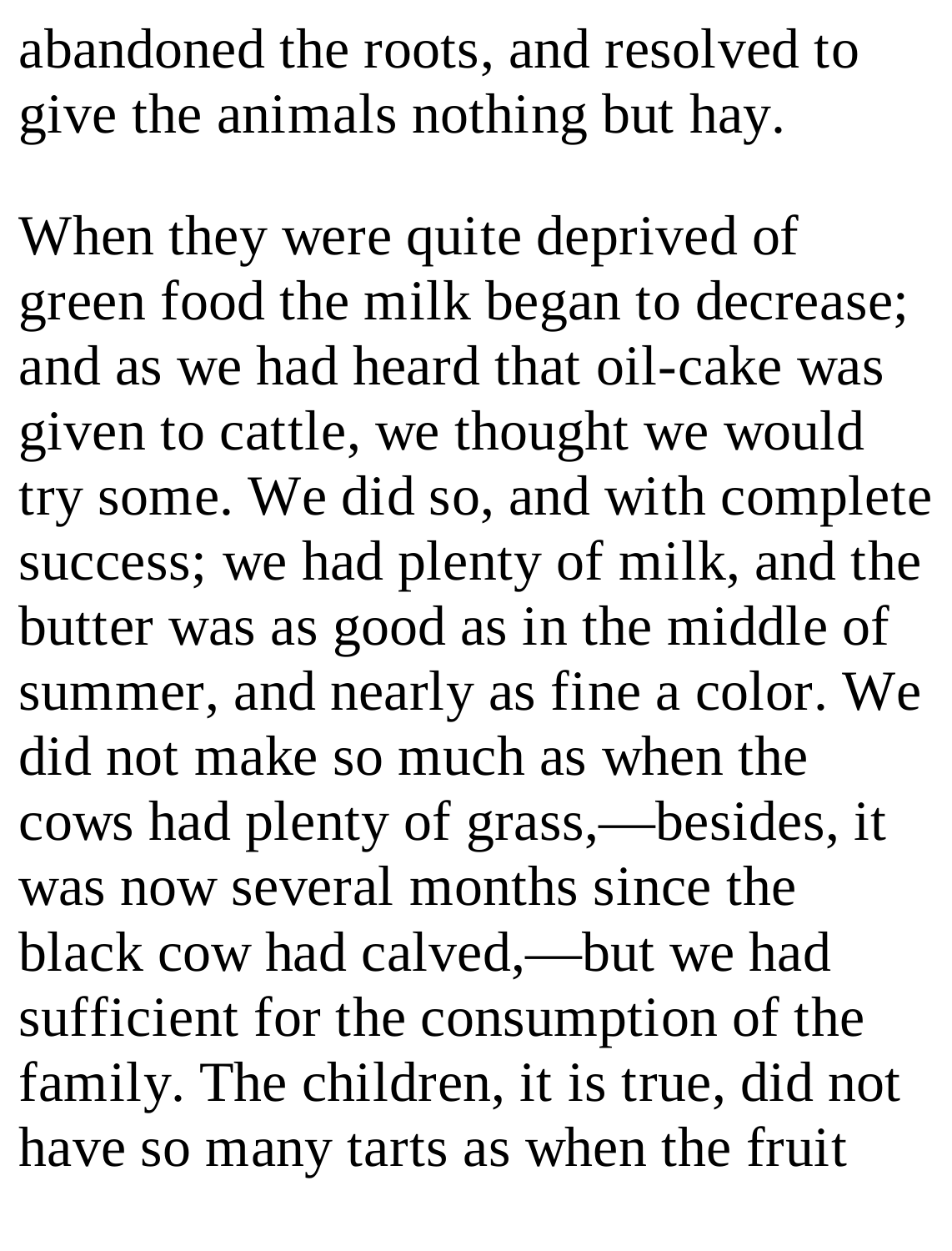and butter were more plentiful.

We hope that we have made all our statements clearly, and that the reader will have no difficulty in following us through this narrative of "buttermaking."

Of one thing we are quite sure, that it is false economy to feed cows during the winter on anything but what we have mentioned. Grains from the brewer and distiller are extensively used by cowkeepers in large towns, but they cannot be procured in the country; and we have been told that cows fed with grains, though they may yield plenty of milk, will not make much butter.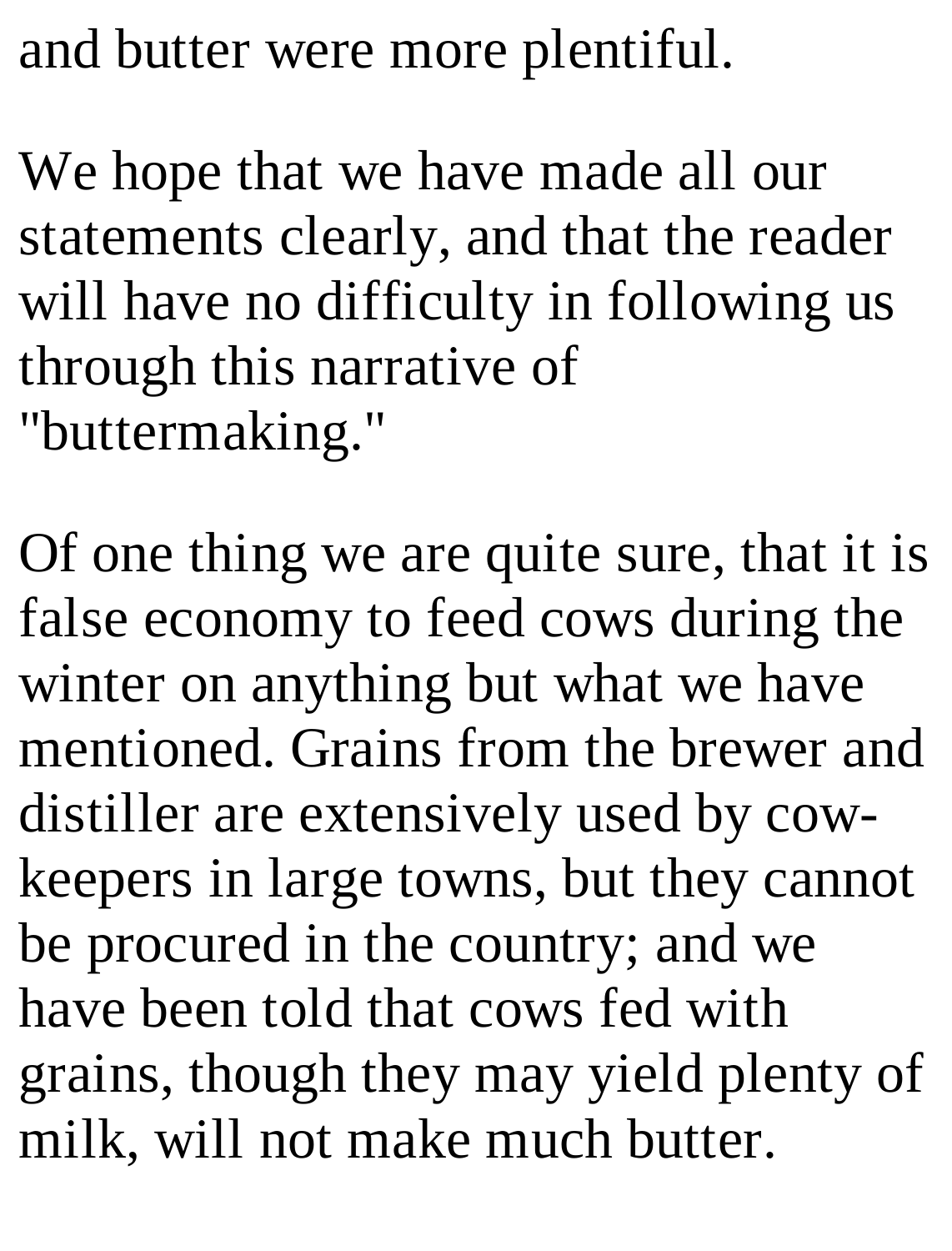One winter, when hay was scarce, we found that they did very well with carrots occasionally, and that they did not impart any unpleasant taste to the butter. They are likewise found of potatoes unboiled; but these things are only required when you keep more stock than your land can support,—a fault very common to inexperienced farmers on a small scale.

## **CHAPTER VI.**

#### **OUR PIGS.**

We had every reason to be satisfied with the profit we had derived from our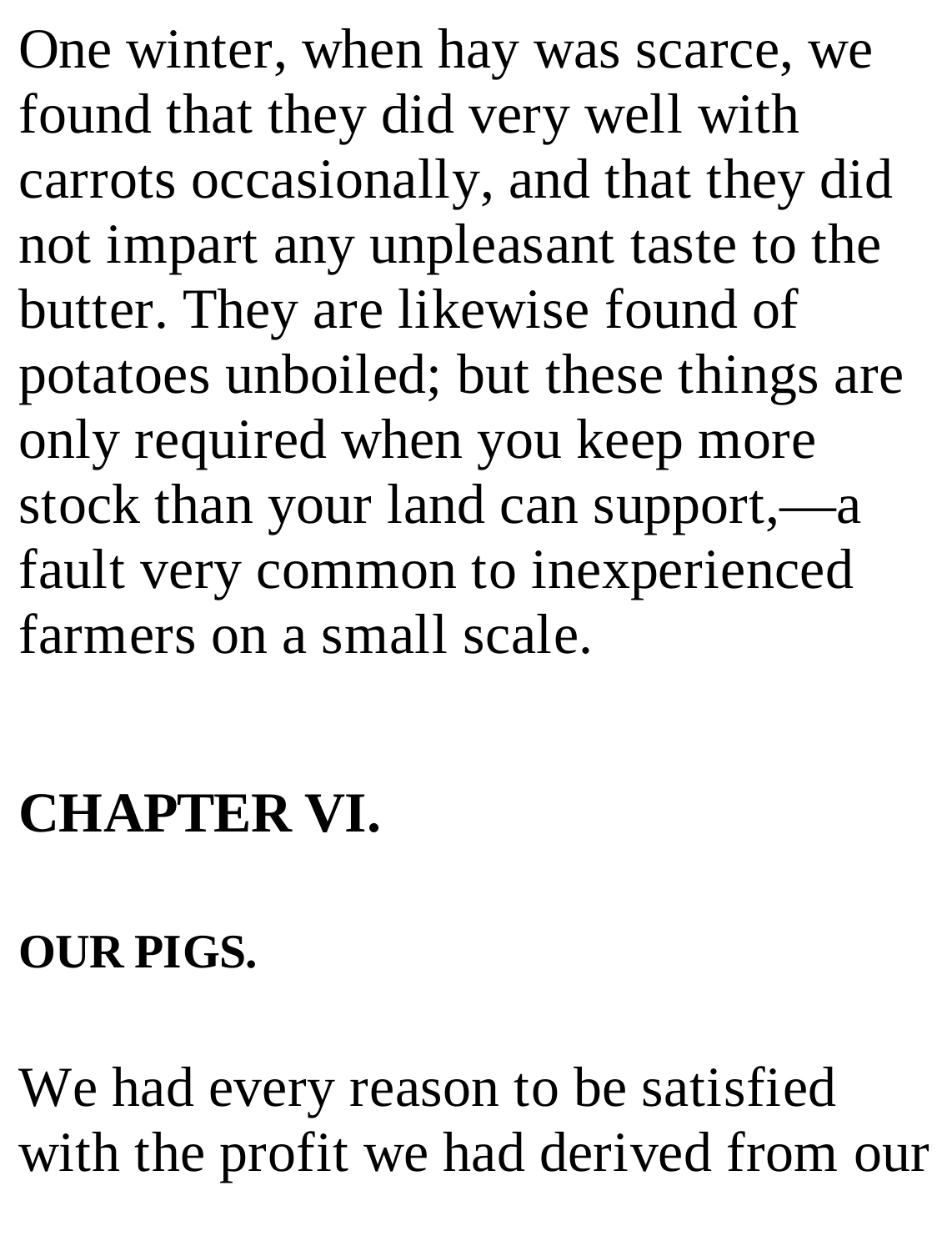dairy, and next proceeded to examine the accounts we had kept of our pigs for six months.

We commenced by purchasing, on the 14th of July, one for which we paid \$7 50. For the first month it had nothing but the wash from the house, the skimmilk from the dairy, and greens from the garden. When we began to dig the potatoes, we found we could not hope to save the whole crop from the disease; we had, therefore, a quantity boiled and put in the pig-tub, and upon these it was fed another month. At the end of that time we began to give it a little meal and a few peas. It was killed three months after we had purchased it,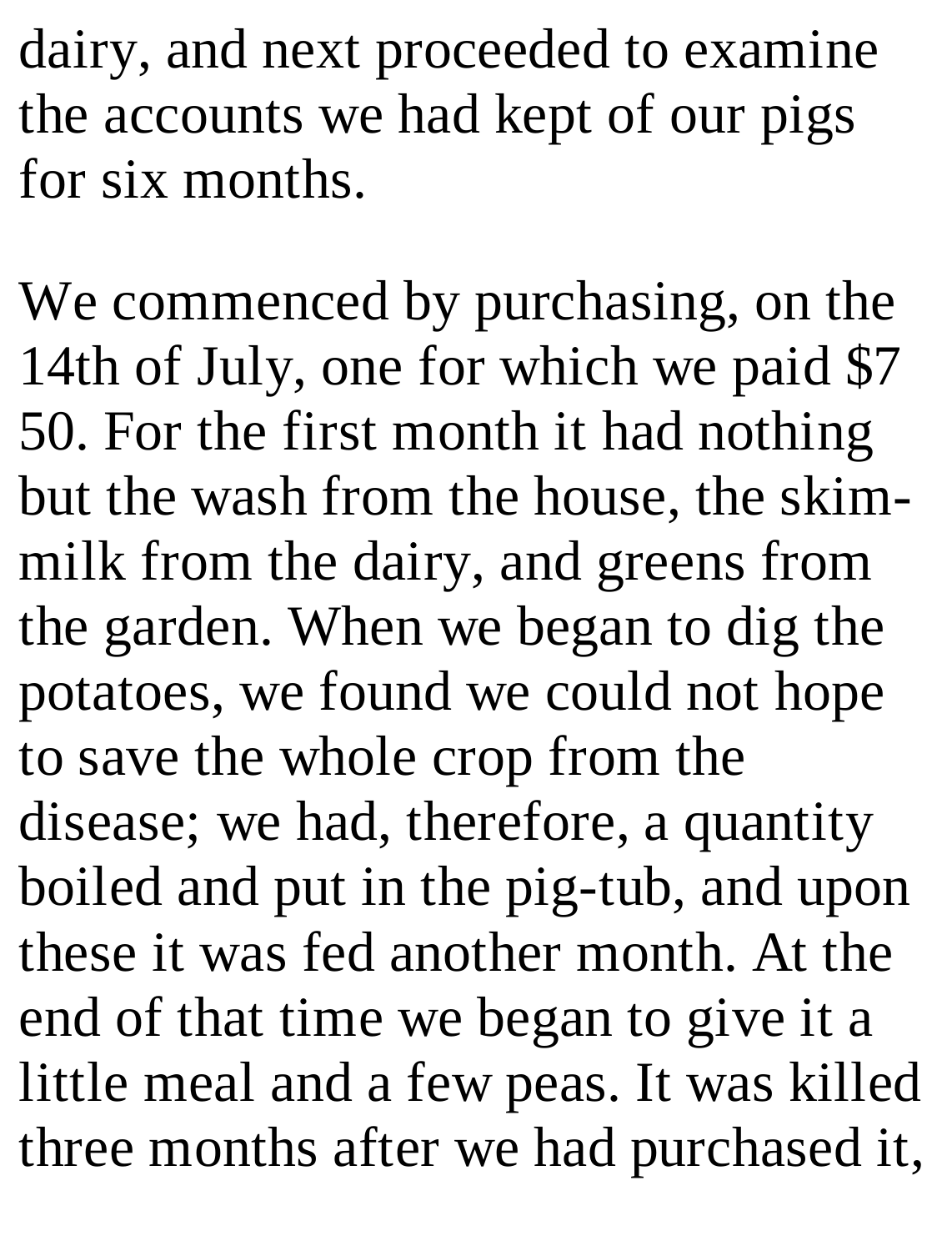and the cost for meal and peas was just \$250. Thus, altogether, we paid for it \$10, and when killed it weighed thirteen stone (182 pounds). This we reckoned worth \$1 37½ the stone, which made the value of the meat \$17 87½; we had, therefore, a clear profit of \$7 87½. Of course, it would have been very different had we bought all the food for it; but the skim-milk, and vegetables from the garden would have been wasted, had we been without a pig to consume them: as it was, the profit arose from our "farm of four acres."

These particulars are given for the reason that the writer has frequently heard her friends in the country say,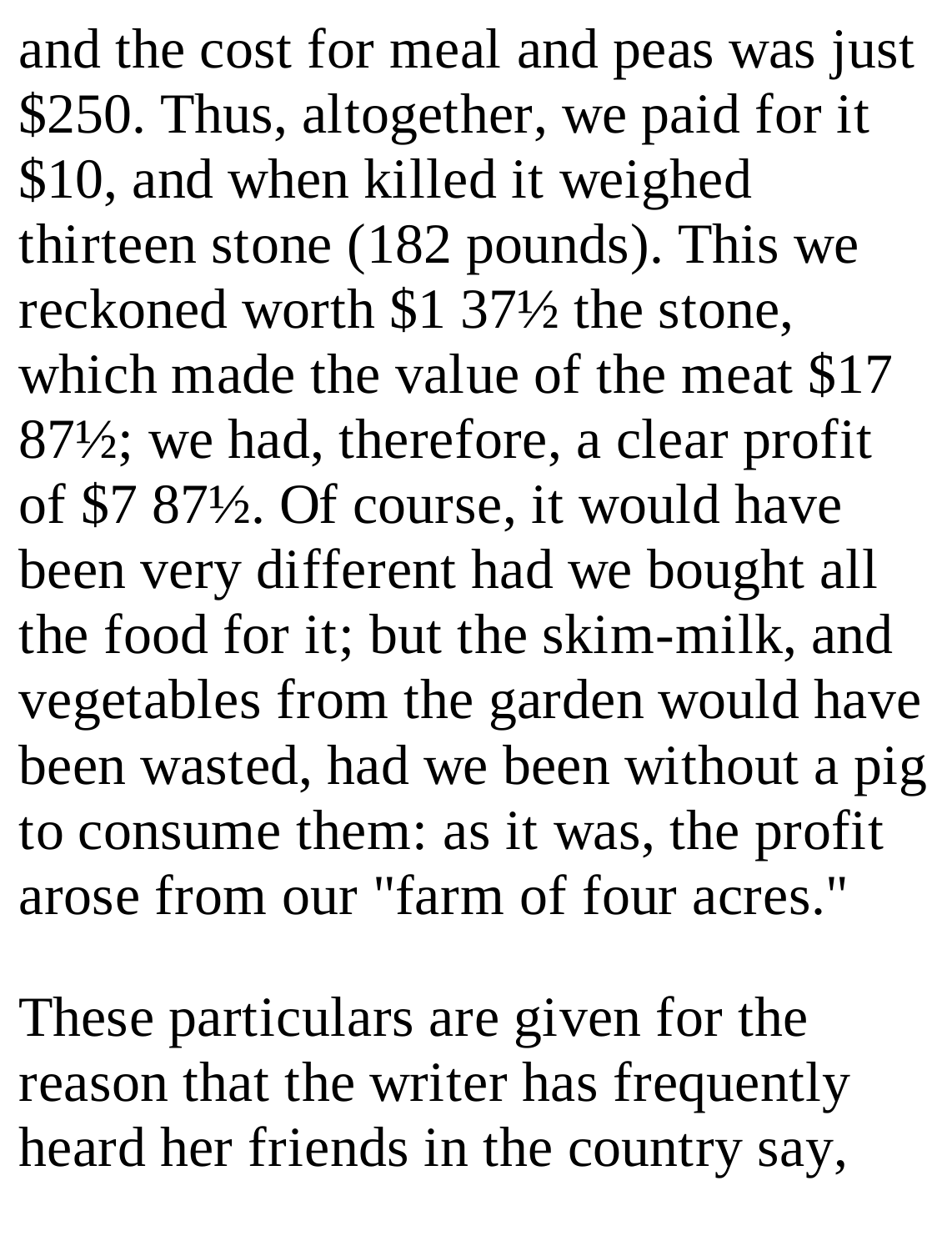"Oh, I never keep either pigs or poultry: the pork and the fowls always cost twice the price they can be purchased for." This we could never understand, when the despisers of home-cured hams and home-fed poultry used to assert it. Supposing there was no actual profit, still it seemed strange that those who had the option of eating pork fed on milk and vegetables, and fowls which were running about the meadows a few hours before they were killed, should prefer those which are kept in close confinement and crammed with candlegraves and other abominations, till they are considered what dealers call "ripe" enough to kill; and as for pork, much of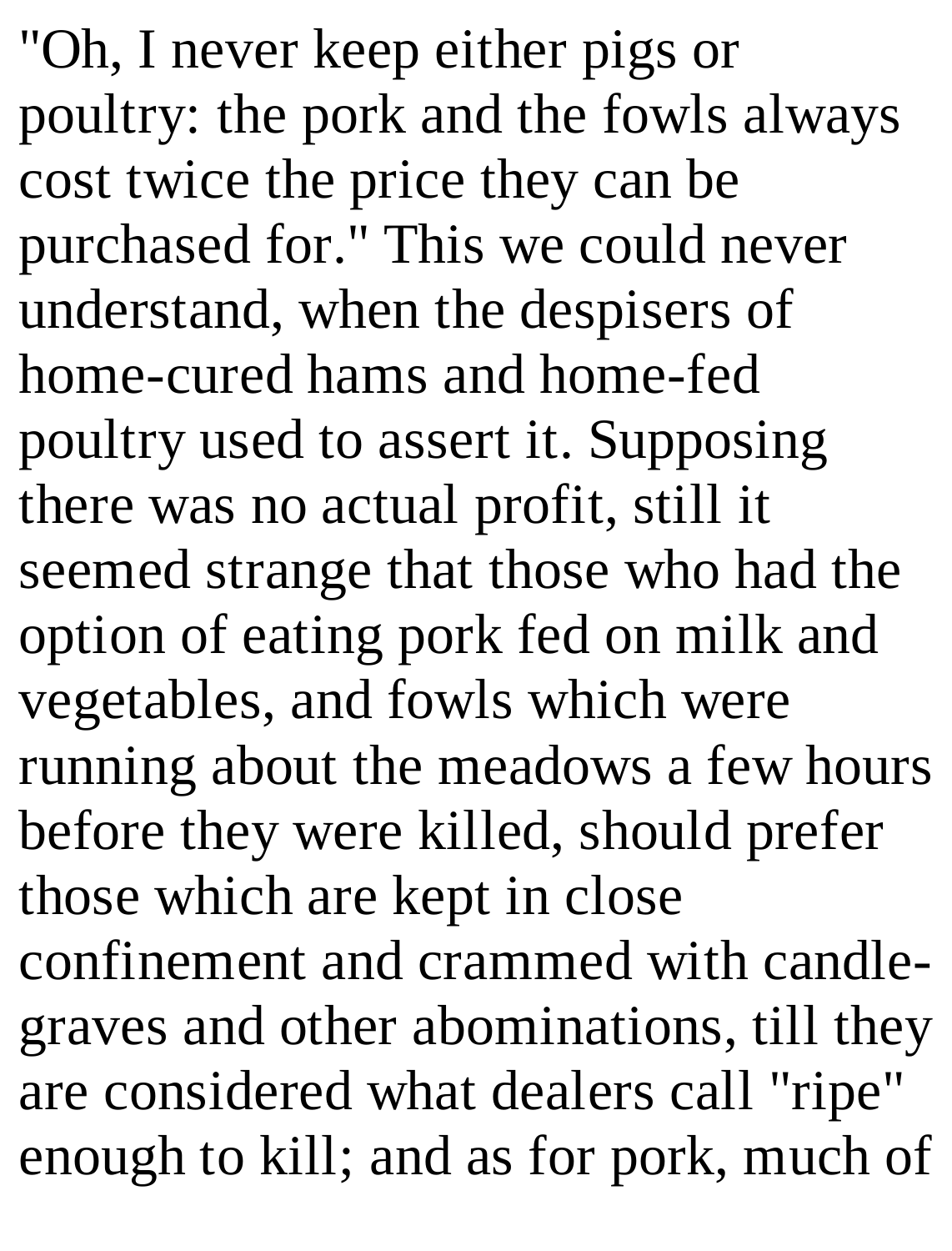that which is sold in towns is fed on the offal from the butchers' shops, and other filth. It is well known that pigs will eat anything in the shape of animal food; and for myself, I would much rather, like the Jew and the Turk, abjure it altogether, than partake of meat fed as pork too commonly is. How few people can eat this meat with impunity! but they might do so if the animal had been properly fed.

It is a great mistake to make pork so fat as it usually is: it is not only great waste, but deters many persons from partaking of it. Servants will not eat it, and those who purchase it, as well as those who kill their own pigs, may be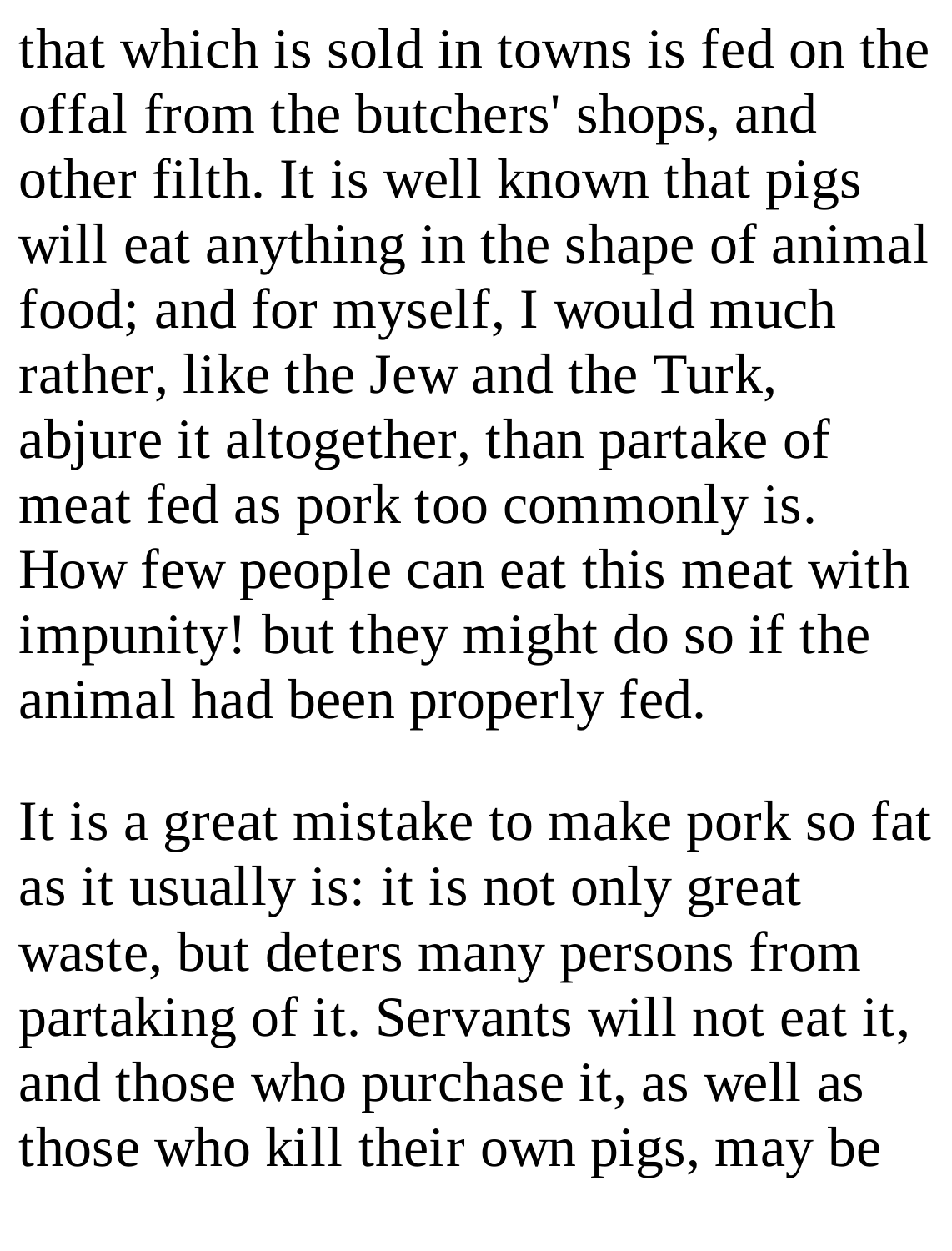certain that the surplus fat finds its way into the "wash-tub," for the benefit of a future generation of "piggies."

Our next venture proved equally fortunate. We bought three small pigs, for which we gave \$3 each; and as we wished to have pickled pork and small hams, they were killed off as we required them. The first cost \$2 for barley-meal and peas, and weighed six stone, which, at \$1 37½ a stone, was worth \$8 25. As the cost of the pig and the food came to just \$5, we had a profit of \$3 25; but we considered we had no right to complain: the meat was delicious, and partaken of by the children as freely as if it had been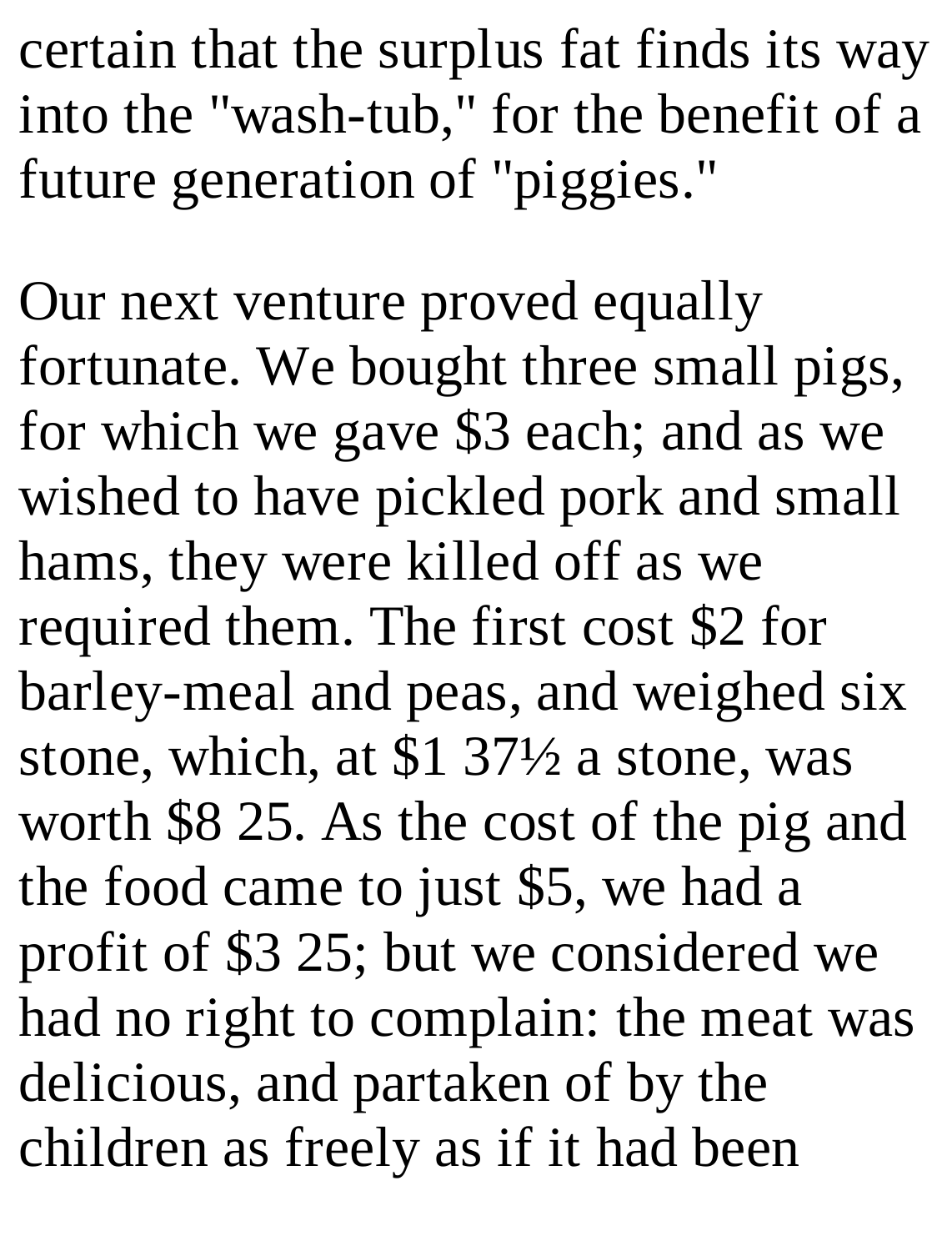#### mutton.

We kept the other pigs somewhat longer, and they cost us no more for food; for, as I have already stated, they were entirely kept with the produce of our "four-acre farm," till about three weeks before they were killed. About a bushel and a half of barley meal and a peck of peas was all that was purchased for them.

The best way to ensure the healthy condition of the animals is to let them have the range of a small meadow; they should likewise be occasionally well scrubbed with soap and water. If they are thus treated, how much more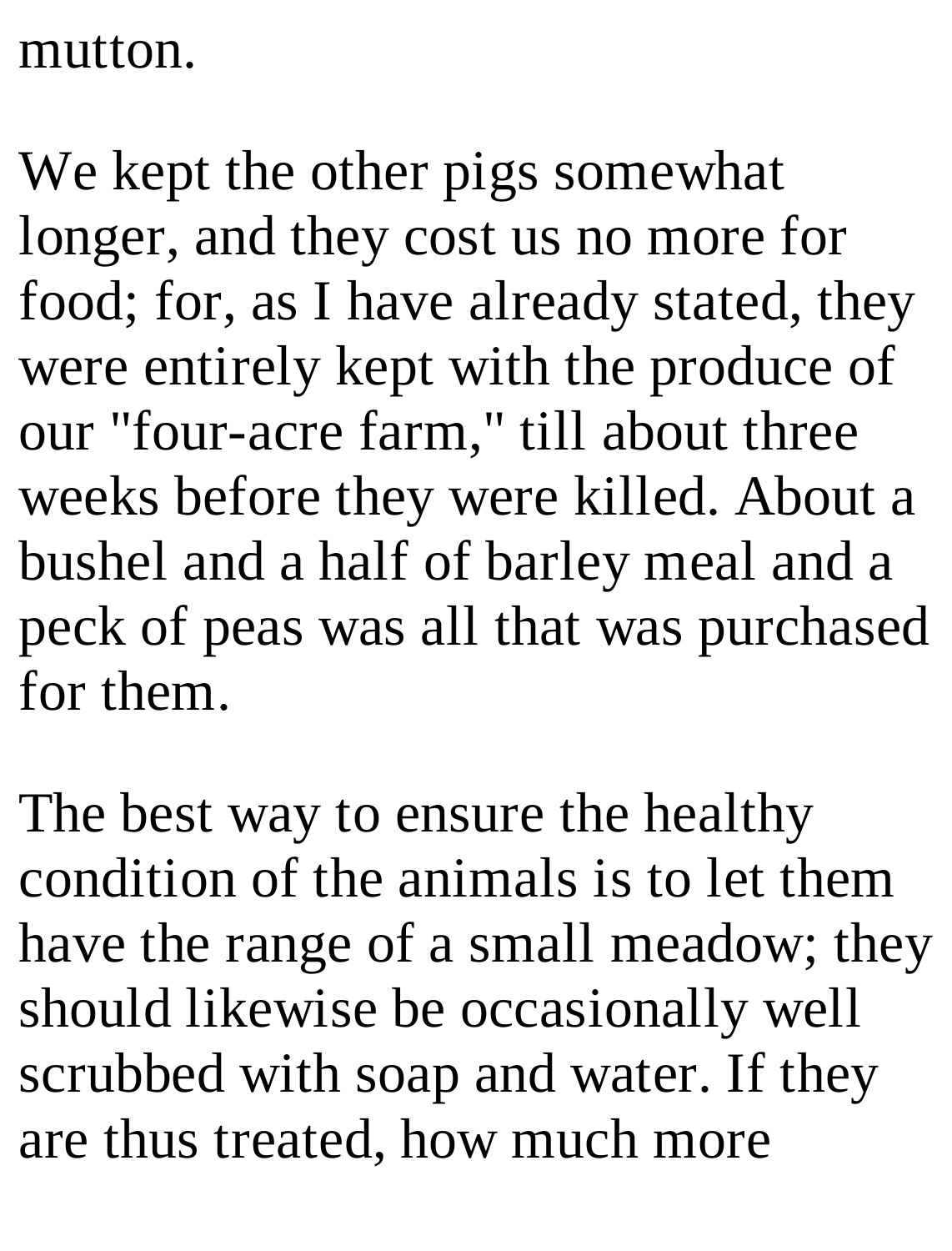wholesome must the meat be than when the poor creatures are shut up in dirty styes, and suffered to eat any garbage which is thrown to them! We always had all their food boiled. At first there was a great deal of opposition to the "muck" being introduced into the scullery; but in a little time that was overcome, and a "batch" of potatoes used to be boiled in the copper about once a month. When the skim-milk was removed from the dairy, it was taken to the "trough," and some of it mixed with a portion of the boiled potatoes, and with this food they were fed three times daily.

We have been told by a practical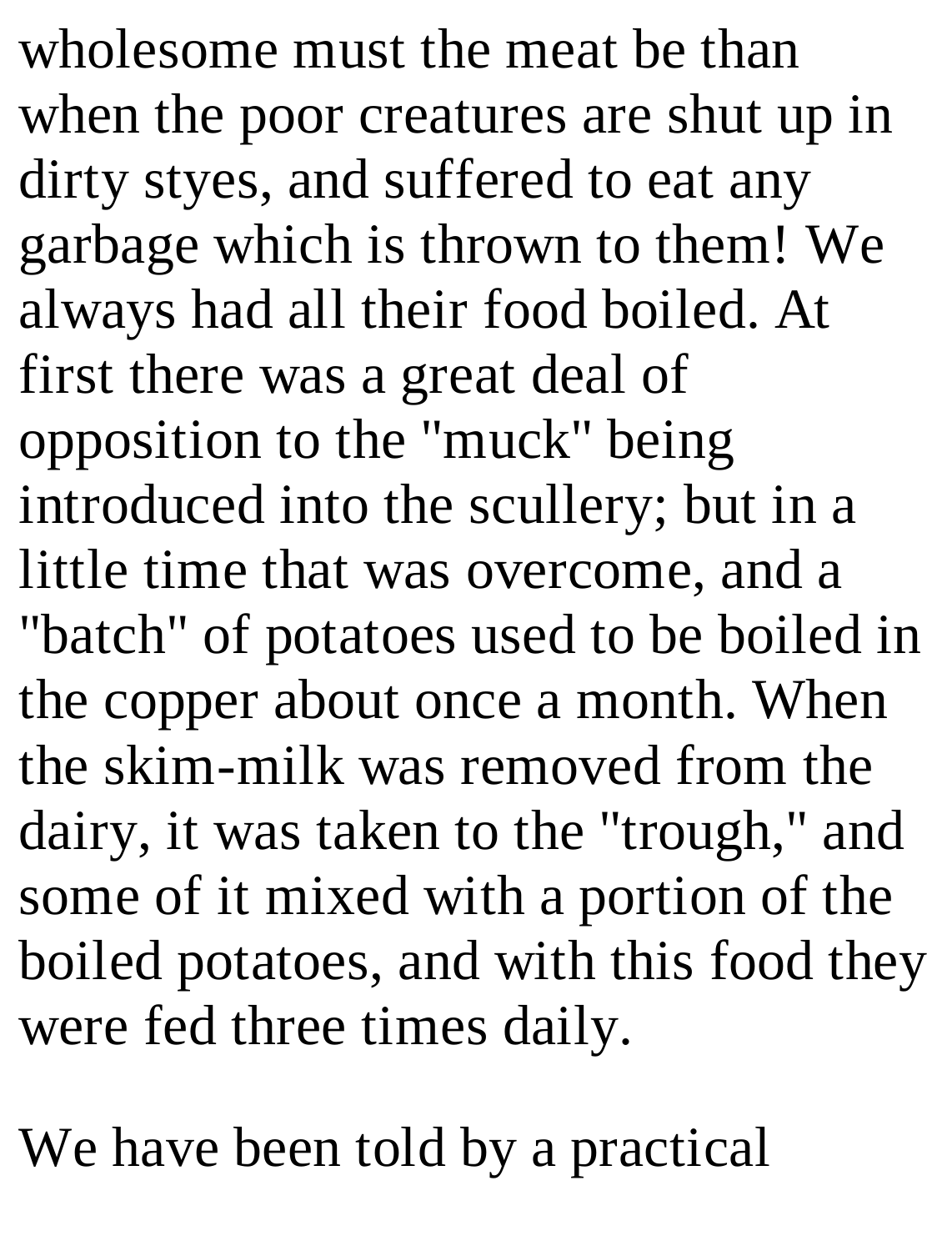farmer on a larger scale, that when potatoes are not to be procured, a pig of thirty-five stone may be fattened in ten days on something less than two hundred weight of carrots. We intend to try if this is the case, and have half an acre of our orchard (which is arable) sown with carrot-seed, and feed our "stock" in the winter with the produce. With the surplus milk of two cows we find we can always keep three pigs with very little expense. Of course, if we did not plant plenty of potatoes, we must purchase more meal for them; but as we have an acre of kitchen-garden, we can very well spare half of it to grow roots for the cows and pigs. We do not reckon labor in our expenses, as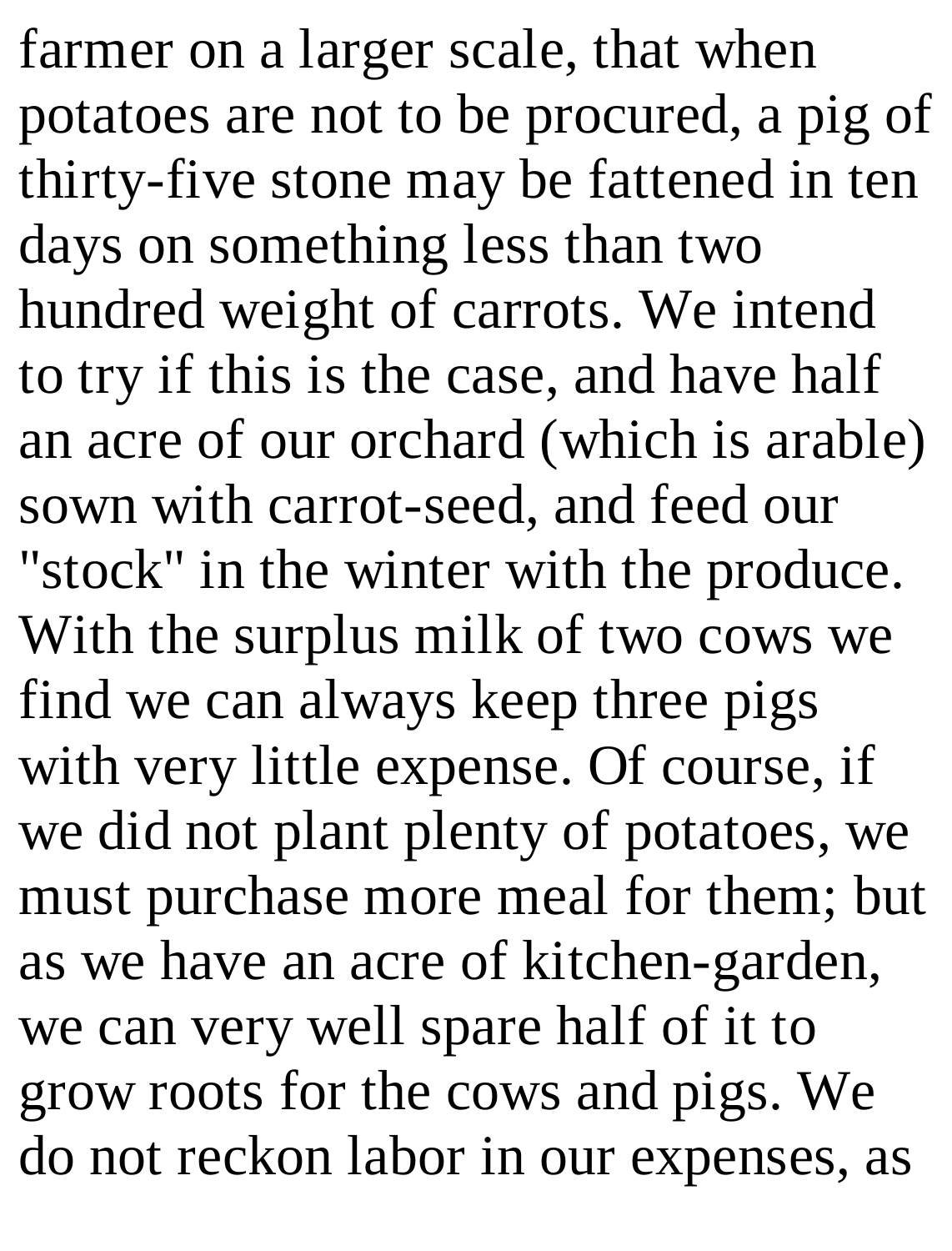we must have had a gardener, even if we had not so much spare ground, for our flower-garden and greenhouse require daily work.

We hope we have convinced those who may think of having a "little place" a few miles from town, that it may be made a source of profit as well as of amusement, and that any trouble which may be experienced by the lady superintending her own dairy and farm will be repaid by having her table well supplied with good butter, plenty of fresh eggs, (of the poultry-yard we shall speak presently,) well-cured hams, bacon, delicate and fresh pork, well-fed ducks, and chickens. All those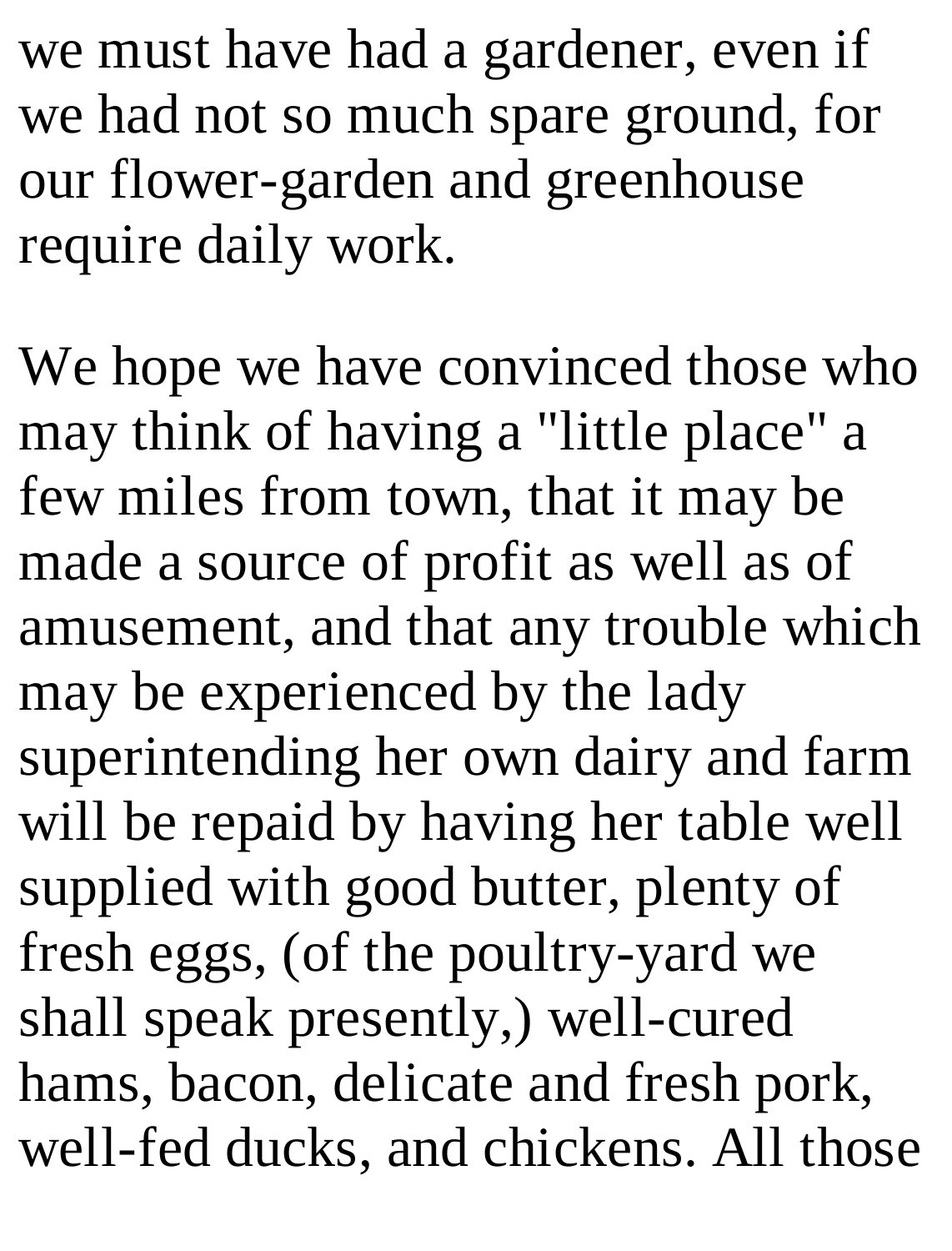country dainties are easily to be procured on a "farm of four acres."

Nor must another item be omitted health; for if you wish to be fortunate in your farming, you must look after things yourself, and that will necessitate constant exercise in the open air. We think that we have given full particulars for the management of the cow and pig.

In the next chapter we will relate our experience of the poultry-yard.

# **CHAPTER VII.**

#### **OUR POULTRY.**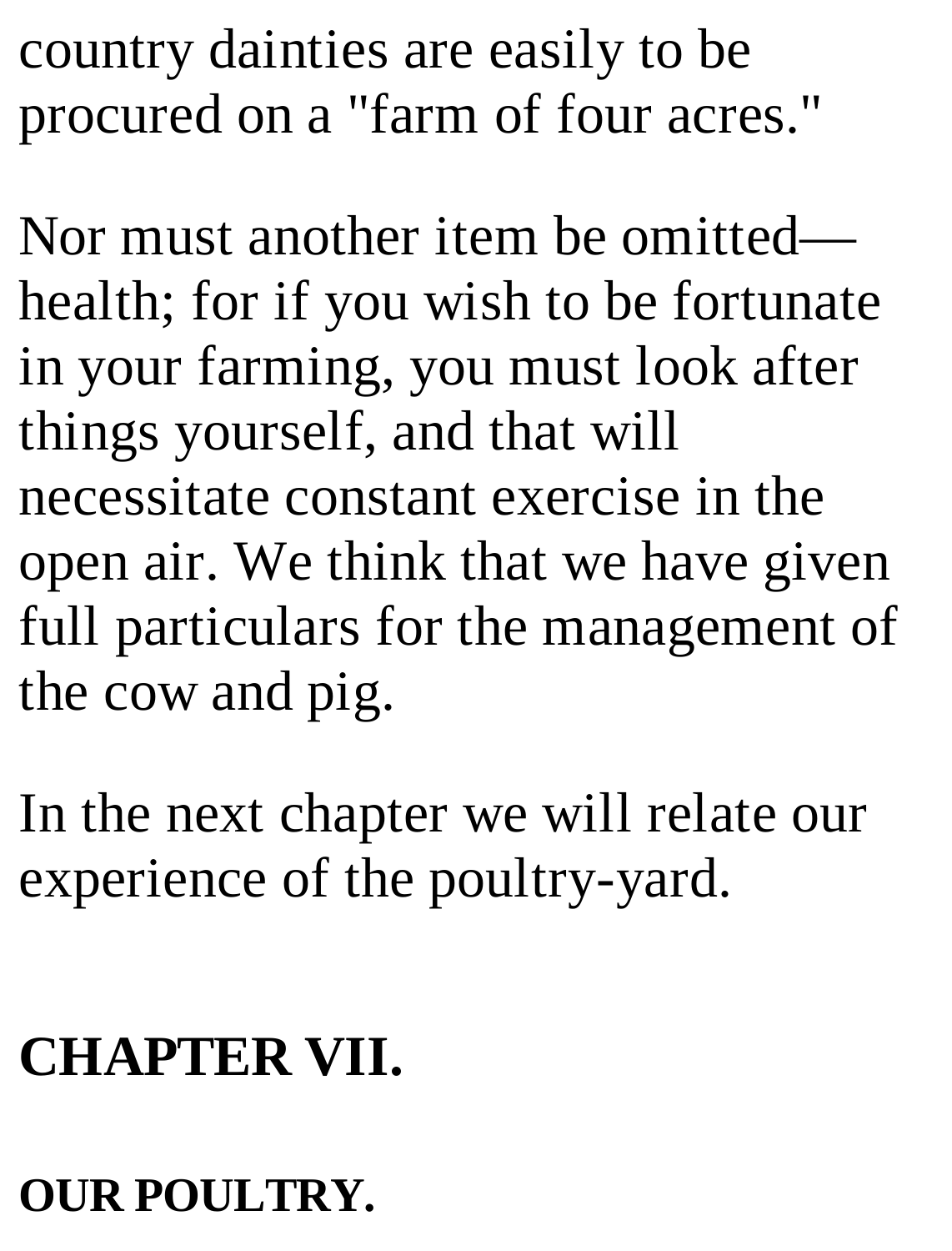We commenced stocking our poultryyard in July, by purchasing twentyeight chickens and twenty ducks, for which we paid \$16 58 in the market. Some of them were too young for the table at the time we purchased them, but were all consumed at the end of four months, with the exception of seven hens and a cock, which we saved for "stock." Thus in the time I have mentioned we killed ten couple of ducks, and the same of fowls. These we entered in our housekeeping expenses at \$1 37 a couple, though they were larger and better than could have been purchased in a London shop for \$1 75.

We must now proceed to reckon what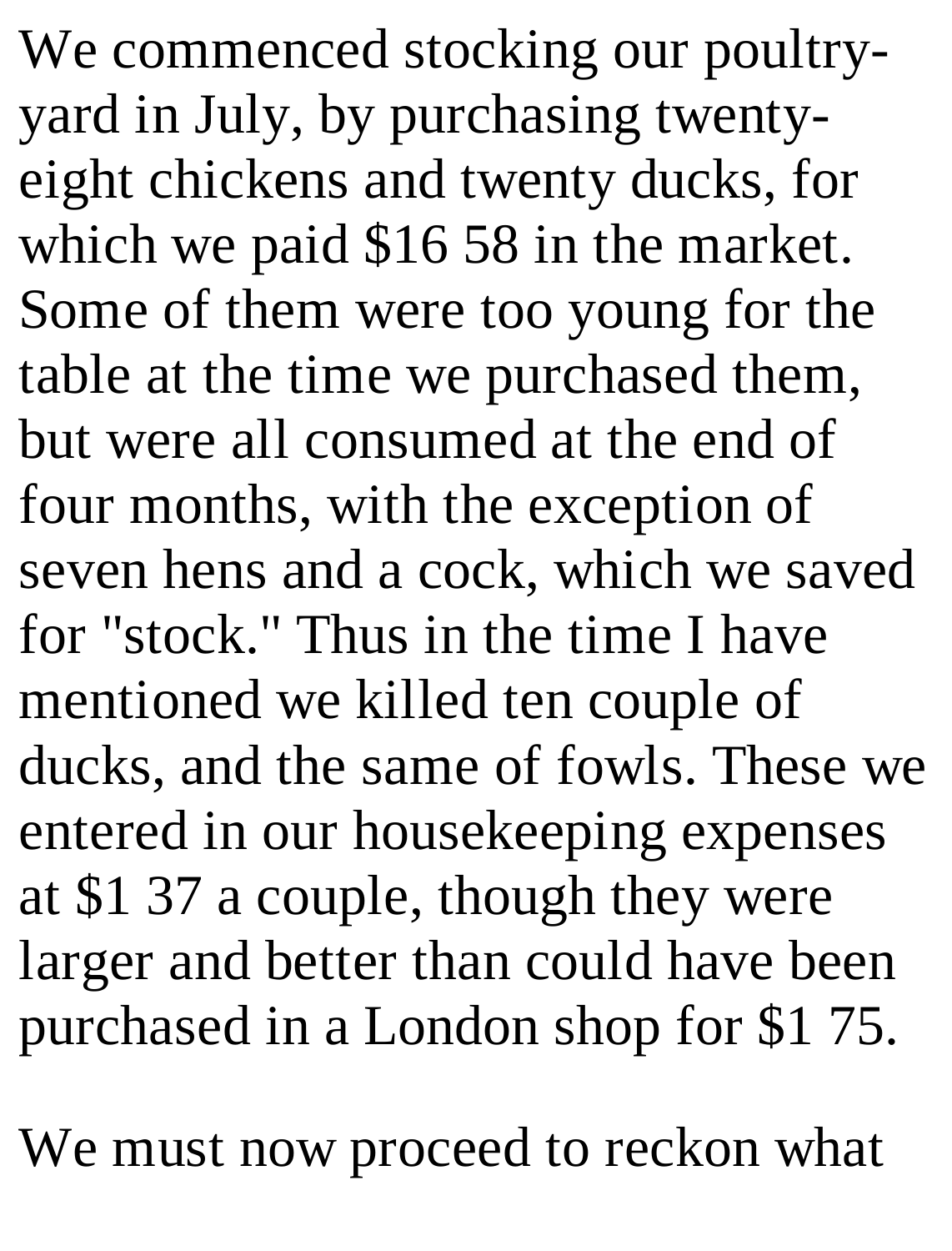they cost for food, and then see if any balance remained in our favor. They consumed during the time they were getting in order for the table, three bushels of barley, at \$1 25 the bushel, one bushel of meal at the same price, and one hundred weight of what is called "chicken rice," at \$3 00.

The cost of the barley and meal was, .  $\ldots$  \$5 00

Rice, . . . . . . . . . . . . . . . . . . . 3 00 Cost of poultry, . . . . . . . . . . . . . . 16 58

Making the total price, \$24 58 Ten couple of ducks, and the same number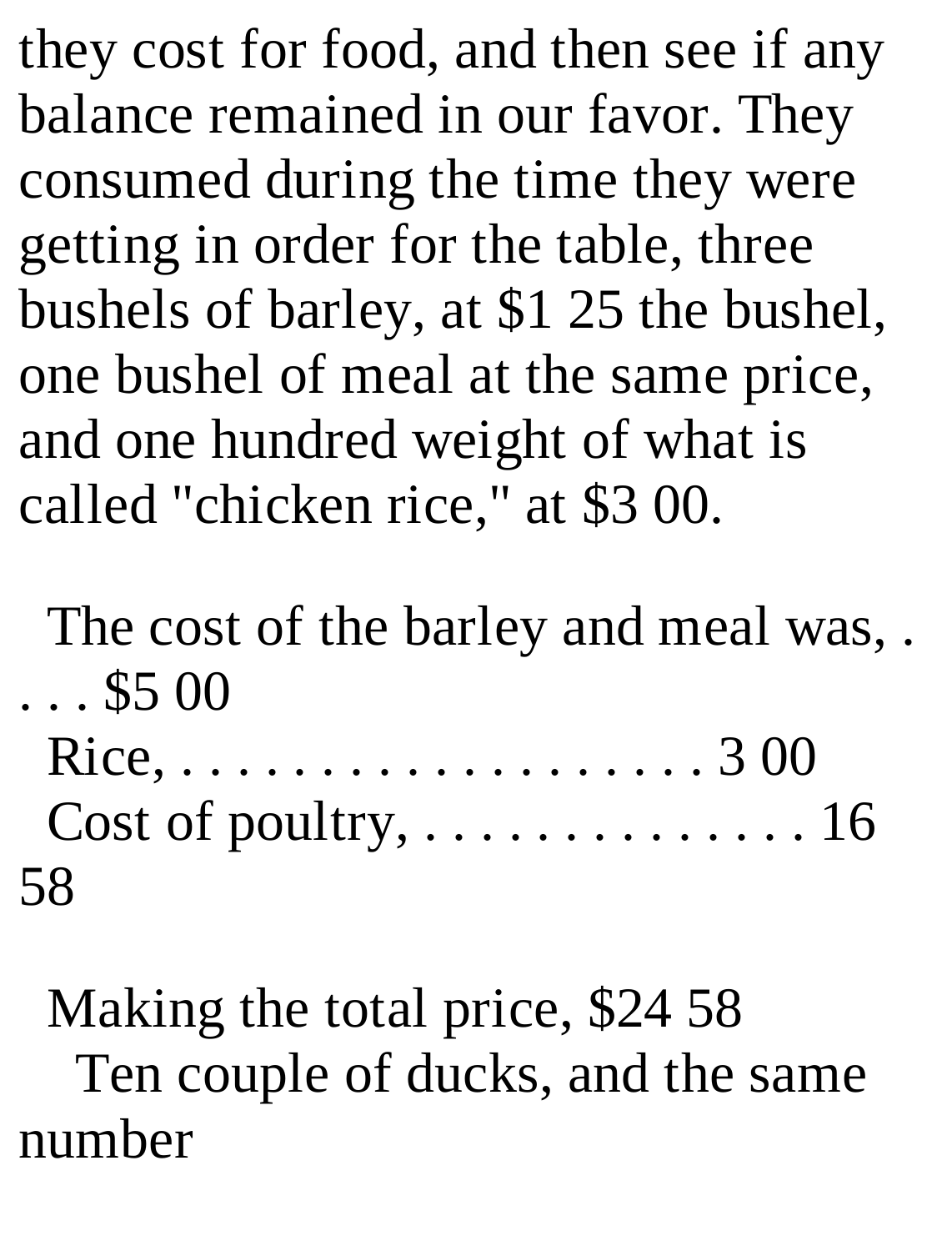of chickens, would amount to, \$27 50

Thus, at the first sight, it would appear that we gained but \$2 92 by four months' trouble in attending to our fowl-yard; but we have now to take from the purchase money the value of the eight we saved for stock, and likewise to deduct from the barley and rice the quantity consumed by them in the four months. Now these eight were large fowls when bought, and well worth 50 cents each. We must allow for their food at least a fourth part of that consumed. We have then to take off \$4 00 from the first cost of the poultry, and \$2 00 from the value of the food,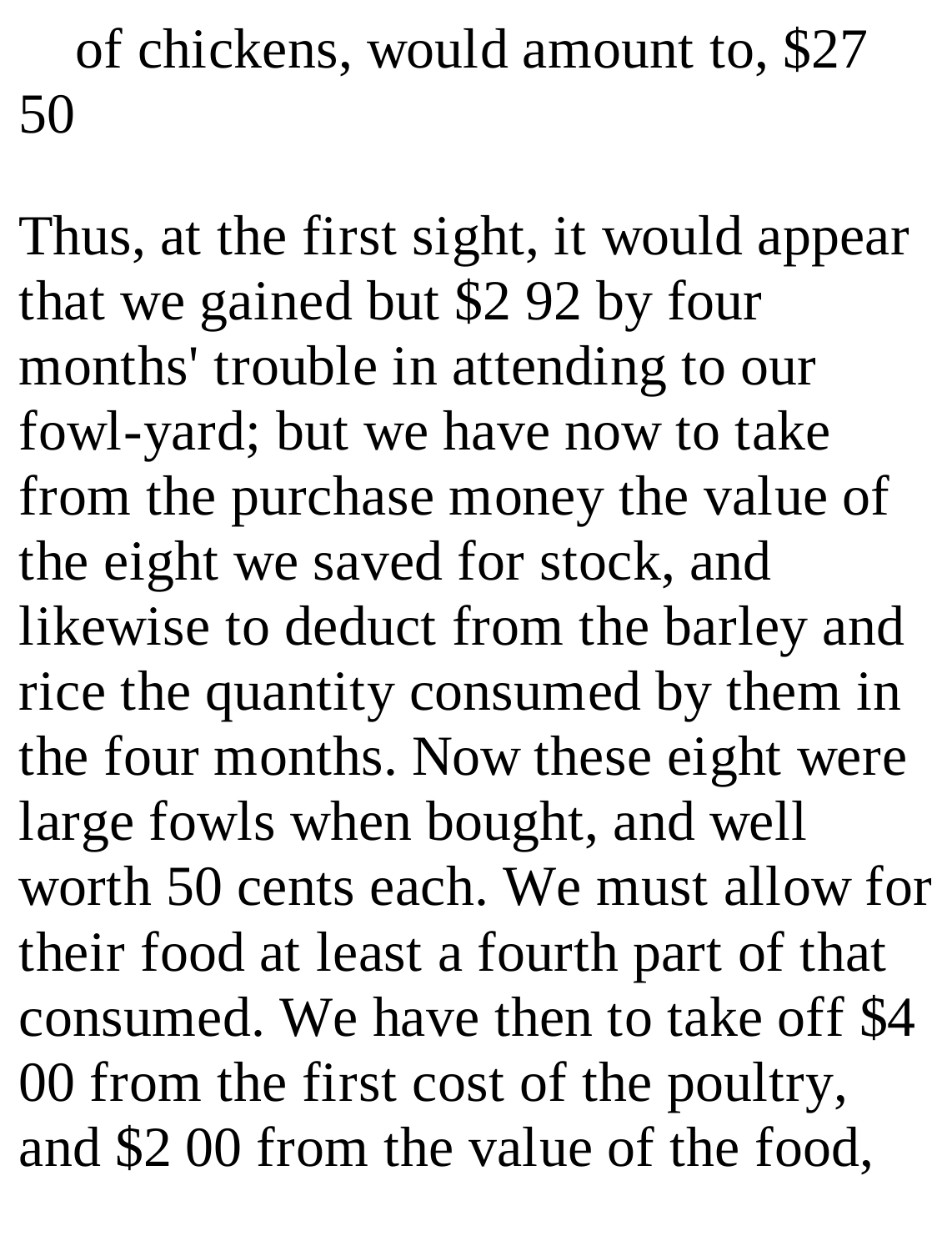which will add \$6 00 to the \$2 92, leaving on the whole transaction a profit of \$8 92.

We have still another small item to add. One of the hens we saved began to lay in the middle of September, and by the time the four months were expired had given us two dozen eggs, which at that time of year, even in the country, were not to be procured under 37½ cents the dozen; so that we have to add 75 cents to \$8 92, making a clear profit in four months of \$9 67.

It was a source of great amusement to ourselves, as well as to the children, by whom it was always considered a treat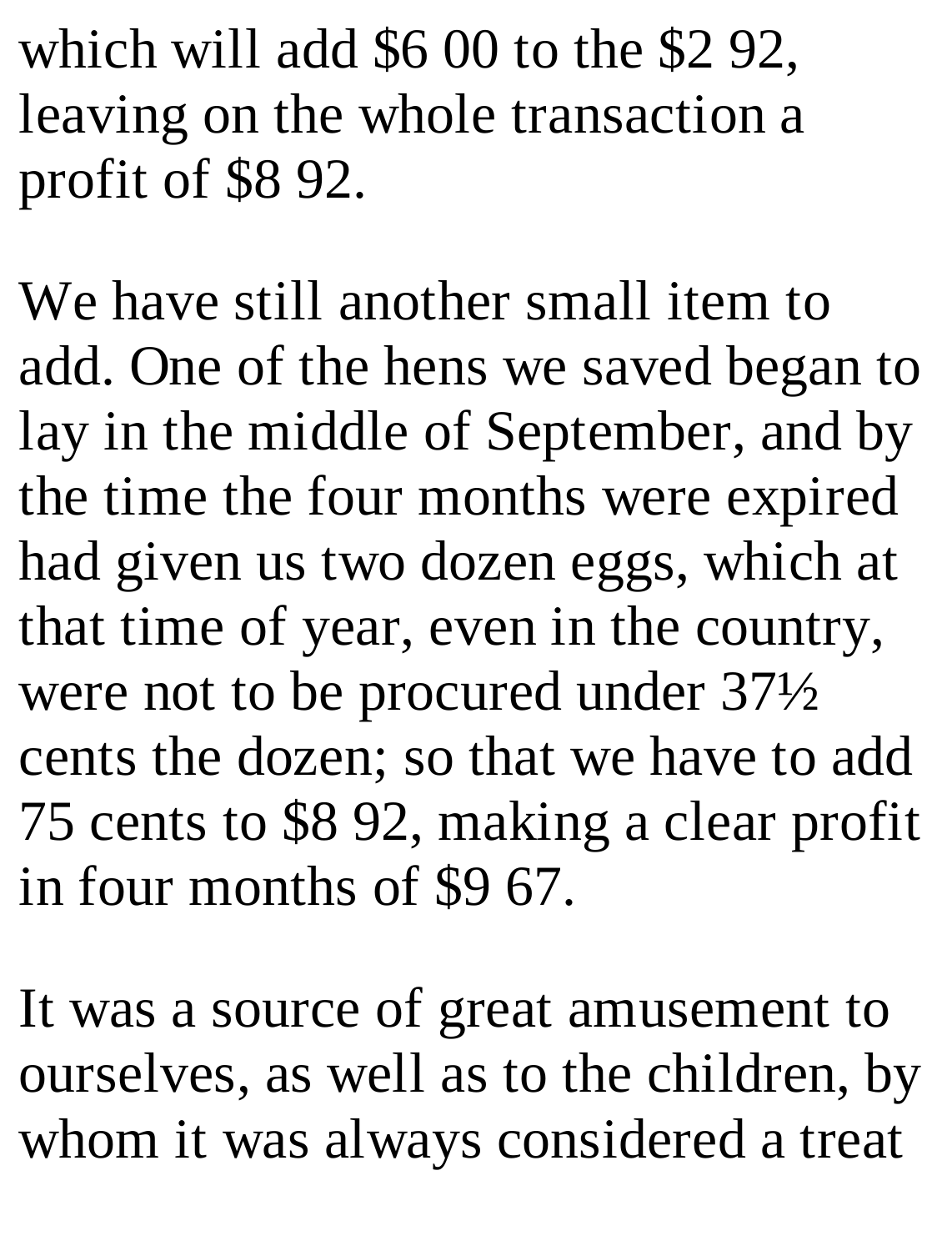to run in the meadows, with barley in their little baskets, to the "coobiddies." When we first had the poultry we kept them in the stable-yard; but we soon found they did not thrive: they had been taken from a farm where they had the free range of the fields, and drooped in confinement, and from want of the grass and worms which they had been accustomed to feed on. We had a house constructed for them in the meadow nearest the house, and soon found that they throve much better, and did not require so much food. We had no trouble with them, except in seeing that the house was cleaned out daily. Through the fields flowed a stream of clean water, consequently our ducks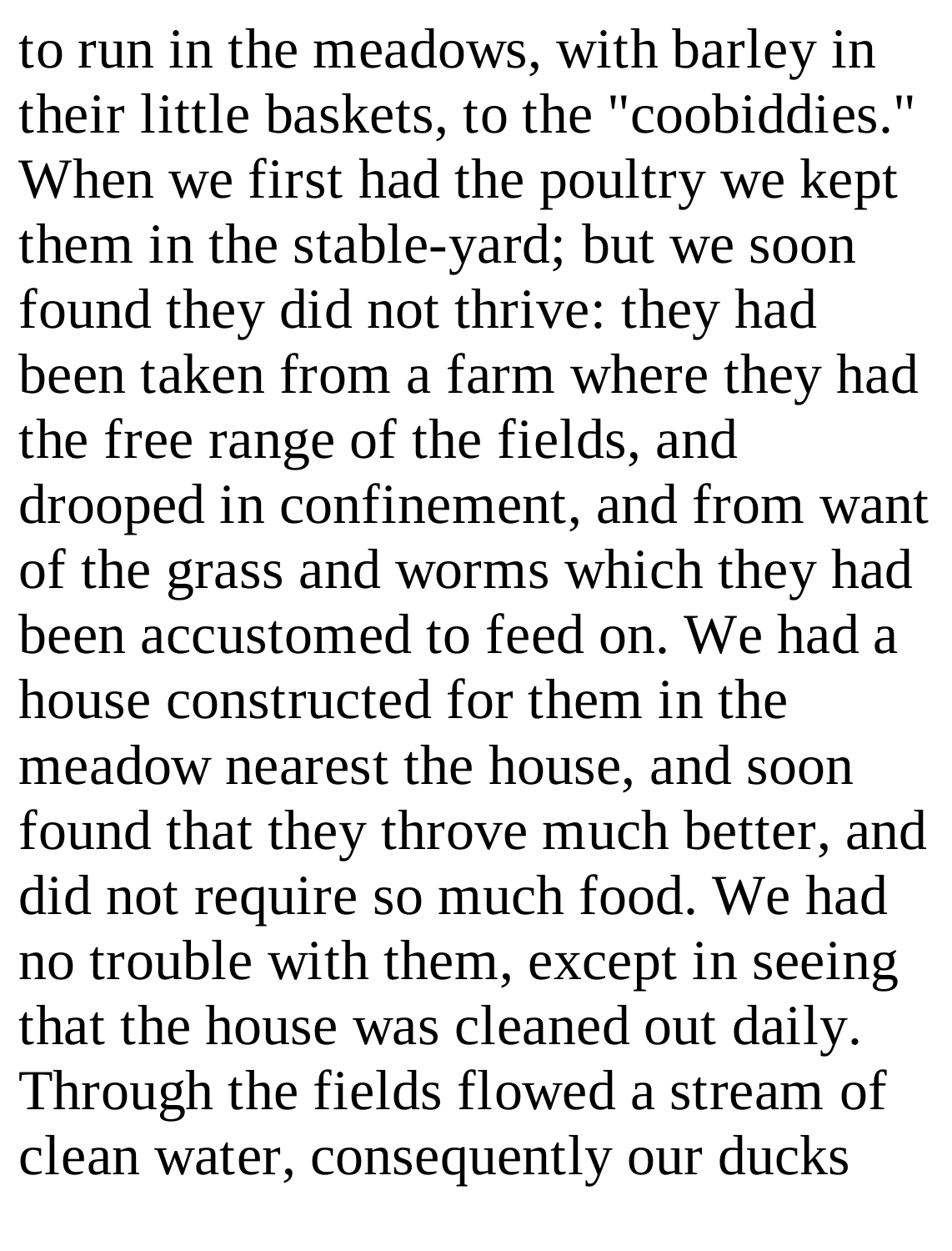throve well. The bushel of meal which figures in our accounts was for them; they used to have a little mixed in hot water once a day. We soon left it off, for we found the rice boiled in skimmilk was equally good for them, and much cheaper.

Poultry of all kinds are very fond of "scraps;" the children were always told to cut up pieces of potatoes, greens, or meat, which they might leave on their plates at the nursery dinner; and when they were removed to the kitchen, they were collected together and put into the rice-bowl for the chickens. We always fed them three times daily: in the morning with rice, in the middle of the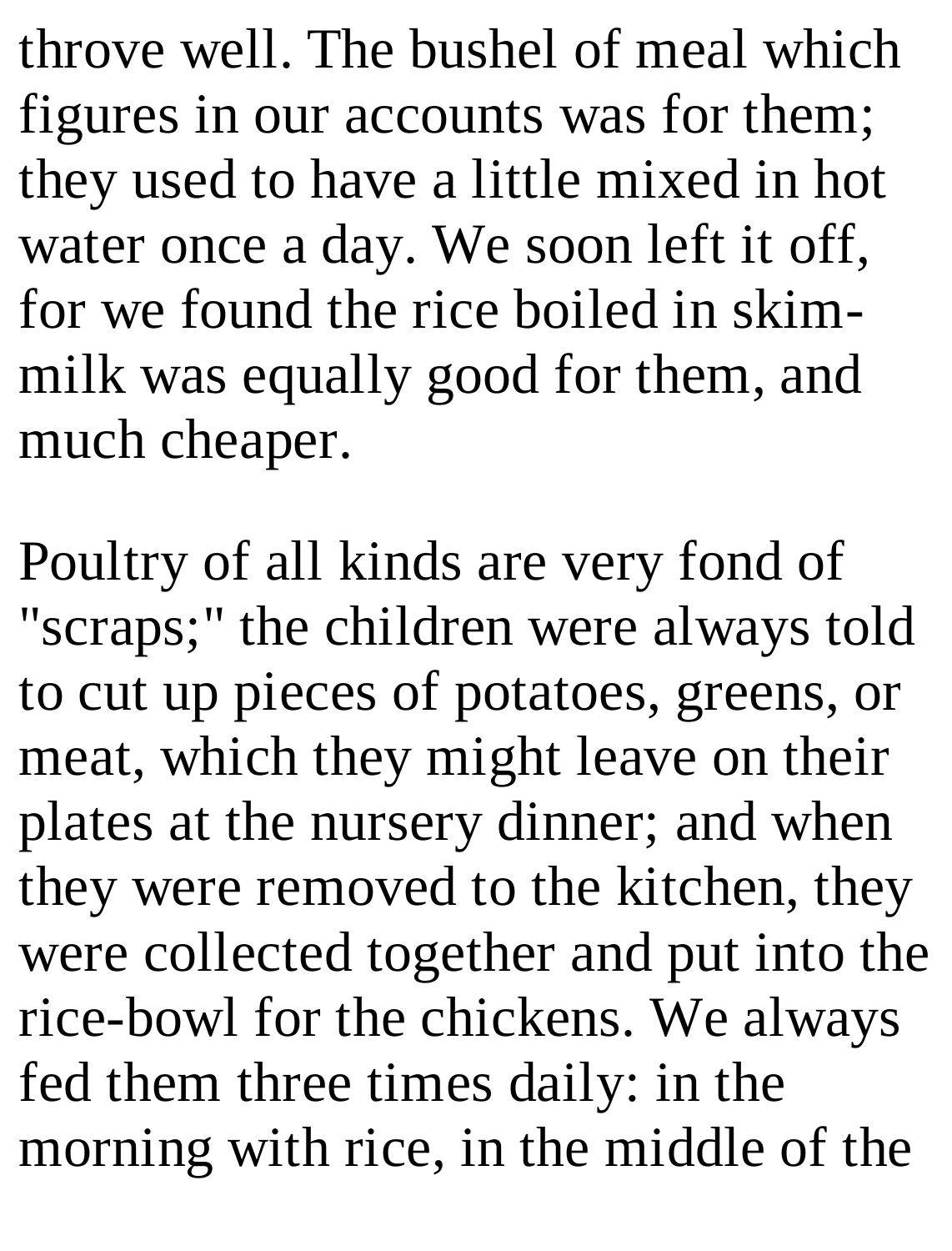day with "scraps," and in the evening they had just as much barley thrown to them as they cared to pick up eagerly.

We have heard some persons complain of the great expense attending a poultry-yard, but this arises from the person who has the charge of them throwing down just as much again grain as the fowls can consume. We have ourselves often seen barley trodden into the ground, if occasionally we left the task of feeding to the lad.

It must, of course, be impossible at all times for a lady to go into the fields for the purpose of feeding her chickens; the only plan to prevent waste is to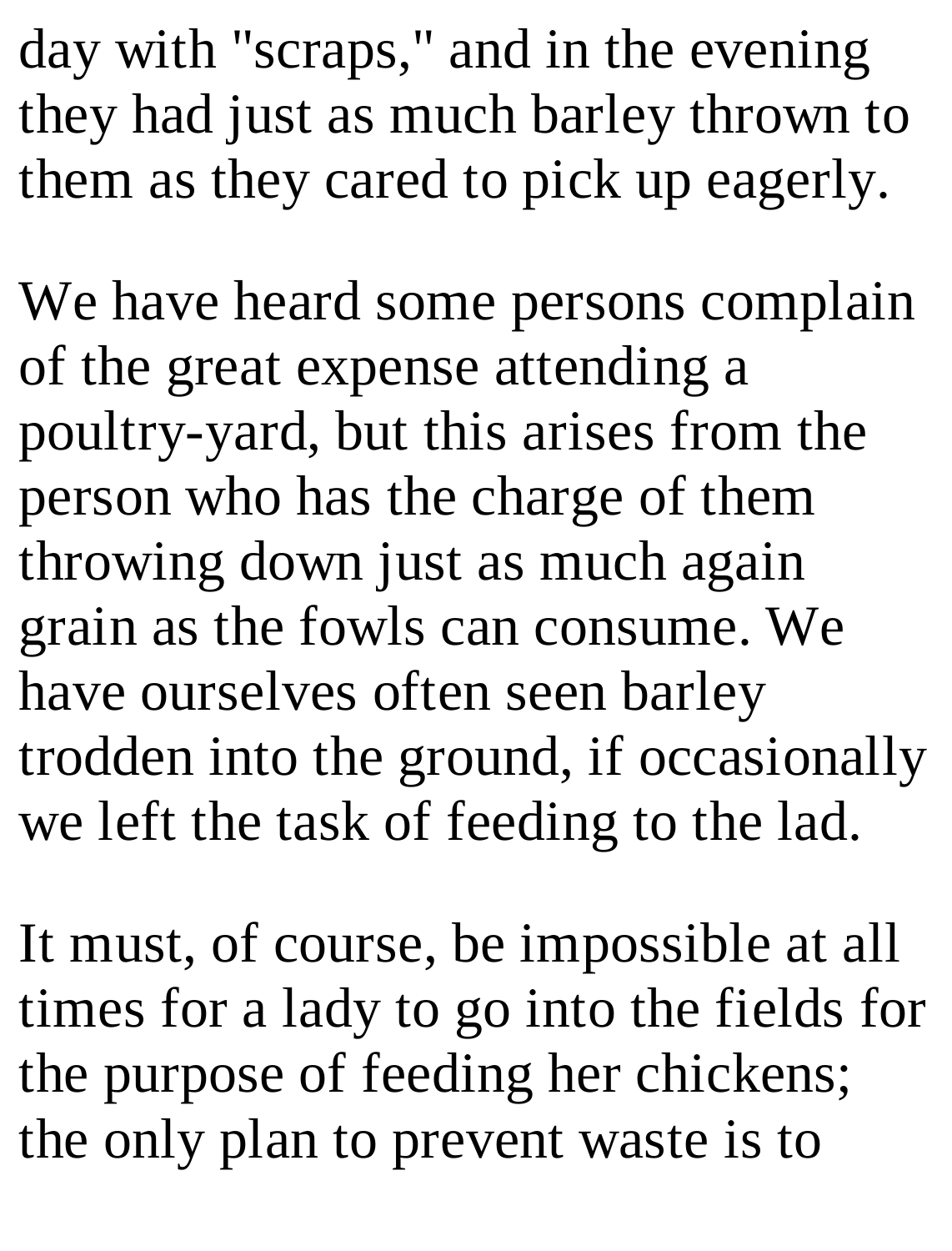have a meal-room in the house, and as much given out daily as is considered necessary for the consumption of the poultry. This is some little trouble, but will be well repaid by having at all times cheap and wholesome fowls, etc.

We have hitherto only spoken of the profit which may be obtained from a fowl-yard, when the stock is purchased. The farmer's wife, from whom we bought *ours*, of course gained some money by their sale. When we reared our own chickens from our own eggs, we received much more emolument from our yard; but in this little volume it is my purpose to show how a person should *commence*, who leaves London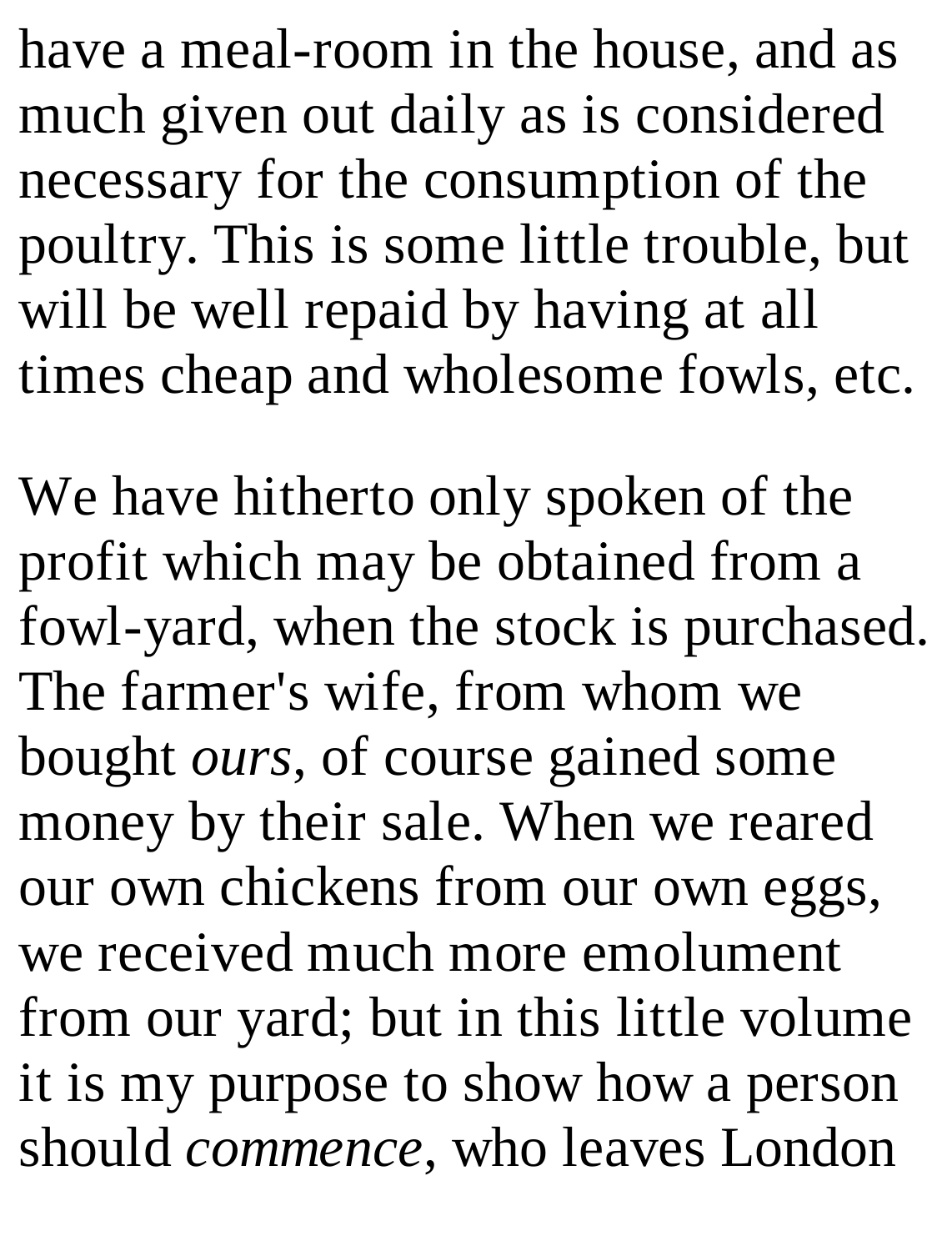or any other large town for a suburban residence.

It must always be borne in mind, that nothing will prosper if left wholly to servants; the country proverb of "the master's eye fattens the steed," is a very true one, and another is quite as good: "the best manure you can put on the ground is the foot of the master." As a proof of our assertion we will, in the next chapter, detail the disasters we experienced when we left the charge of rabbits to the superintendence of a servant.

# **CHAPTER VIII.**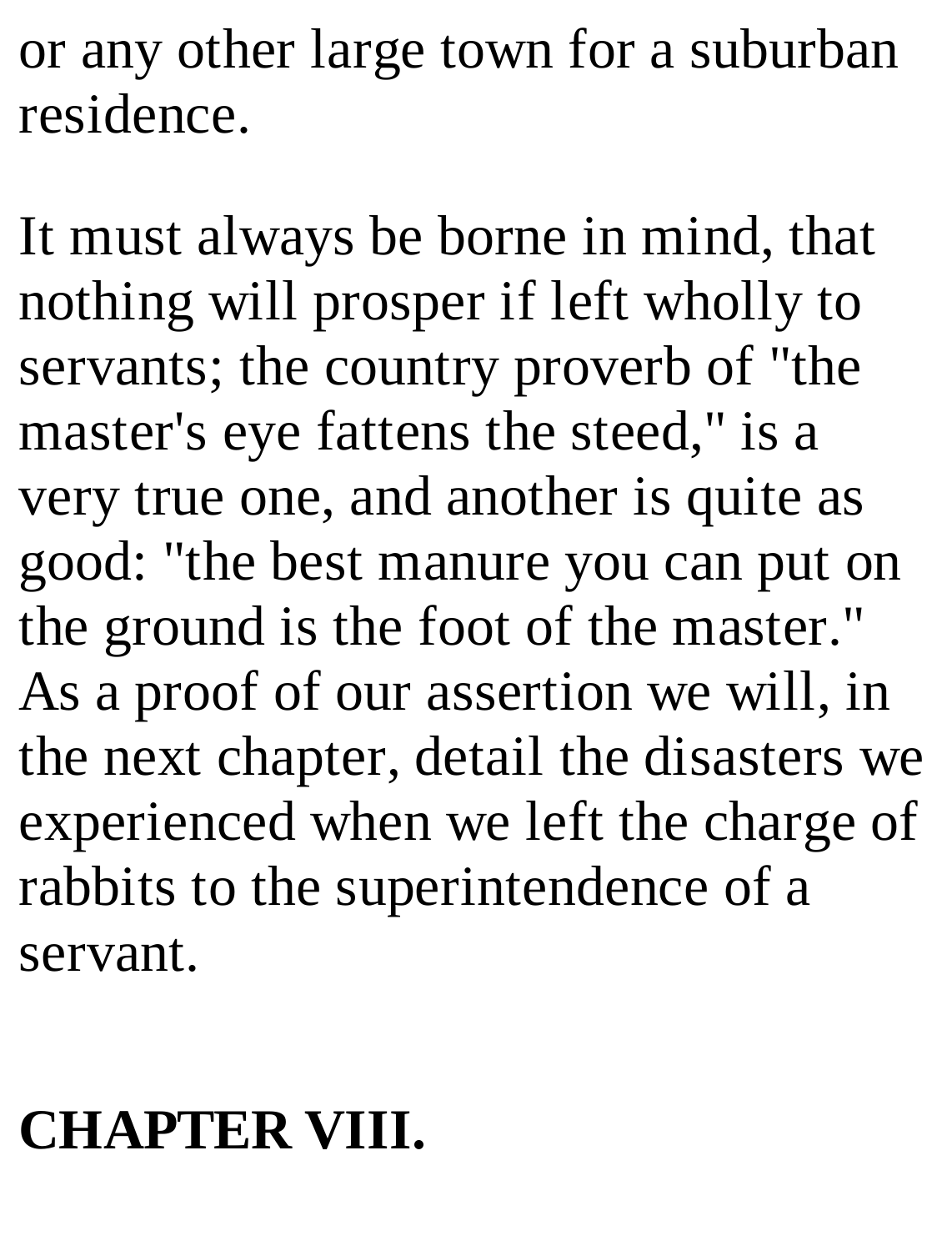#### **OUR LOSSES.**

Our young people were very anxious to add some rabbits to their playthings, and as we always like to encourage a love of animals in children, we consented that they should become the fortunate share-holders in a doe and six young ones. These were bought early in September, and, as long as the weather would allow, the children used to take them food; by and by, however, one died, and then came the complaint that Master Harry had killed it by giving it too much green meat. The young gentleman was thereupon commanded not to meddle with them for the future, but the rabbits did not derive any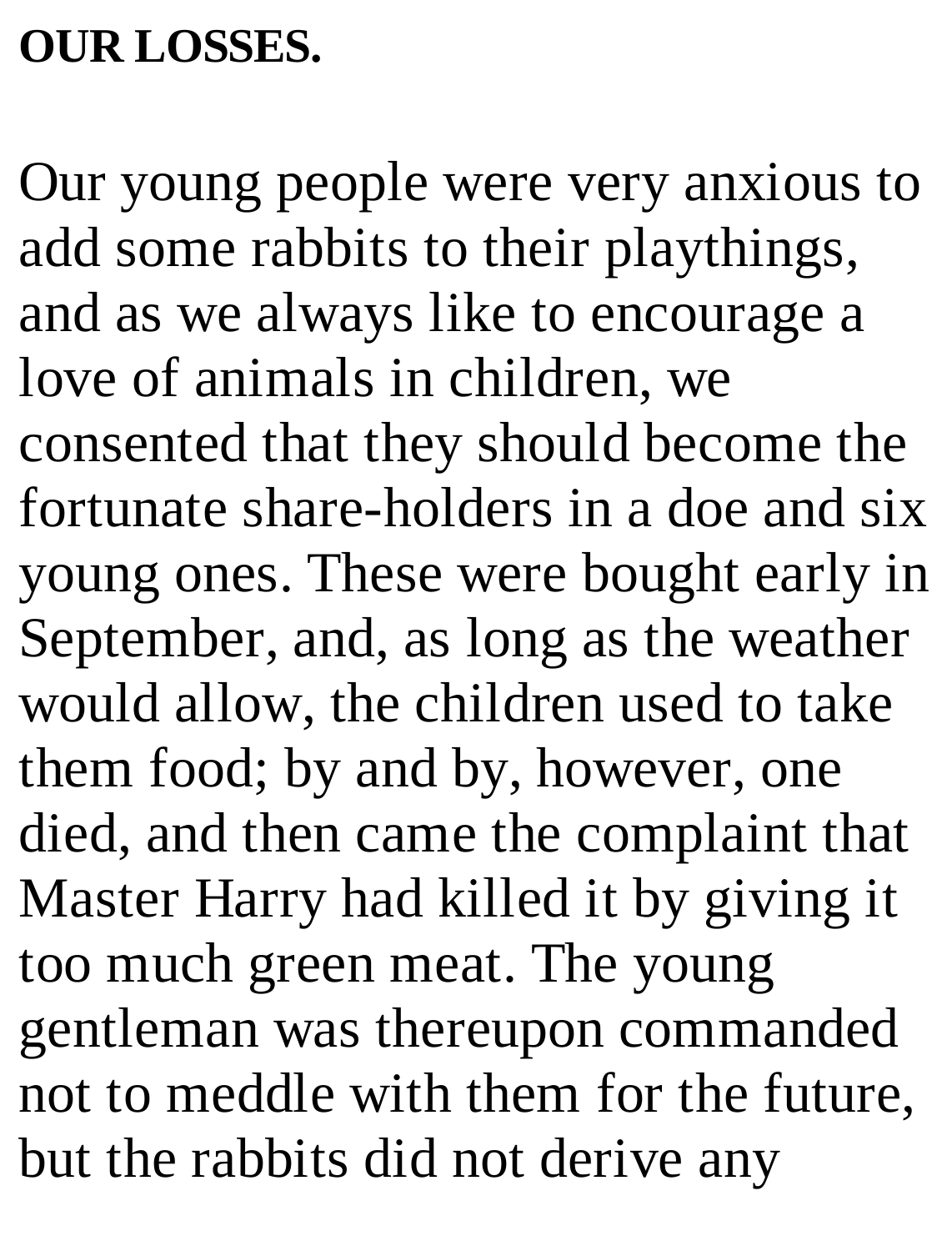benefit from his obedience; two or three times weekly we heard of deaths taking place in the hutch, till at last the whole half-dozen, with their mamma, reposed under the large walnut-tree.

One day the lad who had attended to them knocked at the drawing-room door, and on entering with a large basket, drew from it a most beautiful black-and-white doe, and held it up before our admiring eyes; this was followed by the display of seven young ones, as pretty as the mother.

"Please, ma'am," said Tom, "these are the kind of rabbits you ought to have bought. My brother keeps rabbits, and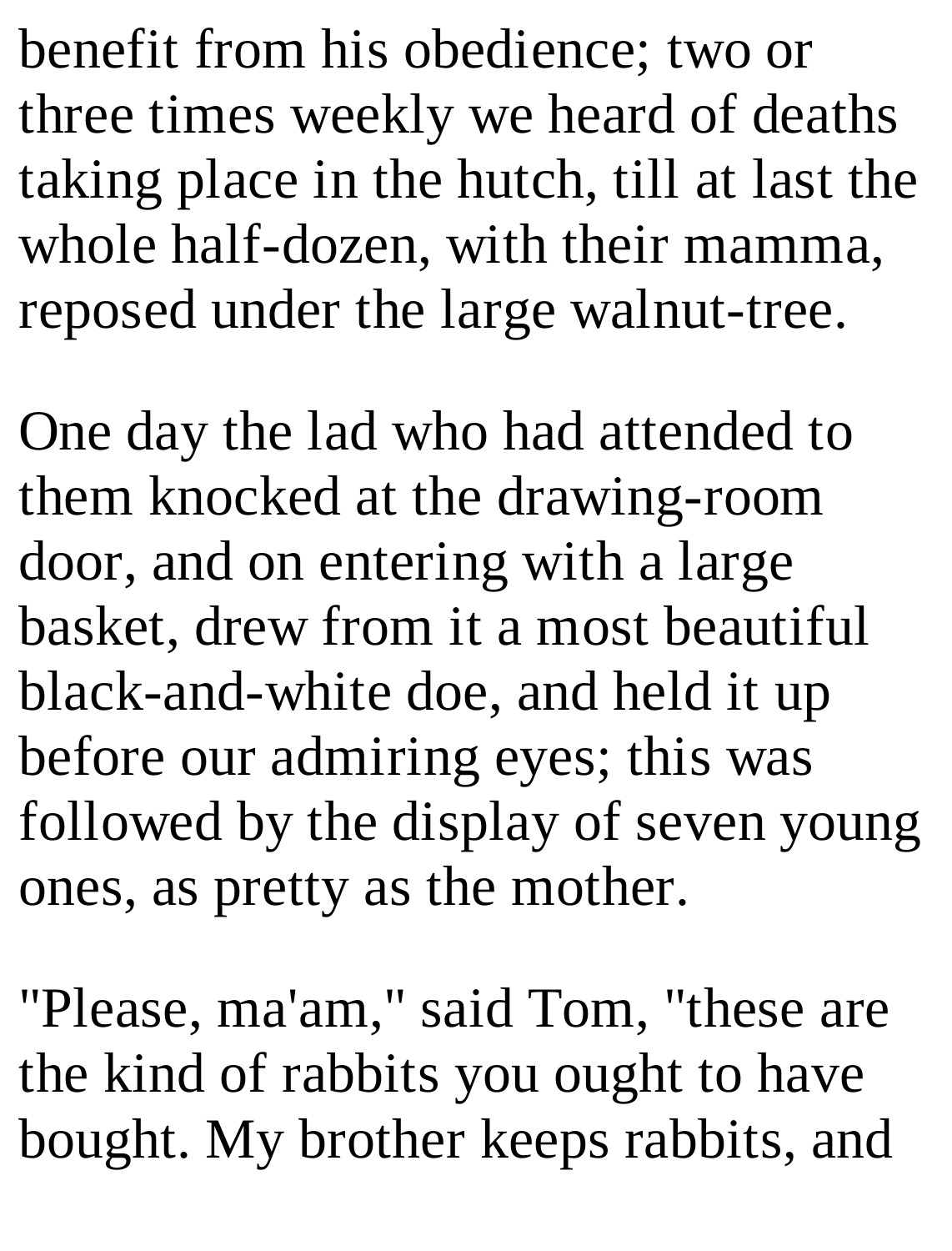these are some of his; I'll warrant they won't die!"

Willing once more to gratify the children, as well as to solve the enigma of whether it must be inevitable to lose by keeping these animal, we became the possessors of these superior creatures, with the understanding that no one was to have anything to do with them but Tom, the said Tom saying, with perfect confidence, that "he would 'warrant' they should weigh five pounds each in six weeks."

Not being learned in rabbits, we trusted to his experience and promises that we should always from that have a brace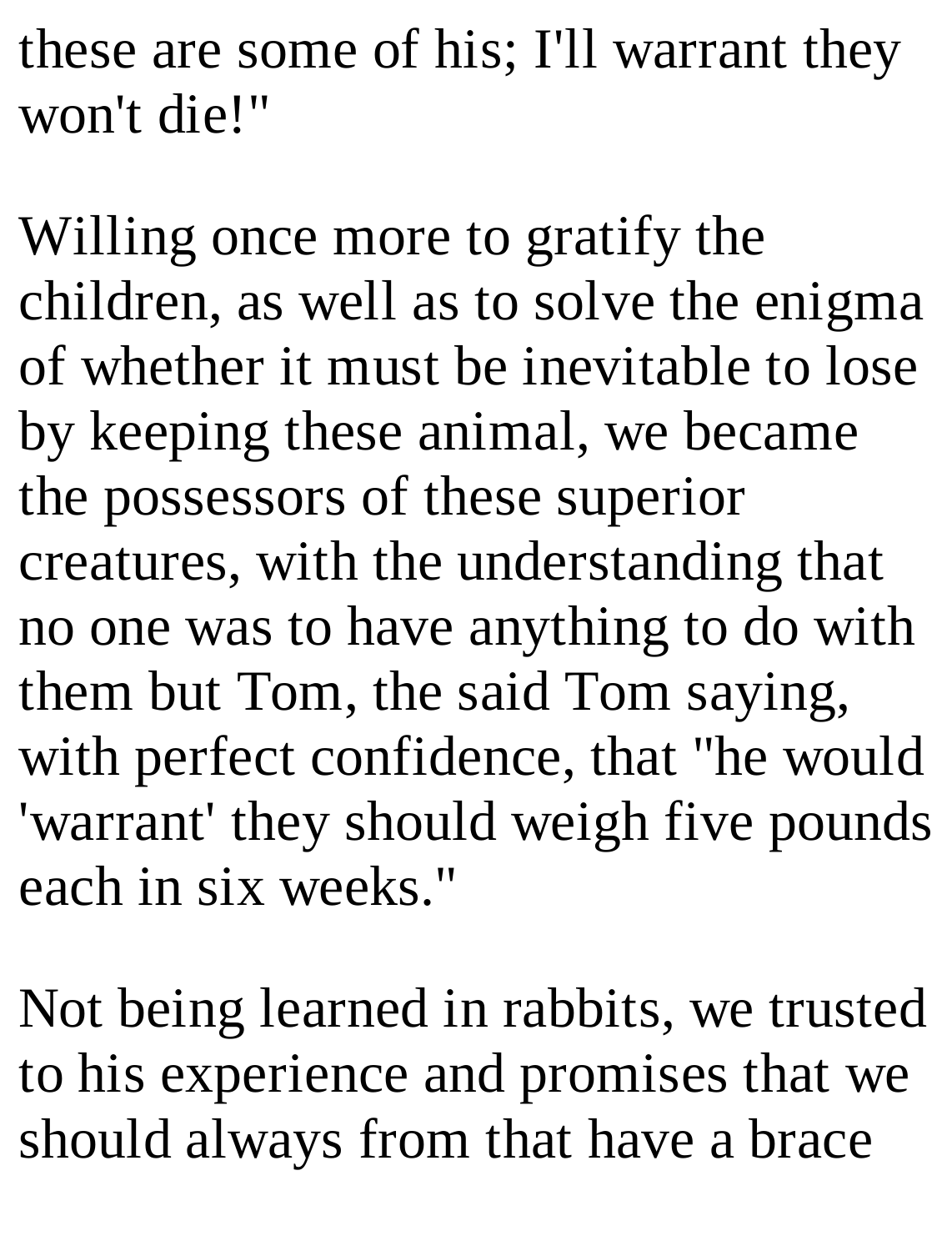for the table whenever we wished for them. What was our disappointment, then, when a week after we heard of the death of one of them! This was soon followed by another, and another, till the whole seven little "bunnies" shared the grave under the walnut-tree, and in a day or two the doe likewise departed: I concluded she died of grief for the loss of her offspring.

In vain did we endeavor to discover the reason of this mortality; it could not have been for want of food, for they consumed nearly as many oats as the pony. At last Tom thought of the hutch, or "locker," as he called it. "It must," said he, gravely, "have had *the*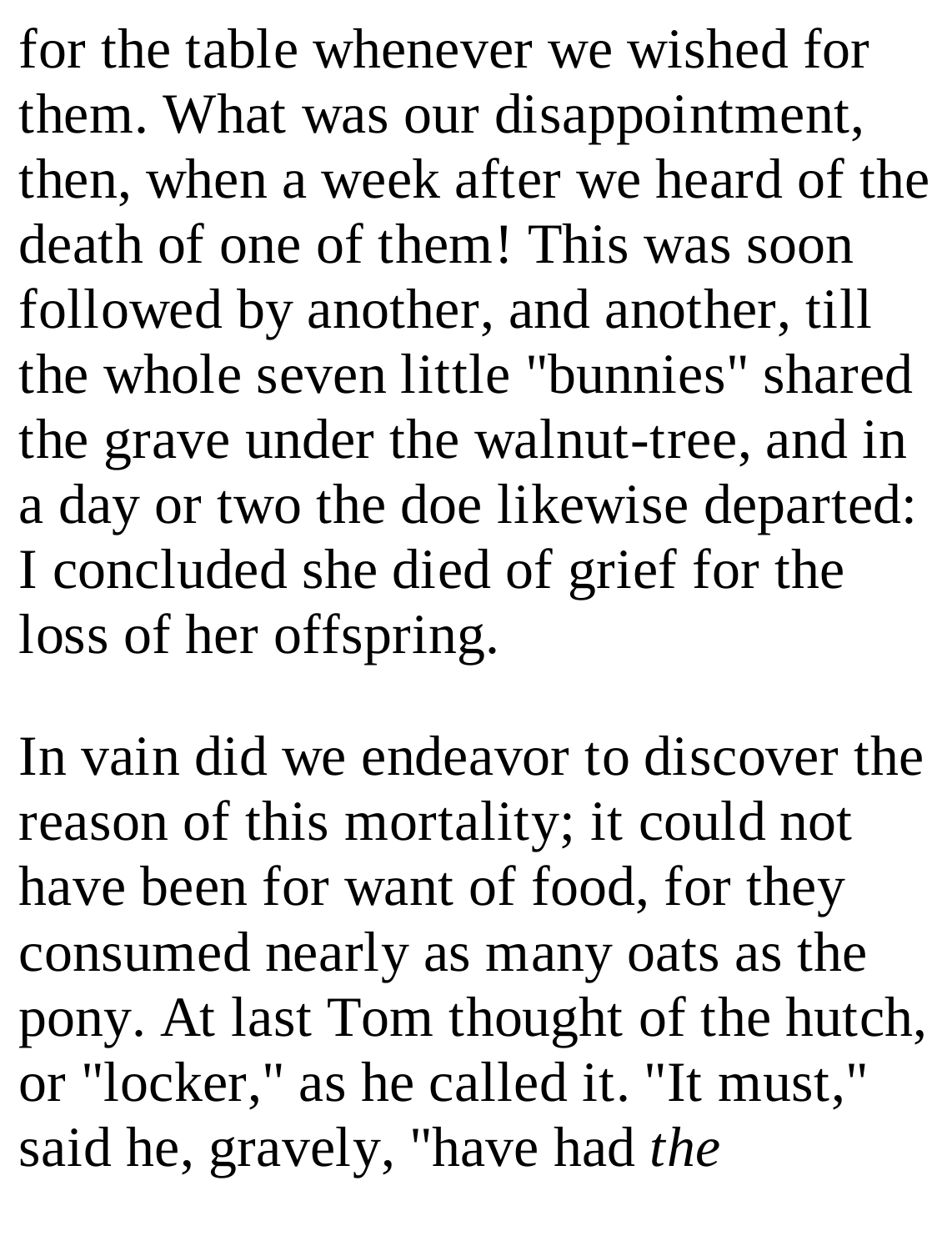disease." So what that fatal complaint among rabbits is, remains a profound mystery to us.

Now this hutch was made of new wood, in a carpenter's shop, at a cost of nearly \$10, and how it could have become infected with this fearful complaint we could not comprehend. However, from that time we abandoned rabbit-keeping, and resolved not, for the future, to keep any live stock which we could not look after ourselves. We did not attempt to do so in this case, because we were frightened at the responsibility Tom threw on our shoulders, if we looked at them the doe always eating her young ones was one of the evils to be dreaded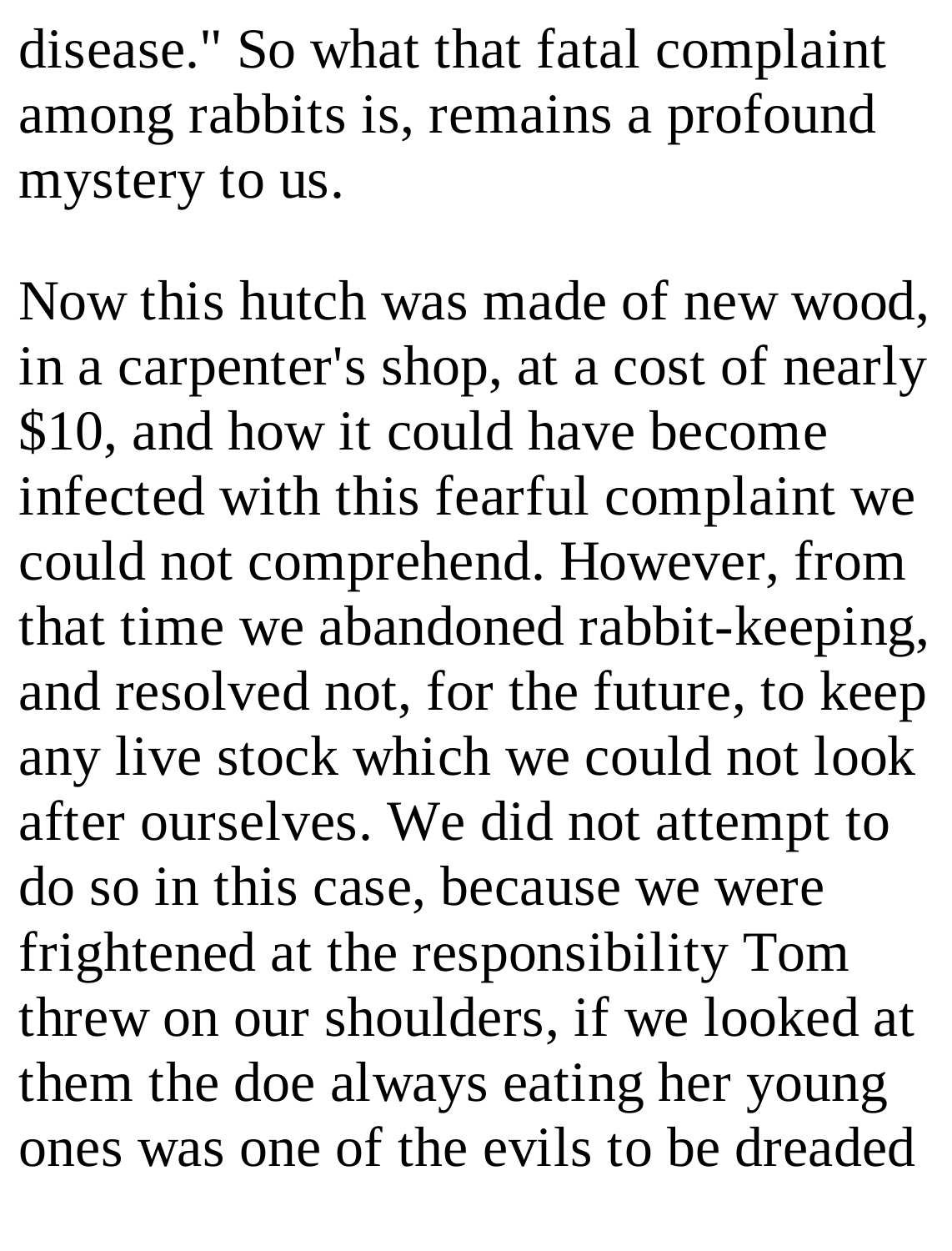# by our interference.

I suppose profit is to be made by keeping them, or tame rabbits would not be placed in the poulterers' shops by the side of ducks and chickens, but we are quite at a loss to know how it is accomplished. It did not much matter in a pecuniary point of view, as it was very doubtful if the children's pets would ever have died for the benefit of the dinner-table, and I only insert this chapter for the purpose of proving what I stated, viz.; that if a lady wishes her stock of any kind to prosper, she must look after it herself. When I say prosper, I mean without the expense being double the value of the produce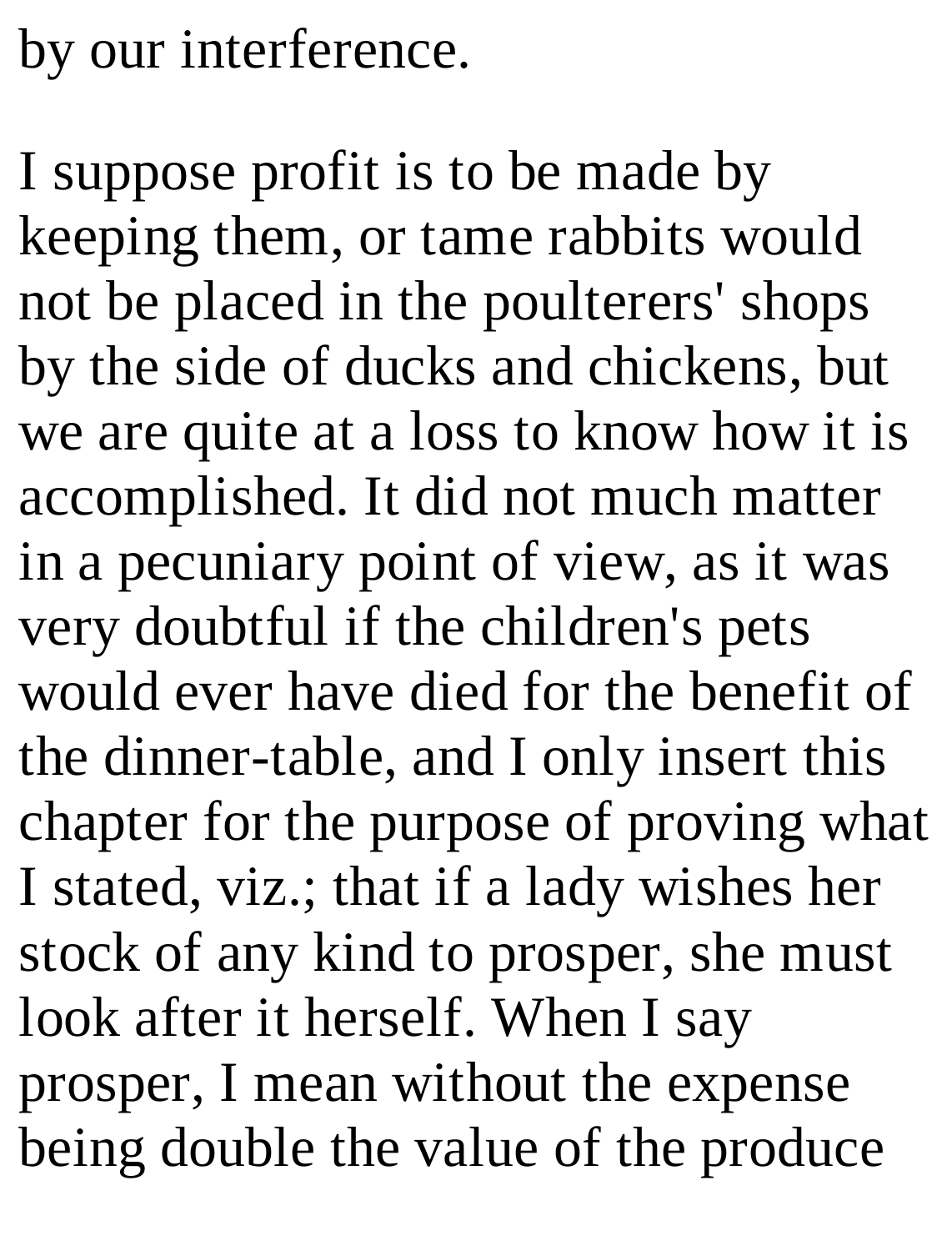she would receive from her "four-acre farm."

We did not enter these disasters in our housekeeping book, it went under the title of children's expenses. For my own part, I am disposed to think that it must always be expensive to keep live stock of any kind for which all the food has to be purchased. Had we continued to keep our fowls in the yard, I am convinced they would have brought us little or no profit; but the grass, worms, and other things they found for themselves in the field, half supplied them in food, as well as keeping them healthy. We had not one death among our poultry from disease in the six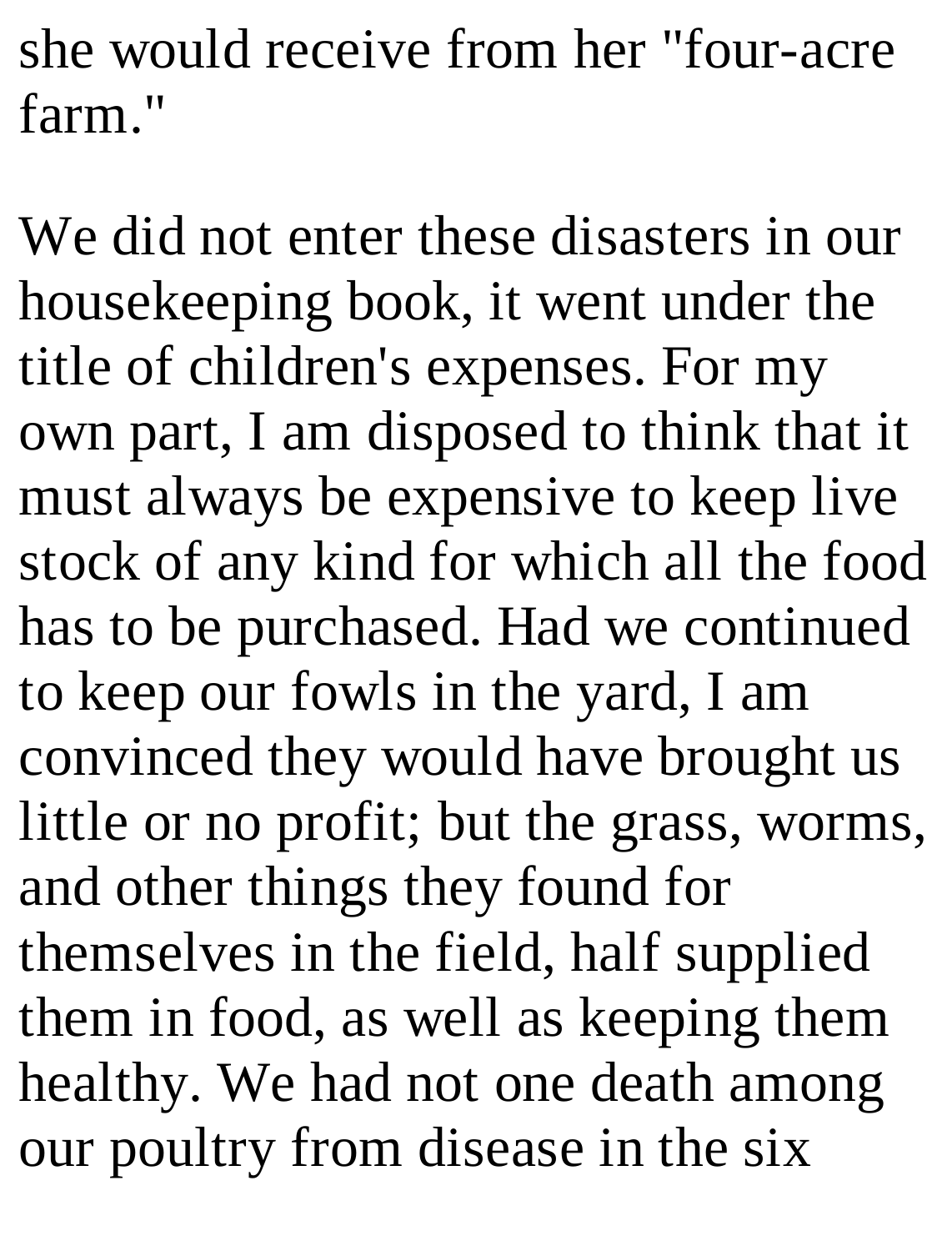months of which I have been relating this experience of our farming.

Our next venture proved more prosperous than the rabbits, and will be related in the following chapter.

# **CHAPTER IX.**

### **OUR PIGEONS.**

After we had been a few months in the country, a friend, who was a great pigeon-fancier, wished to add some new varieties to his cote, and offered to send us, as a present, seven or eight pairs of those he wished to part with.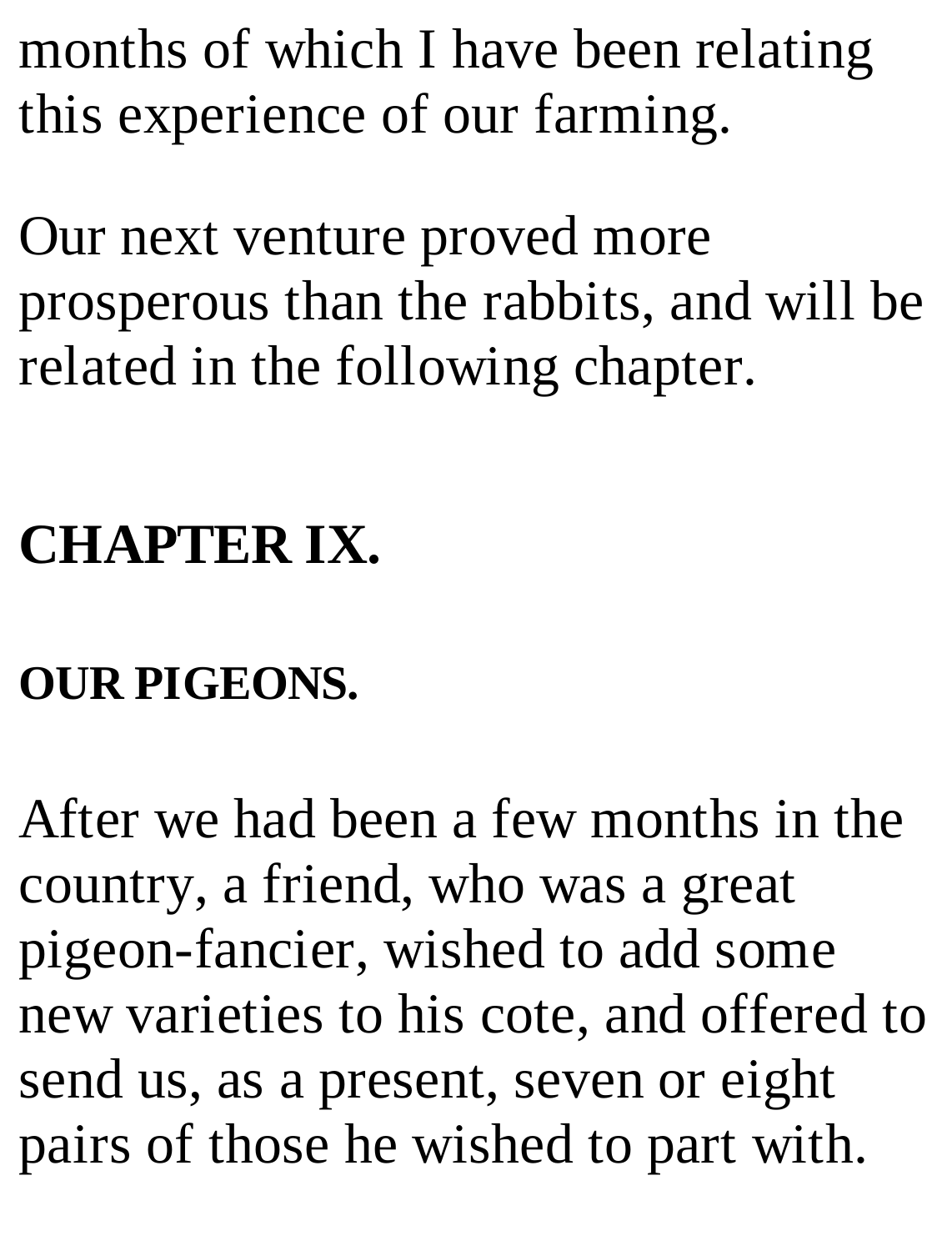We were greatly pleased with his offer, and at once set the carpenter at work to prepare a house for them. As soon as it was ready we received sixteen beautiful pigeons.

For the first fortnight the pigeon-holes were covered with net, that the birds might be enabled to survey at a distance their new abode, and become accustomed to the sight of the persons about the yard. When the net was removed, they eagerly availed themselves of their freedom to take flights round and round the house. One couple, of less contented disposition than the others, never came back, nor did we ever hear that they had returned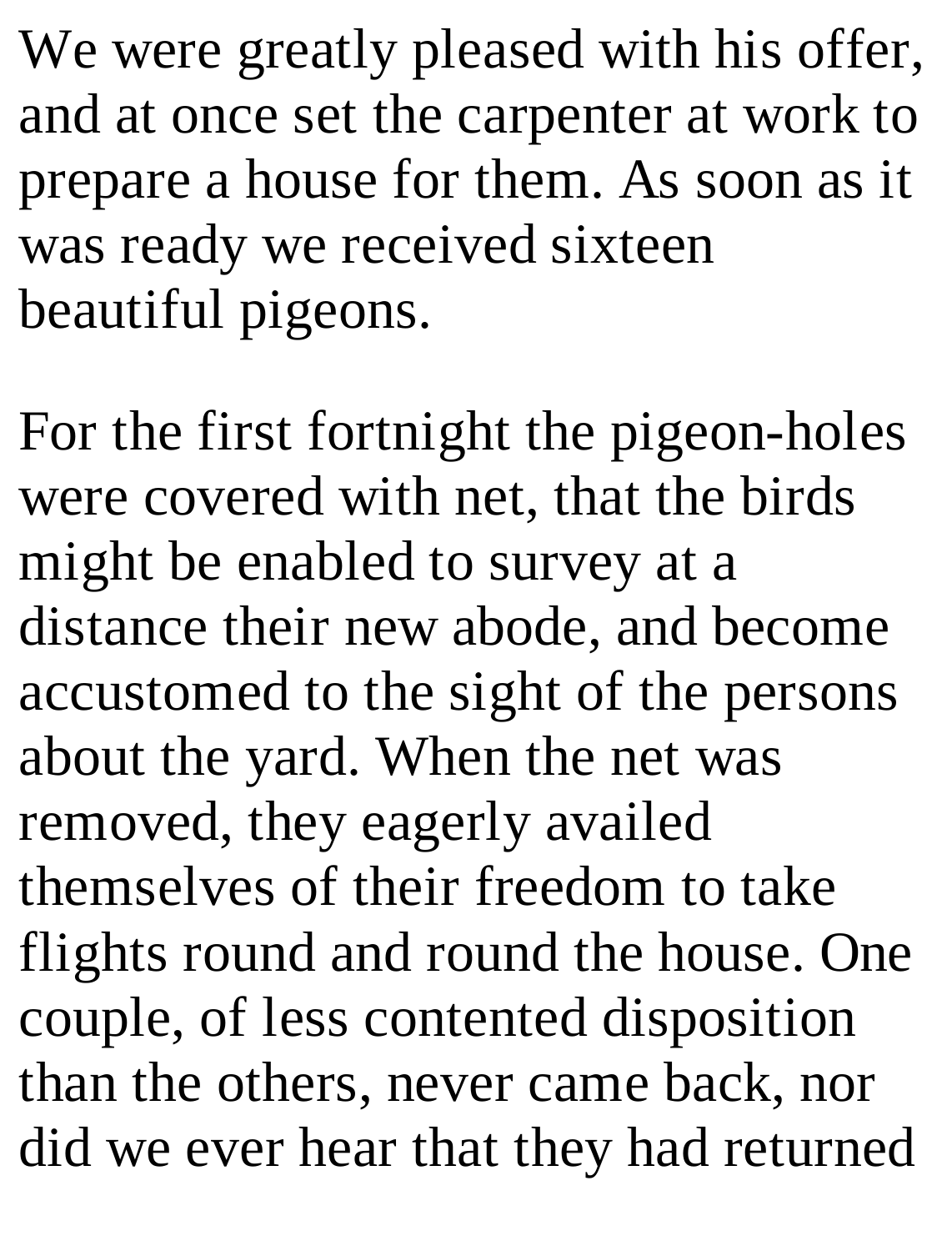to their old home. Our number was not, however, lessened by their desertion, for we received, at nearly the same time, from another friend, a pair of beautiful "pouters."

As we resolved to keep a debtor-andcreditor account of all the things we kept, we found that our eighteen pigeons consumed in every seven weeks.

Two pecks of peas  $\dots \dots \dots \dots$  \$0 75 One peck of tares . . . . . . . . . . . 37 Ditto maize . . . . . . . . . . . . . . 33 \$1 45

In the first fourteen weeks we kept them, we received but two pairs of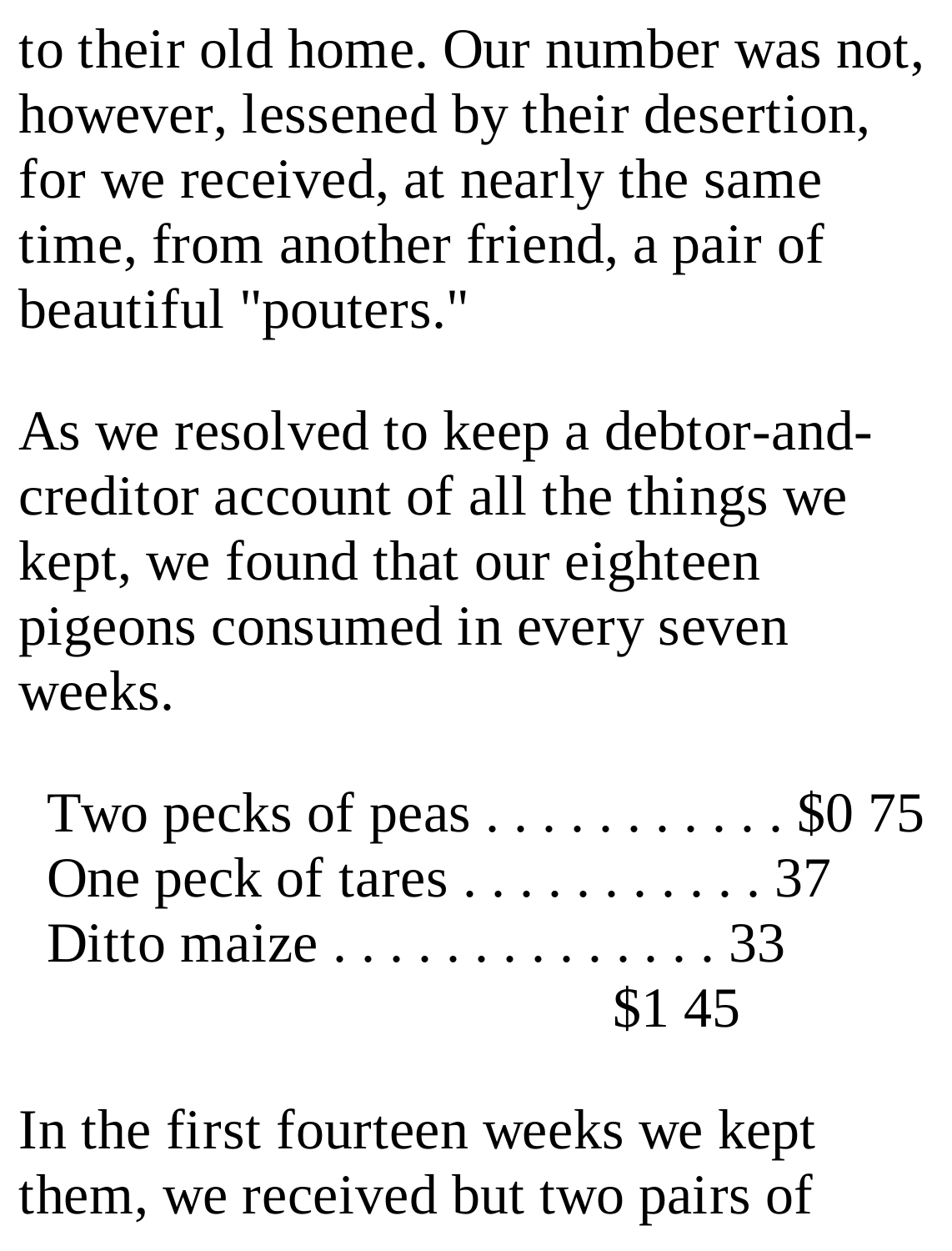young ones, which were most mercilessly slaughtered for a pie. The price of these in the market would have been 37 cents per pair, so that we were losers on our stock; but we must say that we did not receive them till nearly the end of September, and we were agreeably surprised at finding we had young ones fit the table at Christmas.

From that time we have been well recompensed for our peas, tares, and maize, as each couple produces on an average a pair every six weeks; thus the produce was worth \$3 00, while the cost was something less than \$1 50. Even had there been no profit derived, we should still have kept them, as we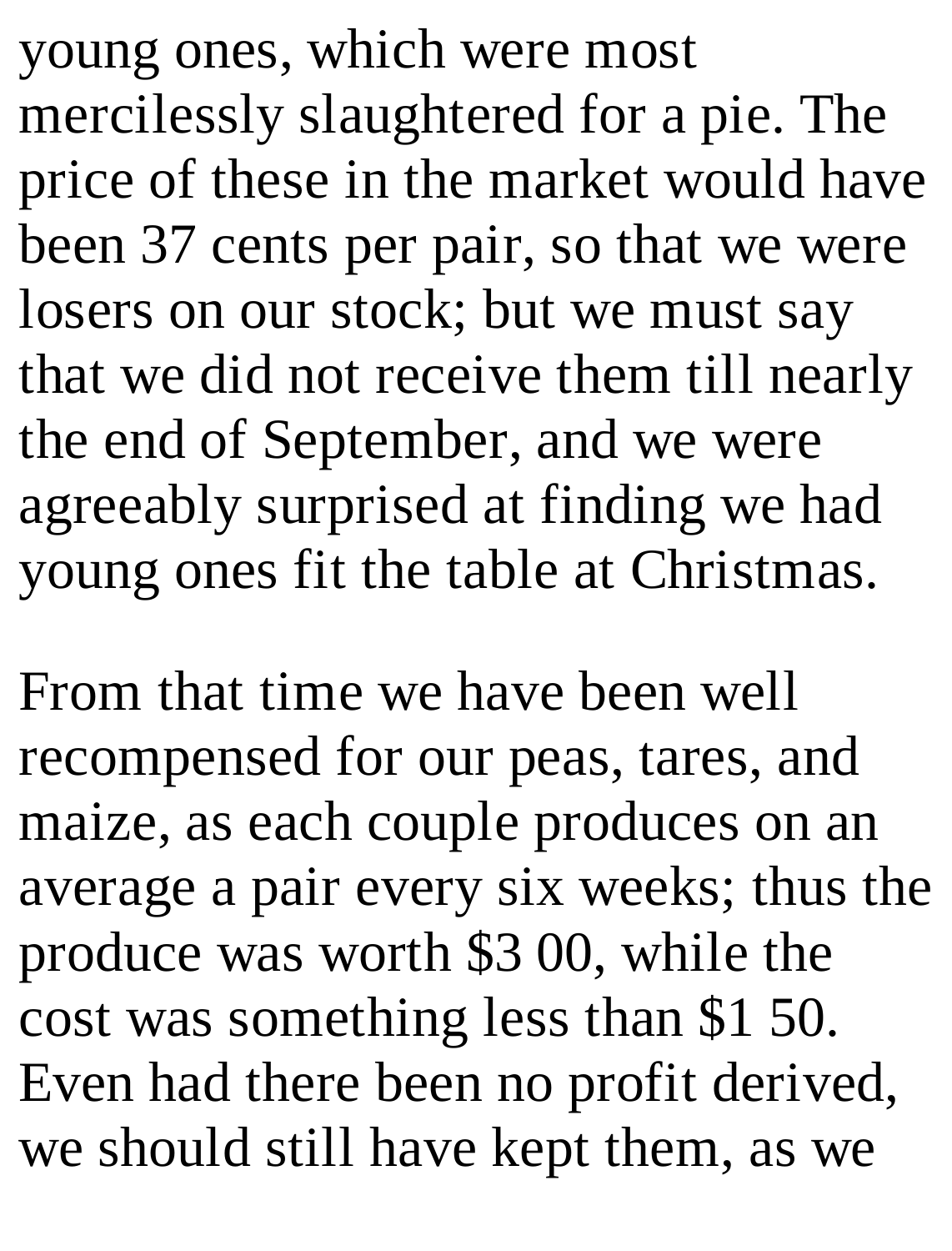consider no place in the country complete without these beautiful and graceful little creatures. It was a subject of never-failing delight to the children, watching them as they wheeled round and round the house of an evening, and it was always considered a great privilege to be allowed to feed them.

At first the food was kept in the stable, and Tom was the feeder; but we were soon obliged to alter this, as we never went into the yard without treading on the corn. It was afterwards removed to the back kitchen, round the door of which they used to assemble in a flock, till one of the servants threw them out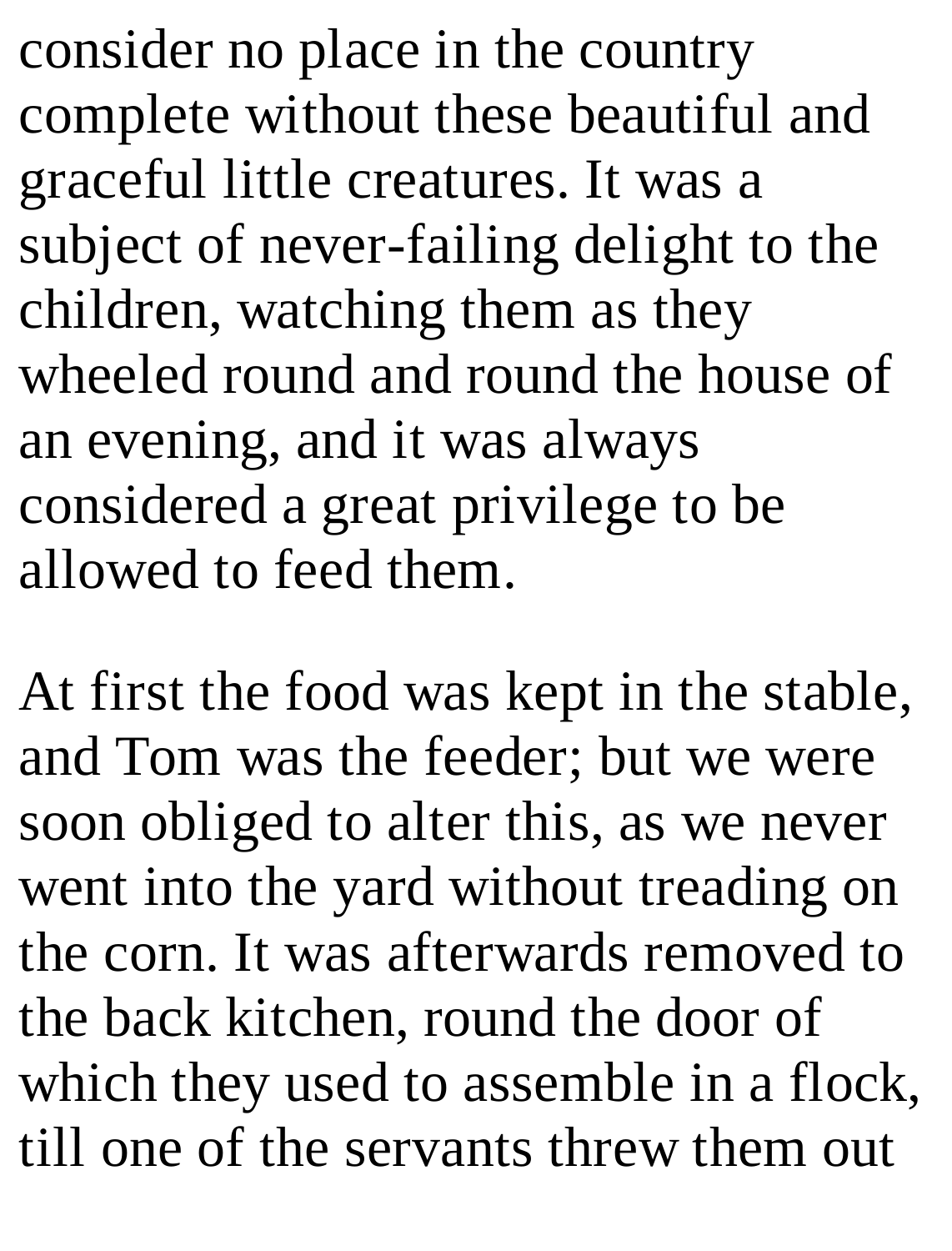their allowance. They were considered "pets," by all the household, and were so tame that they would allow themselves to be taken in the hand and stroked.

As for the young ones, who were doomed to the *steak*, we never saw them till they made their appearance in the pie. They were taken from the nest as soon as they were fledged.

I mention this, because we were sometimes accused by our visitors (for whose especial benefit the young ones were sometimes slain) of cruelty, in eating the "pretty creatures;" but we never found that they had any scruples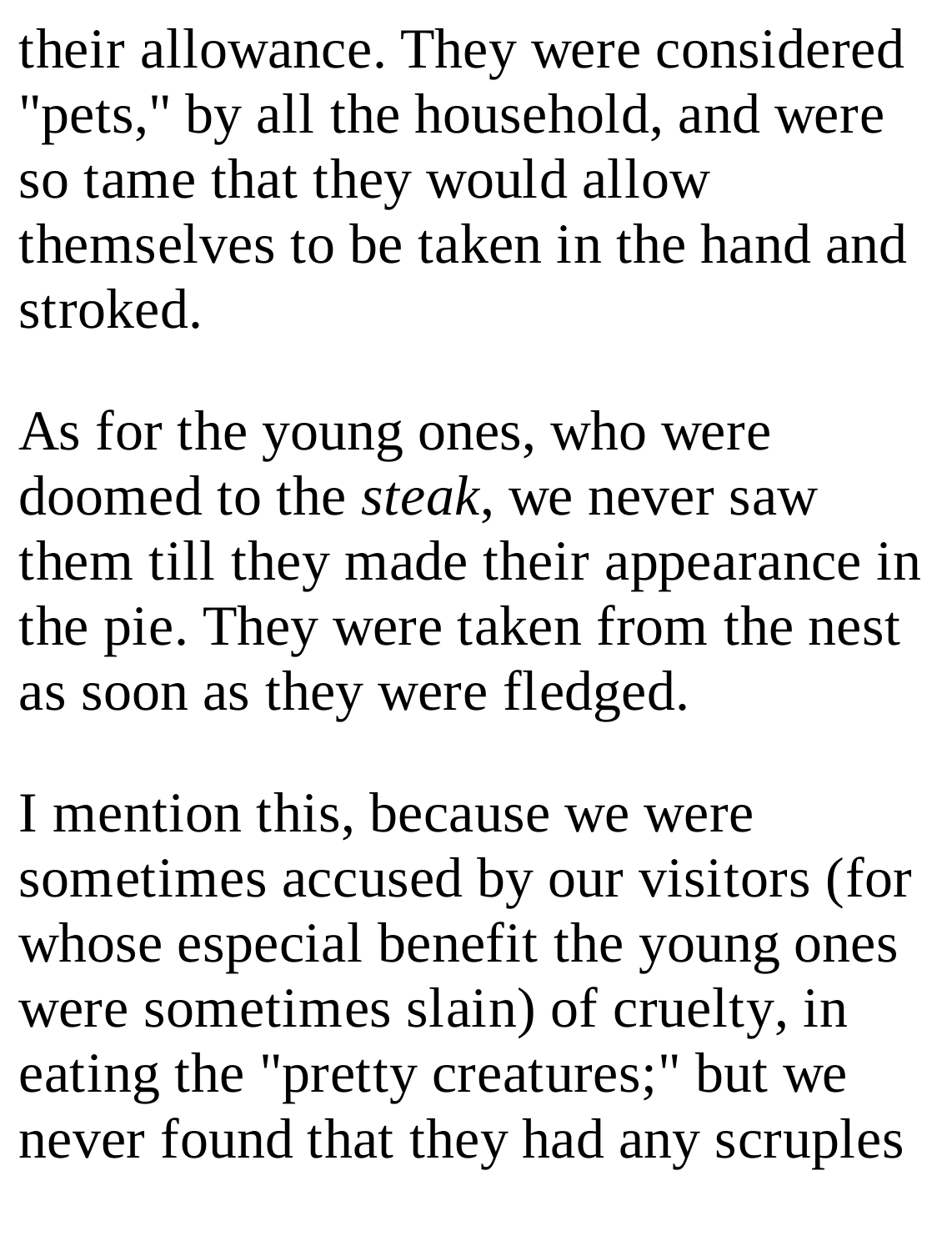in partaking of them at dinner. It was usually as they were watching of a summer evening the flight of the parent birds that we were taxed with our barbarity.

We were one day much amused by a clergyman of our acquaintance, who kept a great number of these birds in a room, and who, in default of children to pet, made pets of his pigeons. At dinner, a pigeon-pie made part of the repast. This was placed opposite a visitor, who was requested to carve the dainty. He did so, and sent a portion of it to his host. The reverend gentleman looked at the plateful sent him attentively, and then said with a sigh, "I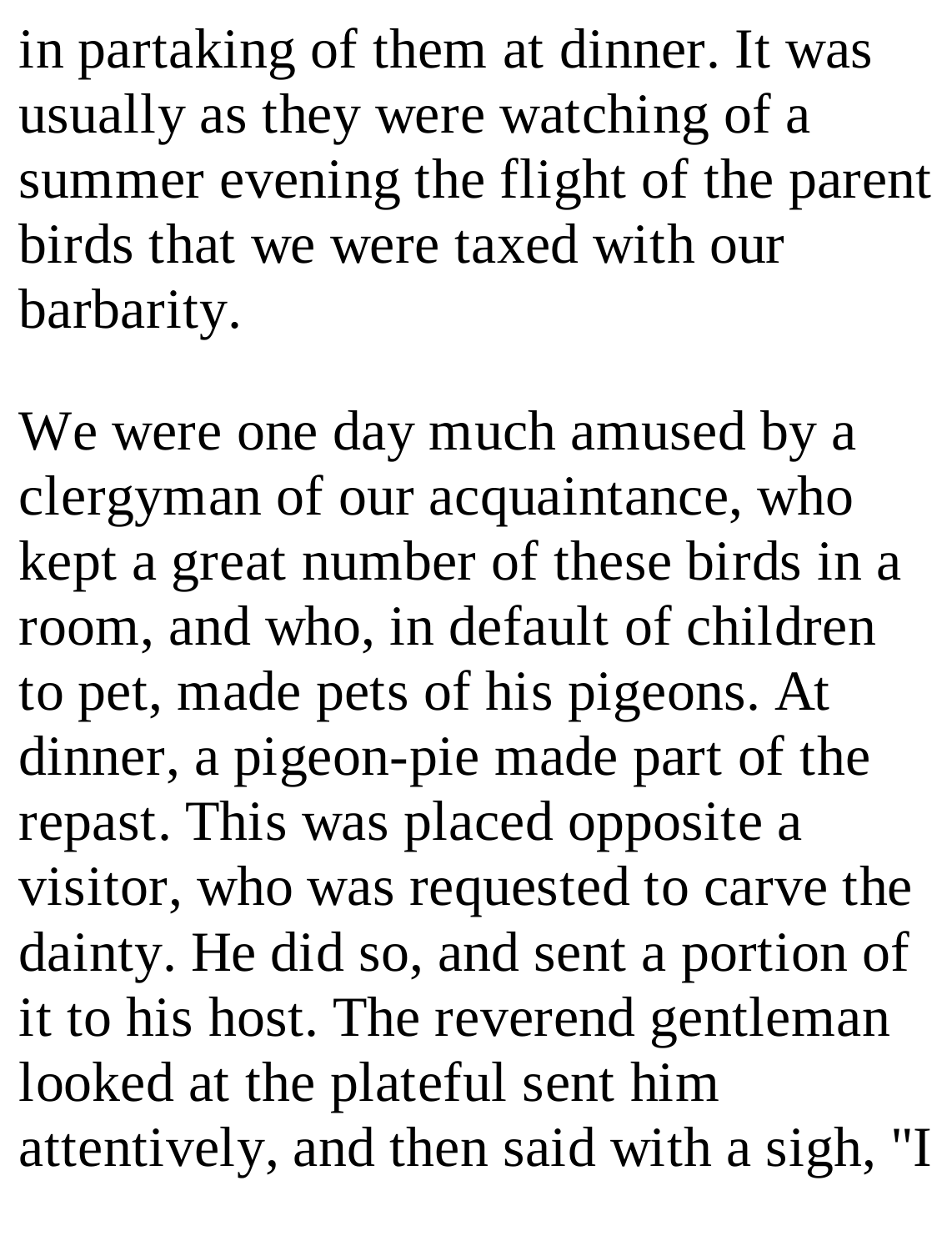will trouble you to exchange this for part of the other bird. *This* was a peculiar favorite, and I always fed it myself. I put a mark on the breast after it was picked, for I could not bear to eat the little darling!"

We always thought that this sentimental divine had better either not have had the "little darling" put into the pie, or have swallowed his feelings and his favorite at the same time.

This dish seems to occasion wit as well as sentiment, for we were once asked by a facetious friend, "Why is a pigeon in a pie like Shakspeare's Richard III?" We "gave it up," and were told,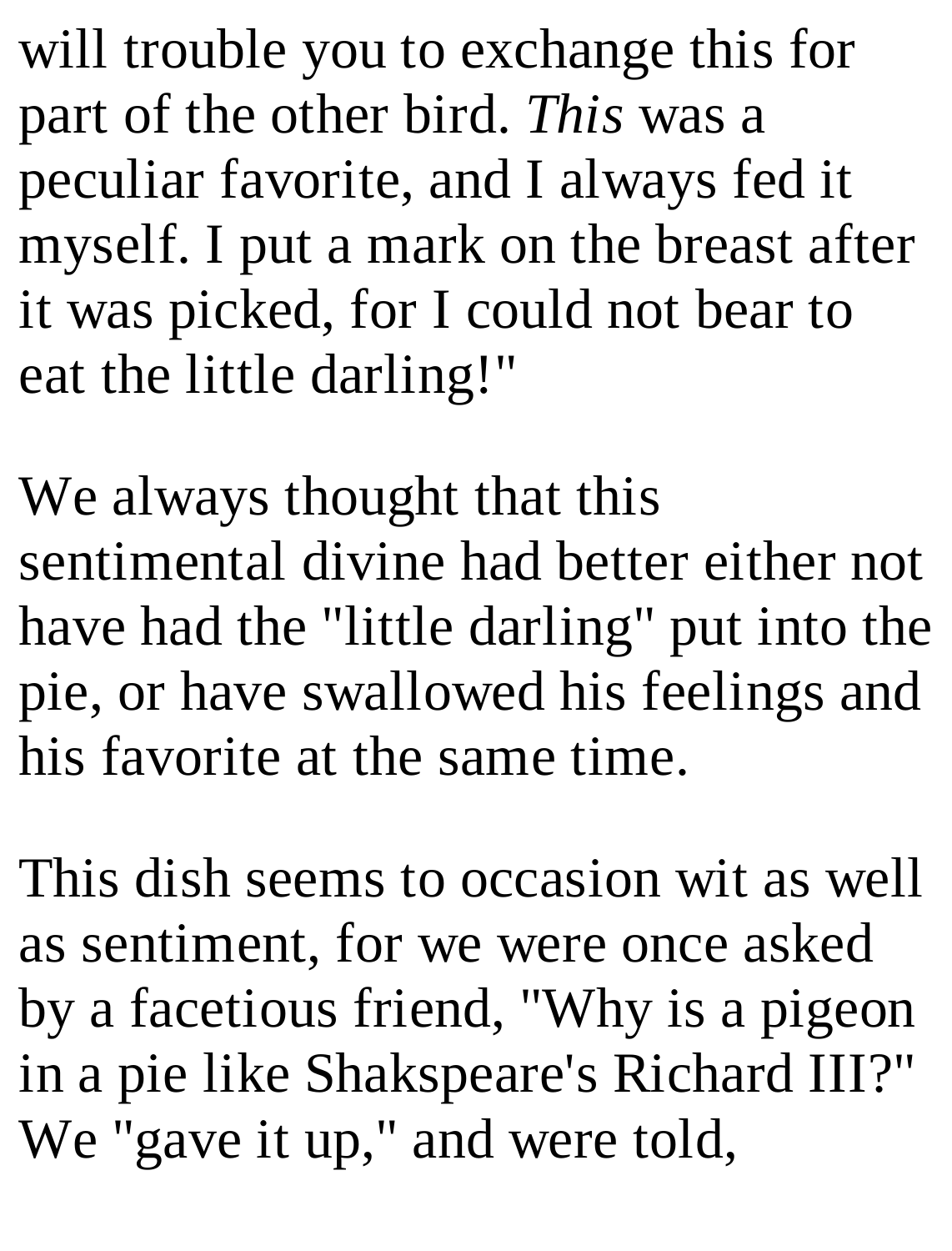"Because it was bound unto the steak (stake), and could not fly." This may perhaps be a worn-out jest, but it was fresh to the writer, and so perhaps it may be to some of her readers.

We will say a few words on the management of pigeons before we conclude this chapter.

It is necessary that a pan of water should be place in their house each day for them to wash in, and that a large lump of bay-salt should likewise be kept there. It should be occasionally cleaned out, and this is all the trouble attending keeping them. Feed them three times a day; and never throw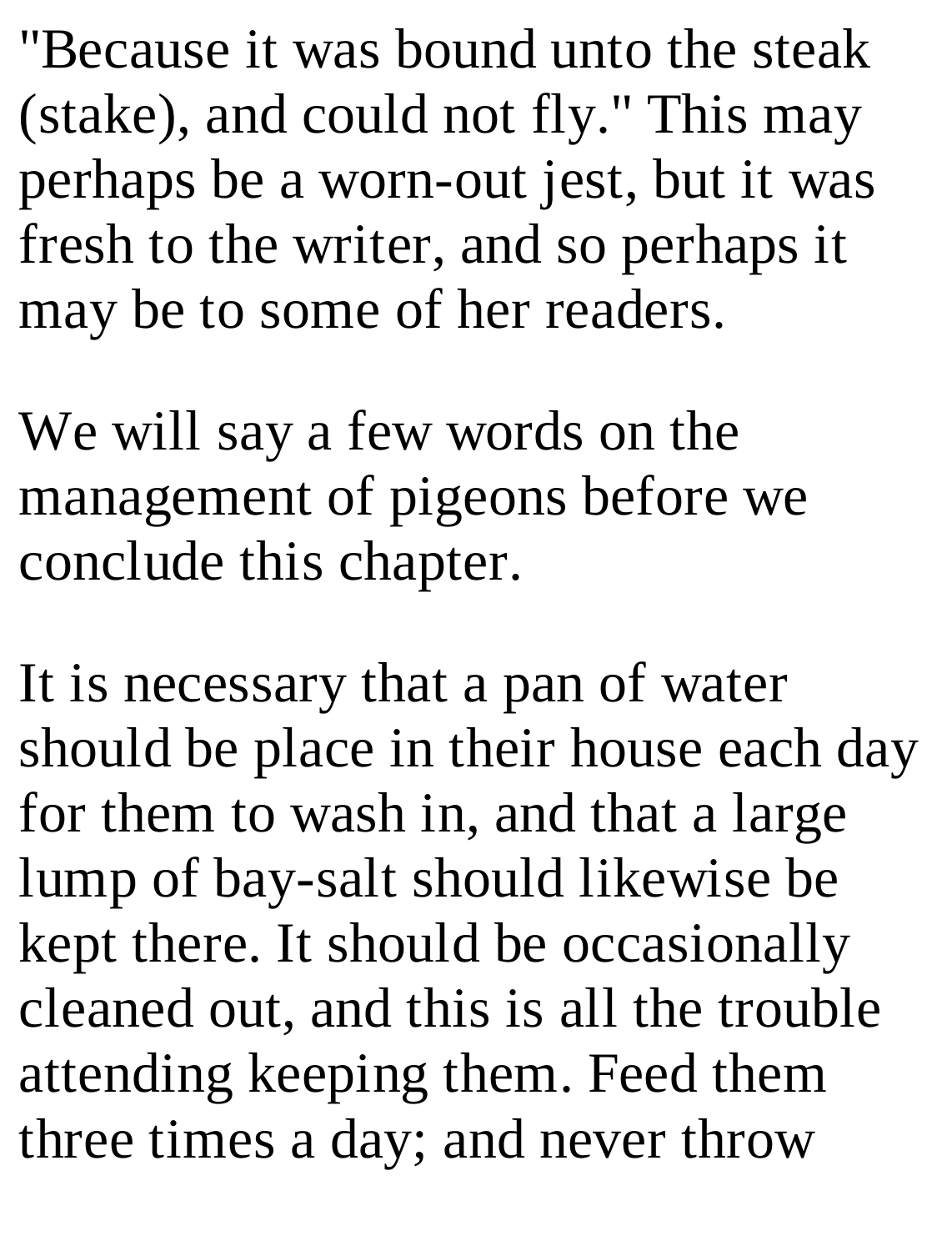more down than they pick up at a meal.

As I have said nothing of the profit derived from chickens when they are *reared* by the owner, so I now say nothing of the saving in keeping pigeons, when we came to sow a large patch of Indian corn, as well as some tares. We did so successfully in the acre of ground called the Orchard; and though we had abundance of fine fruit from it, the trees were not planted so thickly as to prevent any kind of crop from flourishing. But we repeat, this little book is a manual for the use of the beginner; and to such we hope it may prove both useful and encouraging.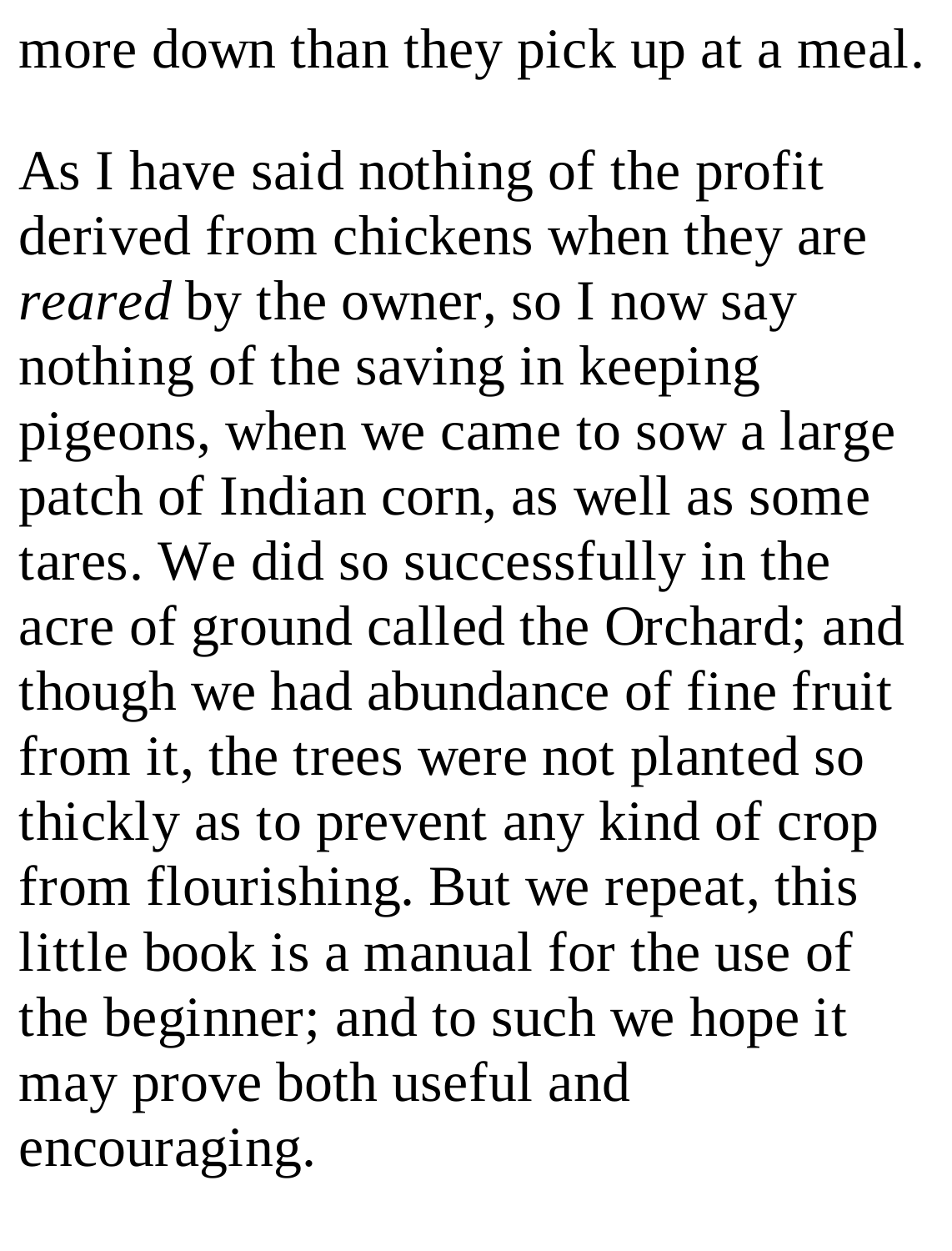## **CHAPTER X.**

#### **HOW WE CURED OUR HAMS.**

I have now recounted our experience in keeping cows, pigs, chickens, ducks, rabbits, and pigeons; and with everything but the rabbits we were amply satisfied with the return we received for our labor. We had a constant supply of milk, butter, eggs, ducks, chickens, and pork, not only fresh, but in the shape of good hams and bacon.

I do not know whether it is not presumptuous, in the face of Miss Acton, Mrs. Rundle, and so many other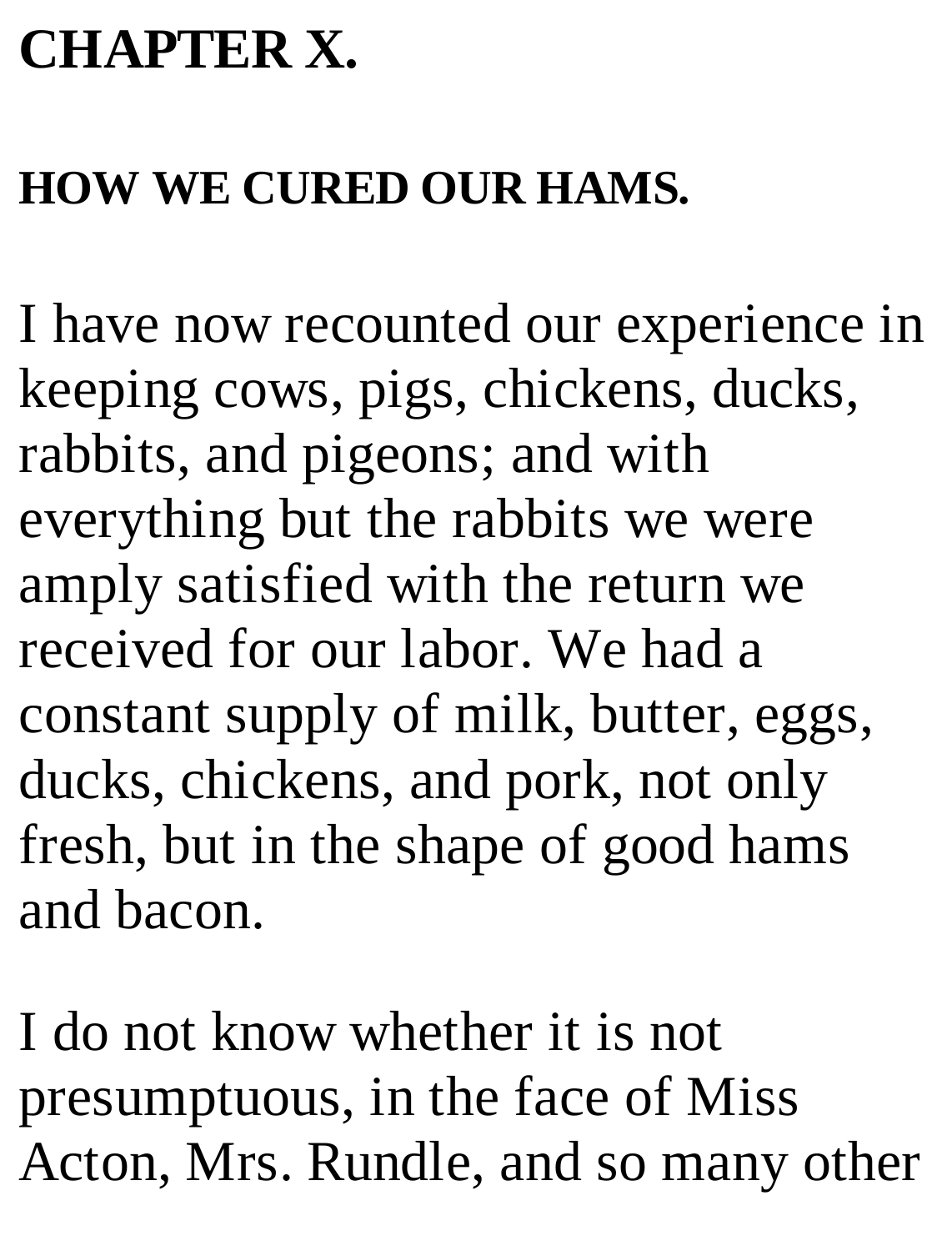authorities, not forgetting the great Alexis Soyer, to give "our method of curing" the last-mentioned dainties; but we think we may as well follow up the history of our pigs, from the sty to the kitchen. I always found that the recipes usually given for salting pork contained too much saltpetre, which not only renders the meat hard, but causes it to be very indigestible. The following is the manner in which they were cured by ourselves:

For each ham of twelve pounds weight:

Two pounds of common salt. Two ounces of saltpetre.  $\frac{1}{4}$  pound of bay salt.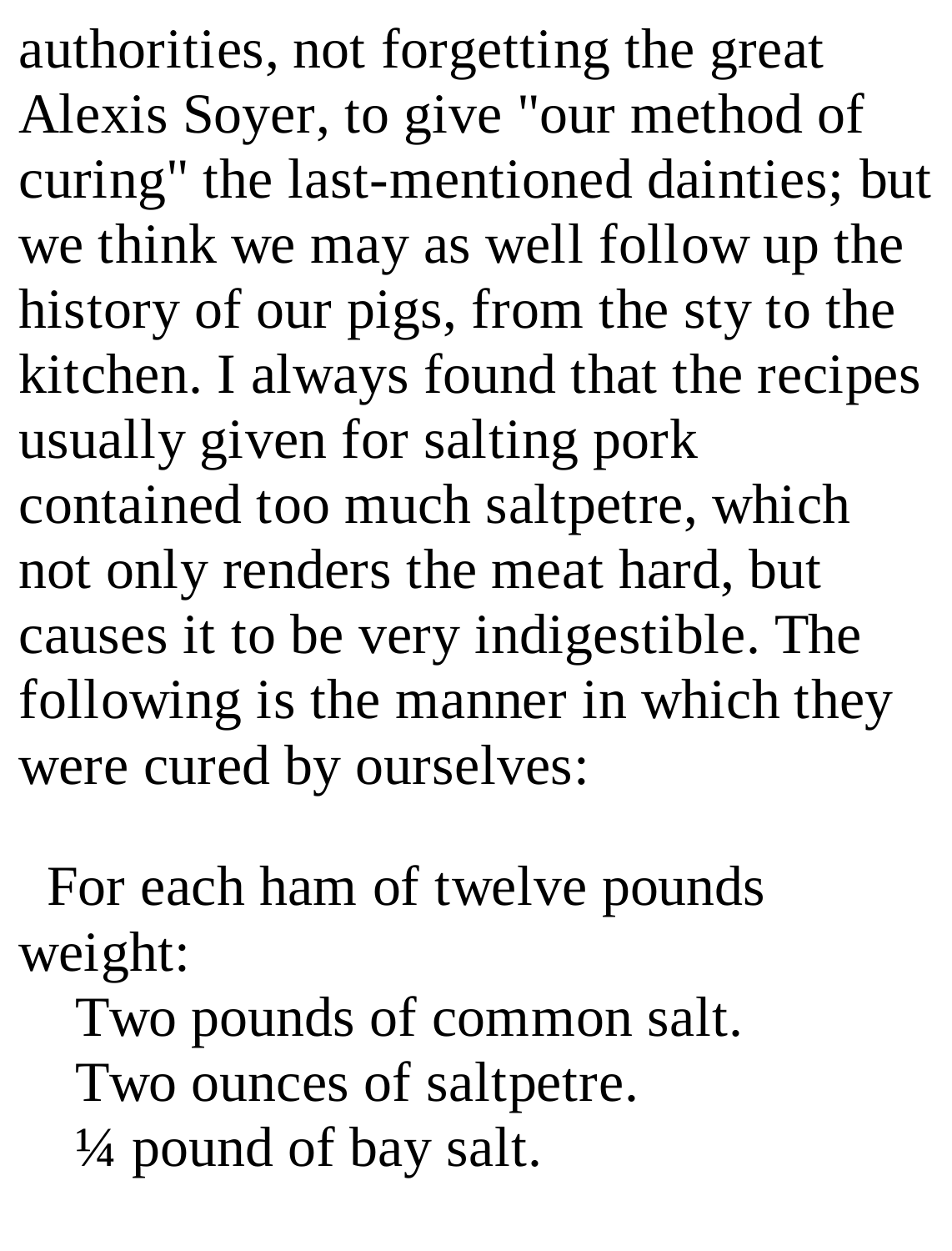$\frac{1}{4}$  pound of coarse sugar.

The hams to be well rubbed with this mixture, which must be in the finest powder. It is always the best plan to get your butcher to rub the meat, as a female hand is hardly heavy enough to do it effectually; they are then placed in a deep pan, and a wine-glass of vinegar is added. They should be turned each day; and for the first three or four should be well rubbed with brine. After that time it will be sufficient, with a wooden or iron spoon, to well ladle it over the meat. They should remain three weeks in the pickle. When removed from it, they must be well wiped, put in brown-paper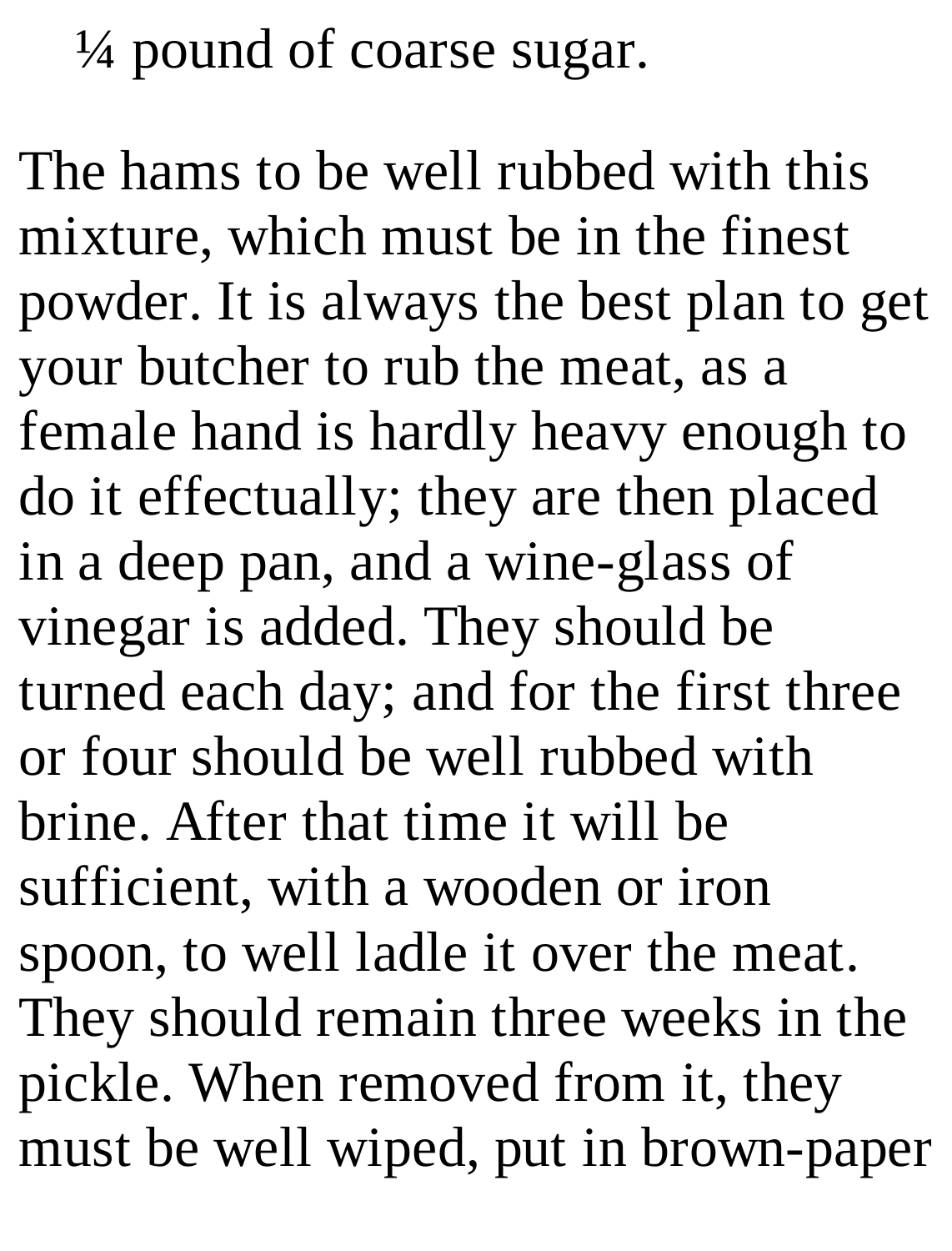### bags, and then smoked the *wood* smoke for three weeks.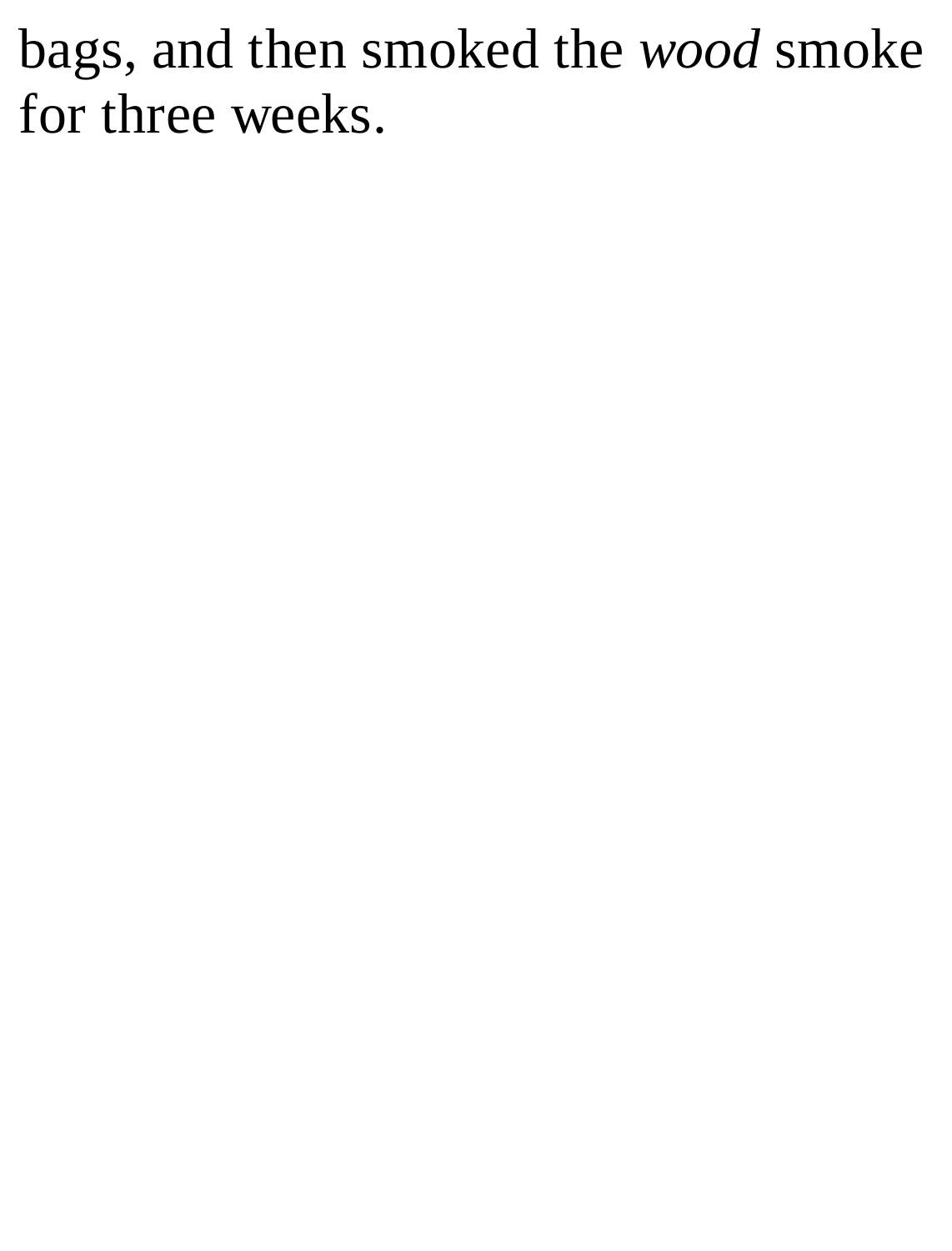We once had nearly a whole pig spoiled by its being taken to a baker's, where it was *dried*, but not smoked. When it came back it resembled very strong tallow.

In villages it is usual to send bacon and hams to be dried in the chimneys of farm-houses where wood is burnt, in the old-fashioned manner, on dogs; but if resident in or near a small town, there is always a drying-house to be met with, where we believe sawdust is used for fuel. We have had our own dried in this manner, and always found them excellent.

We used the same pickle for twenty-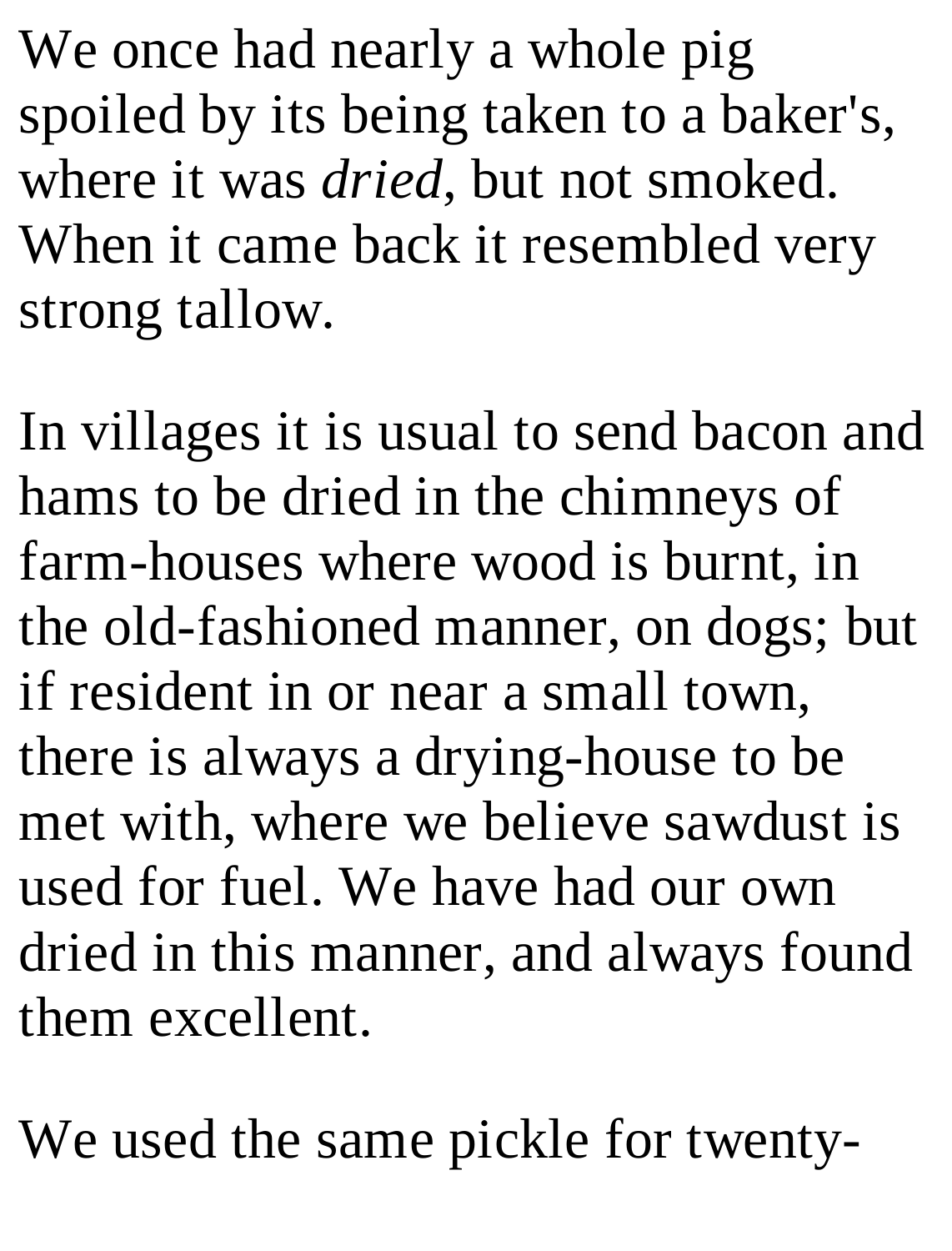four pounds' weight of bacon, with the exception that we allow two pounds more of common salt, and when it is turned the second time the same quantity of salt is rubbed into it.

Some persons make a pickle of water, salt, sugar, and saltpetre, boiled together, and when cold put in the hams, etc., without any rubbing. We have never tried that way for meats that are to be dried, but can strongly recommend it for salt beef, pork, or mutton. The following is the pickle always used in our kitchen:

Three gallons of *soft* water. One pound of coarse sugar.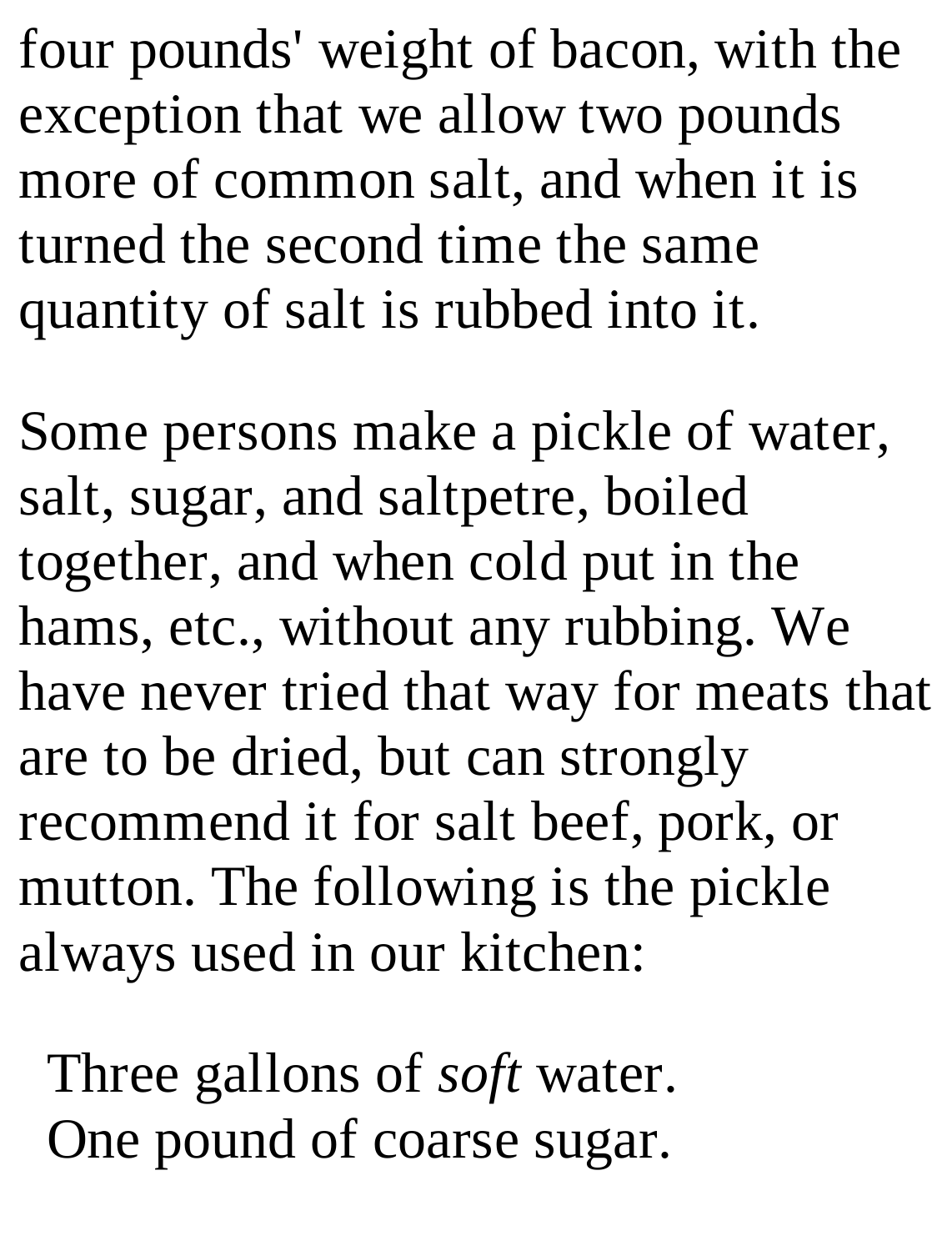Two ounces of saltpetre. Three pounds of common salt.

Boil together, and let it be well skimmed; then, when cold, the meat to be well wiped and put into it. It will be fit to cook in ten days, but may be kept without injury for two months, when the pickle should be reboiled and well skimmed. The meat should be covered with brine and the pan have a cover.

We have put legs of mutton into this pickle, and can assure the reader it is an excellent mode of cooking this joint; and as it is one which frequently makes its appearance at table where the family is large, it is sometimes a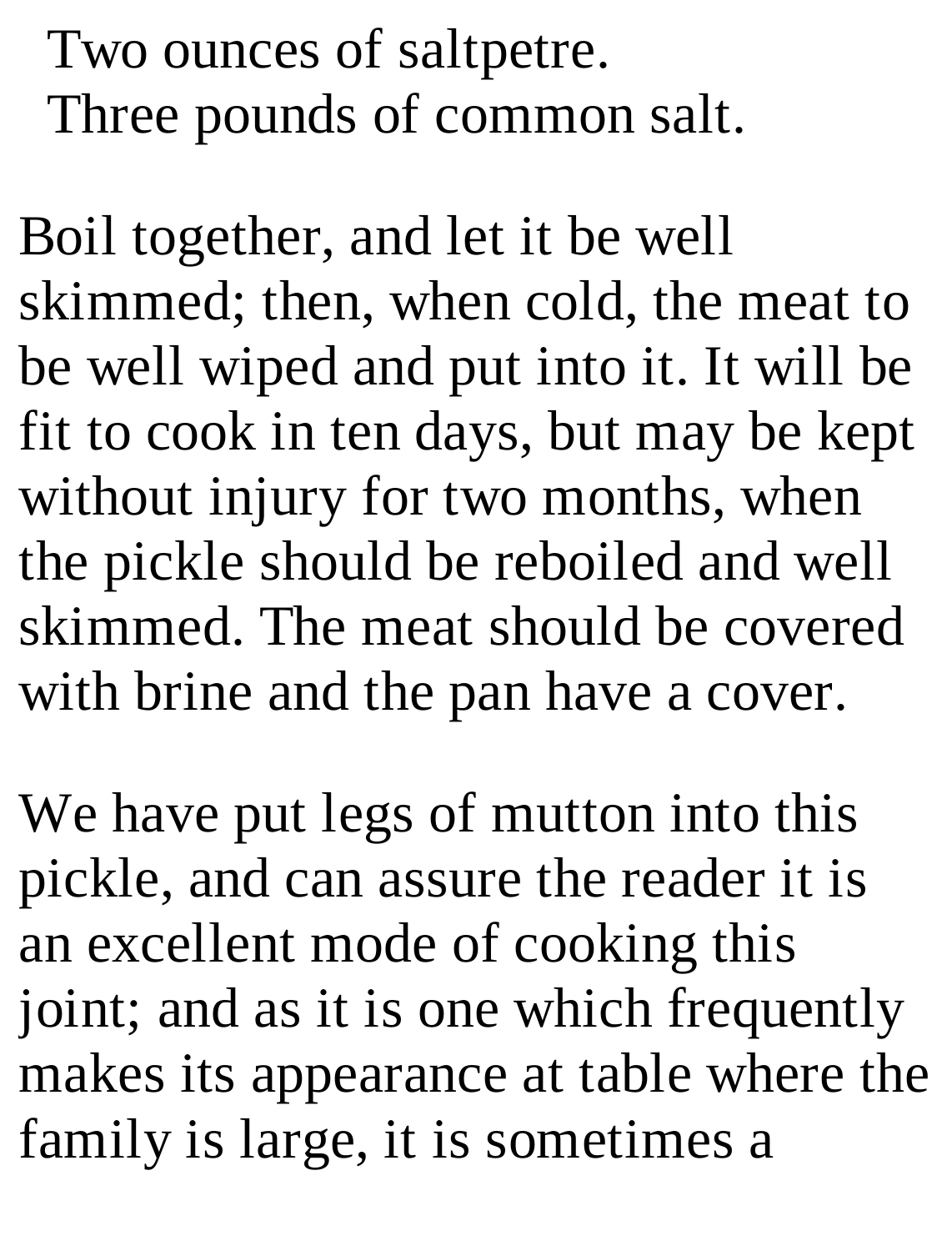pleasant method of varying the dish. It is the best way of any we know of, for curing tongues; it has the great advantage of being always ready for use, and you are not fearful of the carelessness of servants, who not unfrequently forget to look to the salting-pans.

We can recommend a dish not often seen at table, and that is a sirloin of beef put into this pickle for about a fortnight. It is infinitely superior either to the round or edgebone, and certainly not so extravagant as the last-named joint.

A friend has told us that we should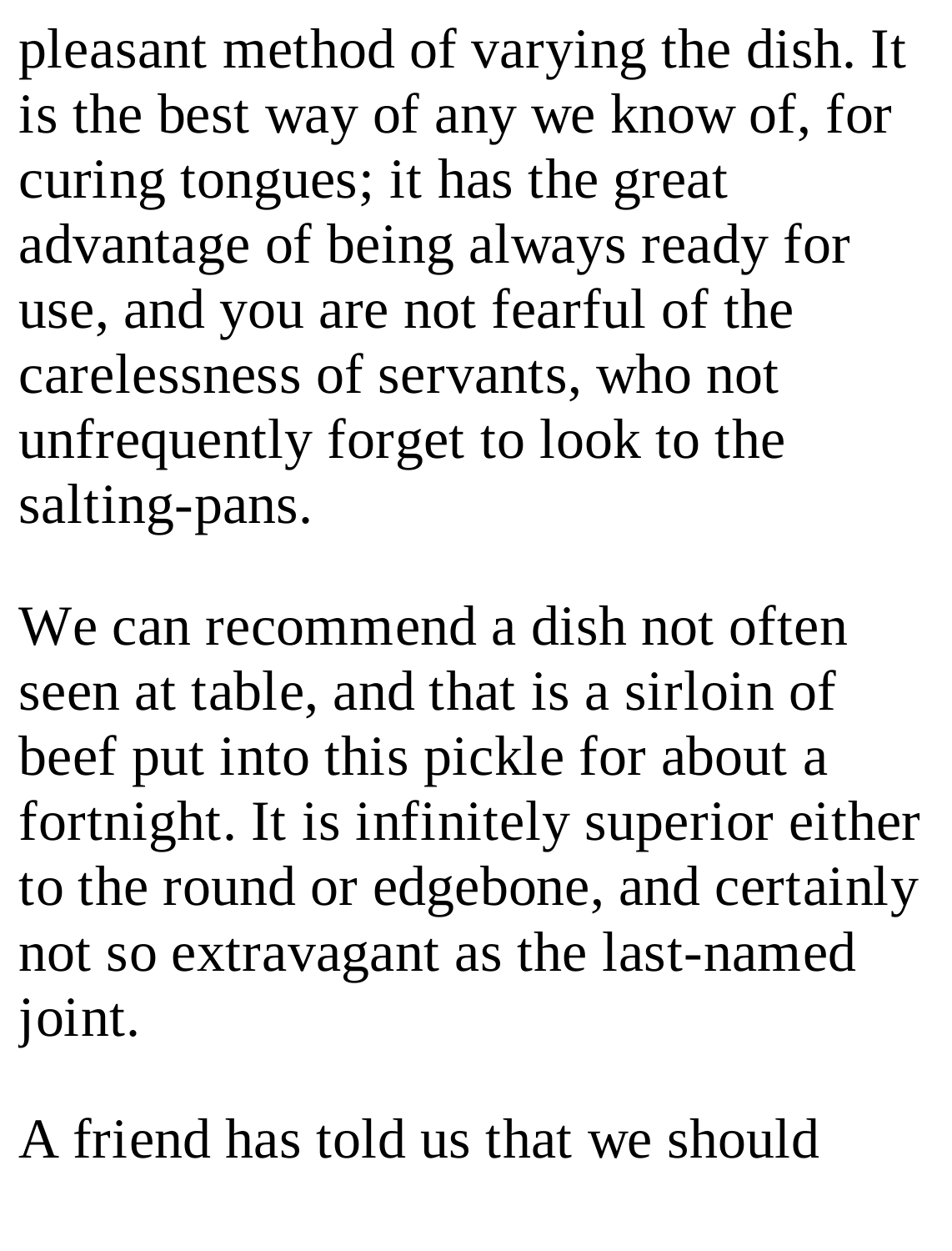procure some juniper-berries to put into our ham-pickle, but there were none to be purchased in our neighborhood, and as we were quite ignorant of the flavor they might impart, we did not trouble ourselves to get them. I am fond of old proverbs, and as our hams and bacon were always good, we determined to "let well alone."

### **CHAPTER X1.**

### **OUR BREAD.**

Any lady who thinks of trying a country residence, should see that it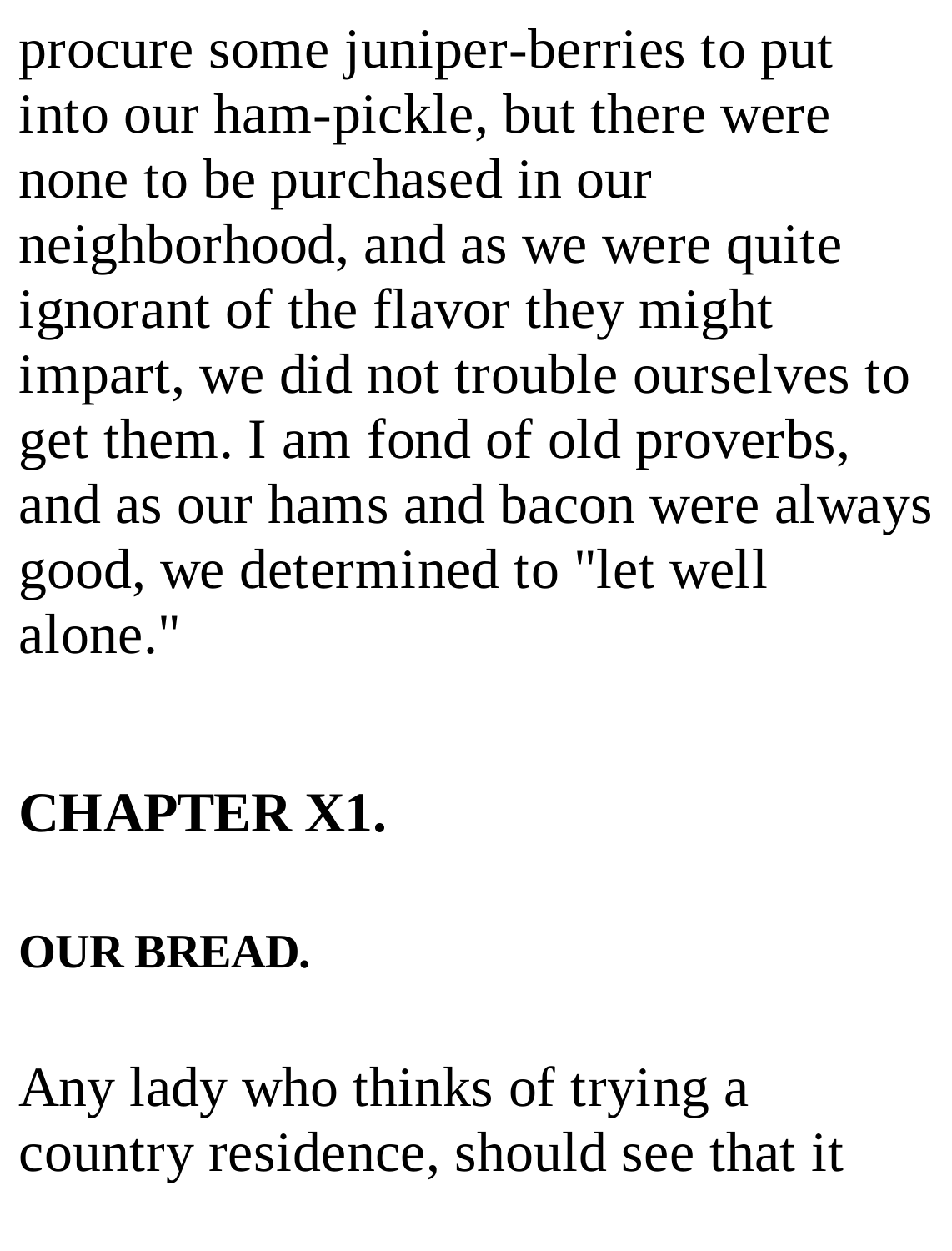possess a small brick oven, for "homemade" bread ought always to be considered indispensable in the country. We did not discover that our new home was without one till after we entered it. We were laughed at by our landlord when we mentioned our want of this convenience.

"Why!" cried he, "there is a baker's shop not five minutes walk from the house."

"Never mind," said I, "how near the baker's shop may be; we mean to have all our bread made at home. It will be, we are sure, better to do so, both on the score of health and economy."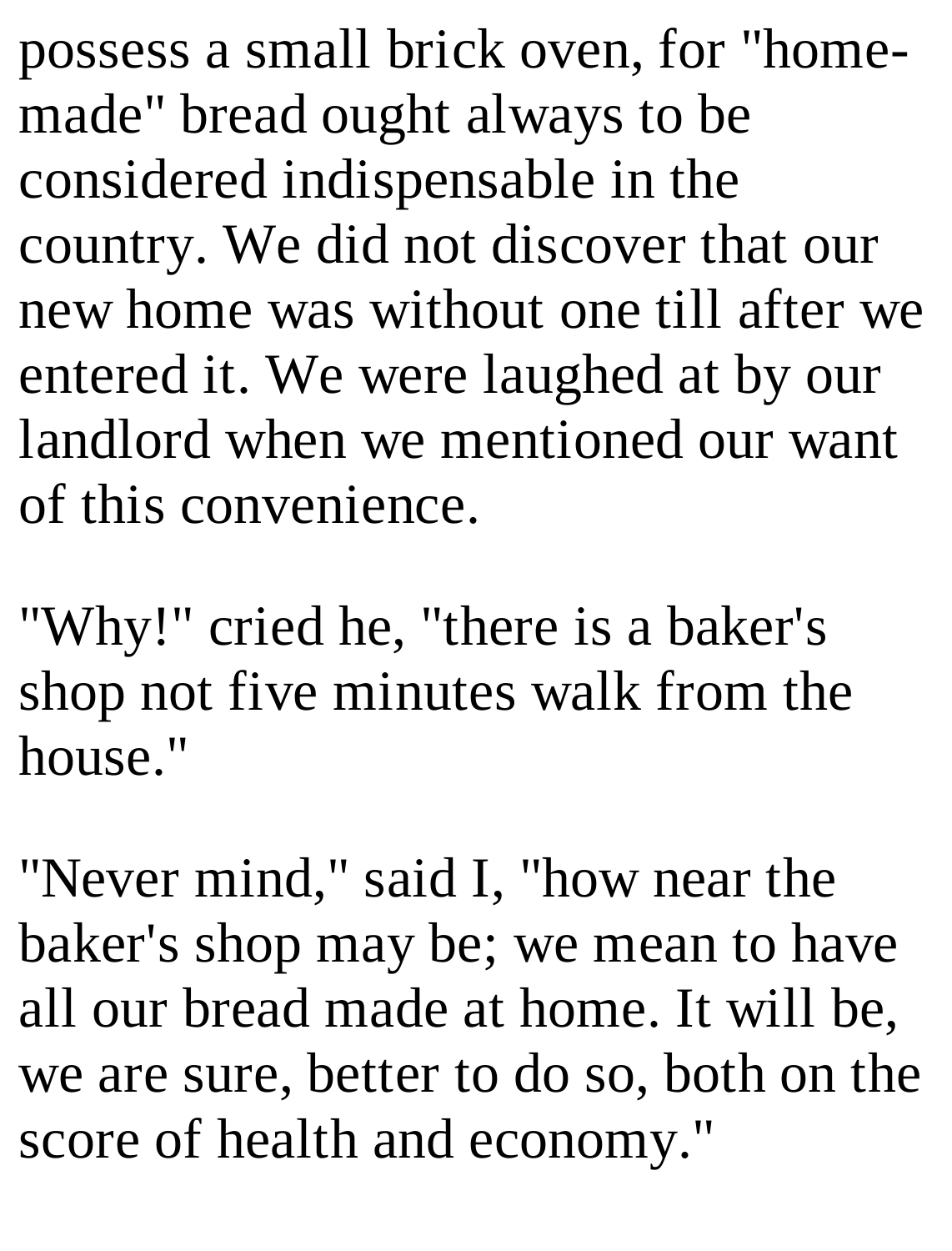"But I really," said the gentleman, "cannot afford to build you an oven; it would cost me \$100 at the least."

At this, H., who had resided for a short time in a house where the bread was made at home, laughed, and said, "Really, Mr. L., you need not fear that we wish to put you to so much expense, and it is perhaps but fair that we should meet you half-way in the matter; so if you will find labor we will find materials: or reverse it, if you please."

Mr. L. remembered that he had in some outhouse a quantity of "fire bricks," and it was arranged that we should pay for the labor of constructing a three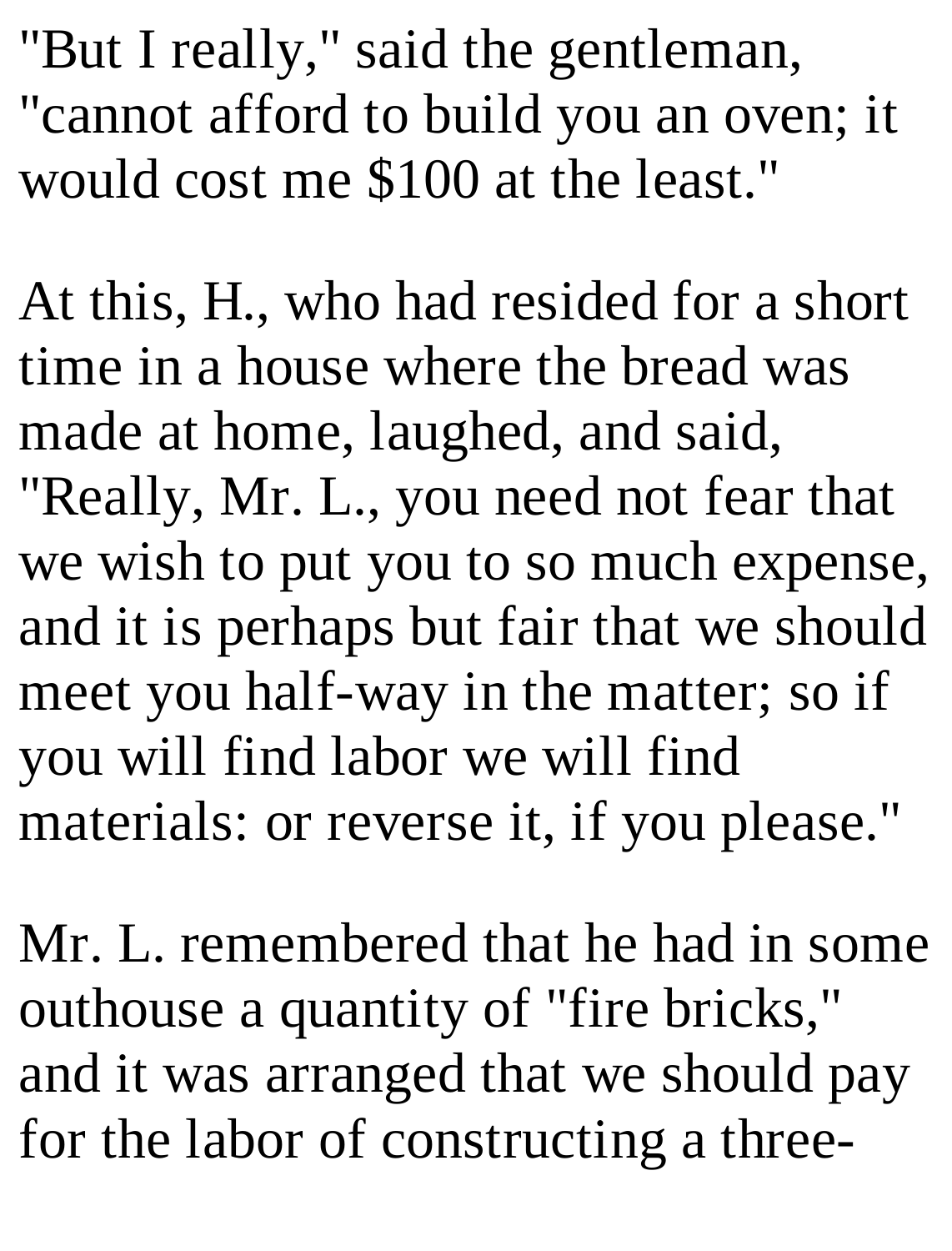peck oven. This occasioned on our part an outlay of \$10, and this small sum was the source of considerable saving to us yearly.

We were more fortunate with our bread than with our butter-making, for Mary was a capital baker; our bread was always made from the best flour. We all liked it much better than bakers' bread, and it was much more nourishing. Indeed, when I was once in Kent during "hopping," and saw that the women who resided in the neighborhood always gave up half a day's work weekly for the purpose of going home to bake, I used to wonder why they did not purchase their bread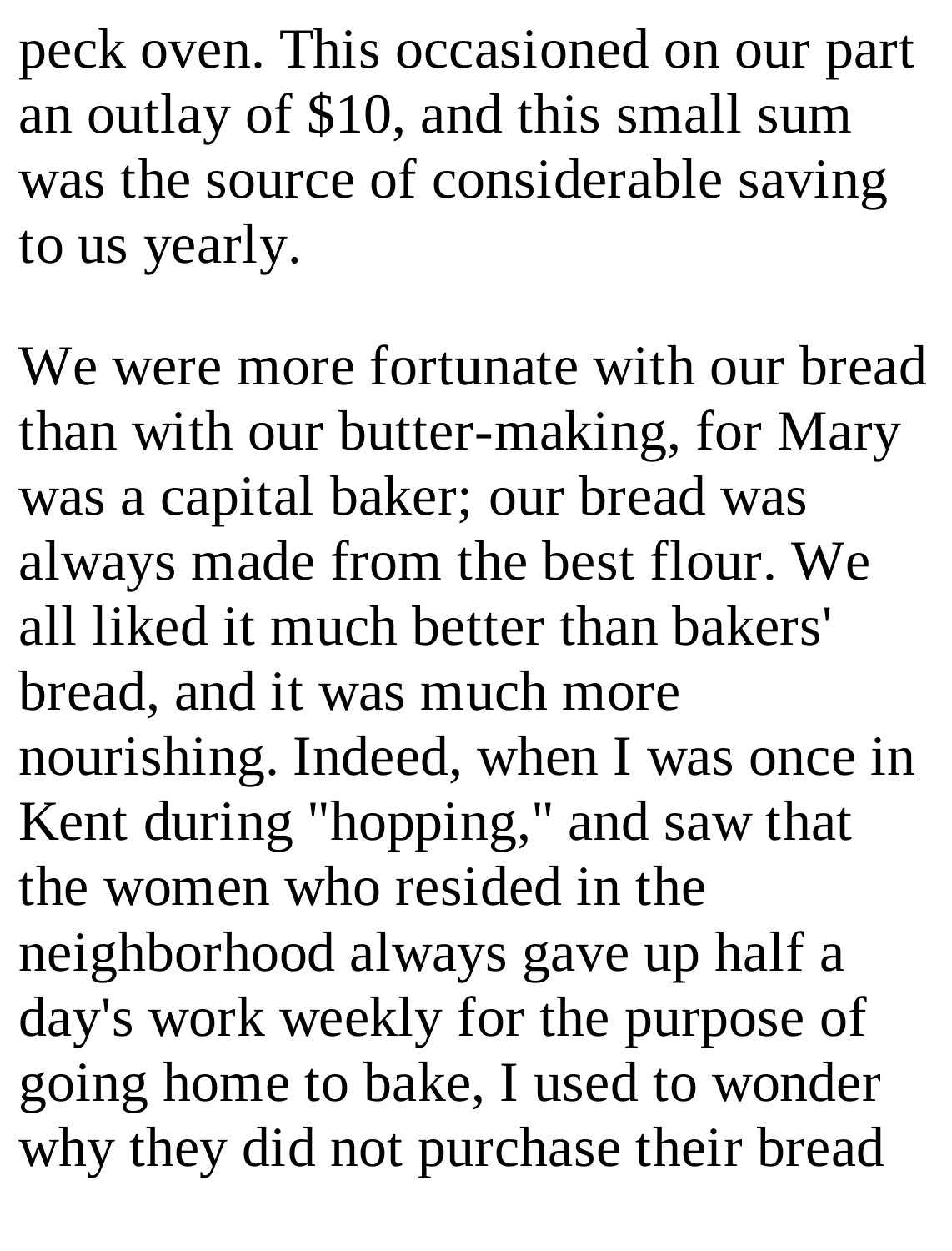from a baker in the village. I was informed by one of them to whom I put the question, "Lord, ma'am, we could not work on bakers' bread, we should be half-starved; it's got no *heart* in it."

To a small family, perhaps, the saving might not be considered an object, but any one who has for a few months been accustomed to eat home-made bread, would be sorry to have recourse to the baker's; the loaves purchased are usually spongy the first day, and dry and harsh the second. It is not only that other ingredients than flour, yeast, and water are mixed in the dough, but it is seldom sufficiently baked; bread well made at home and baked in a brick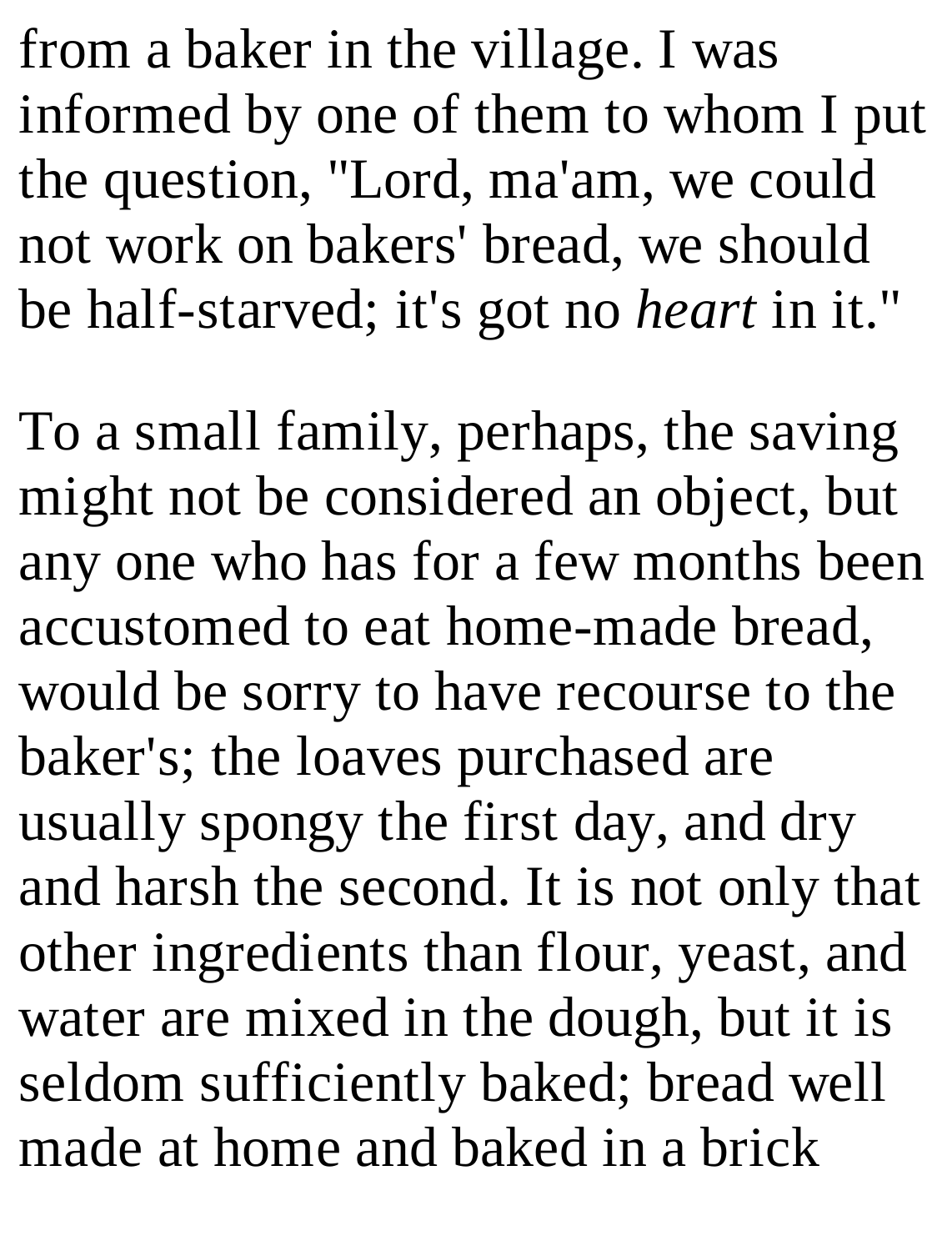oven for a proper time, is as good at the end of a week as it is the second day.

I have heard several persons say, "I should like home-made bread if it were baked every day, but I don't like eating stale bread four or five days out of the seven." If they stayed with us a day or two, they became convinced that bread which had been made three or four days did not deserve the epithet of "stale."

I will now proceed to show the reader how much flour was consumed in our household, consisting of thirteen persons.

We used to bake weekly twenty-eight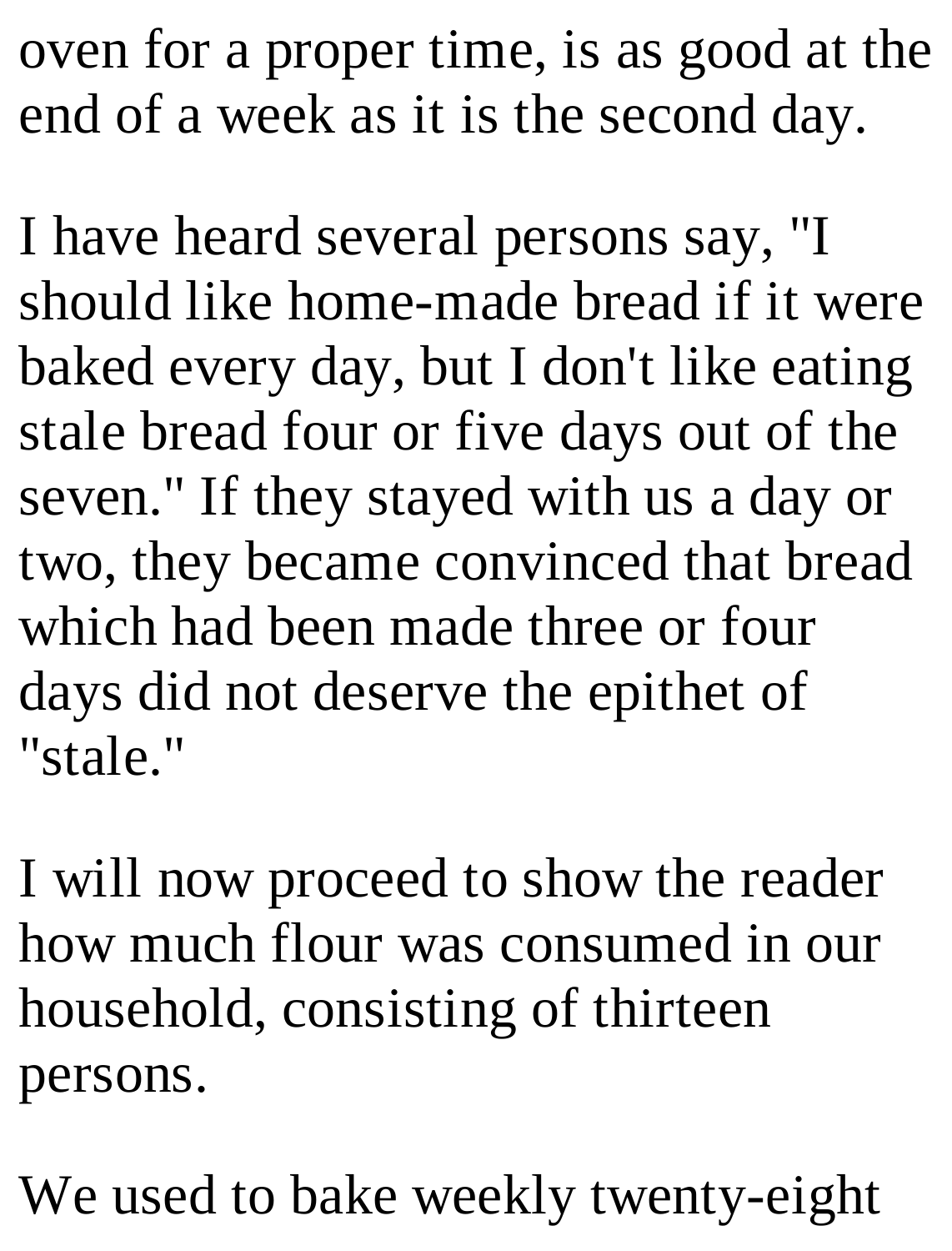pounds of flour, of the best quality; this produced *forty-two* pounds of bread. I will give in the most explicit manner I can directions for making it, which I imagine any servant will be able to comprehend:

Place in a large pan twenty-eight pounds of flour; make a hole with the hand in the centre of it like a large basin, into which strain a pint of yeast from the brewer's; this must be tasted, and if too bitter a little flour sprinkled in it, and then strained directly; then pour in two quarts of water, of the temperature of 100', that is, what is called blood-heat, and stir the flour round from the bottom of the hole you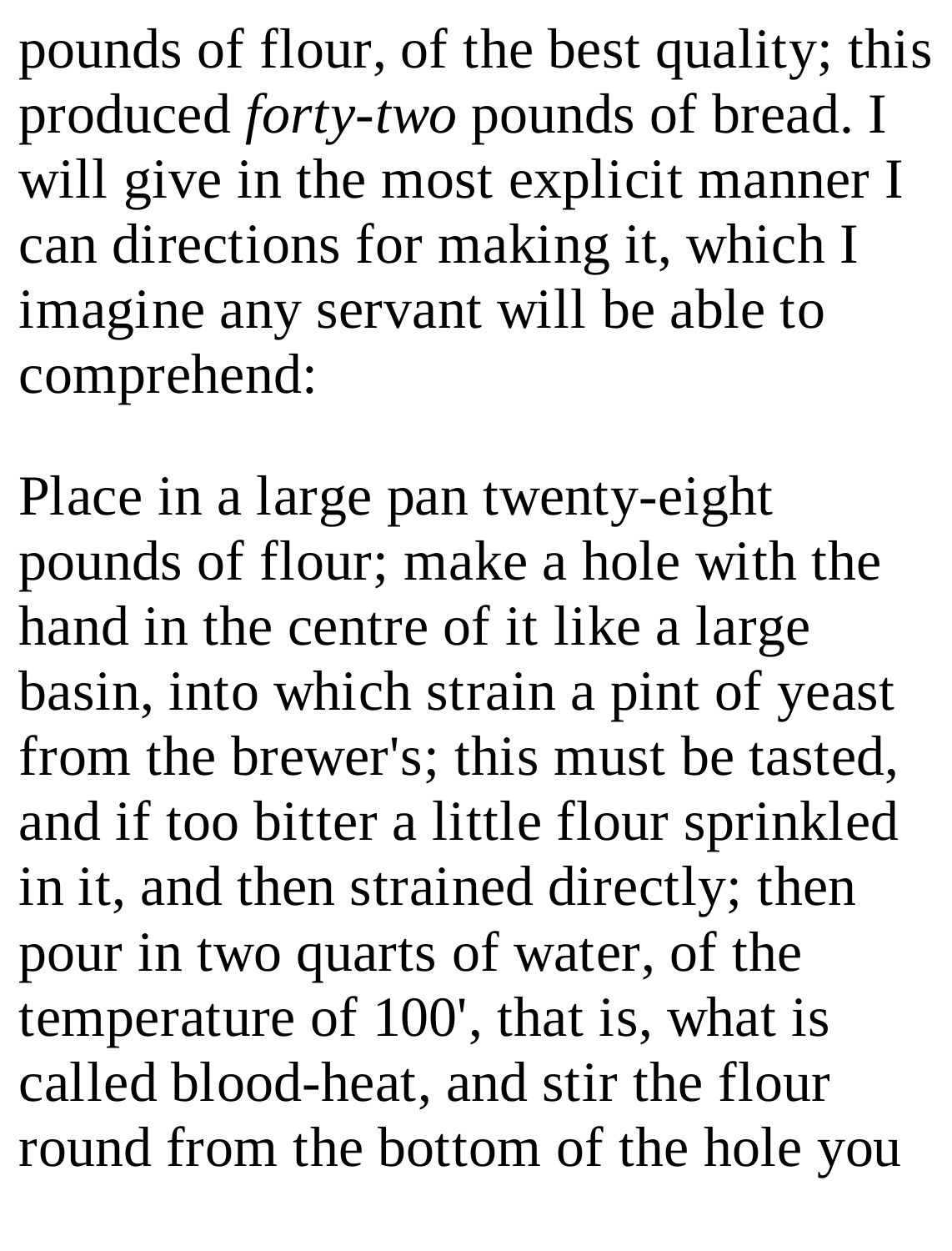have formed with the hand, till that part of the flour is quite thick and well mixed, though all the rest must remain unwetted; then sprinkle a little flour over the moist part, and cover with a cloth: this is called "sponge," and must be left half an hour to rise.

During this time the fire must be lighted in the oven with fagots, and the heat well maintained till the bread is ready to enter it. At the end of the halfhour add four quarts of water, of the same heat as the previous two quarts, and well knead the whole mass into a smooth dough. This is hard work, and requires strength to do it properly.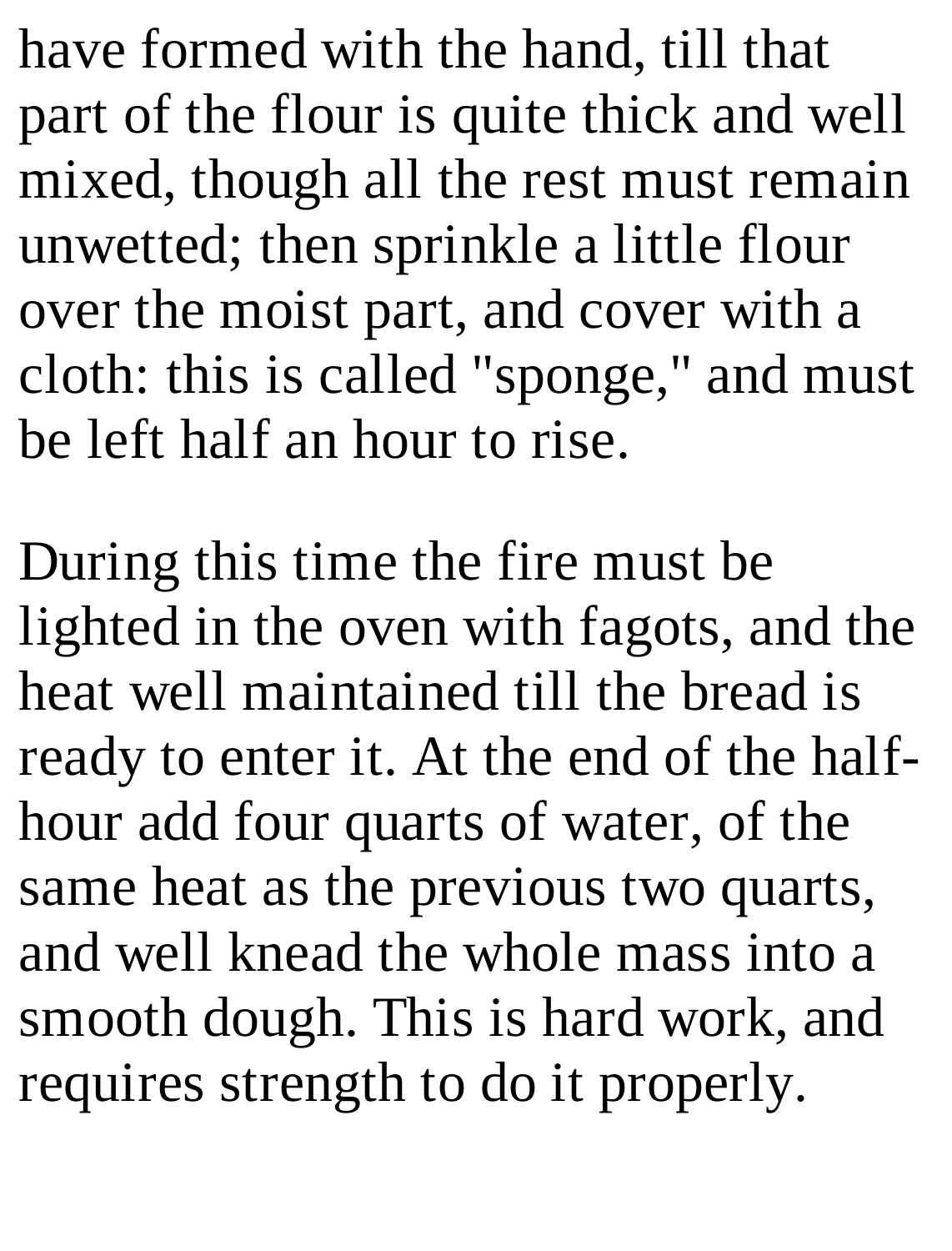It must be again covered and left for one hour. In cold weather both sponge and dough must be placed on the kitchen-hearth, or it will not rise well.

Before the last water is put in, two table-spoonfuls of salt must be sprinkled over the flour.

Sometimes the flour will absorb another pint of water.

When the dough has risen, it must be made up into loaves as quickly as possible; if much handled then, the bread will be heavy.

It will require an hour and an half to bake it, if made into four-pound loaves.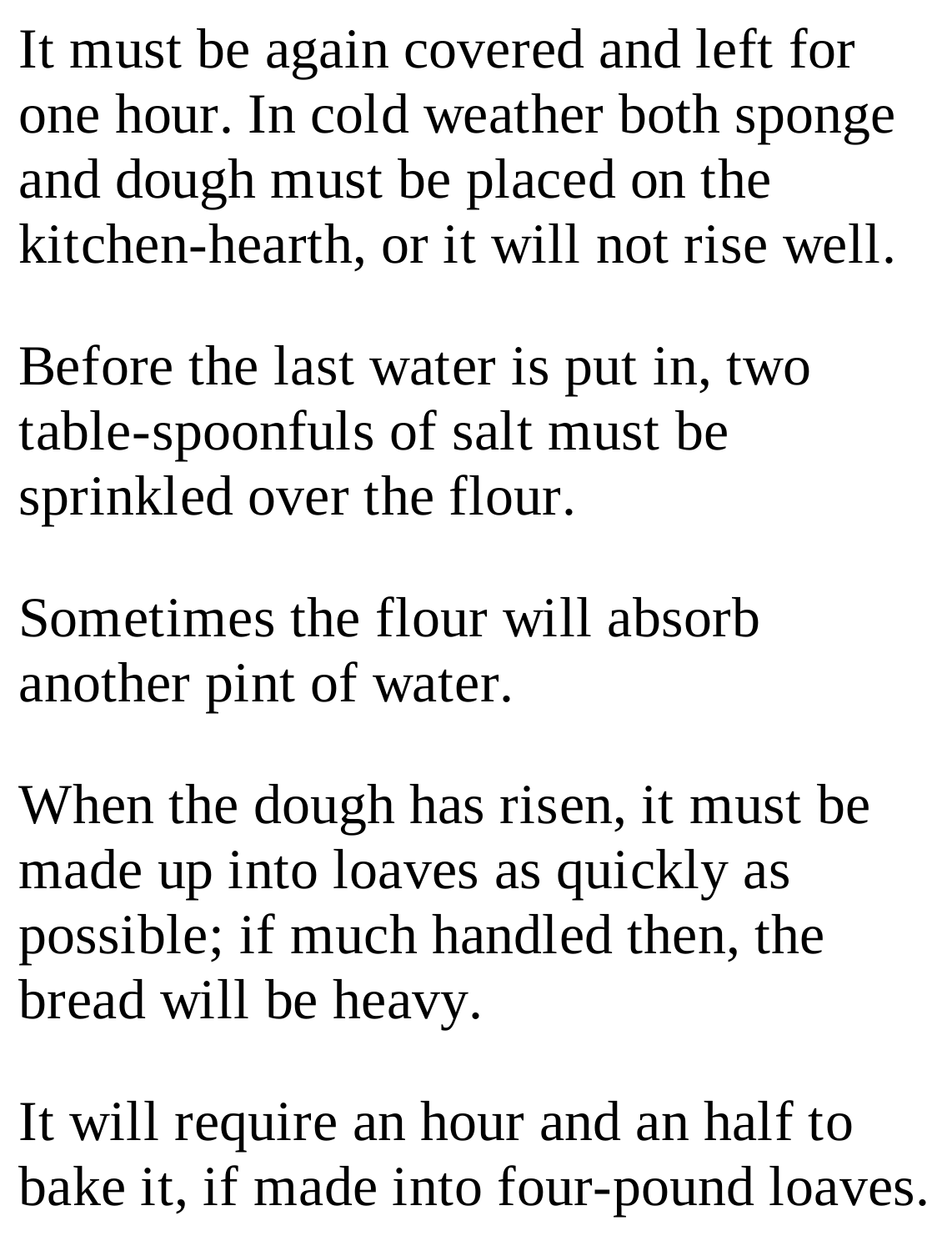While the dough is rising the oven must be emptied of the fire, the ashes swept from it, and then well wiped with a damp mop kept for the purpose. To ascertain if it is sufficiently heated, throw a little flour into it, and if it brown *directly*, it will do.

I think I have stated every particular necessary to enable a novice to make a "batch" of good bread. I will sum up the articles requisite to produce fortytwo pounds of the best quality:

Flour, 28 pounds. Water at 100', 12 or 13 pints. Two table-spoonfuls of salt. Yeast, 1 pint.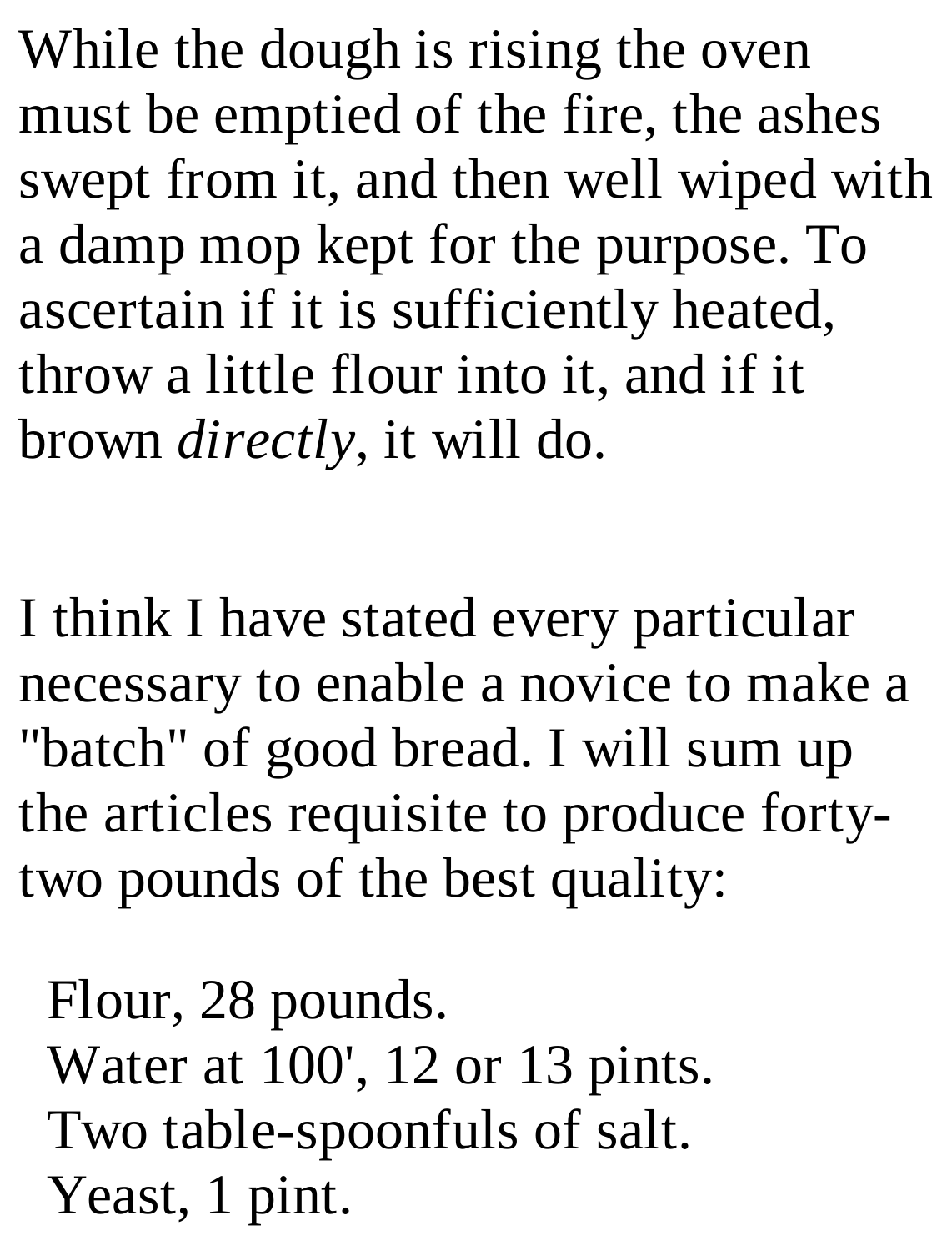Bake one hour and a half.

The quantity made was ten and a half quarterns, or four-pound loaves; and, as I have said, supplied our family of thirteen persons for the week. For the same number, when we were residing in town, the baker used to leave *thirteen* quarterns weekly.

One day, in the country, when, from the accidental absence of the bread-maker, we had to be supplied from the baker, we were surprised to hear that at the nursery-breakfast the children (six) and nurse consumed more than a twopound loaf, and then were complaining of being "so hungry" two hours after. I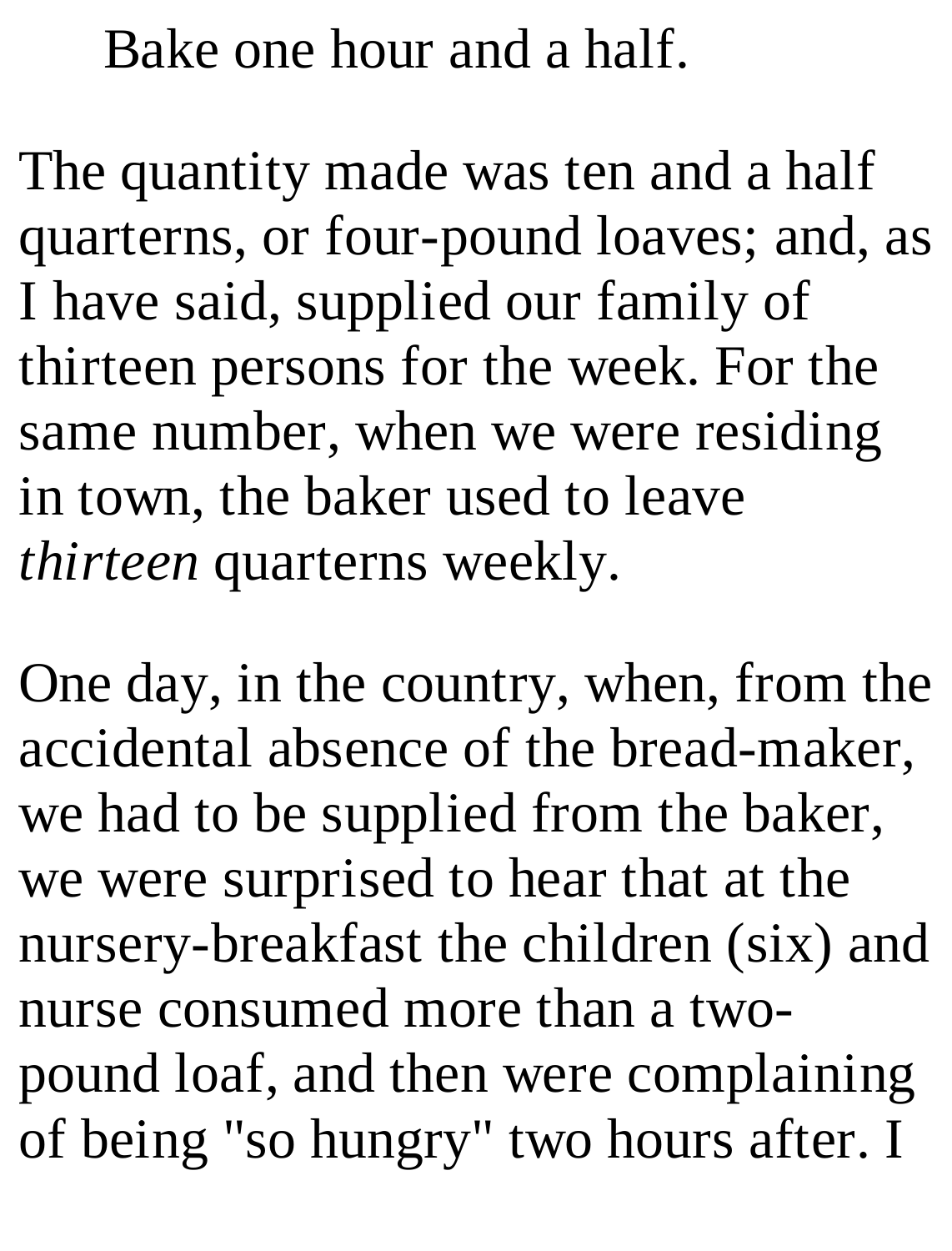thought of the words of the Kentish hopper, "that there was no heart in bakers' bread."

The servant who has the management of the oven should be instructed to take care that the wood-ashes are not thrown into the dust-hole with the ashes from the grates. They are always valuable in the country; and, as I have mentioned, the wooden articles used in the dairy should always be scrubbed with them. Should the water which is used in the house be hard, and any washing done at home, they should be place in a coarse cloth over a tub, and water poured over them several times to make lye, which softens the water, and saves soap much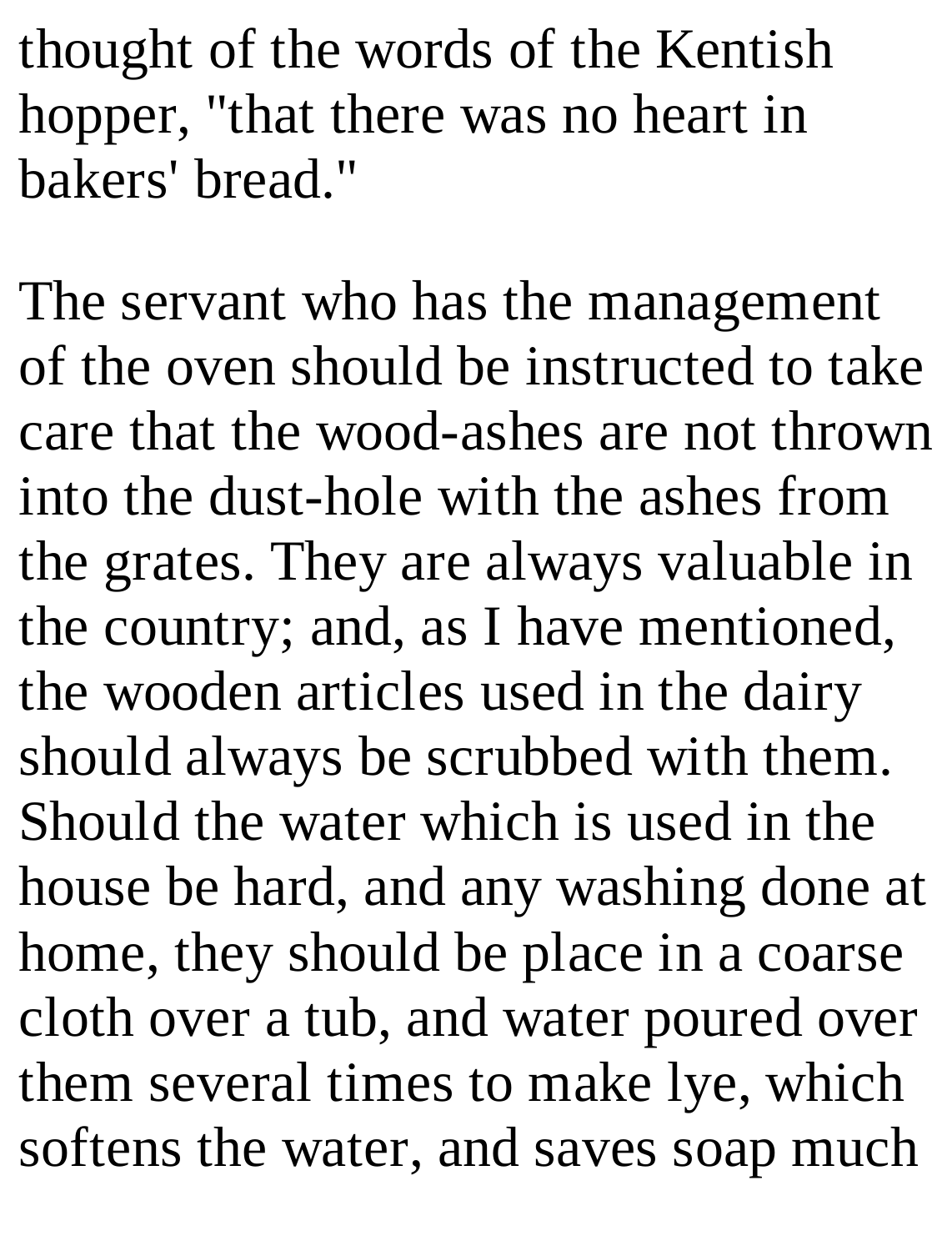more than soda, and is likewise better for the linen.

The brick oven will often prove a source of great convenience, independent of bread-making. It is just the size to bake hams or roasting pigs, and will, when dinner-parties are given, frequently prove much more useful to the cook than an extra fire.

The fagots are sold by the hundred, and the price is usually \$6 25 for that quantity.

# **CHAPTER XII.**

### **OUR KITCHEN-GARDEN.**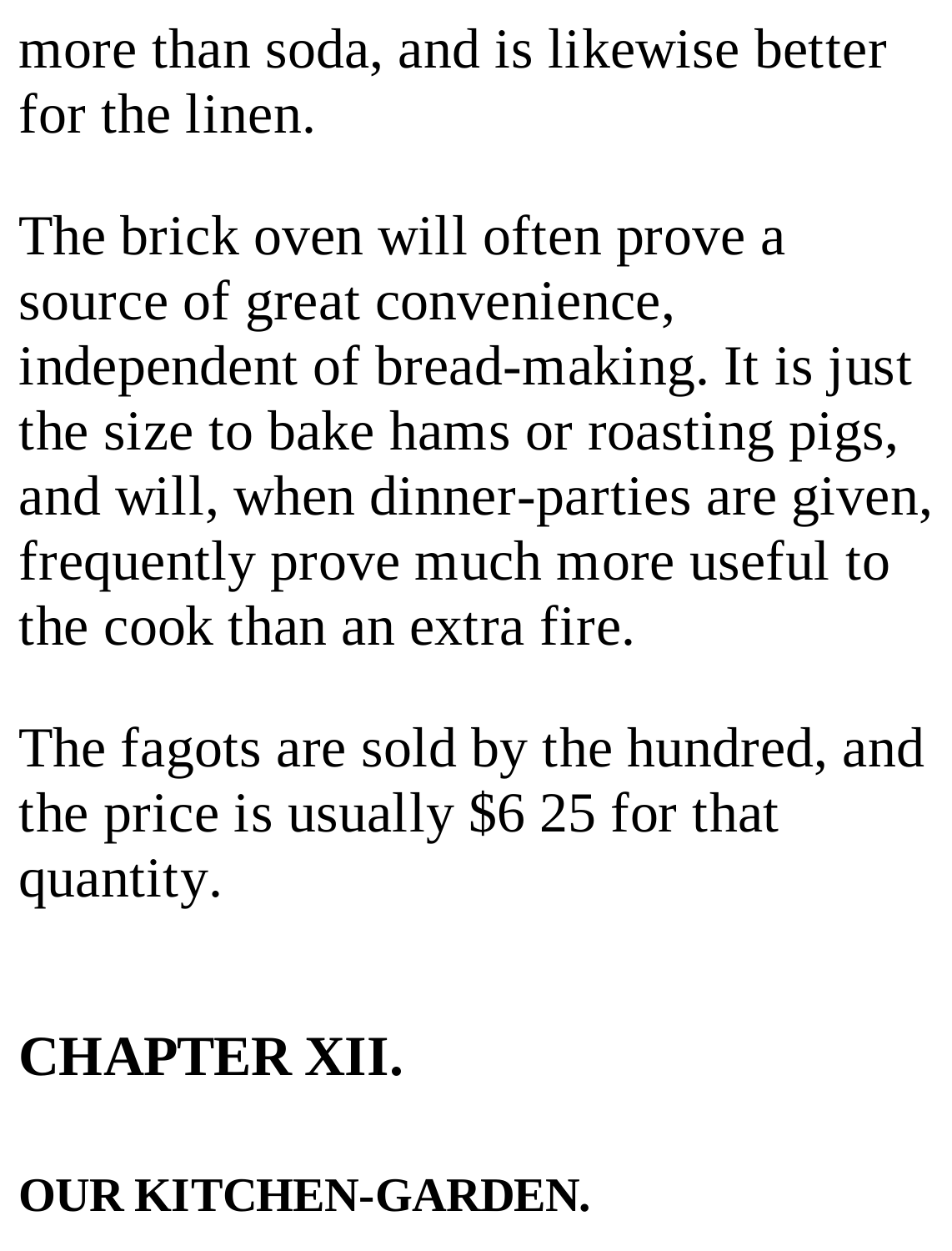As I wish to make this little work a complete manual to the "farm of four acres," I must insert a few remarks on the management of the kitchen-garden. Ours consisted of an acre; and, large as our family was, we did not require more than half of it to supply us with vegetables, independent of potatoes.

We strongly advise any one who may have more garden than they may want for vegetables, to plant the surplus with potatoes. Even if the "disease" does affect part of the crop, the gain will still be great, providing you keep animals to consume them; for they must indeed be bad if the pigs will not thrive on them when boiled. Poultry,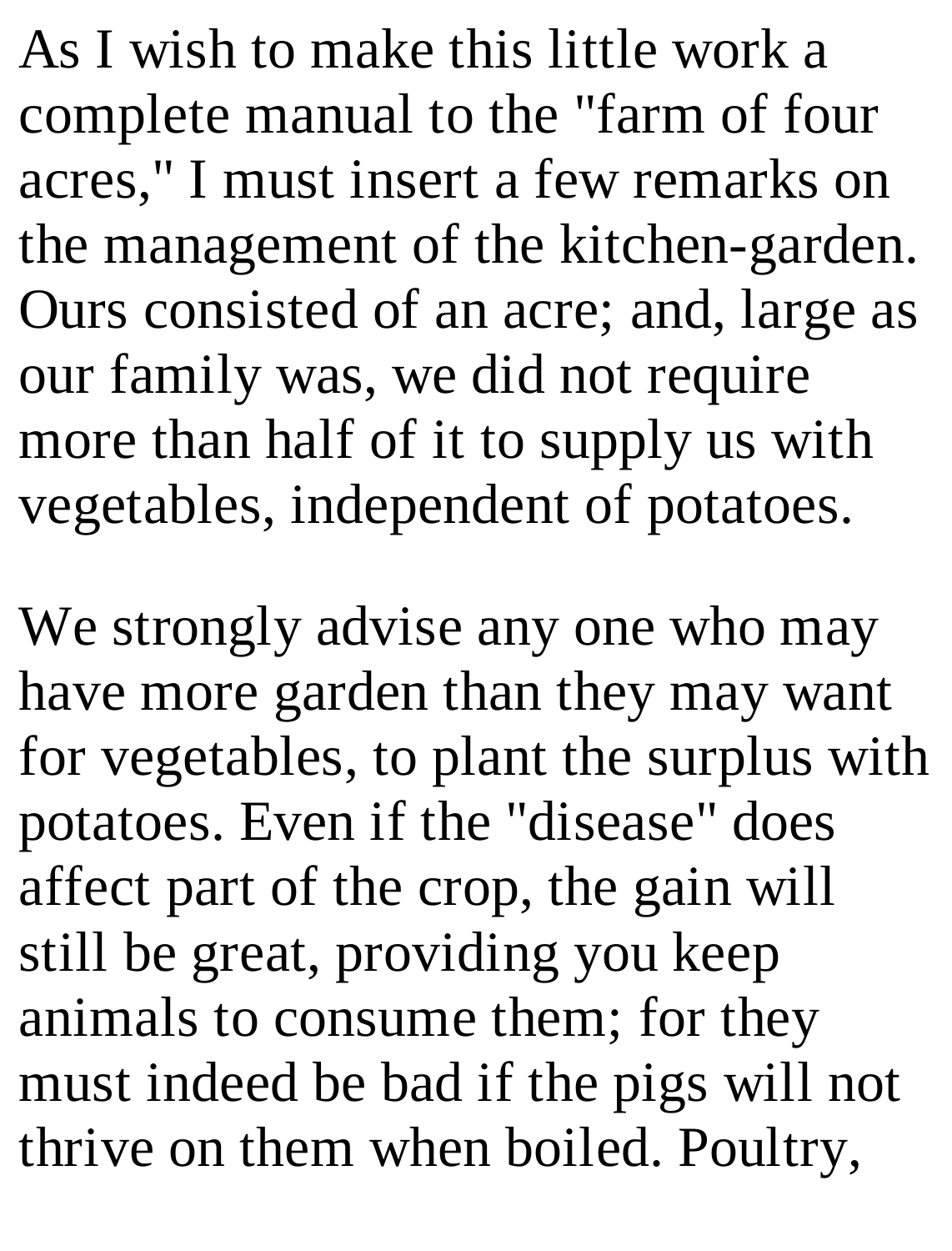likewise, will eat them in preference to any other food.

We had something more than half an acre planted one year when the disease was very prevalent; the crop suffered from it to a considerable extent, but the yield was so large that we stored sufficient to supply the family from September till the end of April, and had enough of those but slightly affected to fatten four pigs, beside having a large bowlful boiled daily for the poultry. The worst parts were always cut out before they were boiled, and neither pigs nor poultry were allowed to touch them raw.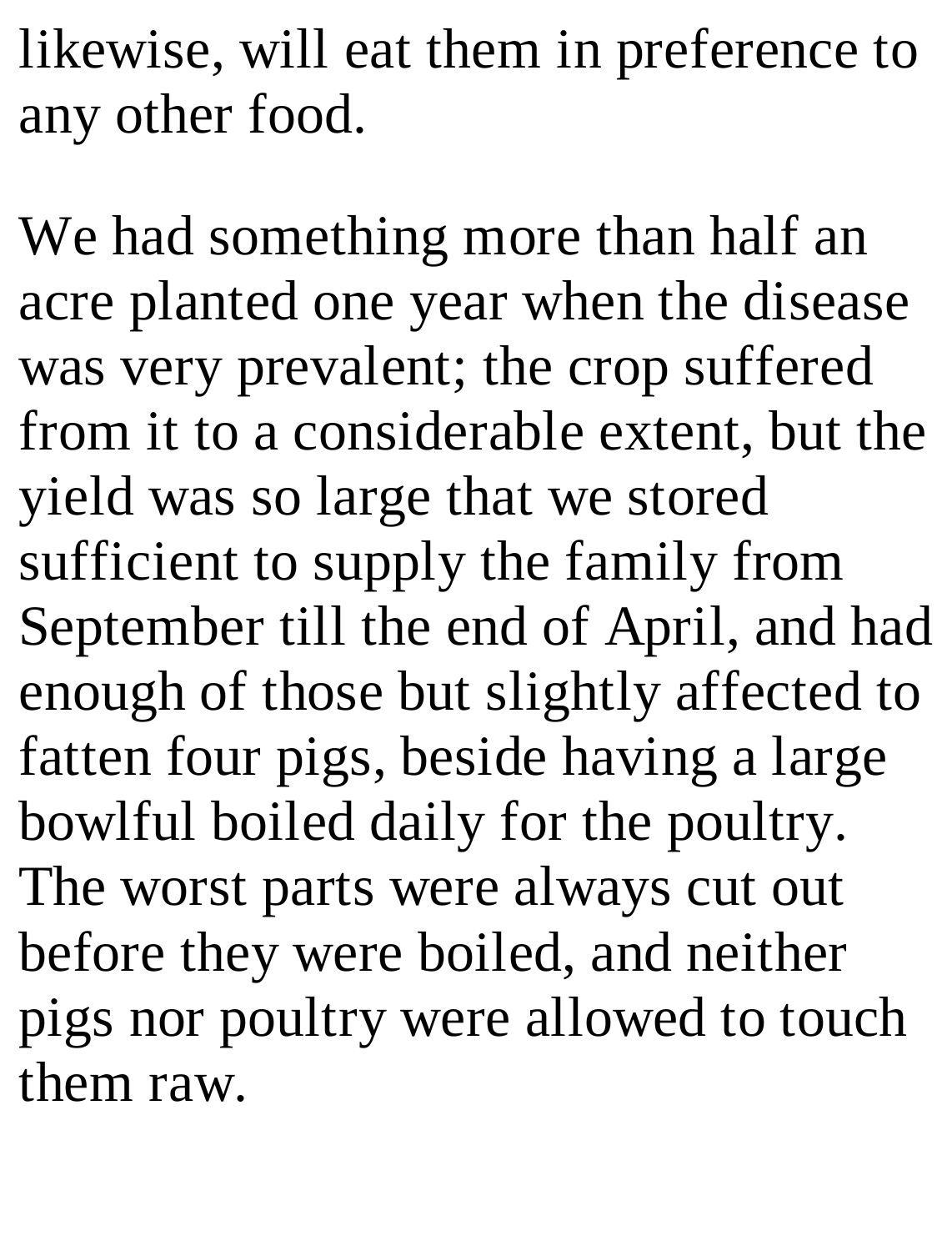It is much the best plan to consume all the potatoes you may grow, rather than save any of them for seed. It will be but a slight additional expense to have fresh kinds sent from quite a different locality, and they will thrive better, and not be so liable to the disease.

They should always be dug before the slightest appearance of frost, and place on straw in a dry place, where they can be conveniently looked over once a fortnight, when any that show symptoms of decay should be removed and boiled at once for the pigs. By this method very few will be wholly wasted; instead of eating potatoes you will eat pork, that is, if you have plenty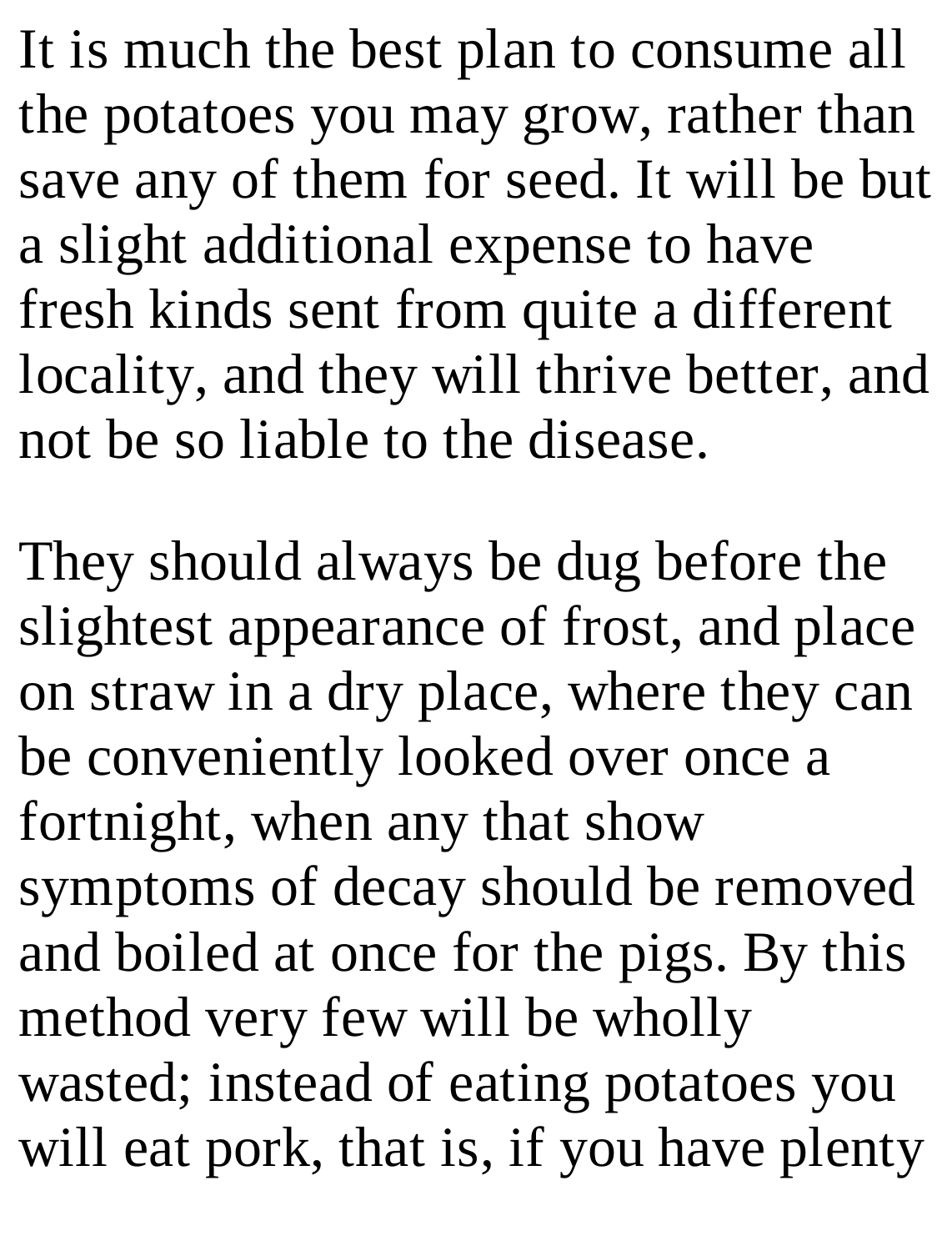of skim-milk. I do not at all know how pigs would like them without they were mixed up with that fluid.

We have tried, with great success, planting them in rows alternately with other vegetables. When they are all together, the haulms in wet seasons grow so rankly that they become matted together; and then, as the air is excluded from the roots, it renders them liable to disease. We have tried cutting the haulm off to within a few inches of the ground; but this, the gardener said, proved detrimental to the roots. We afterwards tried a row of potatoes, then cabbages, then carrots, and then again came the potatoes. We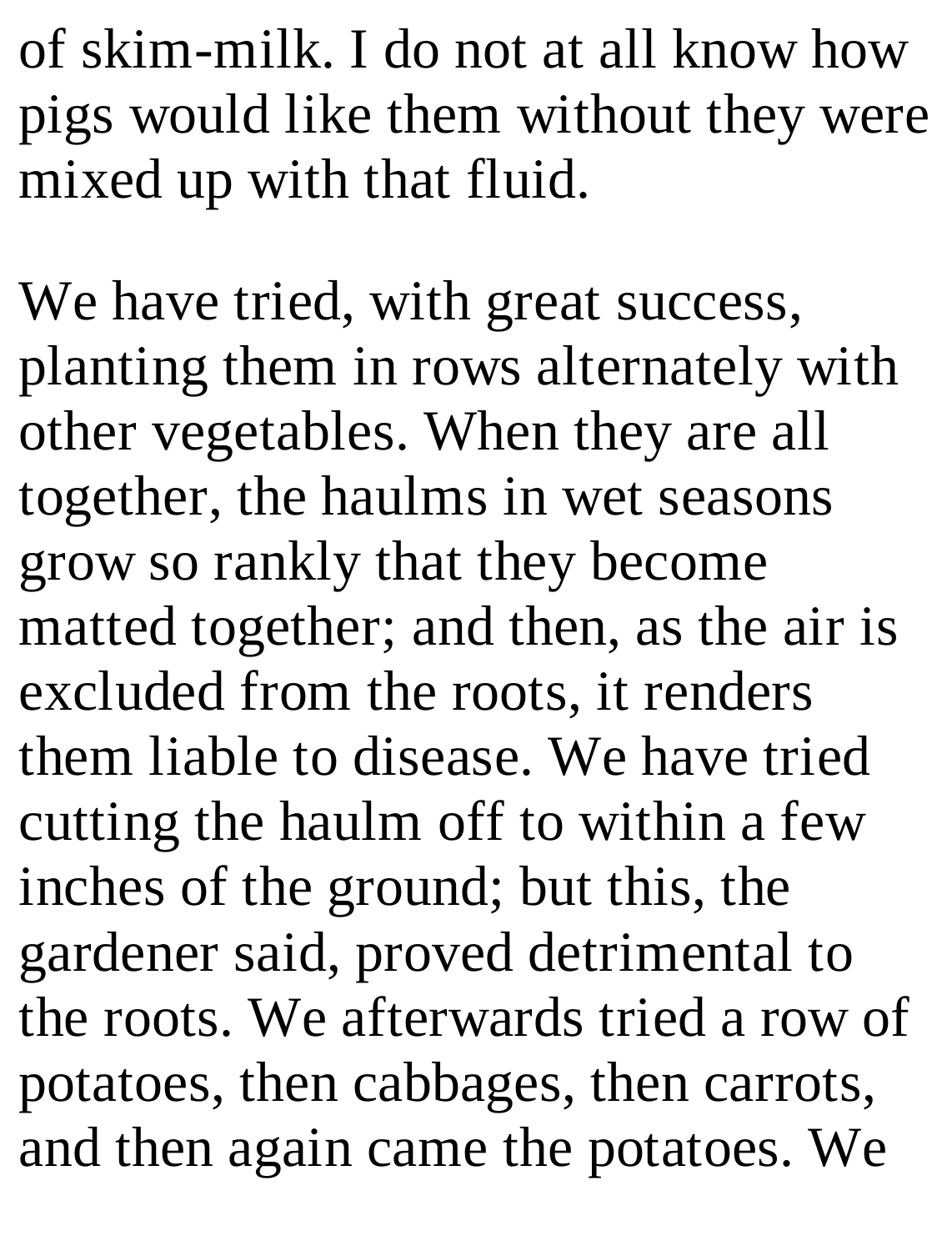once planted them between the currant and gooseberry bushes, but it was as bad, or worse, than when a quantity of them were by themselves; for when the trees made their midsummer shoots the leaves quite shut out air and light from the potatoes, and when dug they proved worse than any other portions of the crop.

We always found that the deeper the sets were placed in the ground the sounder were the roots: We tried every experiment with them; and as our gardener was both skilful and industrious, we were usually much more fortunate with our produce than our neighbors.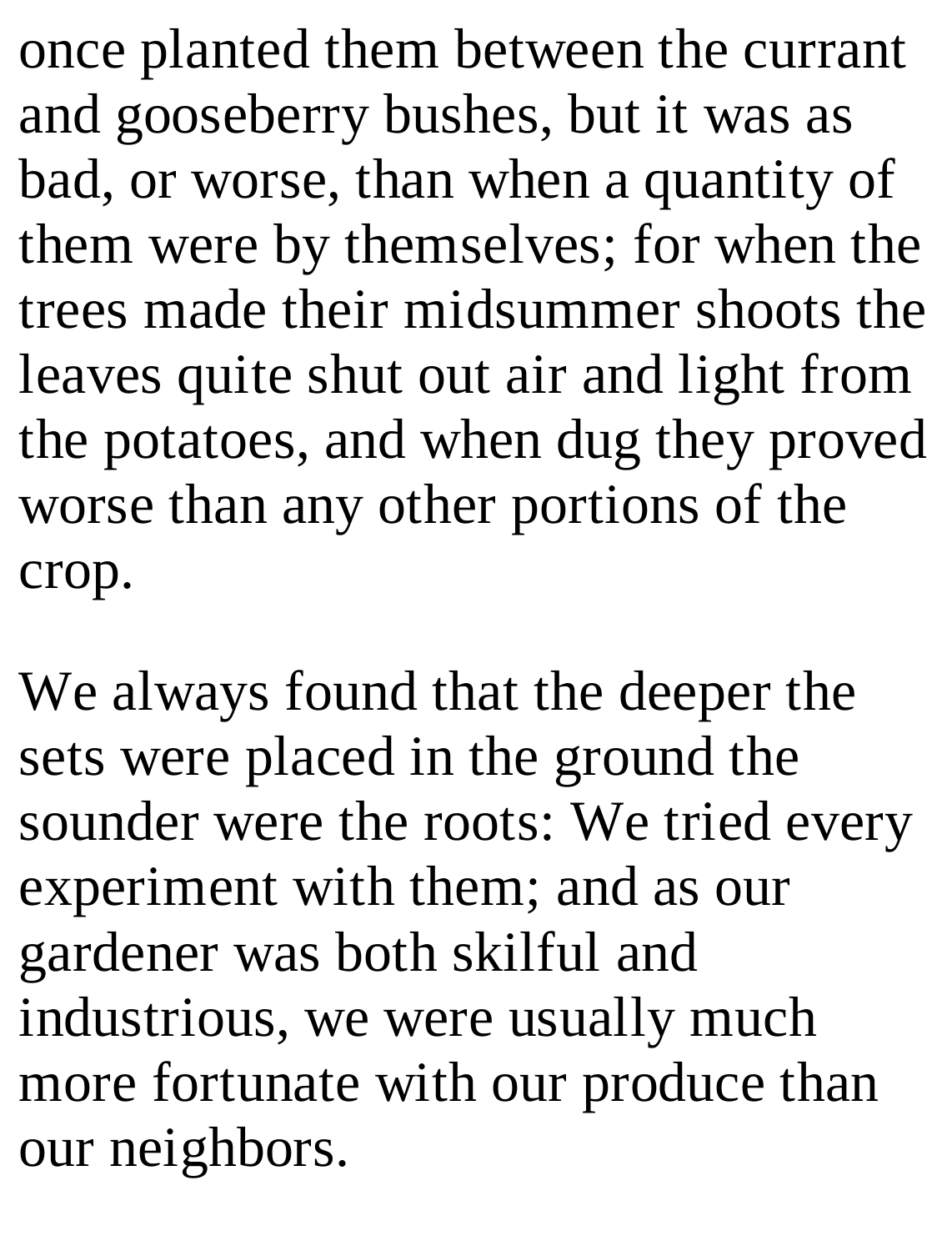Carrots rank to the "small farmer" next in value to the potatoes; not only pigs and cows are fond of them, but likewise horses. The pony always improved in condition when he was allowed to have a few daily.

Our arable acre was a model farm on a very small scale. We grow in it maize for the poultry, tares for the pigeons, lucerne for the cows, and talked of oats for the pony. This our gardener objected to, so the surplus bit of ground was sown with parsnips, which turned out very profitable, as both pigs and cows liked them.

We have told the reader that we reared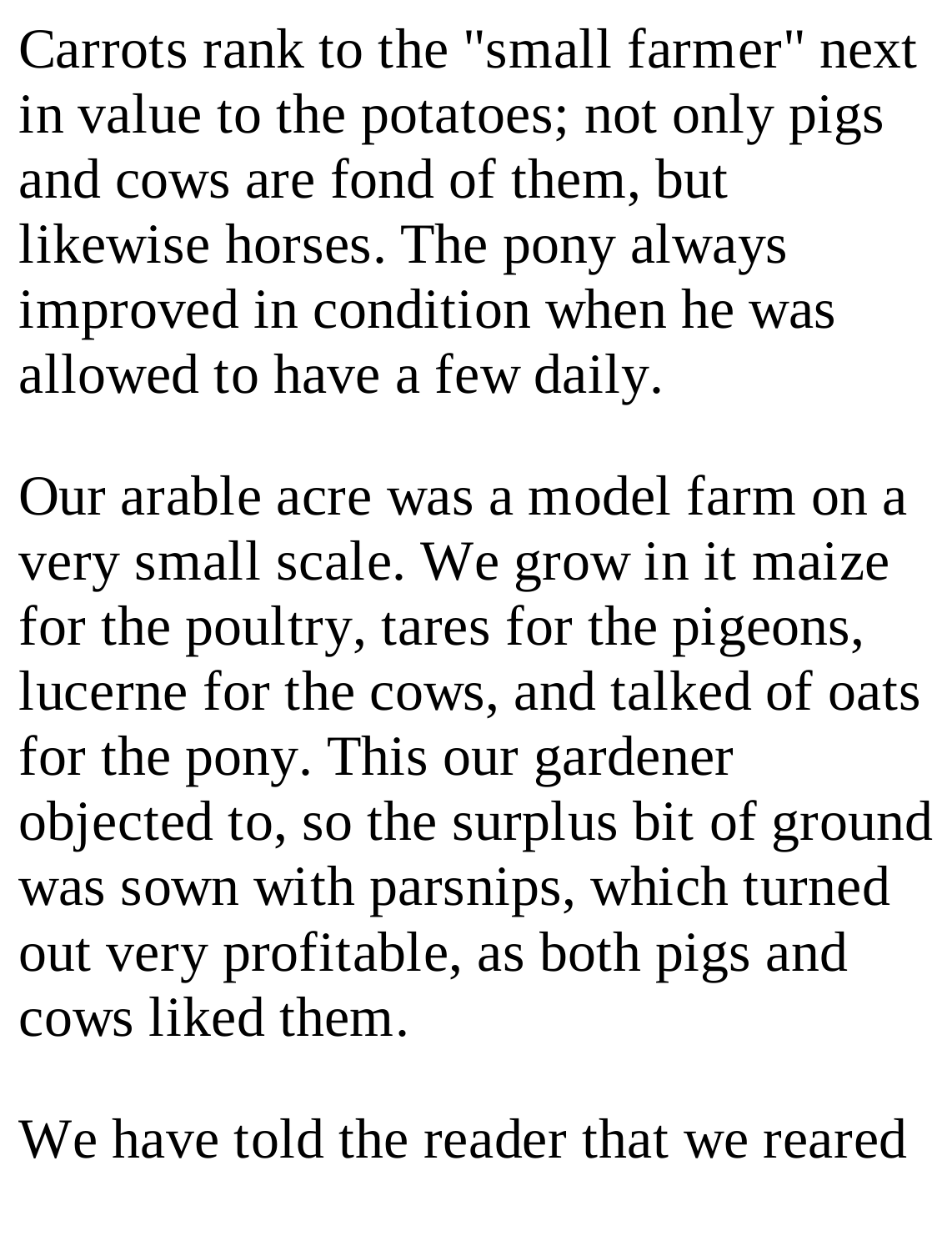the calf of the Strawberry cow, and it cost us hardly anything to do so, for it was fed in the winter with the roots we had to spare. The first winter it had to consume the greater part of the ton of mangel-wurzel we had bought "to keep our cows together." Some we had boiled with potatoes for the pigs, and they liked it very well.

An acre of land may appear a laughably small piece of ground to produce such a variety of articles, but if well attended to the yield will astonish those who are ignorant of gardening. The one important thing to be attended to is, to see that all seed-crops are well thinned out as soon as they are an inch above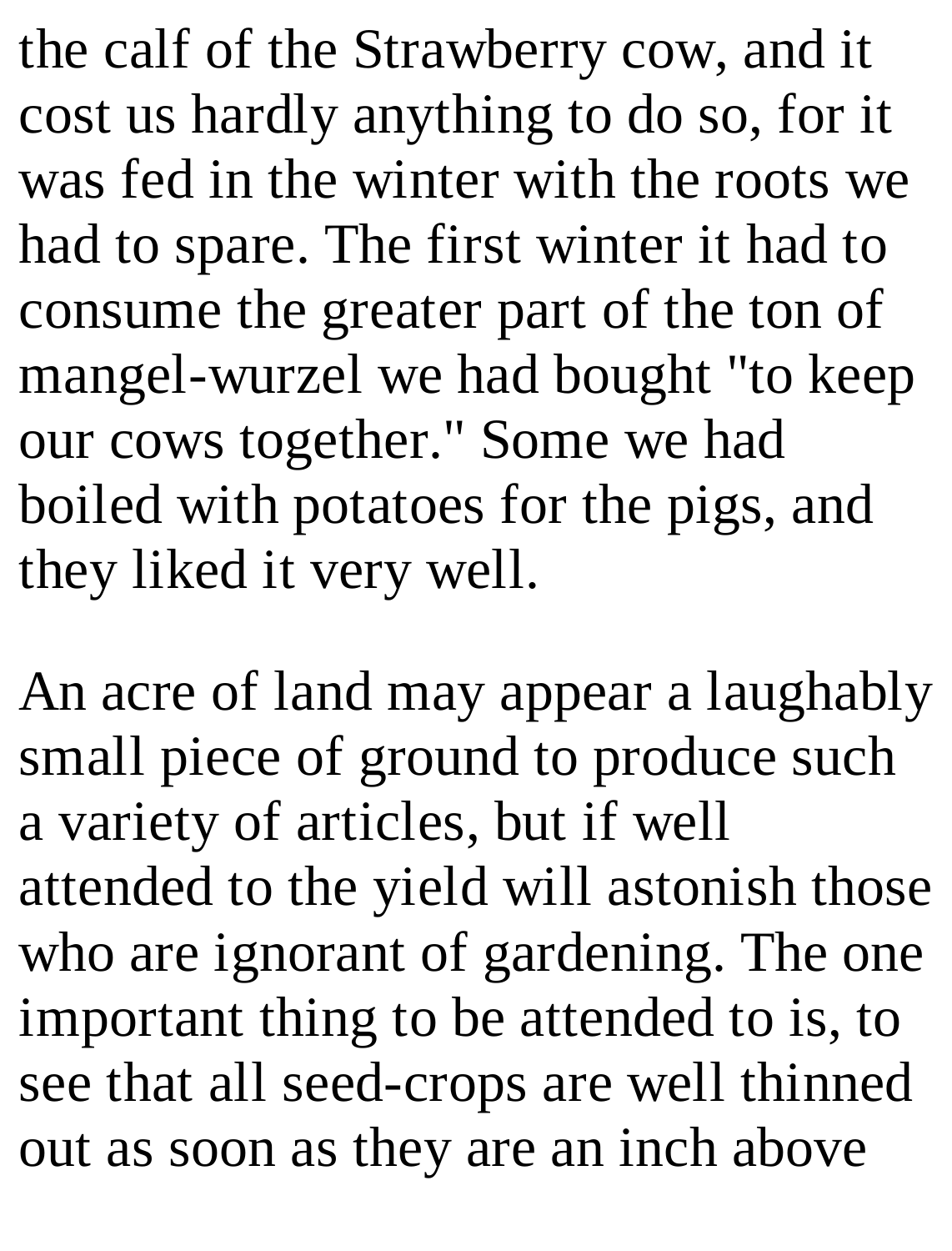the surface. In very few kitchengardens is this attended to, and for want of this care a dozen carrots, parsnips, or turnips, are allowed to stand where one would be sufficient. The one would prove a fine root; the dozen are not worth the trouble of pulling, as they can get neither air nor room to grow. To be well done they should be thinned by hand, and that being a tedious "job," gardeners seldom can be induced to perform the work properly.

As our ground became productive we added another cow, and more pigs and poultry, but I shall not now say with what success. This little book in only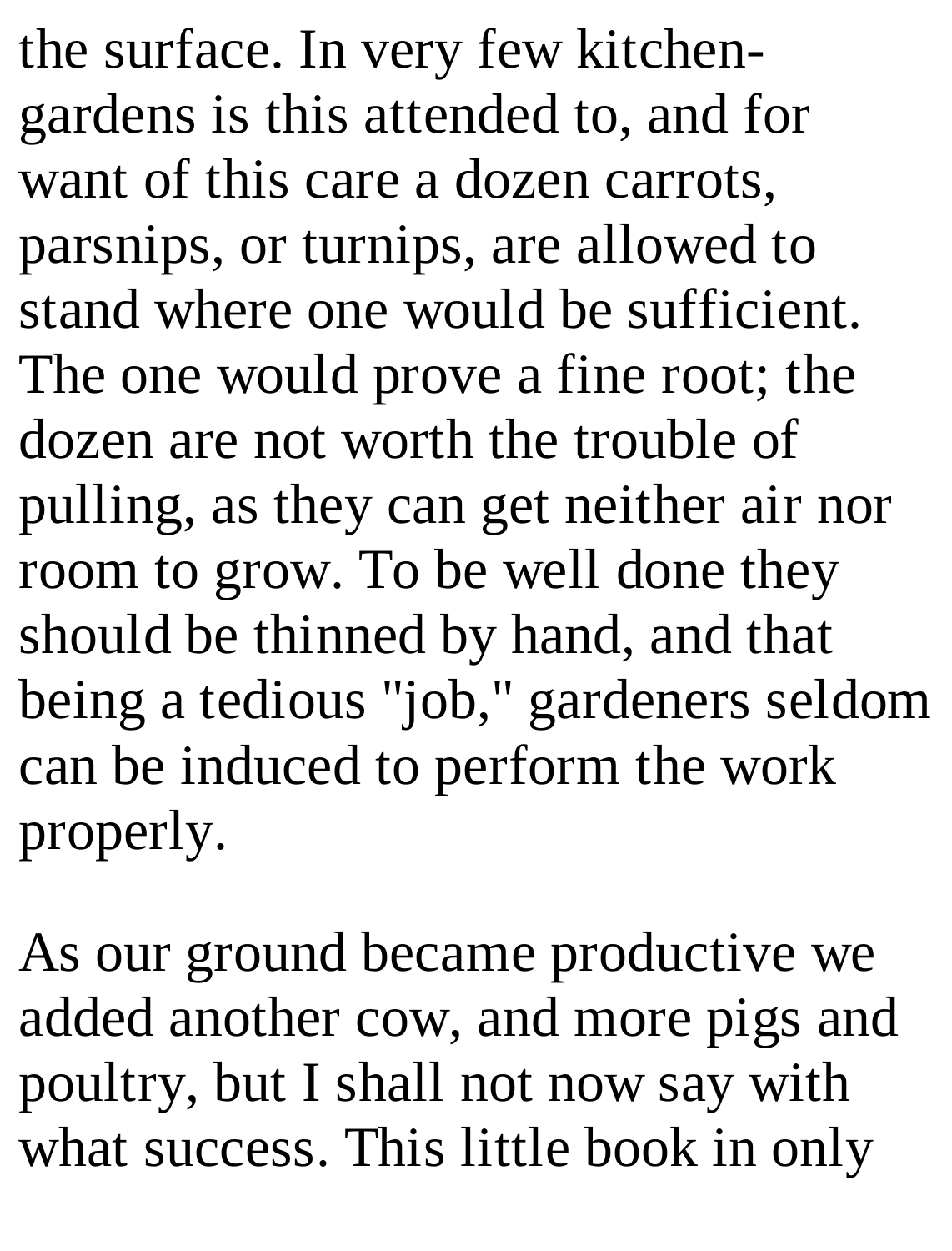intended for the novice in farming, and details only the results of the first six months of our "farm of four acres."

Perhaps I should have called it *five* acres, as nearly the whole of the acre of kitchen-garden was devoted to the cultivation of food for our "stock."

We had a very broad sunny border at the back of the flower-garden, which grew nearly all the spring and summer vegetables we required: such as seakale, early potatoes, peas cauliflowers, and salads.

We have not yet said anything of the money we saved by our kitchen-garden, but we must add to the profits of our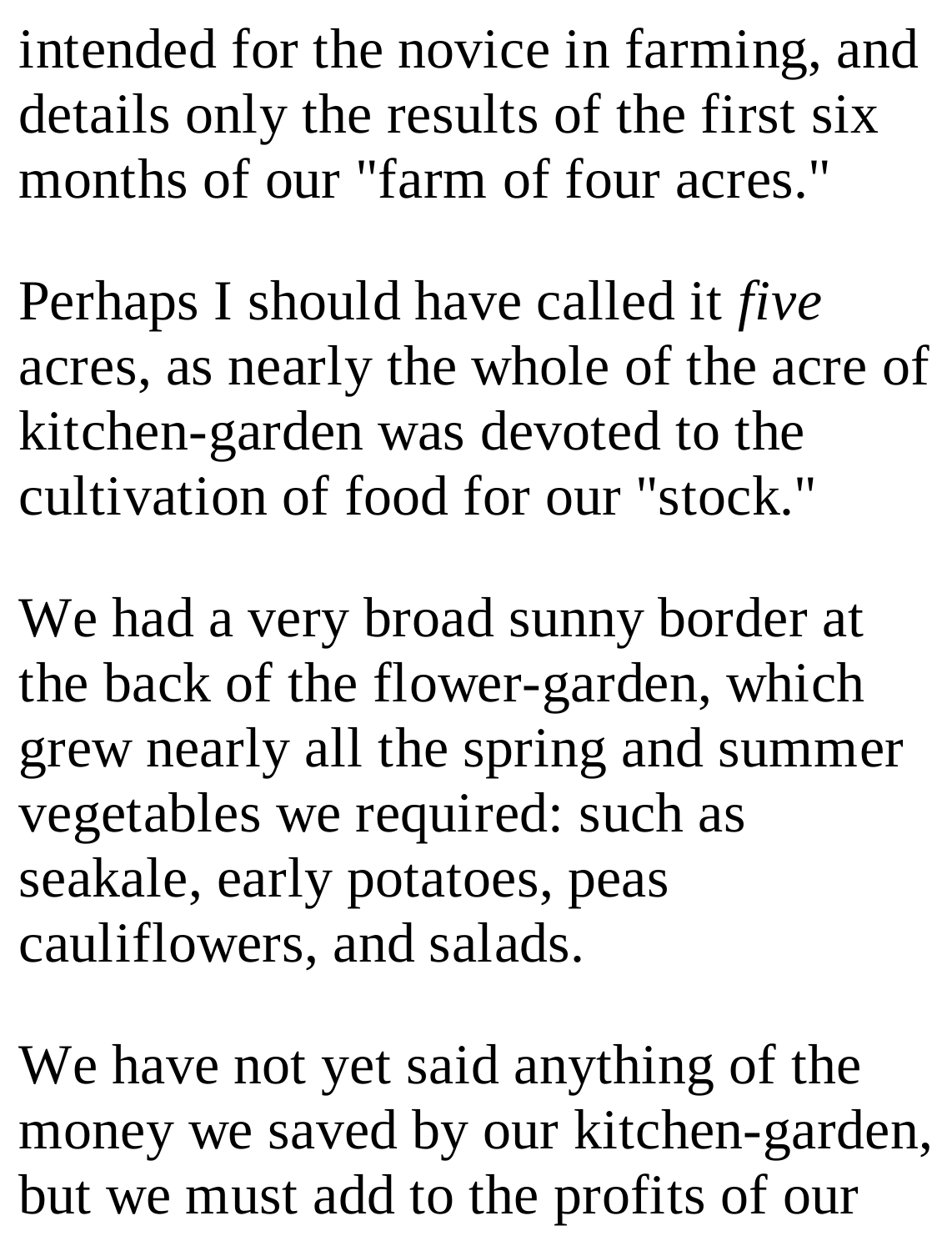six months' farming the average amount we should have paid to a greengrocer for fruit and vegetables.

Twenty-five cents a day to supply thirteen persons with these necessary articles is certainly not more than must have been expended. Still, \$90 per annum is a considerable item of household expenditure, and scanty would have been the supply it would have furnished; as it was we had a profusion of fruit of all kinds, from the humble gooseberry and currant to the finest peaches, nectarines, and hothouse grapes, as well as an abundant supply of walnuts and filberts.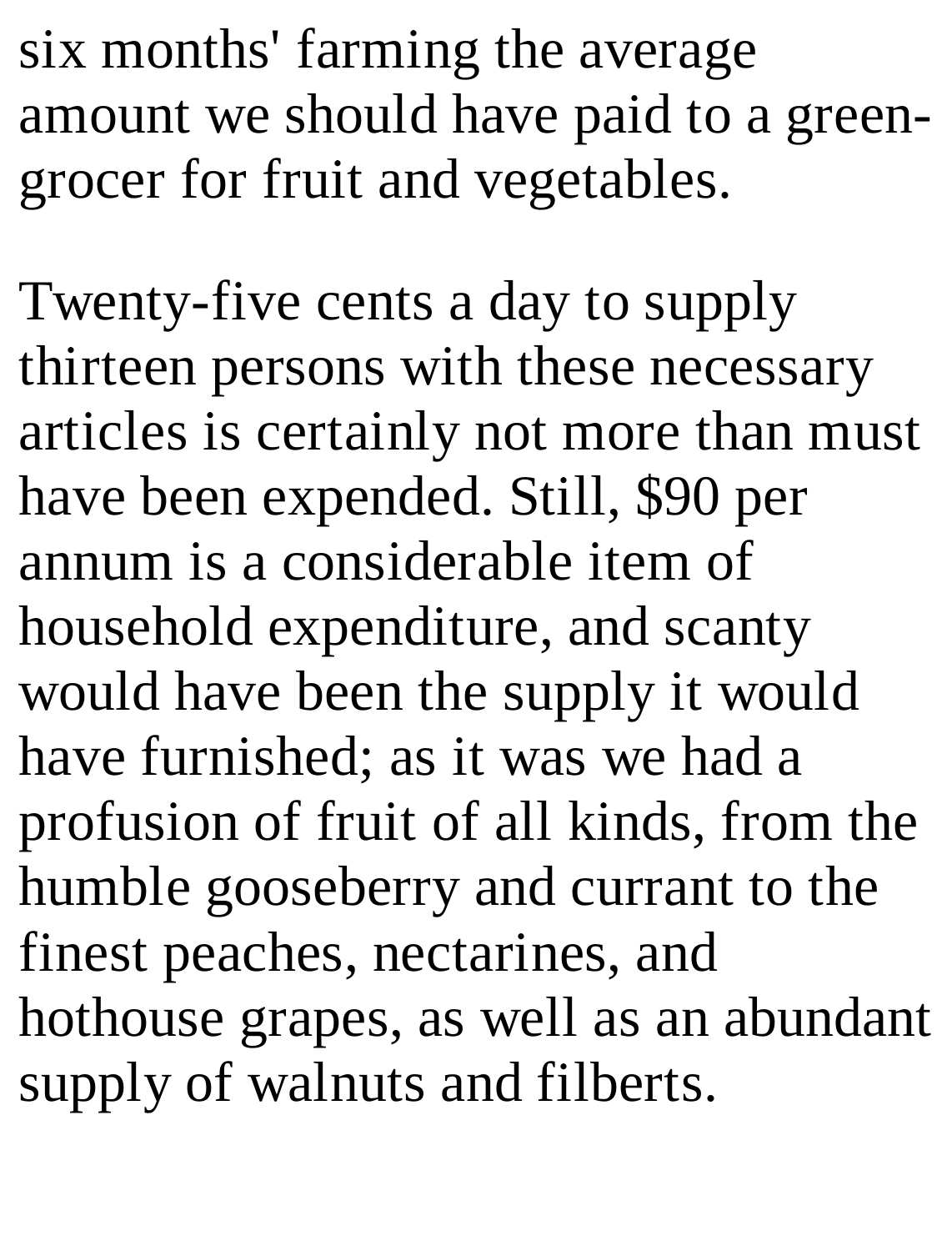Had we bought all the produce of our garden, the value would have more than paid our gardener's wages.

Nor must I omit the luxury of having beautiful flowers from the greenhouse throughout the winter; these superfluous items did not figure in our accounts. We should have purchased but bare necessaries, and therefore entered but twenty-five cents a day for "garden stuff" in our housekeeping book.

Those only who have lived in the country can appreciate the luxury of not only having fruit and vegetables in abundance, but of having them fresh.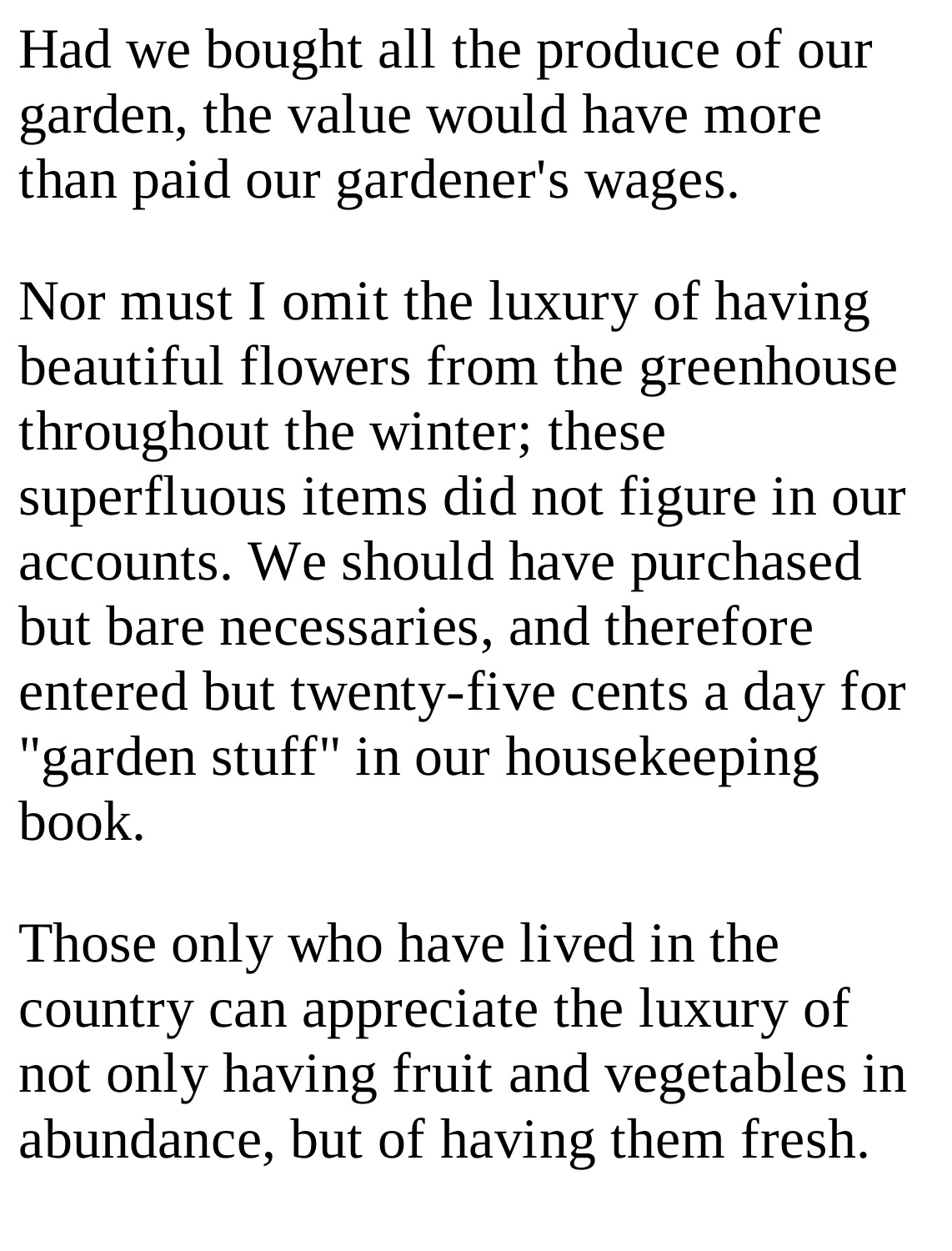Early potatoes fresh dug, peas fresh gathered, salad fresh cut, and fruit plucked just before it makes its appearance at table, are things which cannot be purchased by the wealthiest residents in a great city.

Not far from our residence there were large grounds, which were cultivated with fruit and vegetables for the London market. I have frequently seen the wagons packed for Covent Garden. The freshest that can be procured there would be considered "stale" in the neighborhood in which they were grown. Any fruit or vegetables in that far-famed market must have been gathered twenty-four hours before they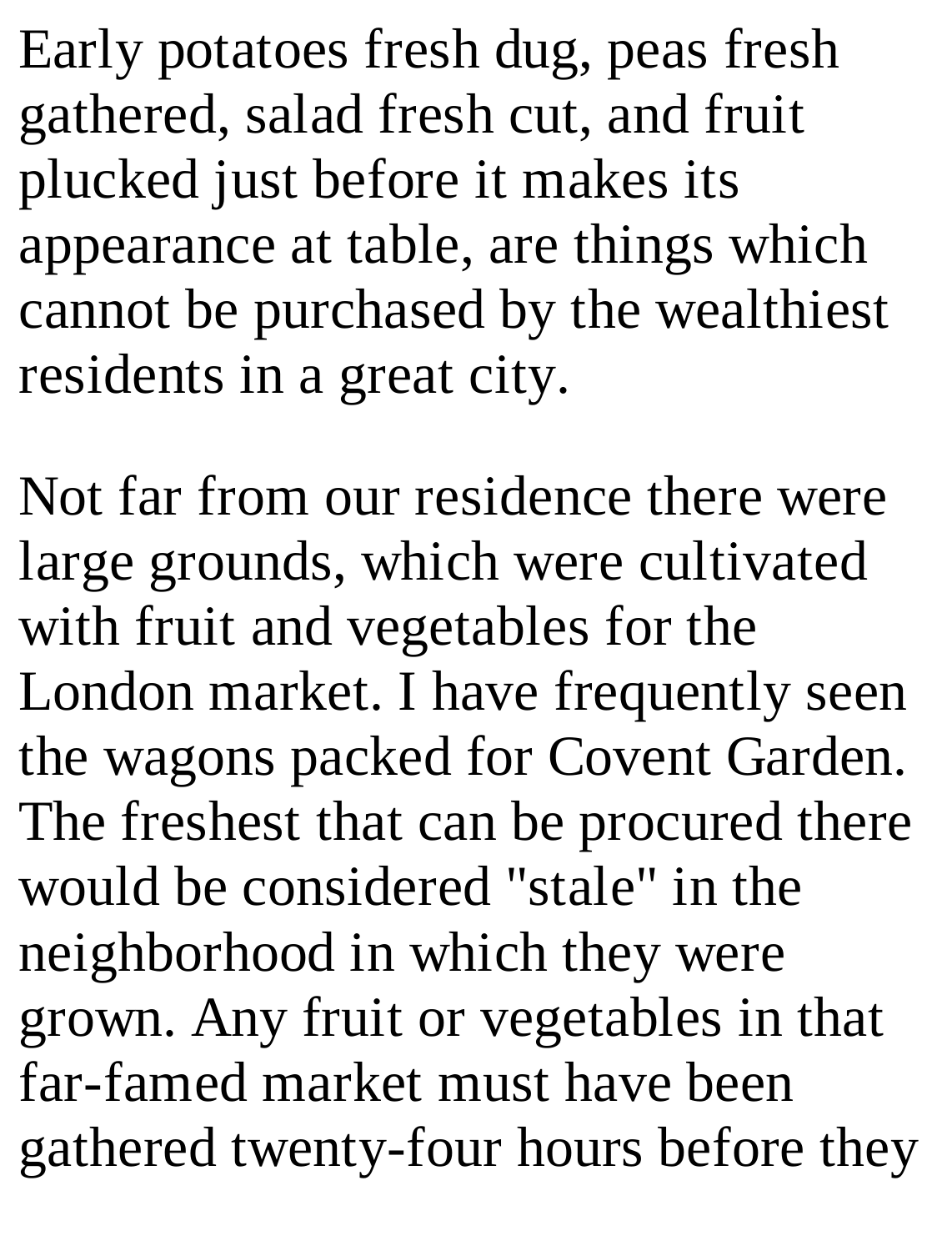could find their way into the kitchen of the consumer; and it is not only the time which has elapsed, but the manner in which they are packed, which so much deteriorates their quality.

Have any of our readers ever seen the densely-loaded wagons which enter that market? The vegetables are wedged as closely together as they can be pressed, which very soon causes, in warm weather, cabbages, greens, &c., to ferment and become unwholesome. I have often seen them so loaded in the middle of the day before they reached London. They are left in the hot sun till the time arrives, when the horses are placed in them, and they begin their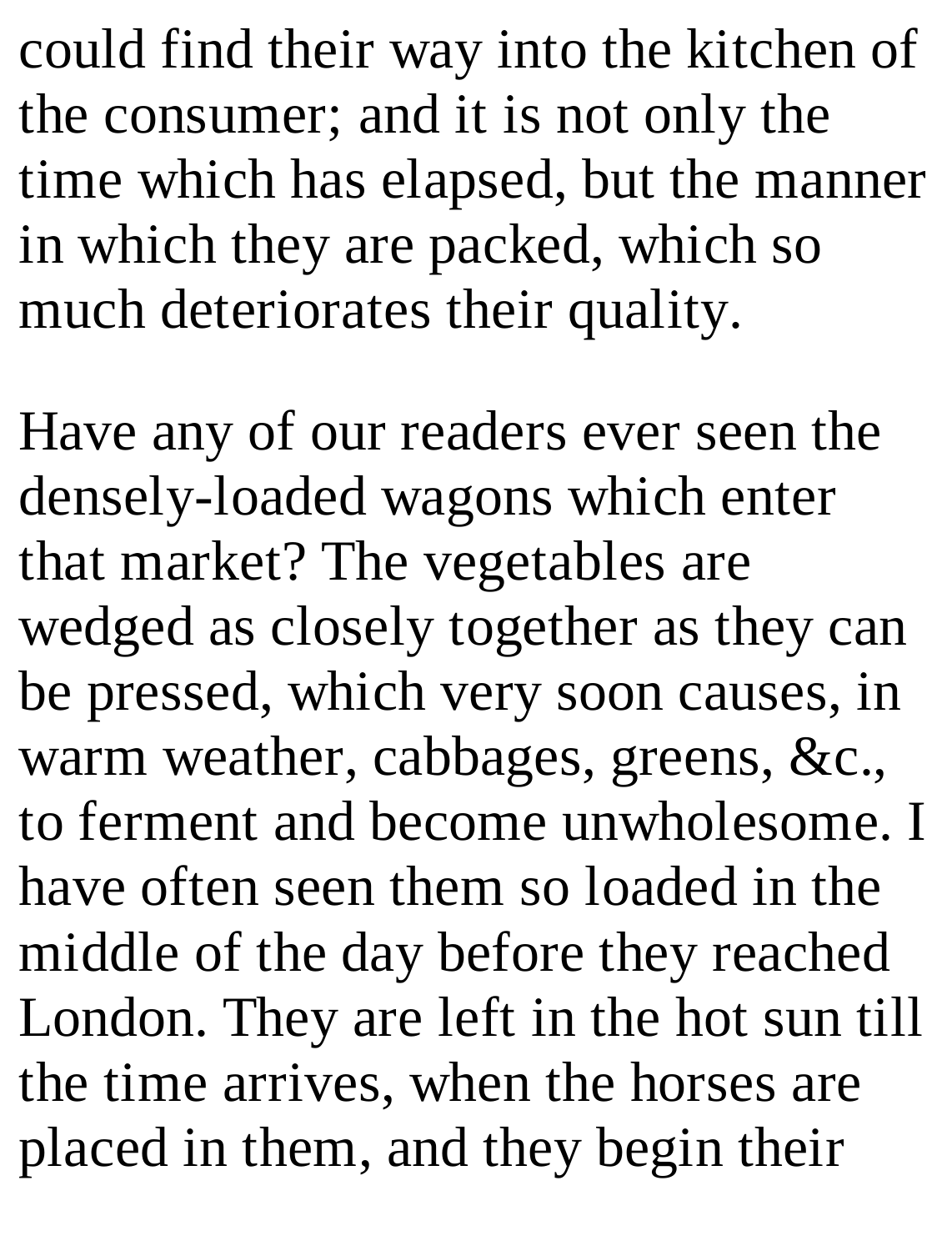slow journey towards town. This is seldom till late at night when the distance does not exceed a dozen miles.

The finer kinds of fruit such as peaches, grapes, etc., do not injure so much by being kept a few days before the are eaten; indeed, *ripe* peaches and nectarines are seldom gathered for sale: they would spoil too quickly to enable the fruiterer to realize much profit. They are plucked when quite hard, and then placed in boxes till they gradually *soften*; but the flavor of fruit thus treated is very inferior to that of a peach or nectarine ripened by the sun. Seed-fruits, such as strawberries, come very vapid in four or five hours after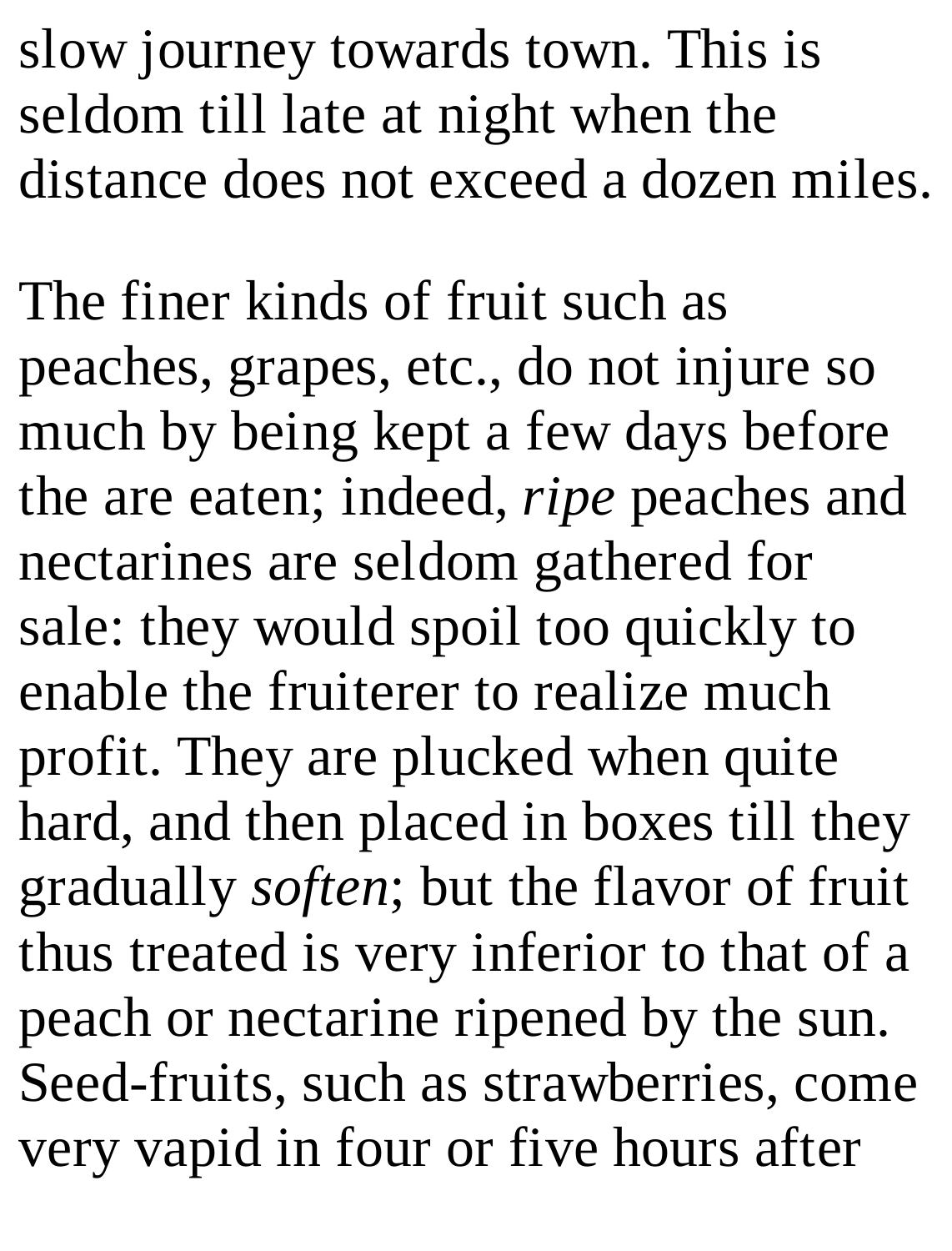they have been picked, if they were then quite ripe.

I know that the last few pages have nothing to do with "the money we made" by our farm, but I wish to show the reader all the advantages which a country residence possess over a town one. Some persons, who cannot live without excitement, think that nothing can compensate for the want of amusement and society.

I was once speaking of the pleasure I experienced from residing in the country, and placed *health* among its many advantages, when I was answered, "It is better to die in London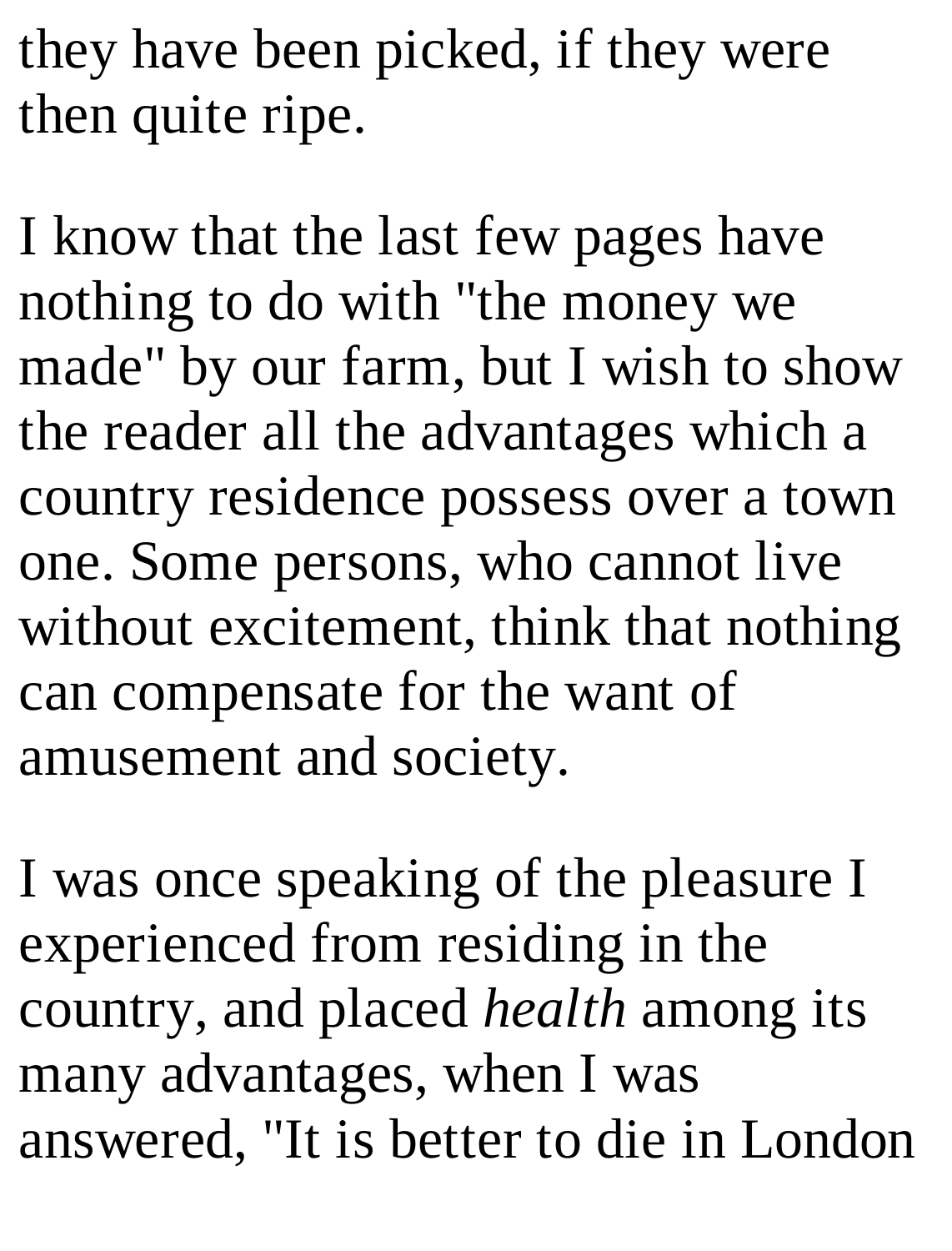than live in the country!"

I think I have said enough to cause my lady readers to wish that the time may not be far distant when they may, like ourselves,—for we did all sorts of "odd jobs" in our garden,—cut their own asparagus, and assist in gathering their own peas.

It is indeed impossible to over-estimate the value of a kitchen-garden in a large family which numbers many children among its members.

## **CHAPTER XIII.**

#### **THE MONEY WE MADE.**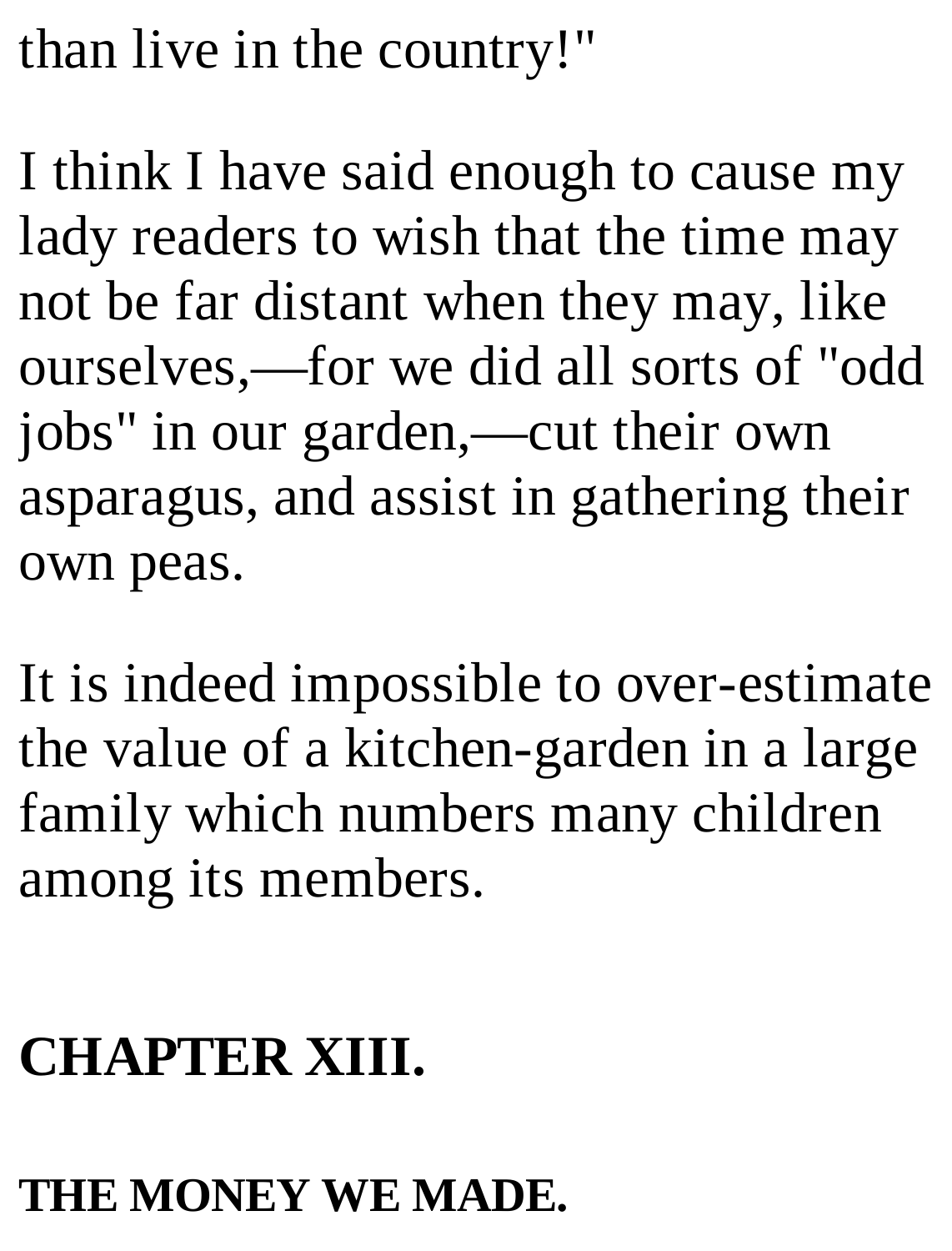Some time ago we showed our first six months' accounts to a friend, who was very sceptical as to the profit we always told him we made by our farming. After he had looked over our figures, he said,—

"Well! And after all, what have you made by your butter-making, pigkilling, and fowl-slaughtering?"

"What have we made?" said I, indignantly. "Why, don't you see that, from July to January, we realized a profit of \$9 50 from our cows, \$11 12 from our pigs, \$9 67 from our poultryyard, and \$45 at the least from our kitchen-garden, which, altogether,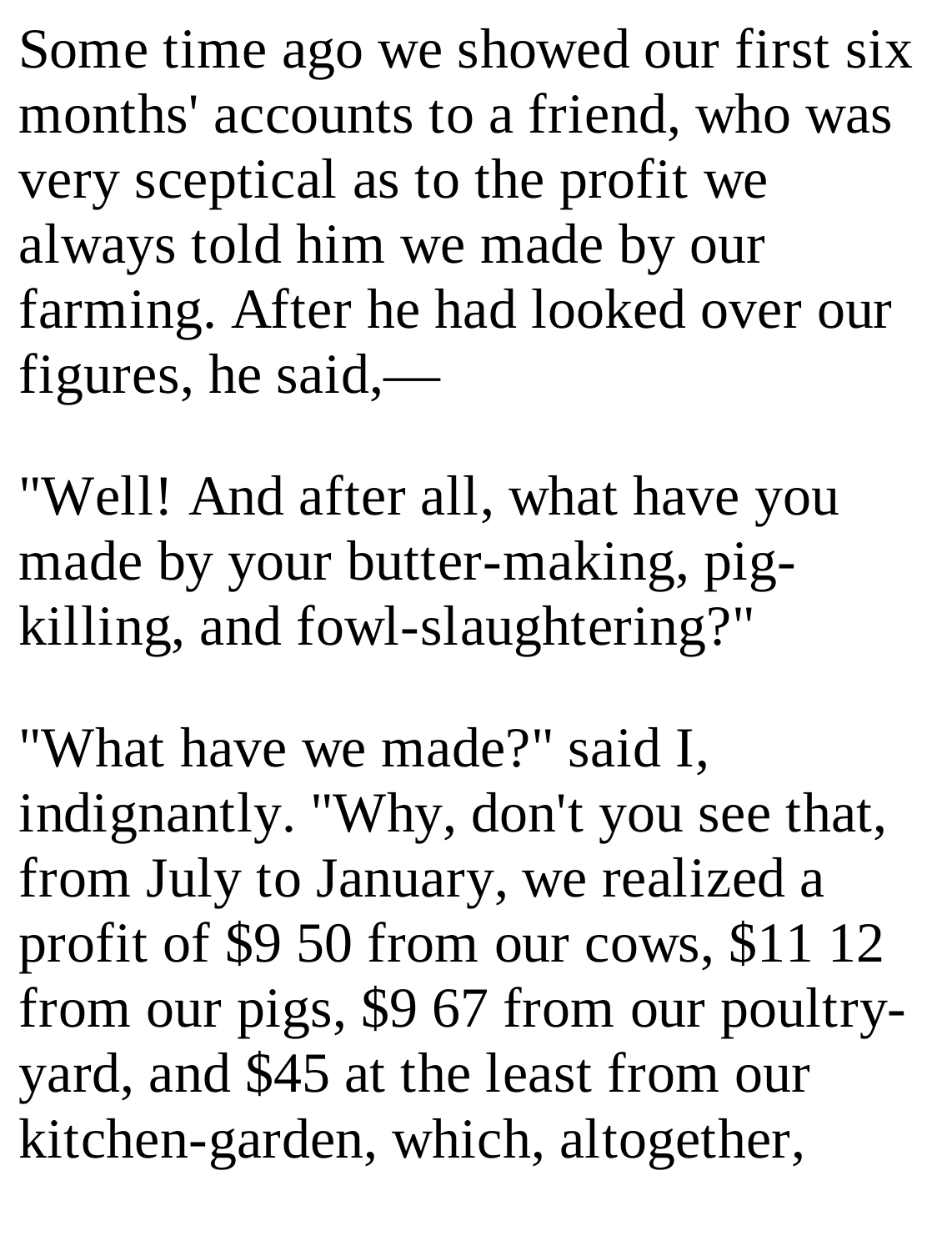amounts to no less a sum than \$145 29; and all this in our 'salad-days, when we were green in judgment?' What shall we not make now that we have more stock, our ground well cropped, and, better still, have gained so much experience?"

"Well," said our friend, "the more 'stock,' as you call it, you have, the more money you will lose."

At this rejoinder, H. looked at the speaker as if she thought he had "eaten of the insane root, which takes the reason prisoner."

"*Lose more money*!" when you can yourself see, by looking at this book,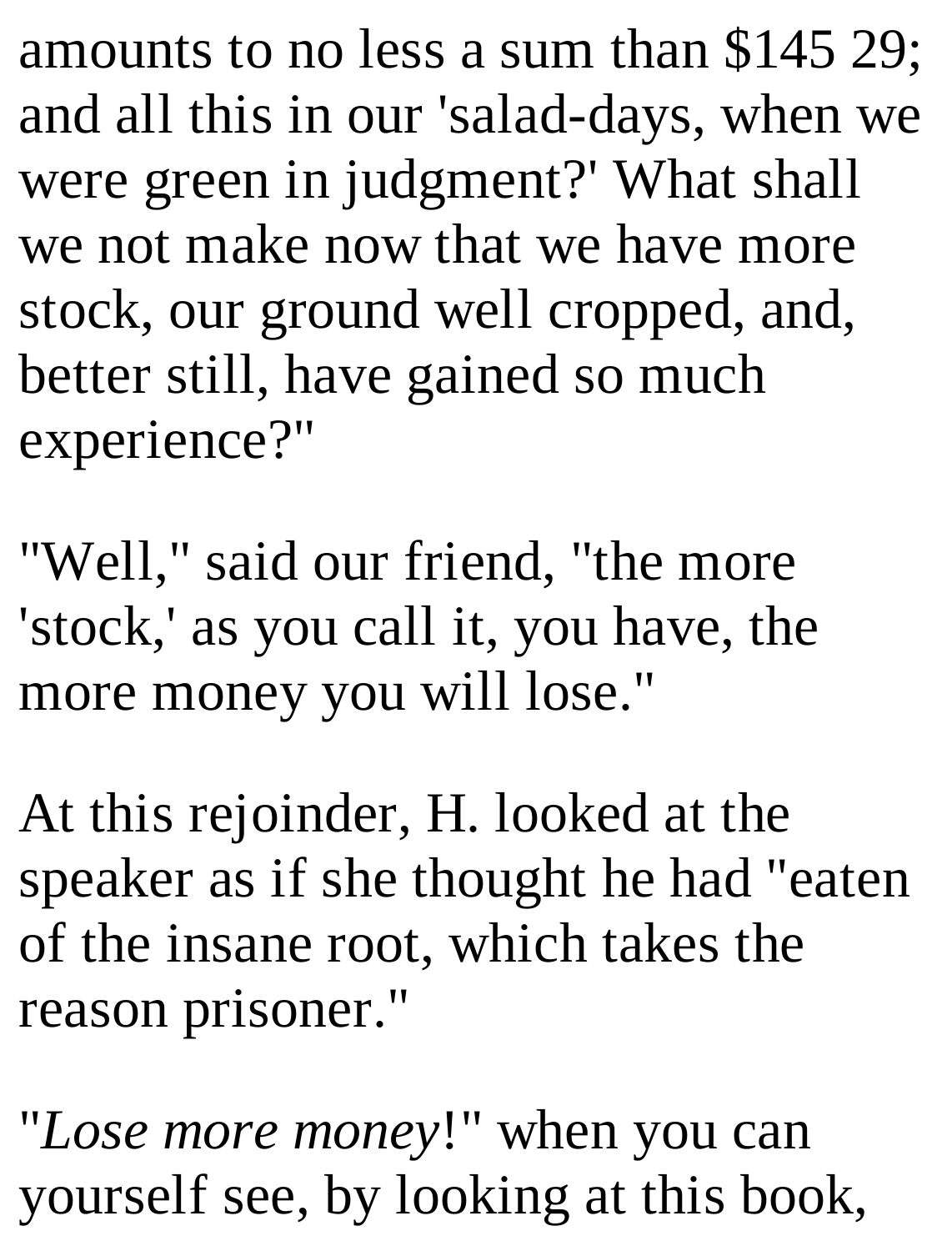that in our first six months we have cleared \$145 29! And, indeed, it was absurd of A. to put down so little, for she has allowed \$25 for the land; and if she take that off the rent, she ought to enter it as profit from the "farm." Besides, think of only putting down a shilling a day for fruit and vegetables! Very few puddings would the children get at that rate, supposing we were in London."

"If we were in London," interrupted I, "you know that \$90 yearly would be as much as we could afford to expend for that item in our family. I have made out all our farming accounts as fairly as I can. I am as well aware as you can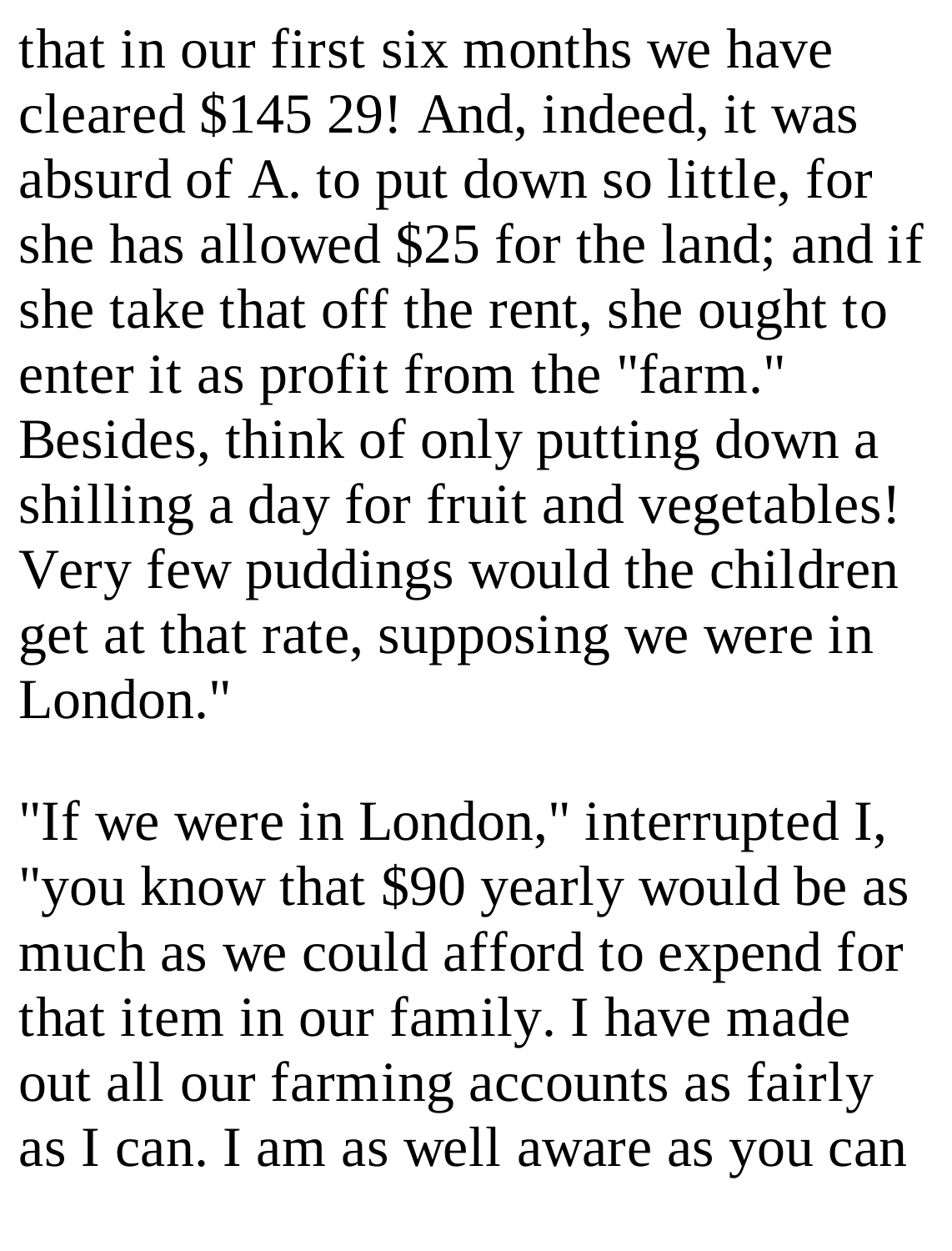be that a shilling a day would not give us the luxuries of the garden as we now have them; and though that plenty may form one of the advantages of residing in the country, we have no right to put down as a saving of money the value of articles we should never have thought of purchasing."

"I must allow," said Mr. N., "that you appear to have been strictly honest in your entries as regards the value of the produce you have received, but you do not appear to have put down your losses. You keep a one-sided ledger. You have the credit, but not the debit entry. You say nothing of the money you have lost by pigeons and rabbit-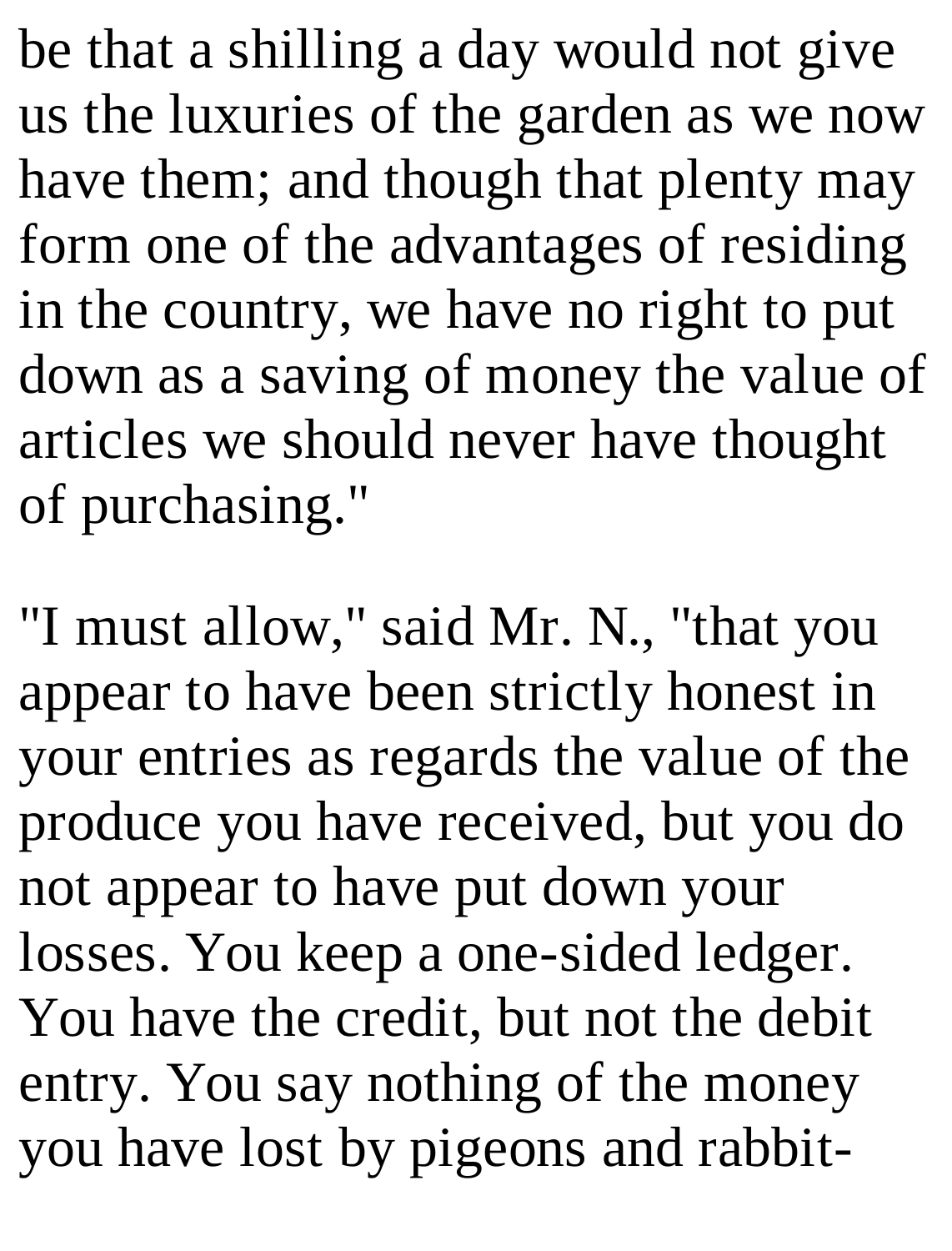# keeping."

Now the utmost we had lost by our pigeons in the six months was \$2 25, and he knew perfectly well how profitable they had since been to us. He used jokingly to say, that we fed our guest with them in every mode of cookery so frequently, that they would alter the old grace of "for rabbits hot," &c., and substitute the word "pigeon" in its place; so we thought it was ungenerous to reproach the poor birds with the scanty number they gave us the first few weeks they were in our dove-cote.

Silenced on that point, he returned to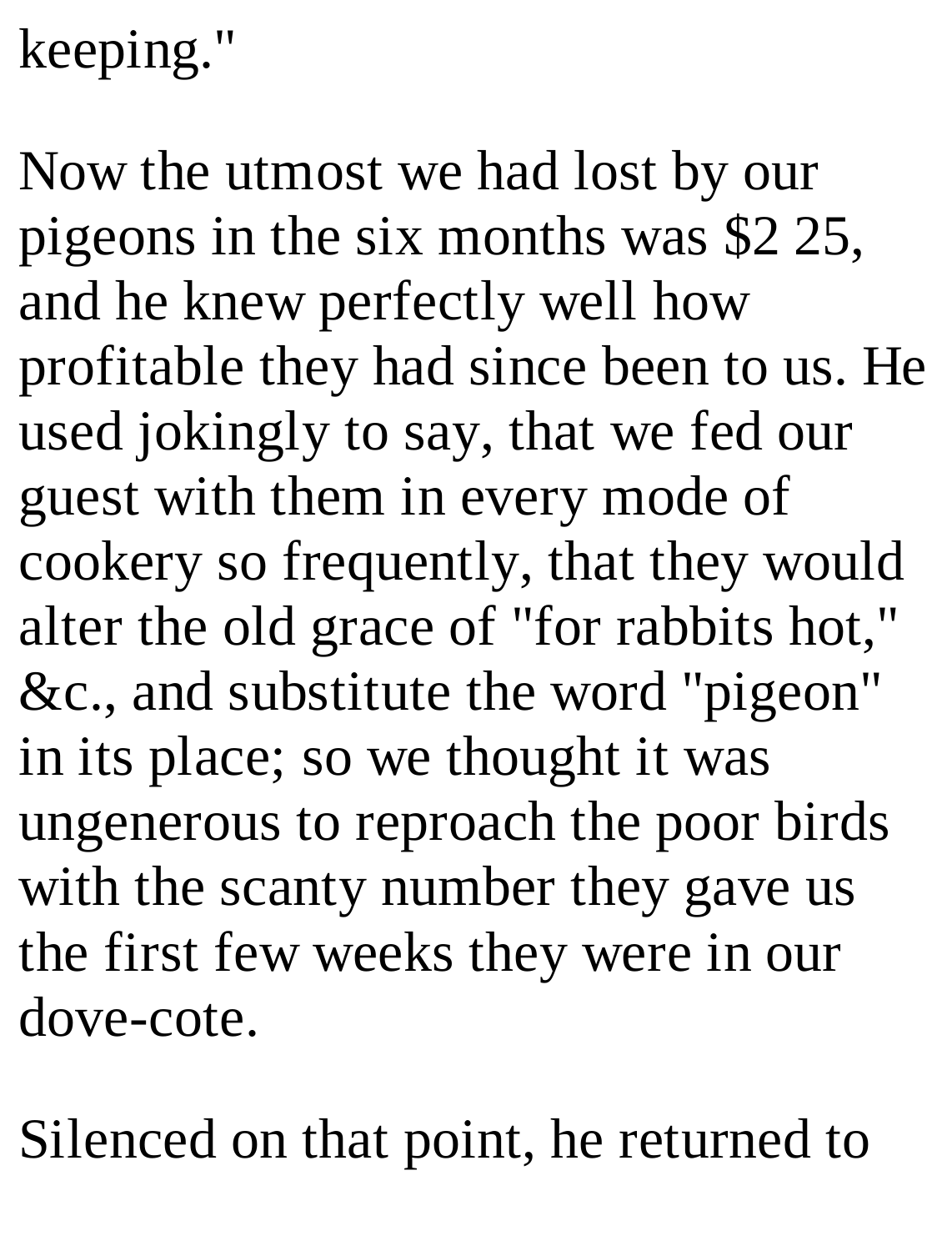our unfortunate rabbit speculation, and complained that we had kept no account of the money we had lost by them.

Here H. stopped him saying,

"Pray, Mr. N., did you not purchase your children a pony, and did it not catch cold and die in a month afterwards? I suppose Mrs. N. did not enter that in her housekeeper's book as meat at so much a pound, and why should we put down the cost of the rabbits in our farming accounts? No; of course it was entered among the 'sundries.'"

"But you must allow," said Mr. N.,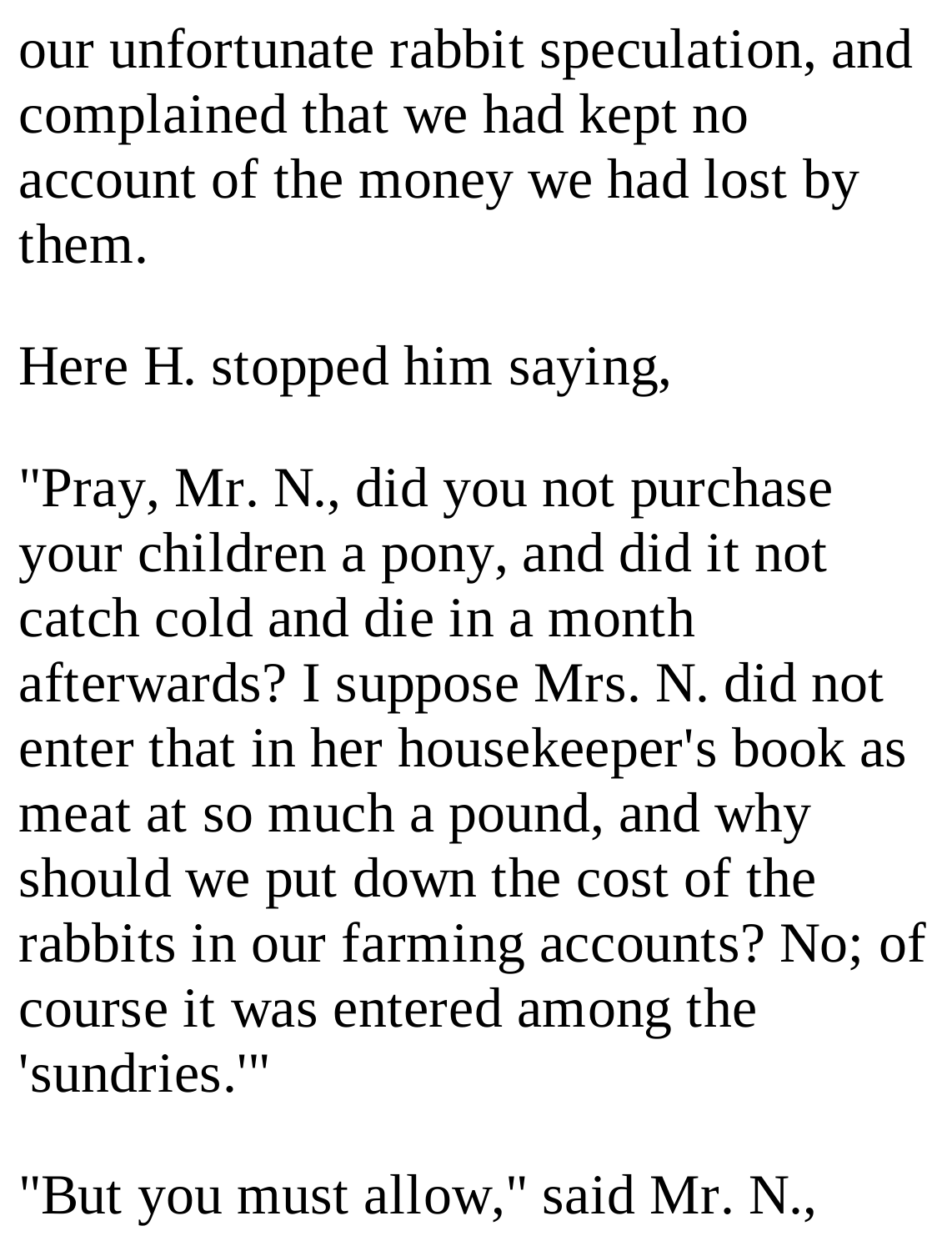"that if you had done as I advised you, and taken a house in a street leading into one of the squares, you would have lived more cheaply than here. Why, your gardener's wages must more than swallow up any profit which you may *think* you make from your farm. You must acknowledge you would have saved that expense."

"Granted," said I; "but we should most likely have paid quite as much to a doctor. We never got through a year in town without a heavy bill to one; and we must have had all the expense and trouble of taking the children out of town during the hot weather, while the have had excellent health ever since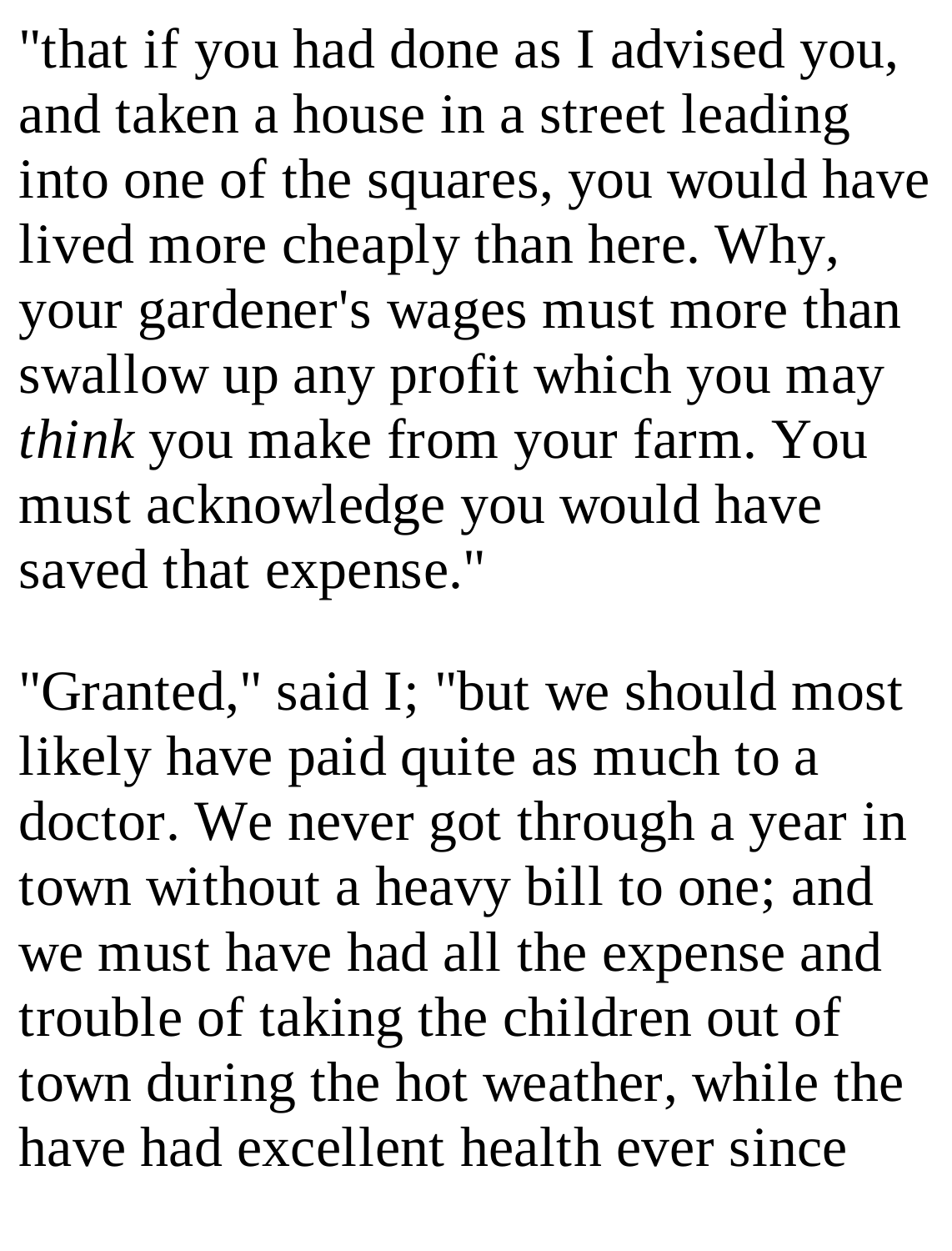they have been here; and with the exception, when some kind friend like yourself has asked one of them on a visit, neither of them has left home since we came here. Of one thing I am quite sure, that we are much happier than we should have been in London; and that in every point of view, as regards expenditure, we are gainers. I have not entered any profit arising from baking at home, though the difference is just three four-pound loaves weekly; and Mrs. N. will tell you what must be the saving by our having our own laundry."

"Enough! enough!" said Mr. N., laughingly; "your evidence is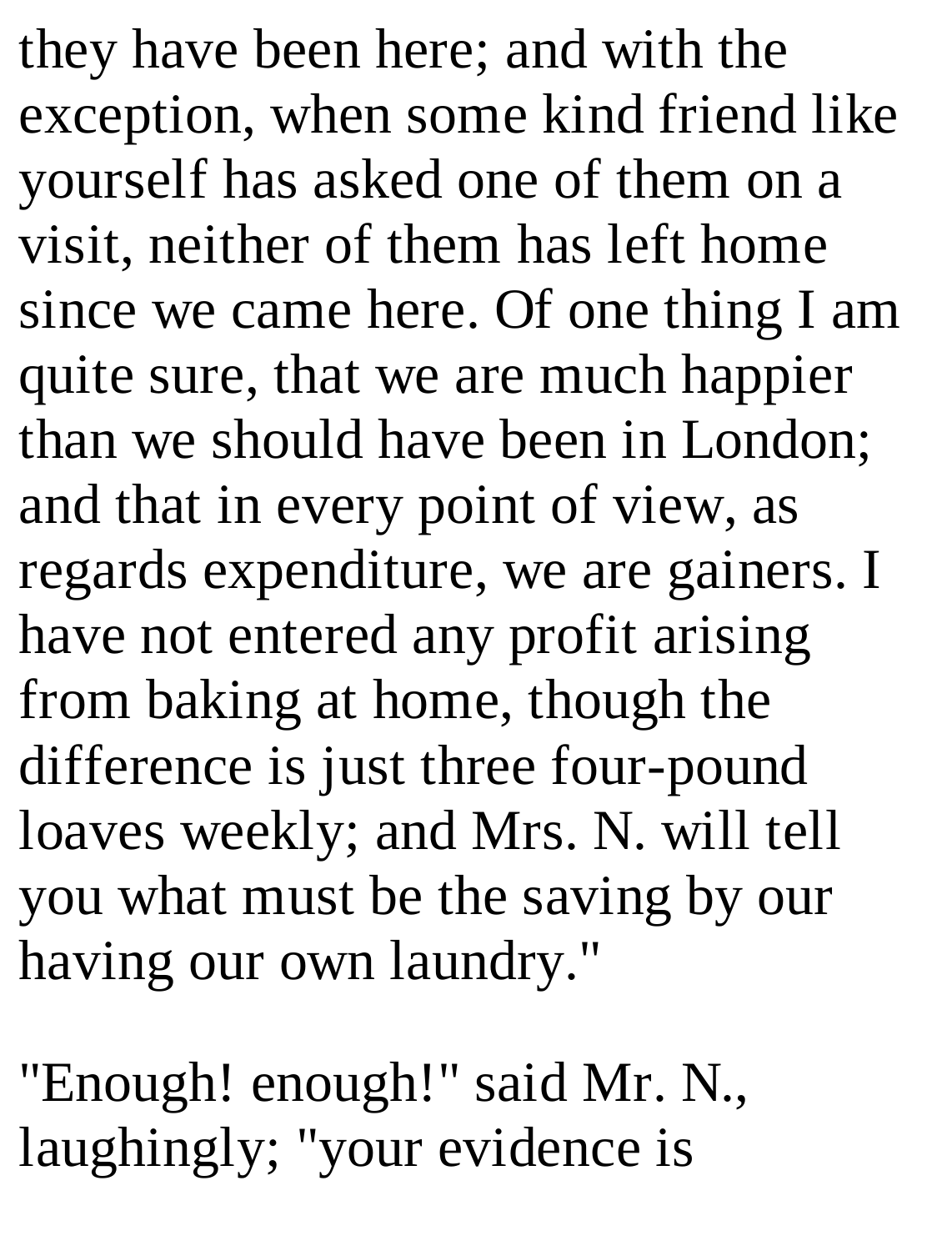overwhelming. You almost force me to believe that I could live in the country, feed my own pork, and drink my own milk, without paying half a crown a pound for the one or a shilling a quart for the other, and this was what I never before believed possible; and I am quite sure, that if I were to put the assertion in a book, no one would believe me."

"Then," exclaimed I, "it shall be asserted in a book whenever I can find time to transcribe all the particulars from my diary; and I hope that I may be able to convince my readers should I be fortunate enough to obtain any—not only that they may keep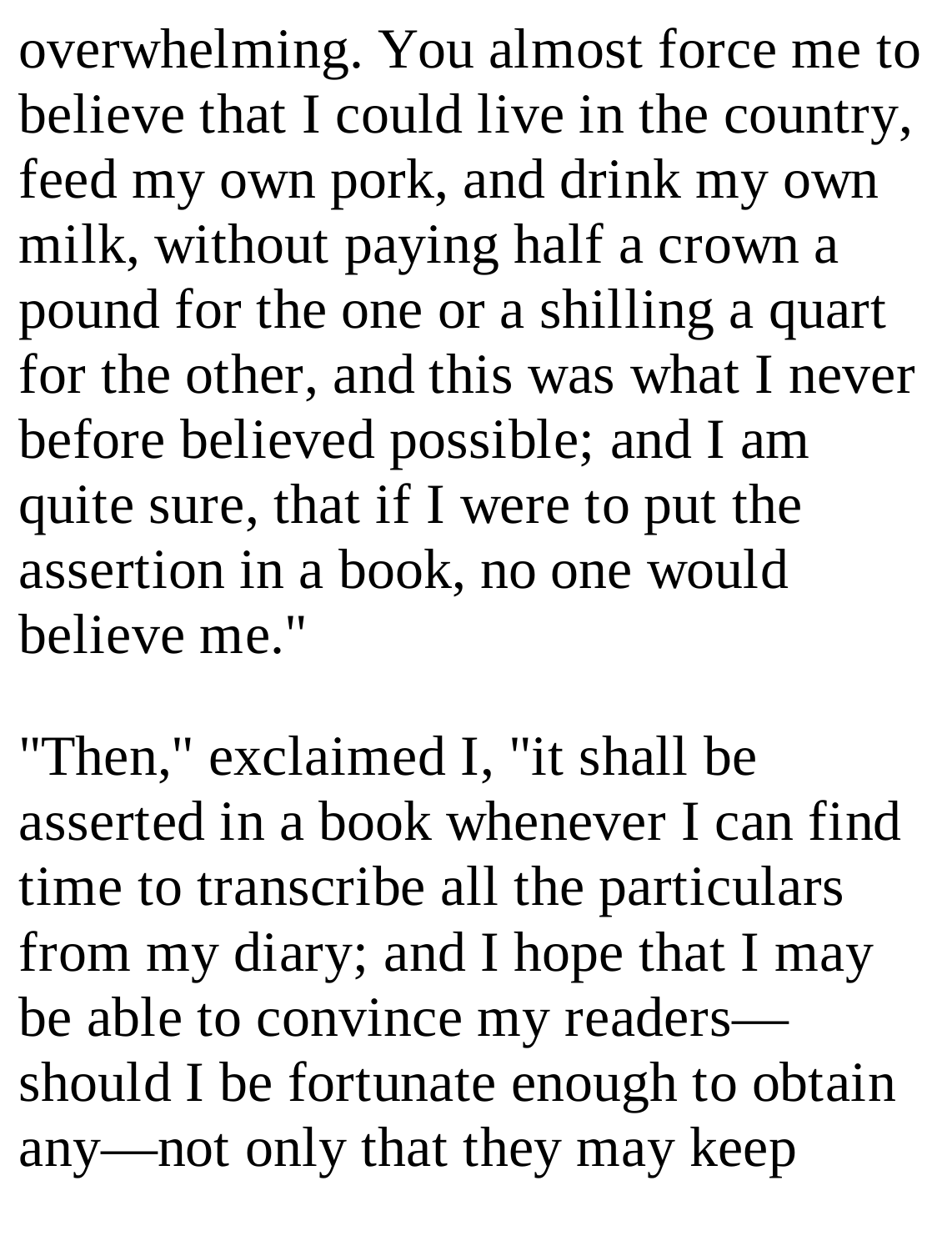cows, pigs, and poultry without loss, but that they may derive health, recreation, and profit from doing so. None know better than yourself how worn-out in health and spirits we were when we came to this place; how oppressed with cares and anxieties. Without occupation, we should most likely have become habitual invalids, real or fancied; without some inducement to be out of doors, we should seldom have exerted ourselves to take the exercise necessary to restore us to health and strength. But you will lose your train, if I keep you longer listening to the benefits we have experienced by our residence in this place. Give the fruit and flowers to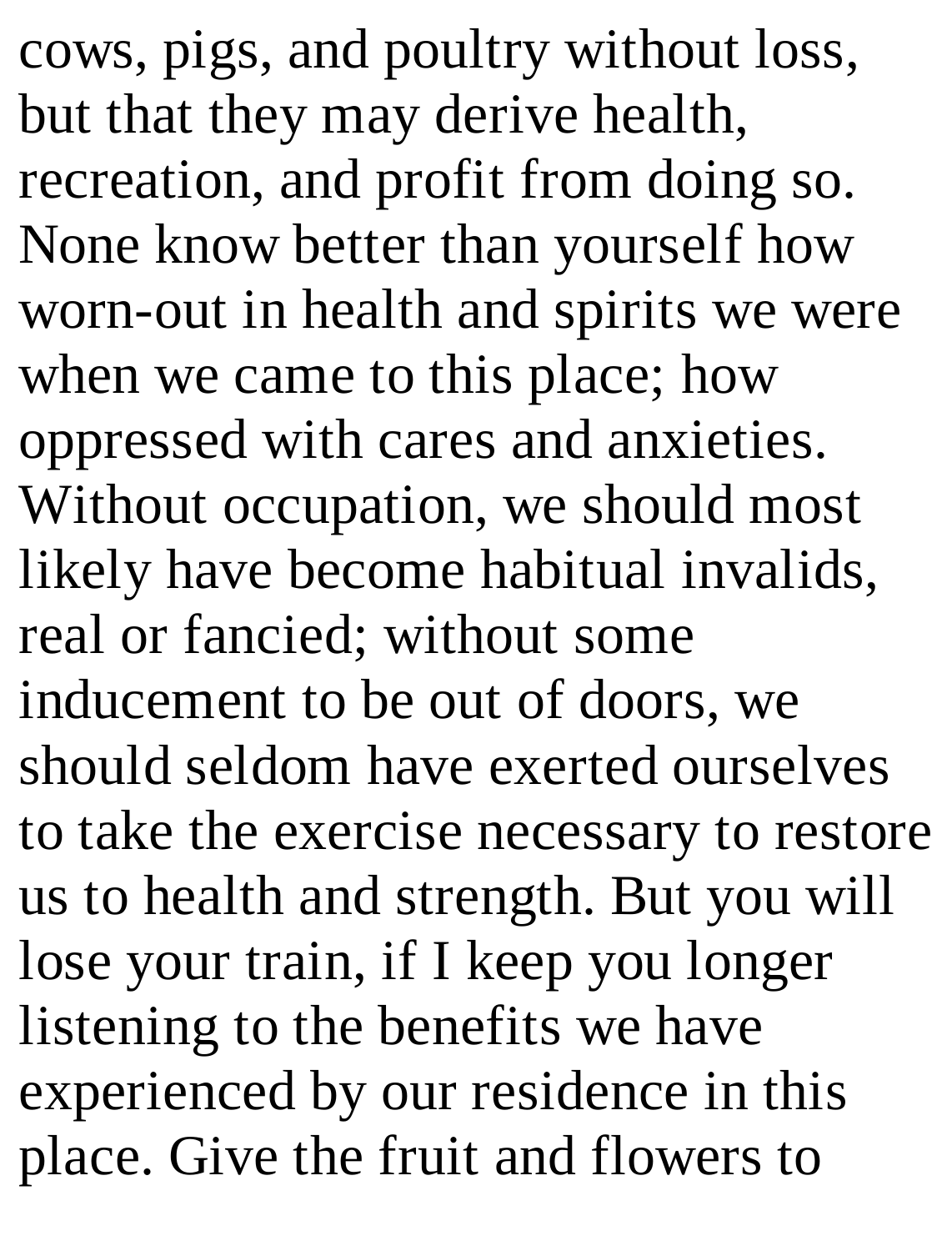Mrs. N. with our love; and tell her, that with God's blessing we have improved in 'mind, body, and estate,' by occupying ourselves with 'our farm of four acres.'"

### **CHAPTER XIV.**

### **THE NEXT SIX MONTHS.**

It was not my intention when I commenced this little work to do more than give our first six months' experience in farming our four acres of land; but as perhaps the reader may think that time hardly sufficient to form a correct opinion of the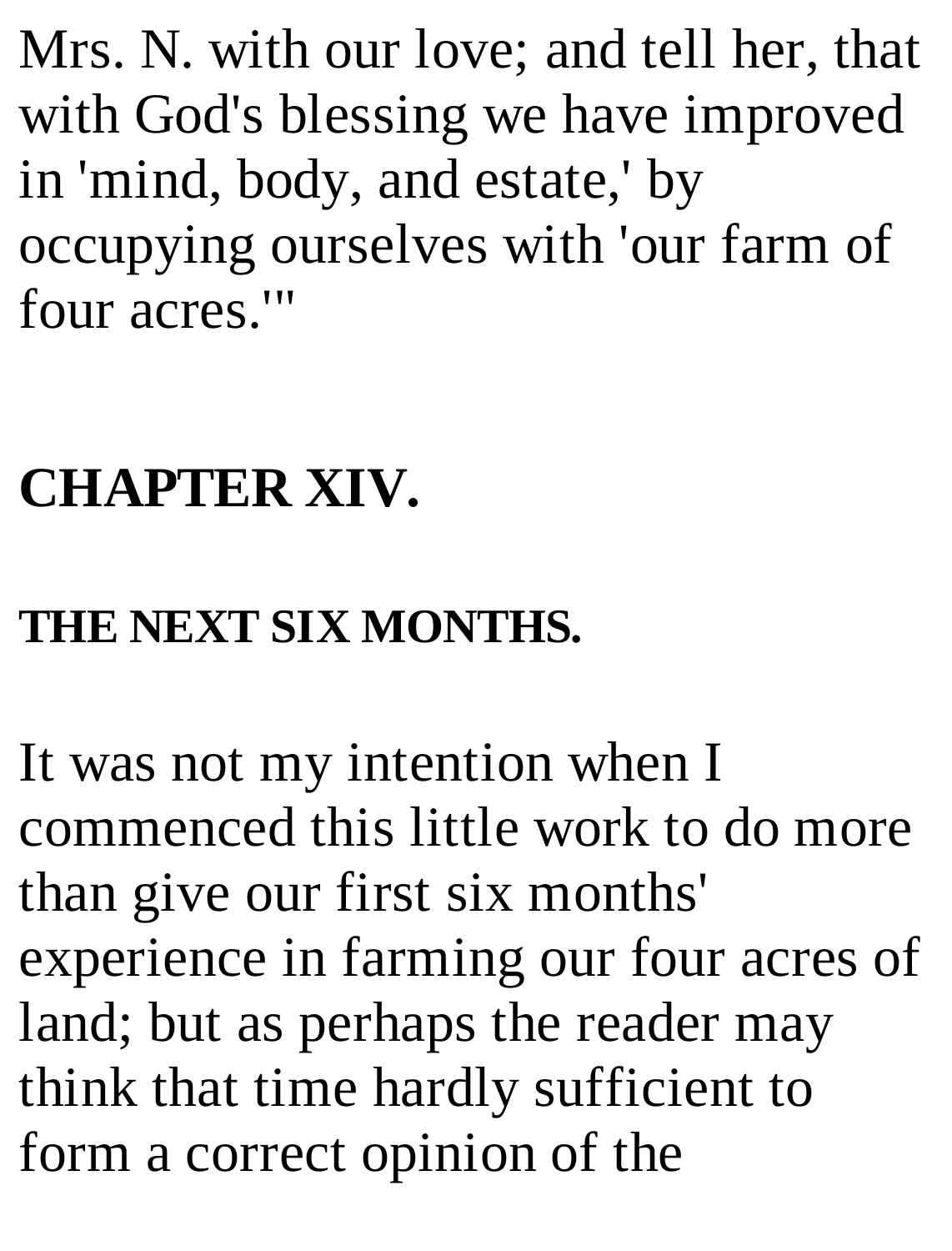advantages to be derived from a residence in the country, I think it as well to add some particulars relating to the following six months.

In the spring came a new source of profit and amusement. We commenced our labors in the poultry-yard in February, by setting a hen on thirteen eggs, which, early in March, produced the same number of chickens: these were all ready for the table in the middle of May. At that time we could not have purchased them under \$1 50 the couple.

The cost of thirty-eight chickens till ready to kill was \$4 37. We always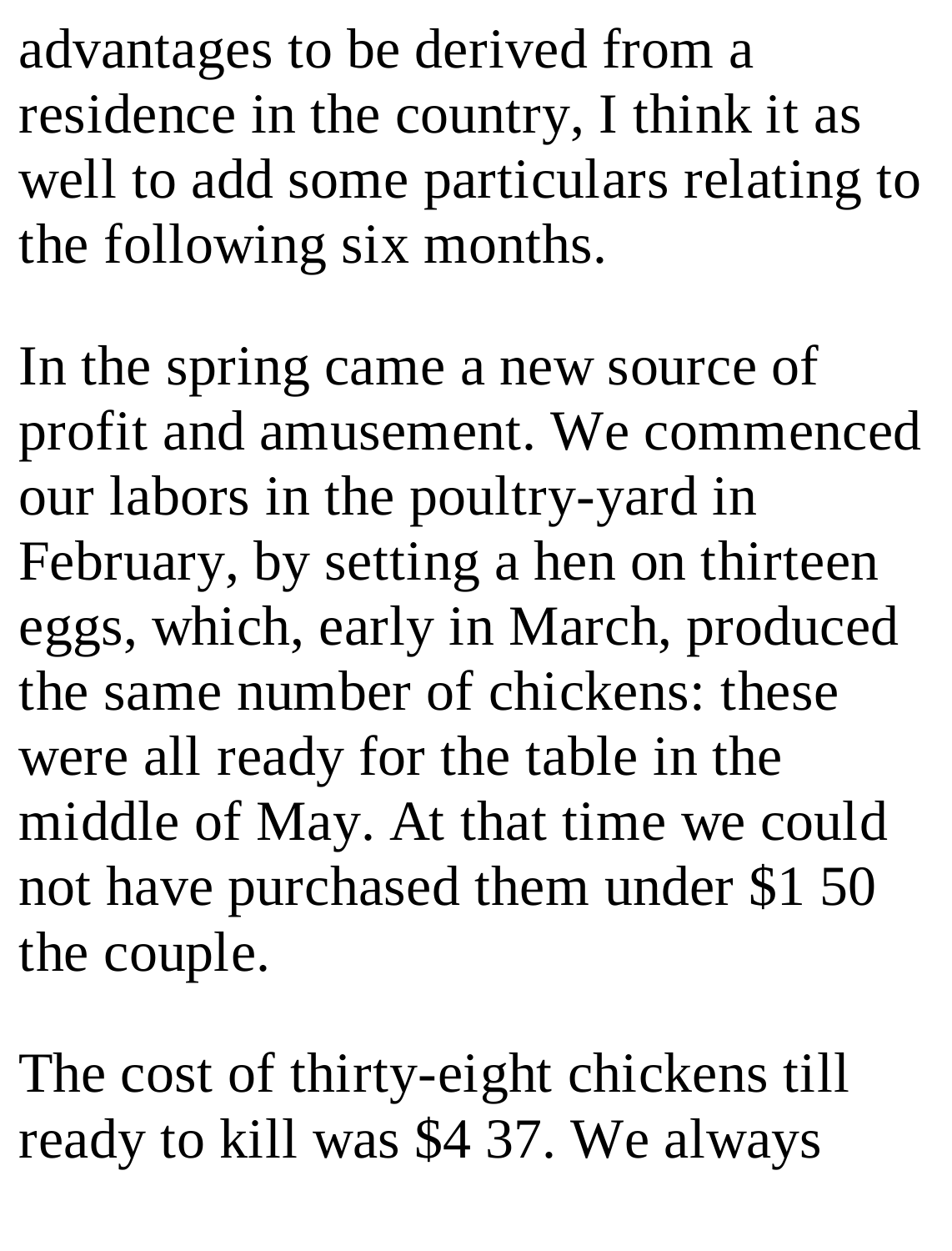knew exactly the expense attending the poultry, because we had a separate book from the miller, in which every article was entered as it came into the house; and as the chickens were kept distinct from the other fowls, I could tell the exact sum they had cost us when they made their appearance at table.

The first thing that was given them to eat was egg, boiled quite hard, chopped very fine, and mixed with breadcrumbs. After that they had groats. I find they consumed:

Three quarts of whole groats  $\dots$ . \$ 37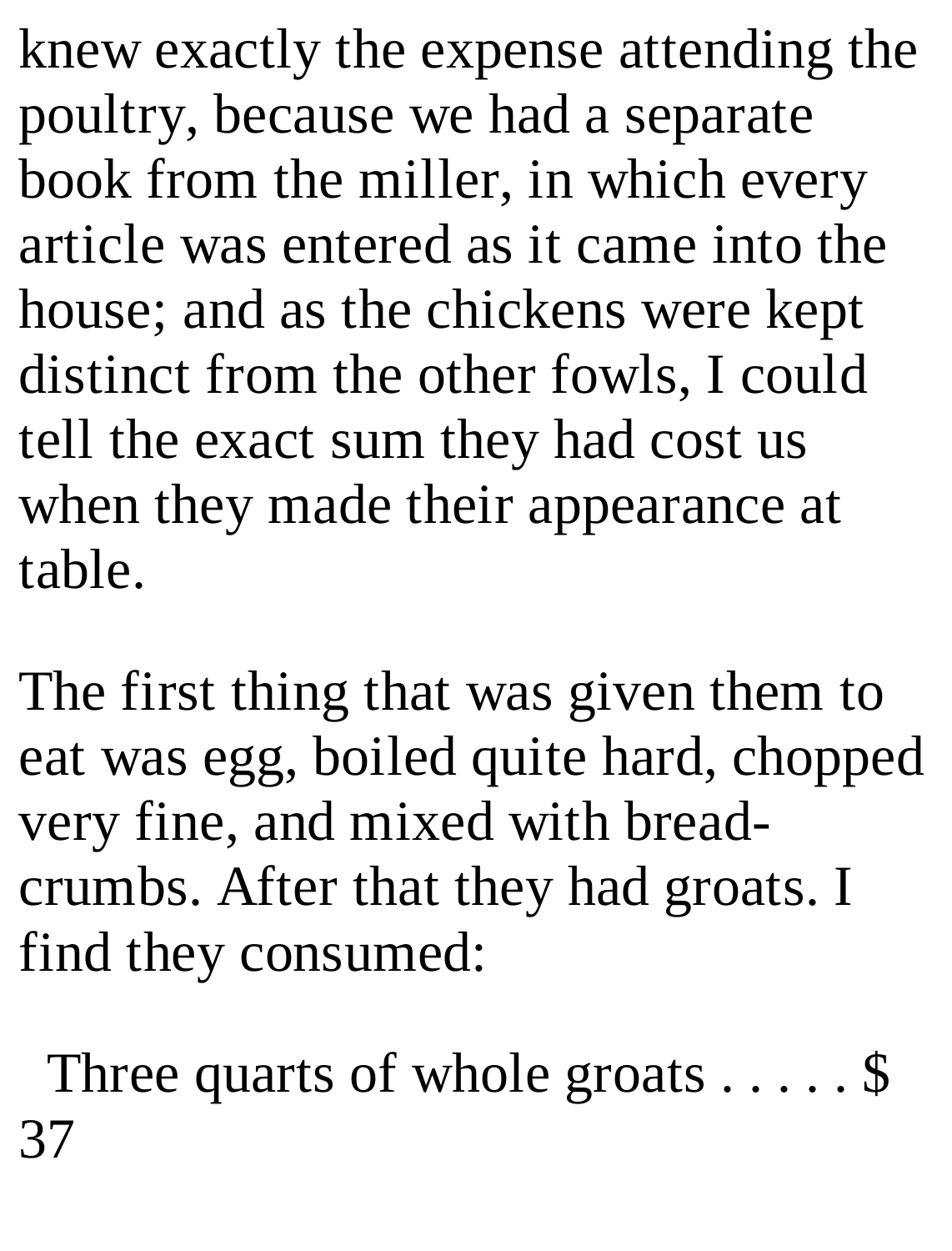Two bushels of barley . . . . . . . . 2 25 One bushel of middlings . . . . . . . 1 12 Twenty-five lbs. of chicken-rice . . . 63

Making altogether . . . . \$4 37

The reader must be told that those thirty-eight chickens had other things to eat than those I have put down; they had nearly all the scraps from the house, consisting of cold potatoes, bits of meat, pudding, &c., and any pieces of bread which were left at table were soaked in skim-milk; and the rice was also boiled in it. O course, in a smaller family there would not have been so many "scraps" for them; but, however strict you may be with children, you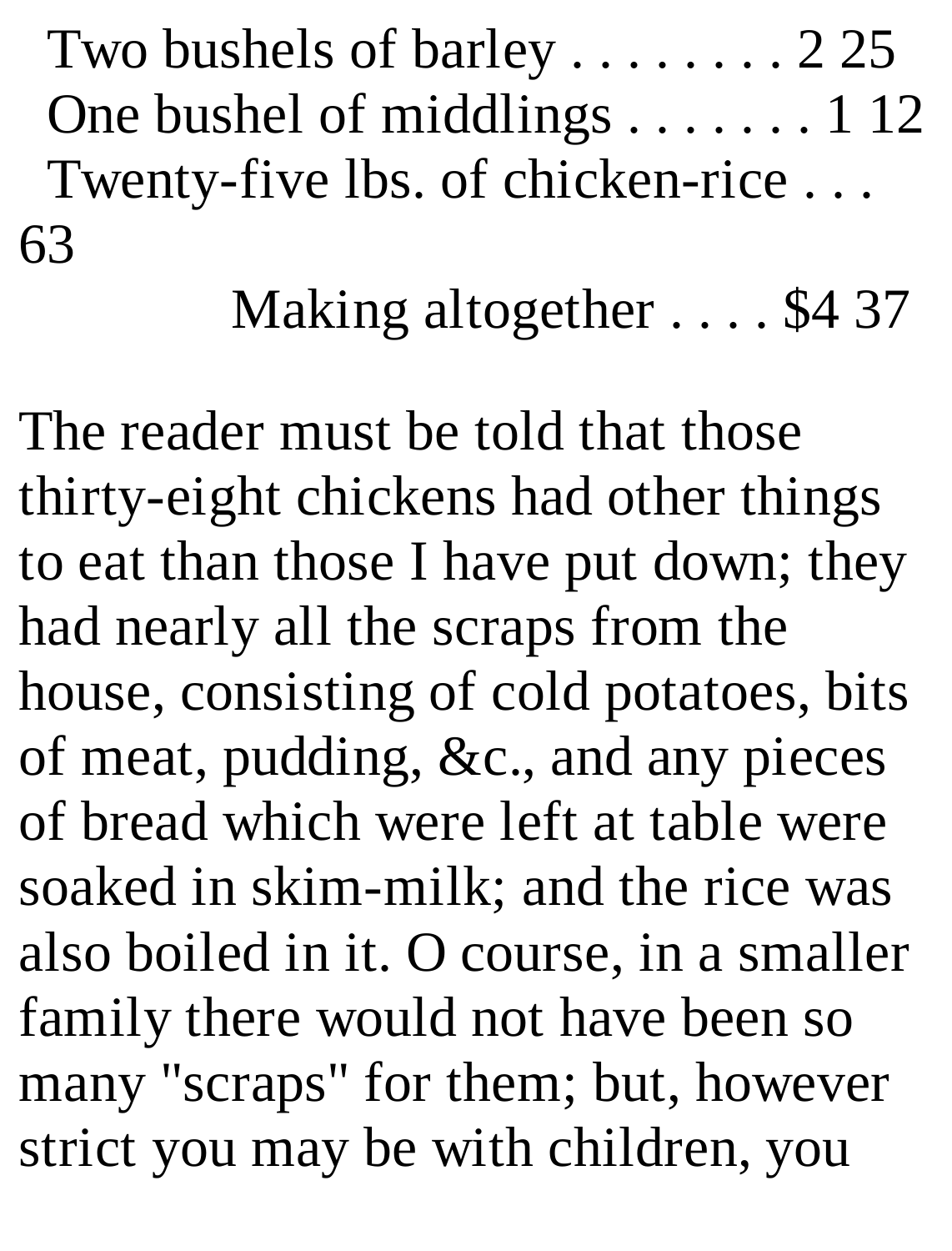cannot prevent their leaving remnants on their plates, all of which would have been wasted had it not been for the chickens and pig-tub.

We were not so fortunate with the ducks. We did not keep any through the winter, consequently we had to purchase the eggs, which were placed under hens; for those eggs we paid four cents each, and out of thirteen, which was the number given to each hen, we never reared more than eight ducks.

Thus, in the first instance, they cost us six cents each; and they were likewise more expensive to feed than the chickens. They were never fit for the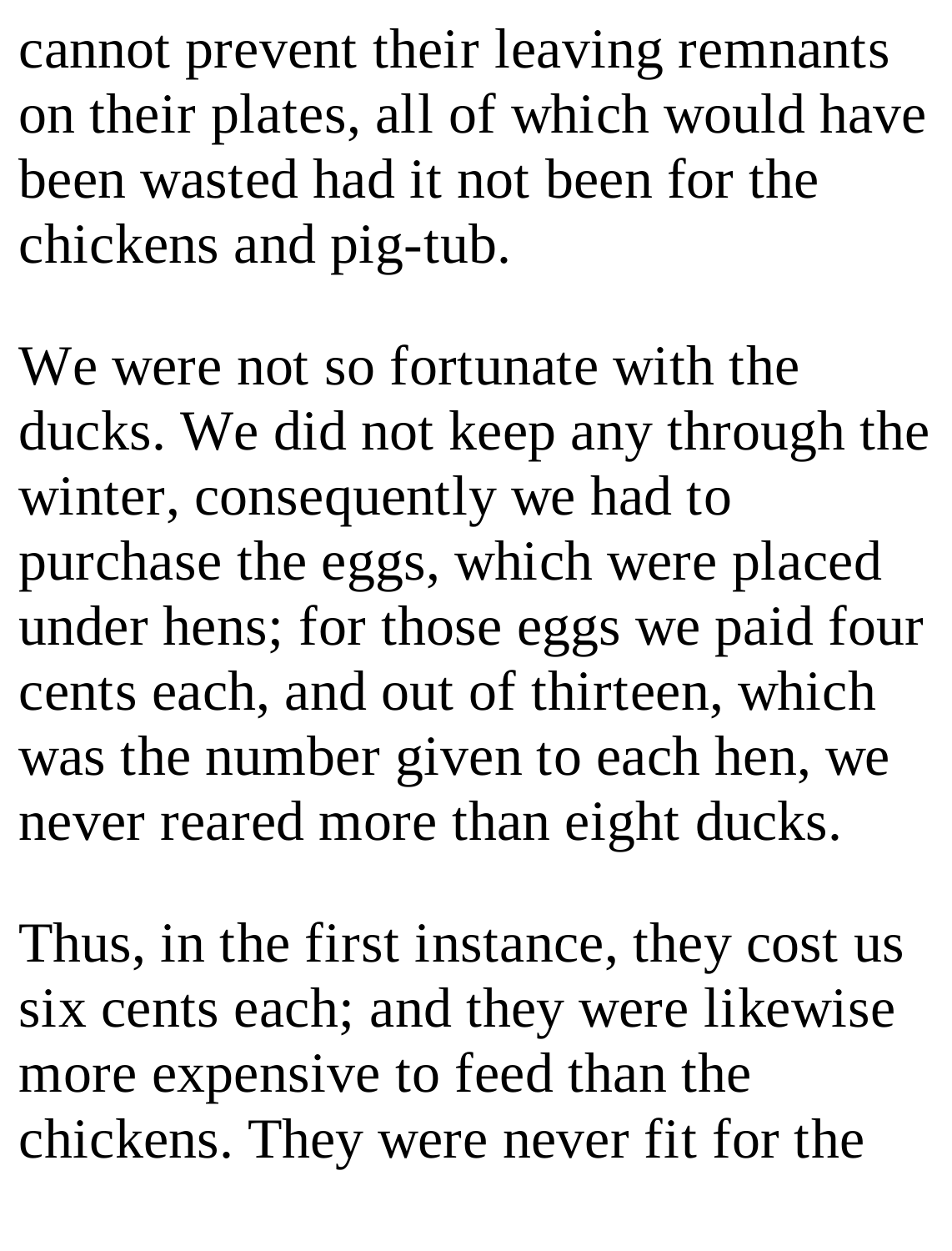table till they had cost us sixty-three cents the couple. One reason of this was, that as the chickens had all the waste bids, they had nothing but what was bought for them; but then they were such ducks as could not have been purchased at the poulterers'.

We never killed one unless it weighed four pounds; they used to be brought in at night, and placed in the scale: if it was the weight I have mentioned it was killed, if not it was respited till it did so.

At first we tried cooping them to fatten, but found it did not answer, as they moped and refused to eat by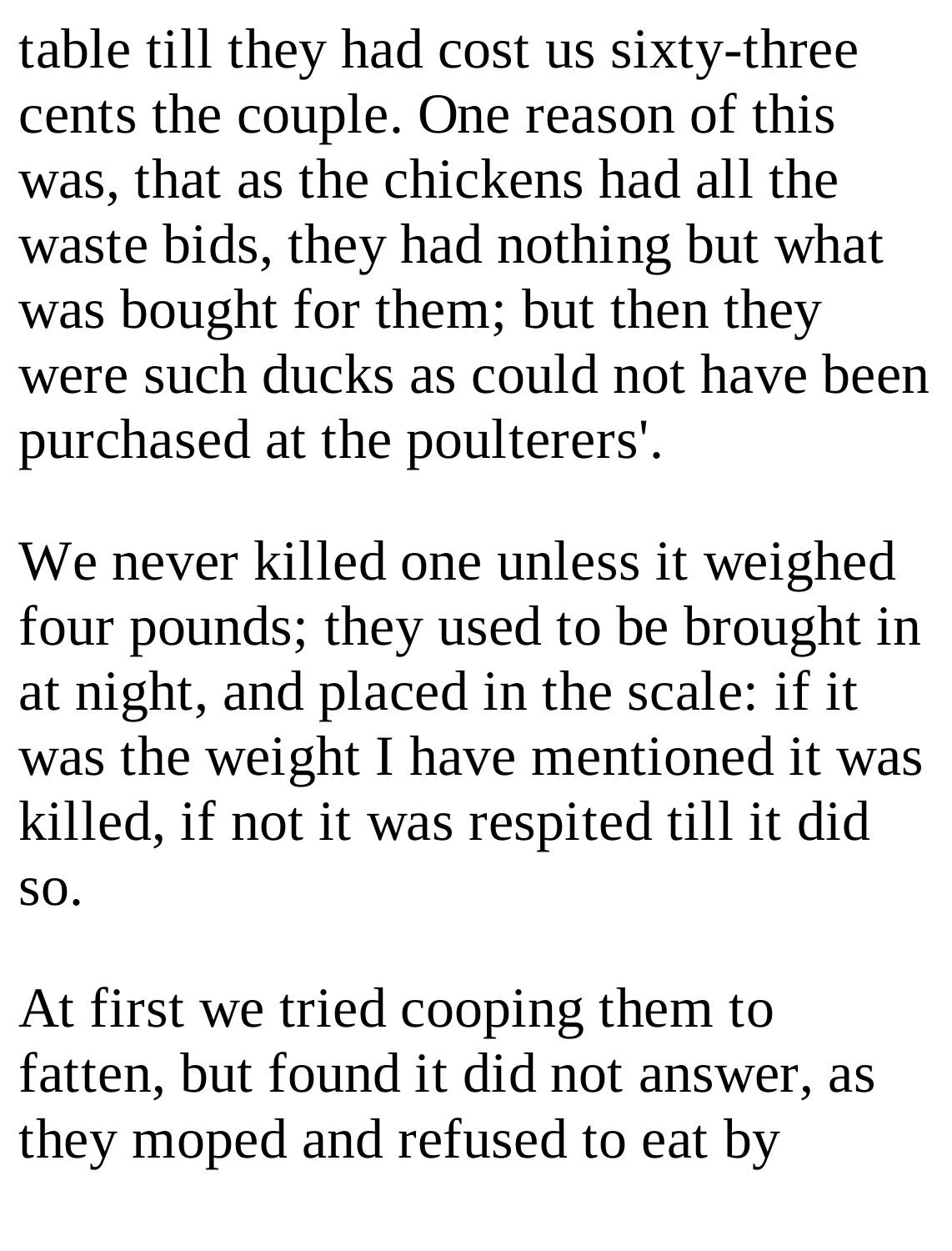themselves; so we abandoned that plan, and were content to let them run in the meadows till fit to kill, which was not till they were three months old. They were never "fat," but very meaty, and fine flavored,—not in the least like those which are bought, which, however fat they may appear before they are cooked, come to table half the size they were when put down to the fire.

I remember being rather puzzled once when resident in London. I wanted a particularly fine couple of ducks for a "company dinner," and went myself to the shop where I dealt to order them.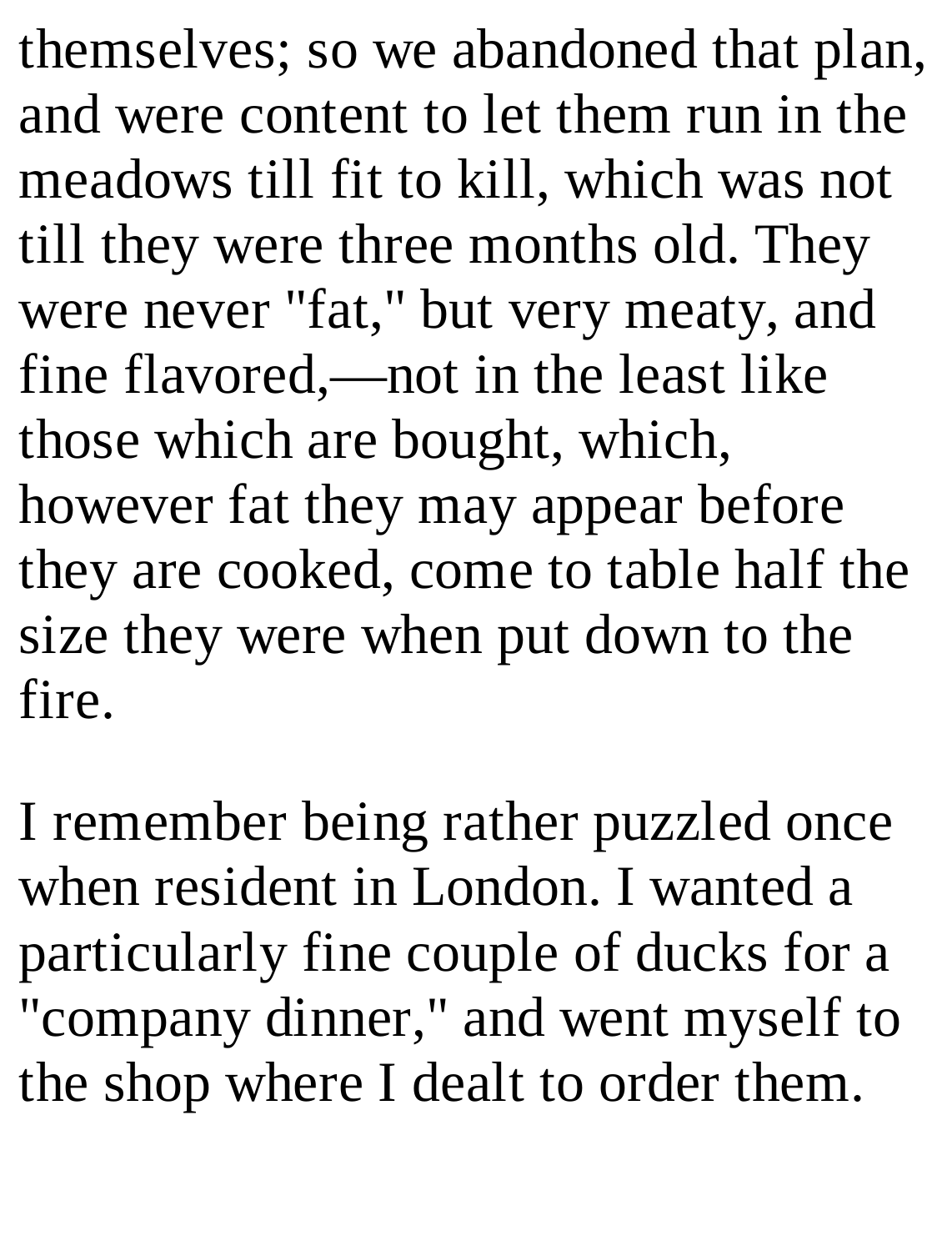"Now, Mrs. Todd," said I, "the ducks I require are not fat ducks, but meaty ones; the last I had from you had nothing on them when they came to table, though they looked so plump when you sent them."

"Oh, yes, ma'am," was the rejoinder. "I know just what you want; but they are very difficult to get: you want *running* ducks."

I was obliged to ask what she meant by the term *running*, and was then informed that the ducks for the London market were put up to fatten, and as they were crammed with grease to hasten the process, the fat all went into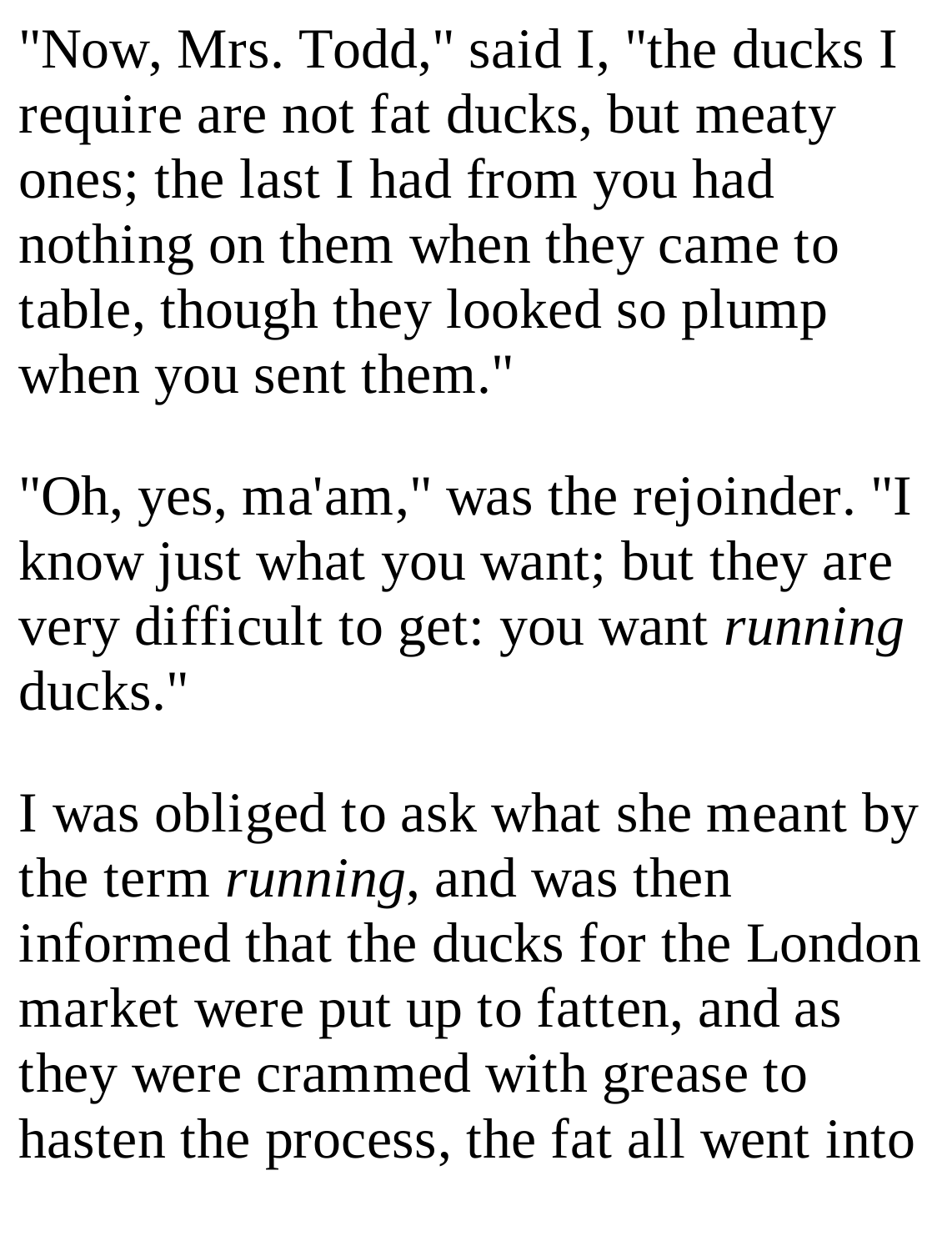the dripping-pan. Now a *running* duck was one well fed, and allowed to roam or *run* till it was killed. I am now able from experience to say, that they are incomparably superior to their fattened brethren.

The novice in poultry-rearing must be told that it is almost useless to set a hen in very hot weather. As we had more eggs than were required, we did so during part of June, July, and August, but had very bad fortune with them; the hen seldom hatching more than three or four, and those puny little creatures.

There is an old Kentish proverb which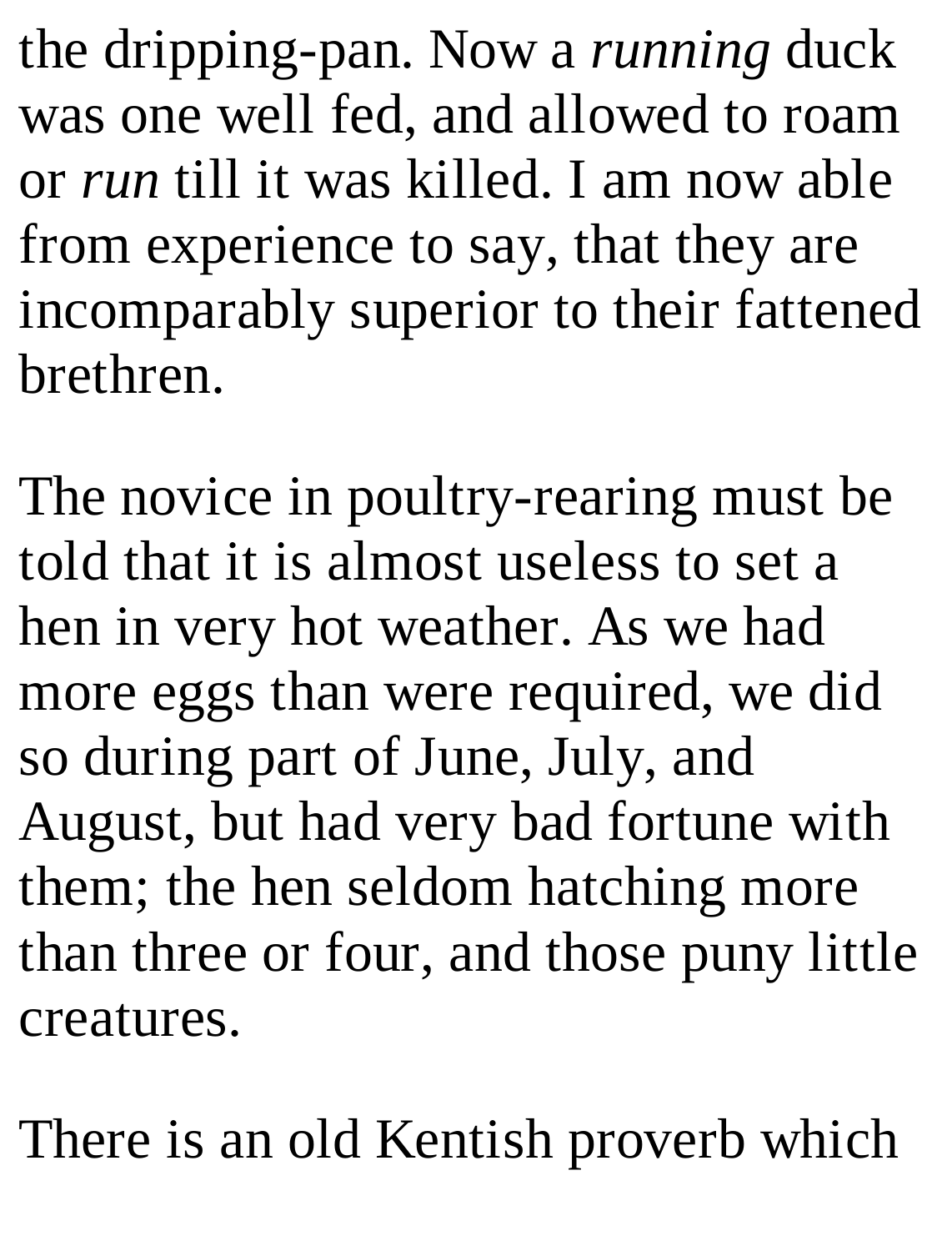says,

"Between the sickle and the scythe, Whatever's born will never thrive;"

and as it was just between the hay and corn-harvest that we tried to rear our ducks and chickens, I am induced to believe that, like many other old saws, it was founded on experience. They may be reared in September, though they require great care, and must not be allowed to run on the grass, which at that season is seldom dry.

A friend once told me she reared a brood of seventeen chickens, which were hatched the last week in September; they were placed in an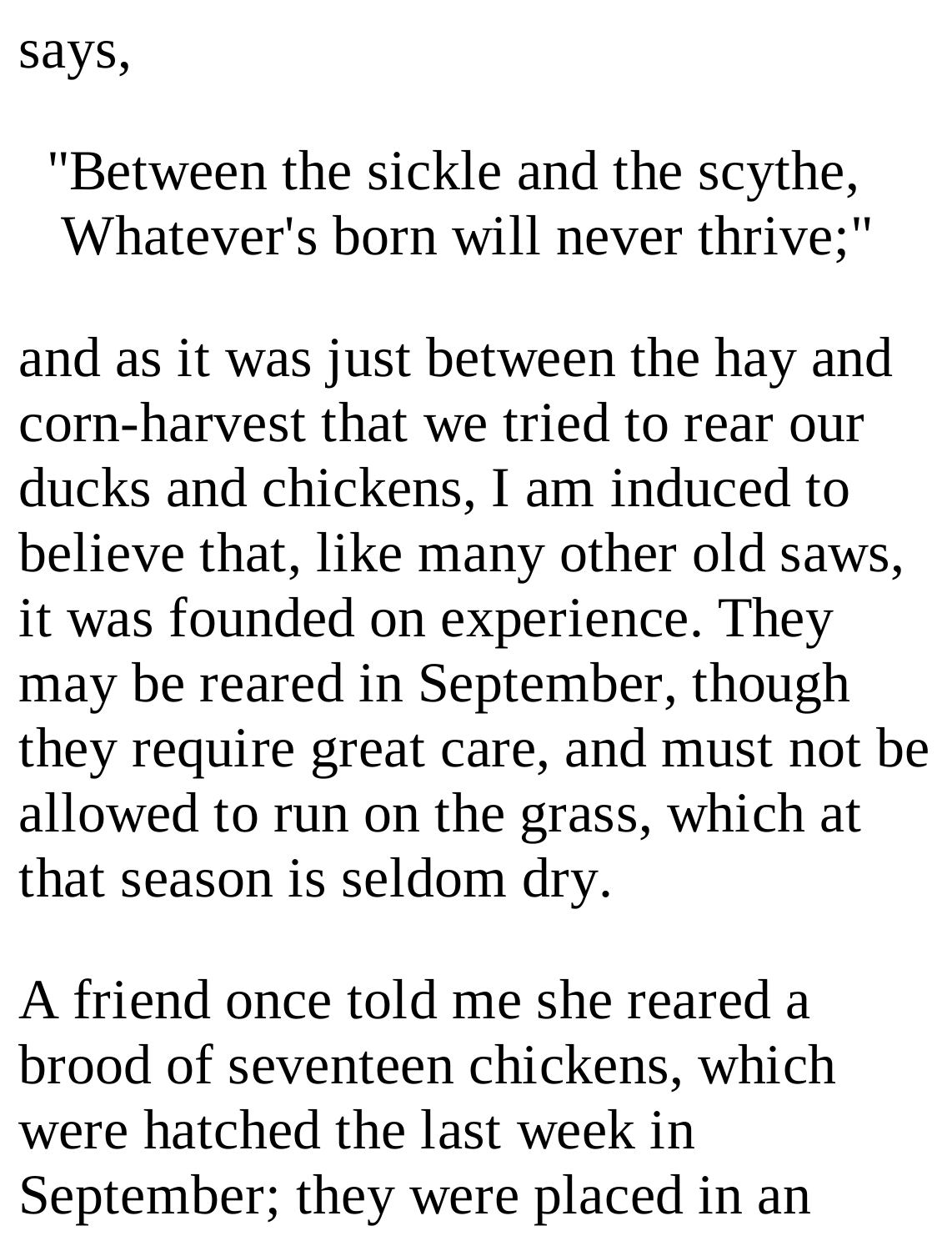empty greenhouse, and were consequently kept warm and dry. March is *the* month for poultry; the hatches are better, and they grow much more rapidly than at any other time.

I am quite sure that a poultry-yard may be made very profitable to any one who will bestow a little trouble on it. Great care must be taken with the young chickens at night; the hen should be securely cooped with them: for want of this precaution we in one night lost eight, when they were a few days old, being, as we supposed, carried off by the cats.

The best food for ducks when first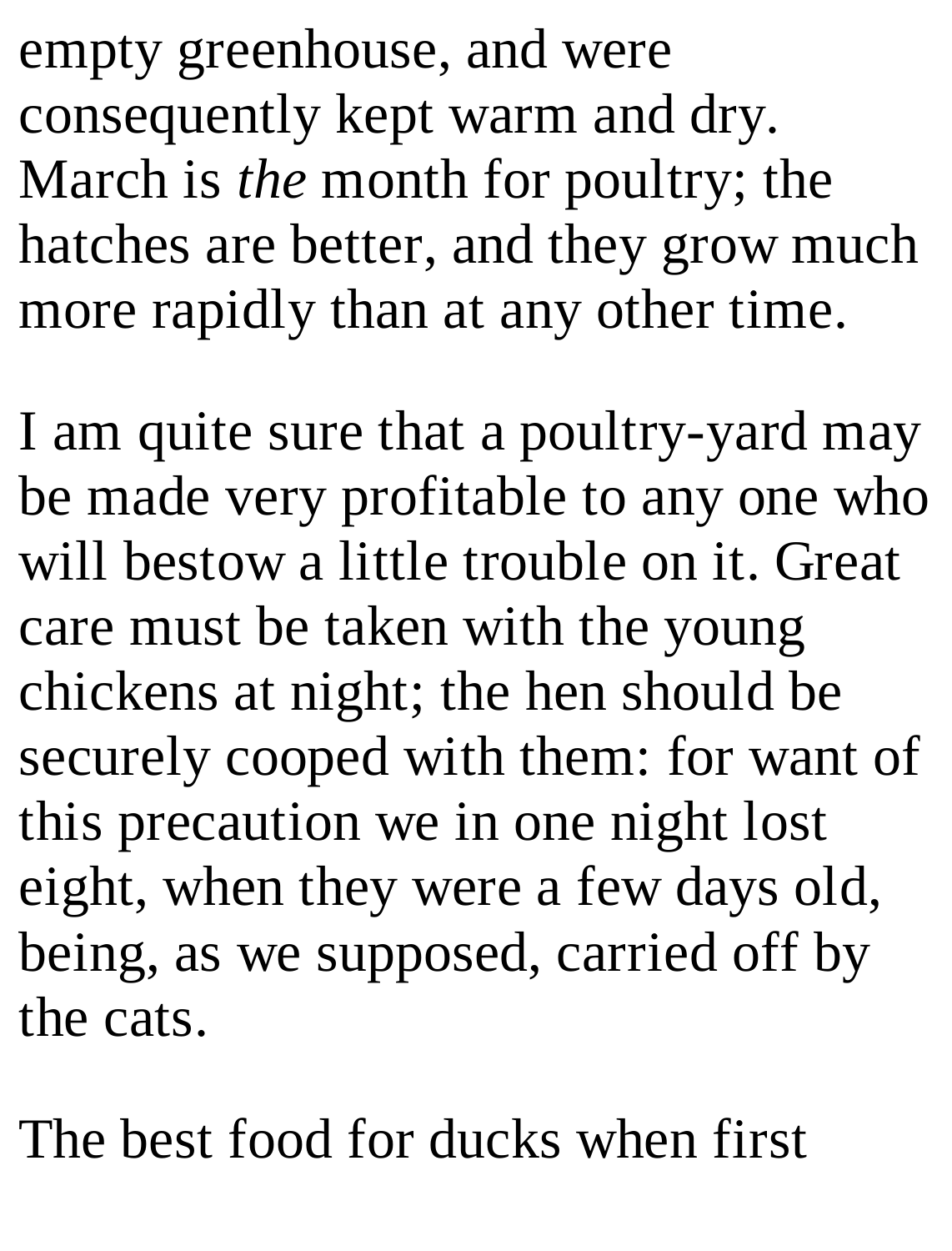hatched is bread and milk; in a few days barley-meal, wetted with water into balls about as big as peas, should be given to them. It is usual, as soon as both ducks and chickens come out of the shell, to put a pepper-corn down their throats. I don't know that it is really of service to them, but it is a time-honored custom, and so perhaps it is as well to follow it.

As for our butter-making, it continued to prosper; we had some little trouble with it in the spring, when the weather set in suddenly very hot. It was certainly much more difficult to reduce the temperature of the cream to 55' than it was to raise it to that degree.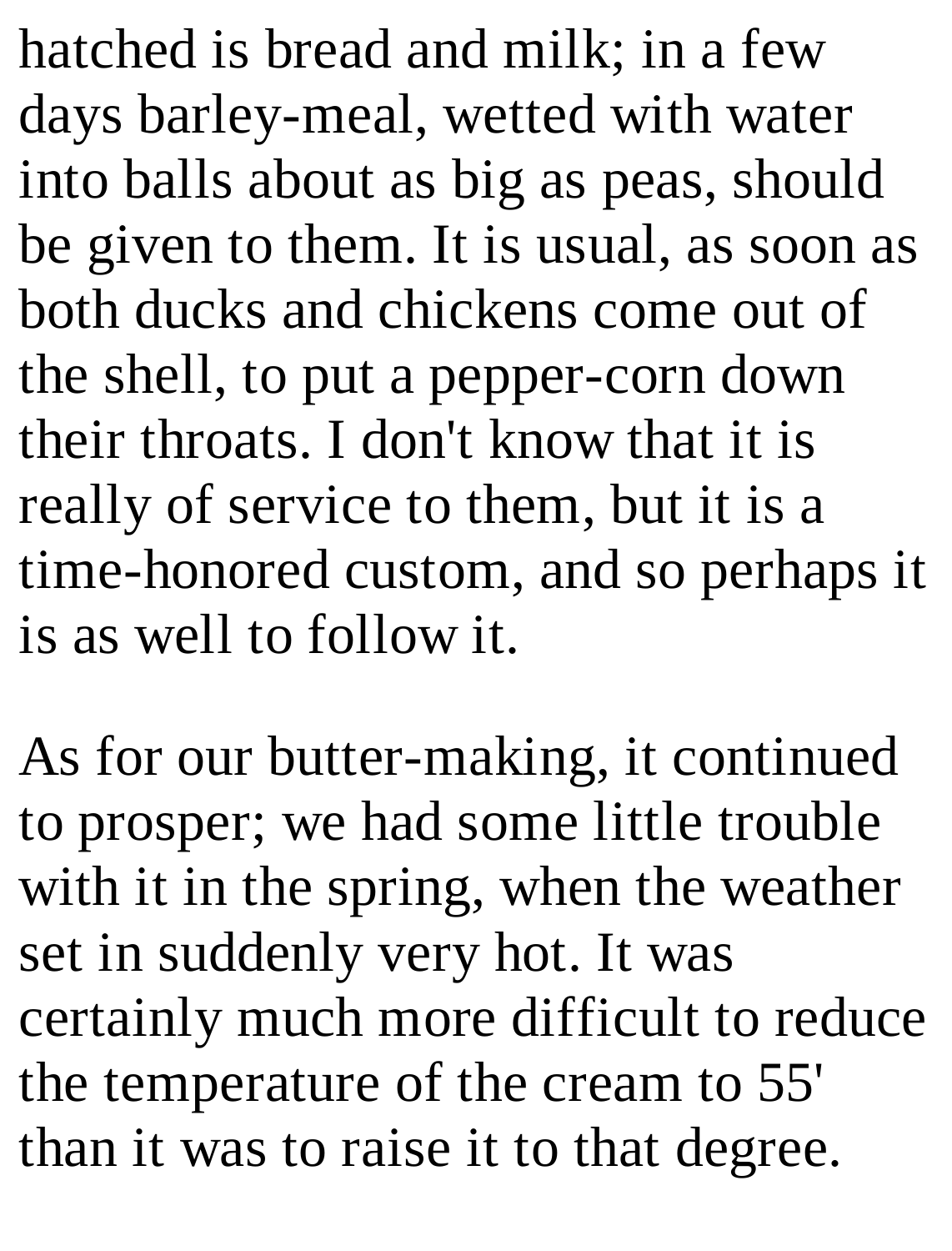I often thought with vain longing of the shop in the Strand, where we used to purchase Wenham Lake Ice: how firm would the butter have come, could we have had a few lumps to put in the churn half and hour before we required to use it!

Farmers' wives tell us, that to get firm butter in very hot weather they get up at three o'clock in the morning, in order that it may be made before the sun becomes powerful. Now this is a thing that would not have suited H. or myself at all, and therefore we never mustered up courage to attempt it.

One day in March—and this is the last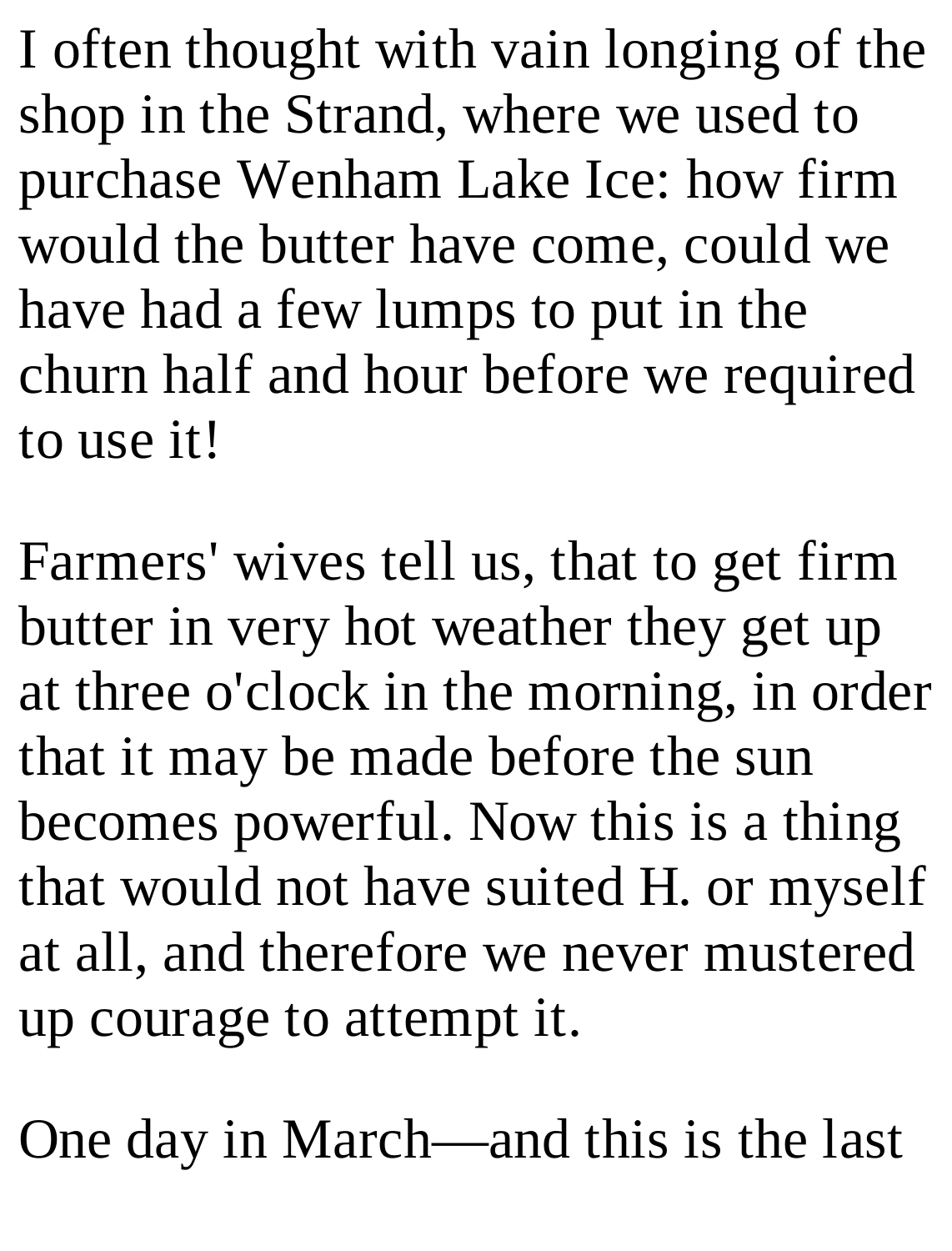disaster I have to record concerning our butter—we were particularly anxious to have it good, as we expected visitors, to whom we had frequently boasted of our skill as dairywomen: the day was very warm, and the cream appeared much thicker than usual; we churned for more than an hour without its appearing to undergo any change; we frequently removed the lid to see if there was any sign of butter coming, but each time we were disheartened when we discovered it looked just the same as when placed in the churn. At last the handle went round as easily as if no cream were in it, and presently it began to run over the top of the churn. When we looked in a curious sight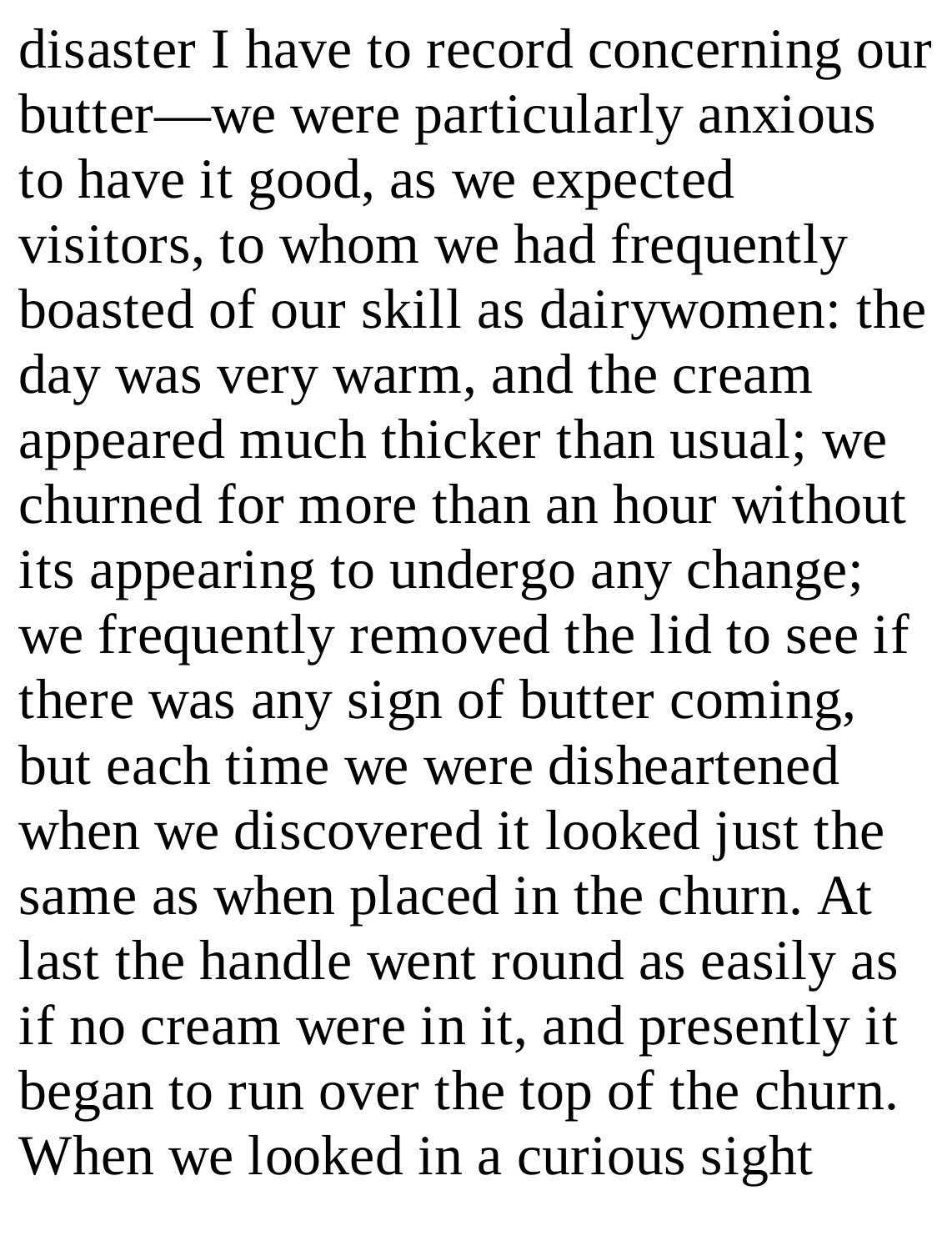presented itself: the cream had risen to the top, just as milk does when it boils! We were greatly astonished. In nine months' butter-making we had seen nothing like it.

Tom, who milked the cows was supposed to know something of the art of churning; he was, therefore, called into the dairy: as soon as he saw the state of the matter he exclaimed, "Why, the cream's gone to sleep!"

"The cream gone to sleep!" What in the world could that mean? Such a propensity we had never discovered in cream before; we could gain no solution of the mystery from Tom; all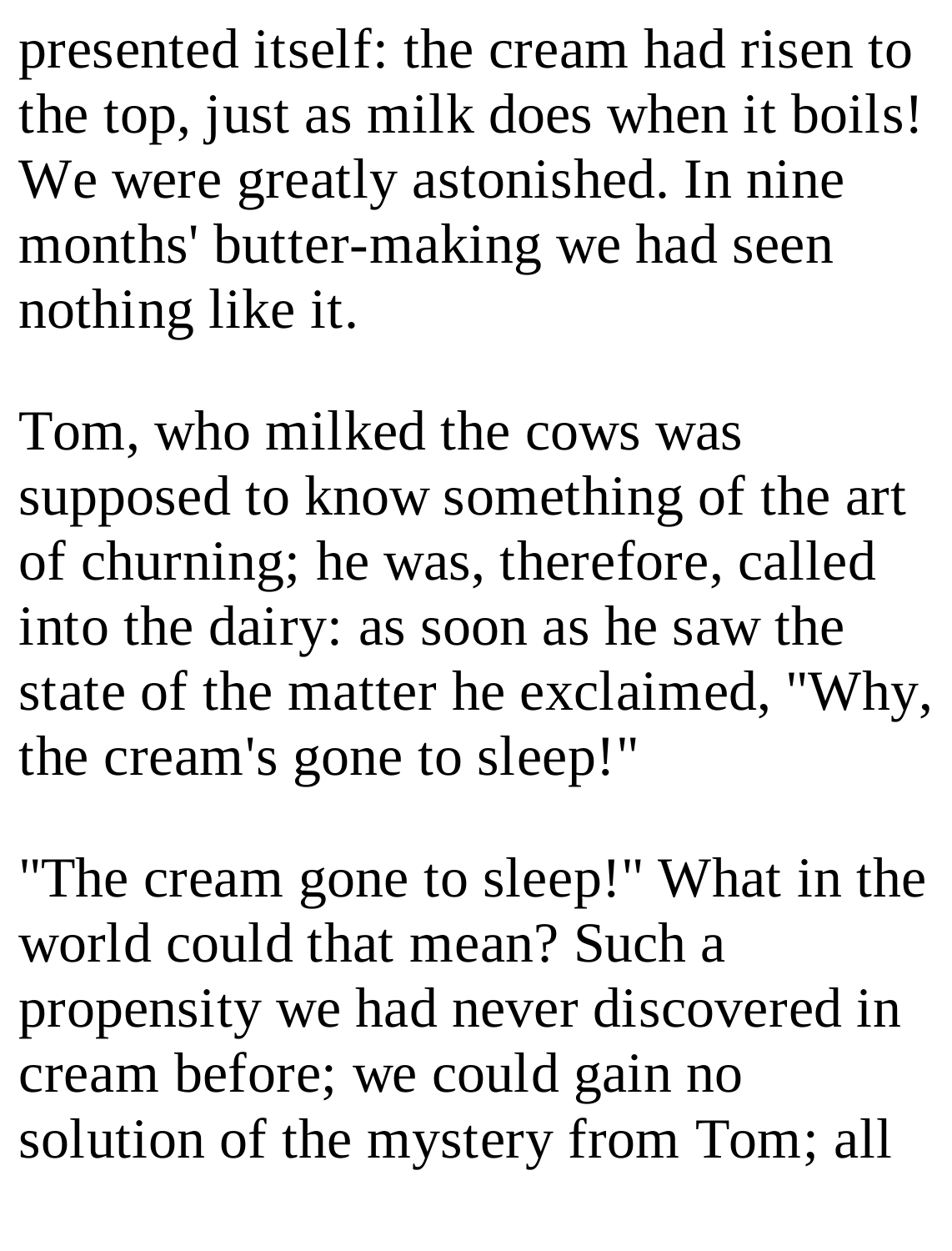he said was, that we must go on churning till it "waked up."

H. and myself had been hard at work for two hours, so willingly yielded to his request that he might be allowed to rouse the cream from its slumber. He, the cook, and housemaid, churned away by turns till seven in the evening, but the sleep of the cream remained unbroken, and as it was then considered a hopeless affair, the slothful fluid was consigned to the pig-tub.

Now we have never felt quite sure of our butter since. Every time we churn there is a lurking fear that the cream may choose to take a nap; however, it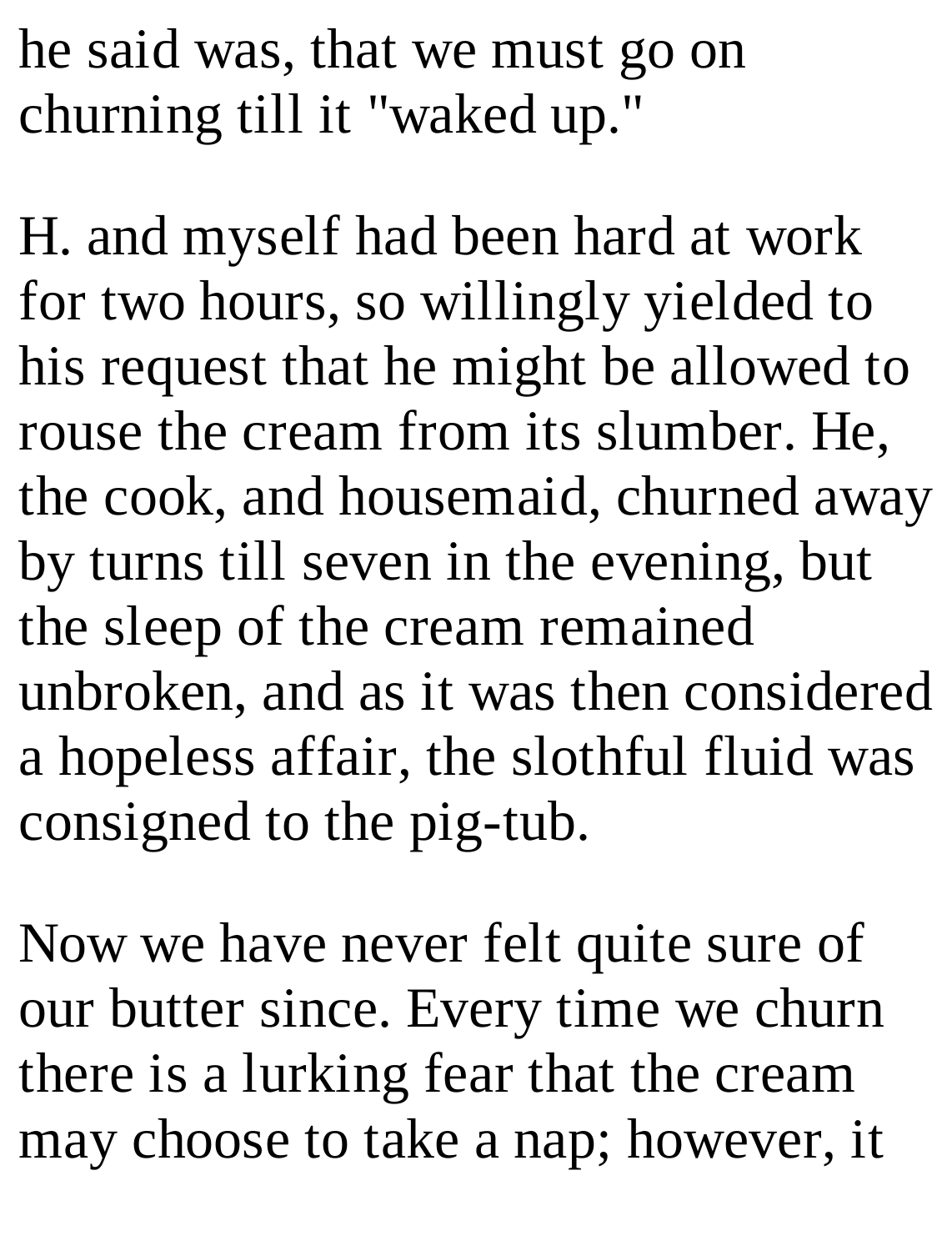is as yet the first and last time in our experience.

I can give no advice to my readers on the subject, because I am wholly ignorant on the subject, though I have consulted every farmer's wife in the neighborhood on the matter. They all say that cream will go to sleep sometimes, though it usually wakes up after a few hours.\* [I have since been told by an old woman conversant with sleepy cream, that a quart of milk nearly boiling hot will wake it up.] Perhaps, after all, we were too impatient, and should not have given in after *only* nine hours' churning. With this solitary exception our butter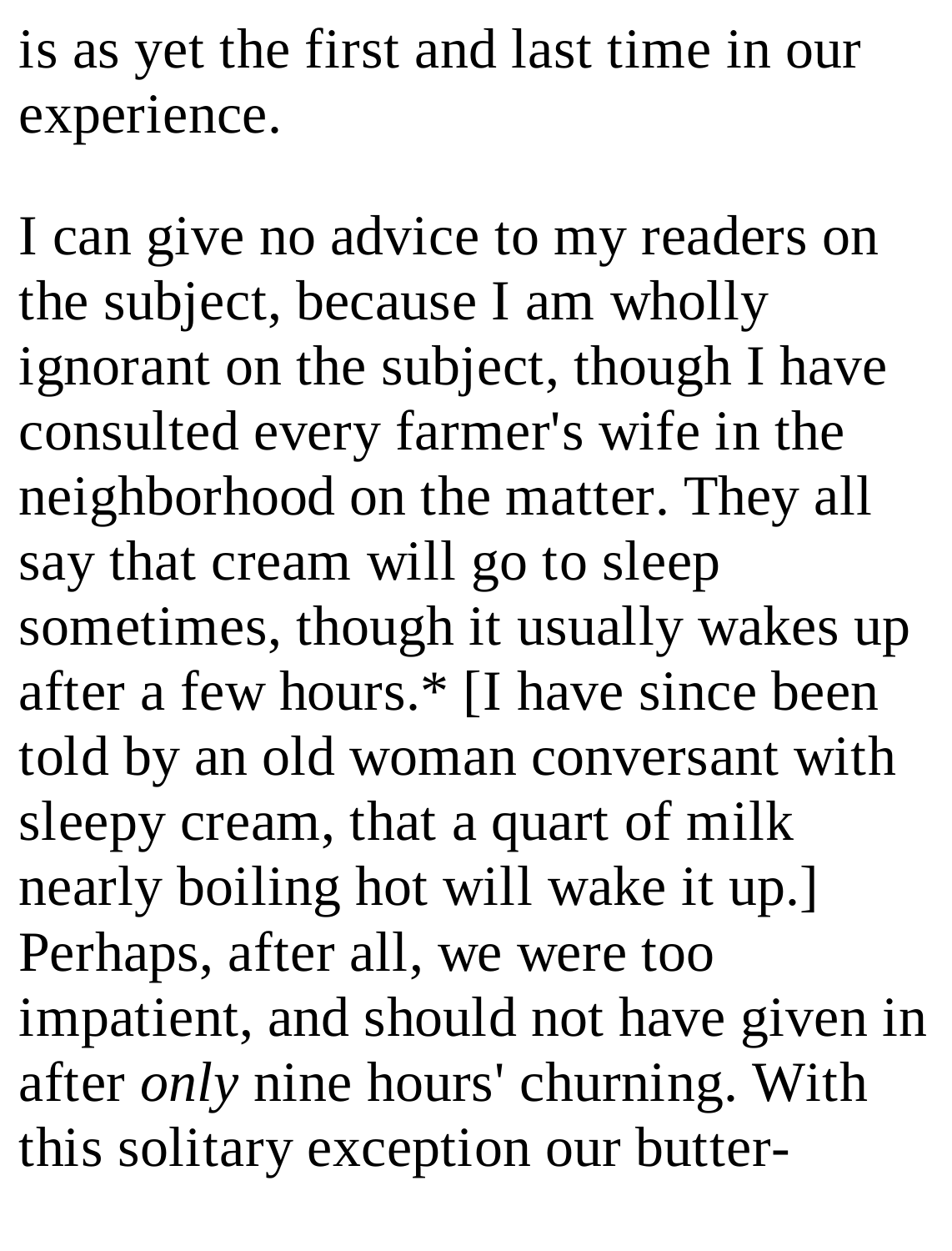making progressed as favorably as we could desire.

I do not quite know how to believe the stories I am told of wonderful cows which my friends are fortunate enough to possess. One gentleman has informed me that he has one which gives fifteen pounds of butter weekly. Now we have had several, but never made more on the average than eight pounds per week. I believe that a great deal depends on the manner in which they are milked, and once in the hands of a beginner in that art the cows decreased in milk so rapidly, that we did not get more than a gallon daily from both animals; after they had been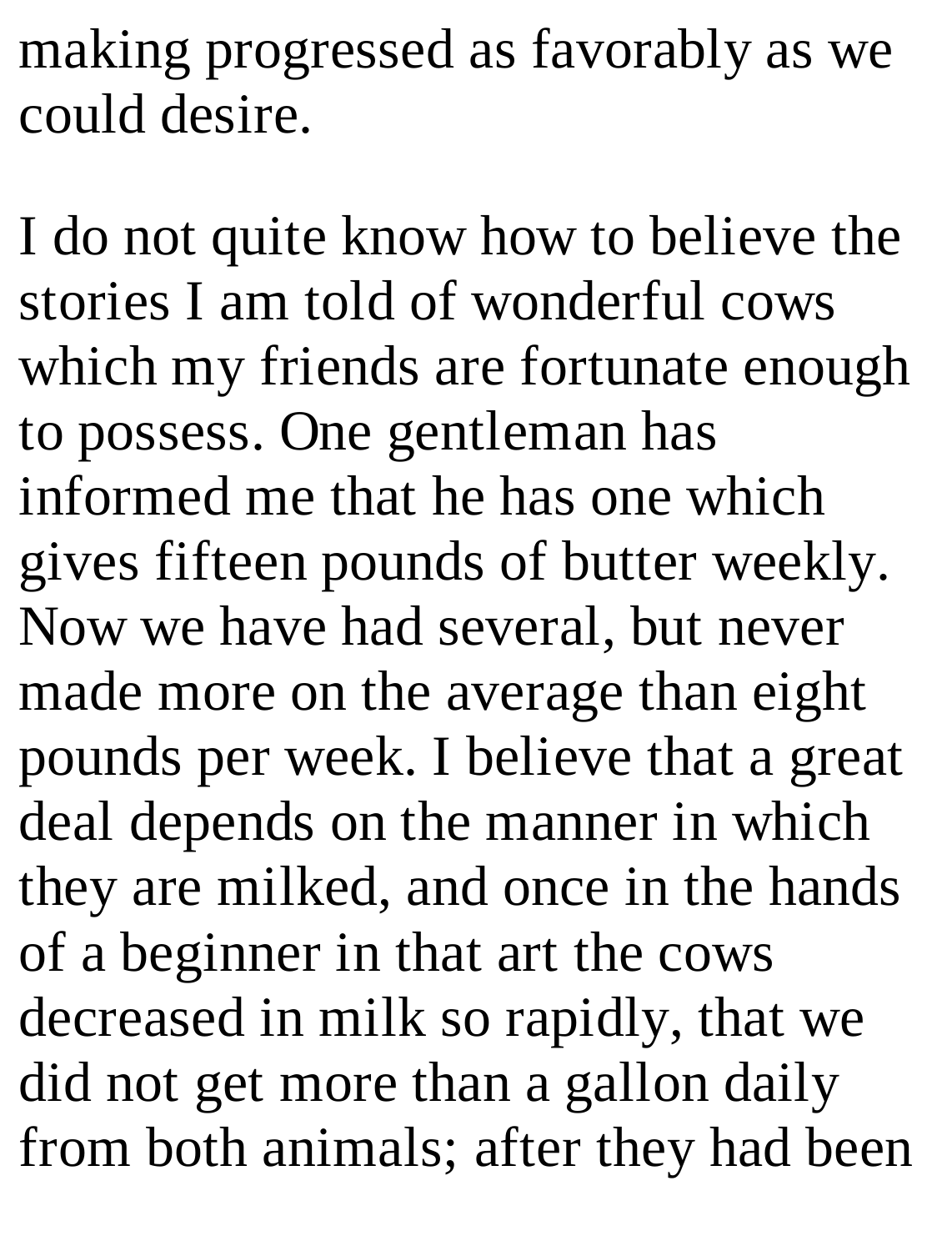three weeks under his management we changed the milker, but did not get anything like the proper quantity again till after they had calved.

I believe the usual average is one pound of butter from every ten quarts of milk. Ours used to give us thirteen or fourteen quarts each daily, and yet we never made more than eight pounds. We used about two quarts of new milk, so that if ten quarts will give a pound of butter, we did not get so much as we ought. Still we were very well satisfied with the produce we received.

There requires management with two cows, in order that one may always be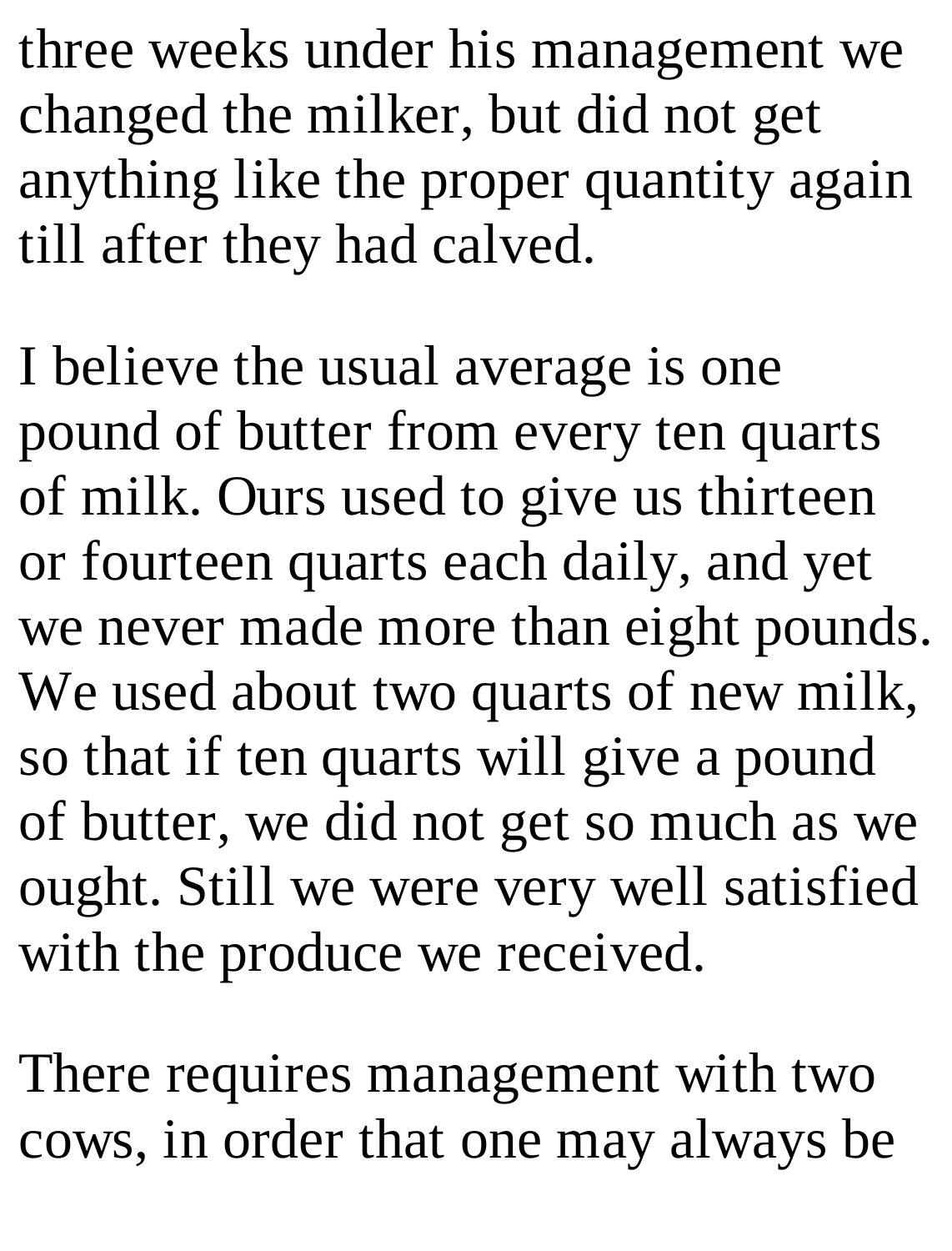in full milk when the other calves. If you rear a calf for the butcher, it will require the whole of the milk for six or seven weeks, which is about the age they are killed for fine veal. We once it was in the winter—received \$26 for one. With two cows this may usually be done, and its is more profitable than making butter. Where only one is kept, it is better to part with the calf when a few days old, and then the price is \$5.

If a lady wishes her dairy to be very nicely finished, she should have all the articles she requires of glass, instead of wood and earthenware. Everything for the diary of that material can be purchased in Leicester Square, and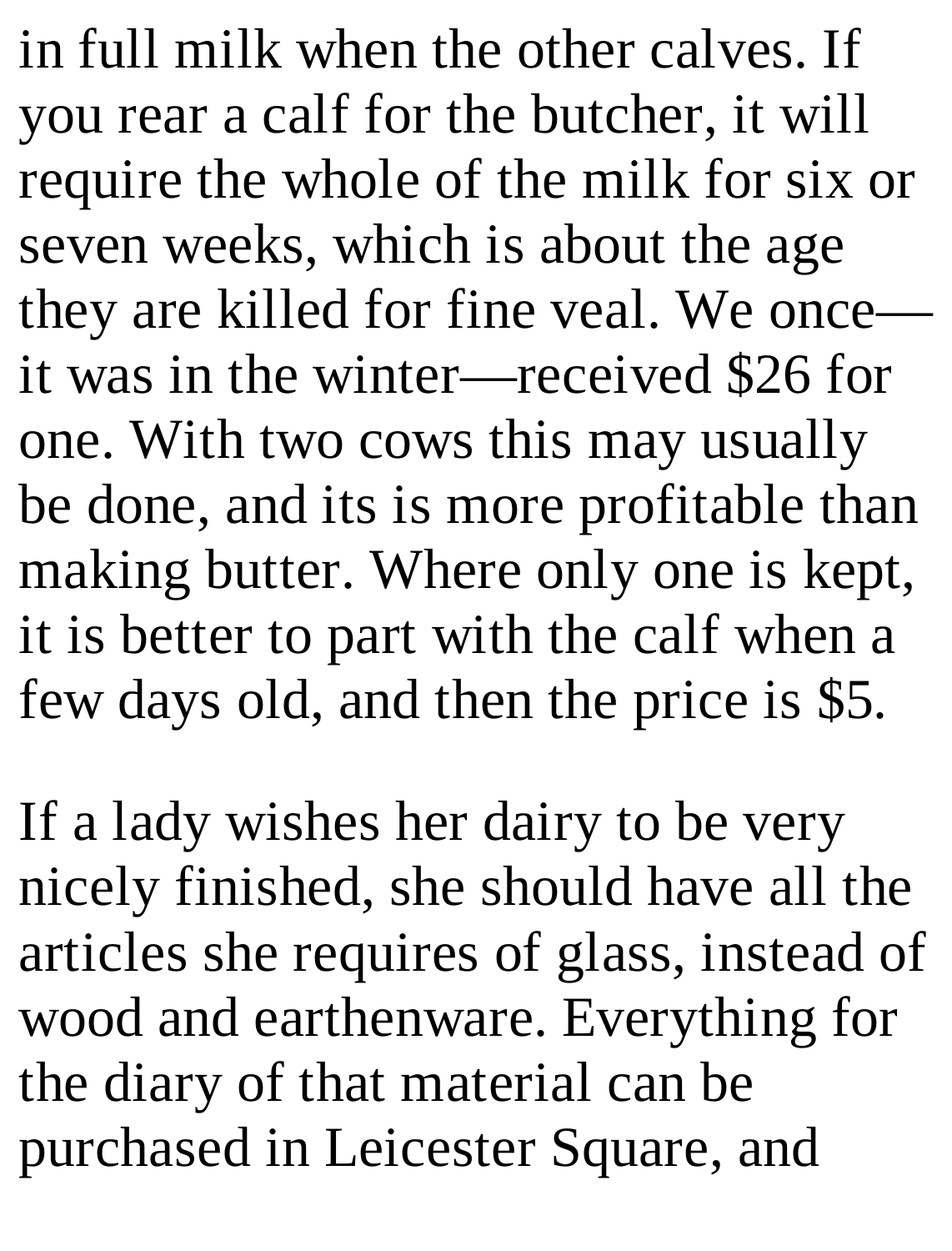certainly, if expense had been no object to us, we should much have preferred a glass churn, pans, &c. They have the great advantage of being kept beautifully clean with very little labor; but they are so liable to be broken, that they should never be used unless servants are very careful. A marble table is, however, in every respect better than a board to make the butter upon. It is expensive at first, but will, with ordinary care, last several generations of butter-makers.

Whilst on the subject of the dairy, I must say a few words respecting the great care required in washing the articles used in it. As soon as the butter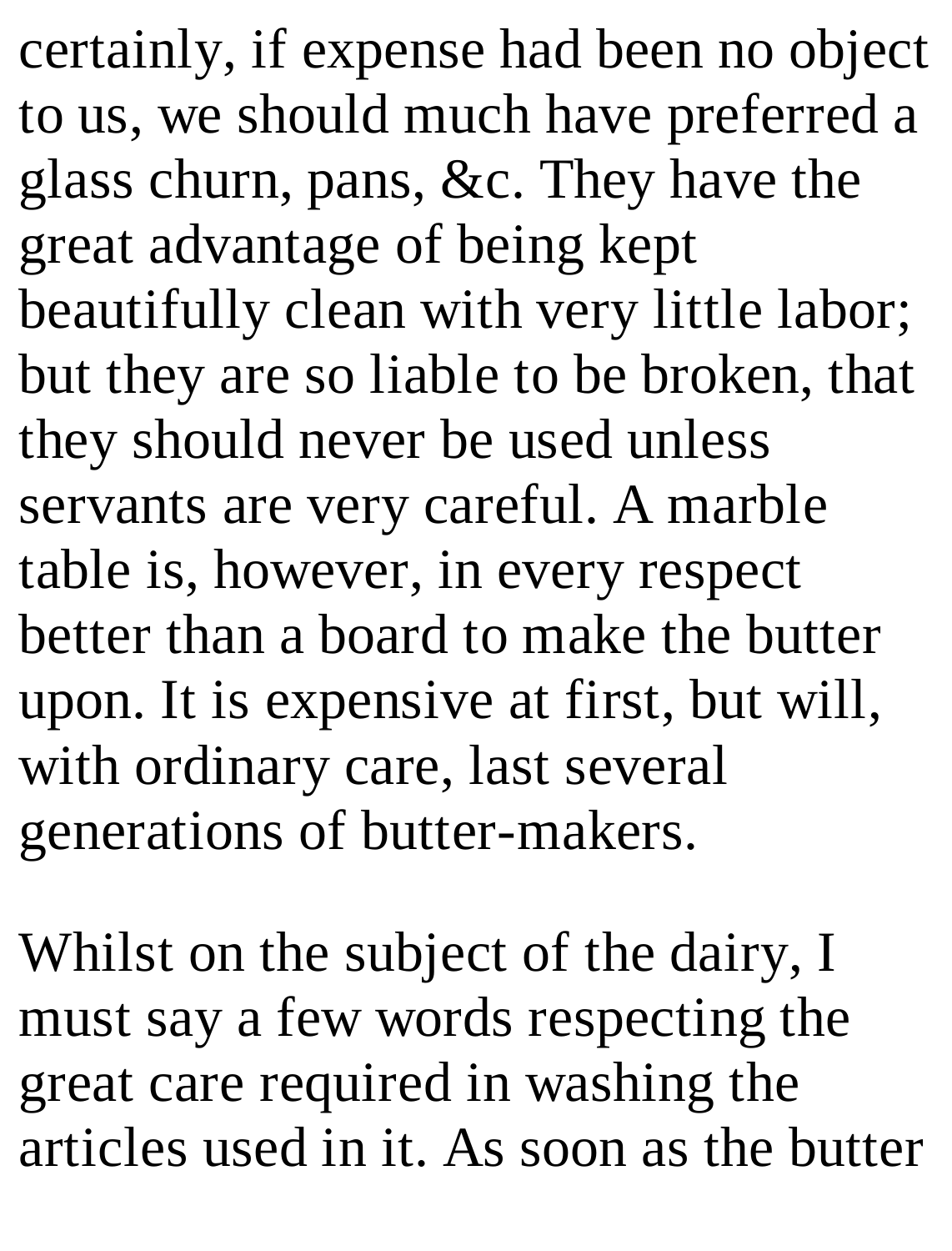was taken from the churn I was in the habit of half filling it with boiling water, into which I had put some lumps of soda, and then turning the handle a few times, in order that it might be well washed round. It was then left till it was convenient for "cook" to cleanse all the utensils we had used.

From some cause or other I neglected for two or three weeks to do this, and one day, when the freshmade butter was brought to table, there were complaints that it was *cheesy*; it certainly had a peculiar and very unpleasant taste, for which we could not account.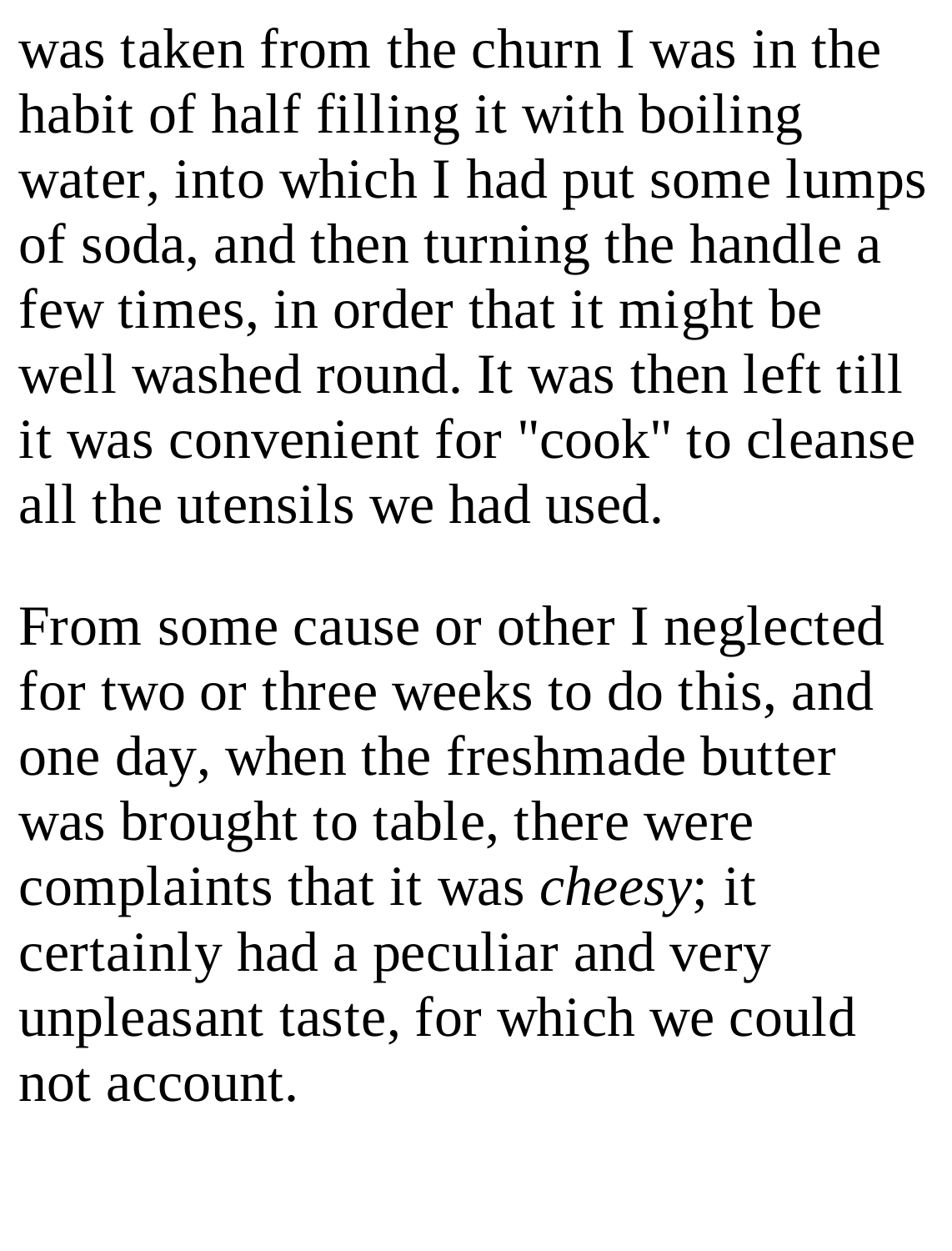The next time it was made it had the same fault; and it then occurred to me that it might be the churn. I accordingly returned to my old mode of washing it, and never after was there a complaint of any unpleasant flavor in the butter.

I mention this to show the amateur dairywoman how very essential is cleanliness in every article she uses. A regular dairymaid would have known this, but a town-servant thinks that if she washes a thing it is sufficient: but more than mere washing is required; every article must be *scrubbed* with soap, wood-ashes, and soda, and then placed for hours in the open air.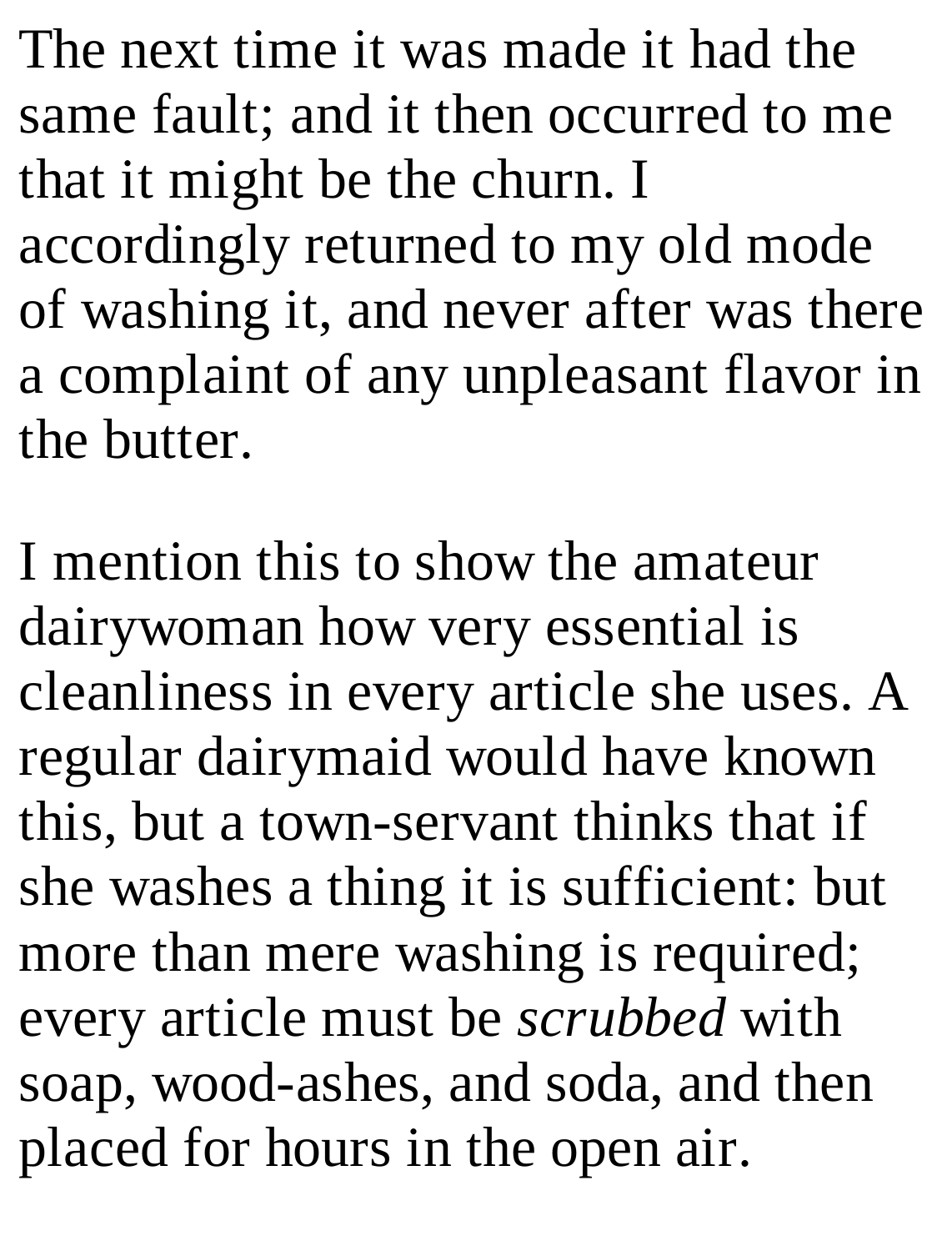Now glass is much easier kept sweet and clean, and for that reason is greatly to be preferred; but I am writing for those who may wish to reap profit from their "farm of four acres," and I fear little would be gained if nothing but glass were used in the dairy.

Our land turned out better the second summer than the first. We made nearly two tons and a half of hay from each acre. We were enabled to mow the whole three acres, as we had "common rights" in our neighborhood, where the cows could pasture during the spring. Had we been without this privilege we could have mown only two acres, and as hay was \$21 the load, the additional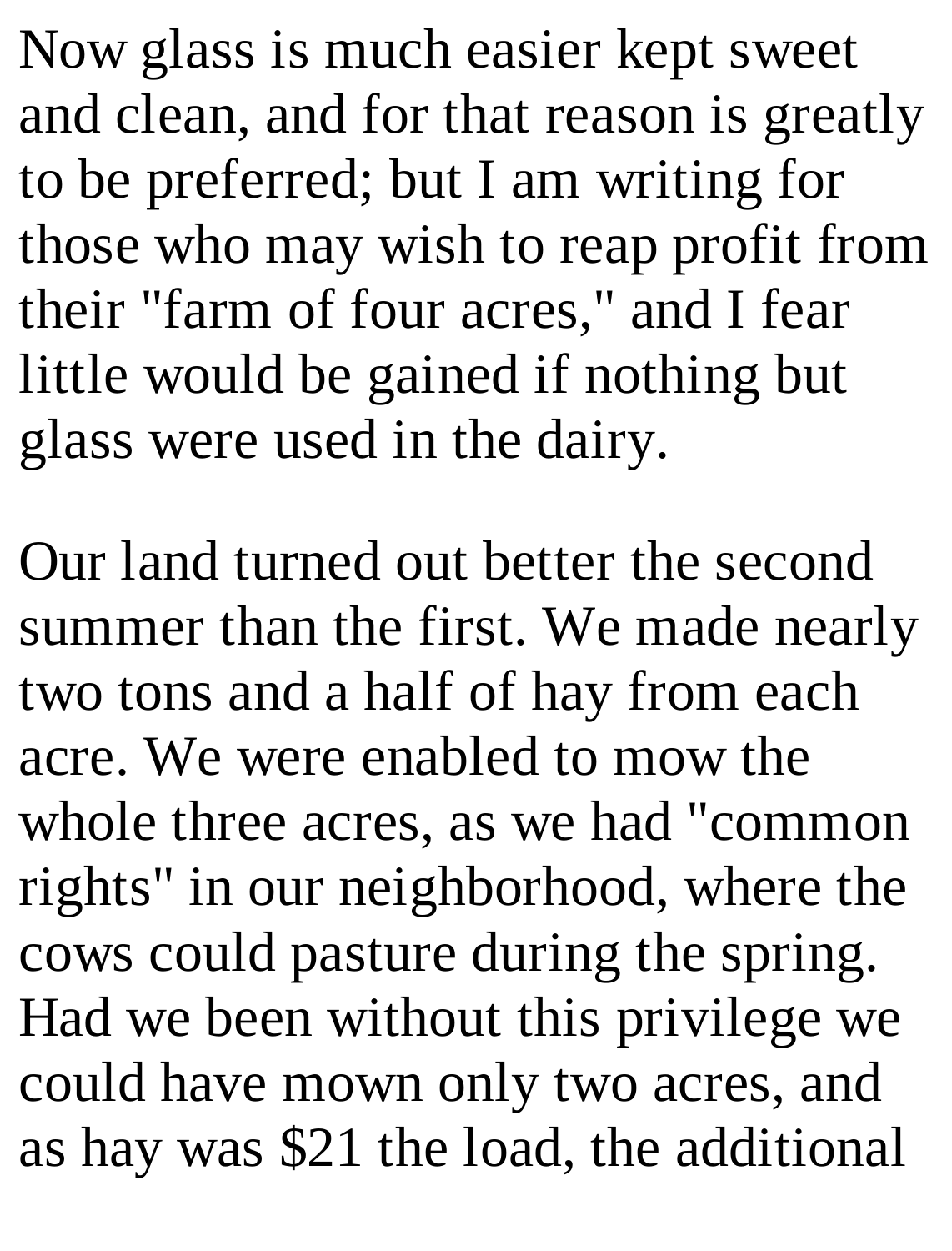acre was worth \$50 to us, with the exception of \$3 75 for making it. We were advised to have an after-crop, but did not; it would have made the land very poor for the next year, so that what we gained in hay we must have expended in manure.

We were well satisfied with the profit we derived from our pigs during this second six months. All the summer we kept four, at an expense of fifty-eight cents weekly, which was expended for two bushels of fine pollard (bran and meal).

We had such an abundance of vegetables from the garden and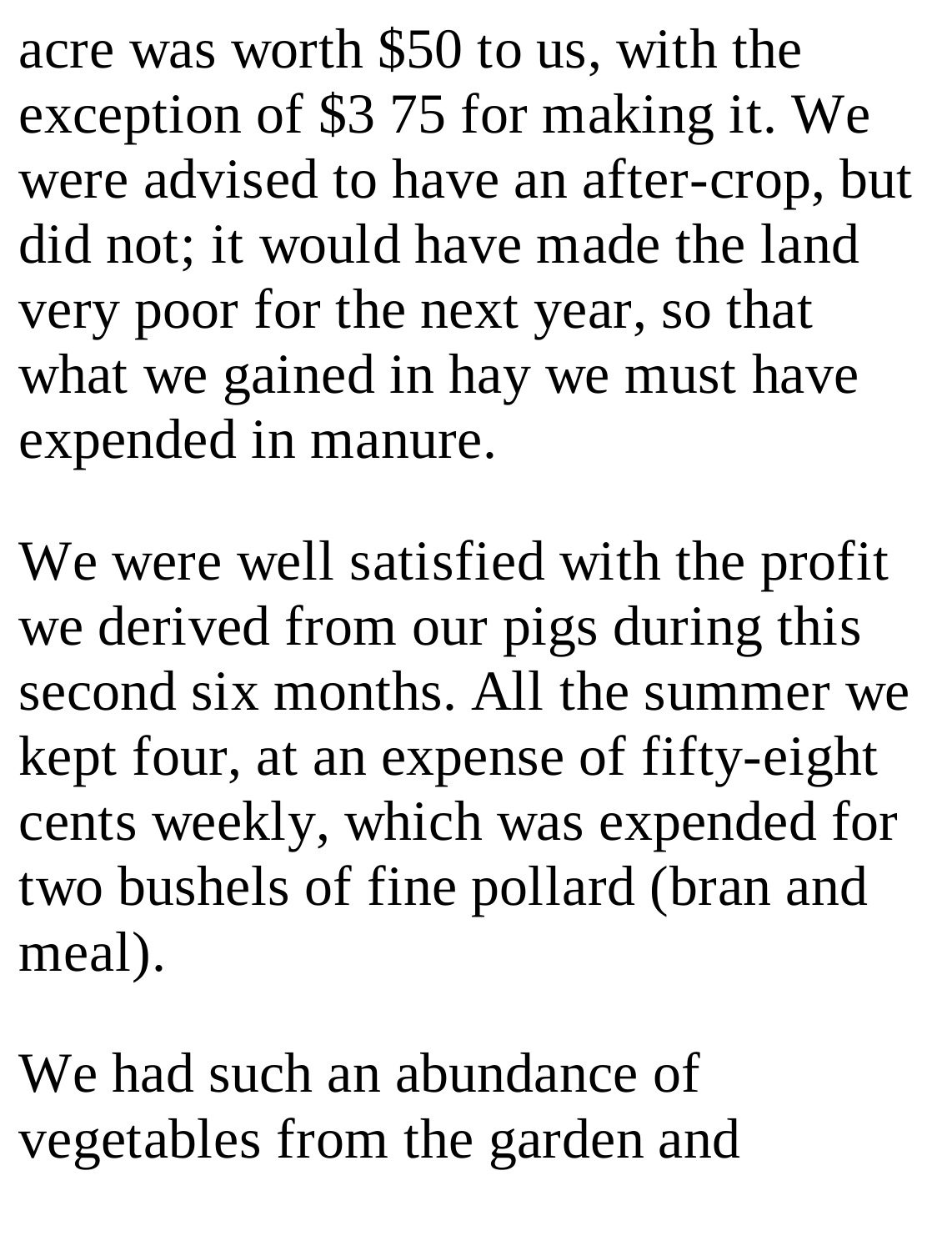orchard, that we must have wasted cartloads, if we had not kept pigs to consume them. As soon as the hay was carried they were turned into the meadows, and suffered to remain there till they were put up to fatten; a process which pigs must go through, though ducks can dispense with it. I have already stated the expense of fattening them, and we never found it vary more than a shilling or two in a pig.

We always found for our family that a bacon pig of sixteen stone (244 pounds) was the best size, and for porkers about eight (112 pounds).

Our fruit was as plentiful as our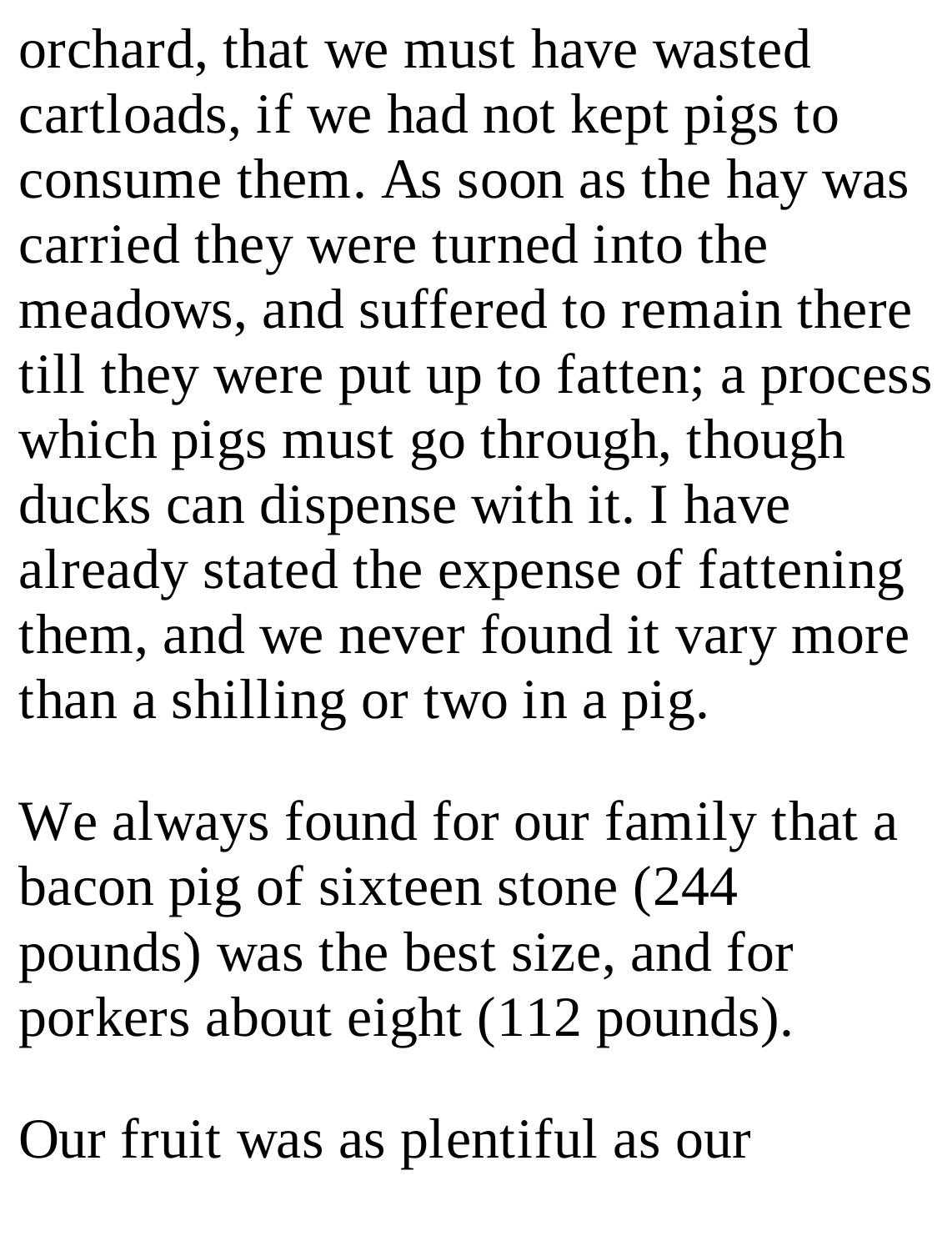vegetables,—indeed we might have sold the surplus for many dollars; but we soon found that to do so was to lose *caste* in the neighborhood. One piece of extravagance we were guilty of the first winter and spring we passed at A. The gardener had a little fire in the grapery during the severe weather, because he had placed some plants in it. We were told we could continue it till the grapes ripened for a "mere nothing." Now "mere nothings" mount up to a "considerable something." The coal and coke consumed before they were ripe cost \$20. It is true we had them in July instead of September, but we should have liked them quite as well in that month.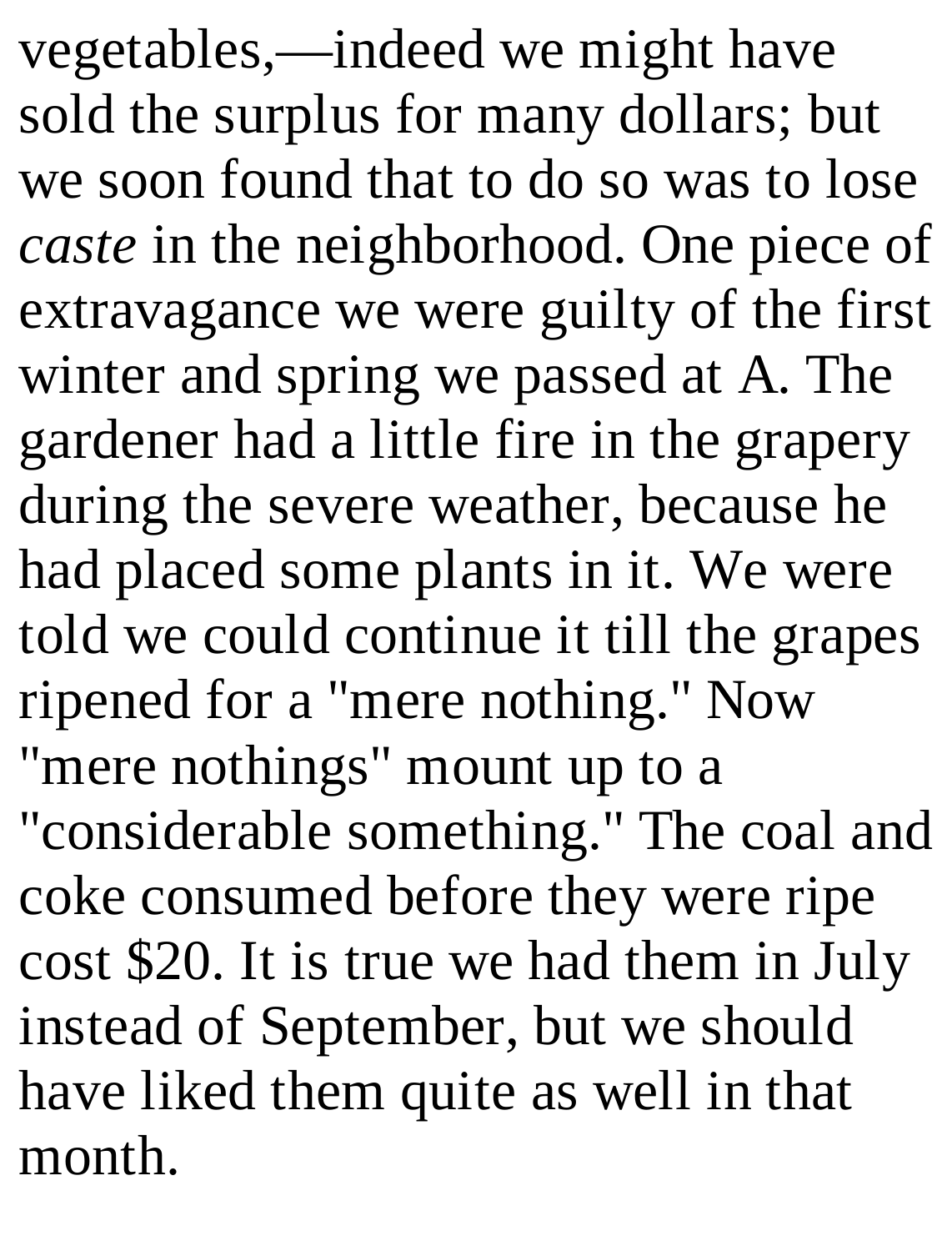It was a bad grape year, too,—at least with us. I don't think we cut more than twenty pounds weight. Hothouse grapes are not dear at \$1 the pound; but we should have had them equally good by waiting two months later, when they would have cost us nothing.

Had we purchased the produce we received from our garden during the year, it would have been worth two guineas weekly. Our peaches, apricots, and nectarines, were abundant, and very fine. We had two splendid walnuttrees, and a mulberry-tree of immense size, which was an object of special abhorrence to "nurse," as for more than two months in the summer the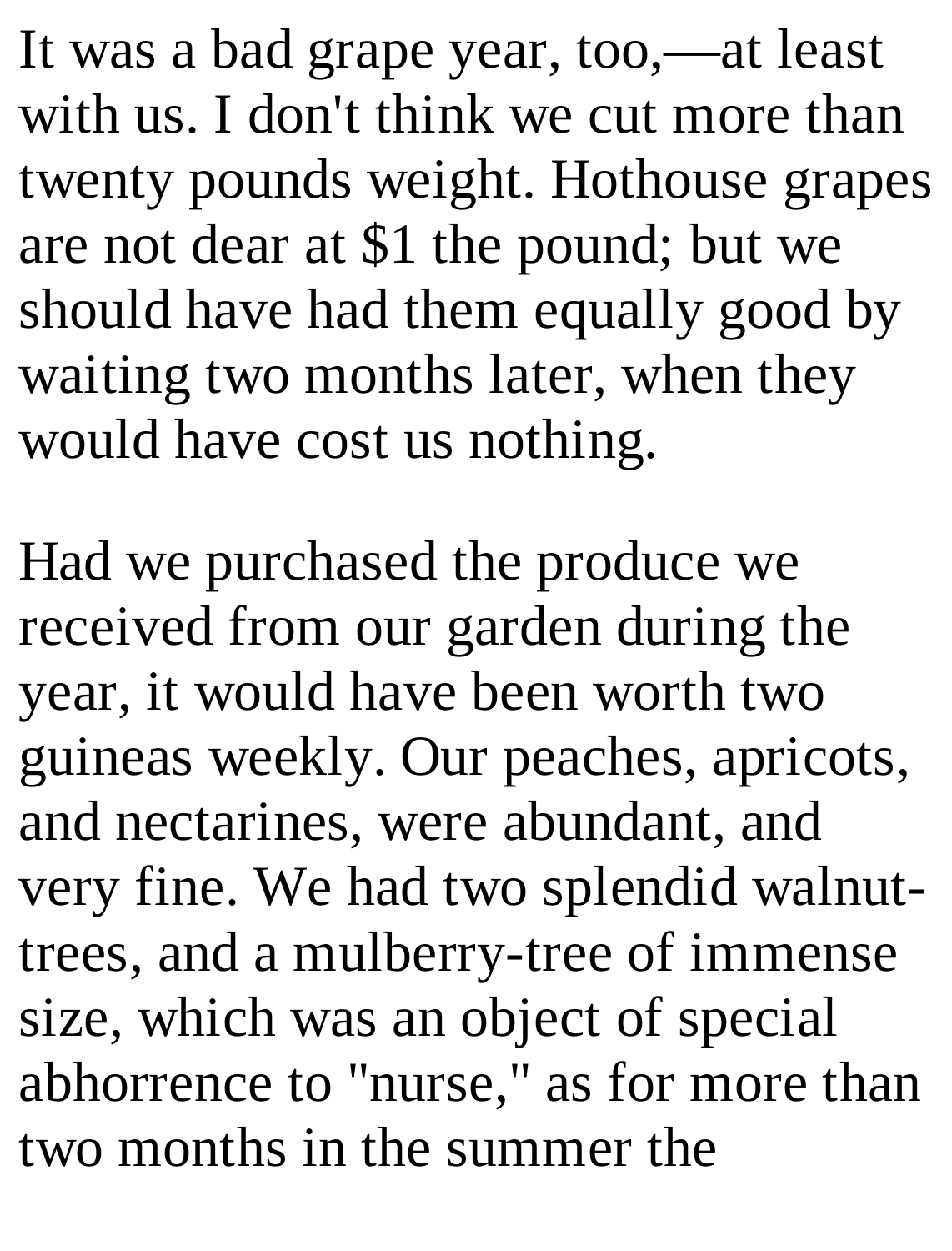children's frocks, pinners, &c., were dyed with the juice of the fruit. They could hardly pass near it in the season without some of the ripe berries falling on their heads, and it was hardly possible to prevent them escaping from her to pick them up. Mulberry-pudding made its appearance often on the nursery-table, and jars of mulberry-jam were provided to secure the same dainty through the winter.

The luxury of a good garden can hardly be appreciated till you have been in possession of one, more especially where there are many children. The way we used to preserve currants, gooseberries, plums, damsons, and,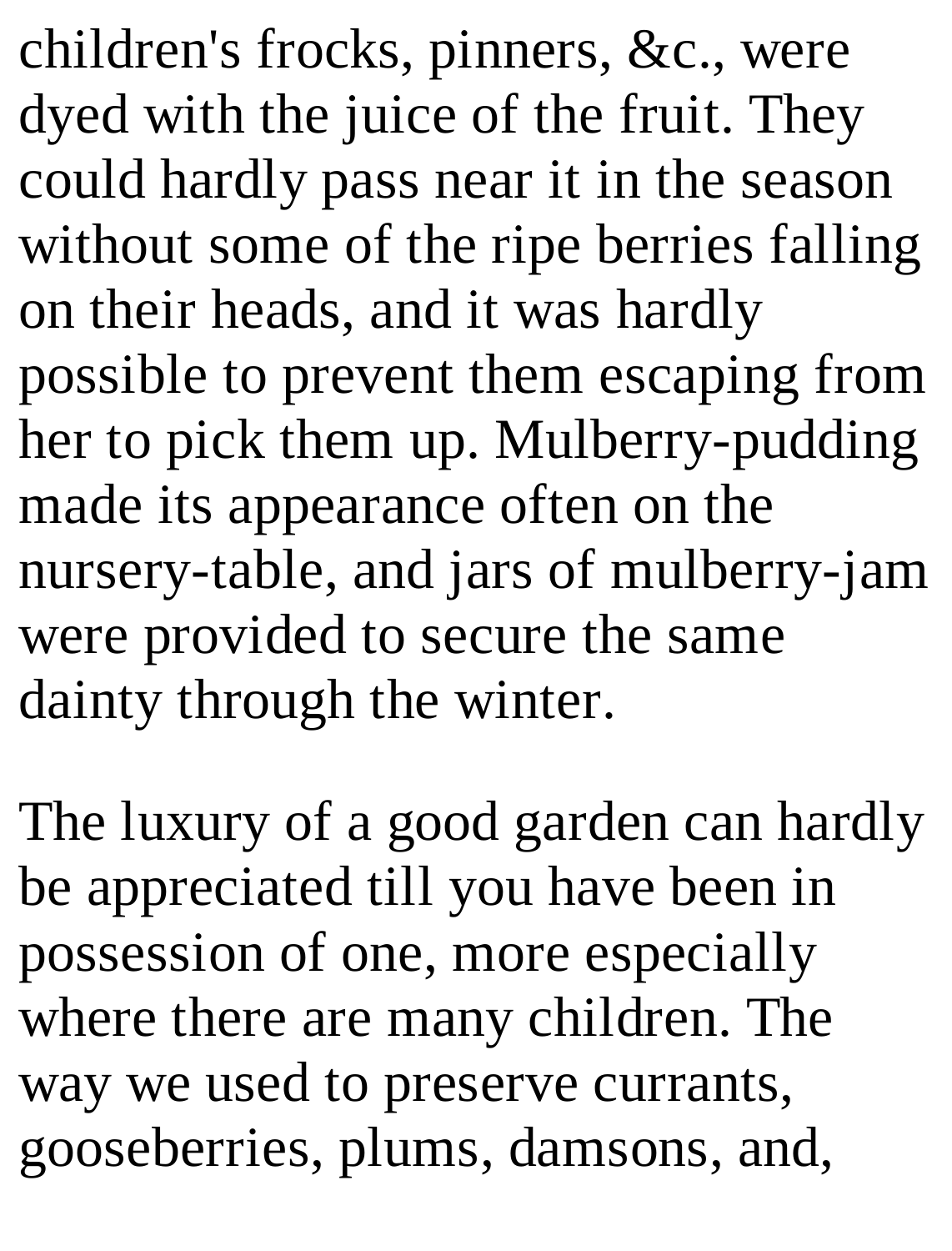indeed, almost every description of fruit, was this: The wide-mouth bottles which are sold for the purpose were filled with fruit, six ounces of powdered loaf-sugar was shaken in among it; the bottles were then tied down as closely as possible with bladder, and placed up to the neck in a copper, or large saucepan, of cold water, which was allowed to come slowly to the boil. They remained in it till the water was quite cold, when they were taken from the water and wiped quite dry. Before placing them in the store-room the bottle was turned upside down, in order to see that they were perfectly air-tight, for on this depends the fruit keeping good. The fruit will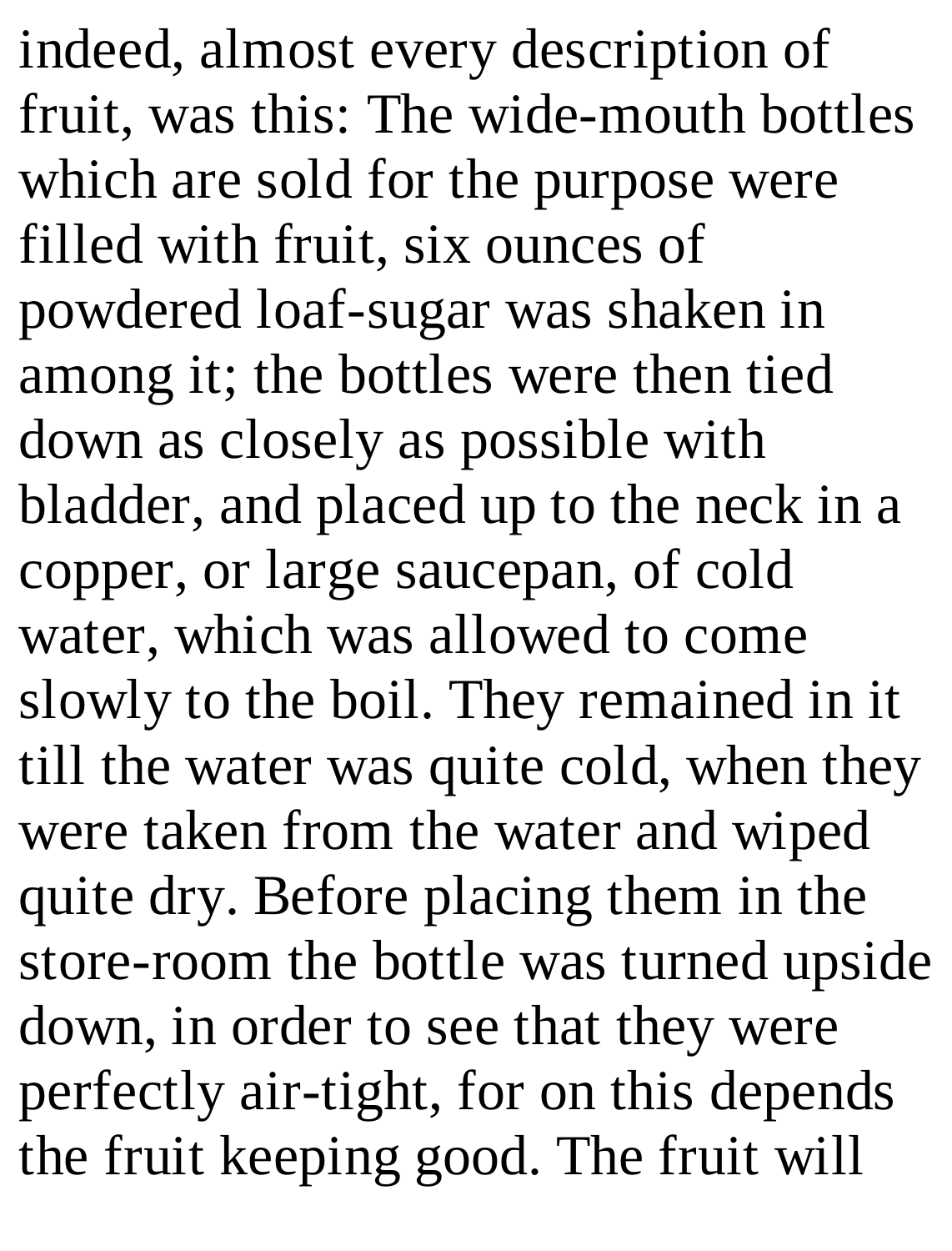sink down to about the middle of the bottle, and we once tried to fill them up with some from another, but opening them admitted the air, and the contents did not keep well. If properly done, they will be good at the end of a year.

If any lady undertake the management of a four-acre farm, she must expect it to occupy a great deal of her time; if she leaves it to servants, however honest, she will lose by it. It is not that things are stolen, but that they are wasted, unless the mistress herself knows what quantities of barley, oats, etc., her poultry and pigs consume; and unless she look daily into her dairy and see that the mild is well skimmed, half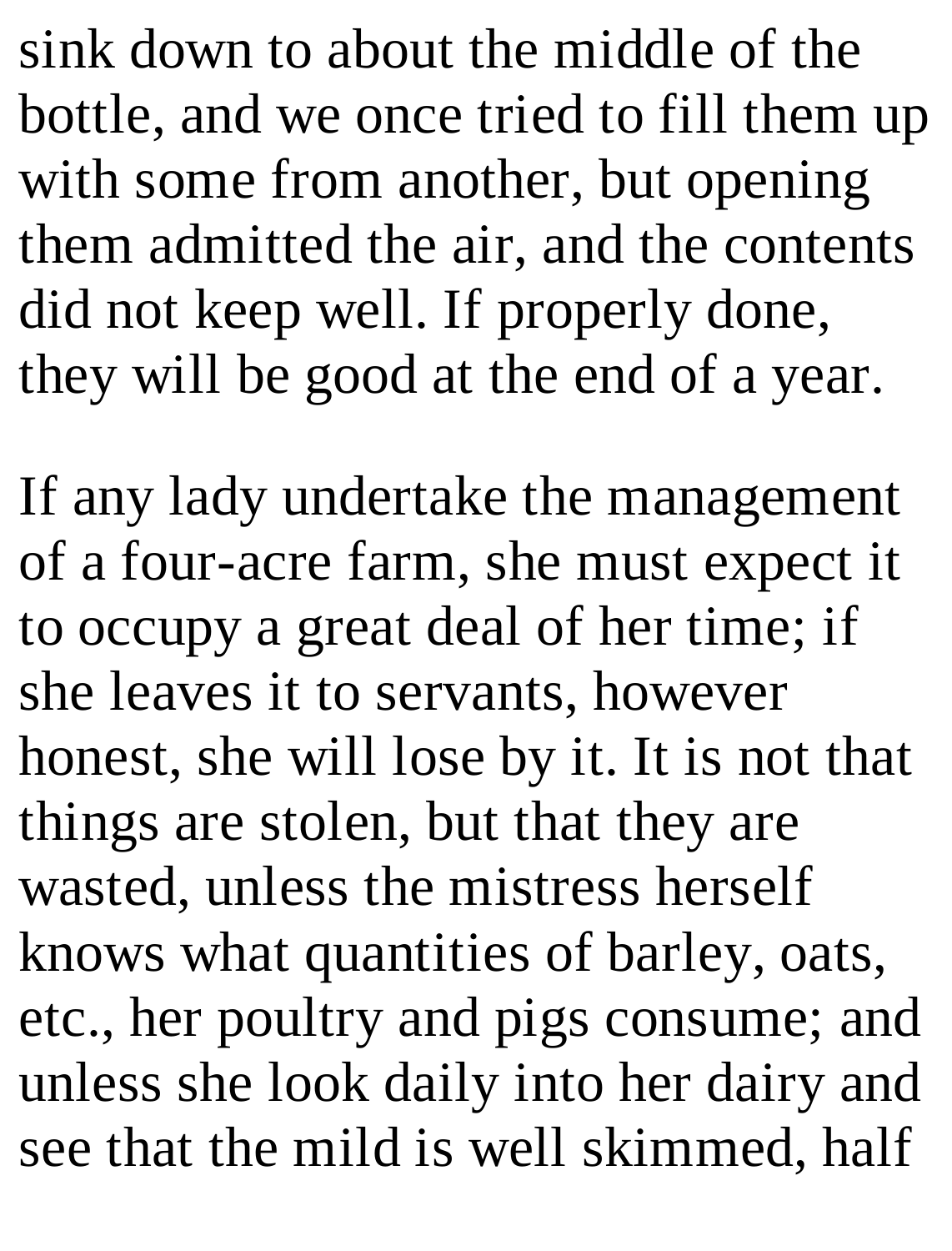the cream will be thrown into the washtub.

A six-months' longer experience of the country only confirmed my sister and myself in the conviction that we had in every way made a most desirable change when we quitted London for our small farm; but if we had been too fine or too indolent to look after our dairy and poultry-yard, I believe that our milk, butter, eggs, poultry, and pork, would have cost us quite as much as we could have purchased them for in town.

All the good things we were daily consuming in the country would have come to us in London,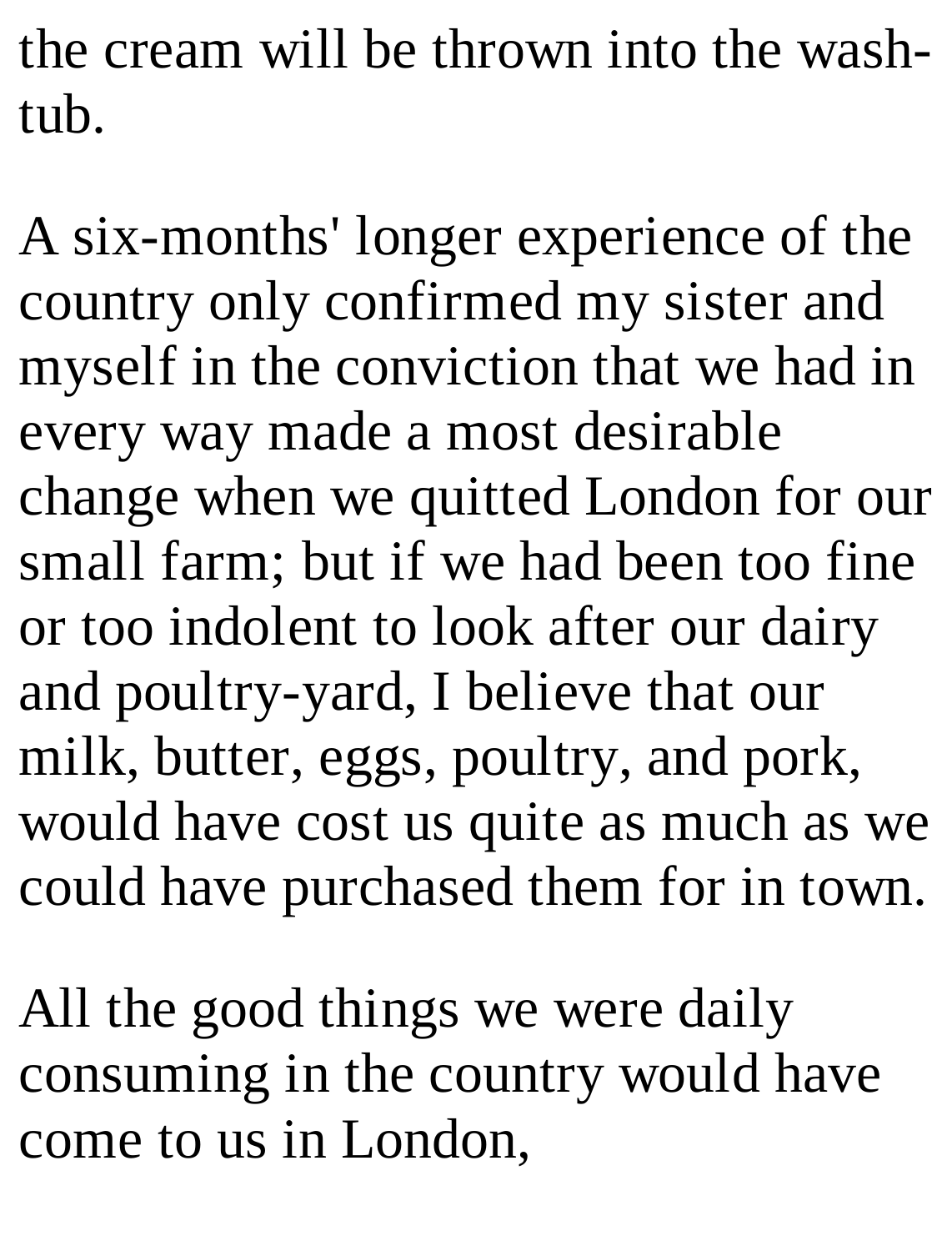"Like angels' visits, few and far between."

I know that many of our old friends were really shocked when we told them, laughingly, of our new pursuits, and that the butter they so much praised, and the apricot-cheese they ate with so much gust, were manufactured by our own hands. We were "poorthinged" to our faces in a very pitying manner, but we always laughed at these compassionate people, and endeavored to convince them we spoke the truth in sober earnest, when we assured them we found great amusement in our new pursuits. They shook their heads and sighed in such a manner, that we knew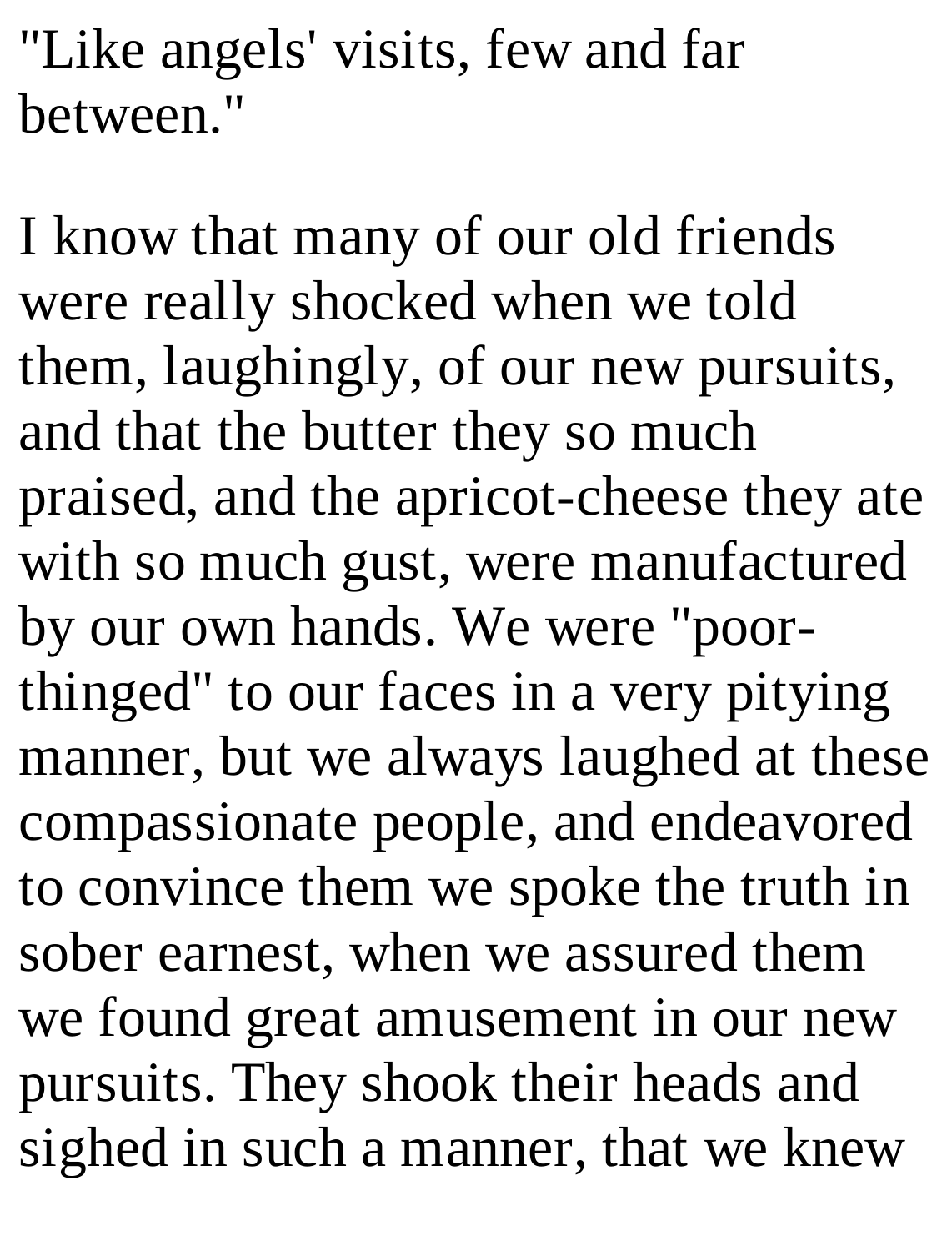perfectly well that, as soon as we were out of ear-shot, they would say, "Poor things! It is very sad, but they are quite right to try and make the best of it." I believe some of them thought that it was impossible we could have "souls above butter;" for a lady who called one day, taking up one of Mudie's volumes from the table, said,—

"It is possible you care to subscribe to Mudies's?"

"And why should we not care to do so?" replied H.

"Why," was the answer, "I do not see any connection between a love of reading and a love of butter-making."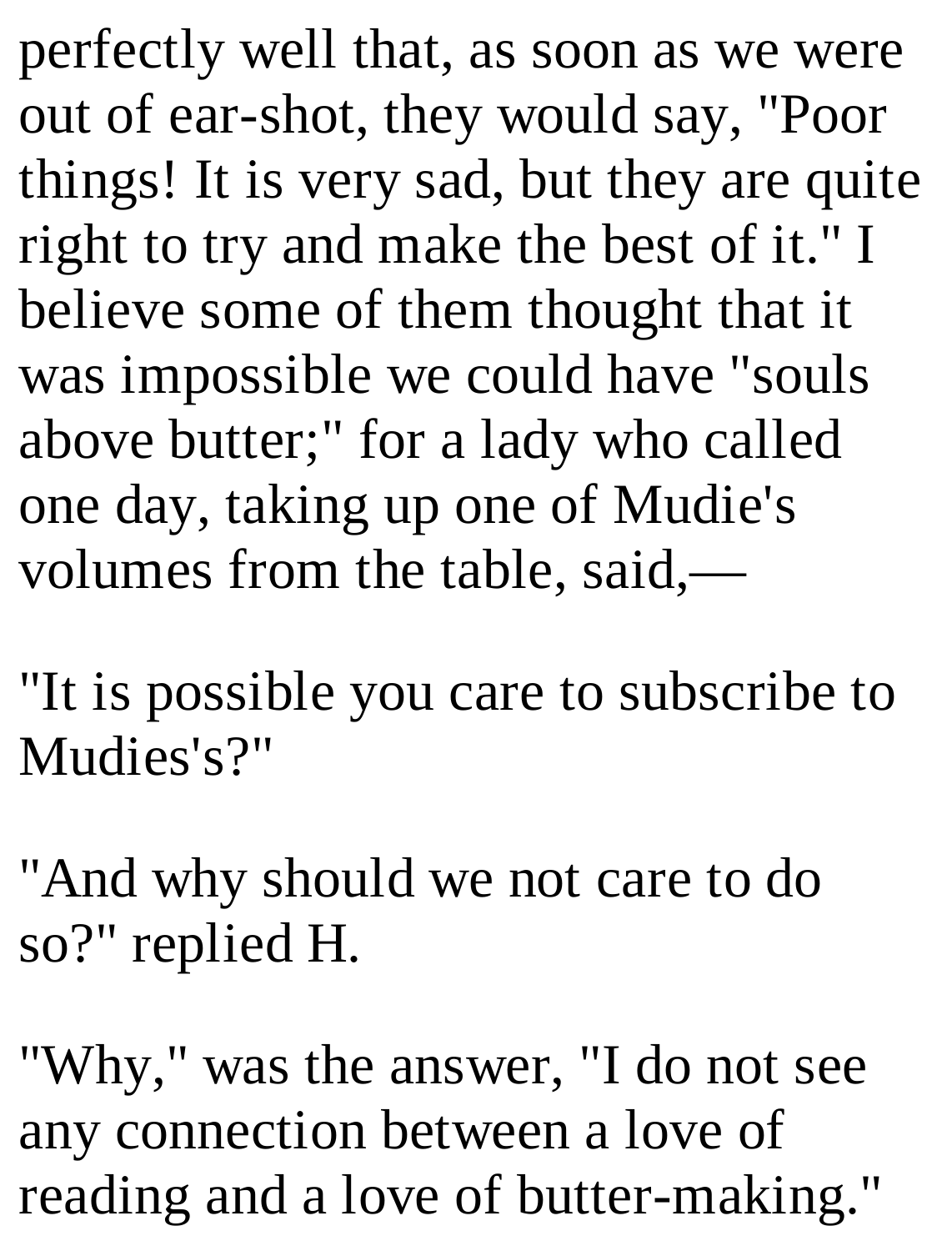Now I do not think that either of us had any love of butter-making; and if we could have afforded to give \$100 a year to a dairymaid, no doubt we should have left all to her management; but as it was we were obliged to buy it—and very bad it was in our town—or make it ourselves: nor do either my sister or myself regret our resolution to do so.

At first we were quite proud of our skill, and told every one of our success with great triumph. Now—for womanhood is weak—we are content to hear our dairymaid praised for her beautiful butter by our acquaintance, and Tom extolled for his care of the chickens. It is only our friends, among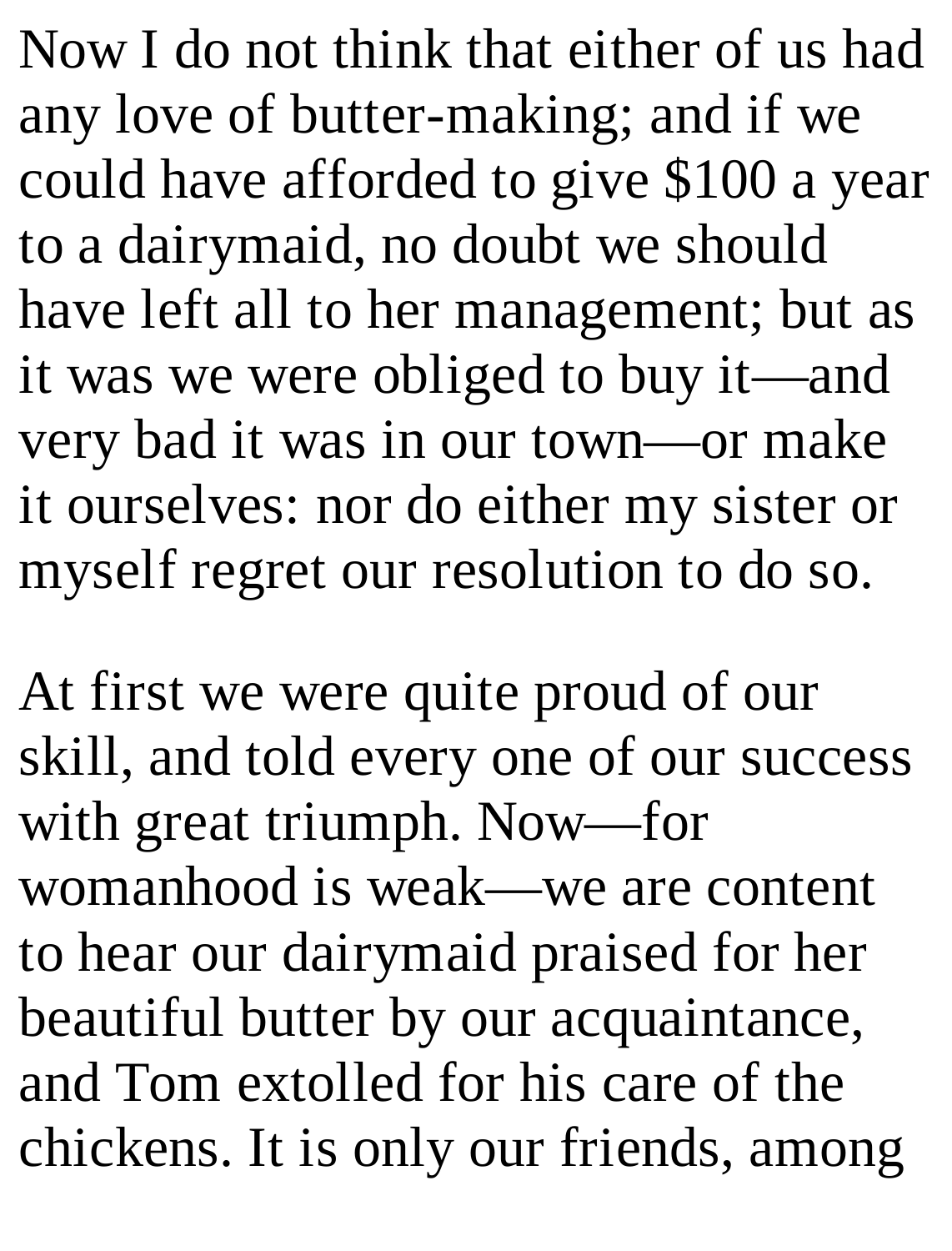whom I reckon my readers, who know that the butter is made, and the chickens fed, by the mistresses of "the four-acre farm."

# **CHAPTER XV.**

#### **OUR PONY.**

I have been told by several friends that, in order to render this little book complete, I should add a chapter detailing the expenses we incurred by keeping a pony and carriage. Some persons imagine that this is an article of luxury which may well be dispensed with; but, though it may not be and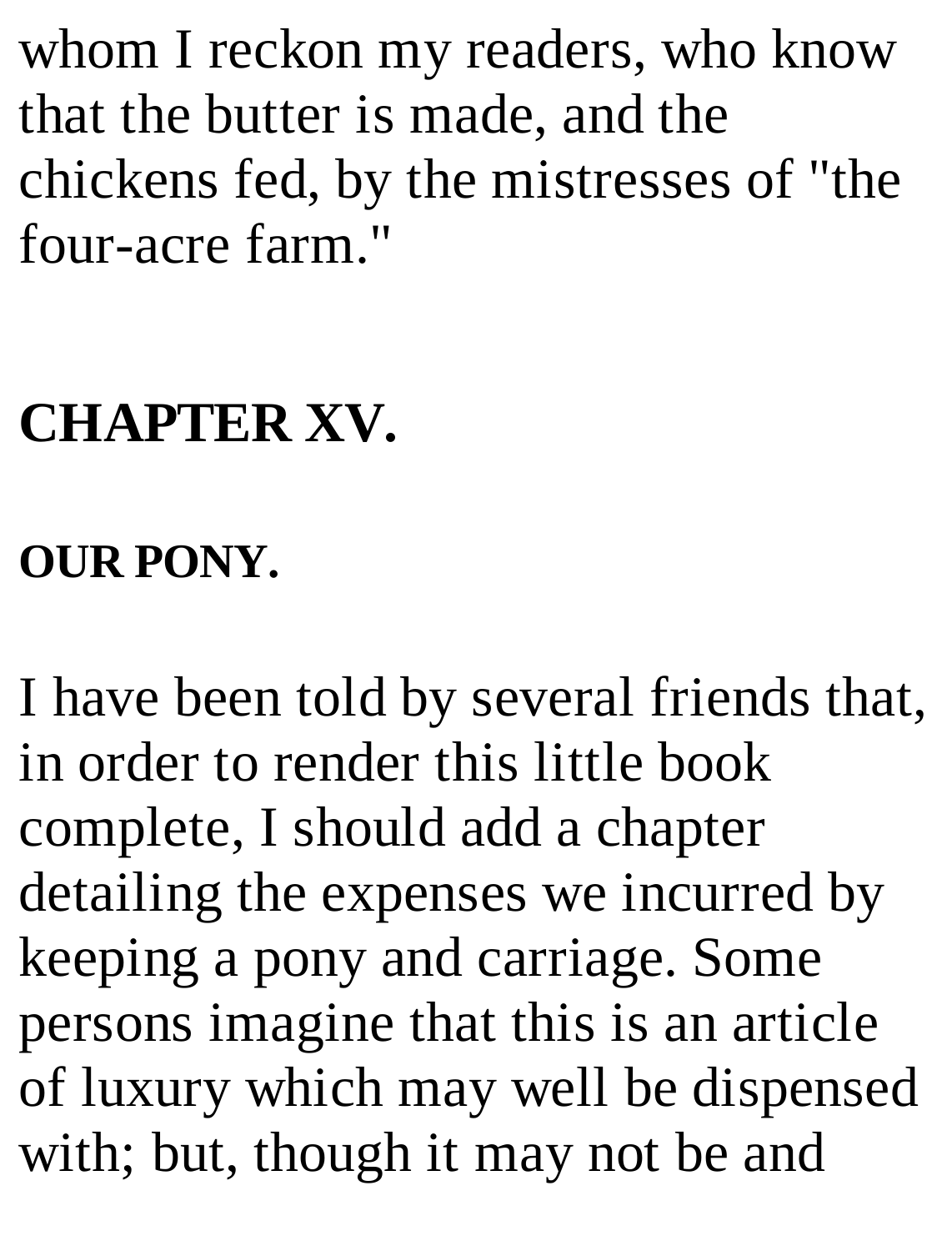absolute necessary, the expense attending one is so slight, in comparison with the comfort and pleasure derived from its possession, that I believe such of my readers as may contemplate residing in the country will readily agree with me, when I have told them the amount it will cost them to keep it,—that if it is a luxury, it is one of the very cheapest in which they can indulge.

Without such a convenience a carriage must be hired every time any member of the family has occasion to go to the railway station; and besides that, it is useful for bringing home a variety of articles which in the country are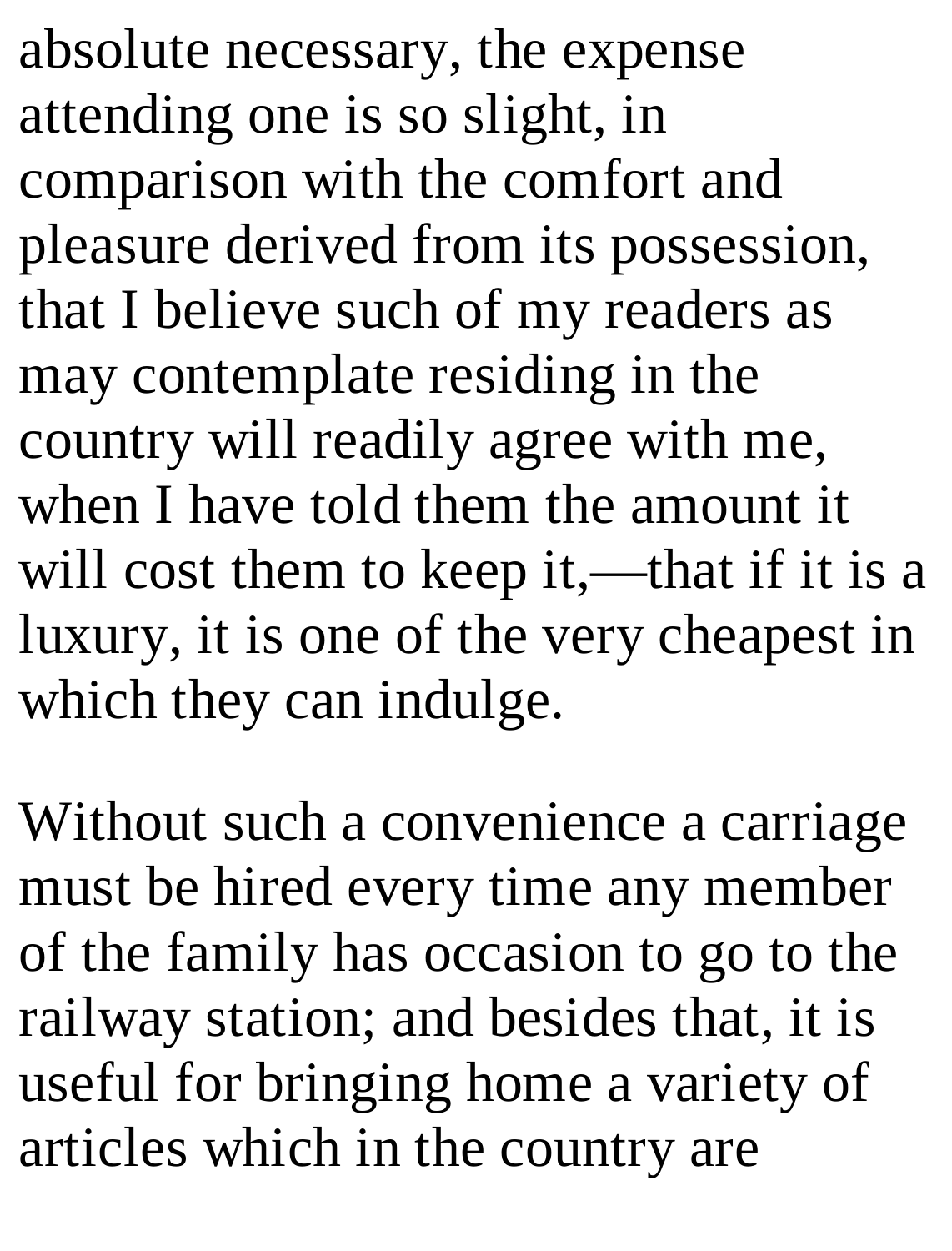frequently purchased at places five or six miles from home. Then it is a great pleasure to be able to meet your friends at the station, whenever they are kind enough to leave London for the purpose of passing a few days with you in the country.

My sister and myself contrived to extract profit as well as pleasure from our little equipage. During the summer months we frequently drove up to London; the short journey was very pleasant, and this mode of making it possessed the great advantage of costing nothing but 63 cents for the pony, and 12 cents for turnpikes. Not that we had the temerity to drive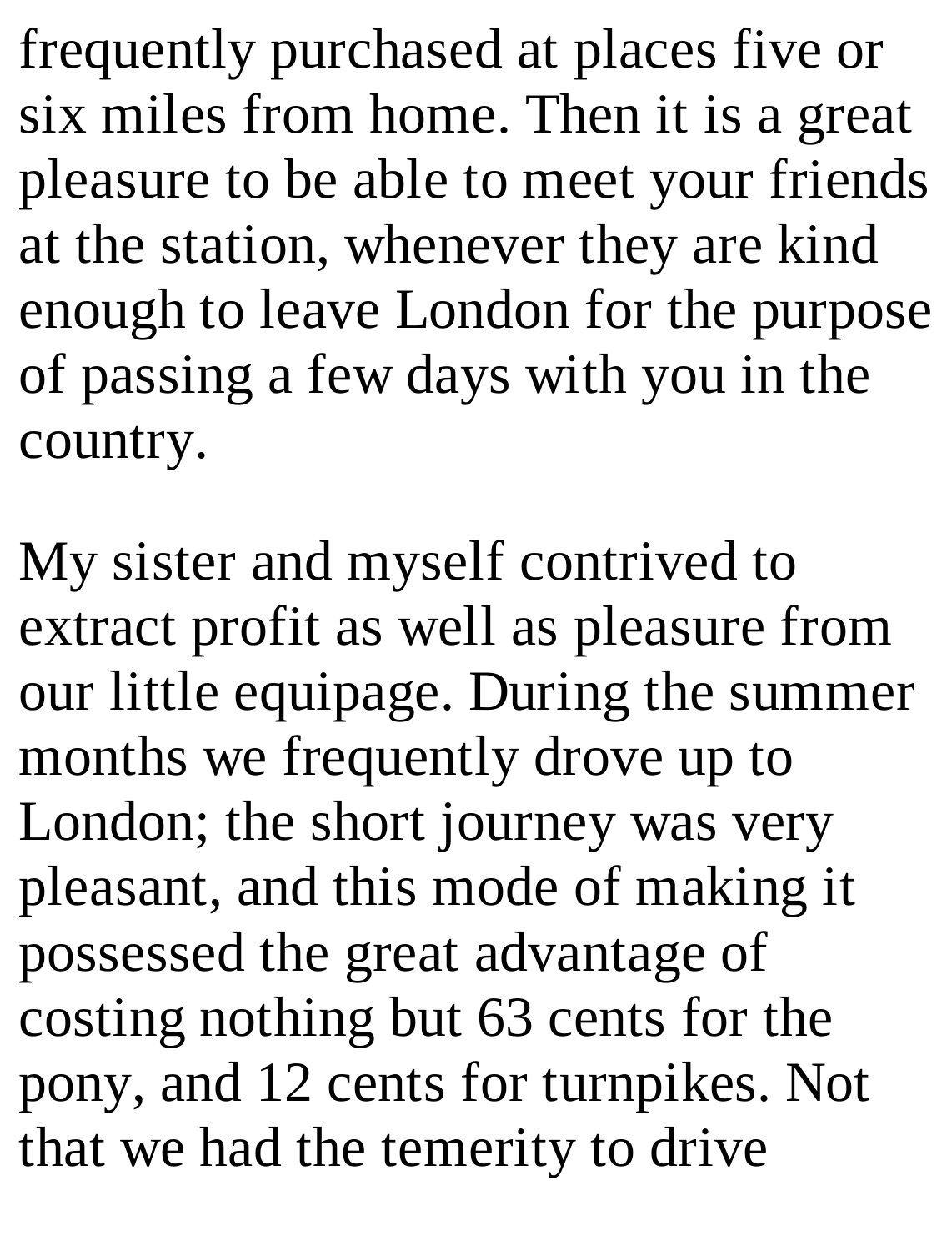through London. We always left the pony two miles before we reached town, with strict orders to the civil ostler to whose care we confided him to great care of him, and be sure and give him a "good feed." We then proceeded on our way in a cab, which cost us no more than we should have paid for one from the station.

Where there is a gentleman in the family, a dogcart is the most convenient vehicle which can be kept; but as that would not be suitable for a lady, we contrived to make the back seat of the carriage do duty for the well of the dog-cart, and it was astonishing how many light packages we managed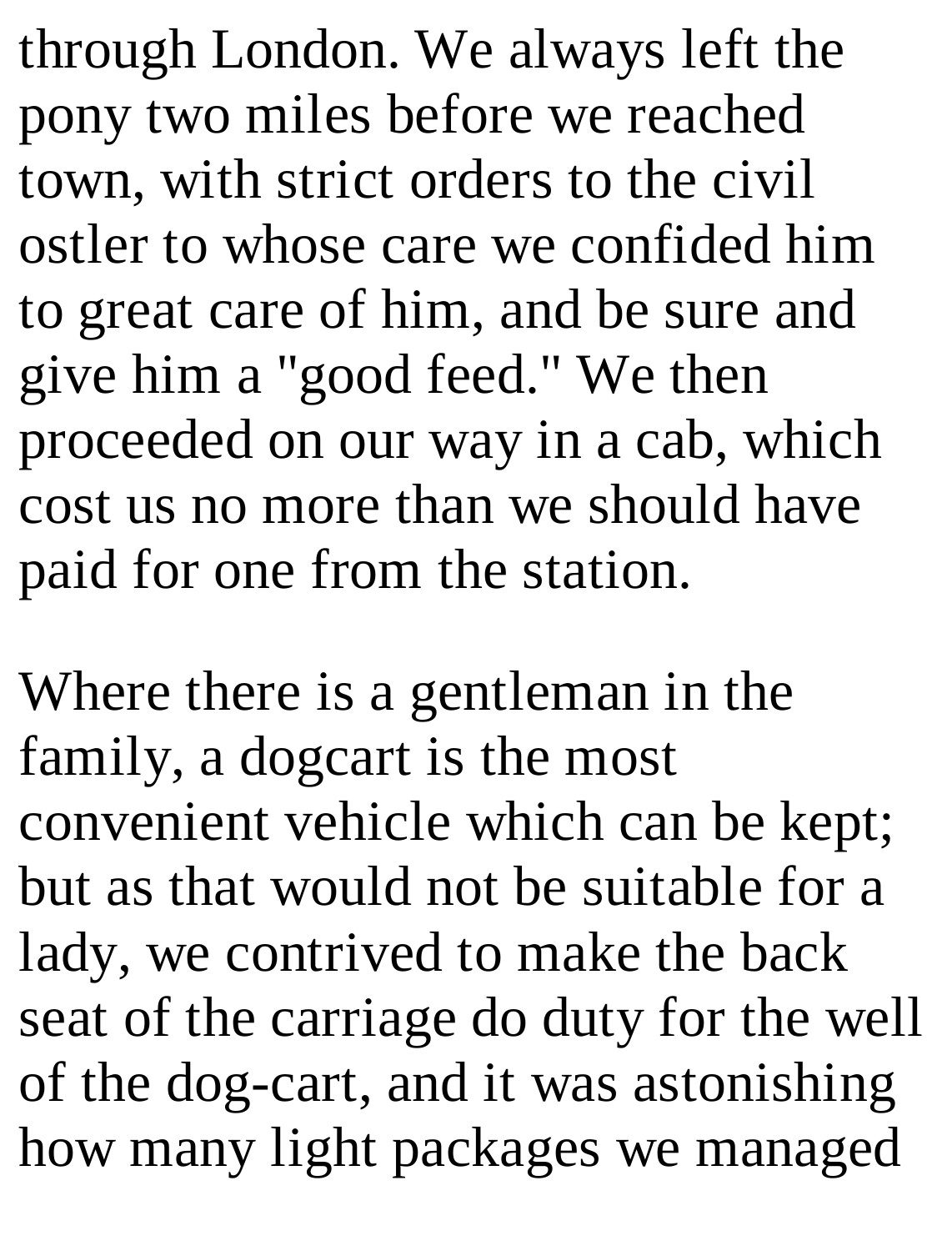to "stow away" in it. I will not dilate on the pleasant drives through quiet lanes, of the delight afforded to the children when allowed to have a ride on "Bobby," nor of the great facility it gave us of being out of doors in winter, when, as was very frequently the case, the state of the roads was such as to render walking an impossibility; still, I hope I have stated sufficient to give my readers a good idea of the great pleasure they will derive from keeping a pony; and I will now, with the bills of the miller and farrier before me, proceed to show the sum for which it may be kept. Our pony cost for food, from the 4th of January to the 24th of December in the same year, \$46.66. He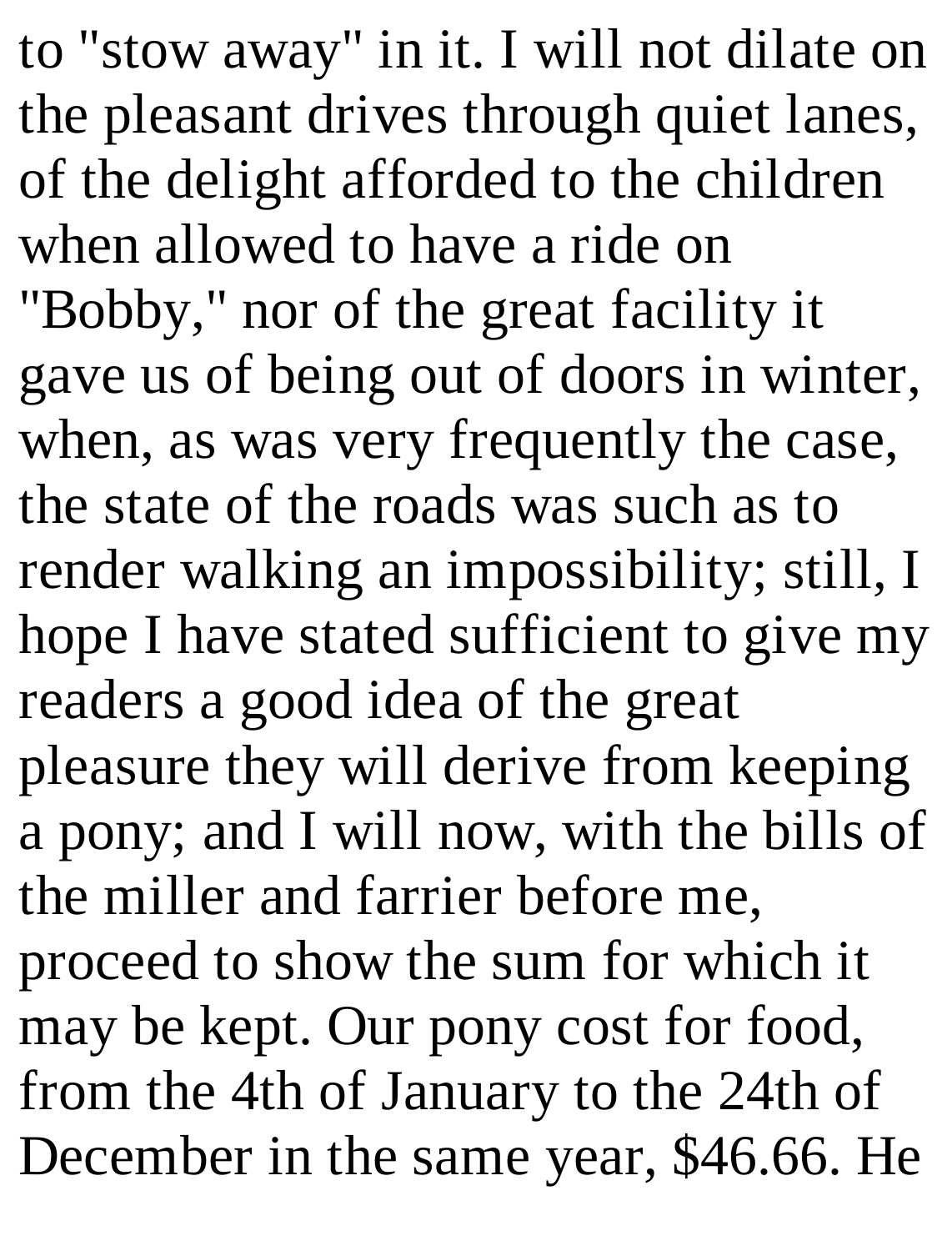consumed during that period five quarters of oats, at \$8 the quarter, and five bushels of beans, which cost \$6.66. The farrier's bill for the same time amounted to \$5.91. Perhaps it will be as well to copy this account, as it will clearly show how often it is requisite to change the shoes of a horse. Of course a great deal must depend on the quantity of work he does; ours was certainly not spared, though we do not deserve the character so usually given to ladies, of being unmerciful to horses: "running them off their legs," "thinking they can never get enough out of the poor beasts," "driving them as if they thought they could go for ever," are accusations brought against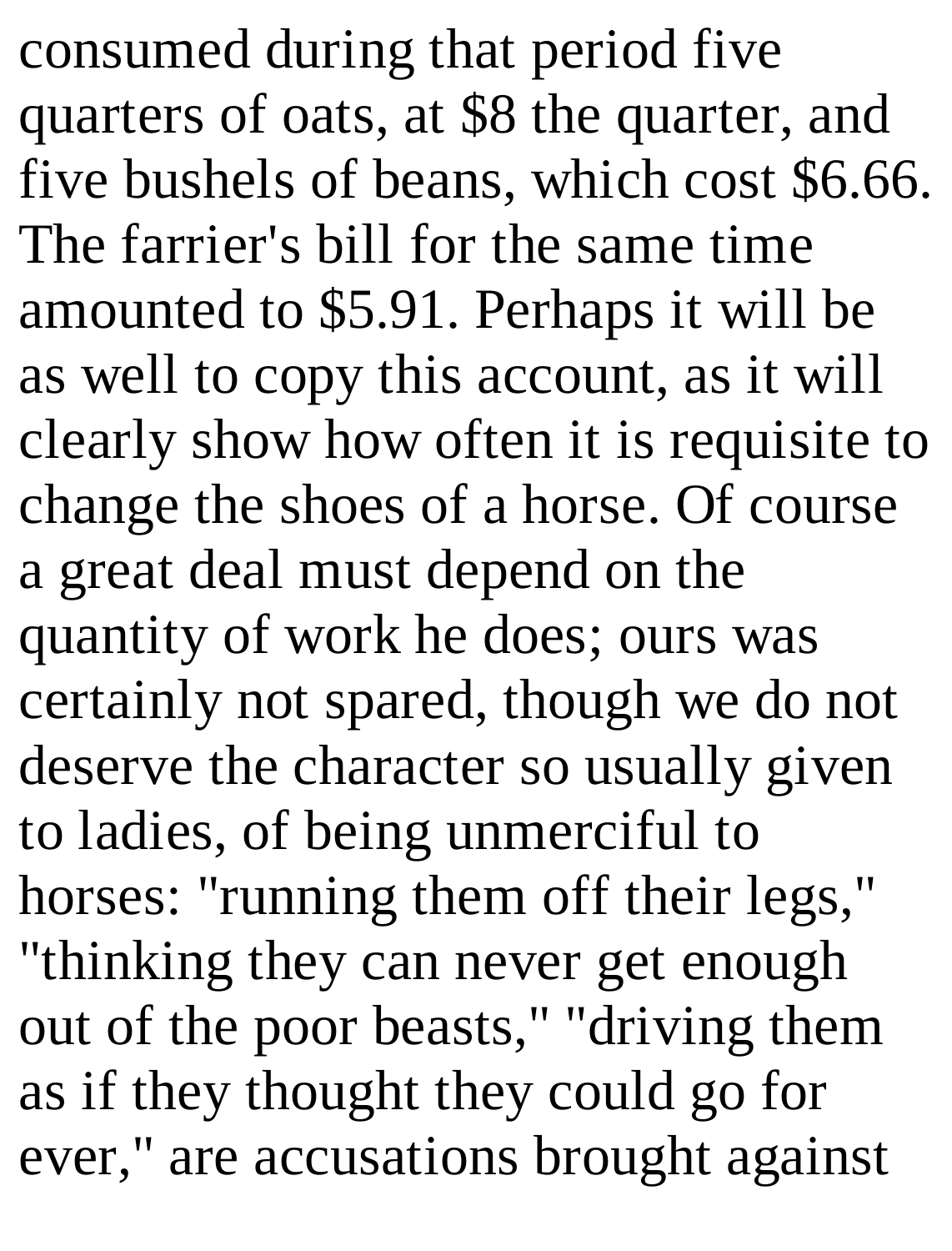the ladies of a family where horses are kept.

The following is a copy of the bill for our pony's shoes for twelve months:—

Feb. 24. Four removes \$0.33 March 22. Four shoes .75 April 20. Four removes .33 May 5. Two shoes .37 1/2 June 9. Four shoes .75 July 8. Four shoes .75 Aug. 9 Four shoes .75 Sept. 1. Four shoes .75 Oct. 11. Two shoes .37 1/2 Oct. 25. Two shoes .37 1/2 Dec. 24. Two shoes .37 1/2 \$5.91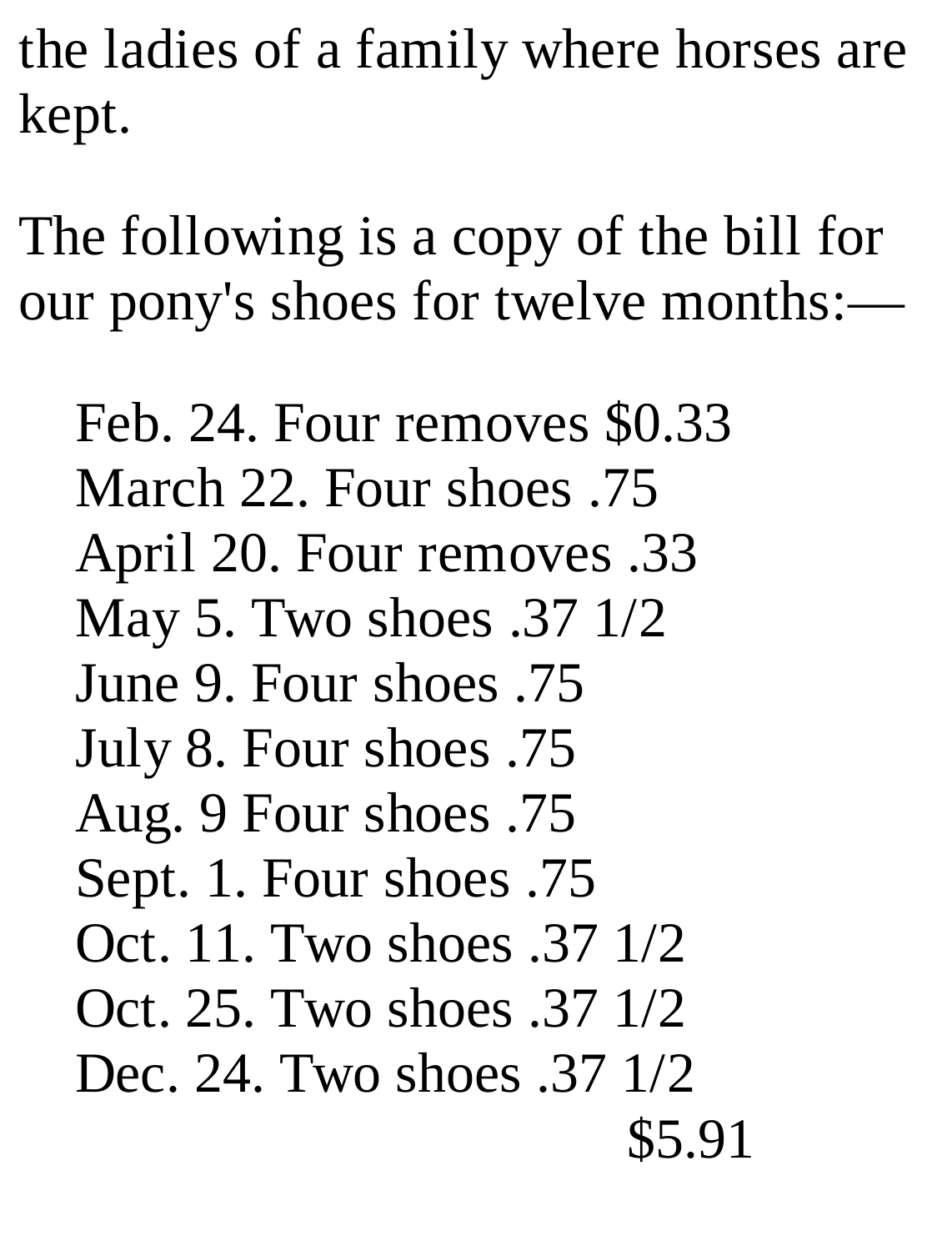## Add to this the miller's bill \$46.66 \$52.57

and we have the whole expense of keeping a pony for one year. "Oh! but," some one may exclaim, "you have put down nothing for straw and hay, and horses require a great deal of both." Quite true; but then in the country, if you do not keep a horse, you must buy manure for your garden, and that will cost you quite as much as if you purchased straw; and as for the hay, did it not come off the "four-acre farm?"

It is one of the great advantages of the country that nothing is lost, and thus the straw which figures so largely in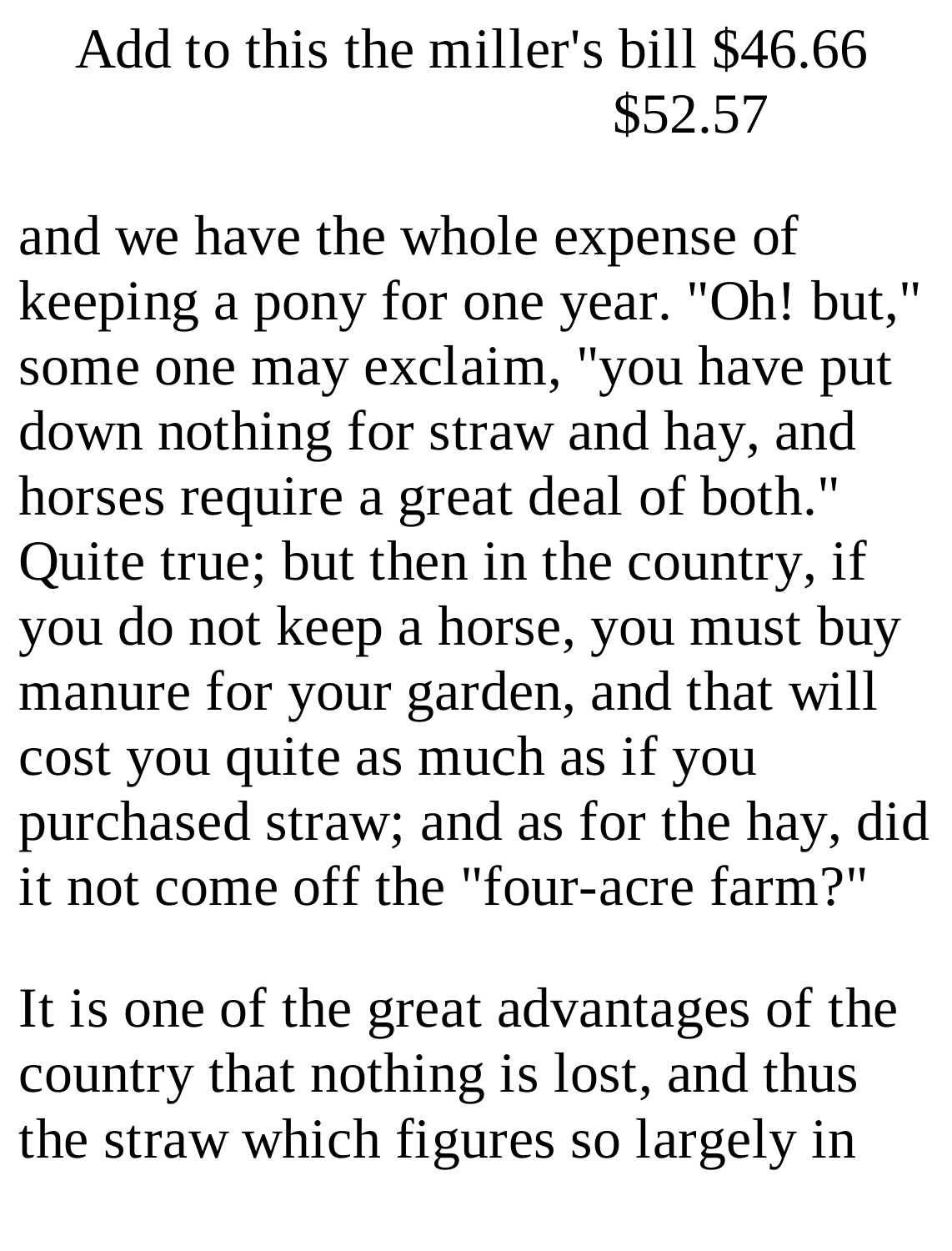the bill of a London corn-chandler, and which, when converted into manure, is the perquisite of your groom, becomes in the country the means of rendering your garden productive.

Before I resided in the country the pony cost me more than four times the sum I have mentioned; the stable was apart from the house, and I knew nothing for months of the bills run up on his account. I had once a bill sent in for sugar! "Why, George, what can the pony want with sugar?"

"Why, ma'am, you said some time ago that the pony looked thin, so lately I have always mixed sugar with his corn;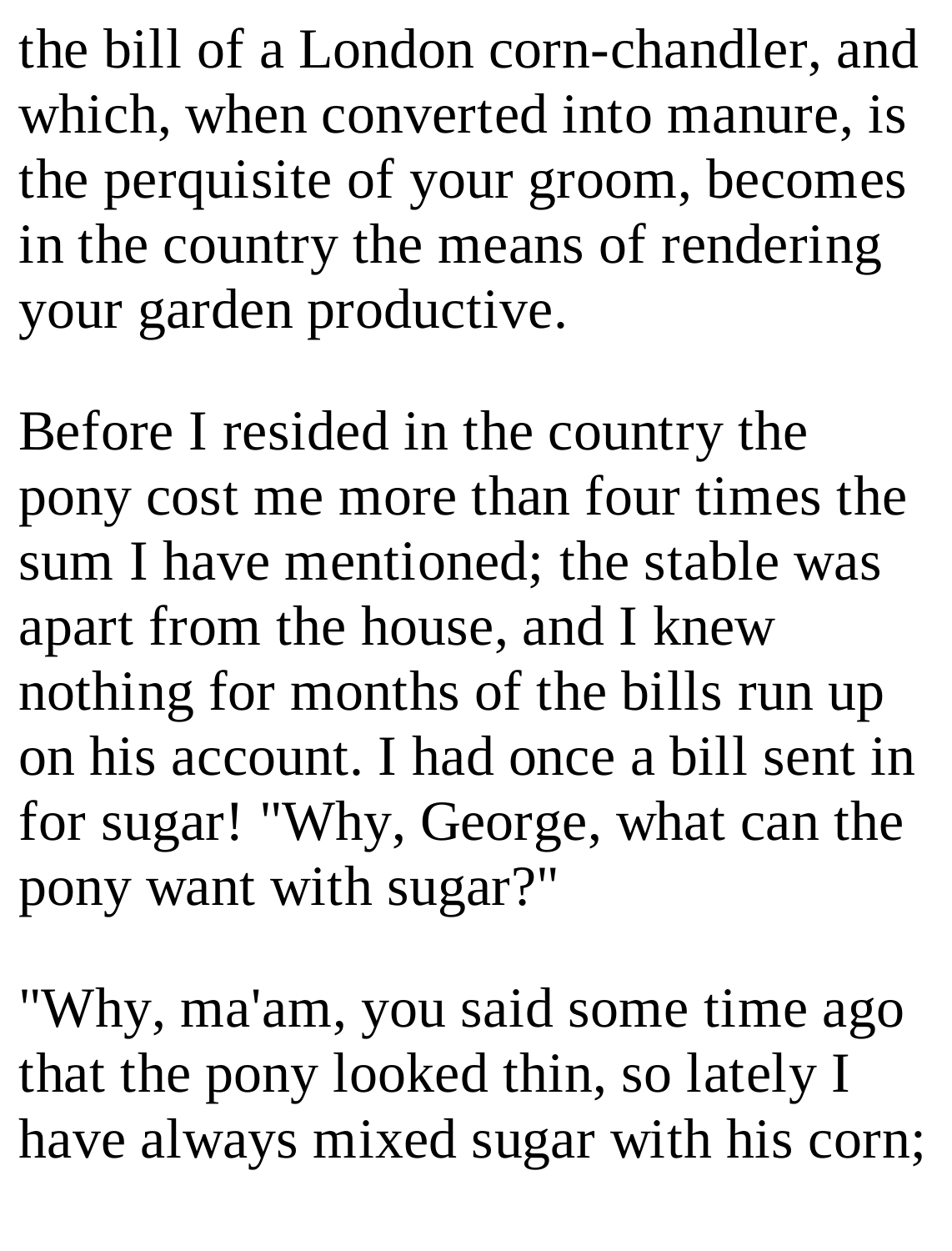nothing fattens a horse like sugar."

Now what could I complain of? This man had been recommended to me as a "treasure," and one who would do his duty by the pony, which, I may mention, was a very beautiful one, and a great pet; so if George considered sugar good for him, what could I do but pay the bill, and say, "Let him have sugar, by all means?" Not that "Bobby" was a bit the fatter or better for having his corn sweetened. An intimate friend of mine, who always kept three or four horses, laughed outright when I told him that the pony had consumed such a quantity of sugar, and expressed his opinion that very little of that article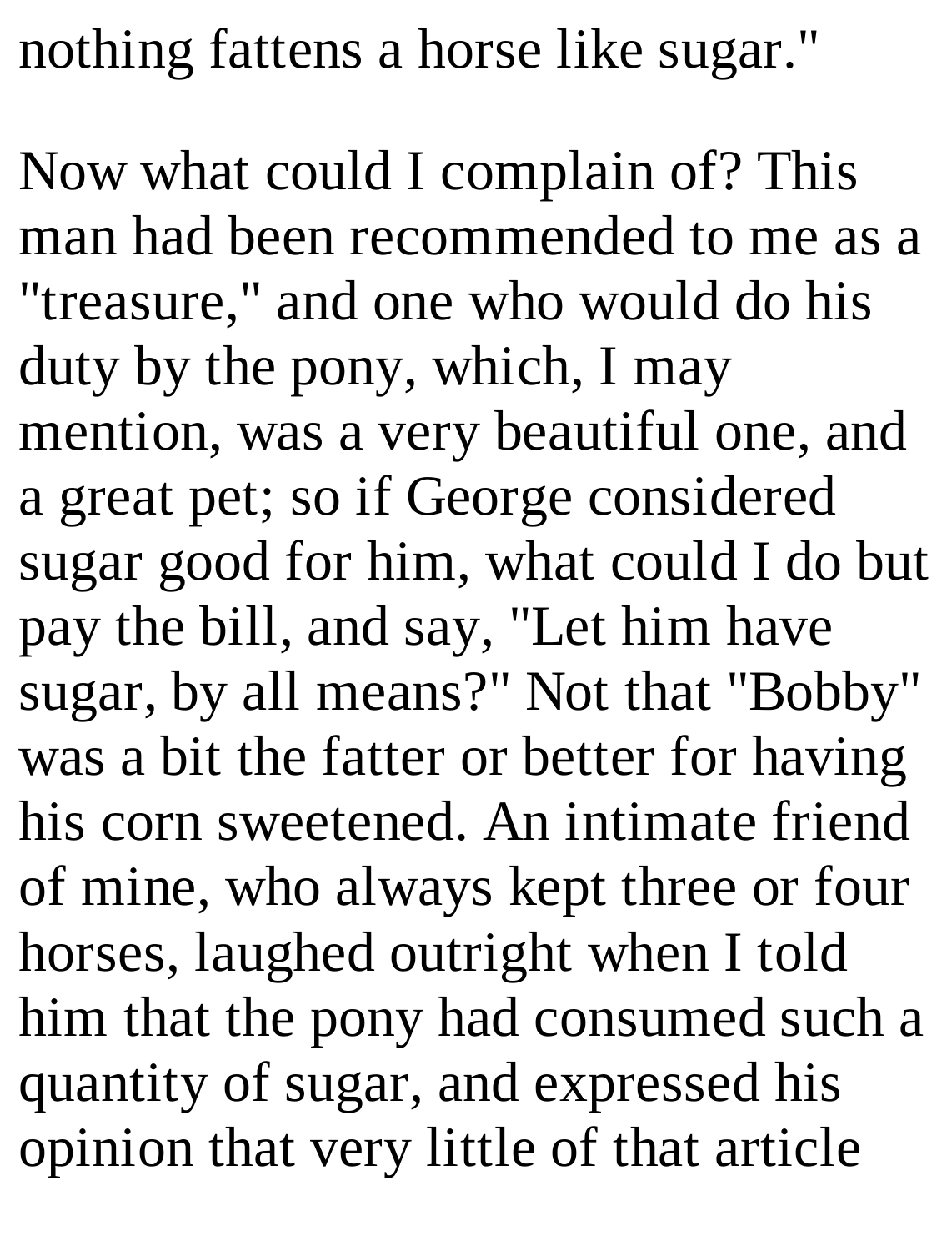had ever been in his manger. Under the same superintendence "Bobby" wore out four times the number of shoes; and as at that time I had to purchase hay and straw as well as corn, all on the same scale of magnitude, the expense of keeping the little carriage really did cost more than the convenience attending it was worth; and had not the pony been the gift of a beloved friend, we should have parted with it when we quitted London, as at that time we were ignorant how cheaply it could be maintained in the country. There we had a servant who was content with his wages, and did not seek to make them greater by combining with tradesmen to defraud his employers. If any of my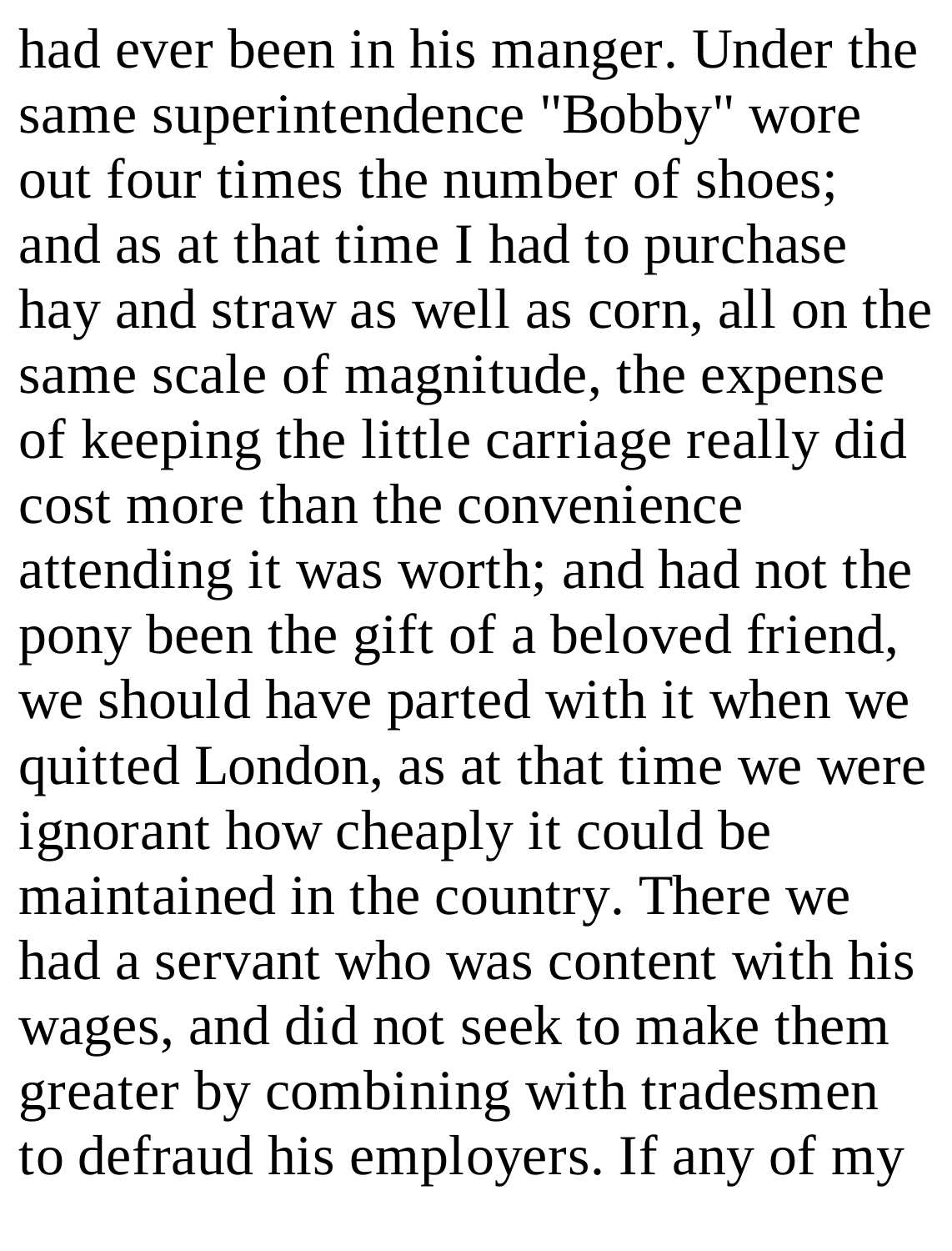readers commence keeping a pony in the country, they may rely that it need not cost them a penny more than I have put down. Of course they must have the hay from their own grounds, and neither reckon the cost of the straw nor the labor of the man who attends to the pony. Ours did all the "jobs" about the place—cleaned the knives and shoes, milked the cows, fed the pigs and poultry, helped in the gardens, and, in short, made himself "generally useful." Now, a servant who is able and willing to do all this, besides properly attending to a pony and carriage, is very difficult to be met with, but he is absolutely necessary for a place in the country where economy has to be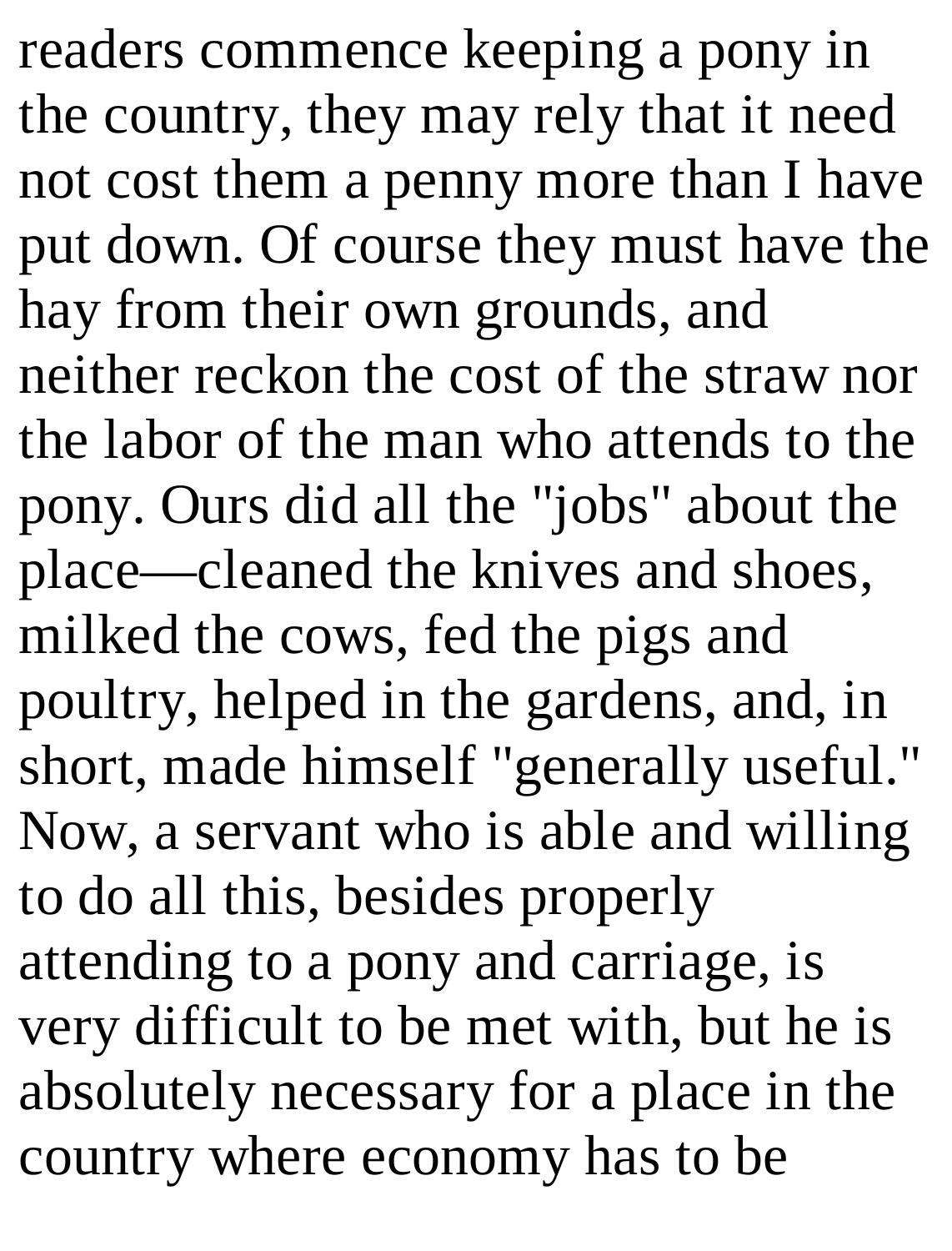# studied.

Something must be allowed yearly for the wear and tear of carriage, harness, etc., but it need not be much. Any gentleman can easily calculate the sum which may fairly be allowed for these items; I only think it my part to show the expense attending a pony in the country; and though those who have been in the habit of keeping horses in London, either in a livery or private stable, may think it impossible to maintain one for \$52.57 yearly, let them leave town for a four-acre farm, and they will find that I have spoken the truth on this point, as well as on all the other subjects of which I have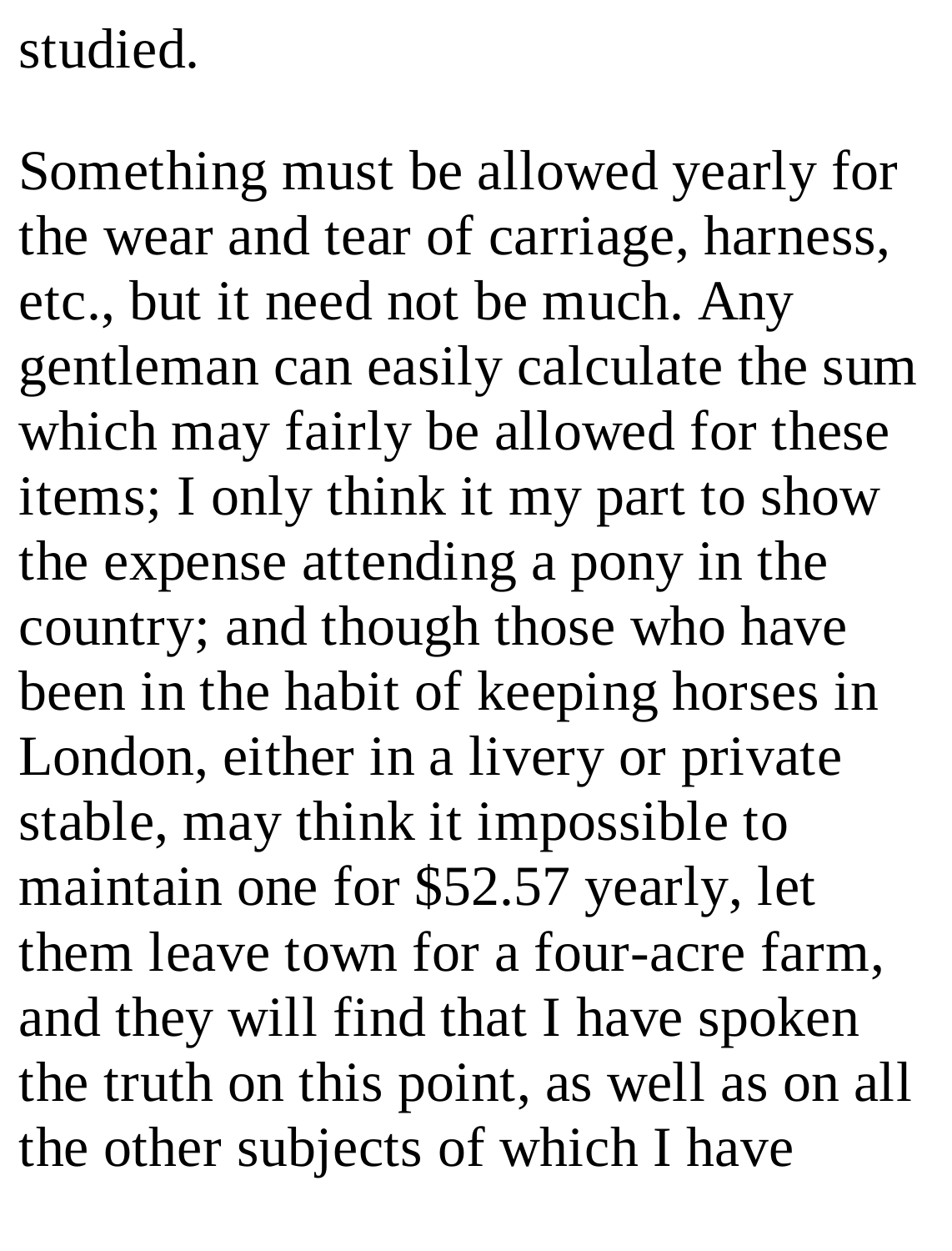given my experience in this little volume.

### **CHAPTER XVI.**

### **CONCLUSION.**

It is with considerable diffidence the writer ventures to give the public this slight sketch of her experience in farming four acres of land.

When she finally resolved to fix her residence in the country, she was wholly ignorant how she ought to manage, so that the small quantity of land she rented might, if not a source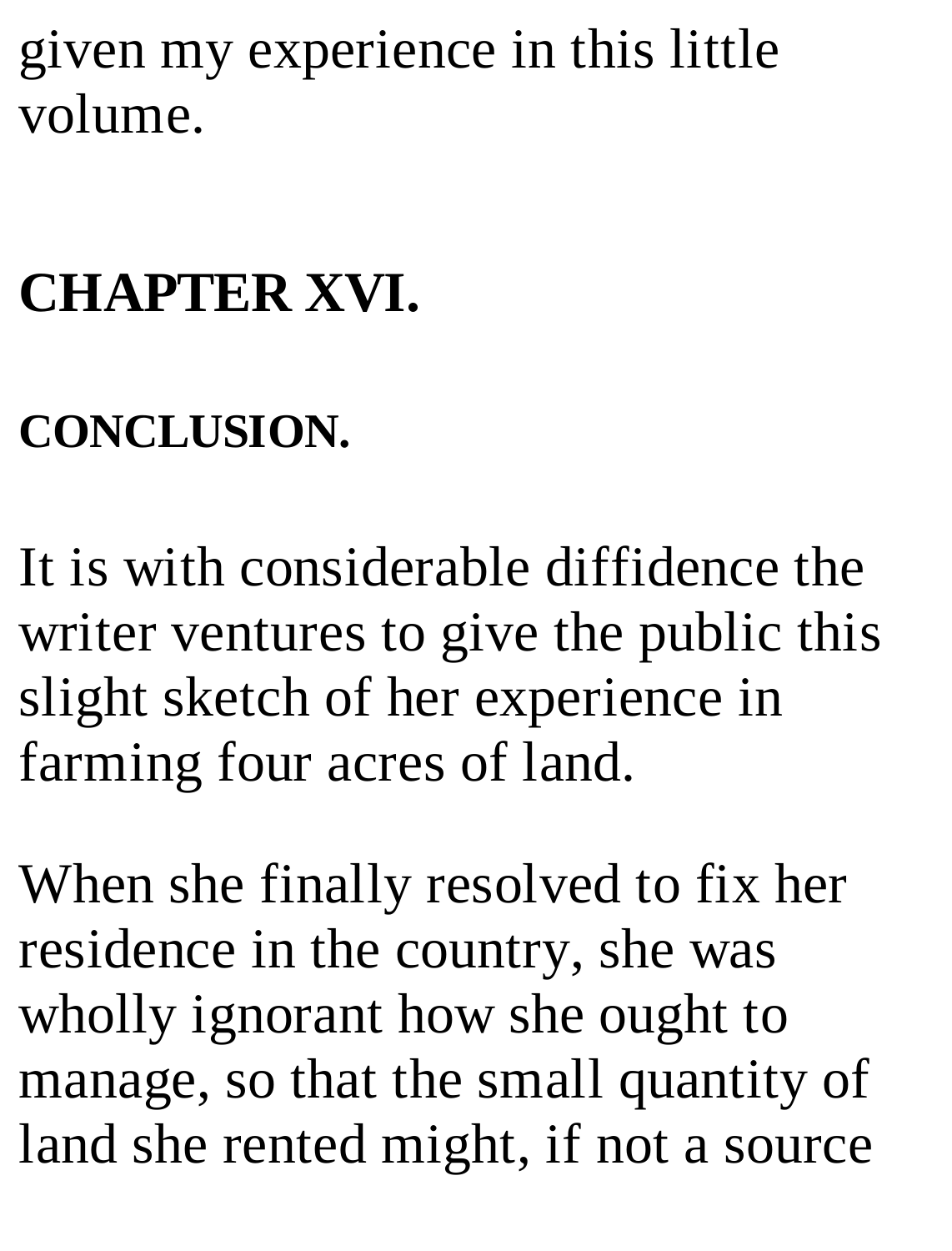of profit, be at least no loss.

She was told by a friend, who for a short time had tried "a little place" at Chiselhurst, that it was very possible to lose a considerable sum yearly by under taking to farm a very small quantity of land. "Be quite sure," said the friendly adviser—"and remember, I speak from experience—that whatever animals you may keep, the expense attending them will be treble the value of the produce you receive. Your cows will die, or, for want of being properly looked after, will soon cease to give any milk; your pigs will cost you more for food than will buy the pork four times over; your chickens and ducks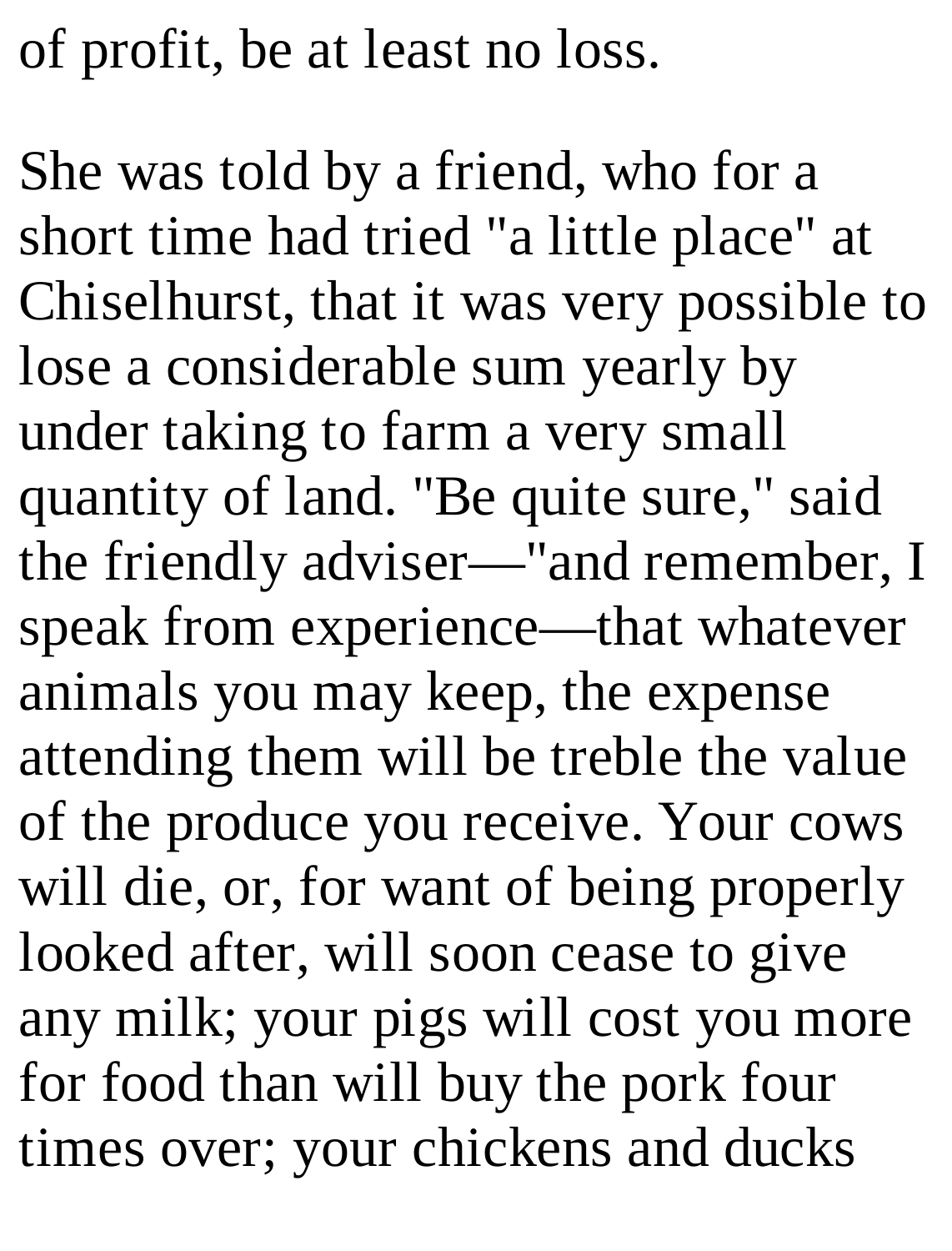will stray away, or be stolen; your garden-produce will, if worth anything, find its way to Covent Garden; and each quarter your bills from the seedsman and miller will amount to as much as would supply you with meat, bread, milk, butter, eggs, and poultry, in London."

Certainly this was rather a black state of things to look forward to; but the conviction was formed, after mature reflection, that a residence some miles from town was the one best suited to the writer's family. She was compelled to acknowledge to those friends who advised her to the contrary, her ignorance on most things appertaining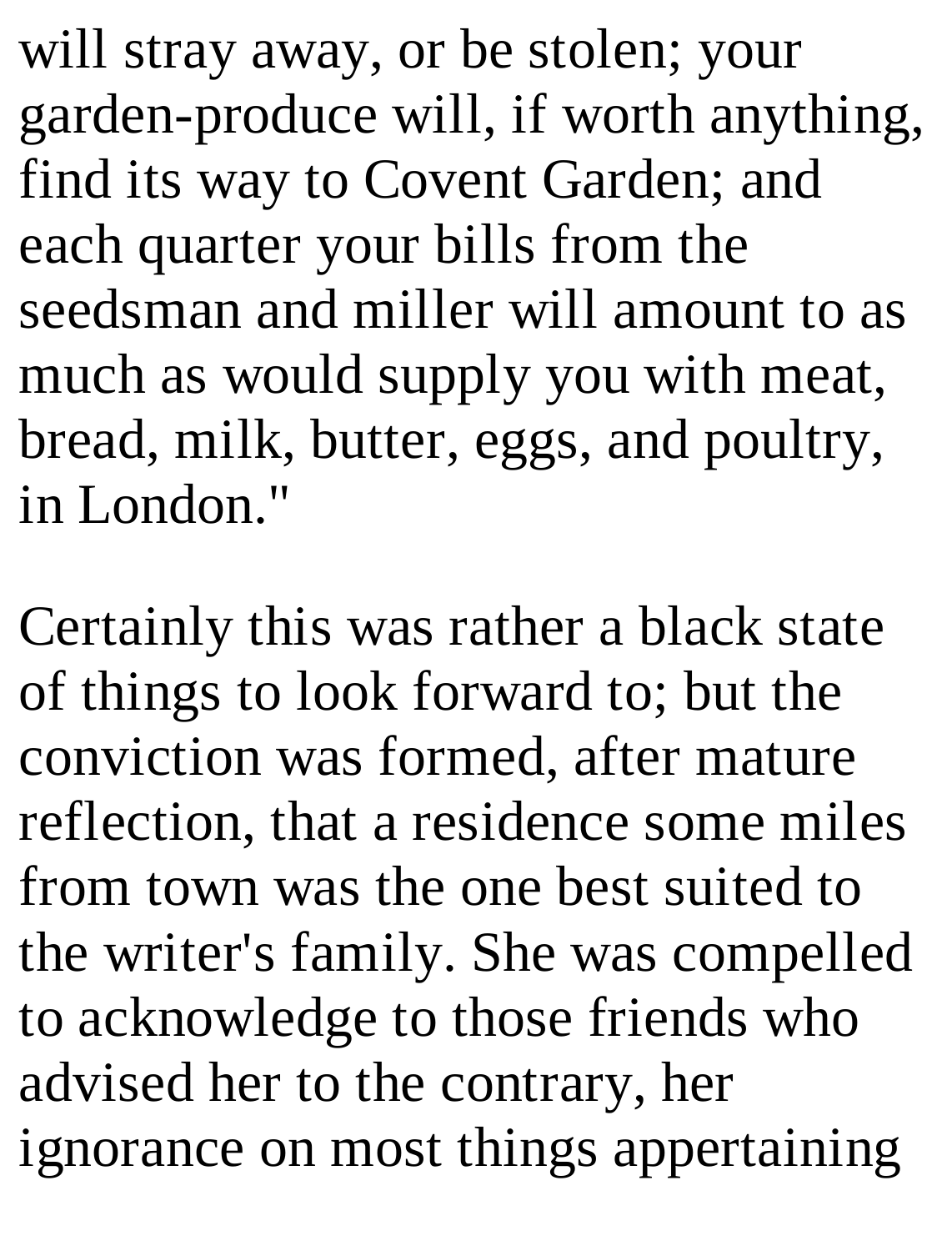to the mode of life she proposed to commence, but trusted to that oftentalked-of commodity, common sense, to prevent her being ruined by farming four acres of land.

She thought, if she could not herself discover how to manage, she might acquire the requisite knowledge from some of the little books she had purchased on subjects connected with "rural economy." They proved,

however, quite useless. They appeared to the writer to be merely compilations from larger works; and, like the actors in the barn, who played the tragedy of "Hamlet," and omitted the character of the hero, so did these books leave out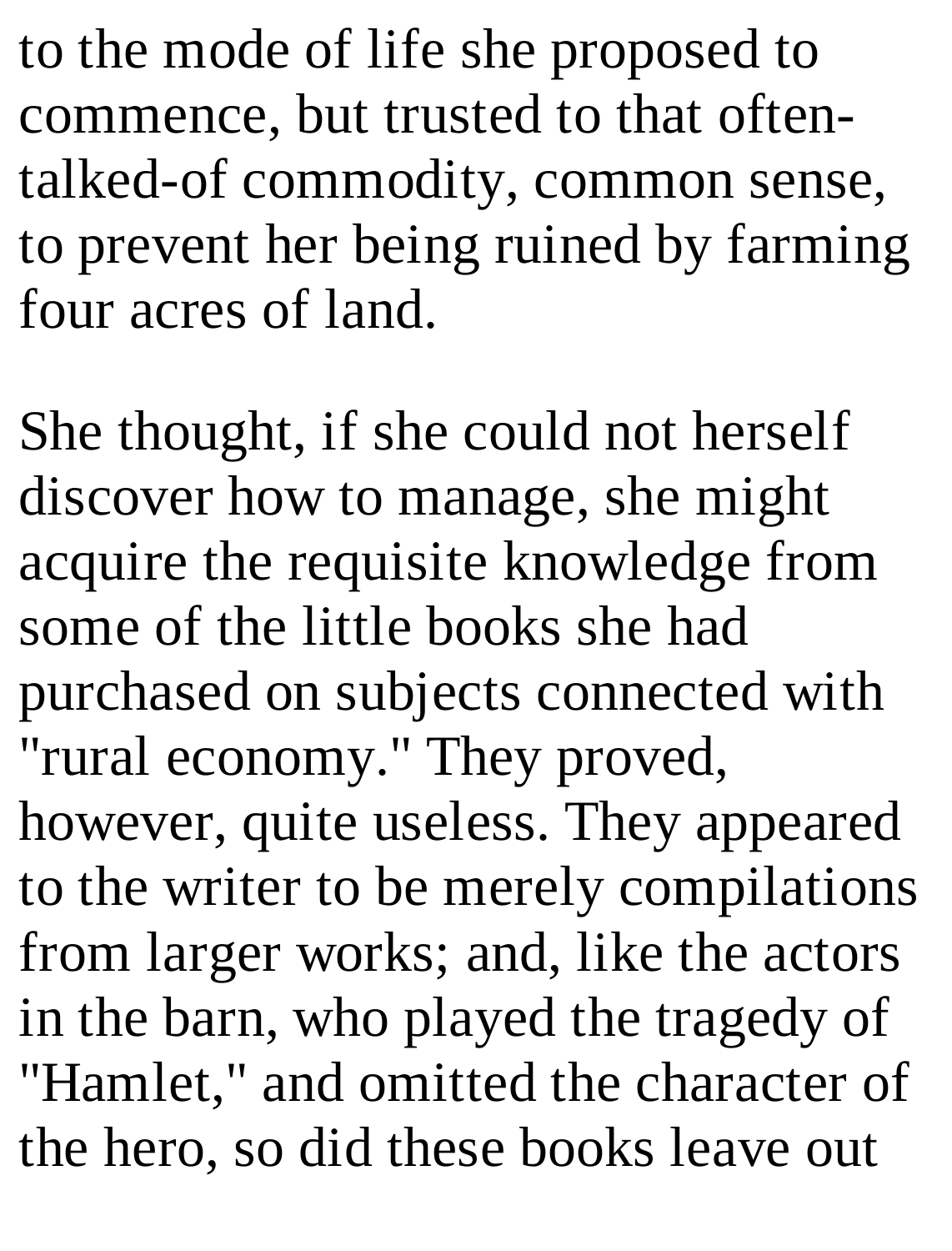the very things which, from the titlepages, the purchaser expected to find in them.

Some time after experience had shown how butter could be made successfully, a lady, who had been for years resident in the country, said, during a morning call, "My dairy-maid is gone away ill, and the cook makes the butter; but it is so bad we cannot eat it: and besides that nuisance, she has this morning given me notice to leave. She says she did not 'engage' to 'mess' about in the dairy."

"Well," said the writer, "why not make the butter yourself, till you can suit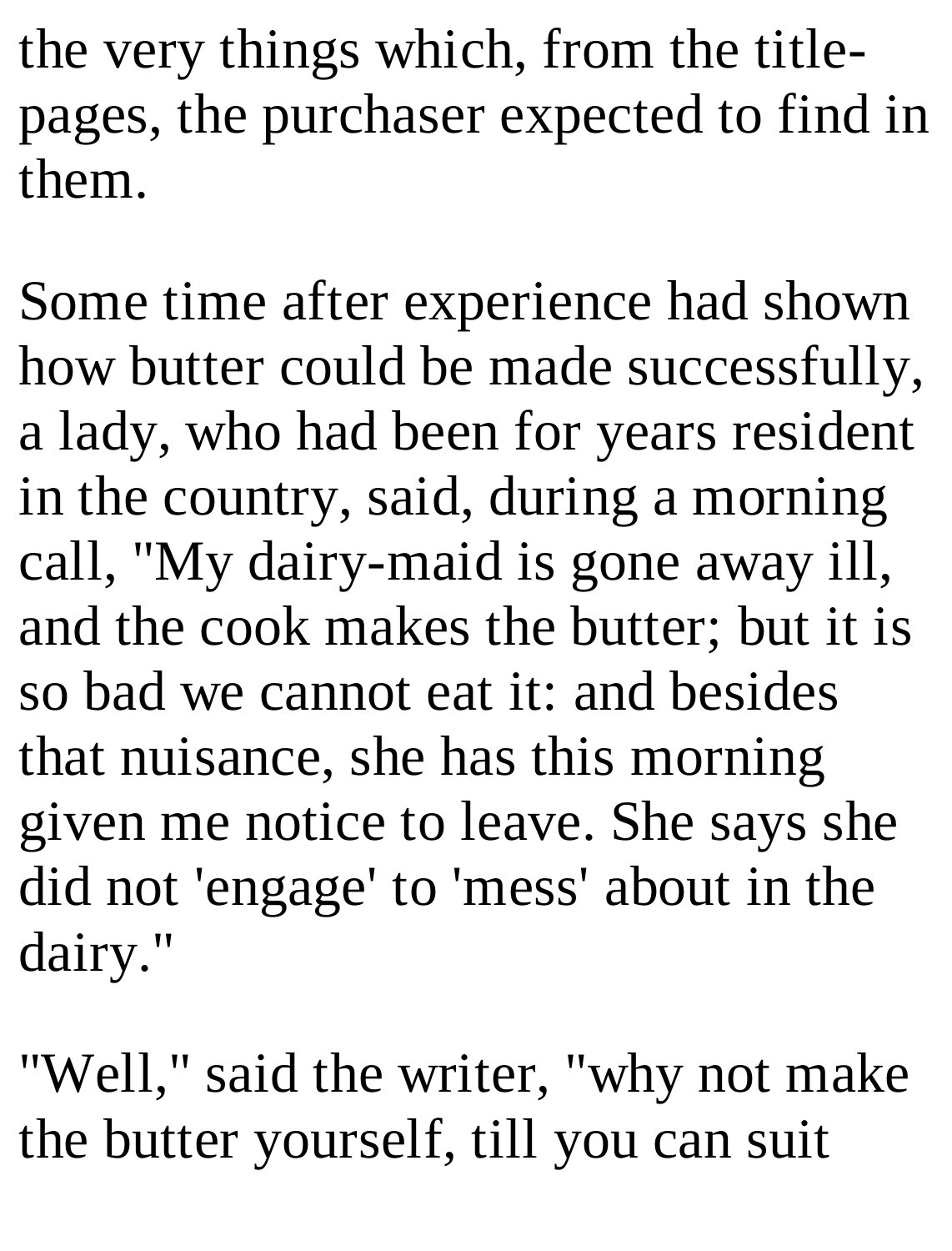yourself with a new servant?"

"I have tried," said the visitor, "but cannot do it. My husband is very particular about the butter being good, so I was determined to see if I could not have some that he could eat; therefore I *pored* over Mrs. Rundle, and other books, for a whole day, but could not find how to begin. None of them told me how to *make* the butter, though several gave directions for potting it down when it was made. I made the boy churn for more than three hours yesterday morning, but got no butter after all. *It would not come!* The weather was very cold, and it occurred to the listener to ask the lady *where* the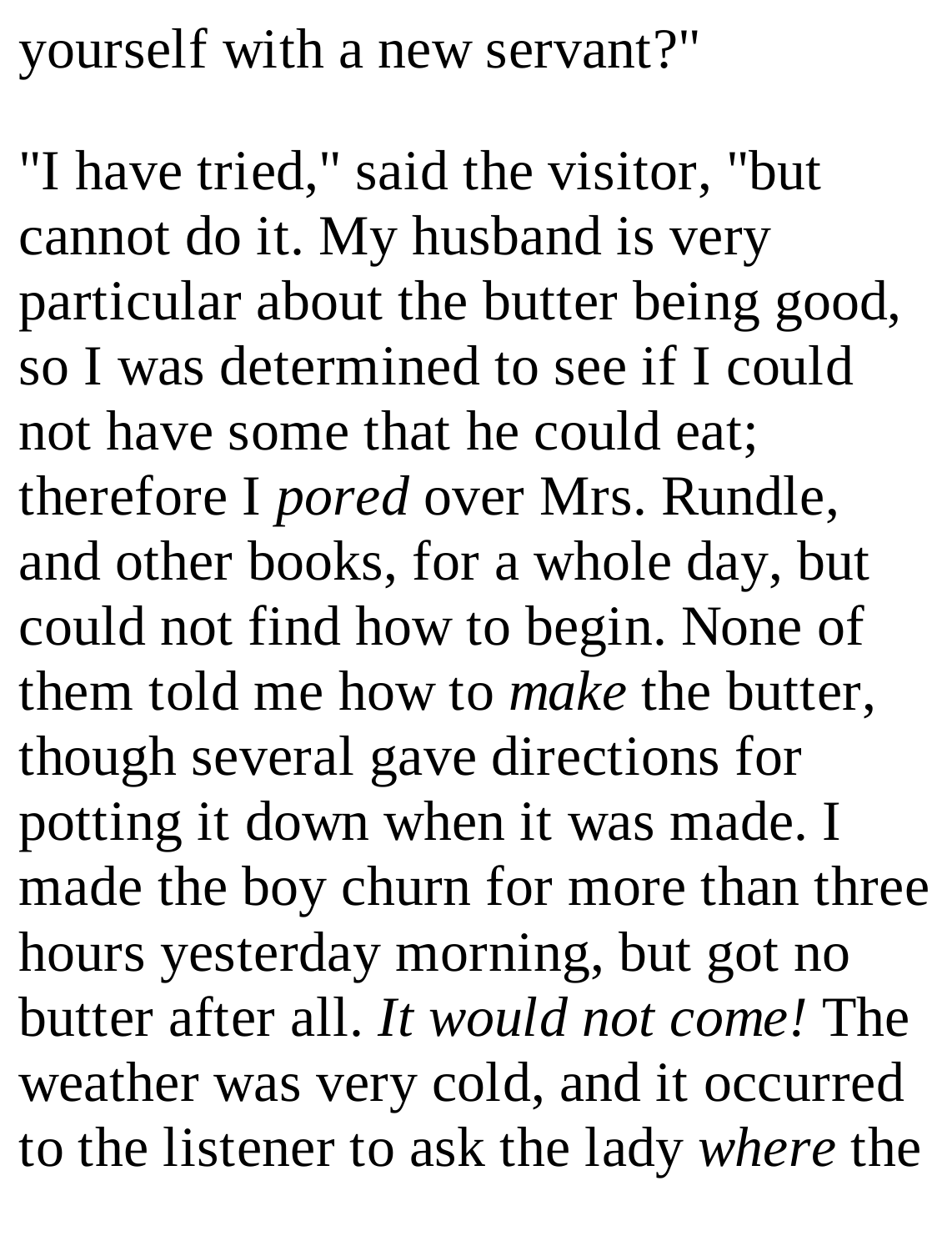boy churned, and where the cream had been kept during the previous night.

"Why, in the dairy, to be sure," was the answer; "and my feet became so chilled by standing there, that I can hardly put them to the ground since. Cook could not succeed more than I did, and said, the last time she made it, it was between four and five hours before the butter came; and then, as I have told you, it was not eatable."

The writer explained to her friend that the reason why she could not get the butter, as well as why cook's was so bad, was on account of the low temperature of the cream when it was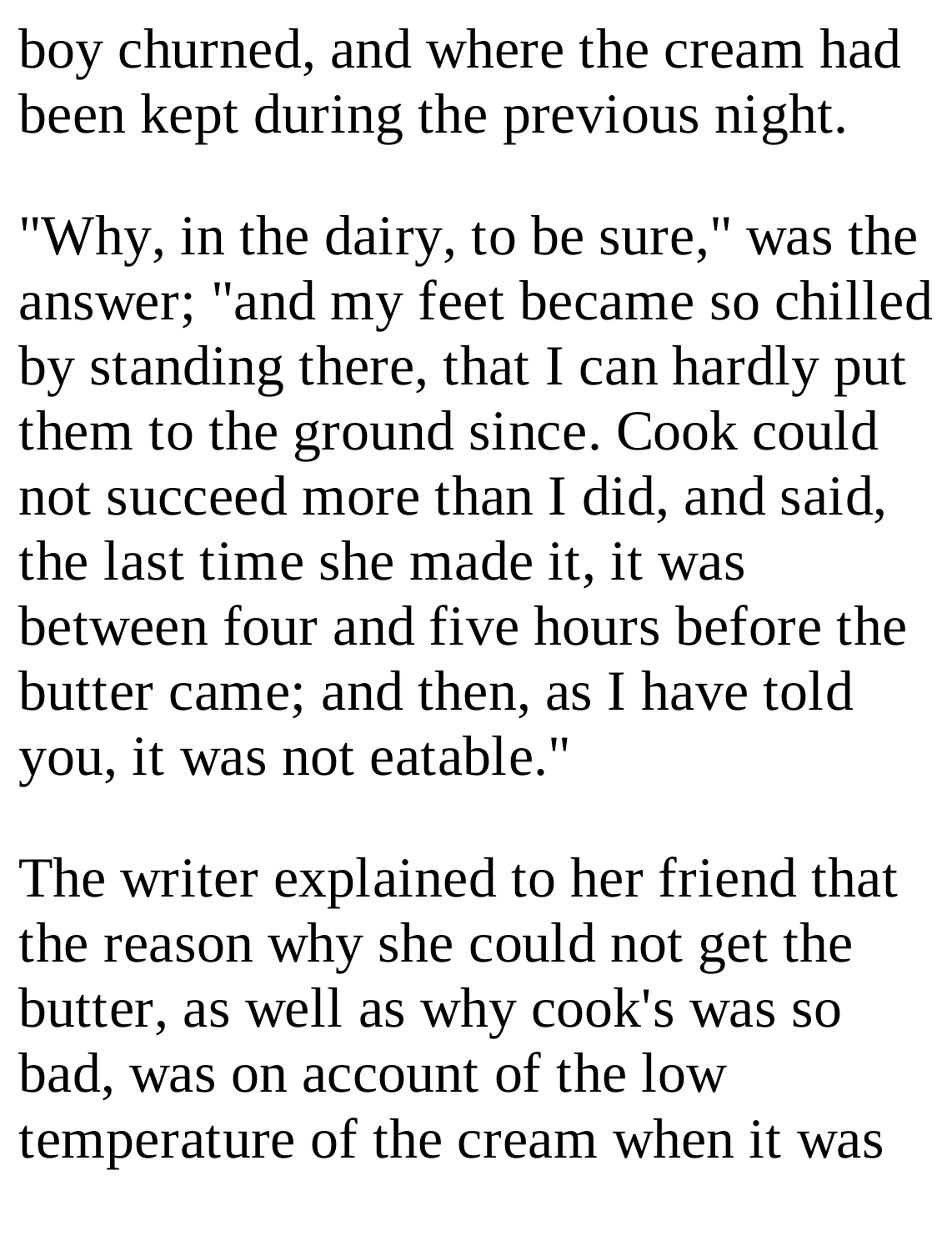put into the churn. She then gave her plain directions how to proceed for the future, and was gratified by receiving a note from her friend, in a couple of days, containing her thanks for the "very plain directions;" and adding, "I could not have thought it was so little trouble to procure *good* butter, and shall for the future be independent of a saucy dairymaid."

I believe that a really clever servant will never give any one particulars respecting her work. She wraps them up in an impenetrable mystery. Like the farmers' wives, who, to our queries, gave no other answer than, "Why, that depends," they take care that no one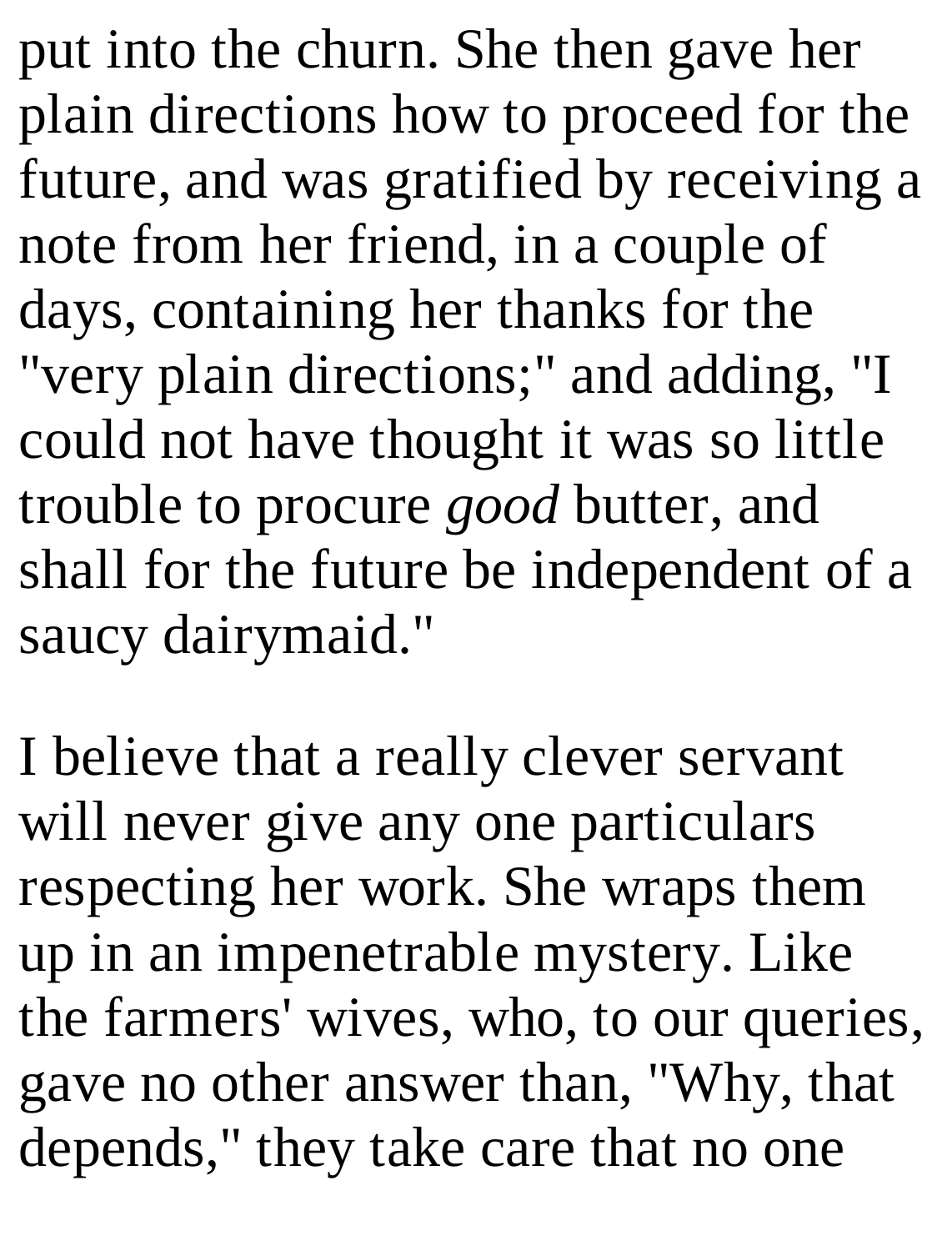shall be any the wiser for the questions asked.

The reader may safely follow the directions given in these pages; not one has been inserted that has not been tested by the writer. To those who are already conversant with bread-making, churning, etc., they may appear needlessly minute; but we hope the novice may, with very little trouble, become mistress of the subjects to which they refer.

Even if a lady does keep a sufficient number of servants to perform every domestic duty efficiently, still it may prove useful to be able to give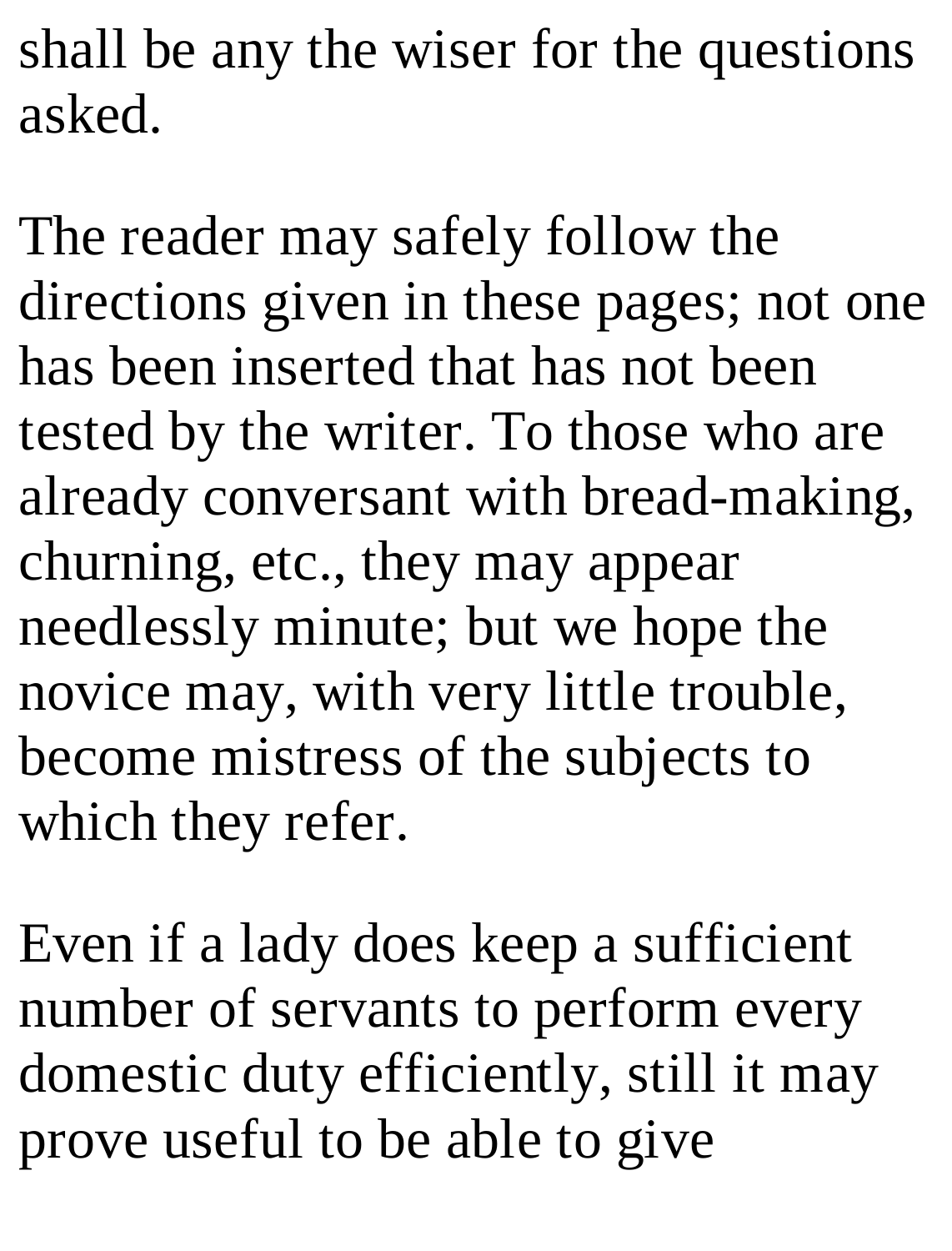instructions to one who may, from some accidental circumstance, be called on to undertake a work to which she has been unaccustomed.

A friend of the writer's, a lady of large fortune, and mistress of a very handsome establishment, said, when speaking of her dairy, "My neighborhood has the character of making very bad butter; mine is invariably good, and I always get a penny a pound more for it at the 'shop' than my neighbors. If I have occasion to change the dairymaid, and the new one sends me up bad butter, I tell her of it. If it occurs the second time, I make no more complaints; I go down the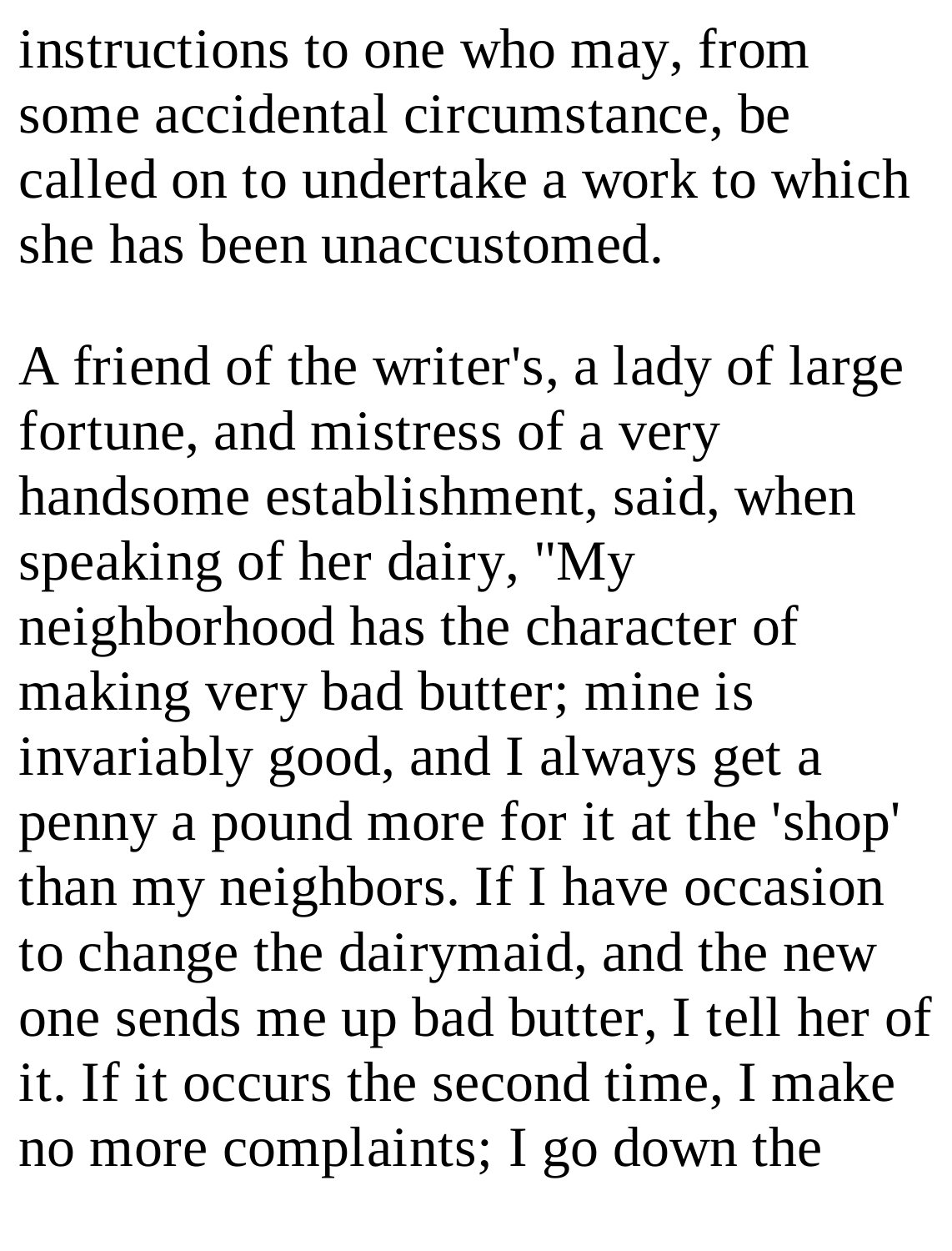next butter-day, and make it entirely myself, having her at my side the whole time. I find I never have to complain again. She sees how it is made, and she is compelled to own it is good. I believe that a servant who is worth keeping will follow any directions, and take any amount of trouble, rather than see 'missus' a second time enter the kitchen or dairy to do her work."

Perhaps the allusion this lady made to the "shop" may puzzle the London reader, but in country places, where more butter is made in a gentleman's family than is required for the consumption of the household, it is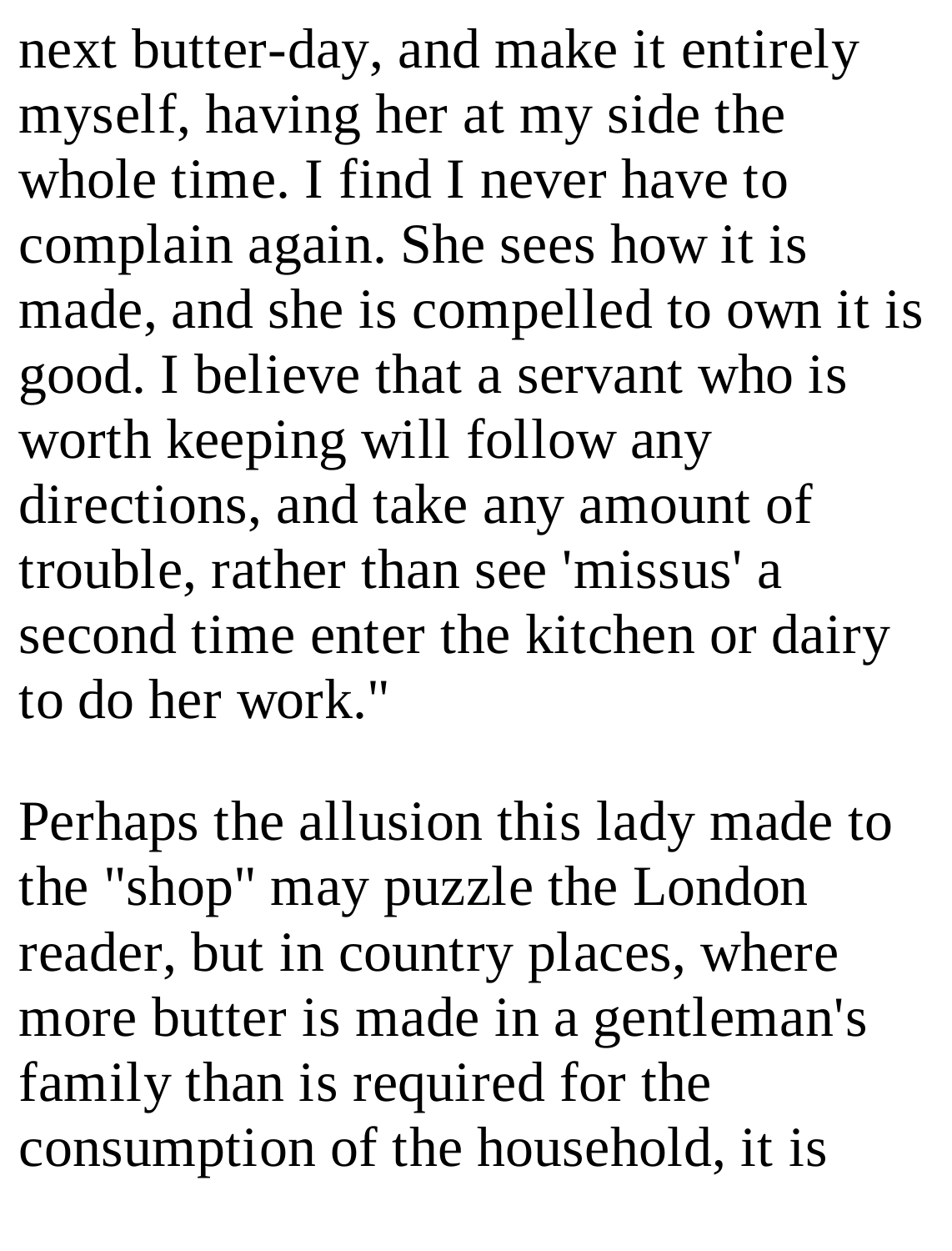sent to—what is frequently—*the* "shop" of the place, and sold for a penny per pound less than the price for which it is retailed by the shopkeeper. The value of the butter is set off against tea, sugar, cheese, and various other articles required in the family in which the butter is made.

When the writer purchased a third cow, it was in anticipation of sending any surplus butter to "shop," and receiving groceries in exchange, nor has she been disappointed.

Every month's additional experience strengthens her conviction of the advantages to be derived from living in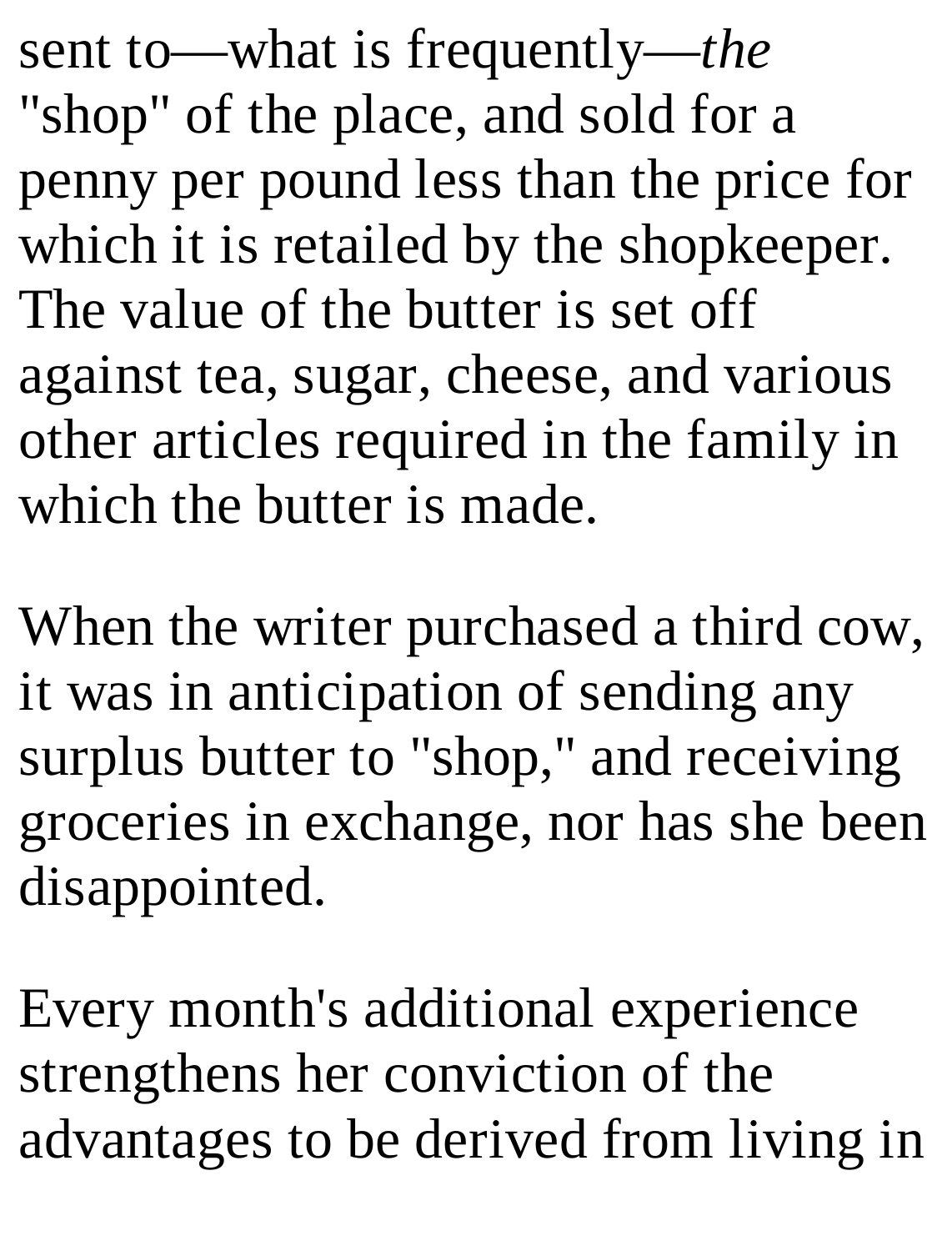the country; and she takes farewell of her readers, in the hope that she has succeeded in conving them that a "farm of four acres" may be made a source of health, profit, and amusement, though many of their "town" friends may threaten them with ruin, should they be rash enough to disregard their advice to take a house in a "nice quiet street," leading into one of the squares.

## End of the Project Gutenberg EBook of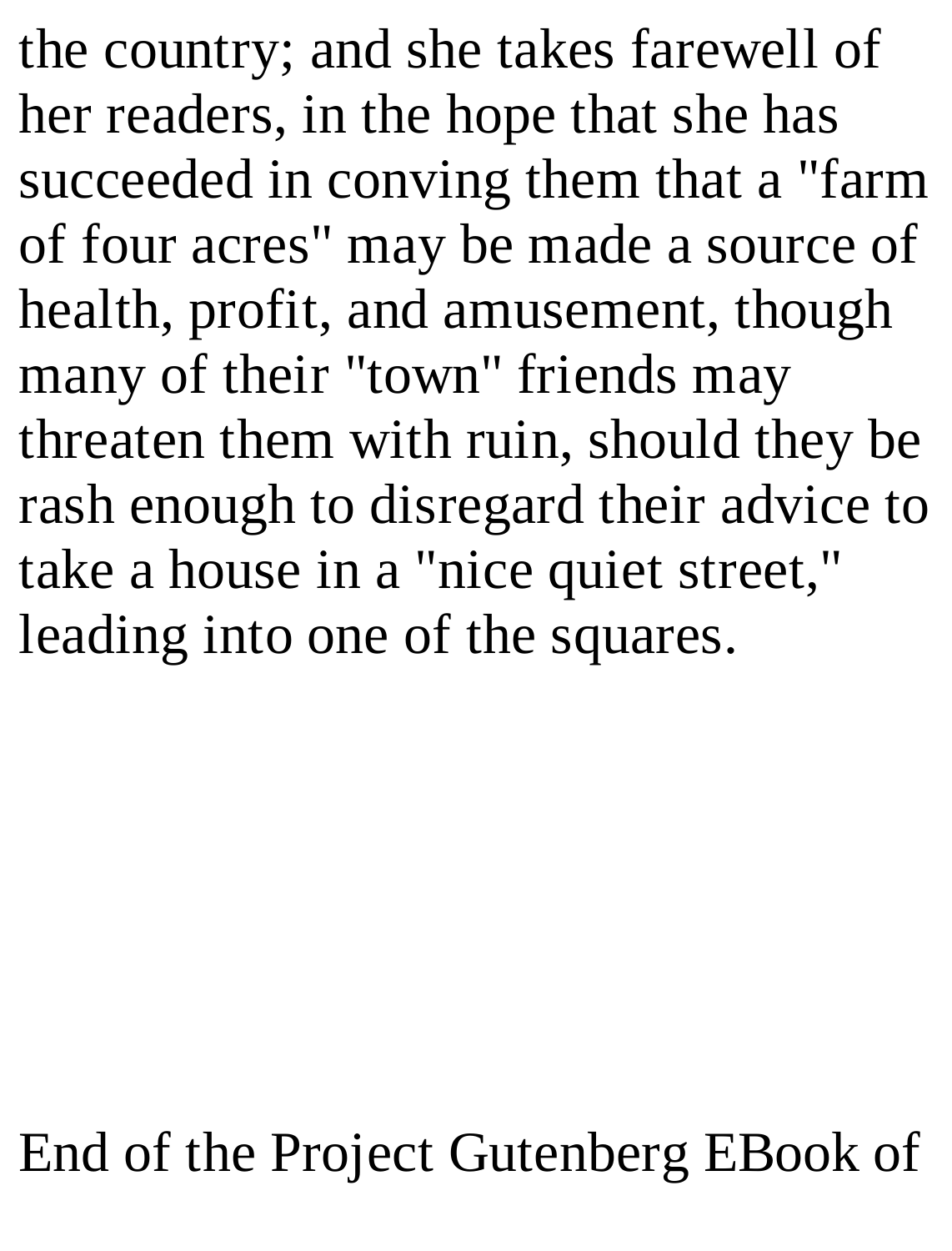Our Farm of Four Acres and the Money we Made by it, by Miss Coulton

\*\*\* END OF THIS PROJECT GUTENBERG EBOOK OUR FARM OF FOUR ACRES \*\*\*

\*\*\*\*\* This file should be named 11555-8.txt or 11555-8.zip \*\*\*\*\* This and all associated files of various formats will be found in: http://www.gutenberg.net/1/1/5/5/11555

This etext was produced by Jared Fuller.

Updated editions will replace the previous one—the old editions will be renamed.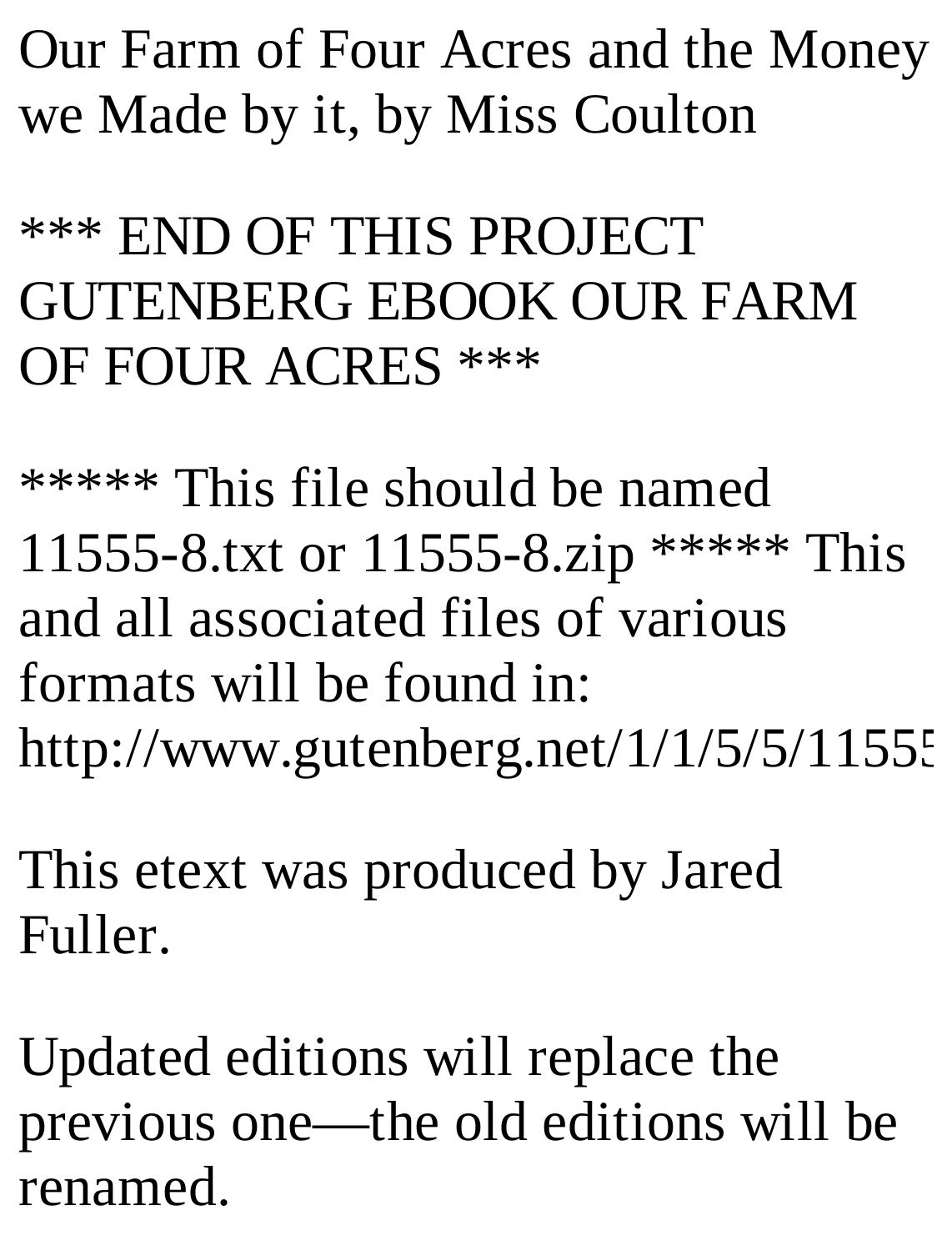Creating the works from public domain print editions means that no one owns a United States copyright in these works, so the Foundation (and you!) can copy and distribute it in the United States without permission and without paying copyright royalties. Special rules, set forth in the General Terms of Use part of this license, apply to copying and distributing Project Gutenberg-tm electronic works to protect the PROJECT GUTENBERG-tm concept and trademark. Project Gutenberg is a registered trademark, and may not be used if you charge for the eBooks, unless you receive specific permission. If you do not charge anything for copies of this eBook, complying with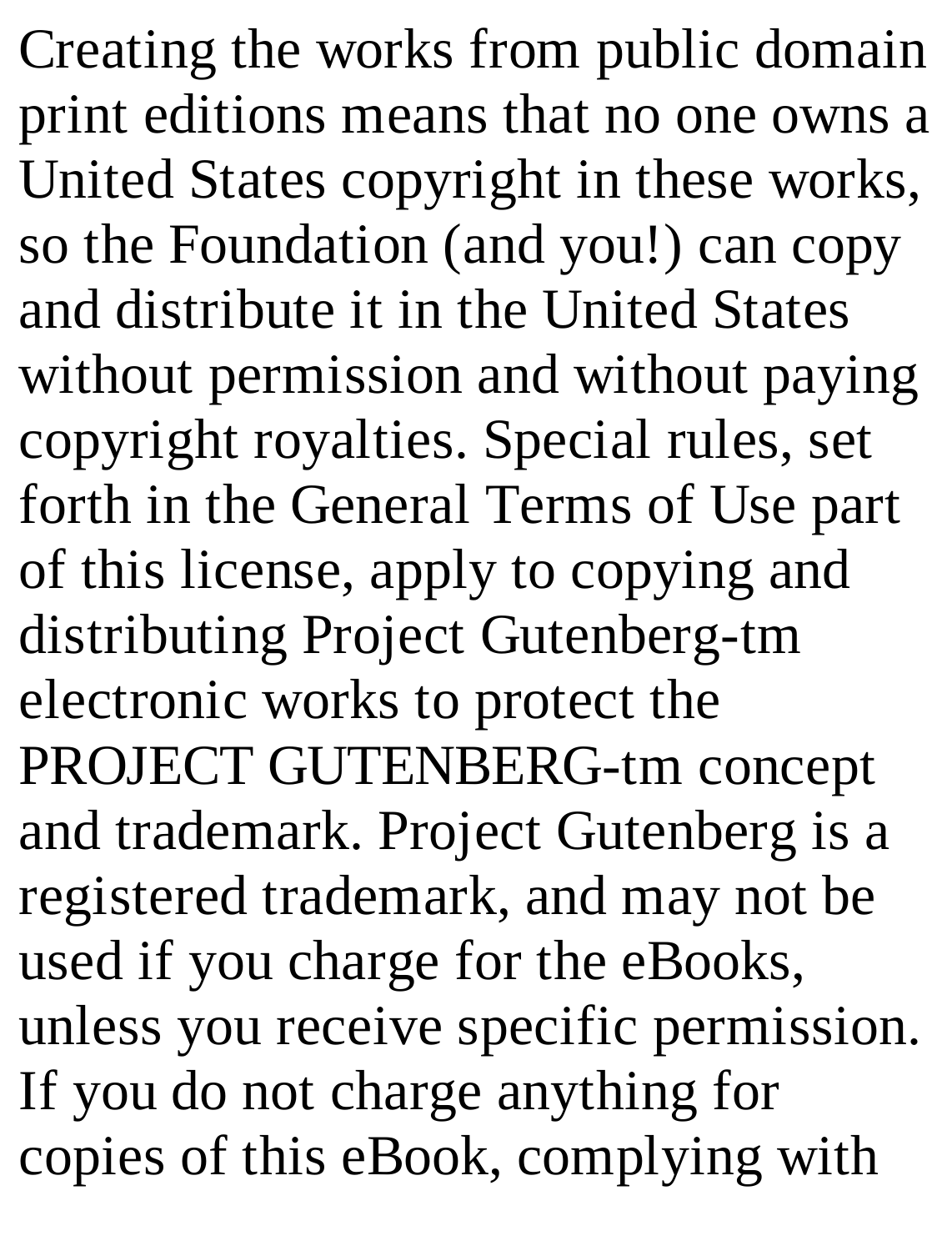the rules is very easy. You may use this eBook for nearly any purpose such as creation of derivative works, reports, performances and research. They may be modified and printed and given away—you may do practically ANYTHING with public domain eBooks. Redistribution is subject to the trademark license, especially commercial redistribution.

# **\*\*\* START: FULL LICENSE \*\*\***

#### **THE FULL PROJECT GUTENBERG**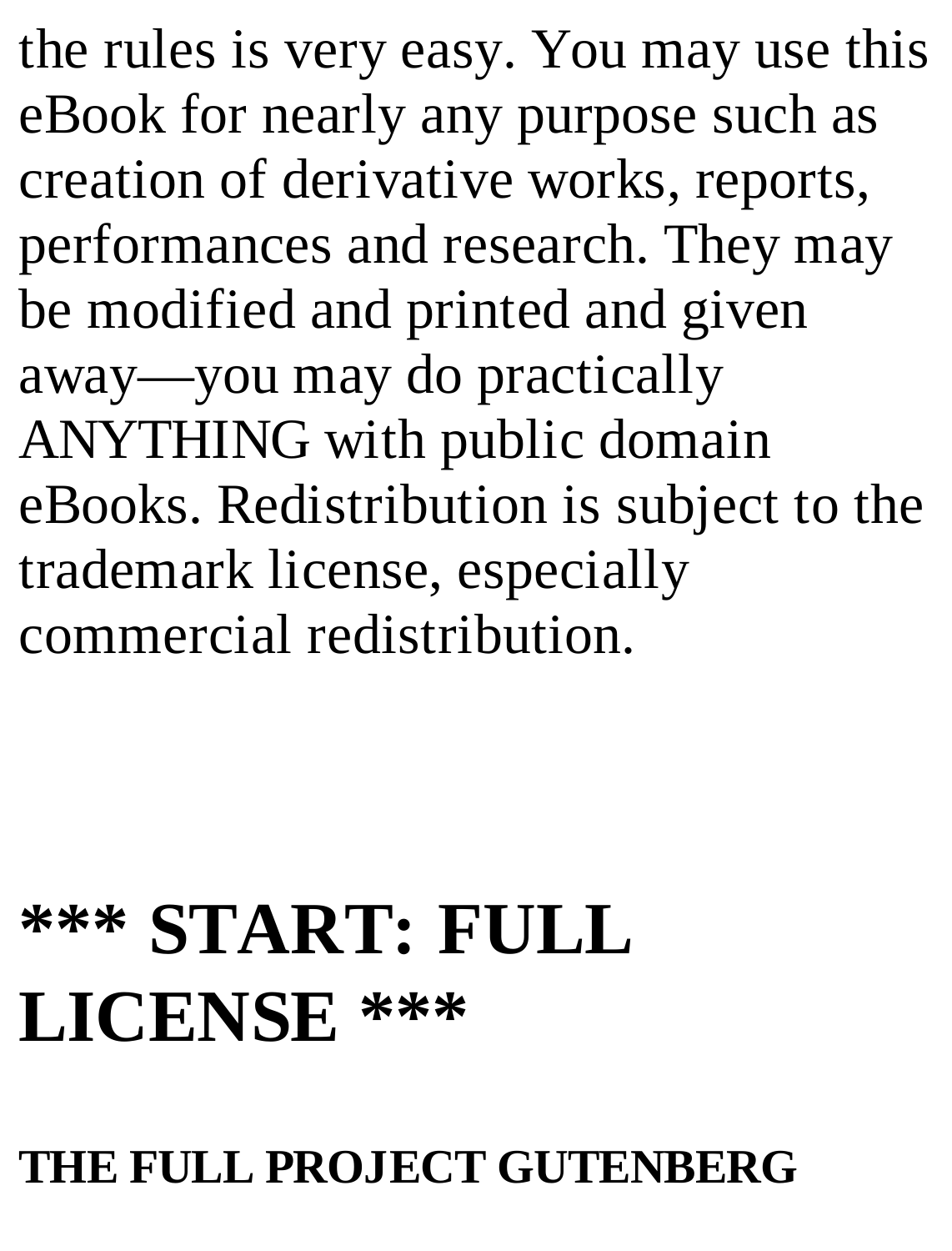### **LICENSE PLEASE READ THIS BEFORE YOU DISTRIBUTE OR USE THIS WORK**

To protect the Project Gutenberg-tm mission of promoting the free distribution of electronic works, by using or distributing this work (or any other work associated in any way with the phrase "Project Gutenberg"), you agree to comply with all the terms of the Full Project Gutenberg-tm License (available with this file or online at http://gutenberg.net/license).

**Section 1. General Terms of Use and Redistributing Project Gutenberg-tm electronic works**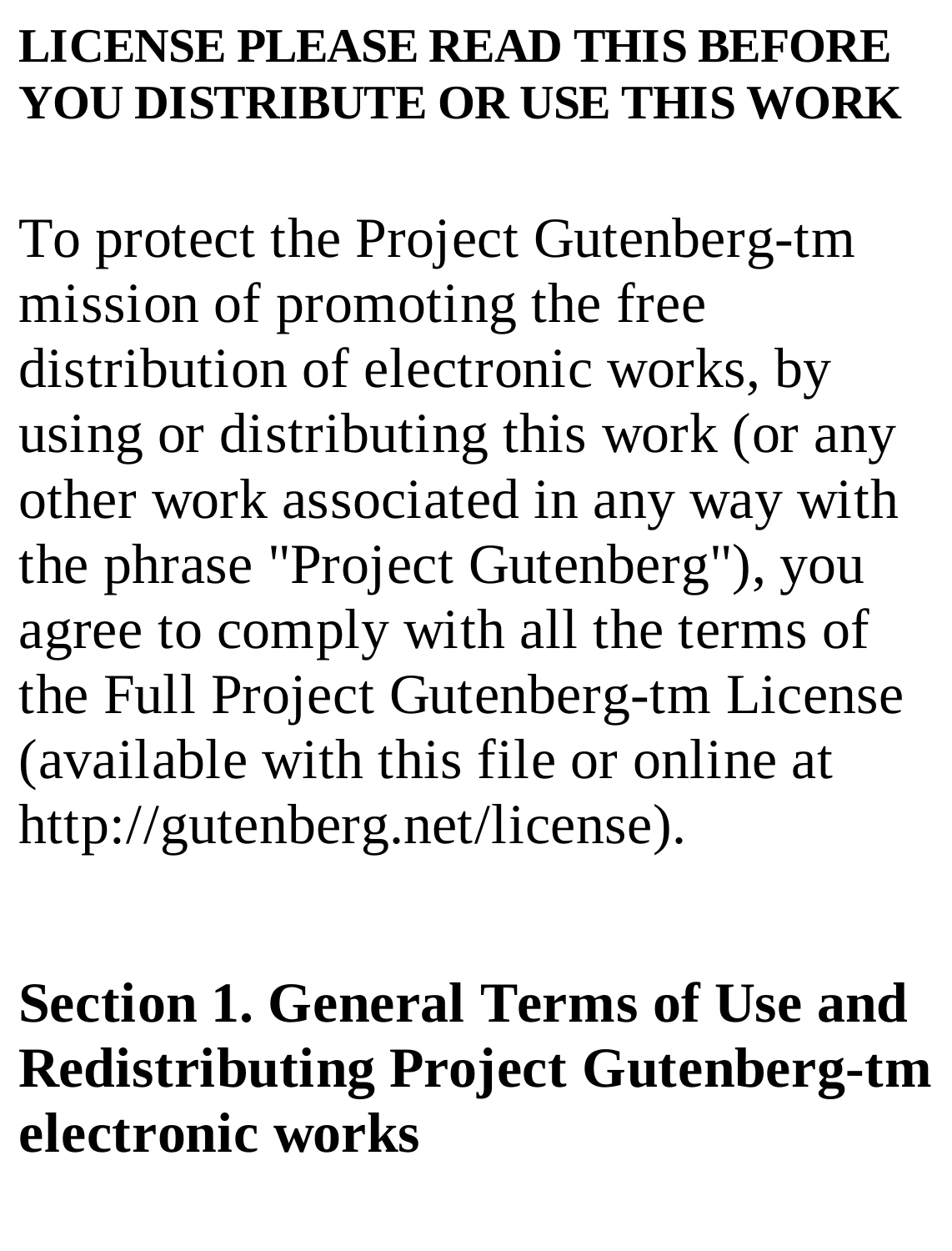1.A. By reading or using any part of this Project Gutenberg-tm electronic work, you indicate that you have read, understand, agree to and accept all the terms of this license and intellectual property (trademark/copyright) agreement. If you do not agree to abide by all the terms of this agreement, you must cease using and return or destroy all copies of Project Gutenberg-tm electronic works in your possession. If you paid a fee for obtaining a copy of or access to a Project Gutenberg-tm electronic work and you do not agree to be bound by the terms of this agreement, you may obtain a refund from the person or entity to whom you paid the fee as set forth in paragraph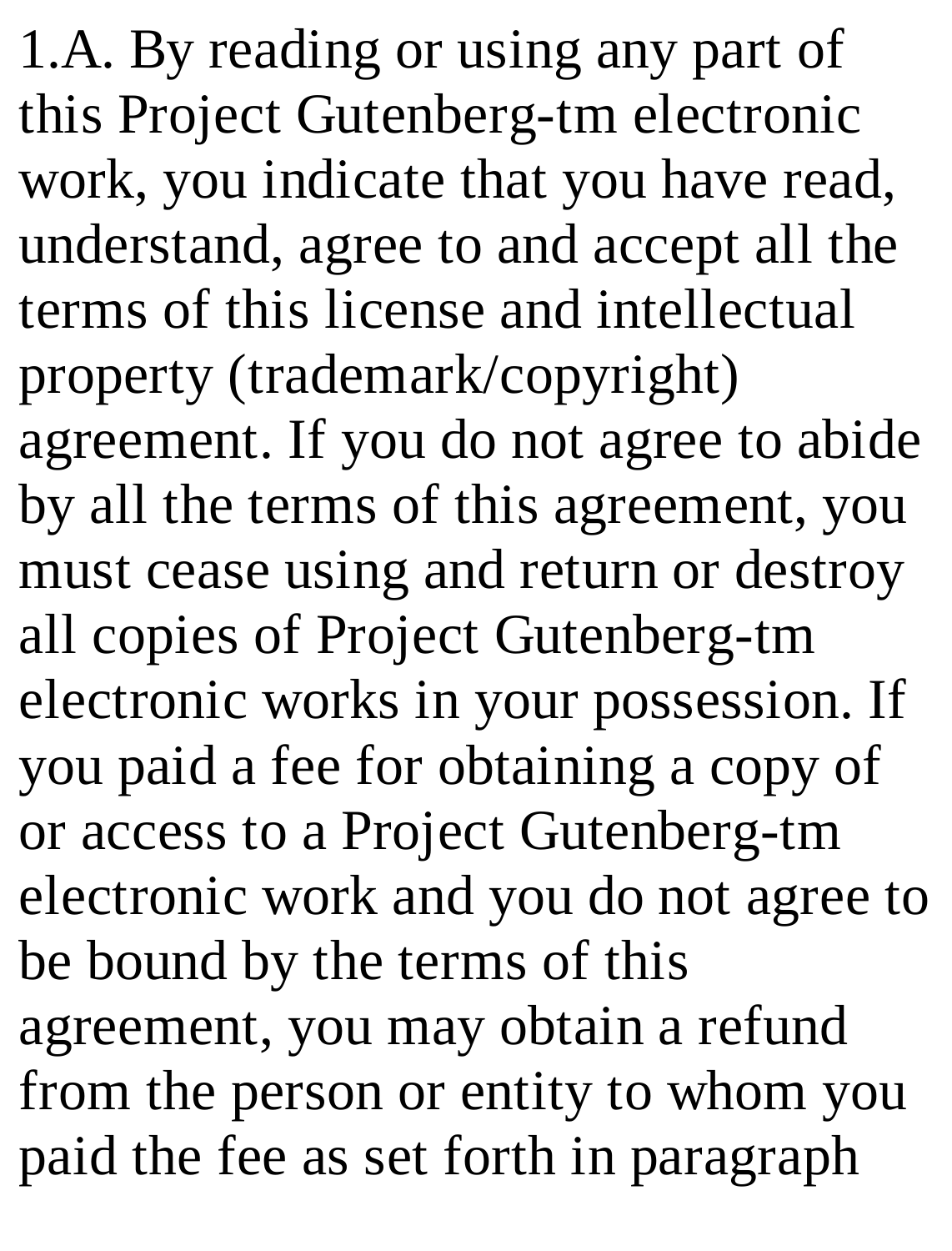1.E.8.

1.B. "Project Gutenberg" is a registered trademark. It may only be used on or associated in any way with an electronic work by people who agree to be bound by the terms of this agreement. There are a few things that you can do with most Project Gutenberg-tm electronic works even without complying with the full terms of this agreement. See paragraph 1.C below. There are a lot of things you can do with Project Gutenberg-tm electronic works if you follow the terms of this agreement and help preserve free future access to Project Gutenberg-tm electronic works. See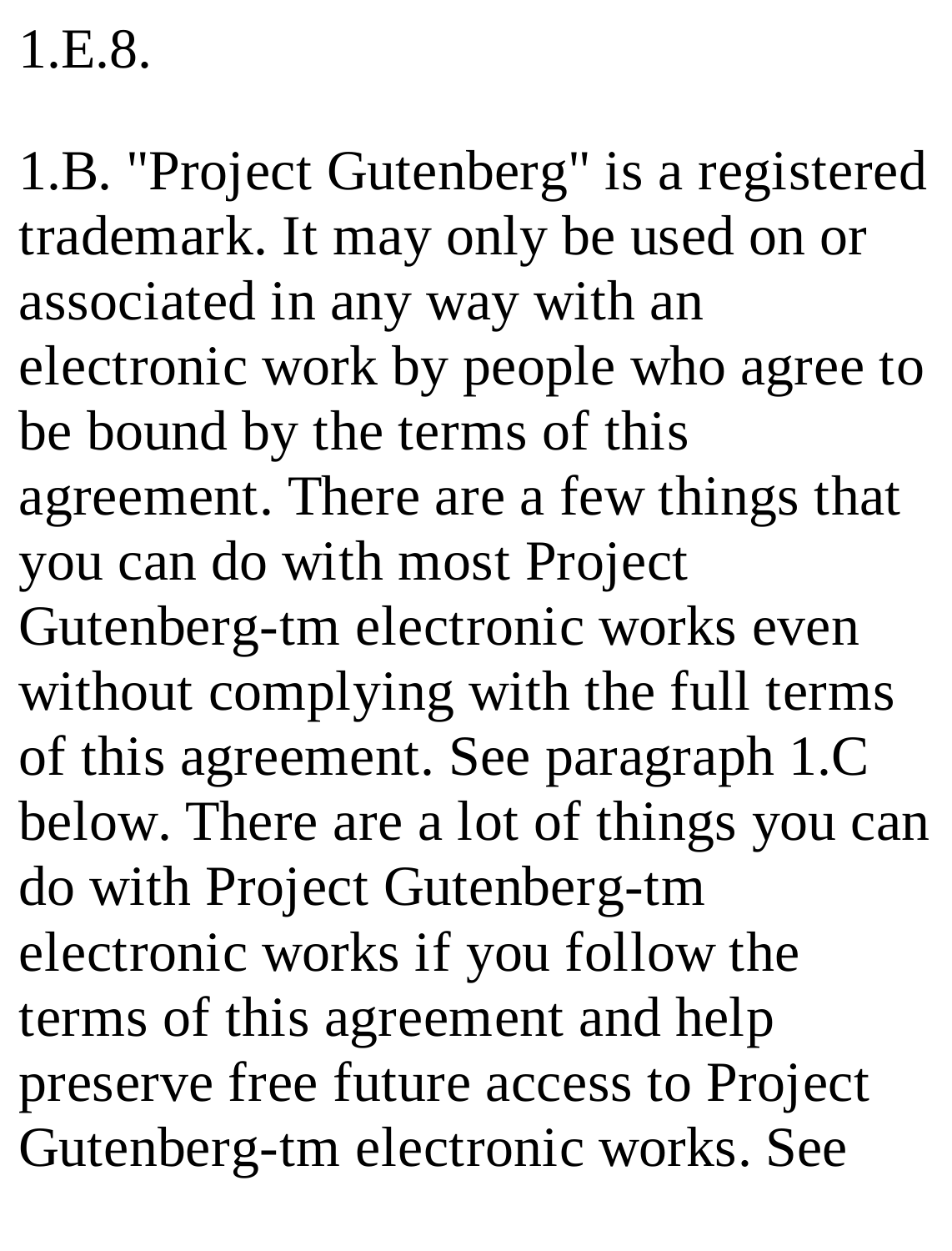paragraph 1.E below.

1.C. The Project Gutenberg Literary Archive Foundation ("the Foundation" or PGLAF), owns a compilation copyright in the collection of Project Gutenberg-tm electronic works. Nearly all the individual works in the collection are in the public domain in the United States. If an individual work is in the public domain in the United States and you are located in the United States, we do not claim a right to prevent you from copying, distributing, performing, displaying or creating derivative works based on the work as long as all references to Project Gutenberg are removed. Of course, we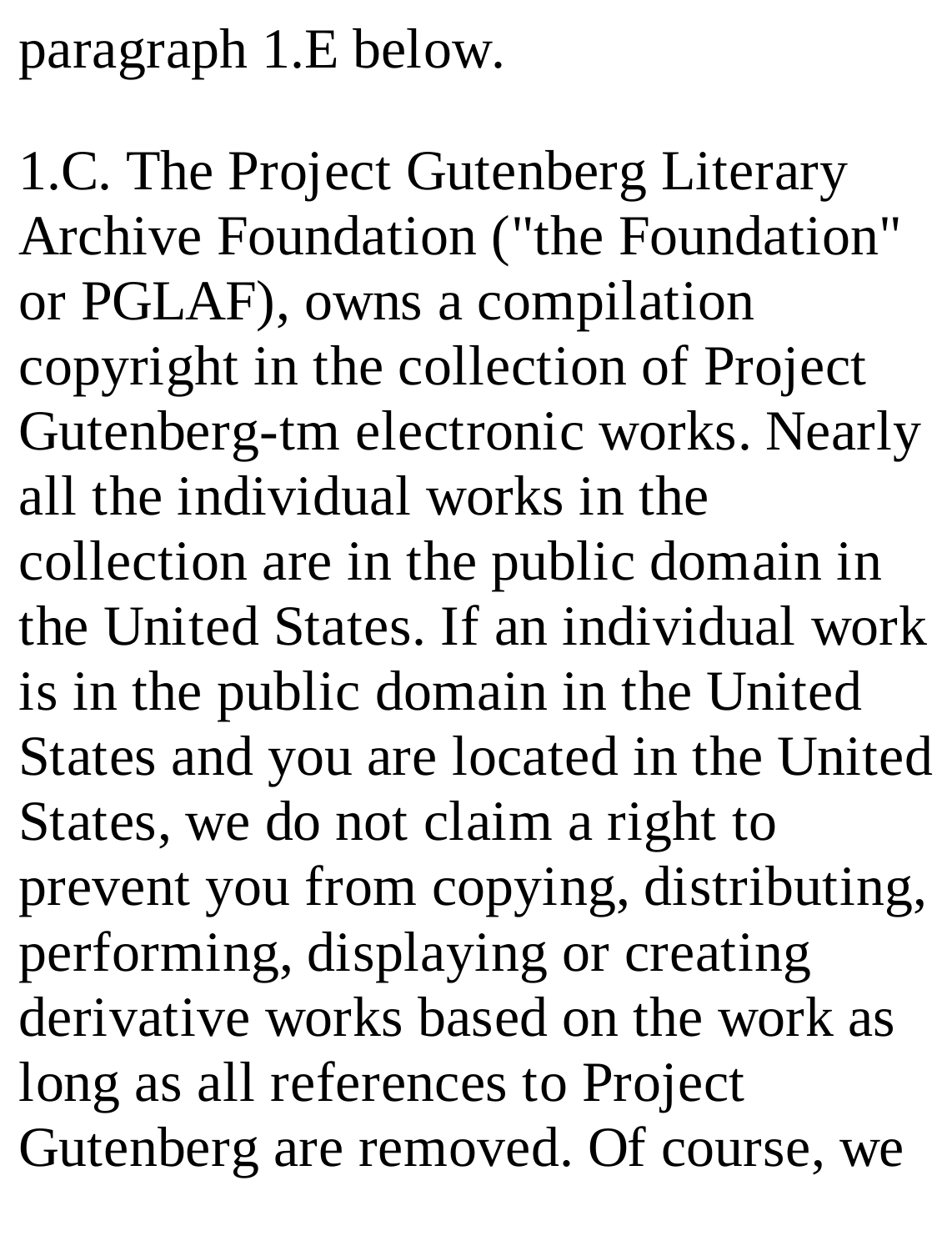hope that you will support the Project Gutenberg-tm mission of promoting free access to electronic works by freely sharing Project Gutenberg-tm works in compliance with the terms of this agreement for keeping the Project Gutenberg-tm name associated with the work. You can easily comply with the terms of this agreement by keeping this work in the same format with its attached full Project Gutenberg-tm License when you share it without charge with others.

1.D. The copyright laws of the place where you are located also govern what you can do with this work. Copyright laws in most countries are in a constant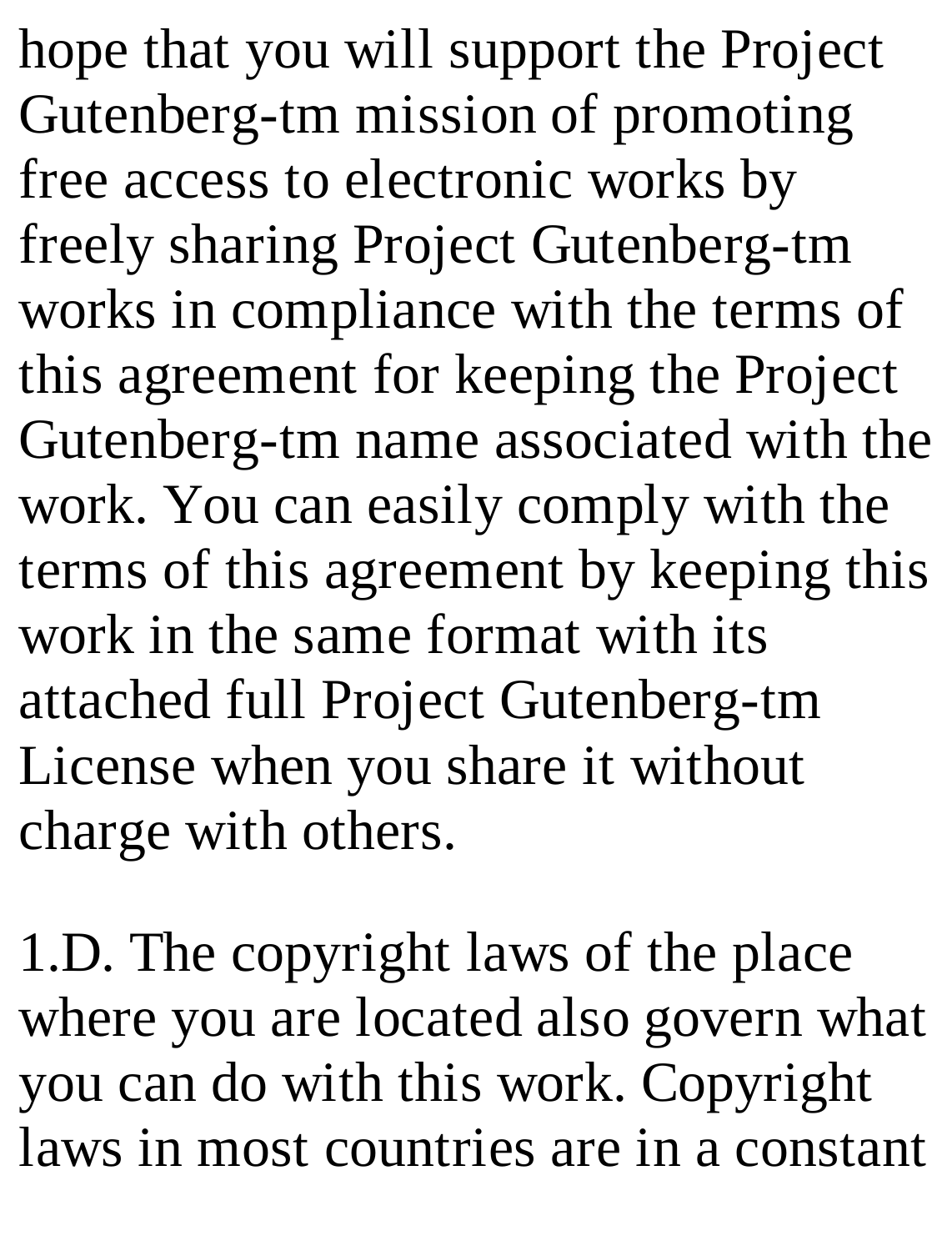state of change. If you are outside the United States, check the laws of your country in addition to the terms of this agreement before downloading, copying, displaying, performing, distributing or creating derivative works based on this work or any other Project Gutenberg-tm work. The Foundation makes no representations concerning the copyright status of any work in any country outside the United States.

1.E. Unless you have removed all references to Project Gutenberg:

1.E.1. The following sentence, with active links to, or other immediate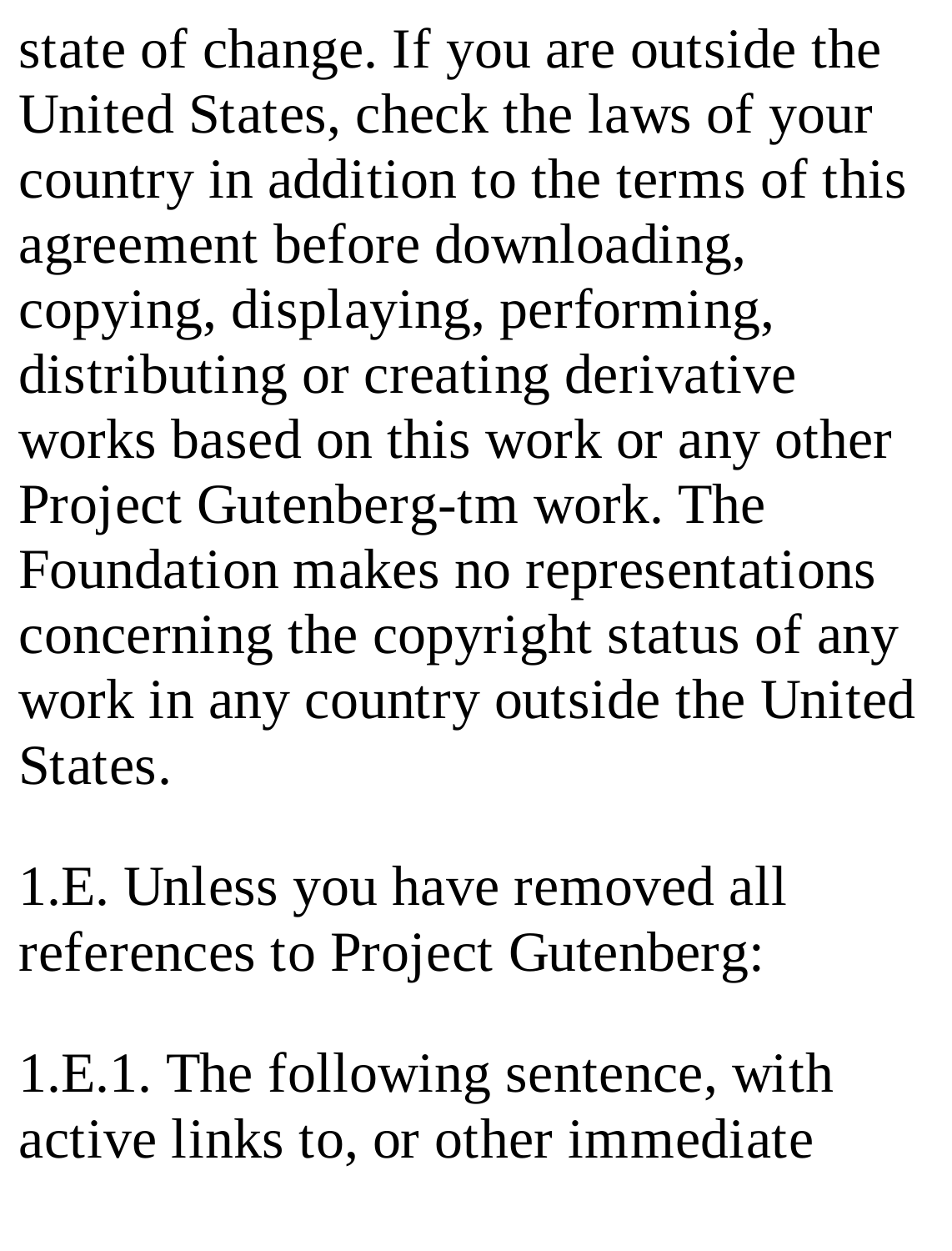access to, the full Project Gutenbergtm License must appear prominently whenever any copy of a Project Gutenberg-tm work (any work on which the phrase "Project Gutenberg" appears, or with which the phrase "Project Gutenberg" is associated) is accessed, displayed, performed, viewed, copied or distributed:

This eBook is for the use of anyone anywhere at no cost and with almost no restrictions whatsoever. You may copy it, give it away or re-use it under the terms of the Project Gutenberg License included with this eBook or online at www.gutenberg.net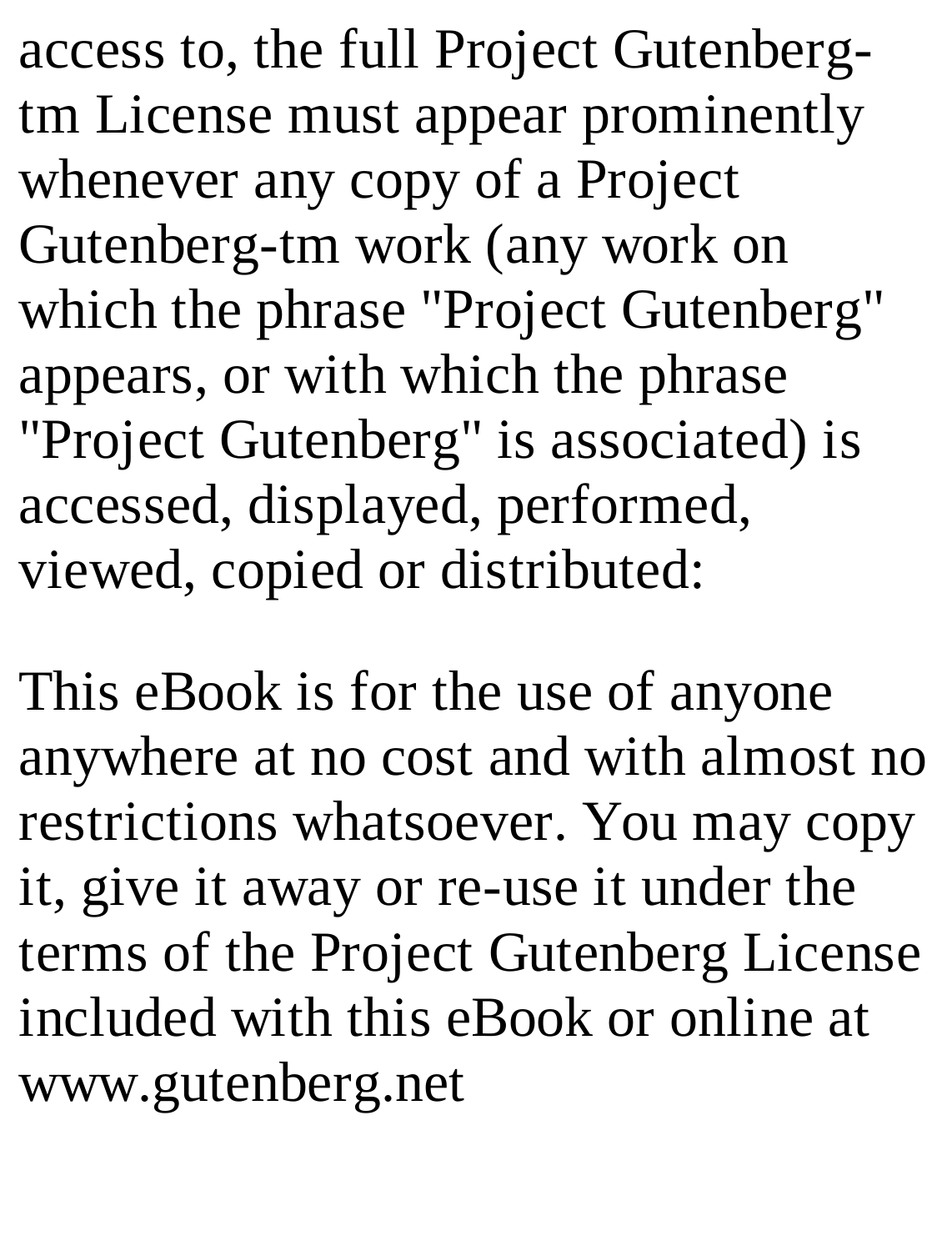1.E.2. If an individual Project Gutenberg-tm electronic work is derived from the public domain (does not contain a notice indicating that it is posted with permission of the copyright holder), the work can be copied and distributed to anyone in the United States without paying any fees or charges. If you are redistributing or providing access to a work with the phrase "Project Gutenberg" associated with or appearing on the work, you must comply either with the requirements of paragraphs 1.E.1 through 1.E.7 or obtain permission for the use of the work and the Project Gutenberg-tm trademark as set forth in paragraphs 1.E.8 or 1.E.9.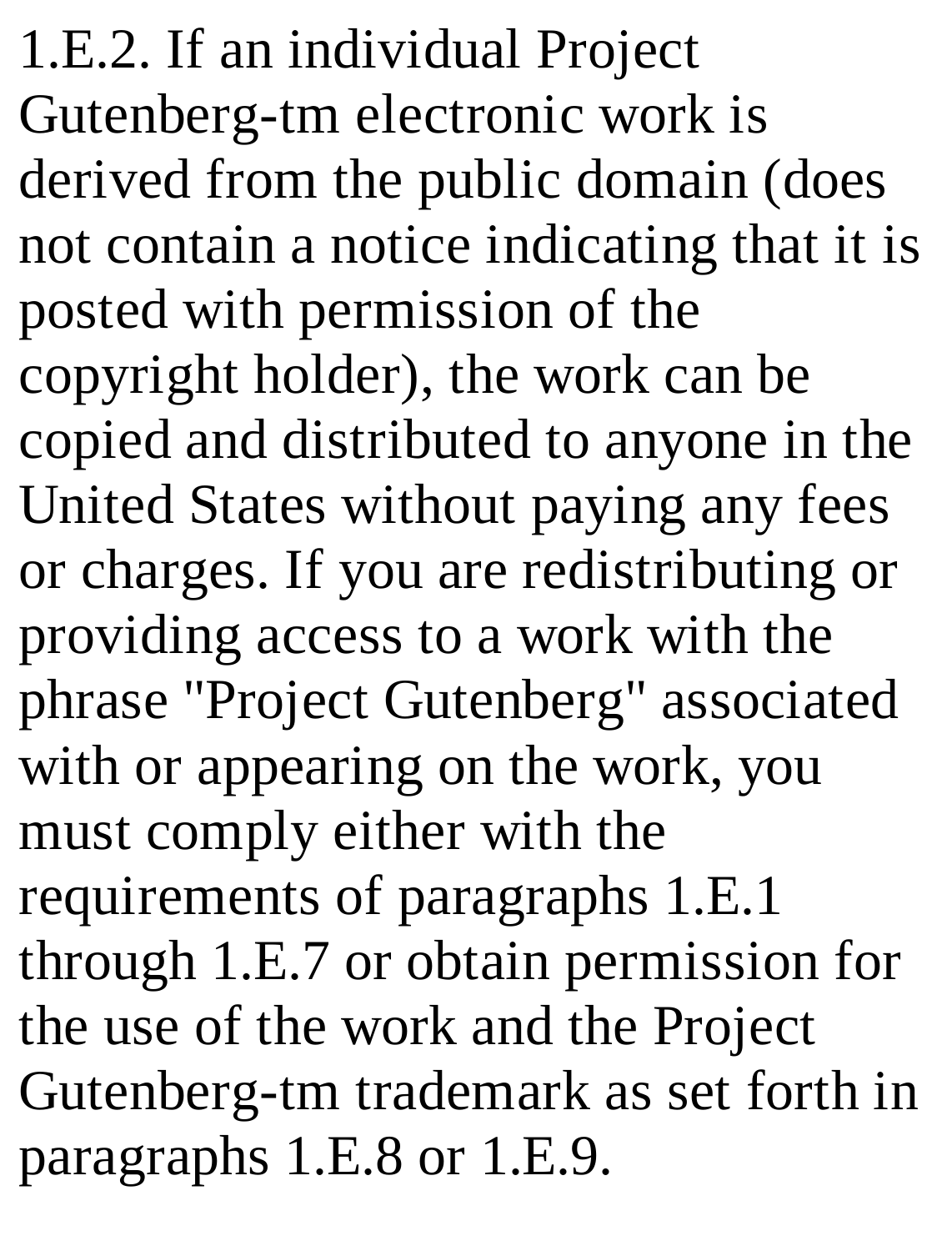1.E.3. If an individual Project Gutenberg-tm electronic work is posted with the permission of the copyright holder, your use and distribution must comply with both paragraphs 1.E.1 through 1.E.7 and any additional terms imposed by the copyright holder. Additional terms will be linked to the Project Gutenberg-tm License for all works posted with the permission of the copyright holder found at the beginning of this work.

1.E.4. Do not unlink or detach or remove the full Project Gutenberg-tm License terms from this work, or any files containing a part of this work or any other work associated with Project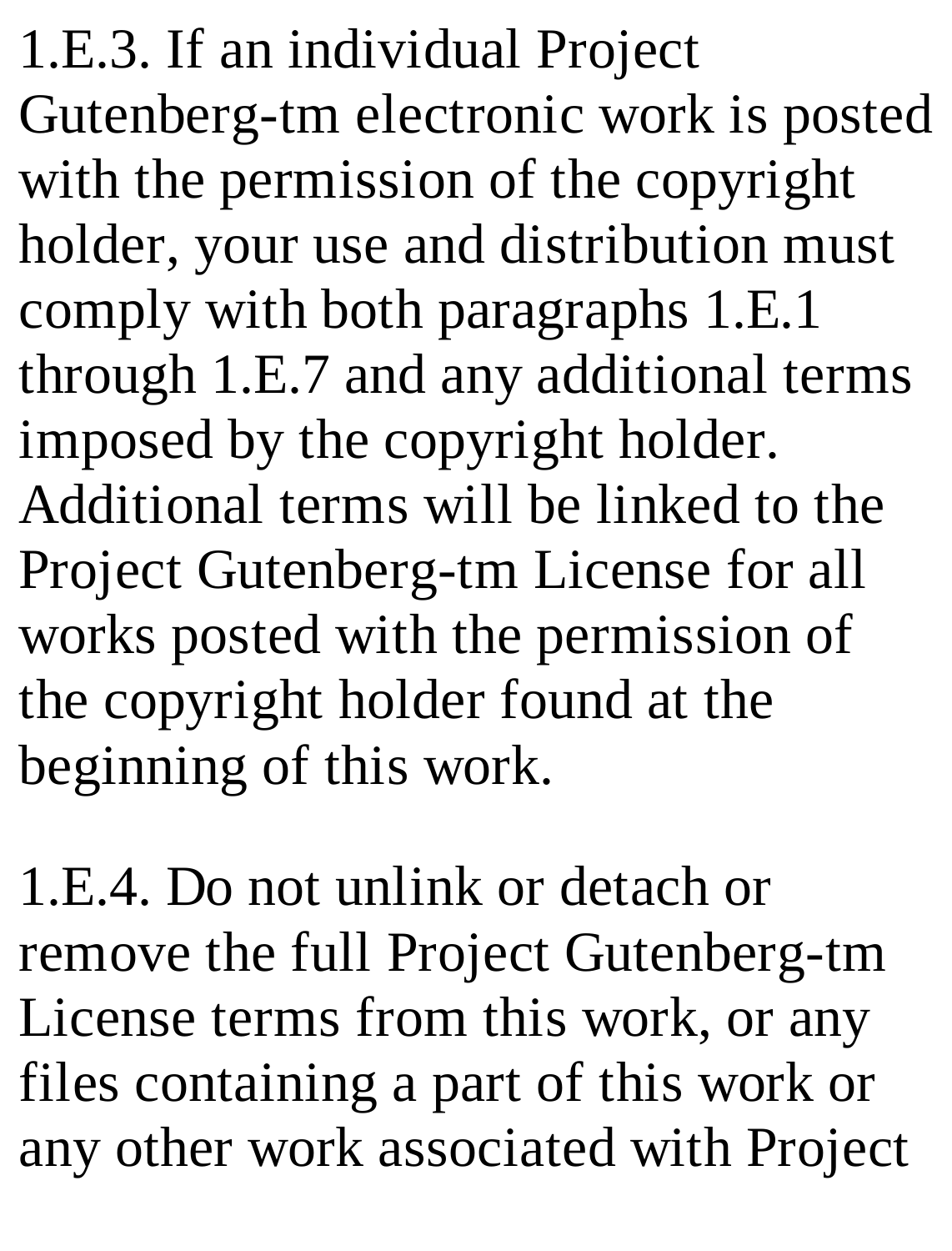Gutenberg-tm.

1.E.5. Do not copy, display, perform, distribute or redistribute this electronic work, or any part of this electronic work, without prominently displaying the sentence set forth in paragraph 1.E.1 with active links or immediate access to the full terms of the Project Gutenberg-tm License.

1.E.6. You may convert to and distribute this work in any binary, compressed, marked up, nonproprietary or proprietary form, including any word processing or hypertext form. However, if you provide access to or distribute copies of a Project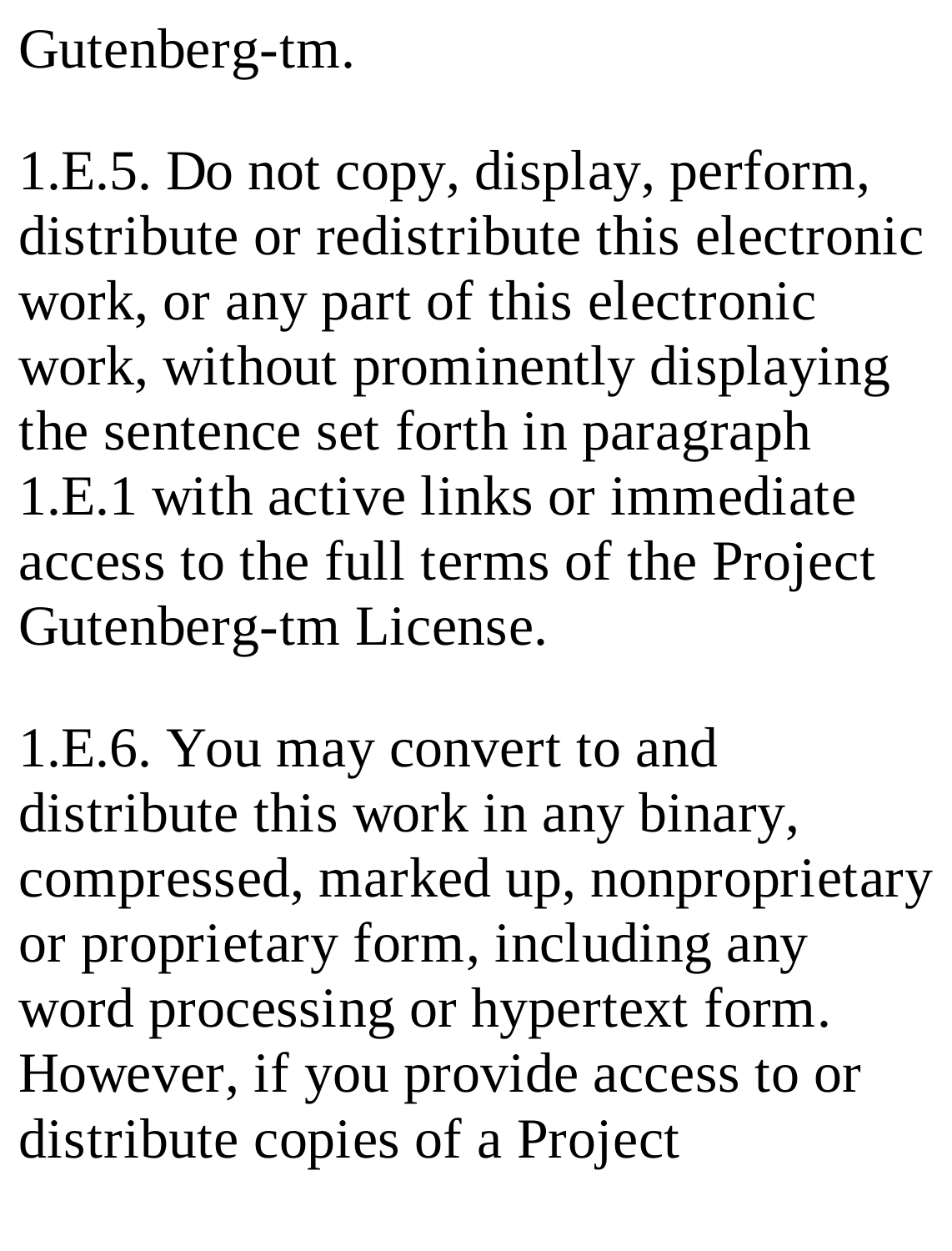Gutenberg-tm work in a format other than "Plain Vanilla ASCII" or other format used in the official version posted on the official Project Gutenberg-tm web site (www.gutenberg.net), you must, at no additional cost, fee or expense to the user, provide a copy, a means of exporting a copy, or a means of obtaining a copy upon request, of the work in its original "Plain Vanilla ASCII" or other form. Any alternate format must include the full Project Gutenberg-tm License as specified in paragraph 1.E.1.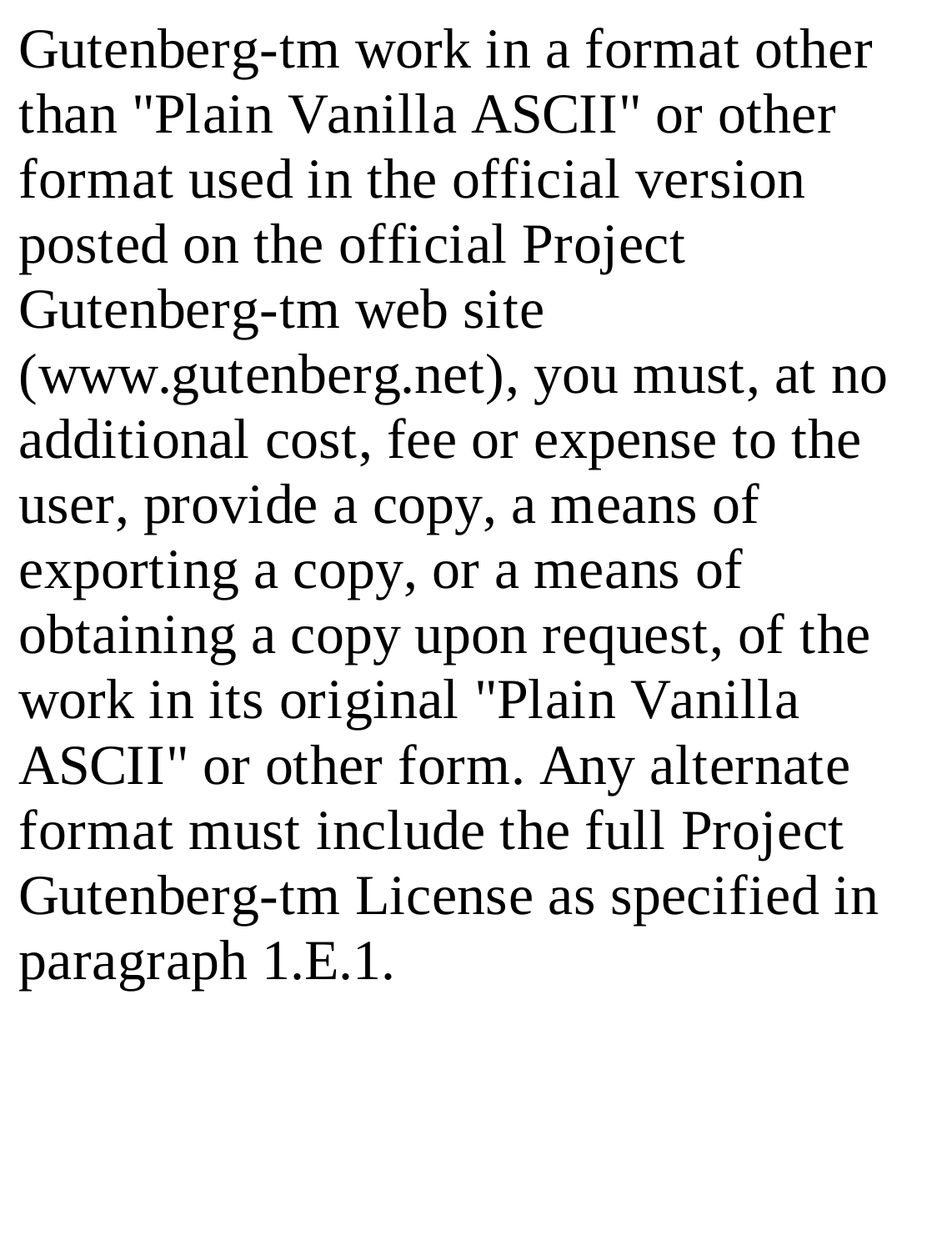1.E.7. Do not charge a fee for access to, viewing, displaying, performing, copying or distributing any Project Gutenberg-tm works unless you comply with paragraph 1.E.8 or 1.E.9.

1.E.8. You may charge a reasonable fee for copies of or providing access to or distributing Project Gutenberg-tm electronic works provided that

- You pay a royalty fee of 20% of the gross profits you derive from the use of Project Gutenberg-tm works calculated using the method you already use to calculate your applicable taxes. The fee is owed to the owner of the Project Gutenberg-tm trademark, but he has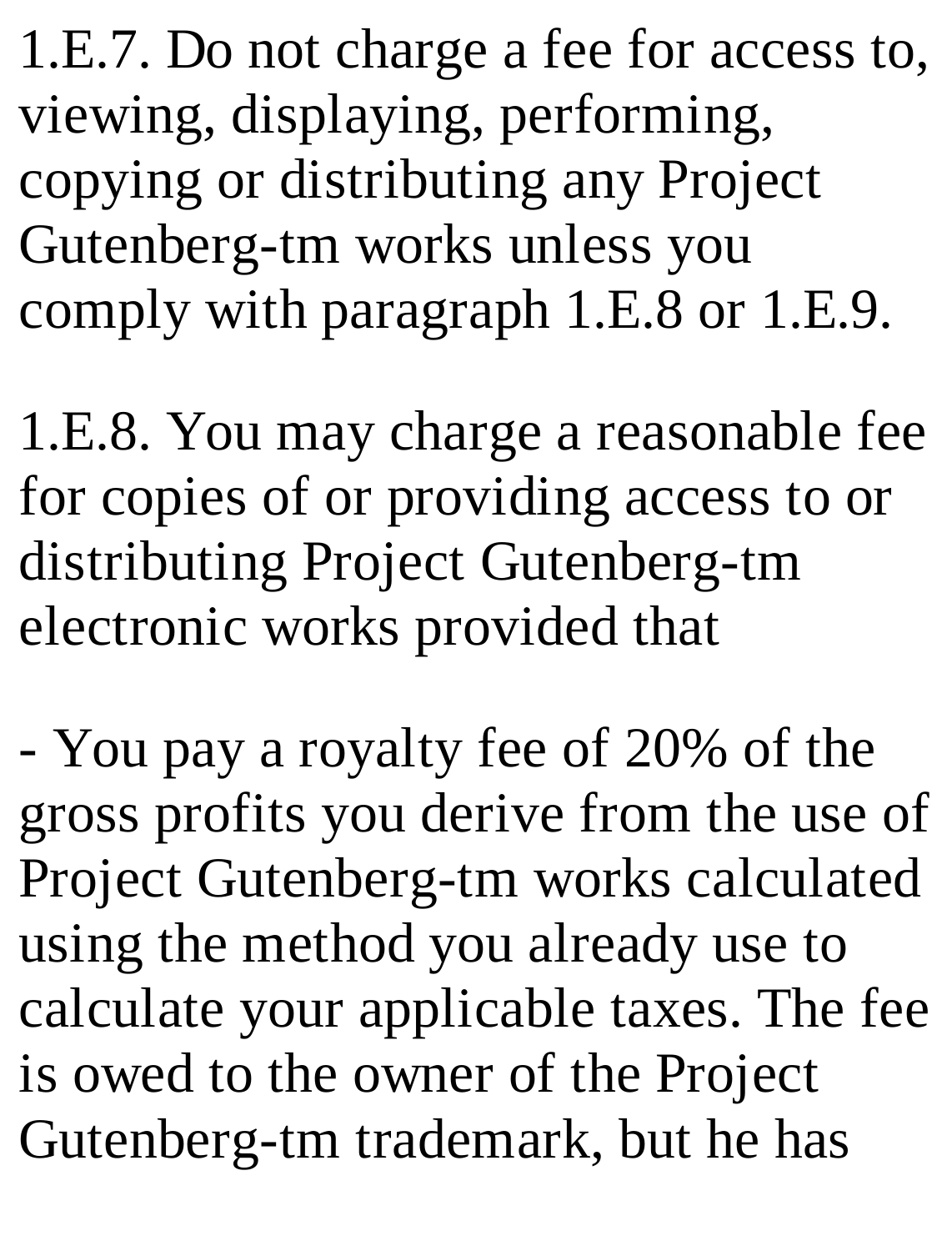agreed to donate royalties under this paragraph to the Project Gutenberg Literary Archive Foundation. Royalty payments must be paid within 60 days following each date on which you prepare (or are legally required to prepare) your periodic tax returns. Royalty payments should be clearly marked as such and sent to the Project Gutenberg Literary Archive Foundation at the address specified in Section 4, "Information about donations to the Project Gutenberg Literary Archive Foundation."

- You provide a full refund of any money paid by a user who notifies you in writing (or by e-mail) within 30 days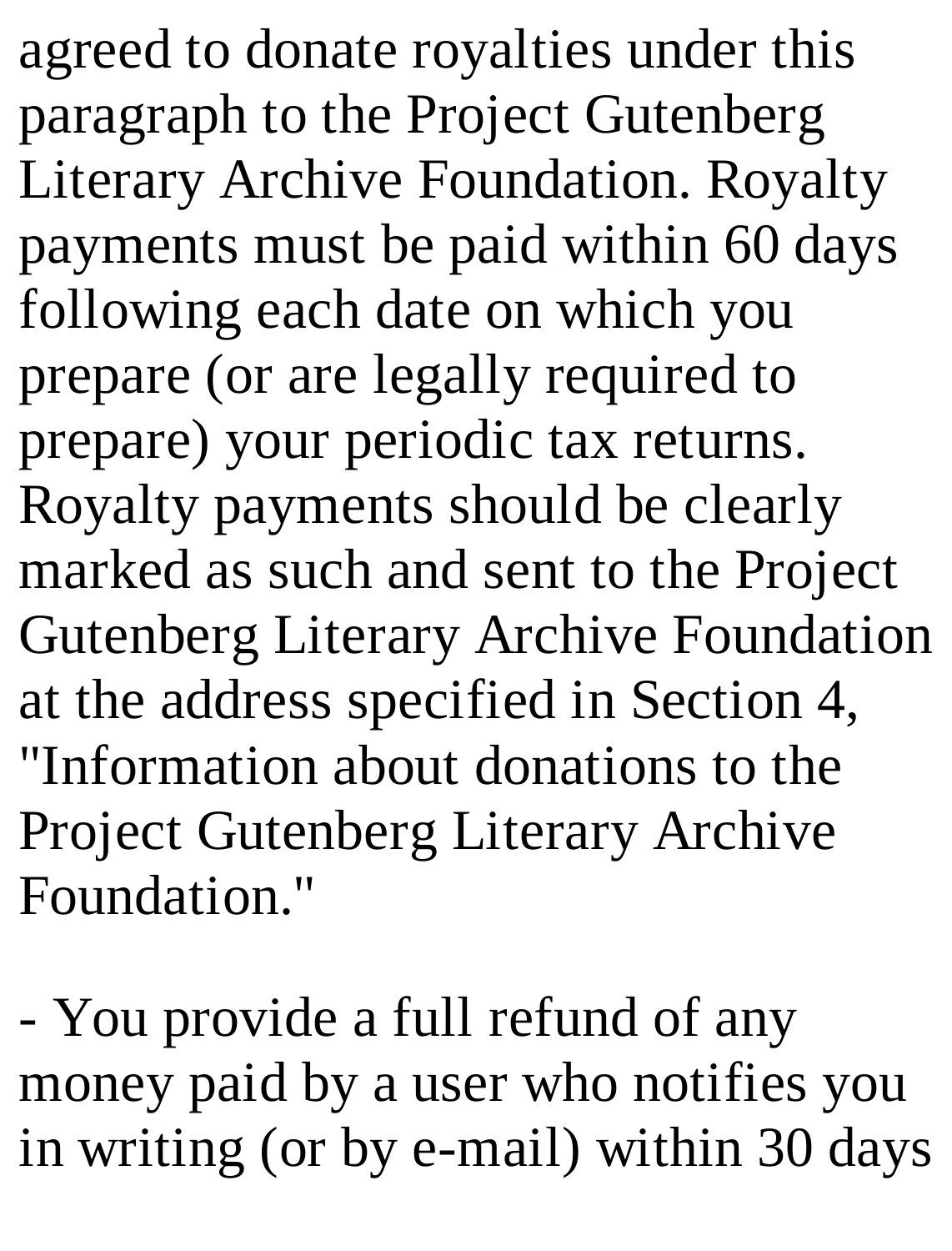of receipt that s/he does not agree to the terms of the full Project Gutenbergtm License. You must require such a user to return or destroy all copies of the works possessed in a physical medium and discontinue all use of and all access to other copies of Project Gutenberg-tm works.

- You provide, in accordance with paragraph 1.F.3, a full refund of any money paid for a work or a replacement copy, if a defect in the electronic work is discovered and reported to you within 90 days of receipt of the work.

- You comply with all other terms of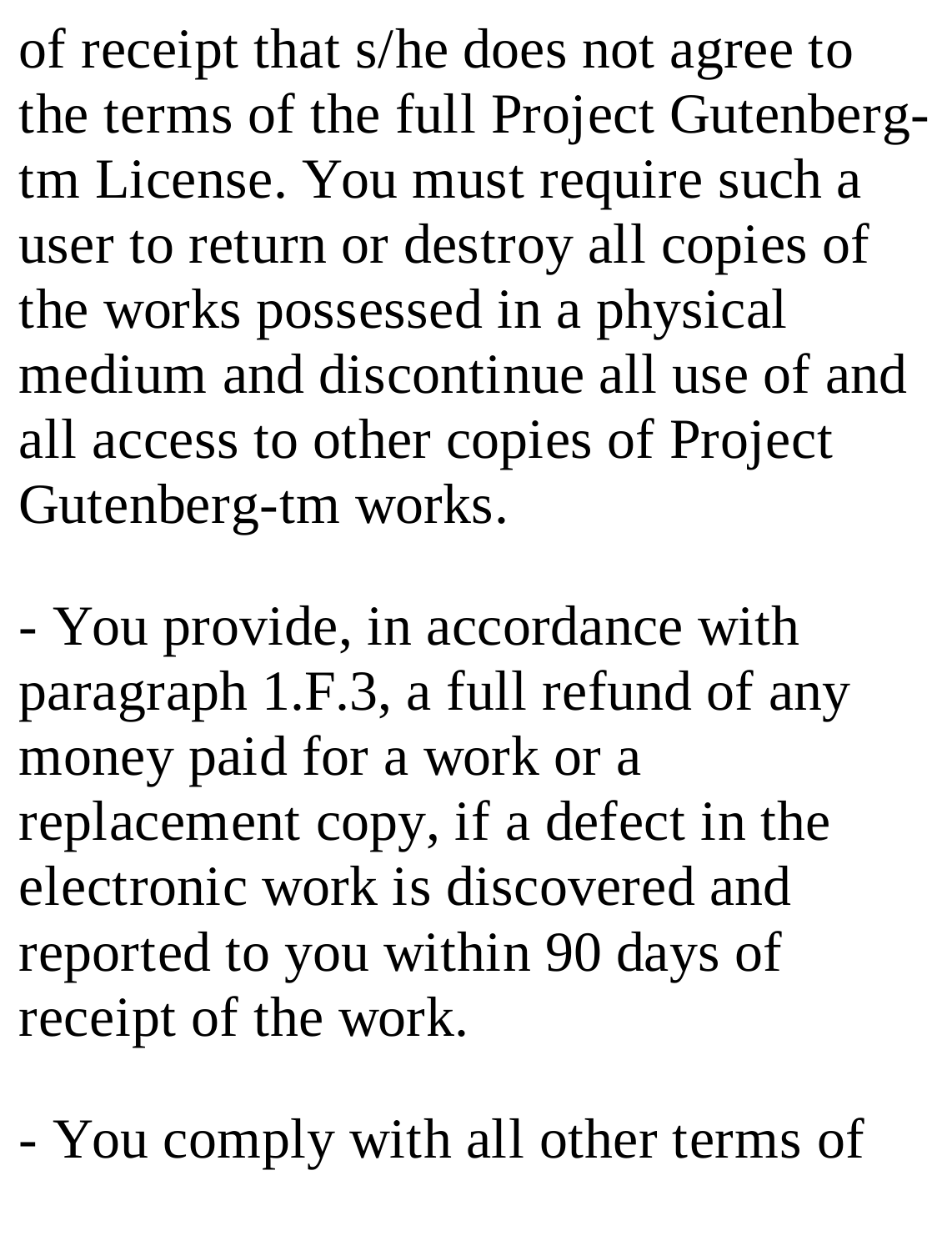this agreement for free distribution of Project Gutenberg-tm works.

1.E.9. If you wish to charge a fee or distribute a Project Gutenberg-tm electronic work or group of works on different terms than are set forth in this agreement, you must obtain permission in writing from both the Project Gutenberg Literary Archive Foundation and Michael Hart, the owner of the Project Gutenberg-tm trademark. Contact the Foundation as set forth in Section 3 below.

**1.F.**

1.F.1. Project Gutenberg volunteers and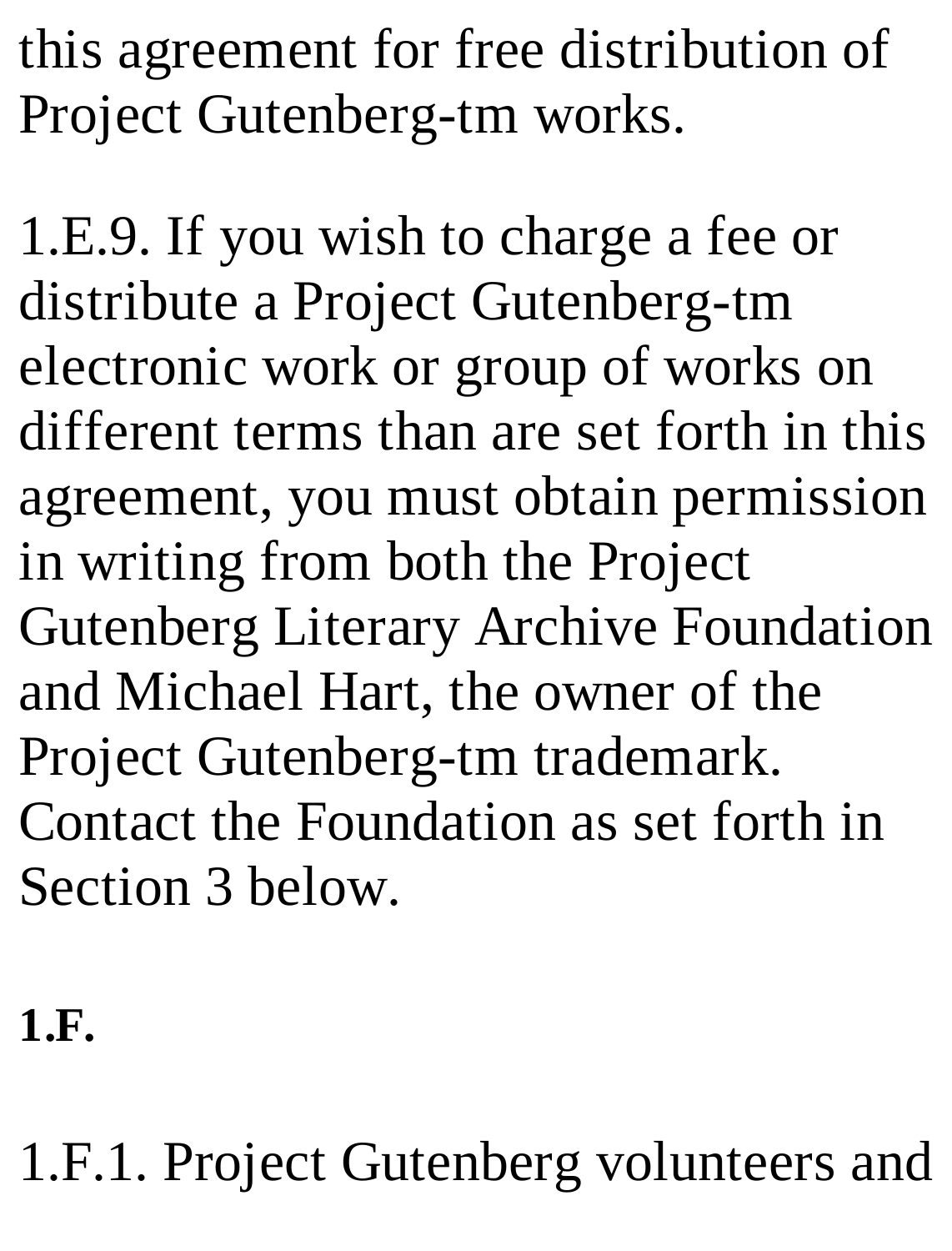employees expend considerable effort to identify, do copyright research on, transcribe and proofread public domain works in creating the Project Gutenberg-tm collection. Despite these efforts, Project Gutenberg-tm electronic works, and the medium on which they may be stored, may contain "Defects," such as, but not limited to, incomplete, inaccurate or corrupt data, transcription errors, a copyright or other intellectual property infringement, a defective or damaged disk or other medium, a computer virus, or computer codes that damage or cannot be read by your equipment.

1.F.2. LIMITED WARRANTY,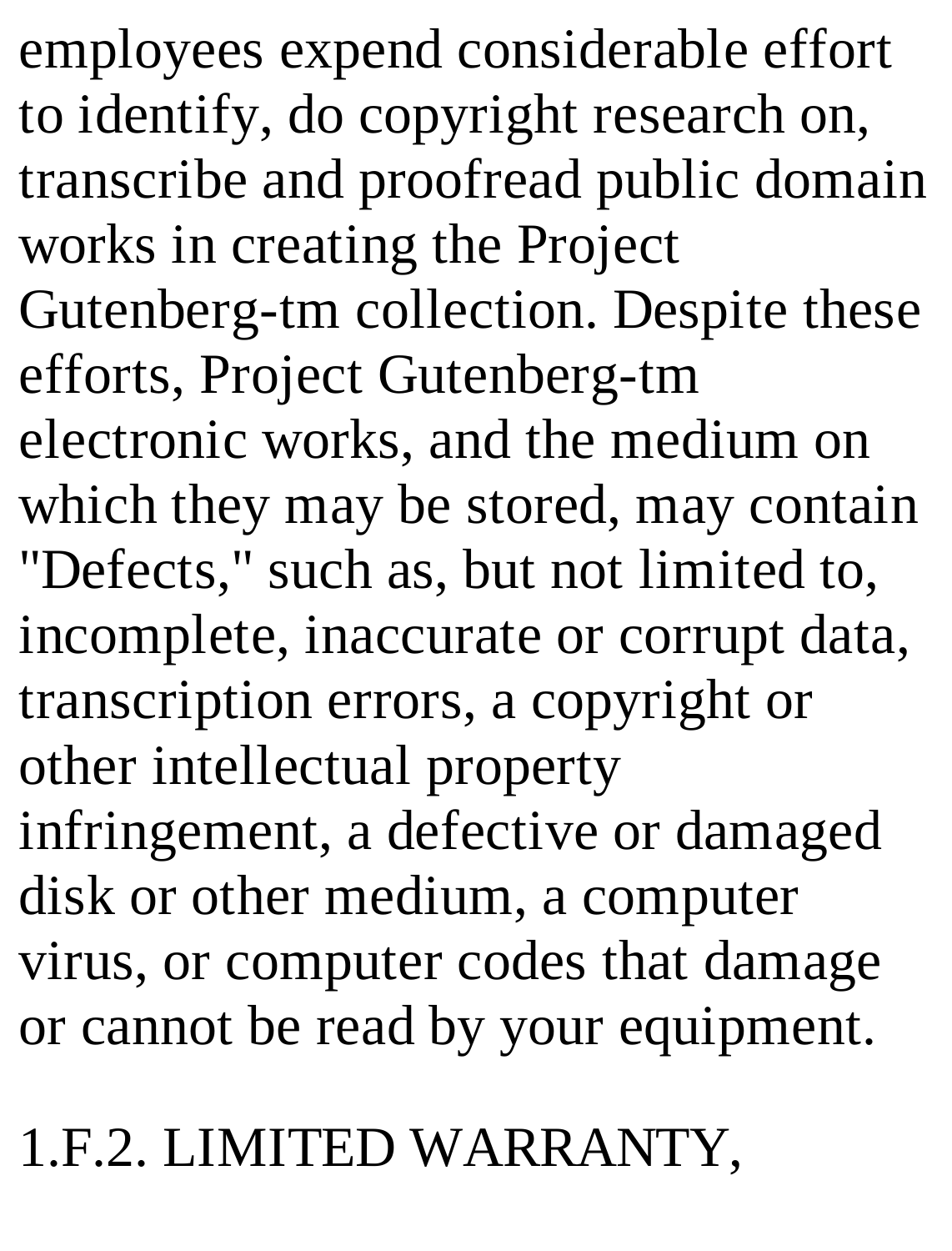DISCLAIMER OF DAMAGES - Except for the "Right of Replacement or Refund" described in paragraph 1.F.3, the Project Gutenberg Literary Archive Foundation, the owner of the Project Gutenberg-tm trademark, and any other party distributing a Project Gutenberg-tm electronic work under this agreement, disclaim all liability to you for damages, costs and expenses, including legal fees. YOU AGREE THAT YOU HAVE NO REMEDIES FOR NEGLIGENCE, STRICT LIABILITY, BREACH OF WARRANTY OR BREACH OF CONTRACT EXCEPT THOSE PROVIDED IN PARAGRAPH F3. YOU AGREE THAT THE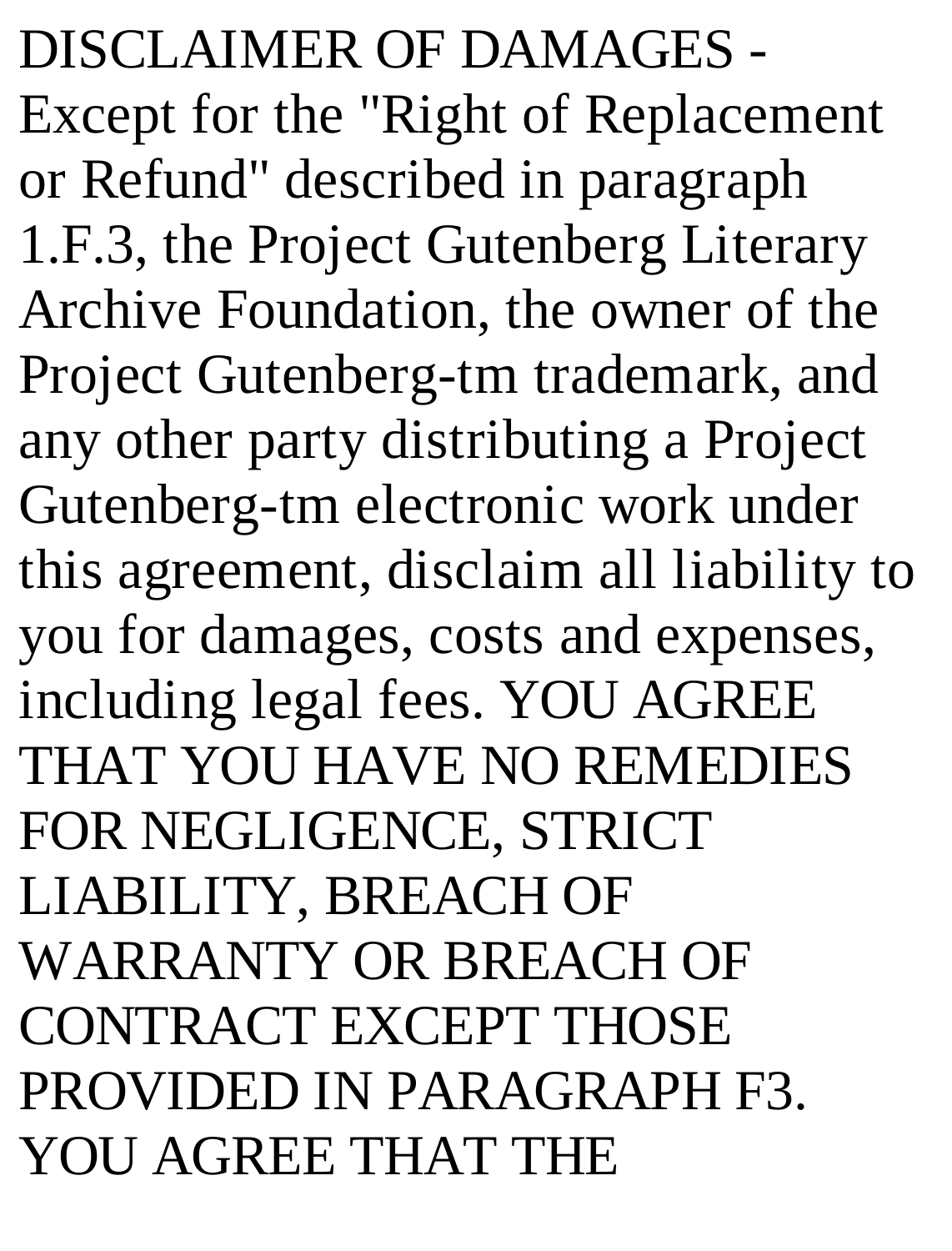FOUNDATION, THE TRADEMARK OWNER, AND ANY DISTRIBUTOR UNDER THIS AGREEMENT WILL NOT BE LIABLE TO YOU FOR ACTUAL, DIRECT, INDIRECT, CONSEQUENTIAL, PUNITIVE OR INCIDENTAL DAMAGES EVEN IF YOU GIVE NOTICE OF THE POSSIBILITY OF SUCH DAMAGE.

1.F.3. LIMITED RIGHT OF REPLACEMENT OR REFUND - If you discover a defect in this electronic work within 90 days of receiving it, you can receive a refund of the money (if any) you paid for it by sending a written explanation to the person you received the work from. If you received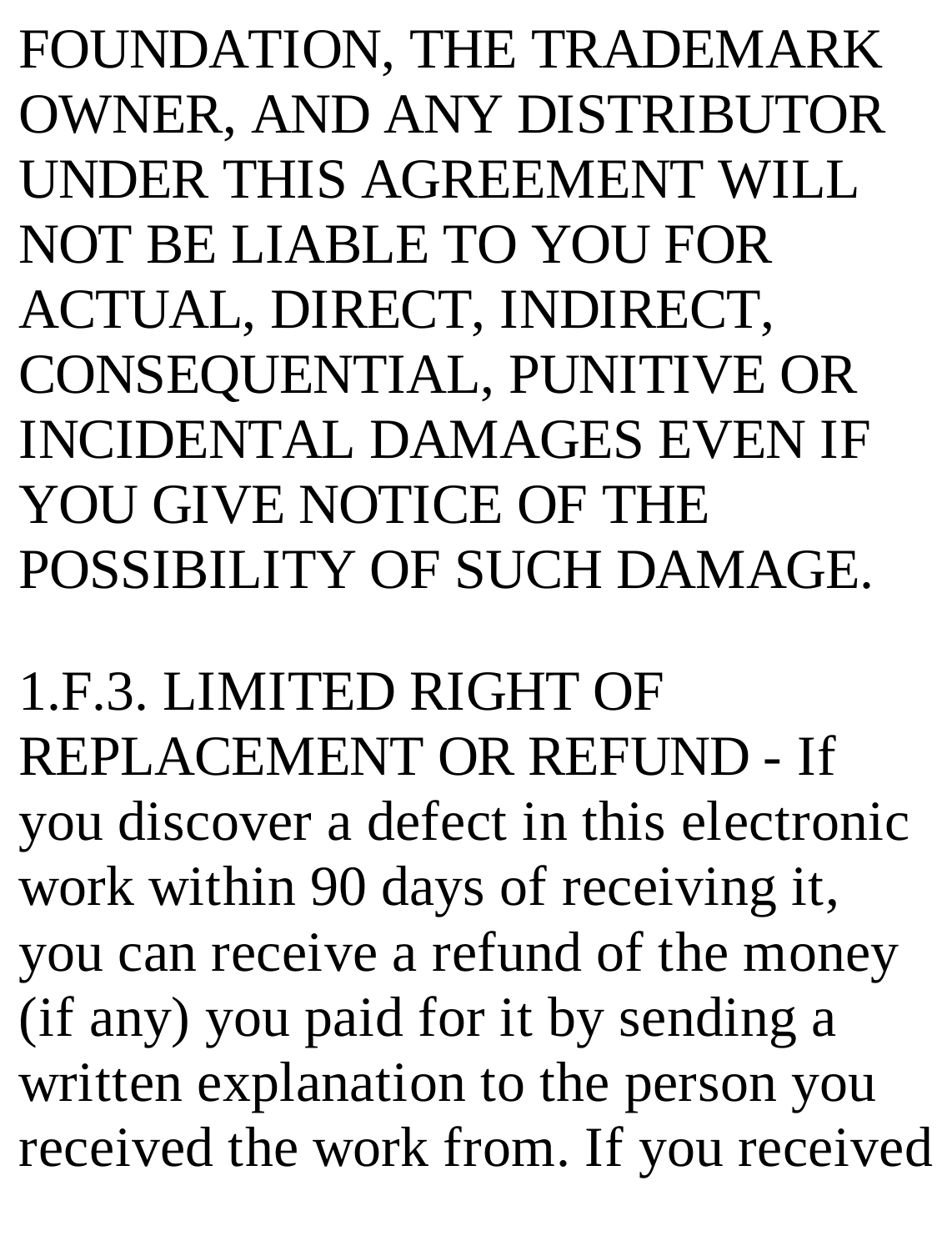the work on a physical medium, you must return the medium with your written explanation. The person or entity that provided you with the defective work may elect to provide a replacement copy in lieu of a refund. If you received the work electronically, the person or entity providing it to you may choose to give you a second opportunity to receive the work electronically in lieu of a refund. If the second copy is also defective, you may demand a refund in writing without further opportunities to fix the problem.

1.F.4. Except for the limited right of replacement or refund set forth in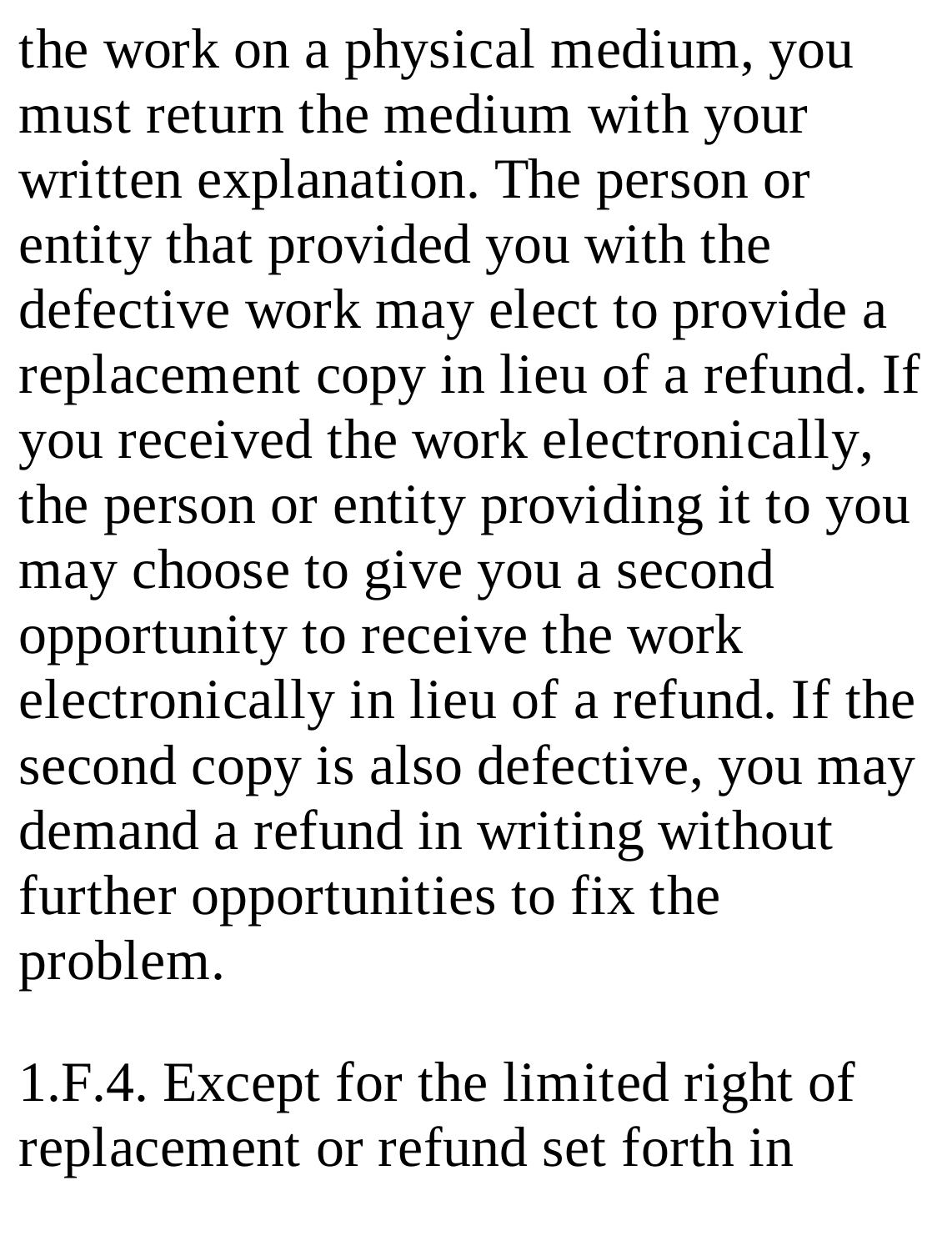paragraph 1.F.3, this work is provided to you 'AS-IS', WITH NO OTHER WARRANTIES OF ANY KIND, EXPRESS OR IMPLIED, INCLUDING BUT NOT LIMITED TO WARRANTIES OF MERCHANTIBILITY OR FITNESS FOR ANY PURPOSE.

1.F.5. Some states do not allow disclaimers of certain implied warranties or the exclusion or limitation of certain types of damages. If any disclaimer or limitation set forth in this agreement violates the law of the state applicable to this agreement, the agreement shall be interpreted to make the maximum disclaimer or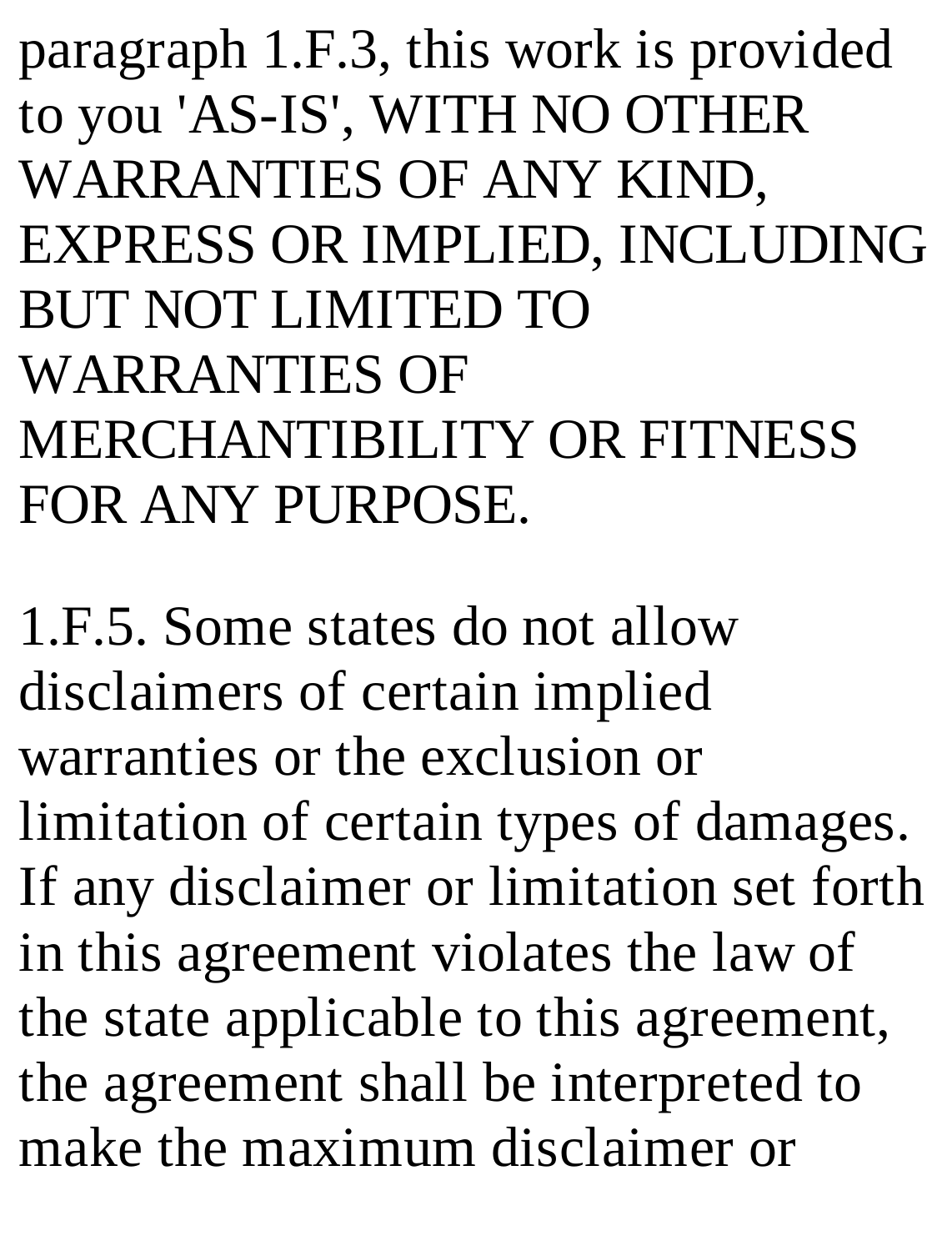limitation permitted by the applicable state law. The invalidity or unenforceability of any provision of this agreement shall not void the remaining provisions.

1.F.6. INDEMNITY - You agree to indemnify and hold the Foundation, the trademark owner, any agent or employee of the Foundation, anyone providing copies of Project Gutenbergtm electronic works in accordance with this agreement, and any volunteers associated with the production, promotion and distribution of Project Gutenberg-tm electronic works, harmless from all liability, costs and expenses, including legal fees, that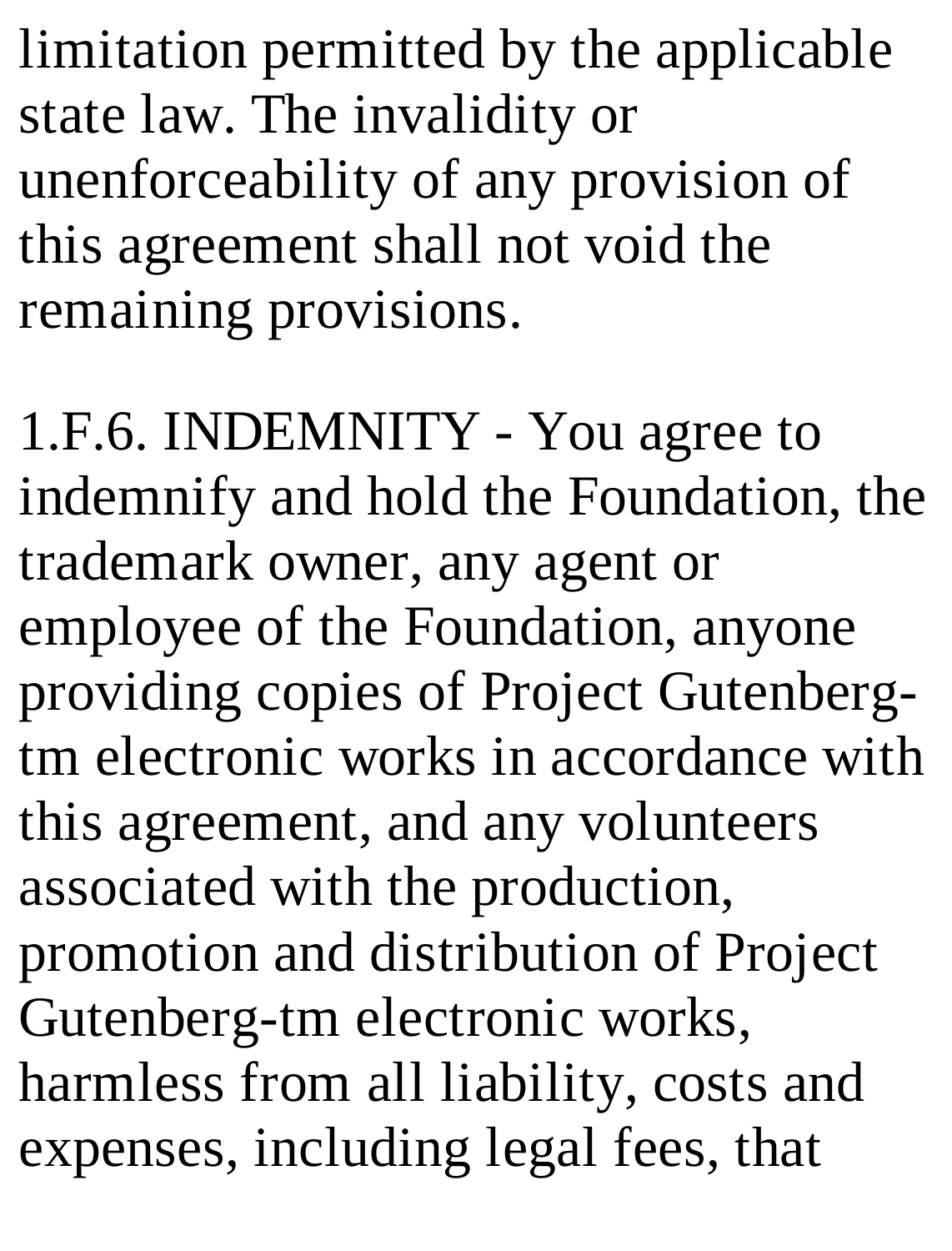arise directly or indirectly from any of the following which you do or cause to occur: (a) distribution of this or any Project Gutenberg-tm work, (b) alteration, modification, or additions or deletions to any Project Gutenberg-tm work, and (c) any Defect you cause.

## **Section 2. Information about the Mission of Project Gutenberg-tm**

Project Gutenberg-tm is synonymous with the free distribution of electronic works in formats readable by the widest variety of computers including obsolete, old, middle-aged and new computers. It exists because of the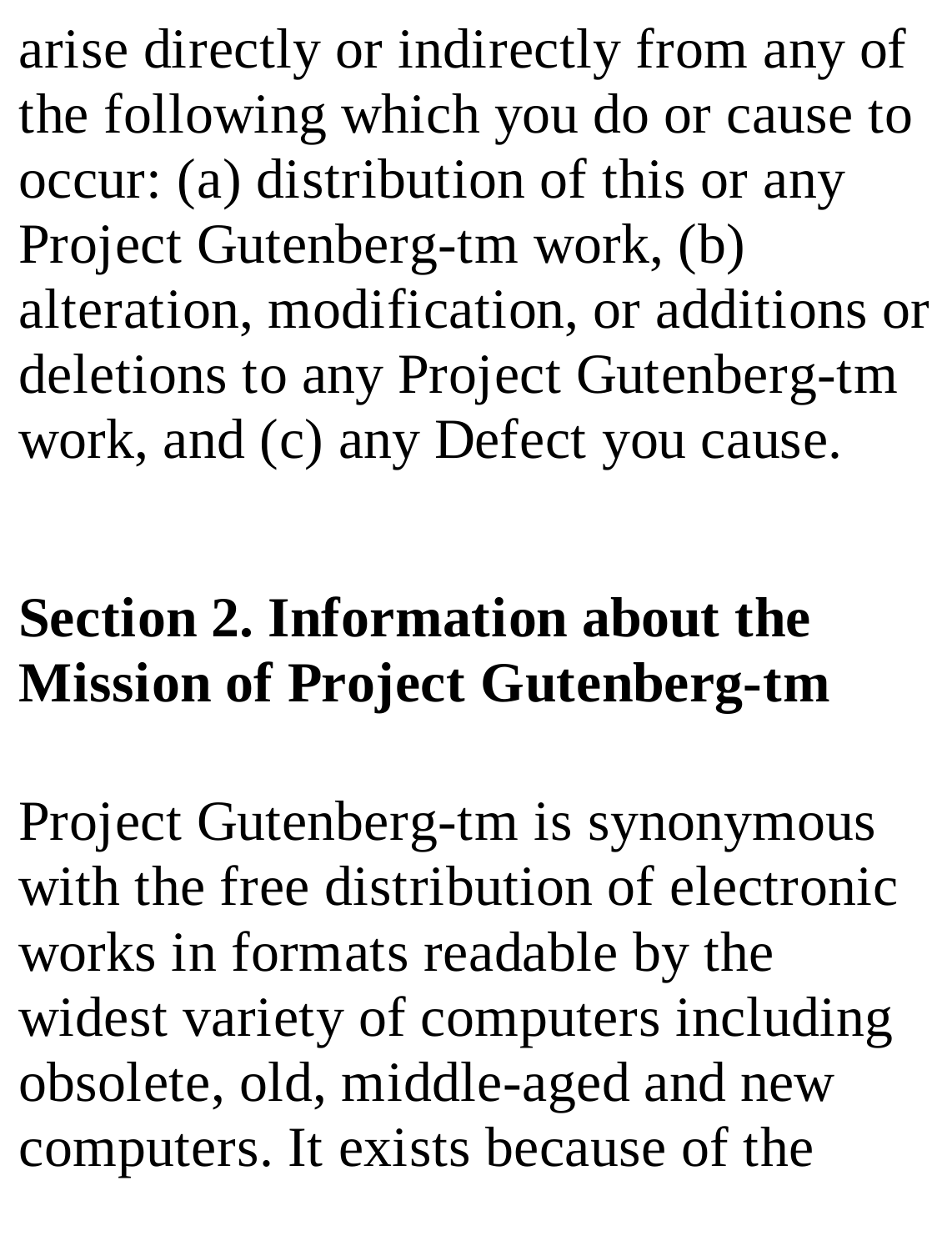efforts of hundreds of volunteers and donations from people in all walks of life.

Volunteers and financial support to provide volunteers with the assistance they need, is critical to reaching Project Gutenberg-tm's goals and ensuring that the Project Gutenberg-tm collection will remain freely available for generations to come. In 2001, the Project Gutenberg Literary Archive Foundation was created to provide a secure and permanent future for Project Gutenberg-tm and future generations. To learn more about the Project Gutenberg Literary Archive Foundation and how your efforts and donations can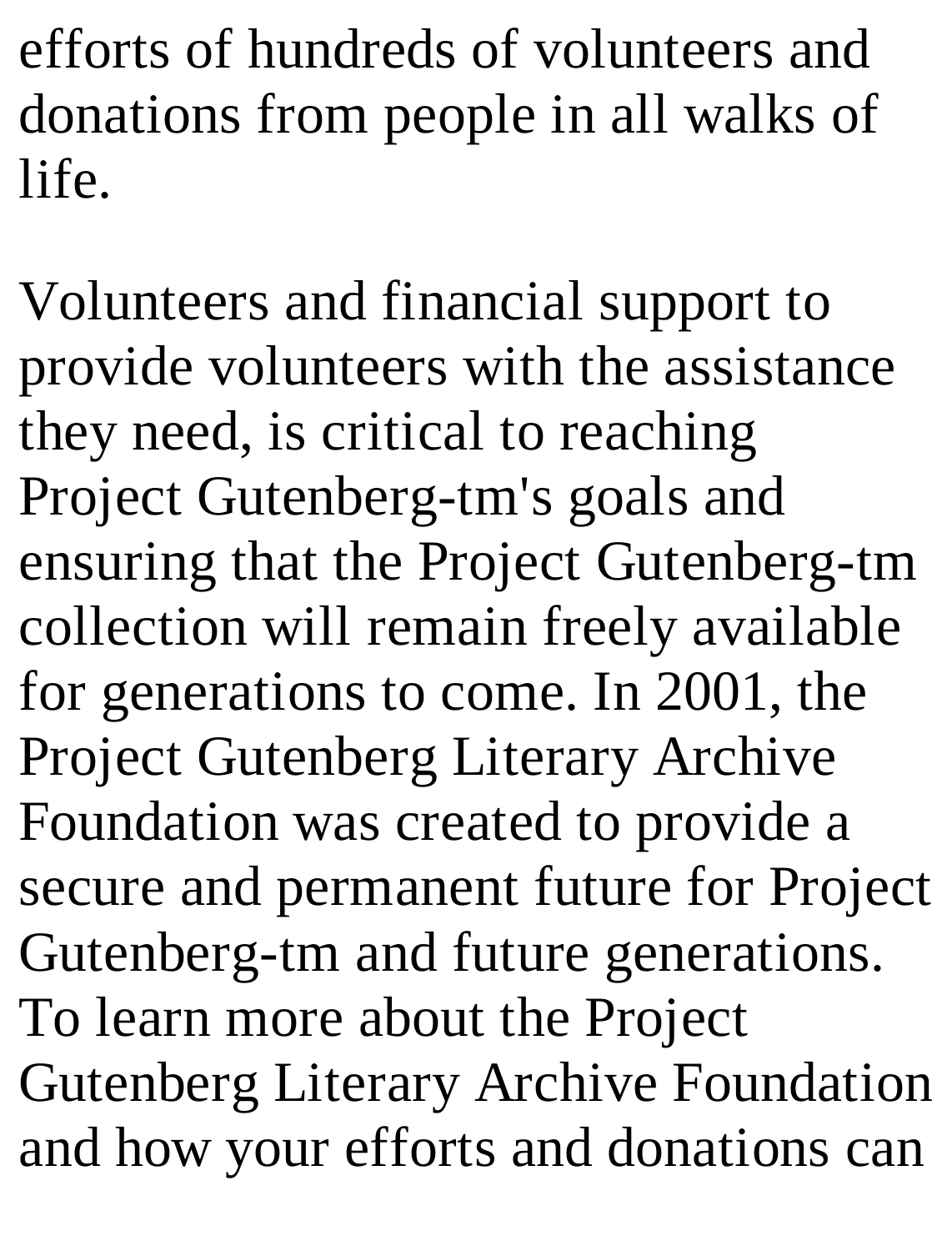help, see Sections 3 and 4 and the Foundation web page at http://www.pglaf.org.

## **Section 3. Information about the Project Gutenberg Literary Archive Foundation**

The Project Gutenberg Literary Archive Foundation is a non profit 501(c)(3) educational corporation organized under the laws of the state of Mississippi and granted tax exempt status by the Internal Revenue Service. The Foundation's EIN or federal tax identification number is 64-6221541. Its  $501(c)(3)$  letter is posted at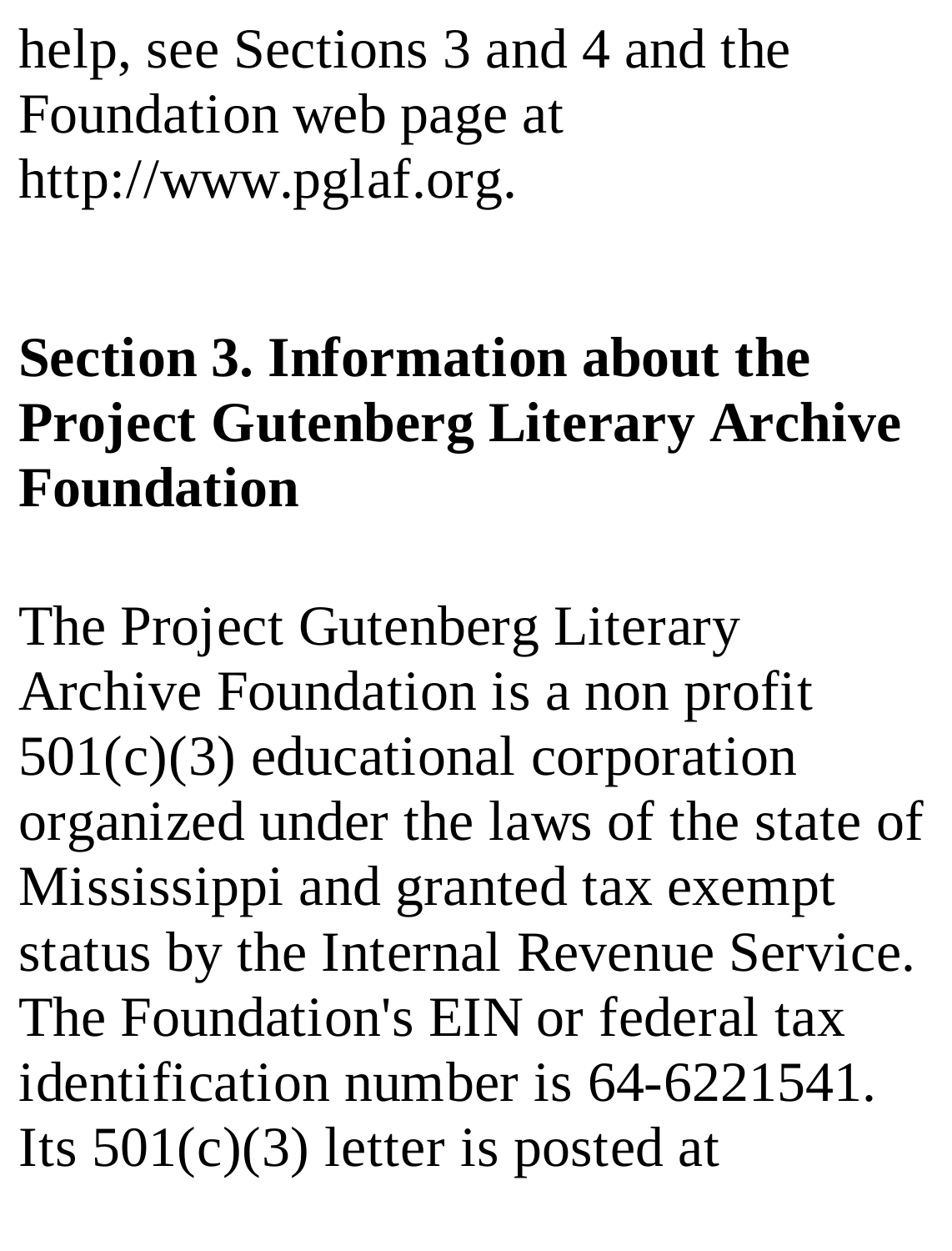http://pglaf.org/fundraising. Contributions to the Project Gutenberg Literary Archive Foundation are tax deductible to the full extent permitted by U.S. federal laws and your state's laws.

The Foundation's principal office is located at 4557 Melan Dr. S. Fairbanks, AK, 99712., but its volunteers and employees are scattered throughout numerous locations. Its business office is located at 809 North 1500 West, Salt Lake City, UT 84116, (801) 596-1887, email business@pglaf.org. Email contact links and up to date contact information can be found at the Foundation's web site and official page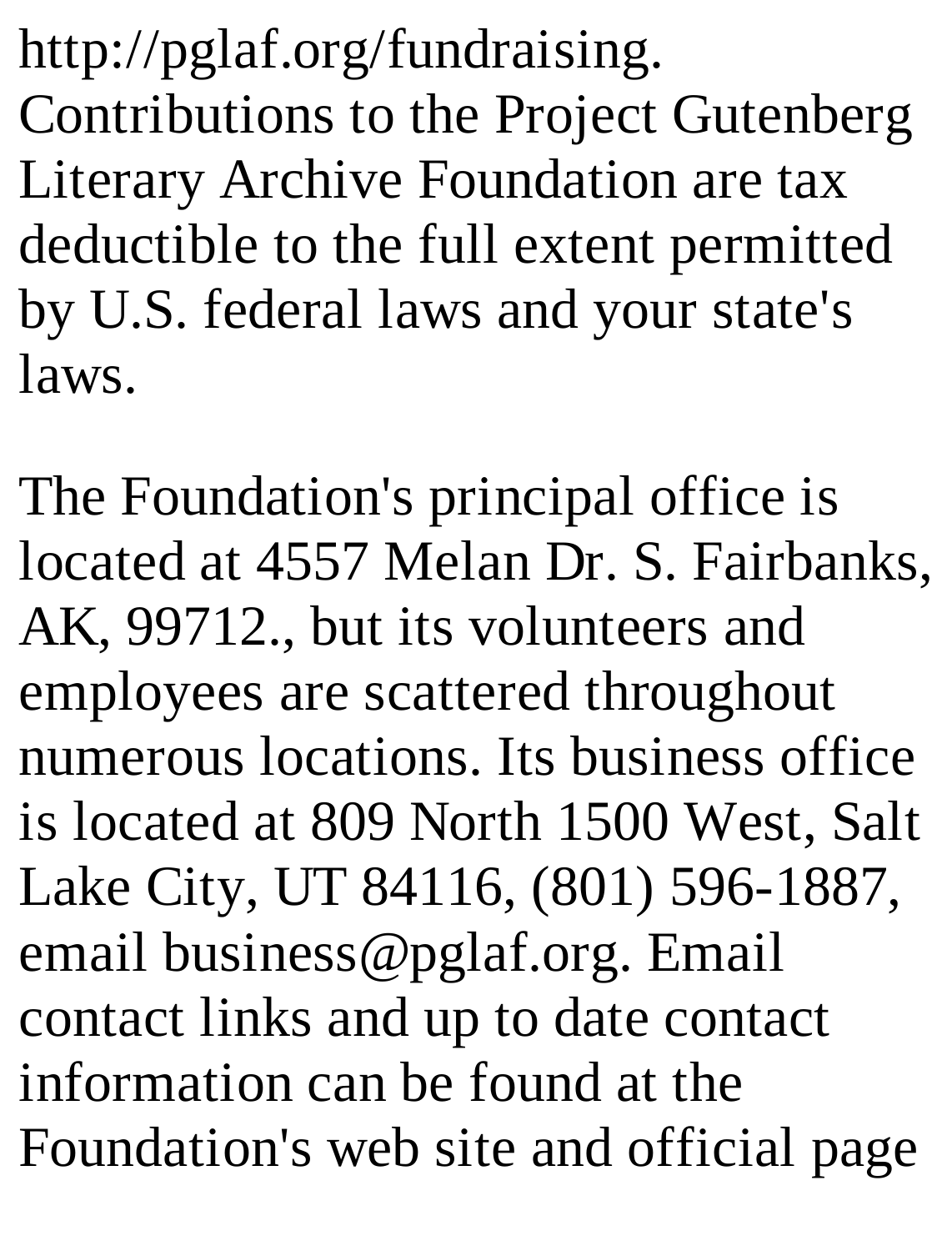at http://pglaf.org

## For additional contact information: Dr. Gregory B. Newby Chief Executive and Director gbnewby@pglaf.org

## **Section 4. Information about Donations to the Project Gutenberg Literary Archive Foundation**

Project Gutenberg-tm depends upon and cannot survive without wide spread public support and donations to carry out its mission of increasing the number of public domain and licensed works that can be freely distributed in machine readable form accessible by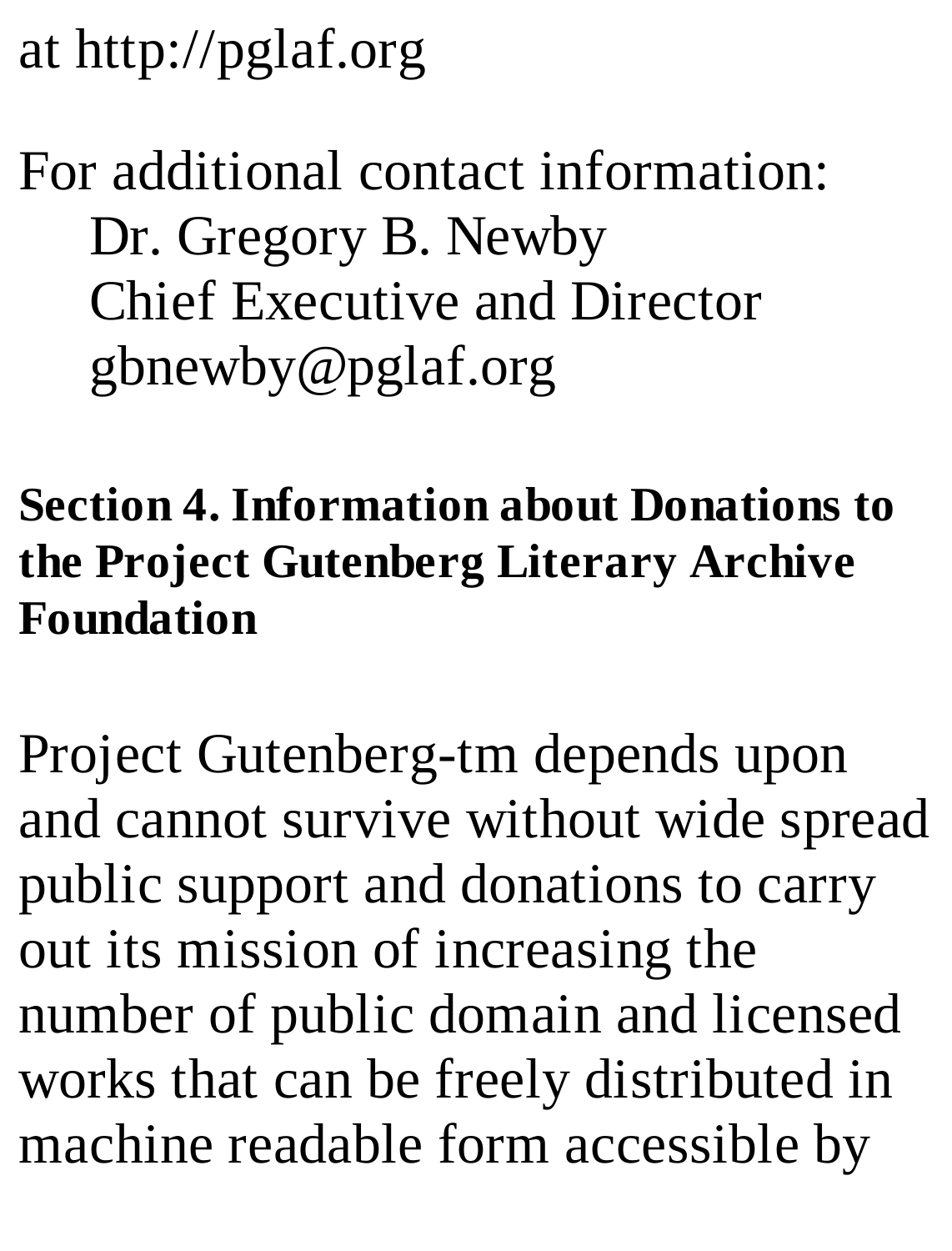the widest array of equipment including outdated equipment. Many small donations (\$1 to \$5,000) are particularly important to maintaining tax exempt status with the IRS.

The Foundation is committed to complying with the laws regulating charities and charitable donations in all 50 states of the United States. Compliance requirements are not uniform and it takes a considerable effort, much paperwork and many fees to meet and keep up with these requirements. We do not solicit donations in locations where we have not received written confirmation of compliance. To SEND DONATIONS or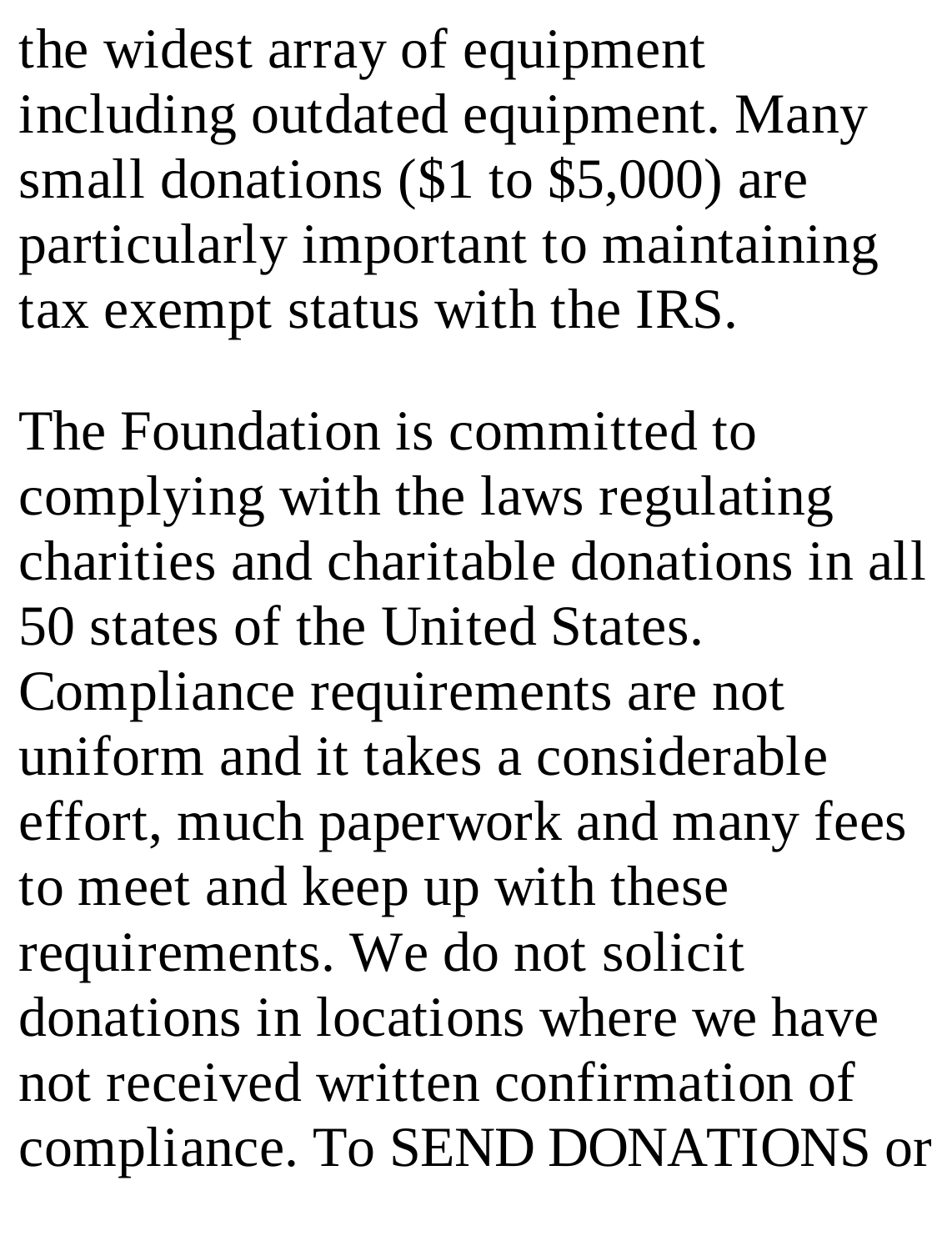determine the status of compliance for any particular state visit http://pglaf.org

While we cannot and do not solicit contributions from states where we have not met the solicitation requirements, we know of no prohibition against accepting unsolicited donations from donors in such states who approach us with offers to donate.

International donations are gratefully accepted, but we cannot make any statements concerning tax treatment of donations received from outside the United States. U.S. laws alone swamp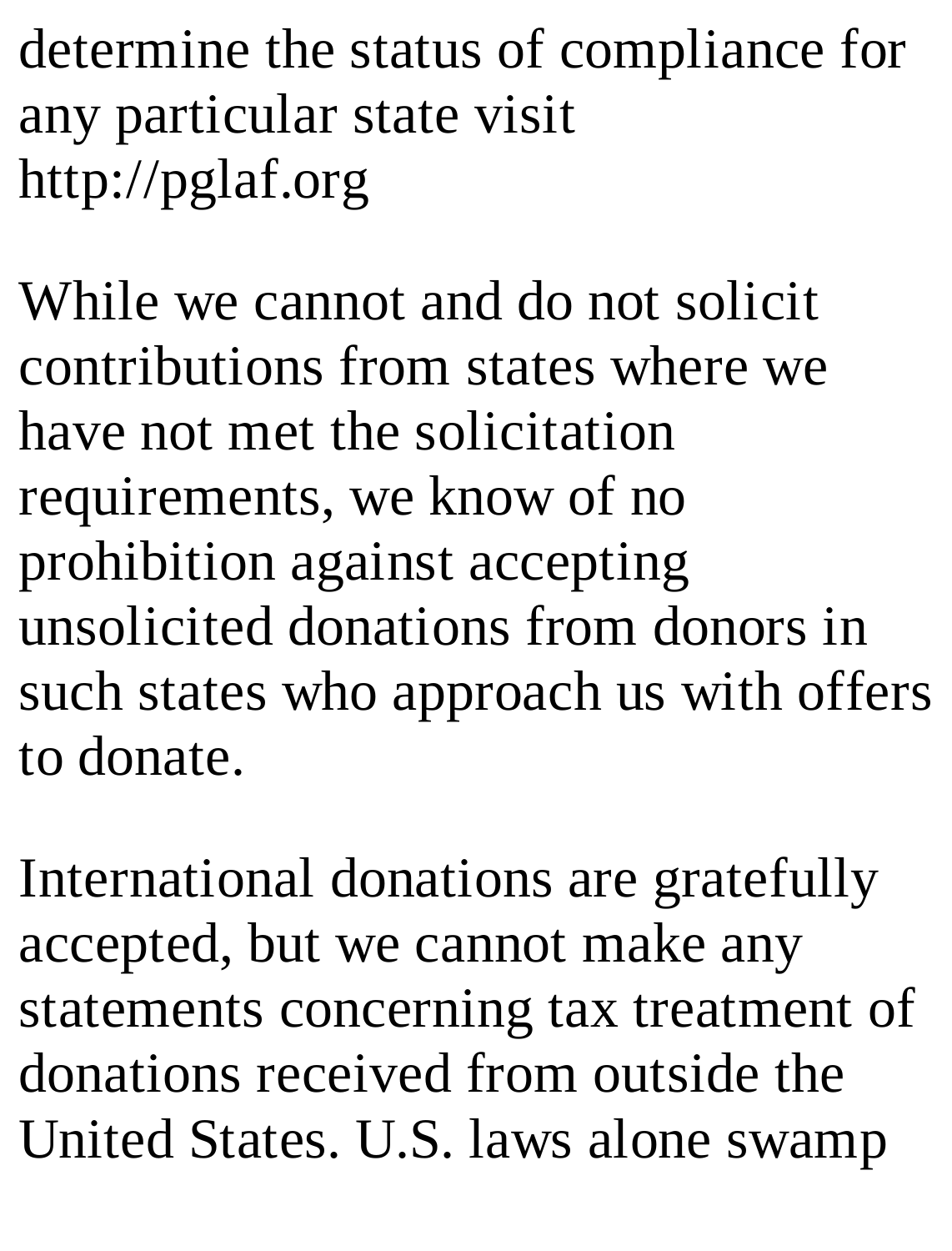our small staff.

Please check the Project Gutenberg Web pages for current donation methods and addresses. Donations are accepted in a number of other ways including including checks, online payments and credit card donations. To donate, please visit: http://pglaf.org/donate

**Section 5. General Information About Project Gutenberg-tm electronic works.**

Professor Michael S. Hart is the originator of the Project Gutenberg-tm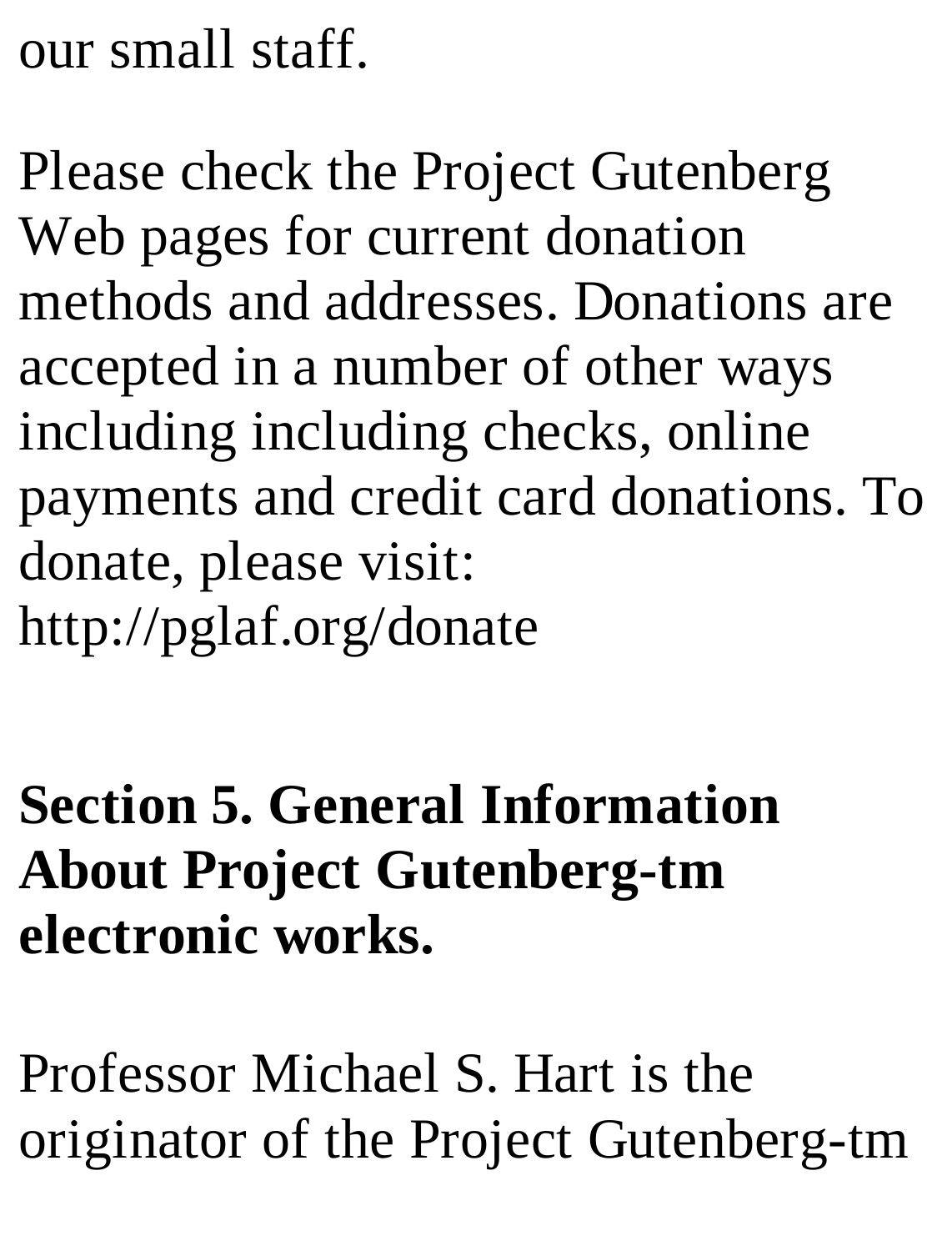concept of a library of electronic works that could be freely shared with anyone. For thirty years, he produced and distributed Project Gutenberg-tm eBooks with only a loose network of volunteer support.

Project Gutenberg-tm eBooks are often created from several printed editions, all of which are confirmed as Public Domain in the U.S. unless a copyright notice is included. Thus, we do not necessarily keep eBooks in compliance with any particular paper edition.

Each eBook is in a subdirectory of the same number as the eBook's eBook number, often in several formats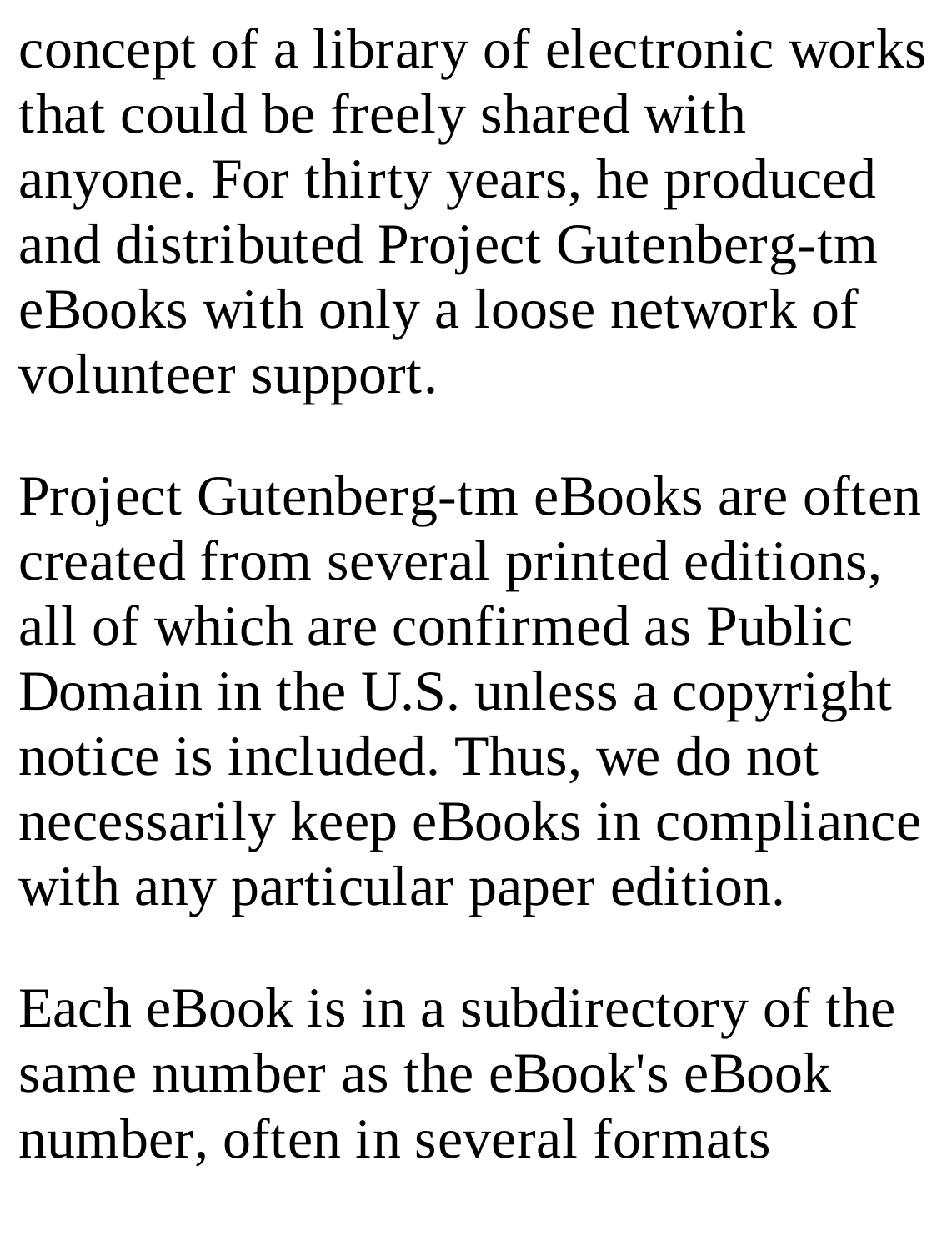including plain vanilla ASCII, compressed (zipped), HTML and others.

Corrected EDITIONS of our eBooks replace the old file and take over the old filename and etext number. The replaced older file is renamed. VERSIONS based on separate sources are treated as new eBooks receiving new filenames and etext numbers.

Most people start at our Web site which has the main PG search facility:

http://www.gutenberg.net

This Web site includes information about Project Gutenberg-tm, including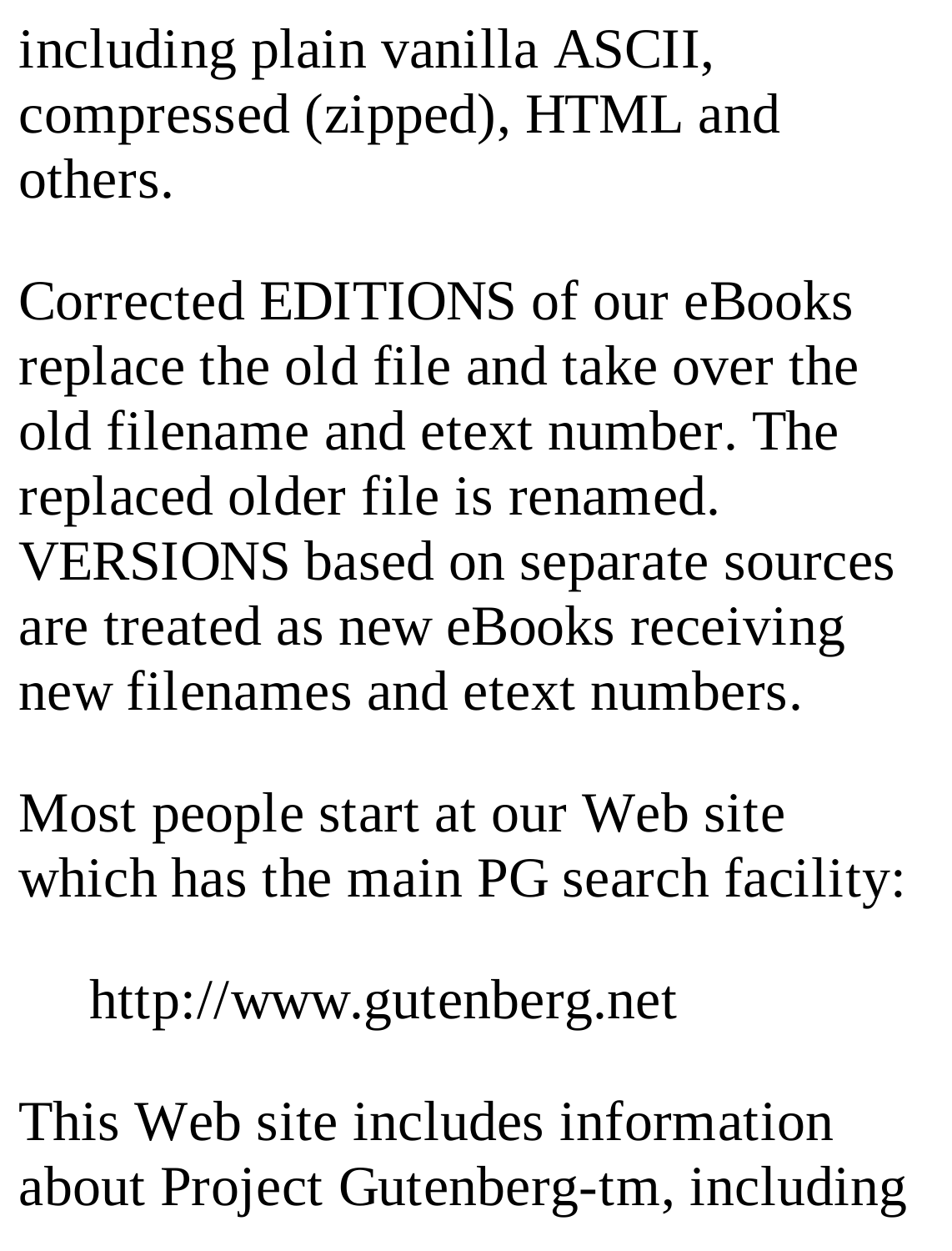how to make donations to the Project Gutenberg Literary Archive Foundation, how to help produce our new eBooks, and how to subscribe to our email newsletter to hear about new eBooks.

EBooks posted prior to November 2003, with eBook numbers BELOW #10000, are filed in directories based on their release date. If you want to download any of these eBooks directly, rather than using the regular search system you may utilize the following addresses and just download by the etext year. For example:

http://www.gutenberg.net/etext06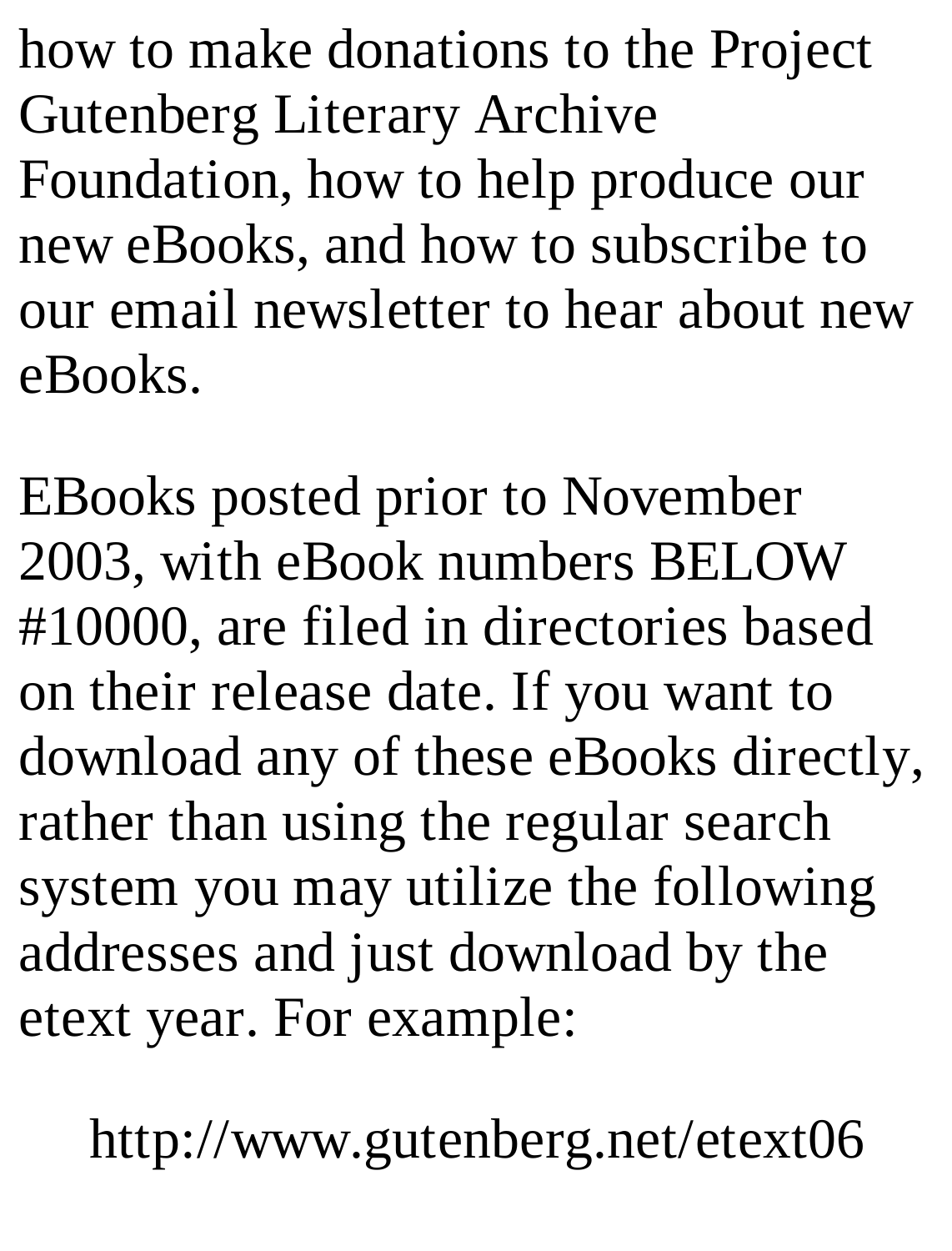(Or /etext 05, 04, 03, 02, 01, 00, 99, 98, 97, 96, 95, 94, 93, 92, 92, 91 or 90)

EBooks posted since November 2003, with etext numbers OVER #10000, are filed in a different way. The year of a release date is no longer part of the directory path. The path is based on the etext number (which is identical to the filename). The path to the file is made up of single digits corresponding to all but the last digit in the filename. For example an eBook of filename 10234 would be found at:

http://www.gutenberg.net/1/0/2/3/10

or filename 24689 would be found at: